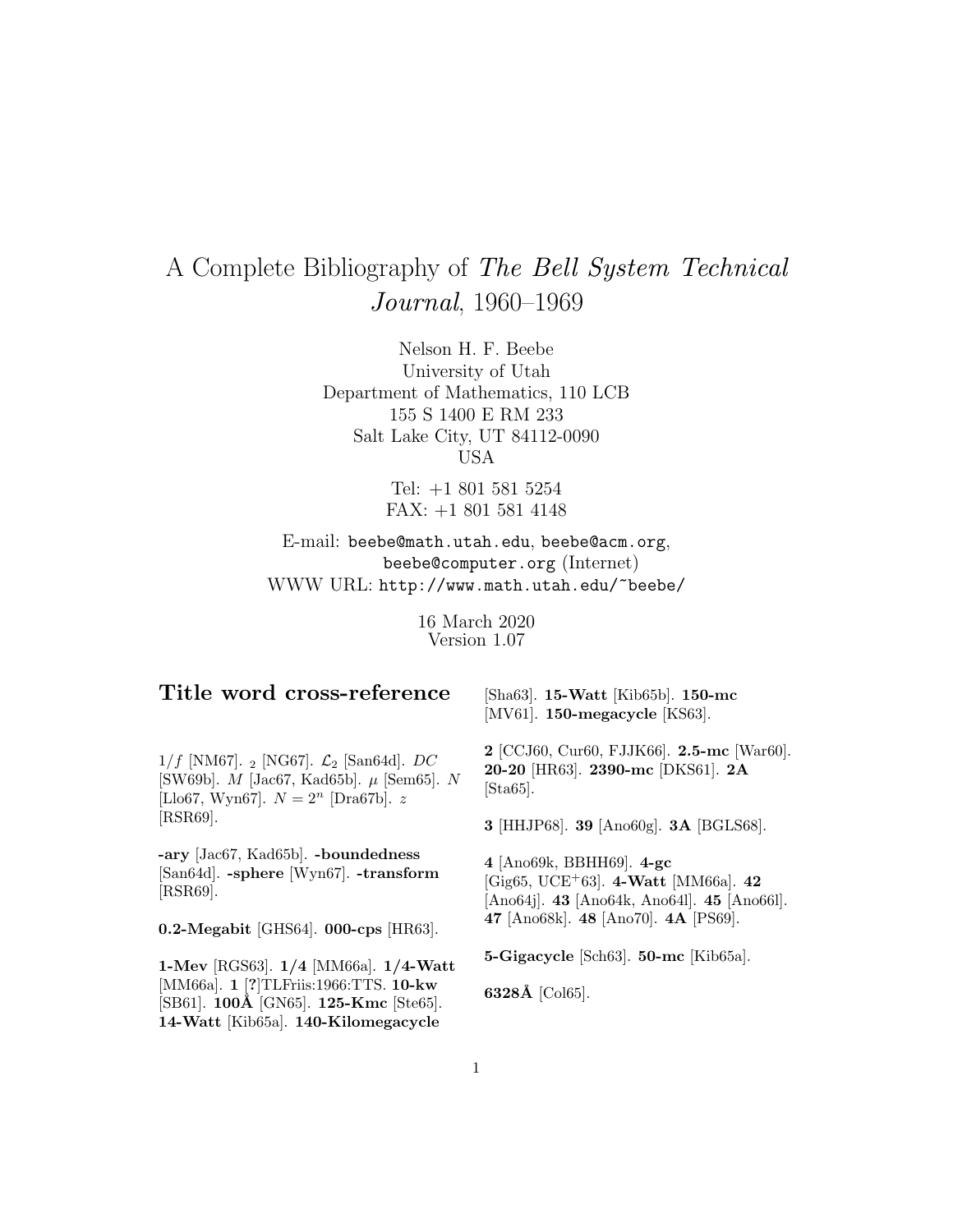**80-Megabit** [Kib65b].

**9-Milliwatt** [Sch63]. **90-** [Sha63]. **960-mc** [SB61]. **961-mc** [US61].

**A5** [BH62a]. **Aberrated** [Mar67a]. **Aberration** [Mar67b]. **Above** [Til69]. **AC** [Hei68, Log61]. **Accumulation** [Man69, San67a]. **Accuracy** [Des65, San67c]. **Acoustic** [CG65a, CG66, DG67, Mat61, Rab68]. **Acting** [Wel66a]. **Active** [Ano61h, Eld68, FJL68, Par68b, Row64a, Row64b, San60, San61]. **Activity** [Mau67]. **Adaptive** [Ger69a, Luc66, Luc68, Mor65, Rud69, SP66, Son67]. **Added** [Bra67]. **Adding** [Wol69]. **Additive** [Wyn69a]. **Adjustment** [Kur62]. **Administration** [BFH<sup>+</sup>69]. **Adopting** [Ano66a]. **after** [Lan60]. **Against** [Ano62a, KK62]. **Agent** [Ber65a]. **Aggregates** [Bur60]. **Aging** [DGS68]. **Aided** [KML69, ZI68]. **Air** [Lep68]. **Air-Insulated** [Lep68]. **Albersheim** [Ano60g]. **Algebra** [Bro63, BHT64, Hyd64]. **Algebraic** [Ben62a]. **Algorithm** [Kat65, RSR69]. **Algorithms** [Kru69]. **All-Weather** [CG65b]. **ALPAK** [Bro63, BHT64, Hyd64]. **alphabets** [Mac65]. **Alternate** [Web62]. **Alternating** [Mil64a]. **Alternating-Gradient** [Mil64a]. **Alternative** [FS60]. **Aluminum** [GK62]. **AM** [Cro66, Gib60, Sun61]. **AM/PM** [Cro66]. **Ambiguously** [JJ68]. **among** [GK64b]. **Amplifier** [BR63b, BG69, Bra68a, Ham64, Kib65b, Kib65a, KU61, UCE<sup>+</sup>63, Mac60]. **Amplifiers** [Kur62, Kur65, SBF68, Tho68]. **Amplitude** [Dra67a, Dra67b, Dra69, Fen69, GP60, Rus66, Tho63, You63b]. **Analog** [CF68, Goo69a, Sun64b, Wyn68, WZ69]. **Analog-to-PCM** [Goo69a]. **Analogues** [Mur68]. **analogy** [Ric62a]. **Analysis** [AG68, Ano64k, Blu69, BH62b, BH65,

Bra68b, Bur65, CEZ65, Dra68, FRY63, GWB67, Goe69, Gol62, GS64a, GS64b, Hae63, Hig62, Lee67b, Leg60, Liu68b, Luc63, MM64, Mor62a, Mur68, Nar67, Par68a, PW68, Rut68a, Sim67, Sle64, WC69, Wyn69c, ZI68, LP61, LP62, SP61]. **Analytical** [O'N66a]. **Andover** [Cur63, Gig65, SCM<sup>+</sup>63]. **Angle** [Bar64b, DH63, KR62, Nel63, PE69, Ung66]. **Angle-Error** [Nel63]. **Angle-Modulated** [Bar64b, PE69]. **Anisotropic** [MM68]. **Annular** [Leg60]. **Anomalies** [Gra66]. **Antenna** [Bay68, CEZ65, Coy65, CHH61, CT69, DGPS65, DBKW63, GT65, GKLL63, GP63, HLT63, HW65, KNG61, Lee67a, Lee67b, LNI63, LM69b, Mor65, NC65]. **Antennas** [CG65b, HS64, Jag65, Pop68, VZ67, Wu69, ZI68, Zuc68, BEH<sup>+</sup>63]. **Antireflection** [Sch66]. **Aperture** [Li63, McC69]. **Aperture-Limited** [Li63]. **Apertures** [McC65, Nag68]. **Apparatus** [DR69, FGK<sup>+</sup>64, LMS<sup>+</sup>69]. **Apparent** [MP69]. **Application** [BR66, CMS<sup>+</sup>64, Goo69a, Kah64, KS67, Kru69, San65a, Sch62b, RSR69, Ric68]. **Applications** [Ben61b, BS64, Bob67, Che64, Hin60, Kla61, Liu69, McD66, Mil69b, Til69, Wol69]. **Applied** [Bar62, Suy65, Ano70, Lee69b]. **Applying** [Arm61]. **Approach** [Buc69a, FS60, HU67, Par68a, Rab68, SS69b]. **Approximate** [Blu69, Rai68a, Row62, You63a]. **Approximating** [Fla60, Fla62]. **Approximation** [AS66, HS69, Jag65, Kyo69]. **Approximations** [Spa68]. **Arbitrary** [Bur65, Llo67, Mor65, Row64b]. **Argon** [MLW67]. **Arise** [SB64]. **Arises** [Ano66l, San66a]. **Arising** [NM64, Ben66a]. **Armorless** [Ano64l, Bhu60, BNR64, LP64]. **Arrangements** [AEH<sup>+</sup>69]. **Array** [BCDY68, CLW69, CBL<sup>+</sup>67, CL69, CKT63, Jag65, VZ67]. **Arrays**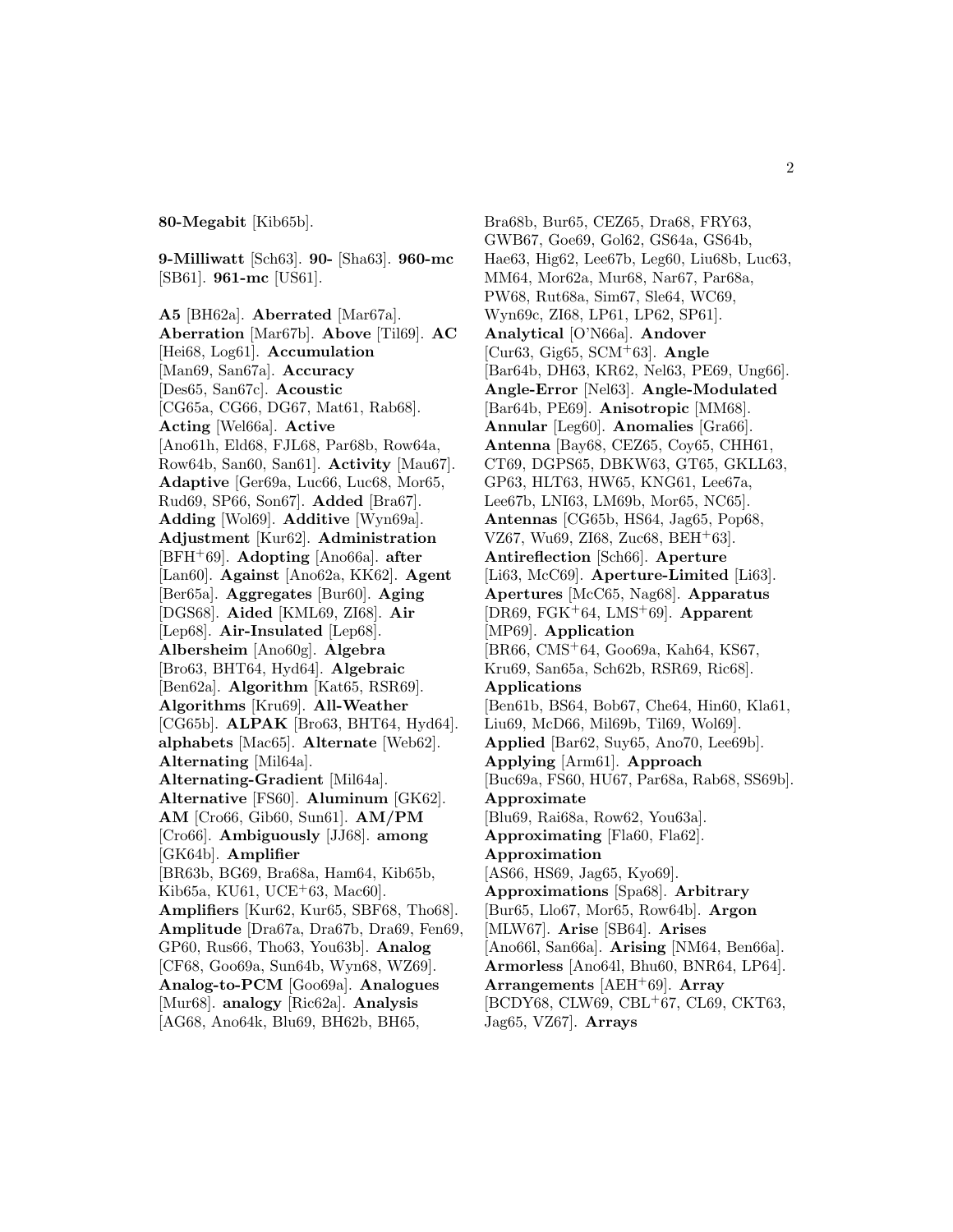[AG68, GW68a, Mor65, WG68]. **Art** [Ger66]. **ary** [Jac67, Kad65b]. **Aspects** [BST65, HF61, KL61, Kla61]. **Assembler** [MOP64]. **Associated** [BR63a, Fri68, Rai66a, SS65]. **Astigmatic** [Mar64a]. **Asymmetric** [McC69]. **Asymptotic** [Ben61a, Ric68]. **Asynchronous** [AMS65, BH62b]. **Atmosphere** [Bul63, CH66, Hog63]. **Atmospheric** [SC65, SC67]. **Atomic** [Ber65a]. **Attaching** [Coy63]. **Attack** [Ste61]. **Attenuation** [CH66, Con66, Hog69, KM61, ST69, Ste65, Wil69, You65a]. **Attitude** [Gla67, LZ64, PWY63, TC64]. **Au-n-Type** [Kah64]. **Autocorrelation** [BR63a]. **Automata** [HU67, Lee60]. **Automated** [HR63]. **Automatic** [BR66, GL61, IKM67, JM62, Luc65, LR67, TU62, Web62]. **Automatically** [Eva69]. **Autotrack** [CL63, NC65]. **Auxiliary** [HW61]. **Avalanche** [GS66, MM66a, SR67]. **Average** [Cut61, Rap67]. **averages** [Ric62c]. **Axes** [NC65]. **Axial** [Whi66]. **Axis** [Ber65b, Hil63, Mar67b, Mar64b, Rai65, Rai67a, Rai67b, Yu63]. **Axis-Crossing** [Rai65, Rai67b]. **Axis-Crossings** [Rai67a].

**B.S.T.J.** [AS66, Ano61g, Ano64a, Ano66a, AK65, Bar65, Bec64b, Bec64a, BKS66, BR66, Ber64b, Ber64a, Bur66, CG64, Cop67, CBL<sup>+</sup>67, Dal67, Dar63a, EMR66, Enl69, Ger69b, GS69b, Gor64b, GL64, Hei68, Hog63, Hub67a, JDC65, KS67, Kah67, Kog64, Kog65a, Lep68, LPSL66, MLW67, MM66a, Pfa64, Pro67a, Rai65, Rai67b, Rai68a, San64a, San64b, San65a, San66a, Sca63, Sch63, SH67, Sha63, SP66, SC65, Wel66a, Whi66, Wyn64, Zad66a]. **Back** [RC65]. **Back-scattering** [RC65]. **Background** [CCKT63]. **Bacteria** [Ste61]. **Balanced** [Kur65, RE62]. **Balking** [Lin64, Tak61]. **Band** [Cha66, MB61, MM66a, Rai66b, Ste65, Wan68, Wyn66b, Lan60, LP62].

**Band-Limited** [Cha66, Wyn66b, Lan60, LP62]. **Band-Rejection** [Wan68]. **Band-Splitting** [MB61]. **BandGaussian** [Rob67a]. **Bandlimited** [Rut68b, SK65, San66b]. **Bandwidth** [Kib65a, Mou67]. **Bank** [BH62a]. **Barrier** [AART68, Ano68k, Kah64, KL65, LS68, Sch66, Sle62]. **Base** [BR63b]. **Based** [KH66, Par68a]. **Basic** [GLR69, Kur69]. **Basilar** [Fla60, Fla62]. **Basis** [Bra65a, Dar63a]. **Battery** [BM63]. **BCH** [Ber67a, Wol69]. **Beam** [Chu66, CG65a, Dai68, Dal68, Dal69, GW68b, GS69a, Lep66, Lep68, Mar66b, Mar65b, MM66b, Ste66, Gor60]. **Beam-Lead** [Lep66, Lep68]. **Beam-Waveguides** [Mar66b, Mar65b]. **Beams** [SC65, SC67]. **Behavior** [Fla62, GWES64, Llo67, Ben61a]. **Bell** [Ado63, And63, Ano60h, Ano60i, Ano60j, Ano60k, Ano60l, Ano60m, Hig65, Jak61, Kel64, Lap13b, Lap13a, Nas68, NEH68, WC69]. **BELLBOY** [KS63]. **Bends** [Con66, Mar69a]. **Between** [Bat69, Cut61, Dar63a, Koe67, LK61, Lee66, Mar66c, Cur62, Fla62, HGG62, Ric62a, Ric62c]. **Beyond** [SS69b]. **Bias** [Ziv69]. **biggest** [Lap13a]. **Binary** [Aik67, ABDS65, BS63, BR63a, Buc66, Hub66, Hub67a, Hub67b, Kad64, McC68, SK65, Sal67, Ton66, Kad65a, Mac65, Sch65]. **Binocular** [Jul60, Jul67]. **Bipolar** [May62]. **Bird** [Ung66]. **Bit** [BC69, SS69b]. **Block** [Gol66, Joh64, KLV61, Pil68, Sav66b]. **BLODIB** [Gol66]. **blue** [Lap13a]. **Blurred** [Sle67]. **Bode** [Lee69a]. **Body** [FRY63, Yu65]. **Bombardment** [RGS63]. **Bond** [FGVH62]. **Boolean** [Sch62a]. **Boosting** [Mea68]. **Boresight** [War61]. **Both** [Kla60]. **Bound** [Sav66b, SK68, Wyn64]. **Bounded** [Wyn65, WZ69]. **Boundedness** [San65a, San64d, San65b]. **Bounds**

[Dar63b, Gra66, PR69, Sle63, Wyn66a, Ziv69].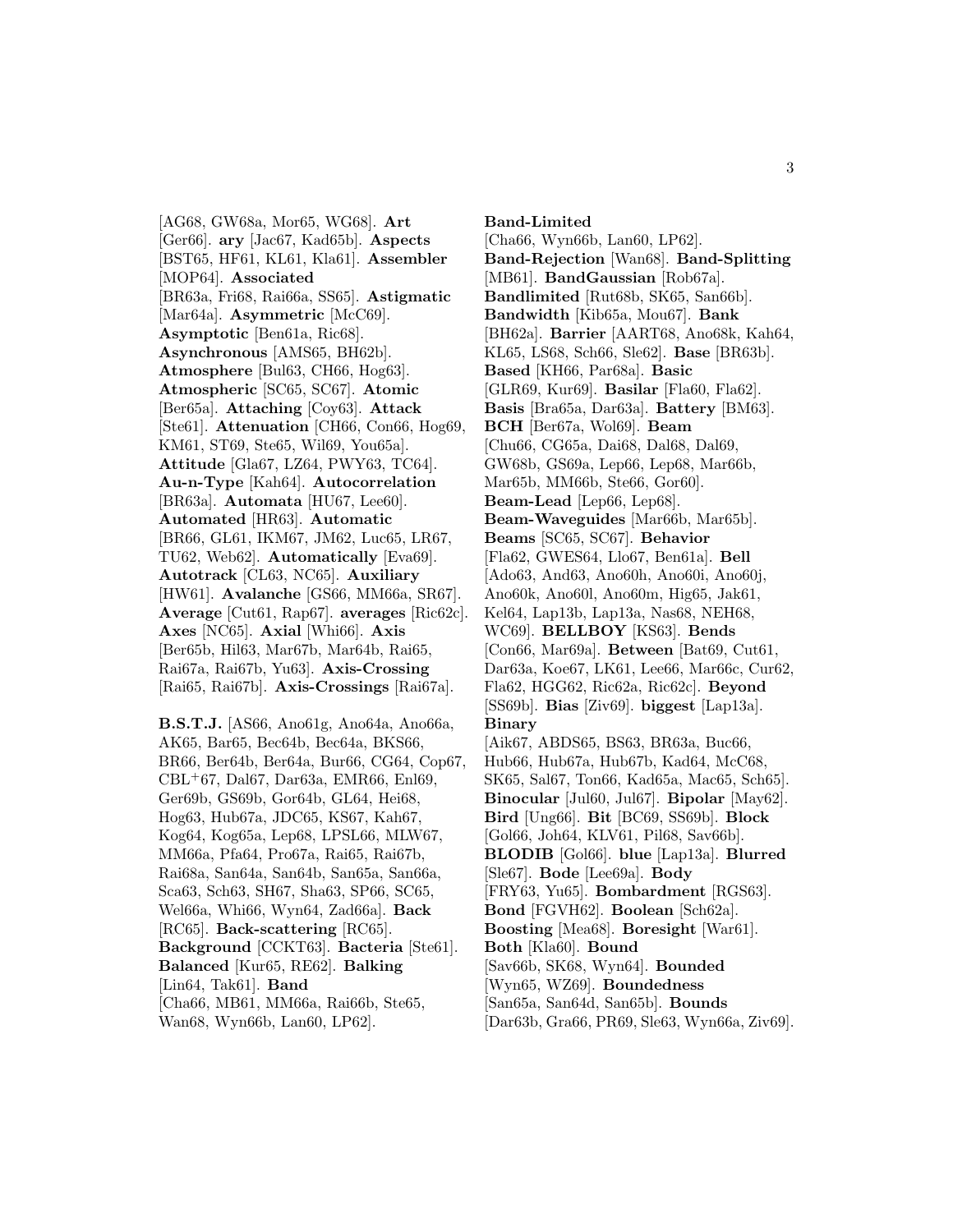**Bowker** [Ano64l]. **box** [Lap13a]. **Breakdown** [Bug65, SR67]. **Bremsstrahlung** [Mar62, Mar63]. **Bridge** [Log61]. **Brief** [AK65, Bar65, Gig65, JDC65, KL65, Kog65a, Rai65, San65a]. **Briefs** [AS66, Ano64a, Bec64b, Bec64a, BKS66, BR66, Ber64b, Ber64a, Bur66, CG64, Cop67, CBL<sup>+</sup>67, Dal67, Dar63a, EMR66, Enl69, Ger69b, GS69b, Gor64b, GL64, Hei68, Hog63, Hub67a, KS67, Kah67, Kog64, Lep68, LPSL66, MLW67, MM66a, Pfa64, Pro67a, Rai67b, Rai68a, San64a, San64b, San66a, Sca63, Sch63, SH67, Sha63, SP66, SC65, Wel66a, Whi66, Wyn64, Zad66a]. **Broadband** [BH62a, BG69, Bod69, DA63, EH65a, Kur69, Osb69, Pra68, SG61, Tho68]. **broke** [Lap13a]. **BSTJ** [Ano60g, Ano64k, Ano64l, Ano64j, Ano66l, Ano68k, Ano70, Gig65, KL65]. **buccaneering** [Lap13a]. **Building** [Oss64, SW68]. **built** [Lap13a]. **Bulk** [BCDY68, Irv62, Kur67]. **Burst** [Ell63, Gil60]. **Burst-Noise** [Ell63, Gil60]. **Bus** [CHK64]. **Business** [WC69]. **Busy** [Ric62b, Rio61].

**C** [Ano60g, Ano70]. **Cable** [And69, Bhu60, BM64, BG61a, BNR64, BDV64, BAMS64, DR69, Ehr64, EFK<sup>+</sup>64, FC68, GPZ63, Gre64, Gri64, HVW64, LP64, Pie66, Ano64l]. **Cadmium** [BM63]. **Calculated** [Iwe69]. **Calculation** [Hil63, Man63]. **Calculations** [GM67, Kla61, LW60, RJ61]. **Calibration** [Fre69]. **Call** [ADH<sup>+</sup>69, CDGH64, GHS64]. **Calling** [Sch60]. **Camera** [BE69, CLW69, CBL<sup>+</sup>67, CL69]. **Cameras** [War61]. **Canceller** [SP66, Son67]. **Cantilever** [Pee63]. **Capabilities** [AGN60, Mor62a, Wyn65]. **Capacitance** [Bur65, KU61, Kur62, MS60, Mor62b]. **Capacitor** [Kah67]. **Capacity** [Ano64a, CCJ60, Gil60, GW68b, Kur66, Ski66, Tab67, Wyn66b, San66b]. **Capture** [Bar62]. **Carbon** [Sla64]. **Carlo** [FGVH62].

**Carrier** [AEGH63, BST65, BI66, BH65, CC63, Cur62, Ell62, FP65, GR67, GBW66, HW66, LW65, SD61, Til69, TY65, Van60]. **Cascade** [Wyn69c]. **Cascaded** [Kin66]. **Cassegrain** [CEZ65, DGPS65, ZI68]. **Cassegrainian** [HS64]. **Cathode** [Coo61, Mau67, MP67, Pfa63]. **Cathode-Ray** [Pfa63]. **Caused** [Mar69c, MD69]. **Cavities** [Guc62, Whi66]. **Cell** [Kle61, RGS63]. **Cells** [BM63, GS64b, SGB<sup>+</sup>63]. **Center** [DRRS64]. **Centimeter** [HS61]. **Central** [CMS<sup>+</sup>64, FGM64, GS64a, HTU64, KH66]. **Certain** [Buc69b, Gra66, Mac60, Wol69, Ric62a]. **Chain** [BKR63, Kin62a, Kin62b, Kin64]. **Changes** [MD69]. **Channel** [Aik67, BS63, BH62a, DKS61, Fen69, FA64, Gil60, Mar61a, McC68, McD66, Pra69, Sle68, Sta67, Wyn66b, Wyn68, Wyn69a, Pil69, San66b, Wyn69b]. **Channel-Dropping** [Mar61a, Sta67]. **Channels** [CCJ60, Ell63, For69, Ger69a, HW61, LR67, Rud69, Wyn64, Fal69]. **Characteristics** [Bor63, Eva69, FBL62, Gre69, HLT63, Hsi67, Kur69, LS68, Nas68, Pee61, RR62, Rob67a, Suy65, SR67, Web62, Ano68k]. **Characterizing** [Lee66]. **Charge** [Dew60, GC68, Kah67, Koe67, SS67]. **Chi** [Rob69a]. **Chi-Square** [Rob69a]. **Chirp** [Ano60g, KPDA60, RSR69]. **Circle** [Gor64b]. **Circuit** [AL60, CE64, CL60, HW66, Hin60, KML69, Kur62, Lew64, LW65, Mur68, Par68a]. **Circuits** [Ado63, BBC+64, CMS+64, CUM68, DDH64, Dar63a, Dar63b, Gia60, GS69b, Hel66, Koe67, Kur69, Lep68, McC62, Sch69a, SGB69, Sch69b, Sin66, SS60, TU62, UW69]. **Circular** [AG68, Con66, Enl63, Goe69, Li65, LU64, Mar61a, NS65, Sta67, Wei65]. **Circular-Electric** [Mar61a, Sta67]. **Circular-Harmonic** [Goe69]. **Class** [AMS65, Bar65, Hyd64, McC62, Mel68,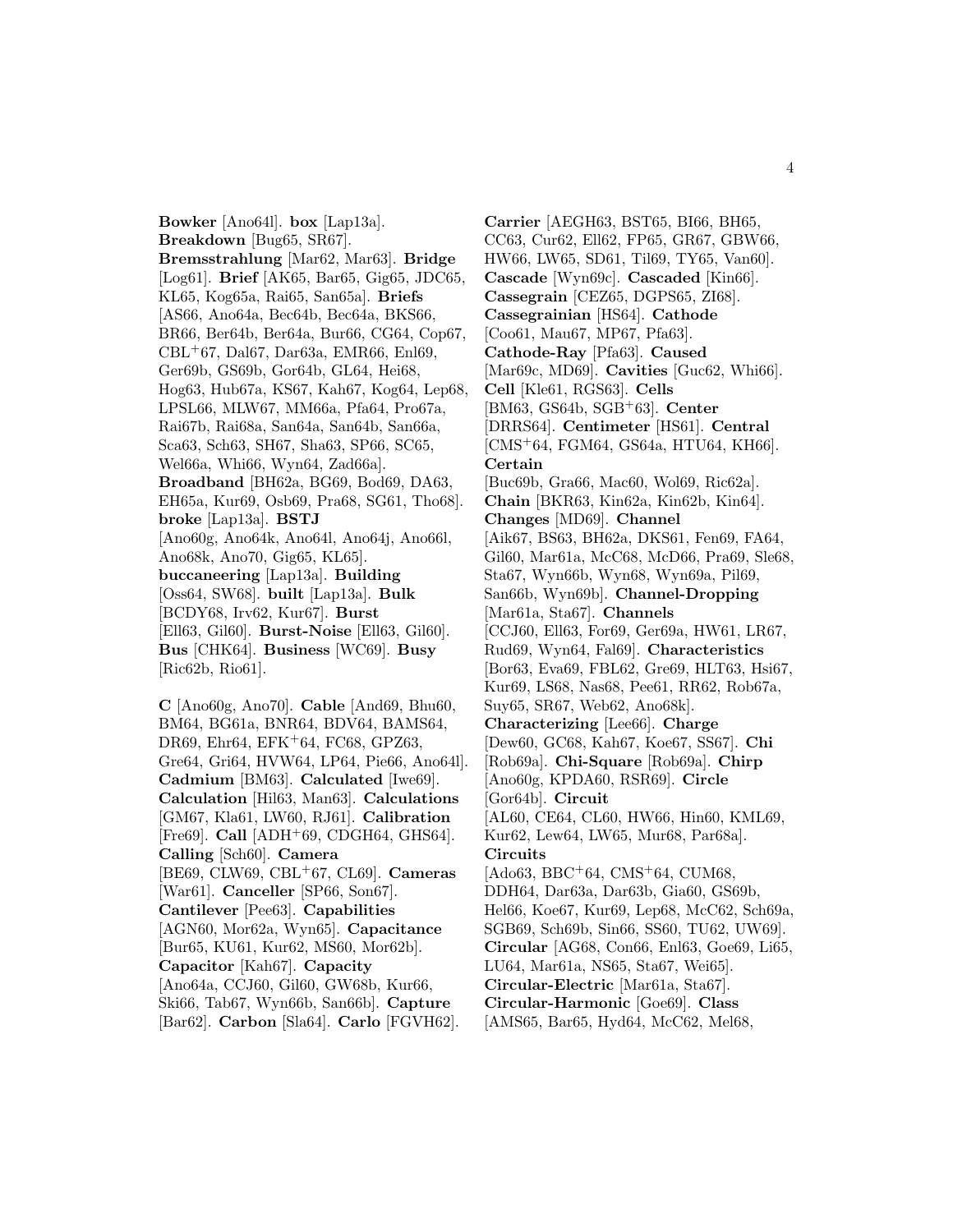NM64]. **Classes** [For69]. **Classic** [Koe67, San67b]. **Click** [Sch68a]. **Clogston** [Man63]. **Clutter** [Rai66a]. **Co** [Pra69]. **Co-Channel** [Pra69]. **Coated** [Con66]. **Coating** [Sch66]. **Coaxial** [Ano69k, BBHH69, DR69, FC68, Man63, Pie66]. **Code** [Buc66, Dav62, LS66, May62, McD66, O'N66b, Pro67b, Sch60, Mac63]. **Codecs** [EH65a]. **Coder** [BC69, Bro69, MSV62]. **Coders** [Iwe69, Pie68]. **Codes** [Ber67a, Buc69b, Eck60, Ell63, Ell66, Mac64, Pie68, Sle60, Sle68, Ton66, Wel66b, Wol69, ET69, GM66, Mac61]. **Coding** [Buc67, Fra68, McM69, Sav66b, Ski66, Wyn66a, Fal69]. **Coefficients** [Bro63, BHT64, Rob67b, Mea62]. **Coherent** [DeL65, Enl67, Enl69, Hub66, Hub67a, Hub67b, HM67, Nel63, Pra69, Rus66]. **Coinage** [KS66]. **Coincidence** [Mel68]. **Color** [Ski66]. **Comb** [Che64, HDSD64]. **Comb-Type** [Che64]. **Combinatorial** [Ben67a]. **Combined** [Rap65]. **come** [Rio61]. **Command** [CCM63, EMT63, MMW<sup>+</sup>63]. **Comment** [Ano62a]. **Common** [Cur62, Til69]. **Communicaions** [RK63]. **Communication** [Ano66l, CG65b, CHH61, Cur62, Gil67, Gol66, HBK63, Hub67a, HGW<sup>+</sup>67, Luc65, Luc66, LR67, McM69, Pop68, Ros62b, RP68, Rud69, SK65, San66a, Sle63, Til68, TW64, UCE<sup>+</sup>63, Wol65, Wyn66a, Wyn68, Ric62a, WZ69, Wyn69b]. **Communications** [BH63, DHWM63, Ell65, GT65, Kar66, Lub68, Mag68, OS63, Rap67, RR62, SCM<sup>+</sup>63, TS63, Tho65, Web62, Web64]. **Compact** [GT65]. **Companded** [BC69, MSV62]. **companding** [Lan60]. **Compandor** [GR67]. **Compandored** [Dos65]. **Comparator** [Byr62, Gol62]. **Comparison** [Bro67b, Jac67, Mar66c, Mil64c, Sch68a]. **Comparisons** [Ben66b]. **Compatible** [KS66]. **Compiler**

[Gol66, KLV61, MOP64, Mat61].

**Compiler-Assembler** [MOP64]. **Complex** [TU62]. **Complexes** [Lie60, Ben64b]. **Component** [PW63]. **Components** [Hit63, Ros62b, Ste66, Tay68a, Tay68b]. **Composed** [Ric63]. **Compression** [Mar61b]. **Computable** [Rad62]. **Computation** [Gra65b, Gra65c, Rob69a, Rut68b, Sav66a, Tay68a, Tho63]. **Computer** [BF60, Bro63, BHT64, CBHR63, GHS69, Gib60, Goe69, Gol66, GS64a, Hyd64, Jul60, KML69, Lin65, O'N66a, Rap64, Rob69b, ZI68]. **Computer-Aided** [KML69, ZI68]. **Computer-Generated** [Jul60]. **Computer-Operated** [GHS69]. **Computers** [And63]. **Computing** [Buc66, Tay68a]. **Concentrated** [SK61b]. **Concentration** [Cut61]. **Concentrator** [JJ60, MR60, Sta65]. **Concentric** [Li63]. **Concept** [Koe67]. **Concepts** [EH65b]. **Concerning** [Enl69, Rai68a, San65a]. **Condition** [San64a, San64c]. **Conditional** [Mou69]. **Conditions** [Pro67a, SK61a, SK61b, Zad66a, San69a]. **Conductance** [NG67]. **Conducting** [MM66b]. **Conduction** [FP69, Hei67]. **Conductivity** [Cut61]. **Conductor** [Bhu60, Man63]. **Configuration** [Mel68]. **Confocal** [BG61b, BK62, McC65, McC69]. **Congestion** [Wol65]. **Conical** [HLT63, Nag67]. **Conjugate** [AK65]. **Connecting** [Ben62c, Ben64a, Ben65b, Ben66b, Ben67c, Ben67b, Ben62a, Ben62b, Ben63a, Ben63b, Ben64b]. **Connection** [Pau62]. **Connections** [Mil64c, Nas64, Nas68]. **Connector** [GPZ63]. **Connectors** [CE64]. **Considerations** [Bus60, Cur60, DP68, GS61, HKM<sup>+</sup>63, KS66, Kle61, Pra67, Pra68, Pra69, PE69, SW68, SG67]. **Constant** [FHS67, Lee69a]. **Constants** [Kla61]. **Construction** [Eck60, PW63, RC61, SR63]. **Contact** [Kel64, Sha63]. **Contacts** [HP60]. **Contained** [FA64]. **Containing** [Hei67, San64a, San64c]. **Continuous**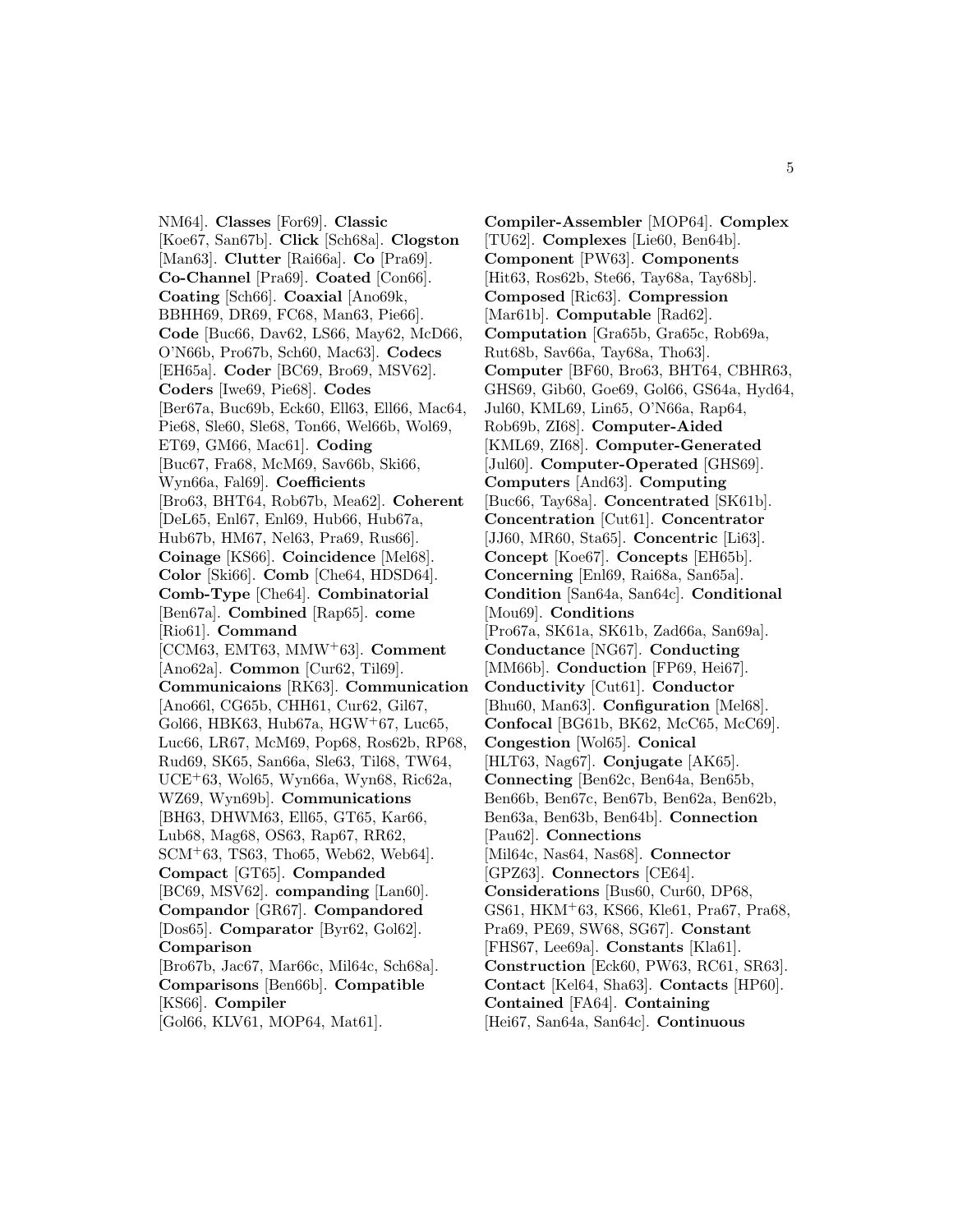[Enl63, SH67]. **Continuously** [GL64, Rud69]. **Contraction** [Hol67, San65a]. **Contraction-Mapping** [San65a]. **Contrast** [HH65, Hei66]. **Contributors** [Ano60a, Ano60b, Ano60c, Ano60d, Ano60e, Ano60f, Ano61b, Ano61c, Ano61d, Ano61e, Ano61a, Ano61f, Ano62b, Ano62c, Ano62d, Ano62e, Ano62f, Ano62g, Ano63a, Ano63b, Ano63c, Ano63d, Ano63e, Ano63f, Ano64b, Ano64c, Ano64d, Ano64e, Ano64f, Ano64g, Ano64h, Ano64i, Ano65a, Ano65b, Ano65c, Ano65d, Ano65e, Ano65f, Ano65g, Ano65h, Ano65i, Ano65j, Ano66b, Ano66c, Ano66d, Ano66e, Ano66f, Ano66g, Ano66h, Ano66i, Ano66j, Ano66k, Ano67a, Ano67b, Ano67c, Ano67d, Ano67e, Ano67f, Ano67g, Ano67h, Ano67i, Ano67j, Ano68a, Ano68b, Ano68c, Ano68d, Ano68e, Ano68f, Ano68g, Ano68h, Ano68i, Ano68j, Ano69a, Ano69b, Ano69c, Ano69d, Ano69e, Ano69f, Ano69g, Ano69h, Ano69i, Ano69j, Cro67]. **Control** [AC69, BD60, Bri68, BQTY69, CMS<sup>+</sup>64, Dal68, DRRS64, Gla67, Kyo69, LZ64, MM69, Mil64b, NC65, PWY63, Rap68, San64f, TW64, Web64, Wel66a, Ben66a]. **Controlled** [Bar62, Byr62, Gol62, Koe67, LM69b, SBF68, You65a]. **Controller** [MR60]. **Controls** [CK68]. **Convection** [Hei67]. **Convectively** [Ber64b]. **Conventional** [Mil64a]. **Convergence** [Lyt68]. **Convergent** [Mil64a]. **Conversation** [Bra69, Cro66, Mar69c, MD69]. **Conversations** [Bra68b, EM63, Kle67]. **Conversion** [Enl63, Glo67c, Log67, Mar61d, Mil63, NS65, Ung61a, Ung61c]. **Converter** [US61]. **Convolutional** [ET69]. **Cooling** [Hei67]. **Copper** [Kla61]. **Core** [GS65b, Leg60]. **Cores** [Sla64]. **correcting** [Mac61]. **Correction** [Arm61, Dal69, Enl69]. **Correlated** [Cro67, Mus63]. **Correlation** [Hub67a, SK65, Ano70, Lee69b]. **Cosine** [Jag65]. **Cost** [Gil67, Rap67]. **Counter** [Ber64a]. **Counter-Flowing** [Ber64a].

**Counters** [Ble68]. **Coupled** [BR63b, Kog69, Mil69b, Row62, You63a, You63b]. **Coupler** [Mar69b]. **Couplers** [ML68]. **Coupling** [Bat69, Lie60, McC65, McC69, Mil68]. **Covariance** [Ben61b, Kad67b]. **Covered** [GW68a, Nag68]. **coverings** [Wyn67]. **CPC** [MP67]. **cps** [HR63]. **Criteria** [Kyo69, Lyt68]. **Criterion** [KG66, Shn67]. **Critique** [Pro67a]. **Crossbar** [Zup60]. **Crossing** [Rai65, Rai67b, SK68]. **Crossings** [Lee67b, Rai67a]. **Crossovers** [Lep68]. **Crosstalk** [Mar61c, Mar61e]. **Crystal** [Bur60, FGVH62, War60]. **Crystallization** [SK61a, SK61b]. **Crystals** [Lew61]. **Cube** [SS67]. **Current** [MP67, MLW67, SR67, Van60]. **Current-Carrier** [Van60]. **Current-Voltage** [SR67]. **Curved** [Bat69, Mar64b]. **Curves** [Goe66, TK60]. **Customer** [Gre69, Hel66]. **Cutoff** [HDSD64, Kib69]. **CW** [Cop67, Kib65a, Rob67a]. **Cyclic** [CM69, Ton66, Wel66b, GM66, Mac65]. **Cylindrical** [Con66, McC65, McC69, Thi69].

**D.** [Ano64k]. **Damping** [Yu63]. **Darlington** [Ano60g]. **Data** [AGN60, BKS66, BS63, Buc67, Cha66, CT67, Cha67, Dav64, Ell65, Fre69, FA64, GWB67, Ger69a, Gib60, GK64a, Gol66, Hae63, Hel65, Hil63, KH66, Liu68b, Luc63, Luc68, Maz68, Mor62a, Rap64, Rap65, Sal67, SS69a, Sav67, Sch68b, SH67, Smi65, Smi68, TW64, TY65, Wyn68, Zad66b, Gop69, Lev61, WZ69]. **Data-Rate-Limited** [Hel65]. **DC** [SW69a, Zad66b]. **Decay** [Pfa63, Yu63]. **Decision** [Hub66]. **Decoding** [Mac64, Sav66a, Wyn65]. **Decomposition** [Gra65a]. **Definitions** [Wol65]. **Deflecting** [Kur66]. **Deflection** [Nel64]. **Deflector** [Ano64a, Ski66, Tab67]. **Deformation** [Glo67a, Mar66d]. **Deformations** [Dai68]. **Degradation** [Gig65, Rob68, RGS63]. **Delay** [EM63, GW68b, Hae63, Hel66, Kle67,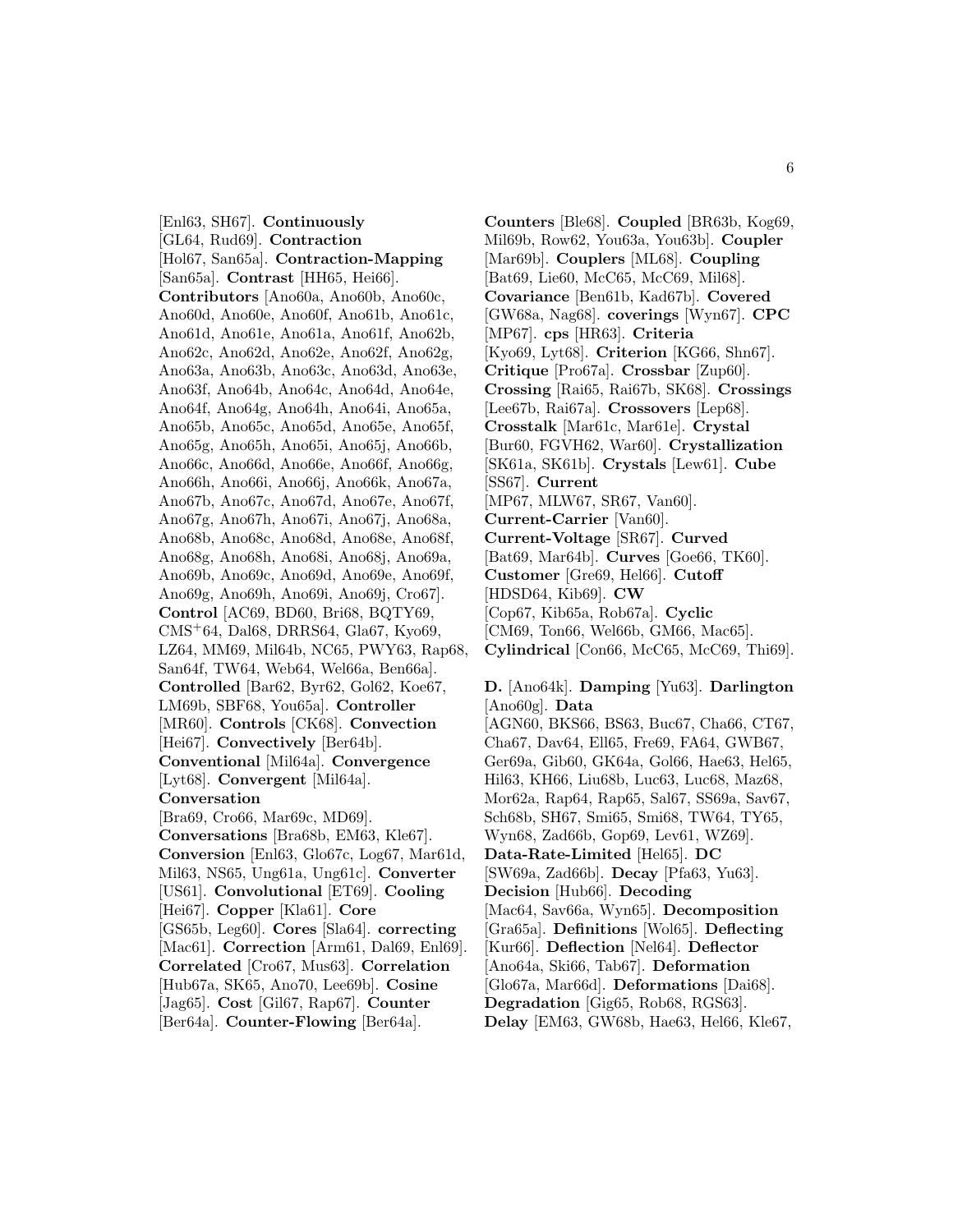Lee66, Luc63, Mil63, Rap65, RK63, Tak62, Tak63a, Var66, Sch65]. **Delays** [Rio61]. **Delta**

[AFMP69, Goo69a, Goo69b, Iwe69, O'N66a]. **Delta-Modulation** [Iwe69]. **Demagnetizing** [Dov67]. **Demodulation** [Dar64, PW68]. **Demodulator** [GC63]. **Demodulators** [Rut61]. **Demultiplexer** [Wit65]. **Dense** [RT69, SK69]. **Densities** [Bar64a]. **Density** [BR63a, Cro67, Lee67a, Lee67b, MP67, MLW67, PR69]. **Dependence** [GN67]. **Dependent** [Cha69a]. **Depletion** [LW60]. **Deposition** [BCD64]. **Depth** [Jul60, SC67]. **Describing** [MM69]. **Description** [FG69, HM63, SH63]. **Design** [Ano60g, Ano64l, Bay68, BG69, Bod69, BKRS68, BNR64, BH63, Bus60, BAMS64, Byr62, CMS<sup>+</sup>64, CK68, CG61, CEZ65, Coo61, Dei60, DBKW63, GT65, GBW66, Gla67, GK64a, HM63, HW66, Hig62, HKM<sup>+</sup>63, KS63, KS66, Kla60, KPDA60, KML69, Kur65, Kur66, Lim69, LW65, Nel63, Osb69, Par68b, PW63, SK65, SR63, Smi68, SG67, Wan68, War60, Yu65]. **Designed** [Tay68a, Tay68b]. **Designs** [RC61]. **Detail** [Hei66]. **detectability** [MM61]. **Detecting** [Rai66b]. **Detection** [ABDS65, CG64, FA64, Mar61c, Nel63, O'N69, SK65, You65b]. **Detector** [Rob67a, Wyn69c]. **Detector-Filter** [Wyn69c]. **Detectors** [MS65, MS62]. **Determinability** [For69]. **Determination** [Bri66, CBHR63, Suy65, TC64]. **Determined** [NG67]. **Development** [GPZ63, Zup60]. **Developments** [Kel64]. **Deviations** [Cro66, You65a, Zuc68]. **Device** [Bob67, FLLR60]. **Devices** [CDJ69, Eld68, Gla67, KS67, MW67]. **Diagnosis** [TU62]. **Diagnostic** [CT67, KH66]. **diagonalization** [Kad67b]. **Diagram** [Gol66, Gor64b, KLV61]. **Diagrams** [Dav64]. **Diameter** [MD69]. **Dielectric** [Bhu60, Con66, GW68a, GCE69, Goe69, MS64, Mar66a, Mar69a, Mar69b,

Mar69c, MD69, Mar69d, McK67, MM68, Mor64b, Nag68, WG68, Wu69]. **Dielectric-Coated** [Con66]. **Dielectrically** [HDSD64]. **Difference** [Bay68, Wel66b, GM66]. **Difference-Set** [Wel66b, GM66]. **Differential** [ABDS65, LM69a, McD66, O'N66b, Pro67b, You63a, Ben62d, Mea62, San67c, SS68]. **Differentially** [Hub66, Hub67a, Hub67b, HM67]. **Differentially-Coherent** [Hub67b]. **Diffraction** [GK62, Li65]. **Diffused** [BF60, Cut61, Irv62, LW60]. **Diffusely** [Enl67]. **Diffusion** [Ros62a]. **Digit** [Bor63, GP64]. **Digit-Stimulating** [Bor63]. **Digital** [AS65, Ano64a, Arm61, Bro63, BHT64, BKR63, CT67, CF68, Dav64, DSW66, Dos65, EMT69, Eng65, Fra68, FC68, GP63, Gol66, Hyd64, KH66, Kur66, LM69a, Luc65, Luc66, Lun69, MS66, MRS69, Mou67, Nel64, PW68, Pie69, Rap64, San67a, San69c, Sav67, Sch68a, Ski66, Sun64a, Tab67, Wit65, San69a, Wyn69b]. **Digital-Filter** [San67a]. **Digitally** [Cha69b]. **Dilute** [SK61a]. **dimension** [LP62]. **Dimensions** [Sle64, Woo64]. **Diode** [Ano68k, BCDY68, Cha69b, CLW69, CBL<sup>+</sup>67, CL69, Dra69, GS61, Hin60, JDC65, Koe67, LS69, LS68, MM66a, Mur68, San62b, Sch63, San62a]. **Diodes** [BF60, Cop67, Dra68, GR67, GS66, Ham64, KD64, KL65, Mor62b, Sha63]. **Dip** [Mau67]. **Diperiodic** [Woo64]. **Direct** [Bro69, Ell62, Ott62, PDS64]. **Direct-Feedback** [Bro69]. **Direct-Reading** [Ell62]. **Directed** [Mag68]. **Directional** [Abe67, Mar69b, MM69, Mil64b, ML68]. **Discharges** [MLW67]. **Discontinuity** [CNN67]. **Discrepancy** [Wyn65]. **Discrete** [Bar64a, Mus63, Rai68c, Fal69, Wyn69b]. **discrete-time** [Wyn69b]. **Discrimination** [Ano62a, KK62]. **Discussion** [Mar63]. **Disk** [FL64]. **Dispersive** [Ger69a]. **Displacement** [Fla60, Fla62]. **Display** [Bur66]. **Distance** [Gar60, MS64]. **Distort**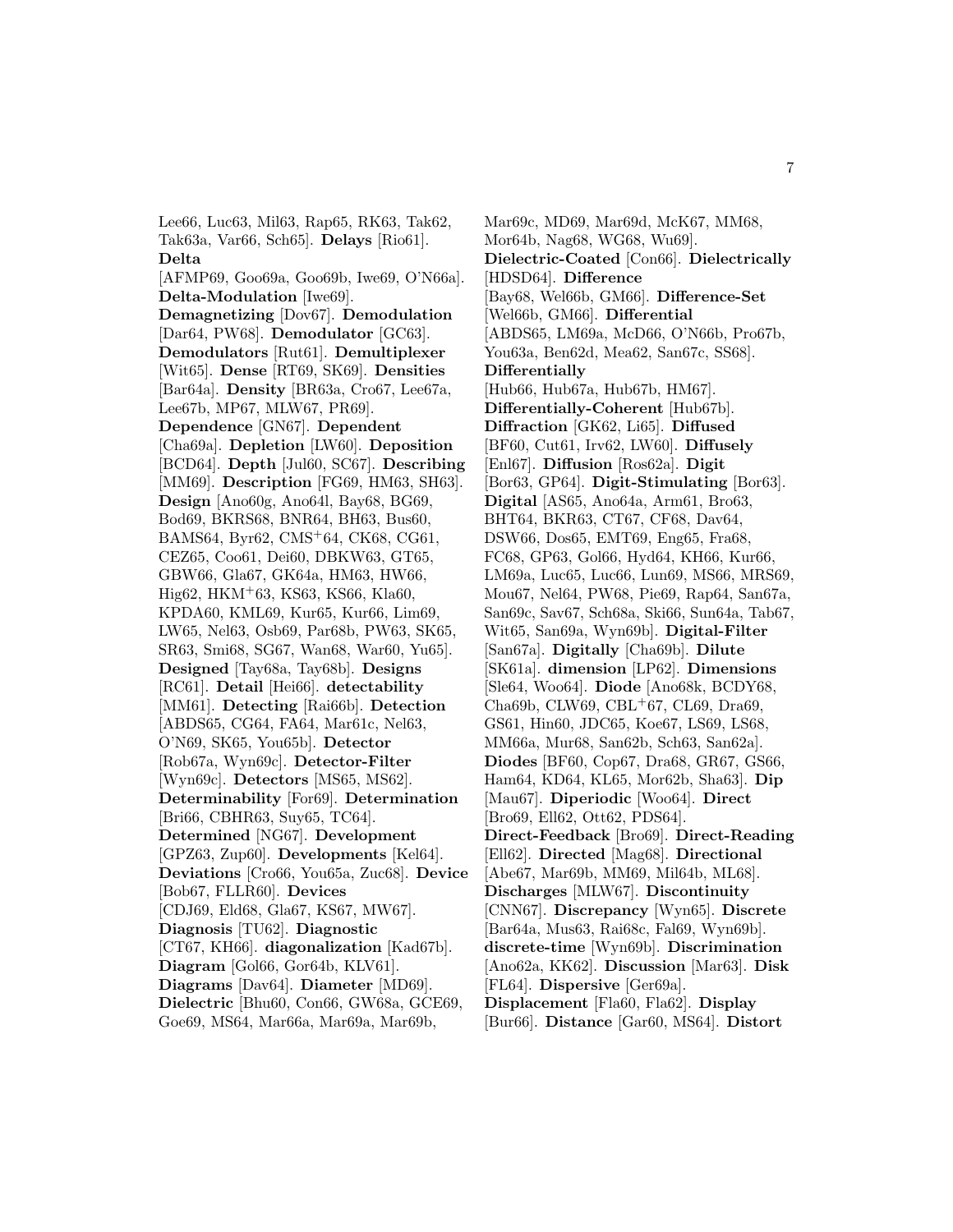[San64e, San63a]. **Distorted** [Ber64b]. **Distortion** [BH62b, Bun69, Hol68, Mar69d, Mil63, Nar67, Pil68, Rap65, Ric69, Rut68b, San63c, Sun61, Sun64b, Tho68]. **Distributed** [KG66, ML68, Par68b, Spa68]. **Distribution** [AG62, Bar65, GP60, MS60, Rob69a, SK68, Mac63, Ric68]. **Distributions** [Dew60, Fen69, Tak62, Tak63a]. **Distributor** [FGM64]. **Dither** [Lim69]. **Diversity** [Gil69, Rap68]. **Division** [BWY69]. **Domain** [Rab68, Spa69, San64c]. **Domains** [Bob67, Kur67, Thi69]. **Domestic** [Til68]. **Doped** [BF60, GR67]. **Double** [Ung60]. **Doubling** [CCJ60]. **Downconverter** [OKS69]. **Drift** [Yu63]. **Drive** [Bur65]. **Driving** [Lew61, San60]. **Driving-Point** [San60]. **Dropping** [Mar61a, Sta67]. **Dual** [DKS61]. **Dubrovskii** [BS64]. **Due** [Cro66, DH63, Gig65, Lio66, Mil63, Mor64b, NM67, Oss64, BT63]. **Duration** [Lee67b, Rai66a]. **During** [Jul67]. **Dynamic** [Bri67, San69b]. **Dynamical** [SB64]. **Dynamics** [FRY63, Kur67]. **E6** [BGK60]. **Ear** [Fla62]. **Early** [And63, Ung66]. **Earth** [SCM<sup>+</sup>63, CG65b]. **Echo** [BR66, BH63, RK63, SP66, Son67, CHH61, DKS61, De 61, Jak61, Kib61, KNG61, Ohm61, Rut61, RJ61, SB61, US61, War61]. **Echoes** [EM63]. **Economical** [SS69b]. **Editor** [Ano61g]. **Effect**

[HS61, Hub66, Hub67a, Hub67b, Lew61, Mar67a, MS62, You63a]. **Effectiveness** [TW64]. **Effects** [Bra67, BMP67, Bug65, CH68, Coy65, Dos65, EM63, Fla62, Fri68, LS69, MM68, MW67, PBBS63, SK61a, SK61b, Ste66, Var66, Weg60, WG68]. **Efficiency** [Dra67a, Dra67b, Pfa64]. **Efficient** [BKS66, Bod69, Osb69, RP68]. **Eigenmodes** [McC65, McC69]. **Eigenvalues** [NM64, SS65, Coc65]. **Elastic**

[Wei65]. **Electric**

[Con66, Enl63, Lee67a, LU64, Mar61a, Sta67]. **Electrical** [BF60, HLT63, Lew61, Llo67, Mil64c, NG67]. **Electro** [DA63, Kur66]. **Electro-Optic** [DA63, Kur66]. **Electrode** [Dew60, FL64, Lew61]. **Electrodes** [Llo67]. **Electroluminescence** [Pfa64]. **Electroluminescent** [Ger66]. **Electromagnetic** [CS65, CEZ65, MM69, MM68, RC65]. **Electron** [GC68, HH65, Hei66, Hei68, HVW64, MM66b, RGS63, Gor60]. **Electronic** [Hig65, KH66, HTZ64, UV64]. **Electronically** [VZ67]. **Electronics** [SR63]. **Electrooptic** [GR63]. **Electrostatic** [Coo61]. **Element** [Mou69, San62b, San64a, San64c]. **Elementary** [Man63]. **Elements** [Tho65, Tru60]. **Eliminating** [Tho68]. **Embedded** [Mar61c]. **Emission** [KR62, Mar62, Mar63]. **Enclosed** [DeL65, DD68]. **Encoding** [Goo69a, Mou69, Pil68]. **Ended** [BCD64]. **Energy** [GWB67, Gil65, Lee67a, Lee67b]. **Energy-Density** [Lee67a]. **engineer** [Lap13a]. **Engineering** [CC63, Dei60, EH65b, KL61]. **Enumeration** [Ber67a]. **Environment** [Mor65]. **Epitaxial** [KD64, KL65]. **Epoch** [You65b]. **Equalization** [Ger69a, Luc65, Luc66]. **Equalizer** [AC69, LR67, Rud69, SS60]. **Equalizers** [BDV64, Joh64, Lyt68]. **Equalizing** [KSW69]. **Equation** [Liu69, Ben61c, Ben62d, Kad67b]. **Equations** [Ger69b, Hel65, Hyd64, Kle64, Llo67, NM64, Row62, SB64, San65a, You63a, You63b, Coc65, Mea62, San64d, San65b, San65c, San67c, SS68, SW69b, Wil68]. **Equipment** [BST65, CKS68, FGK<sup>+</sup>64, GBW66, GP63, HF61, HD61, LMS<sup>+</sup>69, SW68]. **Equivalence** [Buc69b, GK64b]. **Equivalent** [Hol67, Koe67, Mar66c]. **Errata** [Ano64j, Ano66l]. **Erratum**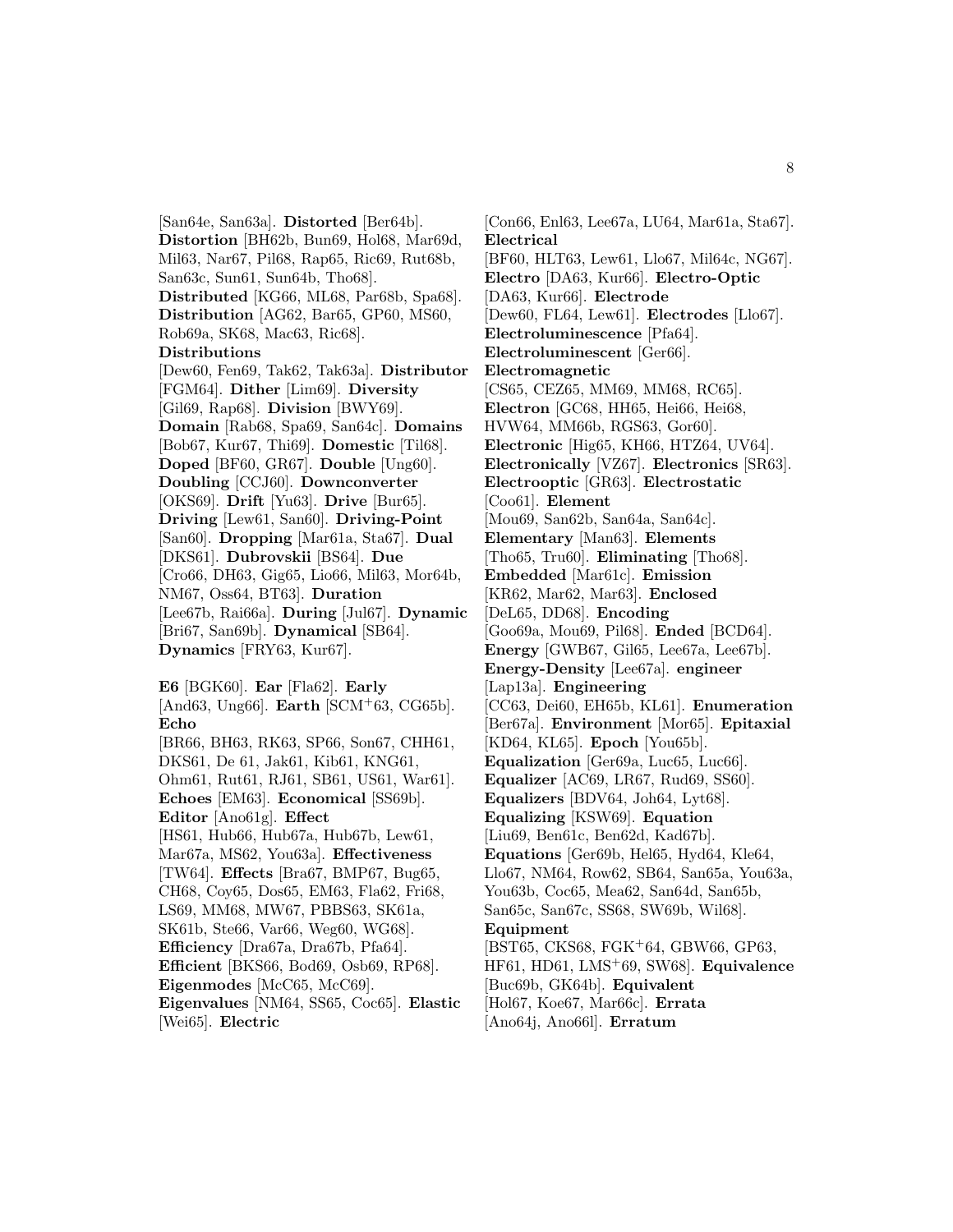[Ano60g, Ano64k, Ano64l, Ano68k, Ano70]. **Error** [AS66, Aik67, Arm61, Buc69a, Ell63, Ell66, FA64, Hub67b, HM67, Mac61, MS66, Nel63, Pra69, Ros69, SS69a, SBF68, TW64, Wel66a, Wyn64, Wyn69a, Zad66b]. **Error-Control** [Wel66a]. **Error-Controlled** [SBF68]. **Error-correcting** [Mac61]. **Error-Marking** [Ell66]. **Error-Rate** [HM67]. **Error-Voiding** [Ell66]. **Errors** [Dos65, KR62, Kin62a, Kin62b, Kin64, Mar61c, MS65, Mor62a, Ung66]. **Esaki** [GS61, Hin60]. **ESS** [AGGK64, BBC<sup>+</sup>64, BWY69, CMS<sup>+</sup>64, CDGH64, CE64, CHK64, DDH64, DRRS64, DNT64, FH64, FGK<sup>+</sup>64, FGM64, GHS64, HTU64, HHS64, KKV64, Kru69, MOP64, PS69]. **essentially** [LP62]. **Estimates** [Des65, Ell63]. **Estimation** [BDEL66, Dal67]. **Estimators** [Ziv69]. **Evaluating** [Mou67]. **Evaluation** [AL60, DJS63, DGPS65, Gib60, GS64b, HH65, Hel66, HGG62, Kle67, PW63, RK63]. **Ewald** [Gra65b, Gra65c]. **Exact** [Rai68a]. **Examples** [Ben66b, Kad66]. **Exchange** [Aar62, EH65b]. **Excitation** [McK67]. **Excited** [Col65, MLW67]. **Excluding** [Rap67]. **Exhibiting** [Cha69a]. **Existence** [NM64, Coc65]. **Expansion** [Kad66]. **expansions** [Ric68]. **Experiment** [JJ60, MR60, Man63, ROB69c, TS63, CCKT63, Dic63]. **Experimental** [Dav62, DSW66, EH65a, GS69a, HS64, HM67, Jak61, Man69, MSV62, May65, Mou67, Oss64, Wit65]. **Experiments** [BGR63, DD68, Glo67b, Hig62, HS63, Weg60, BBM<sup>+</sup>63]. **Exploding** [Lap13b]. **Exponential** [Bul63, Hel65, Des63, Tak62]. **Expression** [SS67]. **extended** [Ano70, Lee69b]. **Extension** [Lee69a]. **Extensions** [GS65a, Sim67, Sle64]. **External** [Guc $62$ , SCM+ $63$ ].

**Fabrication** [Man63]. **Fabry** [Ano62a, CG66, GR63, KK62]. **Facilities**

[BG61a]. **Facility** [BM64, Ehr64]. **Factor** [CT64, Leg60]. **Factoring** [Ber67b]. **Factors** [Dei60, Log67]. **Fades** [Lee67b, Rai66a]. **Fading** [Oss64]. **Failures** [Cha69b]. **Fast** [Pfa63, Gen68]. **Fast-Decay** [Pfa63]. **Faults**  $[CT67]$ . **Features**  $[ADH<sup>+</sup>69$ , BI66. **Featuring** [FHS67]. **Feedback** [AS66, Ano64j, Ben65a, Bro69, GC63, Hol68, Rut61, San63c, San63b, San64a, Sav66b, Sim67, Spa68, Tak63b, San64c, Wyn69b]. **Ferreed** [FLLR60, Fei64]. **Ferrimagnetic** [VCDK63]. **Ferrite** [GHS64]. **Field** [Aul65, HS64, Kur67, Lee67a]. **Fields** [Ber67b, Dov67, Kro67, Mar66d, Gor60]. **Figure** [KU61]. **Filling** [CT64]. **Film** [MM66b, Sin66, SSD69]. **Films** [BCD64, CUM68, Dov67]. **Filter** [Abe67, FS60, MB61, San67a, Sch68a, Smi65, Sta67, Wyn69c]. **Filtered** [Ric69]. **Filtering** [Mar61b]. **Filters** [BR66, Bog69, EMT69, GK64a, Mar61a, Mar61d, Mar67a, Mos65, Mus63, Par68b, SSD69, Wan68]. **Finite** [Ben67c, Ber67b, Hub66, Lee60]. **Finite-Width** [Hub66]. **First** [Rai68b, Rio61]. **first-served** [Rio61]. **Fits** [Sch62b]. **Fixed** [San65a]. **Fixed-Point** [San65a]. **flexibility** [Lev61]. **Flexural** [Pee63]. **Floating** [KS67, San67a]. **Floating-Point-Roundoff** [San67a]. **Flow** [Bug65, McC62]. **Flowing** [Ber64a]. **Fluctuating** [Rap67]. **Flying** [Coo61]. **FM** [ABDS65, AMS65, AS65, BGLS68, BT63, Ben65a, BS63, Cro66, Cro67, Dar64, Enl63, GC63, HH61, Lio66, MS66, PW68, Ric69, Rut61, Rut68b, Rut68a, Sun61, Sun64b]. **Focusers** [Mar64a]. **Focusing** [Hei68, Mil64a]. **Fokker** [Liu69]. **Folded** [GT65]. **Foreword** [Ano62h, Ano69k]. **Form** [Koe67]. **Format** [BKS66]. **Formation** [AT60]. **Formula** [San67b]. **Forward** [Ott62, Wel66a]. **Forward-Acting** [Wel66a]. **Foundation** [Wei66]. **Four** [Log61, Log67, Rap64, Rap65, Var66]. **Four-Phase** [Rap64, Rap65]. **Four-Point**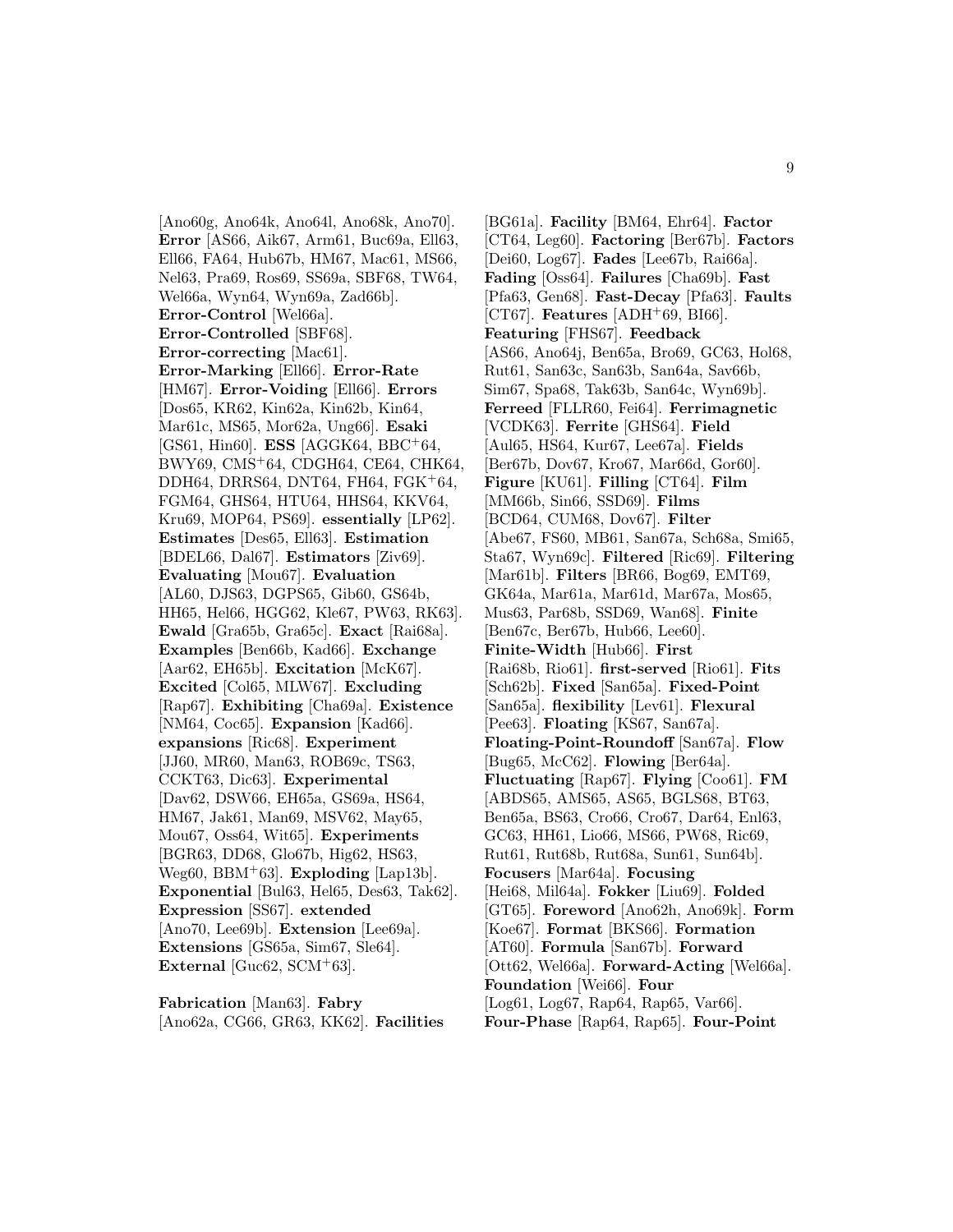[Log61]. **Four-Wire** [Var66]. **Fourier** [Gen68, LP61, LP62, SP61, Sle64]. **Frame** [BMP67, GP64, MP69]. **Frame-Repeated** [MP69]. **Framers** [DDH64]. **Free** [Gar60, Mag68]. **Frequencies** [CG64, Ell62, HDSD64, Tho63, Til69]. **Frequency** [BR63a, Bog69, BH62b, Bri66, Bur65, CDW63, Col65, Cur60, Dra67a, Dra67b, DP67, Eva69, FHS67, GN67, Guc62, Hin60, KD64, Kes68, LS69, Mar61c, Mar61e, MRS69, Pra67, SS69a, Sch60, Sha63, SSD69, Woj60, San64c]. **frequency-domain** [San64c]. **Frequency-Shift** [BR63a, BH62b]. **Frequency-Synthesizing** [Woj60]. **Fronts** [DH63]. **FSK** [Sch68b]. **Function** [Ben61b, BHT64, Bun69, Lee69a, Mar69d, Pil68, Pro67a, Spa68, Zad66a, Ano70, Lee69b]. **Functional** [CG61, Luc63, San65a, San64d, San65c].

**Functions** [BR63a, BHT64, Dar63a, FS60, Gra65a, JM62, Rad62, Sch62a, Sle64, Hsu62, LP61, LP62, SP61, SS65]. **Fundamental** [Bus60, Mor62b]. **Further** [Mar63, MM61, Mor62a, Sle60]. **Fusion** [Jul67].

**G** [Ano64l]. **G.** [Ano61g]. **GaAs** [Kah64]. **Gain** [CS65, HW65, Rap68, SD64, Zuc68]. **Gains** [Rap67]. **GaP** [Ger66, Pfa64]. **Garnets** [GWES64]. **Gas** [Ano64k, Bec64b, Bec64a, Ber64a, Col65, Dai68, FP69, Glo67a, GL64, MM64, Mar65a, Mar66c, Mar66d]. **Gaseous** [Mar66a]. **Gases** [Ber64b, Ber64a, Bug65]. **Gate** [GS61, KS67]. **Gauge** [Fre69]. **Gaussian** [AFMP69, Bun69, Chu66, Dal67, Hal69, Kad64, Kad65b, Kad65a, Kad66, Kad67a, MM61, O'N66a, Pil69, Rai66b, Rap65, Ros69, San66b, Sle62, Sle68, Wyn64, Wyn66b, Wyn68, Wyn69b, Wyn69a]. **GaussianNoise** [Rai68a]. **gc** [Gig65, Lee66, UCE<sup>+</sup>63, Con66]. **Gc/s** [Con66]. **General** [Arm61, Ben60a, Dra67a, Gor66, GS64a, Log67, LR67, Rud69, SH63,

Suy65, Ben61a, Tak63a]. **General-Purpose** [GS64a, LR67, Rud69]. **Generalization** [Gra65b, Gra65c]. **Generalized** [BK62, Kad67a, Mil65, Shn67, Sle64]. **Generated** [Jul60]. **Generating** [Bra69]. **Generation** [LS69, Man69, Tho65]. **Generator** [AL68]. **Generators** [DP68]. **Geographically** [GK66]. **Geometric** [KH66]. **Geometrical** [Aul65, Chu66, Lie60]. **Geostationary** [LM69b]. **Germanium** [Cut61, TK60, Tru60]. **GHz** [Cop67, ST69, Til69, WY68, Wil69]. **Gigacycle** [Sch63]. **Glass** [GS69b, HP60]. **Glass-Sealed** [HP60]. **Gold** [BF60, GR67, KD64]. **Gold-Doped** [BF60]. **Gold-Epitaxial** [KD64]. **governed** [San65c]. **Governing** [Llo67]. **Grade** [Ott62]. **Graded** [MS60]. **Gradient** [LZ64, Mil64a]. **Gradients** [Ber64b]. **gradings** [Ben67a]. **Granular** [Goo69b]. **Gratings** [Kog69]. **Gravitational** [PWY63]. **Gravitationally** [FRY63, Yu65]. **Gravity** [Glo67a, LZ64]. **Gravity-Gradient** [LZ64]. **Green** [Pfa64]. **Ground** [CHLS63, GPW63, GT65, Liu68b, Pop68, UCE<sup>+</sup>63. **Ground-Motion** [Liu68b]. **Grounded** [BR63b]. **Grounded-Base** [BR63b]. **Group** [Ben61b, Buc66, GAPB63, Lin64, Sch60, Sle60, Sle68]. **Groups** [Woo64, Ben64b, Des63, Tak62]. **Growth** [Ber65b]. **Guanidinium** [GK62]. **Guidance** [Eck60, EMT63, MM69, Mil64b]. **Guide** [Ber64b, Ber65b, Dai68, Kai68, Mar66a]. **Guided** [HGW<sup>+</sup>67]. **GuideI** [GS68]. **Guides** [Glo67c, Mar69a]. **Guiding** [Kai68]. **Guilding** [Gor66]. **Gyro** [LZ64].

**hacked** [Lap13b]. **Half** [GS68]. **Half-Mile** [GS68]. **Hall** [Kla61]. **Handling** [Gri64]. **Hands** [Gar60]. **Hands-Free** [Gar60]. **Hard** [Hal69]. **Hard-Limited** [Hal69]. **Harmonic** [DP68, Goe69, LS69]. **Harper** [Buc69b]. **Haul** [Dav62, FJJK66]. **Having** [Kla60, Llo67]. **Healing** [Bri68]. **Heat**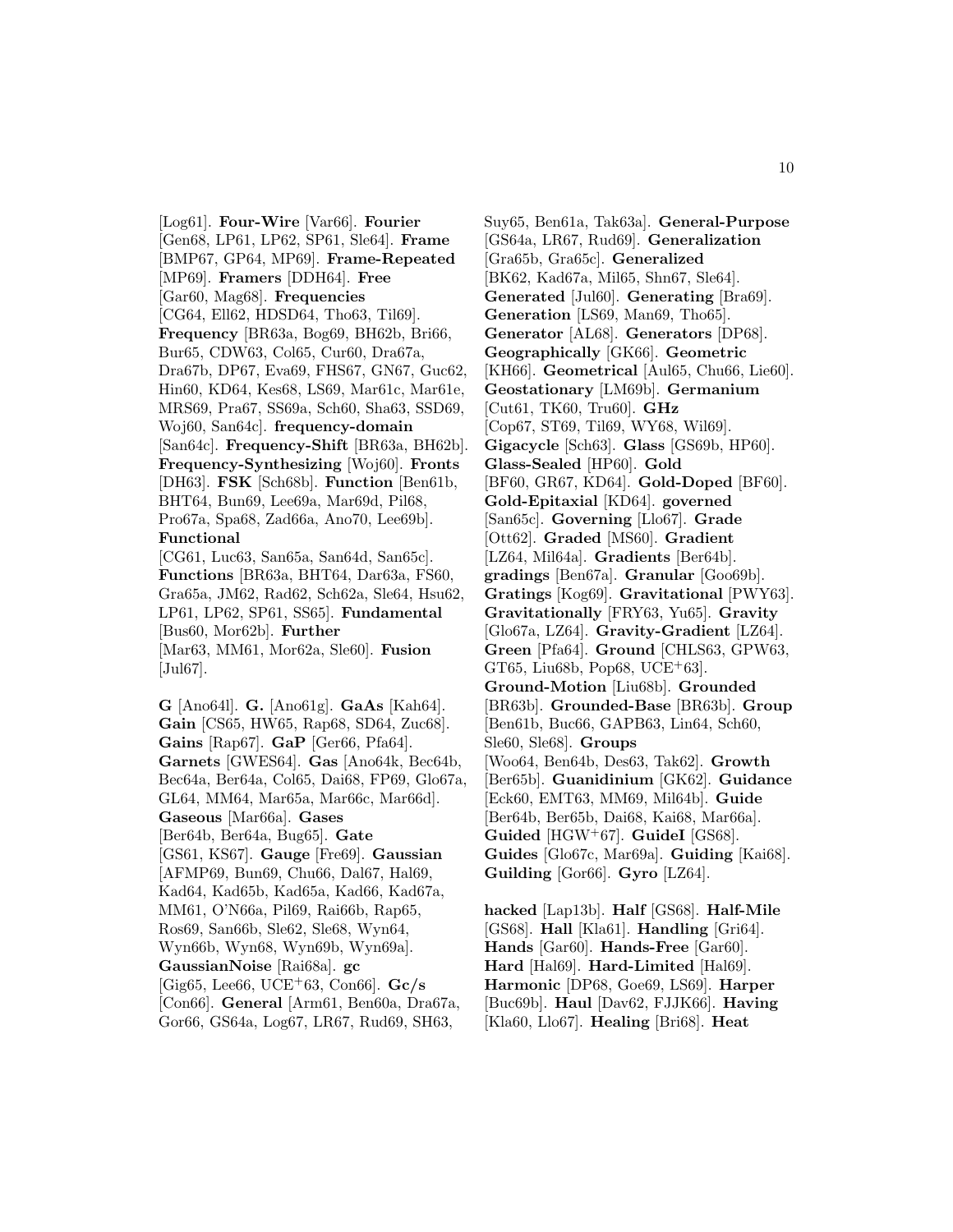[Hei67, HGG62]. **Heating** [Mor64a, MM66b]. **Helix** [Ste65, Ung61a, Ung61b, Ung61c, Ung61d, WY68, You65a]. **Heterodyne** [DD68, DG67, EJR68, Lar69, Pra68]. **Heuristic** [Ben62b]. **Hexahydrate** [GK62]. **High** [Abe67, Ano64a, Bos62, CHLS63, Coo61, Dra67a, Dra67b, Ell62, FHS67, GWB67, Hin60, KD64, Kla60, Kur67, Kur66, MP67, MLW67, SBF68, SSD69, Tab67]. **High-Capacity** [Ano64a, Kur66, Tab67]. **High-Efficiency** [Dra67b]. **High-Energy** [GWB67]. **High-Field** [Kur67]. **High-Frequency** [FHS67, Hin60, KD64]. **High-Power** [CHLS63, SSD69]. **High-Precision** [Ell62]. **High-Quality** [Abe67]. **High-Resolution** [Coo61]. **High-Speed** [Kur66]. **Highly** [Ger69a, MM66b]. **Hilbert** [Bog69]. **holding** [Tak63a]. **Hollow** [MS64]. **Holmdel** [Jak63, Ste65]. **Hologram** [EMR66, EJR68, Kog69, Lar69]. **Holograms** [Bur66, BE69]. **Holographic** [Kog65a, LPSL66]. **Holography** [JJ68]. **Hop** [CT69, ROB69c]. **Horn** [CHH61, DBKW63, GT65, HLT63, HW65]. **Horn-Reflector** [CHH61, DBKW63, HLT63, HW65]. **Horns** [CS65]. **Human** [Dei60]. **Hybrid** [CF68, FC68, Mar61a, SGB69, Fal69]. **Hydrodynamic** [Coy65]. **Hydrogen** [Ber65a]. **Hz** [GHS69].

**I.** [Ano64j, Ano66l]. **Ideal** [Ano68k, Goe66, LS68]. **Identification** [Mar68, Gop69]. **Idle** [McD66]. **IF** [BR63b, BG69, FJL68]. **IGFET** [Kah67]. **II** [BHT64, DGPS65, Fla62, FC68, Gra65c, Kin62b, LP61, Ric62b, SK61b, San64e, Wan61]. **III** [Hyd64, Kin64, LP62, MOP64]. **Illinois** [KH66]. **Illumination** [Enl67, Enl69, LPSL66]. **Image** [BCDY68, Enl67, GC68, HH65, Kog65a, LPSL66, Sle67]. **Images** [Hei66]. **Imaging** [Cha69a, CLW69, Kog65b]. **Imbedding**

[KML69, San62a]. **IMPact** [MM66a]. **IMPATT** [Blu69, GS66, LS69, MM66a]. **Impedance** [BGK60, Lee69a, Mea68, Zad66a]. **Impedances** [San60]. **Impendance** [Pro67a]. **Imperfect** [Glo67c, Lio66]. **Imperfections** [KU62, Mar69c, RW62, Row64a, Row64b]. **Importance** [GWES64]. **Improved** [FHS67, KM61, MM69, Wan68, Wyn64]. **Impulse** [Fen69, Rap65]. **Impulsive** [Eng65, Wei65]. **Impurity** [AT60, Tru60]. **Inch** [KM61]. **Incompletely** [McC62]. **Increase** [MP69]. **Increased** [Whi66]. **Increasing** [Ski66, Lev61]. **Independent** [Lee67a, Mar67c]. **Index** [Ben65a]. **Inductors** [Leg60]. **Inequalities** [Ben65c]. **Inferences** [Mil63]. **Infinite** [FL64]. **Influence** [BCDY68, SK61a, SK61b]. **Information** [Ber67a, FC68, Pie66, Tay68b, Wol69, GM66]. **Inherent** [BH62b]. **Inhomogeneities** [Mor64b]. **Inhomogeneous** [Kog65a]. **Injection** [Rut68a]. **Injection-Locked-Oscillator** [Rut68a]. **Innage** [Ric63]. **Inner** [Bhu60]. **Inorganic** [Lie60]. **Input** [Cha69b, O'N66a, San64f, Gop69, Tak62, Tak63a]. **input-output** [Gop69]. **inputs** [Des63]. **Insertion** [Lee66]. **Inspections** [Rob62]. **instantaneous** [Lan60]. **Insulated** [Lep68]. **Insulator** [NG67]. **Integral** [Hsu62, Kad67b, NM64, SB64, Ben61c, Coc65, San65b]. **integrals** [Ric68]. **Integrated** [CUM68, Gia60, GS69b, Lep68, Mar69b, Mil69a, Sch69a, SGB69, Sch69b]. **Integration** [Iwe69, San67b, SS68]. **integro** [Ben62d]. **integro-differential** [Ben62d]. **Intense** [FG69, Hog69]. **Interaction** [Mor65]. **Interactions** [GWES64]. **Interchannel** [BT63, Enl63, PE69]. **Interface** [Bhu60, NM67, NG67]. **Interference**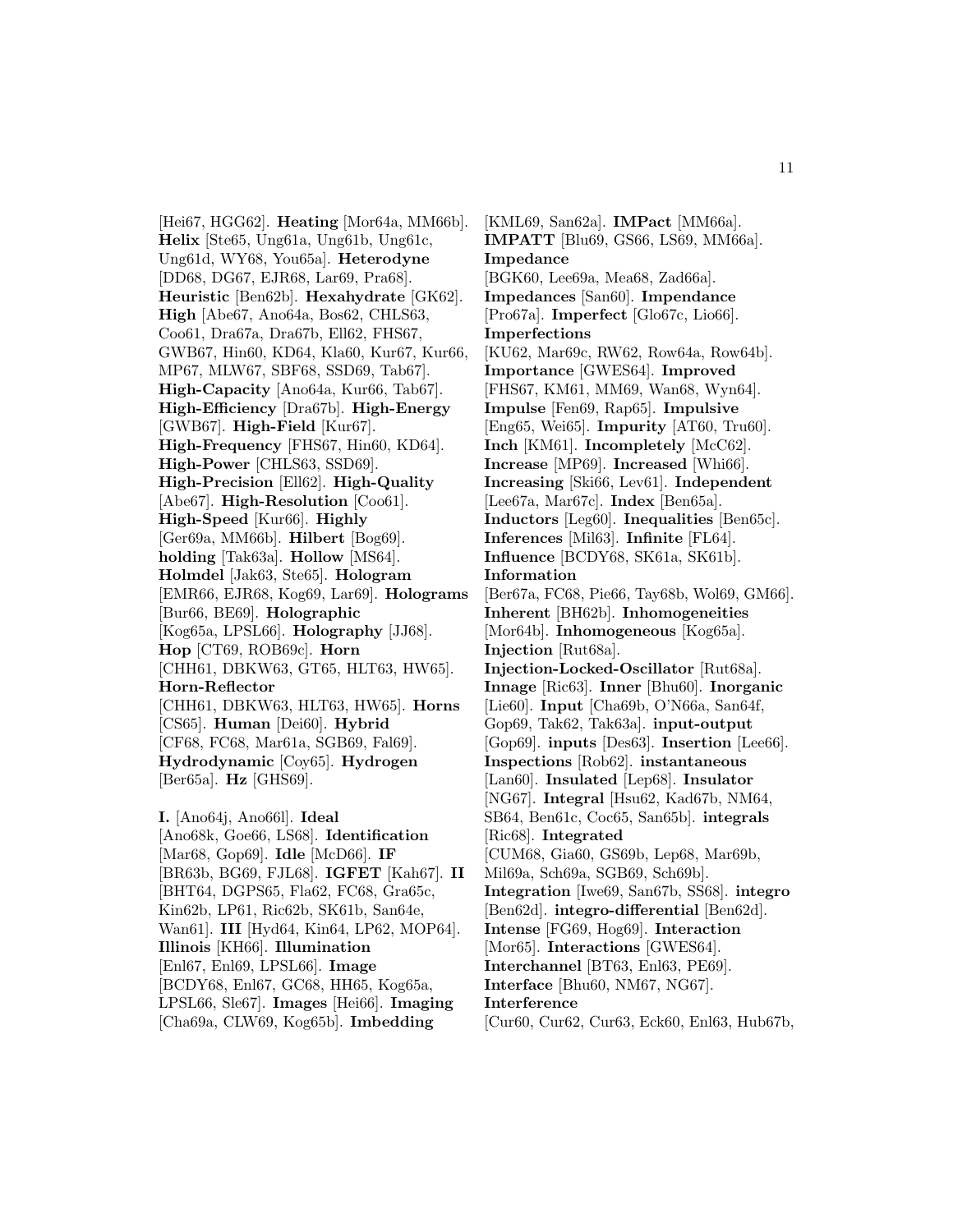Luc63, LM69b, Pra69, PE69, Ros69, RT69]. **Interferometer** [FL61, Li63, RB64]. **Interlaced** [Bro67b]. **Intermodal** [Bat69]. **Intermodulation** [Cro66, Cro67, Sun64b]. **Internal** [Kog65b]. **International** [Ano66a]. **Interpolation** [MS62, SH67]. **Interpretation** [KH66]. **Interpreting** [CT67]. **Interstitial** [CCJ60]. **Intersymbol** [Hub67b, Luc63]. **Intertoll** [NEH68]. **Intervals** [Ben67c, Rai65, Rai67b, Ric62a, Ric63]. **Intrasublattice** [GWES64]. **Introduction** [Mil69a]. **invariant** [Gop69]. **Inversion** [GN67]. **Inversion-Layer** [GN67]. **Investigating** [BKRS68, Bra65b]. **Ion** [GWES64, GL64]. **Ionic** [Lie60]. **Ionizing** [Ros62a]. **Iron** [GWES64]. **Irregularly** [Ber65b]. **Isolator** [CT64]. **Issue** [Ano60a, Ano60b, Ano60c, Ano60d, Ano60e, Ano60f, Ano61b, Ano61c, Ano61d, Ano61e, Ano61a, Ano61f, Ano62b, Ano62c, Ano62d, Ano62e, Ano62f, Ano62g, Ano63a, Ano63b, Ano63c, Ano63d, Ano63e, Ano63f, Ano64b, Ano64c, Ano64d, Ano64e, Ano64f, Ano64g, Ano64h, Ano64i, Ano65a, Ano65b, Ano65c, Ano65d, Ano65e, Ano65f, Ano65g, Ano65h, Ano65i, Ano65j, Ano66b, Ano66c, Ano66d, Ano66e, Ano66f, Ano66g, Ano66h, Ano66i, Ano66j, Ano66k, Ano67a, Ano67b, Ano67c, Ano67d, Ano67e, Ano67f, Ano67g, Ano67h, Ano67i, Ano67j, Ano68a, Ano68b, Ano68c, Ano68d, Ano68e, Ano68f, Ano68g, Ano68h, Ano68i, Ano68j, Ano69a, Ano69b, Ano69c, Ano69d, Ano69e, Ano69f, Ano69g, Ano69h, Ano69i, Ano69j]. **Iterative** [CNN67]. **IV** [Sle64].

**J** [Ano60g]. **J.** [Ano60g]. **Jitter** [AG62, BKR63]. **Joint** [CF68, Smi65]. **Journal** [Ano60h, Ano60i, Ano60j, Ano60k, Ano60l, Ano60m]. **Jr.** [Ano61g]. **Jump** [Kyo69]. **Junction** [AT60, Bat69, LW60, Mar61a, MS60, SR67]. **Junctions** [Ger66, McK67, MM68].

**Junctor** [BBC<sup>+</sup>64].

**kernels** [Kad67b]. **Keyed** [Hub67b, HM67, Pra69]. **Keying** [BR63a]. **Kilomegacycle** [Sha63]. **Klauder** [Ano60g]. **Klystron** [Guc62]. **Kmc** [KM61, Ste65]. **Known** [RC65, MM61]. **kw** [SB61].

**L** [AEGH63, Ano69k, BBHH69, CDW63, GAPB63, HM63, Kes68, Suy65]. **L-4** [Ano69k, BBHH69]. **L-Type** [AEGH63]. **L8** [San64a]. **L8-Stability** [San64a]. **Laboratories** [And63, Jak61]. **Laboratory** [HR63]. **Laminar** [Bug65]. **Laminated** [Sla64]. **Language** [FGP66]. **Large** [Blu69, GM67, HW65, Koe67, Kro67, Mor64b]. **Large-Signal** [Blu69, GM67]. **Laser** [CH66, CUM68, Col65, McC65, McC69, NM64, SC65, SC67, Whi66, Coc65]. **Lasers** [GL64, MS64, SSD69]. **last** [Rio61]. **last-come** [Rio61]. **Latching** [GS65b, HP60, Zup60]. **Lattice** [Gra65a, Gra65b, Gra65c, Lee69a]. **Lattice-Periodic** [Gra65a]. **Lattices** [FGVH62]. **Launch** [EMT63]. **Launching** [UDKM63]. **Law** [Ben65a]. **Laws** [Kro67]. **Layer** [GN67, LW60]. **Layers** [Cut61, Irv62]. **Laying** [Ehr64]. **Lead** [Lep66, Lep68]. **least** [Lev61]. **Lee** [Ano70]. **Length** [Lub68, Pil68, Ros62a]. **Lens** [Bec64b, Bec64a, Ber64b, Ber64a, Ber65b, FP69, Glo67b, Glo67c, GS68, Hei68, Mar64a, Mar67b, MM64, Mar64b, Mar66c, Mil64a, Mil65, Mor64a, Mor64b, Ano64k]. **Lens-Like** [Mar64a, Mar67b, Mil65]. **Lens-Waveguide** [Mar64b]. **Lenses** [Dai68, Glo67a, Glo67c, Kog65b, Mar67a, Mar65a, Mar66d]. **Lepselter** [Ano68k]. **Level** [Bur65, Lee67b, MLW67, MP69, Mac61]. **Levels** [Bra65a]. **Light** [Ano64a, Ber64b, Ber65b, Bur66, CG64, CG66, DeL65, DA63, DG67, Kur66, LPSL66, Mar66a, Mar67a, Mar64b, Mar65b, Mil64b,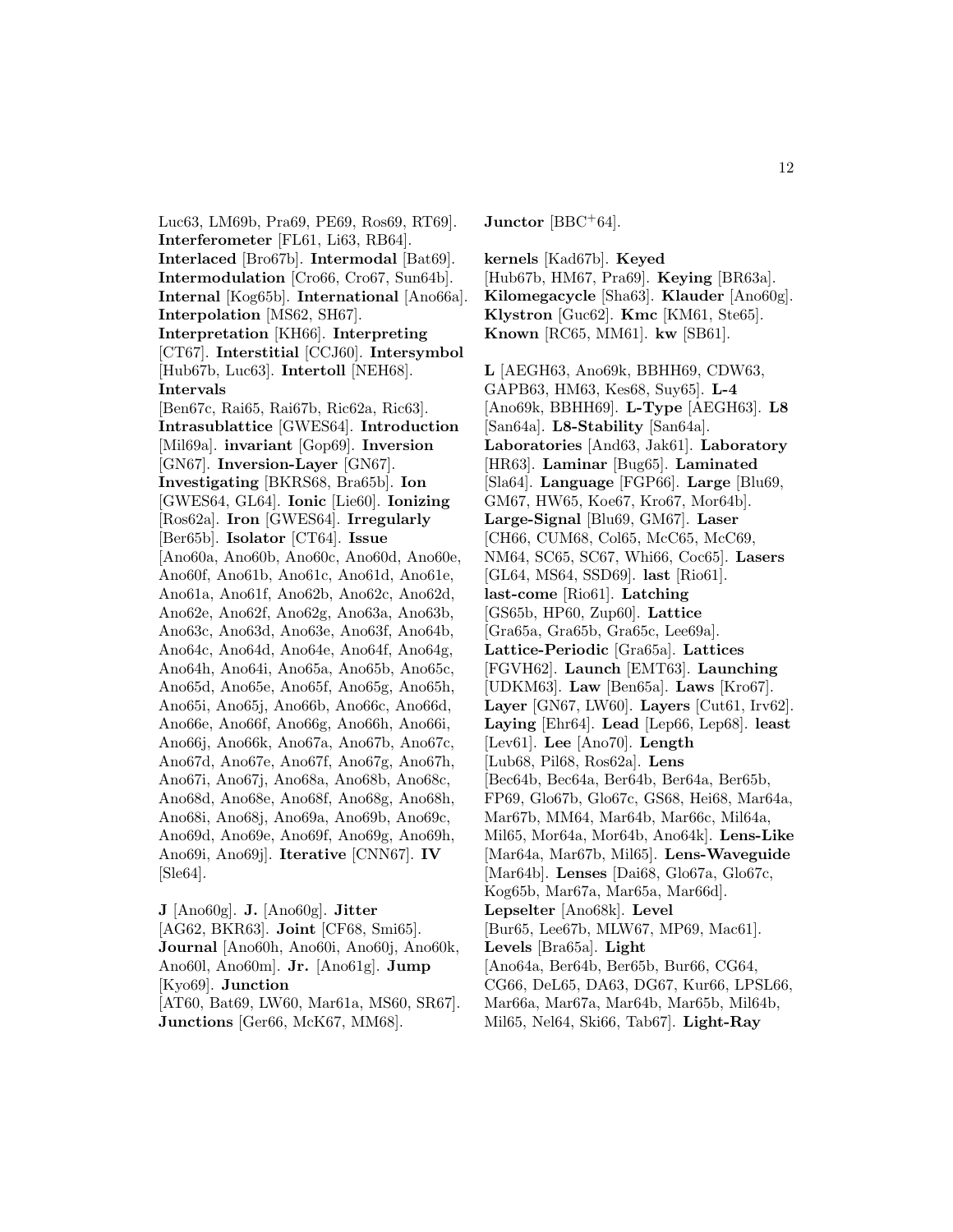[Mar65b]. **Light-Wave** [Mil64b]. **Lightning** [BG61a]. **Like**

[Enl67, Mar64a, Mar67b, Mil65]. **limit** [Mar67c]. **Limitations**

[Mar66e, SG62, VZ67]. **Limited** [Cha66, Hal69, Hel65, Li63, Wyn66b, Lan60, LP62]. **Limiter** [VCDK63, Wyn69c]. **Limiter-Phase** [Wyn69c]. **limiting** [Lan60]. **Line** [BBC<sup>+</sup>64, BAMS64, DSW66, JJ60, MR60, Man63, Rob62, Row62, Spa68, Sta65,

You63a, Zad66a, Pro67a, Tak63a]. **Linear** [Ano64j, Bur60, Dal68, Dar63b, Eva69, HS69, Hyd64, Lio66, Mar68, Pie68, Rob67a,

Rut68b, San62b, San63b, SBF68, Shn67, Gop69, Mea62, Pil69]. **Linear-Real** [Pie68].

**Linearization** [Hol67, Kyo69]. **Lined** [KU62, Ung62]. **Lines** [CC63, GW68b, Hsi67, Kin66, Row64a, Row64b, Sch69a].

**Lining** [Ung60]. **Link** [Koe67, Lub68]. **Links** [Ric63]. **Liquidus** [TK60]. **little**

[Lap13a]. **Load** [GS64a, Hsi67]. **Load-Loss**

[GS64a]. **Loaded** [GW68a, HDSD64]. **Loads**

[Wei65]. **Locating** [CT67]. **Location**

[Rai68c]. **Lock** [Nel63]. **Locked**

- [CDW63, Mos65, PW68, Rut68a]. **Logic**
- [CMS<sup>+</sup>64, Gia60, TU62]. **Long** [BAMS64, Guc62, MS64]. **Long-Term**

[Guc62]. **Loop**

[Ano64j, Gol62, Gre69, Mag68, Mos65, Nel63, PW68, San63b, WY68]. **Loop-Free**

[Mag68]. **Loss**

[Des65, Ell62, FHS67, GS64a, Kai68, LK61, Lee66, Li65, Nas64, RB64, Sch69b, You63a]. **Losses** [DeL65, Kib69, Mar69d, Mor64b]. **Lossless** [DP67, Kin66, Pra67, Pro67a, Zad66a, San62a]. **Lossy** [DP68]. **Low**

[Bay68, Bra67, BMP67, Bro67b, Dar64,

Kai68, Mou67, OKS69, SS69a, Sla64, Ste61].

**Low-Carbon** [Sla64]. **Low-Frequency**

[SS69a]. **Low-Loss** [Kai68]. **Low-Power**

[Dar64]. **Low-Resolution** [Bro67b, Mou67].

**Lower** [US61]. **Lower-Sideband** [US61].

**LSA** [Cop67]. **Lumped** [ML68]. **Luneberg** [Mor64a, Mor64b].

**M** [Ano64l, Ano68k, San65d]. **M.** [Ano64l, Ano68k]. **Ma** [Lap13b, Lap13a]. **Machine** [KH66]. **Machines** [CT67, Gia60, Mar68]. **Machining** [CUM68]. **Made** [Dai68]. **Magnetic** [Aul65, Bob67, Dov67, GWES64, Gia60, Gla67, GS65b, HP60, Kro67, Lee67a, Pee61, Thi69, Zup60, Gor60]. **Magnetization** [Pee61]. **Magnetoelastic** [Aul65]. **Main** [KSW69]. **Maine** [Cur63, Gig65]. **Maintenance** [BFH<sup>+</sup>69, DNT64]. **Malfunction** [MMW<sup>+</sup>63]. **Manipulations** [Dar63b]. **Manufacture** [Joh64, LP64]. **Many** [DeL65, Sle64]. **Mapping** [San65a]. **Maps** [Hol67]. **Marcuse** [Ano64k]. **Margin** [GS61]. **Marine** [Ste61]. **Marking** [Ell66]. **Markov** [Ben63a, Bar64a, Bun69]. **Maser** [CT64, DKS61, FL61, GS62, Gor64a, Kle64, Li63, Li65]. **Masers** [BG61b, HDSD64, SD64, TS63]. **Master** [DRRS64]. **Matched** [Sch68a]. **Matching** [Kog64]. **Materials** [GS65b, Ham67, Ste61]. **Mathematical** [Hae63, Wei66, Ben62b]. **Mating** [Pee61]. **Matrices** [Rao69]. **Matrix** [Dar63b, Gen68, ML68]. **Maximally** [Hel65]. **Maximization** [Hol66, Mor62b]. **Maximum** [GM67, Hol66]. **Mb** [DSW66, EH65a, May65, Wit65]. **Mb/s** [DSW66, EH65a, May65, Wit65]. **mc** [DKS61, Kib65a, LK61, MV61, SB61, US61, War60]. **mean** [BDEL66, Mac60]. **Means** [GS64b, Ros62a]. **Measured** [Dai68, You65a]. **Measurement** [AK65, Ben61b, Bra65a, HW65, KR62, Lee67a, Mau67, Ros62a, SK69]. **Measurements** [Bec64b, Bec64a, Kur62, Log61, Log67, RC65, Rus66, Sem65, ST69, WY68, Wil69]. **Measuring** [CL60, Ell62, Eva69, GHS69, HR63, IKM67, LK61, Lee66, RB64, Rai68c]. **Mechanical** [DGPS65, DBKW63]. **Media** [Gor66, Kog65a, Mil65]. **Medium** [Aik69, DeL65, Kai68, Mar67b, MP67].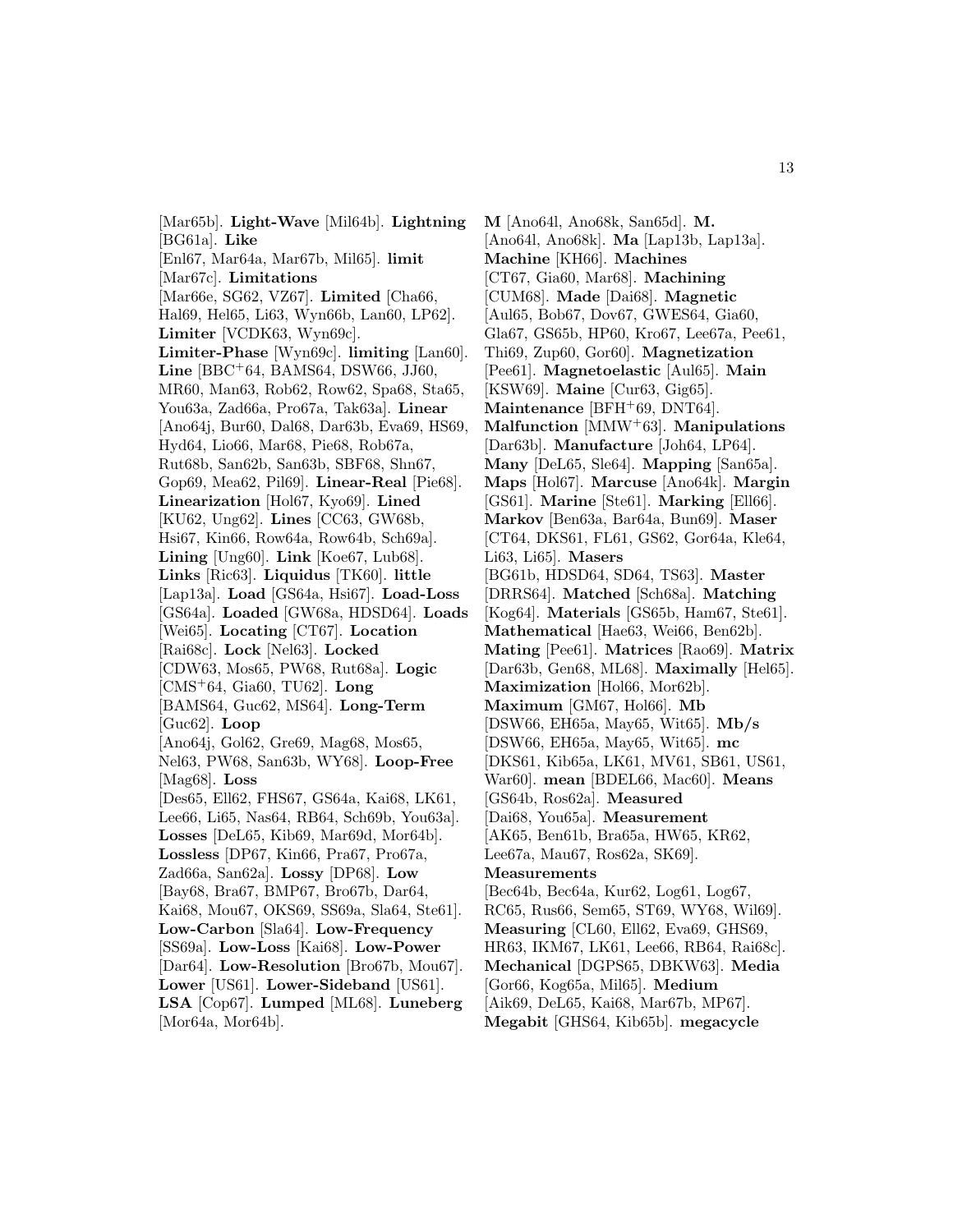[KS63]. **Melt** [SK61a]. **Membrane** [Fla60, Fla62]. **Memories** [DGS68, Tay68b]. **Memory** [AC61, GHS64, KS67, Kah67, Ski66, SG67, Hsu62]. **memoryless** [Fal69]. **Mental** [JJ68]. **Message** [Ado63, AL60, CL60, Lew64]. **Metal** [NG67, SSD69]. **Metal-Insulator-Silicon** [NG67]. **Metallic** [Kla61, MS64, Sem65, Ung61a]. **Methane** [CH66]. **Method** [Arm61, BT63, Cha69b, Gra65b, Gra65c, Par68a, Sch62a, You65b]. **Methods** [Bla64, CT67, Gey64]. **Mev** [RGS63]. **MHz** [BG69, GHS69, SS69b]. **Microns** [CH68]. **Microscope** [Hei68]. **Microstrip** [Sch69a]. **Microwave** [AL68, Bra68a, CG64, CT69, FJJK66, HHJP68, JRS68, JDC65, KL61, Mor64a, Sch69a, SGB69, Sch69b, SW68, SD61, Ung66]. **Microwaves** [Hog69]. **Middle** [Fla62]. **Middle-Ear** [Fla62]. **Mile** [GS68, WY68]. **Miller** [Ano64k]. **Millimeter** [BG61b, HGW<sup>+</sup>67, LS69, SGB69, Sta67]. **Millimeter-Wave** [HGW<sup>+</sup>67, LS69]. **Milliwatt** [Sch63]. **Miniature** [Bos62, Bro67a, Kel64]. **Miniaturized** [Mos65]. **Minimal** [Rao69]. **Minimally** [RC61]. **Minimize** [McM69]. **Minimum** [Gil67, KU61, McC62, Rap67]. **Minimum-State** [McC62]. **Mirror** [GK64b, RB64]. **Mirrors** [GCE69, Li65]. **Misaligned** [Dal69, Mar67a]. **Missile** [Eck60]. **Mixed** [Ott62]. **Mixers** [Dra69]. **Mixing** [DG67]. **Mixture** [Bec64a]. **Mobile** [Cla68, Gil65, Gil69, Lee67b, Oss64, Ano70, Lee69b]. **Mobile-Radio** [Cla68]. **Mode** [Enl63, Glo67c, Li63, Mar61d, Mar67a, Mar69c, MD69, Mil63, NS65, SSD69, Sta67, Ung61a, Ung61c, Whi66]. **Mode-Conversion** [Mar61d]. **Mode-Selection** [SSD69]. **Model** [Bra69, Ell65, Fen69, Fra66, Kar66, Oss64, San69c, Til68, Wei66, You63b]. **Modeling** [GWB67]. **Models** [Ben67b, Fla60, Fla62, Hae63, Koe67].

**Modes** [FL61, Kog64, Kog65b, Li65, Mar64a, MM68, Ung61c]. **Modification** [Mau67]. **Modulated** [Bar64b, CG64, Mar61b, Mar61e, PE69, Ric69]. **Modulation** [AFMP69, BT63, Dav62, Dra67a, Dra67b, Dra69, Goo69a, Goo69b, Iwe69, Jac67, LS69, May62, MRS69, McD66, O'N66a, O'N66b, Pie66, Pro67b, Ric69, Sch68b, Shn67, SC65, SC67, Sun64a]. **Modulator** [AART68, GR63, HP68, Pil69]. **Modulators** [BH62b, DA63, DG67]. **Molecular** [Bur60, Hei66]. **Monitoring** [Coy63]. **Monocularly** [Jul67]. **Monographs** [Ano60h, Ano60i, Ano60j, Ano60k, Ano60l, Ano60m]. **Monopulse** [Bay68]. **Monte** [FGVH62]. **Morris** [KH66]. **MOS** [Goe66]. **Motion** [Liu68b, Sle67, Wei65]. **Mounting** [SGB<sup>+</sup>63]. **Mounts** [NC65]. **Moving** [Wei65]. **Multi** [Ano64j, San63b]. **Multi-Loop** [Ano64j, San63b]. **Multichannel** [Cha66]. **Multicolor** [LPSL66]. **Multimode** [BG61b, Mil63, RW62]. **Multimoding** [Ble68]. **Multipair** [GPZ63]. **Multipath** [Aik67, BT63]. **Multiple** [Cha67, GW68b, GS69a, Hei67, Mar66a, Mac61]. **multiple-level** [Mac61]. **Multiple-Speed** [Cha67]. **Multiplex** [AEGH63, CDW63, GAPB63, HM63, Kes68, O'N69, Suy65]. **Multiplexer** [Wit65]. **Multiplexer-Demultiplexer** [Wit65]. **Multiplication** [Gen68]. **Multipliers** [Bur65, Dra67a, Dra67b, DP67, Pra67]. **multiport** [San62a]. **Multiprocessing** [Gra66]. **Multistage** [Ben64a, GS64a]. **Music** [Mat61]. **Mutual** [GK66]. **Mutually** [Bri66, Bri67].

**n** [Kah64, McK67, MM68, MS60, SR67, Ano61h, FS60, San61]. **N-Path** [FS60]. **N-Port** [Ano61h, San61]. **N2** [BST65, BH65, GR67, LW65]. **N3** [BI66, GR67, GBW66, HW66]. **Narrow** [Rai66b, Rob67a]. **Narrow-BandGaussian**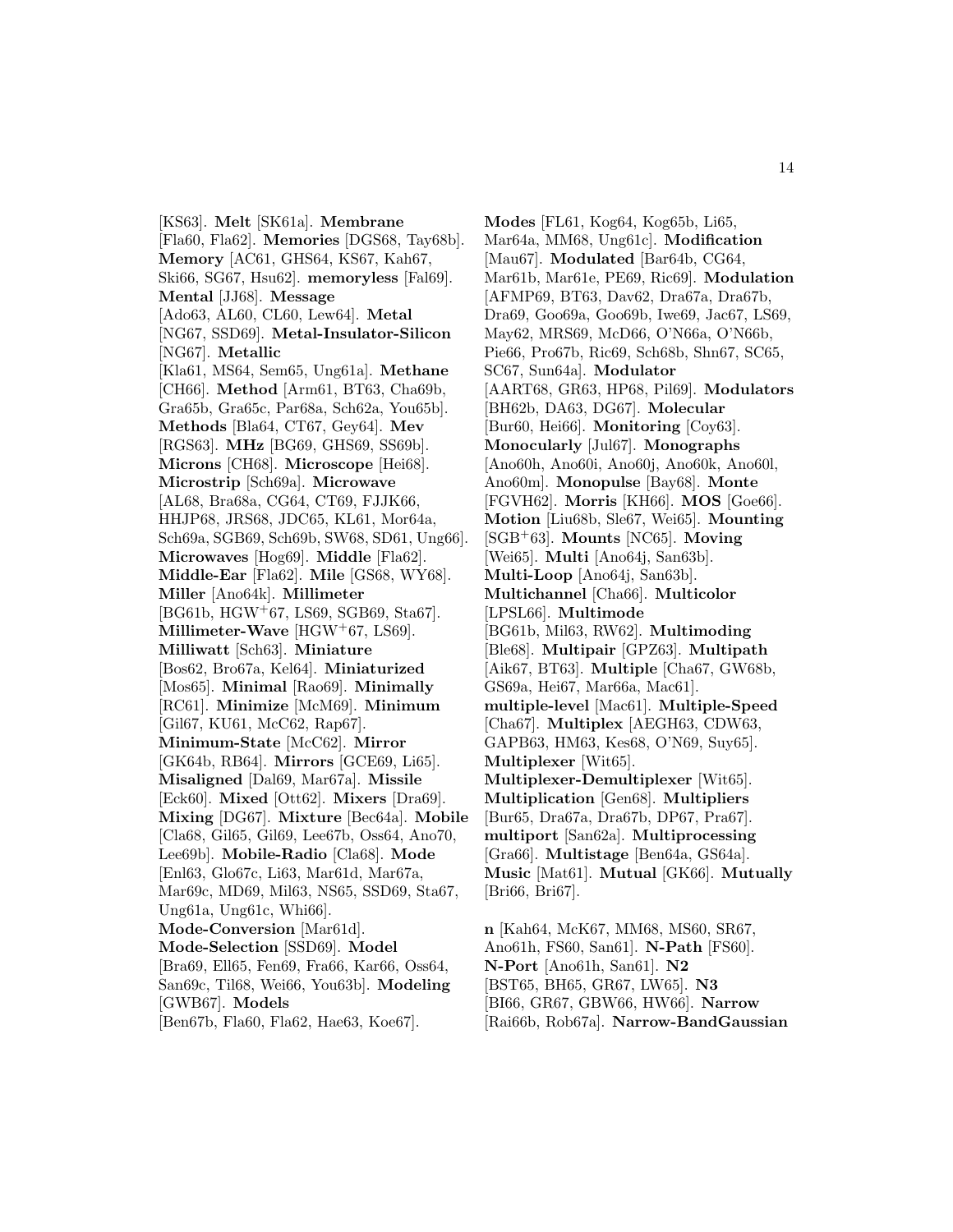[Rob67a]. **Nature** [Mil63]. **Near** [Ano68k, HS64, LS68, SR67]. **Near-Field** [HS64]. **Near-Ideal** [Ano68k, LS68]. **NEASIM** [GS64a]. **Negative** [BGK60, GC63, Hin60, Kur69, Mea68, Rut61]. **Negative-Resistance** [Hin60]. **Net** [FHS67, HGG62]. **Network** [AGN60, DDH64, Ell65, FH64, FS60, Ger69b, Mor62a, RT69, San62b, SW69a, Sca63, SK69, TW64, Wel66a, Woj60, Lap13a, San62a]. **Network-Theoretic** [SW69a]. **Networks** [Ano61h, Ben62c, Ben64a, Ben65b, Ben66b, Ben67c, Ben67b, DK65, DMS68, Eva69, Gil67, GS64a, Joe68, Kat65, LK61, Lee66, Mag68, Pau62, Pie69, Rut68b, San60, San61, SW69a, San69c, Spa69, Web62, Web64, Wol65, Ben62a, Ben63a, Ben63b, Ben64b, Ben66a, San69b, SW69b, Wil68]. **Nickel** [BM63]. **No** [AGGK64, BBC<sup>+</sup>64, BWY69, CMS<sup>+</sup>64, CDGH64, CE64, CHK64, DDH64, DRRS64, DNT64, FH64, FGK<sup>+</sup>64, FGM64, GHS64, HTU64, HHS64, HTZ64, KKV64, Kru69, MOP64, PS69, UV64, Ric62a]. **Nodal** [Par68a]. **Noise** [AL60, Bra67, CL60, Cro66, Cro67, Dra67b, Dra68, Ell63, Eng65, Enl67, Fen69, GP60, Gil60, Goo69b, Gor64a, HS61, Hol66, Hub67a, Iwe69, KU61, Lew64, Lio66, Man69, Mar61b, Mar61c, Maz68, McD66, McM69, MP69, Mus63, Nas64, NM67, O'N66a, OKS69, Pra68, Pro67b, Rai67a, Rai67b, Rai68b, Rap67, Rap65, Rob67a, Ros69, SS69a, Sle62, Wyn69a, Kad65b, MM61, Ric68]. **Noise-Like** [Enl67]. **Noisy** [For69, Wyn68, Wyn69b]. **Non** [NC65, Rad62]. **Non-Computable** [Rad62]. **Non-Orthogonal** [NC65]. **Nonbinary** [Wol69]. **Nonblocking** [Ben65b]. **Noncentral** [Rob69a]. **Noncylindrical** [Ung61b]. **Nondissipative** [Dar63a]. **Noninterlaced** [Bro67b]. **Nonlinear** [DK65, Ger69b, Hol68, Kat65, Kyo69, Liu68a, Liu69, Mor62b, Rob67b, San63c, San64a, SB64, San64f, San65a, SW69a,

San69c, Ben61c, Ben62d, BS64, Hsu62, San64d, San64c, San65b, San65c, SS68, San69b, SW69b, Wil68]. **Nonlinearities** [Ben65a, Rob68]. **Nonlinearity** [SR67]. **Nonnumerical** [Bro63, BHT64, Hyd64]. **Nonprobabilistic** [Kru69]. **Nonuniform** [Aul65]. **Nonuniformly** [KG66]. **Norm** [San65a]. **Norm-Boundedness** [San65a]. **Normal** [Nas67, Ung61c, Mar67c]. **Note** [Ano66l, Bar65, San64b, San66a]. **number** [GM66]. **Numerical** [Buc67, HH65, San67b, SS68, Tho63, San67c]. **Nutt** [Ano64l]. **Nyquist** [GS65a, Shn67]. **Objective** [Bra65a, Hei68, Lew64]. **Objectives** [BI66, BH65, HM63, KKV64, SV69]. **Objects** [Enl67, Enl69]. **Observables** [AK65]. **Observation** [San65a]. **Observations** [Ung66]. **Observed** [Con66, KM61]. **obtained** [San62a]. **occurring** [Ric68]. **Ocean** [Ano64l, Bhu60, BNR64, Joh64]. **Ocean-Block** [Joh64]. **Off** [Bra65b, Bra68b, Bra69, Mar67b]. **Off-Axis** [Mar67b]. **Office** [GS64a, KH66]. **Offices** [WC69]. **On-Off** [Bra65b, Bra68b, Bra69]. **One** [Bar65, BC69, Sle62, Ben60a, Ben61a, Tak63a]. **One-Bit** [BC69]. **One-Sided** [Bar65, Sle62]. **Open** [BCD64, CEZ65, DGPS65]. **Open-Ended** [BCD64]. **Operated** [GHS69, GL64]. **Operating** [GM67, Rob67a]. **Operation** [Cop67, FHS67, SCM<sup>+</sup>63, Wyn69c]. **Optic** [DA63, Kur66]. **Optical** [BG61b, CG65a, Dal68, DD68, DG67, GS62, GW68b, GS68, GS69a, GS69b, Gor64b, GK64b, Gor64a, Hil63, Hog63, Kai68, Kog64, Kog65b, MS64, Mar69a, Pra68, RB64, Rig65, Rob67b, Rus66, SG67, Tho63]. **Optics** [Aul65, Gor66, Mar67b, Mar69b, Mil69a]. **Optimal** [Ben64a, Ben67c, Ben66a, Ben67a]. **Optimality** [LS66]. **Optimization** [Ano66l, CF68, Ger69b, MRS69, San66a, Smi65].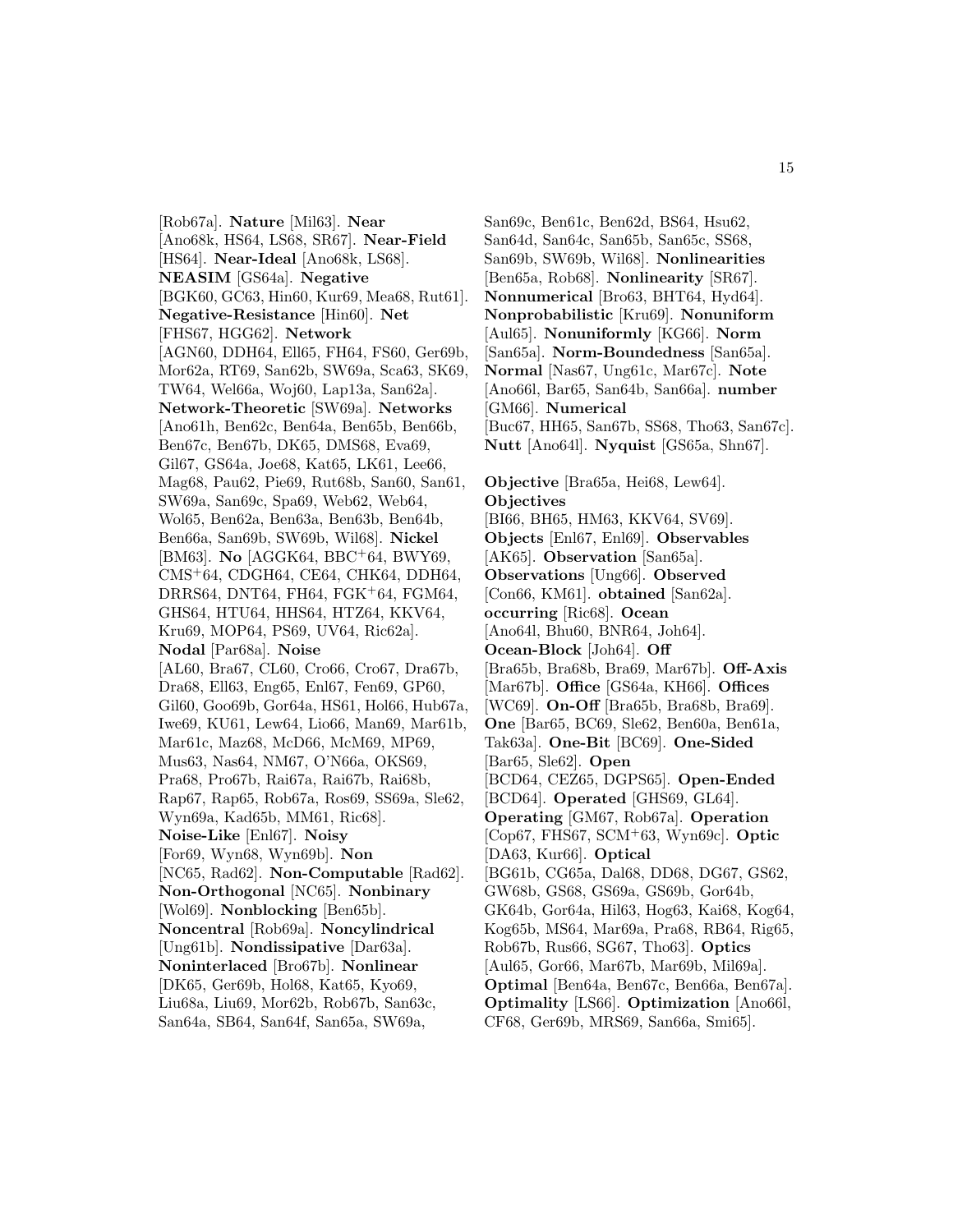**Optimum** [Kad64, Kad65b, Kad65a, Kad67a, Shn67, Yu65, Pil69]. **Orbit** [Bla64, CBHR63, Lie60]. **Orbital** [Tho65]. **Orbits** [Gey64, RR62]. **Order** [CM69, Dra67b, Ric69, Wyn69c, SS65]. **Orders** [Ano62a, KK62, Tak63a]. **ordinary** [Mea62, San67c]. **Organic** [BKRS68, CK68, Kar66, Ste61]. **Organization** [GKLL63, HTU64, HHS64, KKV64, SV69]. **Orientation** [Hil63]. **Oriented** [FRY63, Yu65]. **Orthoferrites** [Bob67]. **Orthogonal** [Cha66, Kad66, NC65]. **Oscillating** [RB64]. **Oscillation** [Mar66e]. **Oscillations** [Ber65b, EMT69]. **Oscillator** [Byr62, Cop67, JDC65, Kur69, LS69, Rut68a, Sch63]. **Oscillators** [Bar62, Blu69, Bri66, Bri67, GK66, Gor64a]. **Other** [Ham67]. **Outage** [Ric63]. **outlaws** [Lap13b]. **Output** [GM67, McC65, McC69, Rob69b, Sch63, Gop69]. **Output-Coupling** [McC65, McC69]. **Over-All** [FBL62]. **Overdriven** [GM67]. **Overflow** [EMT69, Lin64, Des63]. **overlapping** [You65b]. **Overload** [And69, Pro67b]. **Oxidation** [AT60]. **Oxide** [Dew60]. **Oxidized** [NM67].

**P** [Ano68k, McK67, MM68, MS60, SR67]. **Package** [SR63]. **Packaged** [BST65, CT69]. **packings** [Wyn67]. **Packs** [CE64]. **Pair** [AK65]. **Paired** [BG61a]. **Papers** [Ano60h, Ano60i, Ano60j, Ano60k, Ano60l, Ano60m]. **Paramagnetic** [Weg60]. **Parameter** [KG66, Ziv69]. **Parameters** [Gar60, LK61]. Parametric [Ham64, Pop68, UCE<sup>+</sup>63]. **Part** [CF68, CEZ65, DGPS65, Fla62, FC68]. **Participation** [Jak61, Jak63]. **Particular** [McD66]. **Particularly** [Kel64]. **Passage** [Rai68b, Weg60]. **Passive** [Kur62, PWY63]. **Path** [FS60, Lub68]. **Paths** [DD68]. **Pattern** [Hig62, Wan61]. **Patterns** [Bay68, Bra65b, Bra68b, Bra69, Jul60]. **Payout** [Gre64]. **PCM**

[AG62, Aar62, Bro69, Dos65, EH65a, Goo69a, GP64, Man69, MSV62, May65, SG62]. **Perceivable** [Jul67, JJ68]. **Perception** [Jul60]. **Percolation** [FGVH62]. **Percussive** [Coy63]. **Performance** [CT64, Ell66, Gib60, GKLL63, HM67, McD66, NEH68, Pra68, Rob68, Ros69, SG62, War60, Wel66a]. **period** [Rio61]. **Periodic** [Dal67, Gra65a, Hsi67, LU64, Mar65a, Mil68, Rut68b, San64f, BDEL66, Ben62d, BS64, Mea62]. **Periodically** [Dar63a, Mil69b]. **Periods** [Ric62b, Ric62a]. **Peripheral** [DFHT69]. **Permanent** [Mil64c]. **Permeability** [Ham67]. **Permutation** [Ben64b, Joe68, Mac64, Sch68b]. **Perot** [Ano62a, CG66, GR63, KK62]. **Personal** [KS63, MV61]. **Perturbation** [Gey64, McC65]. **Phase** [AG62, Bar62, Byr62, CDW63, DH63, Dra67a, Dra67b, Dra69, Ell62, FG66, Gol62, HH65, Hei66, Hub67b, HM67, LK61, Lee66, Mos65, Nag67, Nel63, PW68, Pra69, Rai66b, Rai67a, Rai68c, Rap64, Rap65, Rus66, Sun61, Tho63, Wyn69c]. **Phase-Controlled** [Bar62, Byr62, Gol62]. **Phase-Lock** [Nel63]. **Phase-Locked** [CDW63, Mos65, PW68]. **Phase-Shift** [Pra69]. **Phase-Shift-Keyed** [HM67]. **Phase-Shifted-Keyed** [Hub67b]. **Phased** [AG68, GW68a, VZ67, WG68]. **phone** [Lap13b]. **Phosphors** [Pfa63]. **Photoconductivity** [Van60]. **Photodiodes** [Sch66]. **Photographs** [Sle67]. **Phreaking** [Lap13a]. **Physical** [Gre69, Mar66e, San65c]. **Physiological** [Fla62]. **Picture** [BMP67, Mou69]. **Picture-Element** [Mou69]. **Pictures** [Bro67b, MP69]. **Piezoelectric** [Lew61, Llo67]. **Plan** [ADH<sup>+</sup>69, BFH<sup>+</sup>69, DNT64, FH64]. **Planar** [KL65, McK67]. **Planck** [Liu69]. **Planning** [SCM<sup>+</sup>63]. **Plant** [Aar62, EH65b, Gre69]. **Plastic** [Ham67]. **Plated** [DGS68]. **Plates** [HGG62, Wei65]. **Plugs** [Wu69]. **Plus** [Rai67a, Rai67b, Rai68b]. **PM** [BT63, Cro66, Lun69, PR69, Sun61]. **Pocket**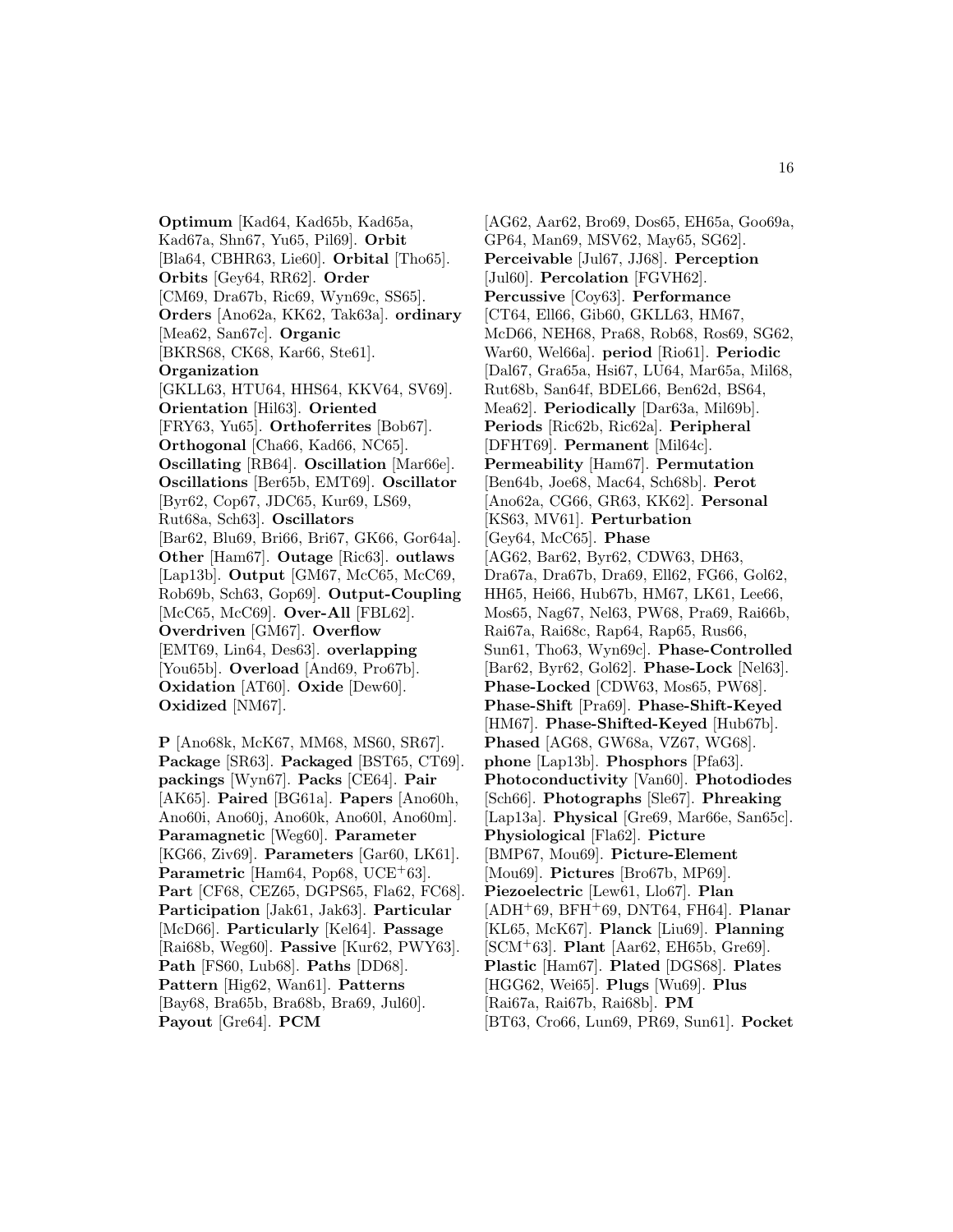[KS63]. **Point** [Aik69, Log61, Log67, San60, San65a, San67a, Sha63, Ric68]. **Point-Contact** [Sha63]. **Pointing** [GKLL63, GP63, LM69b]. **Poisson** [Des63, Tak63a]. **Polarization** [Kur66]. **Pole** [Rob62, Sta67]. **Polyethylene** [Bur60, Ham67, SK61a, SK61b]. **Polynomial** [Bro63]. **Polynomials** [Ber67b, Bro63]. **Polyphase** [Wyn66a]. **Pontryagin** [Hol66]. **Popov** [San65d]. **Populations** [MLW67]. **Port** [Ano61h, Eva69, LK61, Lee66, San61]. **Portraying** [JJ68]. **Position** [Dal68]. **Positioning** [LNI63]. **Possible** [Kru69, San69a]. **Postdetector** [Rob68]. **Potential** [Dew60, MS60]. **Power**  $[Ben65a, BM64, BM69, BFT+63, Bro63,$ BHT64, CHLS63, Cro67, Dar63b, Dar64, GHS61, GM67, Hal69, JM68, Mar69d, Mor62b, Nas67, Oss64, SBF68, SSD69, VCDK63, You63b, Mar67c]. **Power-Law** [Ben65a]. **Powering** [BAMS64]. **Practical** [SG62]. **Precession** [Yu63]. **Precipitation** [CH68]. **Precise** [HW65, WY68]. **Precision** [AHMS63, Ell62]. **Precoding** [Cha67]. **Predicting** [BT63]. **Prediction** [CBHR63, Hel65, TC64]. **Predictive** [O'N66b]. **Presence** [Eng65, SS69a, Sun61, Sch65]. **Presentation** [JM62]. **Pressure** [Bhu60, Sch62b]. **Price** [Ano60g]. **Primary** [CDW63]. **Principle** [Rai66b, Rai68c, Hol66]. **Principles** [Gla67, Hin60]. **Prisms** [Ano64a, Tab67]. **Probabilities** [Ben60b, SS69a, Zad66b]. **Probability** [AG62, AS66, Aik67, MS65, Wyn69a, Ric68]. **Probe** [Log61, Log67]. **Probing** [CG65a]. **Problem** [And69, Ano66l, BR66, Lin65, San64b, San66a, Sav66a, Sle62, Ben67a]. **Problems** [CNN67, Mel68, Ben62b, Ben66a]. **Procedures** [Mag68]. **Process** [Coy63, Dal67, Fra66, BDEL66, MOP64]. **Processes** [Bun69, FGVH62, Hal69, Kad66, Rai65, Ben60a, Ben63a, Des63, Tak61].

**Processing** [ADH<sup>+</sup>69, CDGH64]. **Processor** [HTU64]. **Produced** [Enl63, Ric69]. **Program** [AGGK64, GS64a, HHS64, DJS63]. **Programming** [Ben66a, FGP66]. **Programs** [BHR69, CBHR63]. **Progress** [Hig65]. **Progression** [Nag67]. **progressive** [Ben67a]. **Project** [CHH61, DKS61, De 61, Hit63, Jak61, Jak63, Kib61, KNG61, Ohm61, Rut61, RJ61, SB61, US61, War61]. **Projection** [Kog65a]. **Prolate** [LP61, LP62, SP61, Sle64, SS65]. **Propagated** [Hog63]. **Propagating** [Kur67, Mar66d]. **Propagation** [Aik69, Aul65, BT63, Chu66, CH68, LU64, Mar66b, Mar64b, Mar65b, Mil65]. **Properties** [BF60, Bar64b, Ben65b, Bob67, BCDY68, Byr62, Dra67a, Kib69, Lew61, Mar65a, Mil64a, Nag68, Nas67, NG67, Pfa63, SB64, San64e, San67b, SW69a, San69c, VZ67, Zup60, Ben62a, Mac65, San63a, SW69b]. **Proposals** [KS66]. **Proposed** [Ben67b]. **Propped** [Pee63]. **Protection** [GL61, GN65]. **Proton** [GWB67]. **Provided** [RR62]. **Proving** [Wan61]. **PSK** [Hub66, Hub67a, Ros69]. **Psychological** [Mat61]. **Published** [Ano60h, Ano60i, Ano60j, Ano60k, Ano60l, Ano60m]. **Pull** [Pee61]. **Pulse** [Bar64a, Dav62, FGM64, GS68, Kib65b, Mar61b, Mar61e, May62, McD66, O'N66b, Pro67b, SD64, Shn67, Spa69, Sun61, Wit65, Zad66b]. **Pulse-Modulated** [Mar61b, Mar61e]. **Pulse-Shaping** [Spa69]. **Pulses** [Mar61c]. **Pumped** [Dra68]. **Pumping** [GL64]. **Purpose** [GS64a, LR67, Rud69]. **Pushbutton** [Dei60, Sch60]. **PvN** [MM66a].

**Quadratic** [FP69, MS65]. **Quality** [Abe67, Leg60, MS62]. **Quantitative** [NM67]. **Quantization** [Buc69a]. **Quantized** [AS66, Lim69, Sim67]. **Quantizer** [LM69a, Rob69b]. **Quantizing**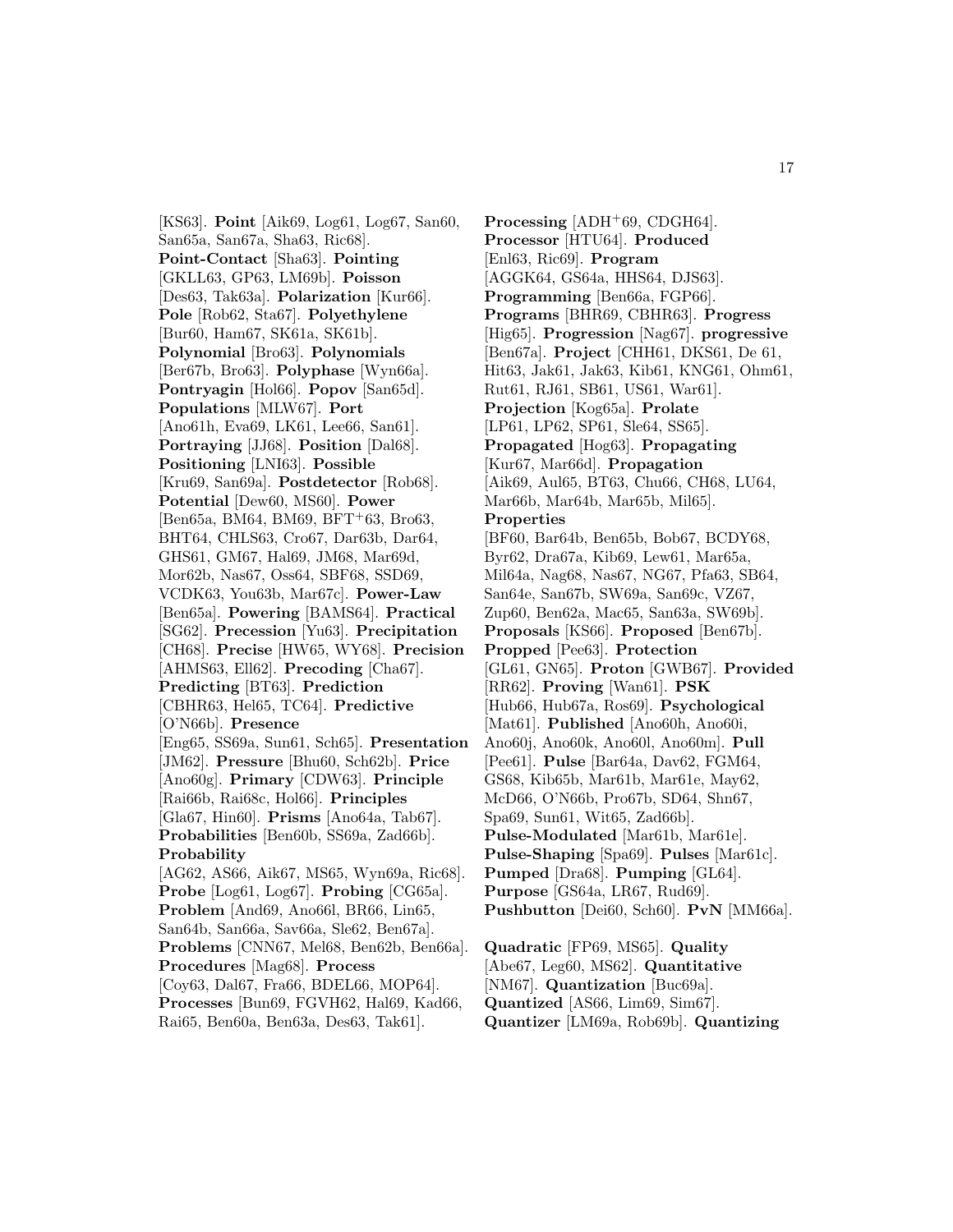[Goo69b, Iwe69, Maz68, O'N66a, O'N66b]. **Quantum** [Pfa64]. **Quartz** [War60]. **Quasi** [Kro67]. **Quasi-Stationary** [Kro67]. **Queue** [Tak63b]. **Queues** [CM69, Ben61a]. **Queuing** [Kru69].

[De 61, KR62, Kla60, Rai66a, Rap67, US61]. **Radars** [KPDA60, Ano60g]. **Radiant** [HGG62]. **Radiating** [Nag68]. **Radiation** [BGR63, BBM<sup>+</sup>63, CH66, DH63, Mar69d, MW67, PBBS63, Ros62a, SK61a, SK61b]. **Radii** [Lie60]. **Radio** [BSW62, BT63, Cla68, CT69, CCJ60, Cur60, GH60, GHS61, GL61, Gil65, Gil69, HW61, HSW63, HHJP68, HF61, HH61, HD61, KR62, KL61, Lee67b, LM69b, MV61, Oss64, Rai68c, RT69, ROB69c, SGB69, SW68, SG61, SD61, Ano70, Lee69b]. **Radio-Relay** [LM69b]. **Radiometer** [OS63]. **Radiotelephone** [FHS67]. **Radome** [DBKW63]. **Rain** [Fre69, Gig65, HS61, Hog69, Wil69]. **Rainfall** [FG69, SK69, ST69]. **Random** [Ben65b, Dal67, Eck60, Enl63, Fra66, Liu69, Mor64b, Nas67, Rap67, RW62, Ste66, Ung66, Wyn67, Zuc68, Ano70, BDEL66, Lee69b, Mar67c, Sch65]. **Randomly** [Aik69, Rap67]. **Range** [Kla60, Sha63]. **Rapid** [SK69]. **Rate** [Bun69, FC68, Hel65, Hub67b, HM67, Kle64, MRS69, Pie66, Pra69, SK69]. **Rate-Distortion** [Bun69]. **Rates** [Ell63, MS66, SS69b]. **Ratio** [Hol66, Mar61b]. **Rational** [BHT64, Spa68]. **Rational-Function** [BHT64]. **Ray** [Ber65b, CLW69, Coo61, GK62, Mar66b, Mar65b, Mar66e, Pfa63]. **Rayleigh** [Rai65]. **Rays** [Mar64b]. **RC** [Ano61h, Mos65, San60, Sin66, Spa68]. **Reactance** [Rao69]. **Read** [Kah67]. **Read-out** [Kah67]. **Reading** [Ell62]. **Real** [BS63, Pie68]. **Realizability** [Pro67a, Zad66a, San62a]. **Realization**

[FS60]. **Realizations** [San67a].

**Rearrangeable** [Ben62c, Ben64a, Ben64b]. **Receiver** [AART68, BSW62, BGLS68, FJL68, GPW63, HP68, HH61, JRS68, KS63, Kib61, OS63, Rap67, Rut68a, Shn67, SG61, UCE<sup>+</sup>63]. **Receivers** [Kad67a, Pra68, Rap68, Sch68a]. **Receiving** [Ohm61, OKS69, Smi65]. **Reception** [Cla68, Gil65, Gil69, Kad64, Kad65b, Kad65a, Sch65]. **reciprocal** [San62a]. **Recirculating** [SS69b]. **Recognition** [Hig62, Wan61]. **Recommendation** [Ano66a]. **Reconstruction** [LPSL66]. **Reconstructive** [AG62]. **Recovery** [Sal67, San64b, Ton66, Lan60]. **Rectangular** [GW68a, Goe69, Kib69, Log67, Mar69b, WG68]. **recurrent** [Tak62]. **recursive** [Lev61]. **Red** [Pfa64]. **Redirected** [DeL65]. **Redirectors** [Mar66b, Mar67a]. **Redistribution** [AT60]. **Reduced** [BE69]. **Reducing** [Ber65a]. **Reduction** [Ben65a, Mou67]. **Redundancy** [Luc68]. **Redundant** [RC61]. **Reed** [Bos62, ET69]. **Reeds** [Pee61]. **Reference** [Kes68]. **Refinement** [Bla64]. **Reflecting** [Enl67, Enl69, HGG62]. **Reflections** [Bul63, Oss64]. **Reflector** [CHH61, DBKW63, GT65, HLT63, HW65]. **Reflex** [Guc62]. **Refocused** [DeL65]. **Refocusers** [Mar67a]. **Refracting** [Aik69]. **regarding** [Ben62b]. **Regenerative** [AS66, HM67, HGW<sup>+</sup>67, Kin62a, Kin62b, Kin64, McC68, Sim67]. **Regenerator** [Zad66b]. **Regenerators** [BKR63]. **Region** [GS66, Kib69]. **Regular** [LS66]. **Regulating** [GLR69]. **Rejection** [Wan68]. **Related** [Gar60, LS69, Mil64a, San65d]. **Relating** [Luc63, You63b]. **Relation** [Cut61, Dar63a]. **Relations** [Dar63b, DP67, Fla62, GK64b, Hyd64, MM69, Ric62c]. **Relay** [Cur60, GH60, HW61, HSW63, HHJP68, KL61, LM69b]. **Relays** [Bro67a, GS65b, HP60, Kel64, Sla64]. **Reliability** [MP67, Ros62b, Sav66b].

**R** [Ano60g, Ano64l]. **Radar**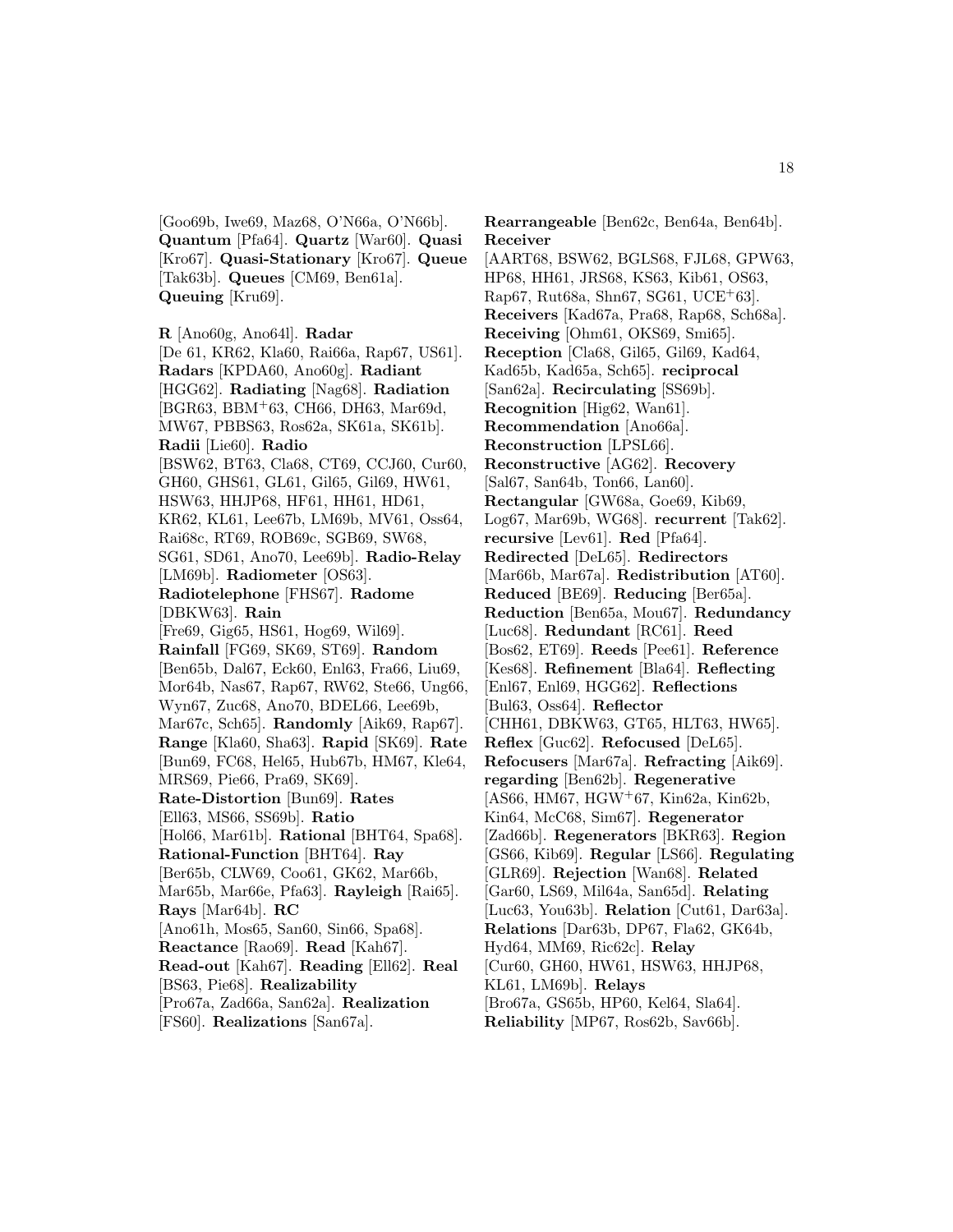**Reliable** [Hel65, RC61, Tay68a, Tay68b]. **remarks** [Ben62b]. **Remote** [AC69, JJ60, MR60]. **Remote-Control** [AC69]. **Removal** [Luc68, SS69a]. **Reorganizing** [Sca63]. **Repeat** [Wyn69a]. **Repeat-Request** [Wyn69a]. **Repeated** [MP69]. **Repeater** [AS66, BGK60, CKT63, Gri $64$ , HGW<sup>+</sup> $67$ , May $62$ , DHWM $63$ ]. **Repeatered** [CC63, DSW66]. **Repeaters** [AG62, BR63b, BDV64, CF68, GLR69, HM67, Joh64, KSW69, Kin62a, Kin62b, Kin64, Sim67]. **Repetition** [BMP67]. **Replenishment** [BMP67, Mou69]. **Reported** [Mor62a]. **Representation** [Chu66, Nar67, Pop68, Hsu62]. **Representing** [Koe67, Ben63a]. **Request** [Wyn69a]. **Requirements** [BE69]. **Research** [CCKT63]. **Resistance** [FL64, Hin60, Kur69, Lee69a, Ste61, SS67]. **Resistant** [Eck60]. **Resistive** [Dra68, Dra69, Wil68]. **Resistivity** [Irv62, Log61, Log67]. **Resistor** [GS61, Kat65]. **Resolution** [Bra67, BMP67, Bro67b, BE69, Cha69a, Coo61, Kla60, Mou67]. **resolving** [You65b]. **Resonance** [Weg60]. **Resonances** [Sch69b, Wu69]. **Resonant** [FL61]. **Resonator** [Ano62a, BG61b, BK62, CG66, KK62, Llo67, McC65, McC69, Rig65]. **Resonators** [Bog69, Gor64b, GK64b, Kog65b, Li65]. **Response** [AFMP69, Bri67, Fri68, GN67, San64f, San69b]. **responses** [BS64]. **Restoration** [Sle67, Zad66b]. **Restricted** [McC62]. **Result** [San65a]. **Results** [BGR63, CK68, HBK63, HS63, Jak61, O'N66a, Rai68a, MM61, San65c, San65d]. **Reswitching** [Pau62]. **Retransmission** [FA64]. **Reverse** [SR67]. **RF** [Col65, Mar61c]. **RF-Excited** [Col65]. **Rigid** [Joh64]. **Riley** [Ano64l]. **Ring** [Ble68, Rig65]. **RLC** [DK65]. **Rooting** [Mag68]. **Rough** [DH63, RC65]. **Round** [MD69, Ung60]. **Roundoff** [San67a].

**Routing**

[Ben67c, Web62, Web64, Ben66a, Ben67a]. **Rule** [Rab68].

**S** [Ano60g, Ano64k, Ano68k, Con66, DSW66, EH65a, May65, Wit65]. **saddle** [Ric68]. **Salesman** [Lin65]. **Sampled** [GK64a, Gol66, KG66]. **Sampled-Data** [GK64a, Gol66]. **Sampling** [Bog69, Dal67, BDEL66]. **Sandberg** [Ano64j, Ano66l]. **Satellite** [BLOR63, CG65b, Cur62, Cur63, De 61, FRY63, GWB67, Gey64, Gig65, GT65, HOW63, HS63, LZ64, Lub68, MMW<sup>+</sup>63, Nel63, SH63, TS63, Til68, US61, UCE<sup>+</sup>63, Ung66, UDKM63, VCDK63, Yu63, Yu65, Ric62a]. **Satellite-Tracking** [US61]. **Satellites** [Gla67, Hil63, LM69b, PWY63, PW63, RR62, Ros62b, RP68, TC64, Tho65]. **Saturation** [SD64]. **Sawtooth** [Byr62, Gol62]. **Scale** [Bro69]. **Scaling** [Kro67]. **Scanner** [FGM64]. **Scanners** [EJR68]. **Scanning** [Lar69]. **Scatter** [Sem65]. **Scattering** [CG66, Dra67a, DP67, GCE69, Mor64b, RC65]. **Scheduling** [Kru69, Rob62]. **scheme** [Fal69]. **Schindler** [Ano61g]. **Schottky** [Ano68k, AART68, Kah64, KL65, LS68, Sch66]. **Scramblers** [Sav67]. **SD** [BDV64, EFK<sup>+</sup>64, HVW64]. **Sealed** [HP60, Kel64]. **Seals** [RE62, Sch62b]. **Second** [Rai68b, Ric69, Wyn69c]. **Selection** [Li63, Li65, SSD69]. **Selector** [Bos62]. **Self** [AG62, Bri68, CKT63, FA64, Mur68, Sav67, Sca63, SP66]. **Self-Adaptive** [SP66]. **Self-Analogues** [Mur68]. **Self-Contained** [FA64]. **Self-Healing** [Bri68]. **Self-Reorganizing** [Sca63]. **Self-Steering** [CKT63]. **Self-Synchronizing** [Sav67]. **Self-Timed** [AG62]. **Semiconductor** [GF60, Lin62, Log61, MW67]. **Semiconductors** [Kur67, PDS64, Van60]. **Semipermanent** [Kah67, SG67]. **Sensing** [BCDY68, GC68]. **Sensitivity** [Bos62, San66b]. **Separated** [GK66].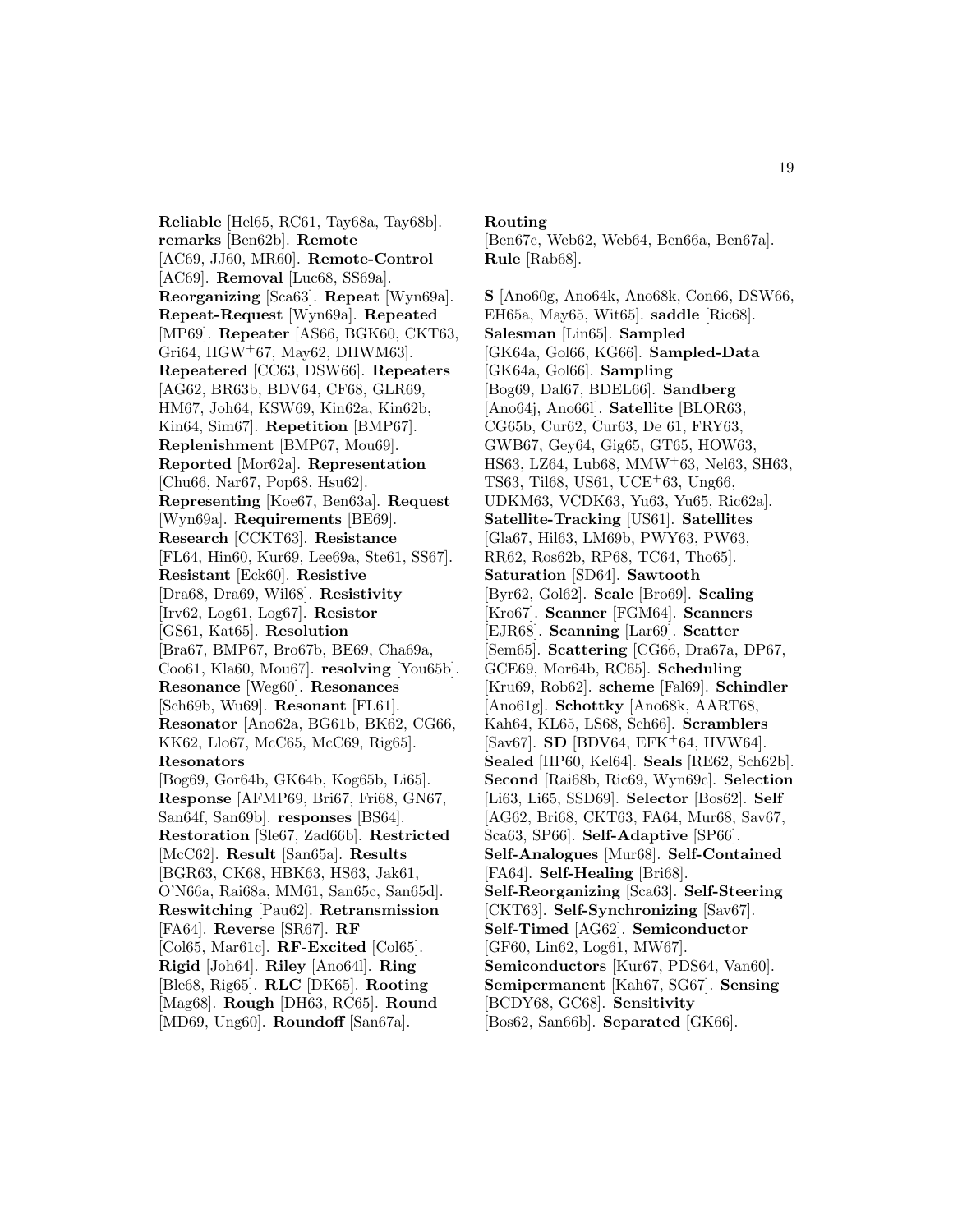**Separation** [JJ60, MR60, Whi66]. **Sequence** [Fra68, Mar64a]. **Sequence-State** [Fra68]. **Sequential** [Gia60, Mar68, McC62, Sav66a, SS69b, UW69]. **Series** [Bro63, BHT64, Bro67a, Nar67]. **Served** [CM69, Rio61]. **Server** [Ric62b, Tak63b, Ben60a, Ben61a, Ric62c]. **Service** [ADH<sup>+</sup>69, BHR69, BBC<sup>+</sup>64, Ott62, RR62, Des63, Ric62a, Rio61, Tak62, Tak63a]. **Servo** [LNI63]. **Servomechanisms** [Hel65, Ben61c]. **Set** [CL60, Ell62, GHS69, HR63, LK61, Lee66, Wel66b, GM66]. **Sets** [Dei60]. **Several** [Bro63, BHT64]. **Shape** [Lew61, Rai68c]. **Shaping** [Spa69]. **Sharpening** [SD64]. **Sheathed** [WG68]. **Sheet** [GHS64, Log67]. **Shields** [Kro67]. **Shift** [BR63a, BH62b, HP68, HM67, Pra69]. **Shifted** [Hub67b]. **Ship** [BAMS64]. **Short** [AC61, CT69, Dav62, FJJK66, ROB69c]. **Short-Haul** [Dav62]. **Short-Hop** [CT69]. **Short-Term** [AC61]. **Shorted** [Cha69b]. **Shot** [Dra68, GP60]. **Shrink** [Sch62b]. **Shuttling** [GS68]. **SI** [Ano66a, MM66a, NG67]. **Side** [Hyd64]. **Sideband** [Bar64b, GM67, US61]. **Sided** [Bar65, Sle62]. **Sidelobes** [Bay68]. **Signal** [BKS66, Blu69, Bra67, Dav64, FGM64, GM67, Hol66, Koe67, Lee67b, Mar61b, McD66, San63c, San64b, Smi65, Ziv69, Lan60]. **Signal-Noise** [Hol66]. **Signal-to-Noise** [Mar61b, McD66]. **Signaling** [Aik67, BD60, MV61]. **Signalling** [KS63]. **Signals** [AFMP69, Bar64b, Cha66, Dar64, GP64, HM67, Kad64, Kad67a, Kla60, Lim69, May62, McD66, O'N66a, O'N66b, Rai66b, Rap67, Rob67a, Rut68b, SK65, San64e, San64f, SH67, Kad65b, Kad65a, LP62, MM61, San63a, Sch65, You65b]. **Silicon** [Ano68k, AT60, BF60, BCDY68, CBL<sup>+</sup>67, CL69, GR67, Goe66, GN67, Irv62, JDC65, KD64, KL65, LS68, NM67, NG67, Sla64, TK60, Tru60]. **Simple** [Ben61b, Kai68, Liu68a, SK65, Sav67, Tak62].

**Simplex** [LS66]. **Simplifying** [Sch62a]. **Simulating** [Cha69b]. **Simulation** [CK68, Gib60, GS69a, Gol66, GS64a, Liu68b, O'N66a, Rap64, Web64]. **Simulator** [BKRS68]. **Simultaneous** [AK65, Kad67b]. **Simultaneously** [Kad66]. **Sine** [Rai67a, Rai67b, Rai68b]. **Single** [Bar64b, Col65, Iwe69, McC69, Ric62c, Ric62b, San64a, Sch63, SSD69, Tak63b, San64c]. **Single-Frequency** [Col65, SSD69]. **Single-Integration** [Iwe69]. **Single-Server** [Tak63b]. **Single-Sideband** [Bar64b]. **Singular** [KML69]. **SiO** [NG67]. **Sixteen** [Bra68b]. **Sky** [HS61]. **Slab** [FL64, Mar69c]. **Sliding** [Bro69]. **Sliding-Scale** [Bro69]. **Slope** [Pro67b]. **Slow** [Che64]. **Slow-Wave** [Che64]. **Small** [RB64, Sch65]. **Smoothing** [Mus63, Lev61]. **SNOBOL3** [FGP66]. **Soil** [Wei66]. **Soil-Foundation** [Wei66]. **Solar** [GS64b, KR62, Kle61, RGS63, SGB<sup>+</sup>63]. **Solderless** [GPZ63]. **Solid** [BSW62, CDJ69, Eld68, HGW<sup>+</sup>67, Mar66a, Tru60. **Solid-State** [BSW62, Eld68, HGW<sup>+</sup>67]. **Solomon** [ET69]. **Solubilities** [Tru60]. **Solution** [CNN67, FGVH62, Liu69, Log67, Mea62, SK61a, Ben67a]. **Solutions** [Lin65, Mil68, Row62, SK61b, San65a, You63a, Ben62d, San64d, San65b, San67c, Wil68]. **Solving** [Ger69b, Kat65]. **Some** [Ben65c, Ben66b, Ben67b, Bug65, CK68, Dar63b, DP68, Fla62, GS65a, Kur69, Mag68, Mar61a, Mil69b, Nas67, Nas68, Pra68, San64e, San65c, San65d, San67b, SW69a, San69c, San69b, SW69b, Sav67, ST69, Sle60, VZ67, Web62, Wol69, Ric62c, San63a]. **Sounds** [Bor63]. **Source** [Aik69, Pil68, Rai68c, Wyn68, Pil69, WZ69]. **Sources** [Hei67]. **Space** [CHH61, Dav64, HS63, OS63, SS67, LP62, WZ69, BR63b]. **Space-Charge** [SS67]. **Spacecraft**  $[BEH<sup>+</sup>63, BM63, BFT<sup>+</sup>63, BBM<sup>+</sup>63,$ DHWM63, DJS63, HKM<sup>+</sup>63]. **Spacing** [RP68]. **Speakerphone** [Bus60, CG61]. **Special** [Bar65]. **Specified** [McC62].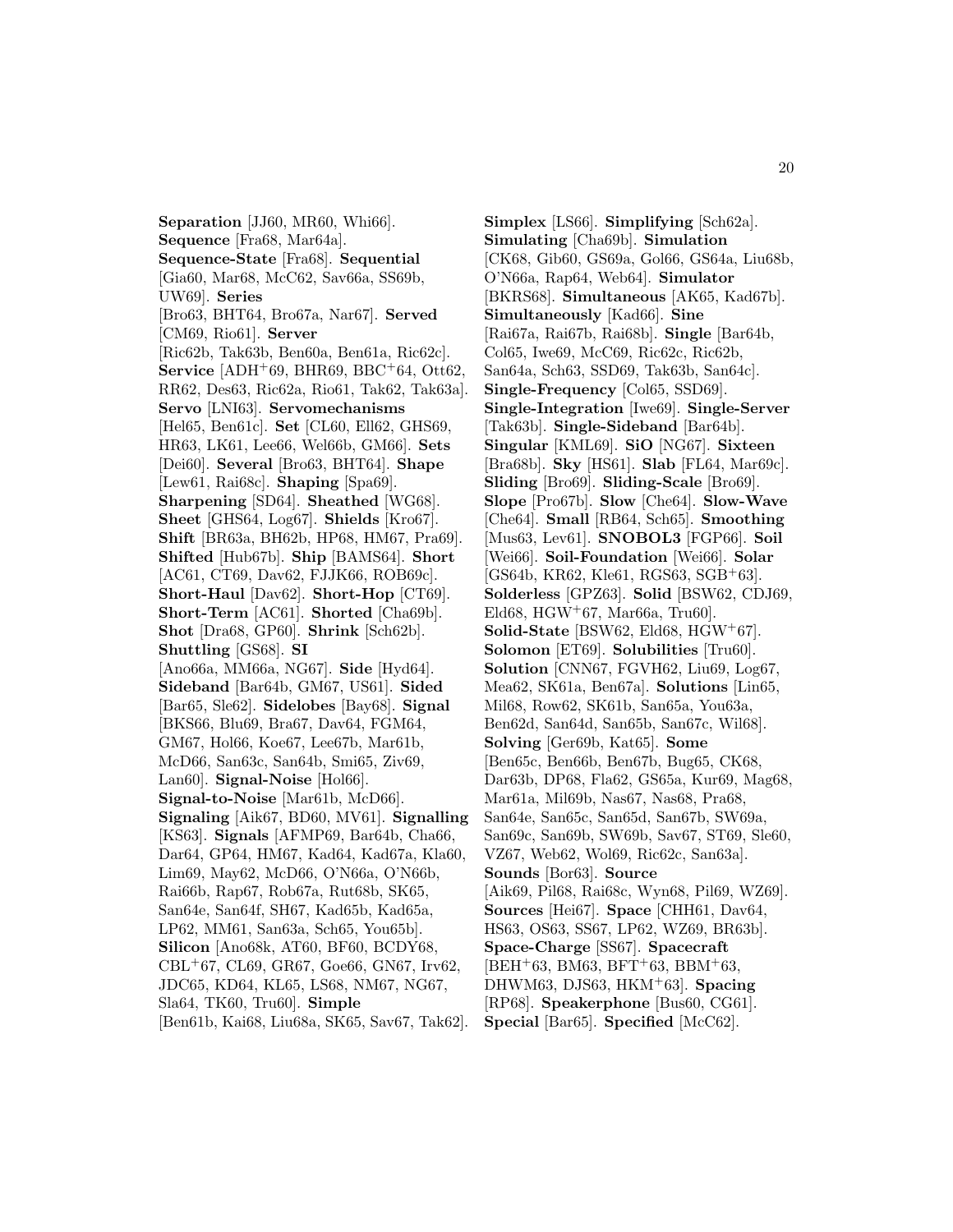## **Spectra**

[AMS65, AS65, Lun69, Oss64, Rob69b]. **Spectral** [Bar64a, Bar64b, BR63a, Bor63, GS64b, PR69, Rai68c]. **Spectrum** [Buc66, Cro67, Hal69, Hog63, Liu68a, Mar69d]. **Specularly** [HGG62]. **Speech** [Ado63, Bor63, Bra65a, Bra65b, Bra69, Dos65, MS62, Rab68, SH67]. **Speed** [Cha67, Kur66, O'N69]. **Speed-Up** [O'N69]. **sphere** [Wyn67]. **Spherical** [GK64b, RB64]. **Spheroidal** [Sle64, LP61, LP62, SP61, SS65]. **Spiking** [Kle64]. **Spin** [Hil63, Lie60, TC64, Yu63]. **Spin-Axis** [Hil63, Yu63]. **Spin-Orbit** [Lie60]. **Spin-Precession** [Yu63]. **Spin-Stabilized** [TC64]. **Splicing** [GPZ63]. **Splitting** [MB61]. **Spot** [Coo61]. **Spring** [Bro67a, GS65b, Sla64]. **Sputtered** [GS69b]. **Square** [Rob69a, RH60]. **squares** [Lev61]. **Stability** [And69, Bos62, Dar63b, Dra67b, DP68, Guc62, KG66, Lie60, Pra67, Row64b, San64a, San64c, San65d]. **Stabilized** [TC64]. **Stable** [Col65]. **Stage** [Ben62c]. **Stages** [BR63b]. **Standard** [Kes68]. **Standby** [Kib61]. **State** [BSW62, CDJ69, Eld68, Fra68, Ger66, HGW<sup>+</sup>67, McC62, Par68a]. **States** [NM67]. **Station** [CHLS63, CG65b, Gig65, GT65, KSW69, UCE<sup>+</sup>63, Jak63, SCM<sup>+</sup>63]. **Stationary** [Dal67, Kad66, Kro67, BDEL66]. **Statistical** [Bra65a, Bra68b, Cla68, FG69, Fre69, GWB67, Kyo69, Lee67b, Liu68b, Mar65b, Ste66, Suy65, Wyn69c]. **Statistics** [GP64, Hog69]. **Steel** [Sla64, Zup60]. **Steerable** [VZ67]. **Steering** [CKT63, KNG61]. **Step** [Dal69, DGS68]. **Stereograms** [JJ68]. **Stereoscopic** [JM62]. **stiff** [SS68]. **Stimulated** [Mar62, Mar63]. **Stimulating** [Bor63]. **Stimuli** [Mat61]. **Stochastic** [Liu68b, Tak61, Ben60a]. **Storage** [GC68, Kah67, SS69b, Tay68b]. **Store** [AGGK64, Coo61, GHS64, Ott62]. **Store-and-Forward** [Ott62]. **Stored** [HHS64]. **Stores** [SS69b]. **story** [Lap13b].

**Straight** [Bat69]. **Straightness** [You65a]. **Strain** [GF60, MM68]. **Strategy** [Wyn69a]. **Stream** [Kai68]. **Stress** [DGS68]. **Stresses** [RE62]. **Strip** [Hsi67]. **Structural** [DGPS65]. **Structure** [Bur60, Che64, Enl67, GK62, HDSD64, Sta67, Mac65, HKM<sup>+</sup>63]. **Structures** [Coy65, Kin66, LU64, San62a]. **Studies** [Dei60, Pop68]. **Study** [Coy65, Gar60, GK62, HS64, KH66, Kru69, Man69, Rob69b, Web64]. **Stuffing** [Wit65]. **Subjected** [Wei65]. **Subjective** [Bra67, BMP67, Bro67b, Fla62, Kle67, RK63]. **Submarine**  $[And69, BDV64, EFK<sup>+</sup>64, HVW64].$ **subsequent** [Lan60]. **Subsidiary** [KS66]. **Substituted** [GWES64]. **Substitution** [Sla64]. **Substitutional** [GWES64]. **Substrate** [MM66b]. **Substrates** [Hei67]. **Suffered** [DeL65]. **Sulfate** [GK62]. **Sum** [Cro67, Jag65]. **Sums** [Bar65, Gra65b, Gra65c, Nas67, Mar67c]. **Sun** [Wil69]. **Superconductor** [Hsi67]. **Supergroup** [GAPB63]. **Supplies** [AEGH63, BM69]. **Supply** [BFT<sup>+</sup>63, CDW63, GBW66, SD61]. **Suppression** [BR66, Ble68, Jul67]. **Suppressor** [BH63]. **Suppressors** [Mar66e, RK63]. **sure** [Kad65a]. **Surface** [BCDY68, Cur62, Cut61, Lin62, Mar69c, MW67, PBBS63, WG68, Zuc68]. **Surface-Wave** [WG68]. **Surfaces** [JJ68, Log67, RC65, Sem65]. **Surges** [BG61a]. **Survey** [Ado63, Hig65, Nas64]. **Switch** [BWY69, Kur66, PS69]. **Switched** [Bus60, CG61, Ell65, TW64, Wel66a]. **Switches** [Zup60]. **Switching** [And63, BD60, DDH64, FLLR60, FH64, GL61, GS64a, GN65, Hae63, HTZ64, Hig65, JJ60, Joe68, MR60, UV64]. **Symbols** [Ber67a, Wol69, GM66]. **Symmetric** [McC65]. **Symmetry** [Jul67]. **Synchronization** [BKRS68, CK68, GK66, Kar66, Sca63, Ton66, Wit65]. **synchronize** [San69a]. **Synchronized** [Bri66, Bri67].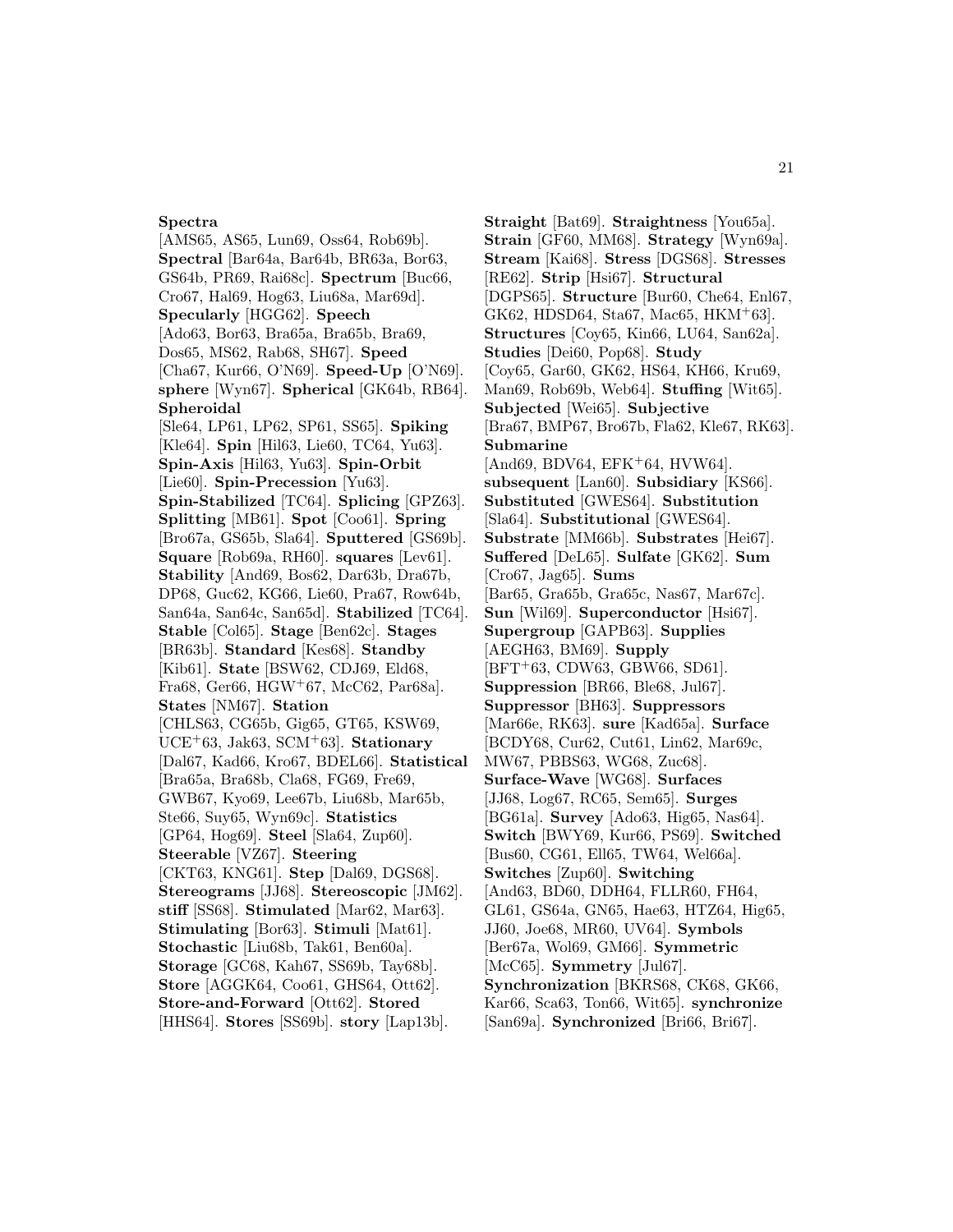**Synchronizing** [Pie69, San69c, Sav67]. **Synchronous**

[Arm61, Gia60, Lub68, RP68, Sal67, Smi68]. **Synthesis** [Ano61h, Cha66, Jag65, Lee69a, Mar68, PW68, Rab68, Rao69, San60, San61, Spa68, Spa69, UW69]. **Synthesizing** [Woj60]. **System** [AC69, Ano66a, Ano69k, BCD64, BSW62, BST65, BBHH69, BI66, BDV64, Bro63, BHT64, BQTY69, Buc69a, Cha69a, CHK64, CL63, CC63, CCJ60, Cur60, Cur63, Dav62, DFHT69, EFK<sup>+</sup>64, FBL62, FHS67, FP65, GH60, GHS61, Gib60, GL61, GKLL63, GP63, Gre64, GN65, Gri64, HM63, HW61, HBK63, HSW63, HHJP68, HTZ64, HF61, HVW64, HOW63, HH61, HD61, Hyd64, IKM67, JM68, KKV64, KS63, Kes68, Kib61, KL61, KNG61, Kur66, Lar69, LZ64, Lio66, Liu68a, LNI63, Mar61b, MMW<sup>+</sup>63, Mil63, MV61, Mou67, Mou69, Nel63, Ohm61, PWY63, Rap64, RC61, RJ61, ROB69c, San69c, Shn67, Smi68, SV69, SD61, Til68, Wei66, Wel66a, Zad66b, Ric62a, Ado63, Ano60h, Ano60i, Ano60j, Ano60k, Ano60l, Ano60m, BFT<sup>+</sup>63, HTZ64, Hig65, Kel64, Nas68, NEH68, UV64]. **System** [WC69]. **Systematic** [BKR63, Mac64, Mac63]. **Systems** [And69, Arm61, BT63, BH62a, BKRS68, BD60, Bri66, Bri67, CF68, CCM63, CT69, Cro66, Cro67, Cur62, Enl63, FC68, FJJK66, GR67, GHS61, Gol66, Hae63, HS69, Hol68, Hub66, Hub67a, Hub67b, HGW<sup>+</sup>67, Hyd64, Jac67, Kar66, KG66, Kyo69, Luc66, Man69, Mar61e, McD66, McM69, Mil63, NC65, O'N66b, Pie66, Pop68, Pra69, PE69, Pro67b, Rap65, Ric62b, Ric63, San63c, San63b, San64a, SB64, San64e, San64f, SGB69, Smi65, Sun64b, Tay68a, Ben60a, Ben62b, BS64, Gop69, Mea62, Ric62a, Ric62c, San63a, San64c, San65c, San67c, SS68, San69a, Ano64j]. **Sze** [Ano68k].

**T1** [CC63, Fri68, FP65, TY65]. **Tables** [McC62]. **Talking** [Gar60]. **Tantalum**

[BCD64]. **Tapered** [Pro67a, Zad66a]. **Tapped** [Spa68]. **Target** [CBL<sup>+</sup>67, GC68]. **TASI** [FBL62, MS62]. **TD** [CCJ60, Cur60, HHJP68]. **TD-2** [CCJ60, Cur60]. **TD-3** [HHJP68]. **TE01** [You65a]. **Technical** [Ano60h, Ano60i, Ano60j, Ano60k, Ano60l, Ano60m]. **Technique** [Bra65b, NG67, RB64, Lev61]. **Techniques** [Bar62, CG65a, Coy65, Ger69b, Luc66, Lun69, Mou67, Ton66]. **Technology** [Lep66]. **teenagers** [Lap13b]. **Teflon** [Sem65]. **Teleconferencing** [Var66]. **Telegraph** [GS65a]. **Telemetry** [CCM63]. **Telephone** [AGN60, And63, Ben60b, Ben65b, Ben65c, BG61a, BH63, BD60, Dei60, Ell65, EM63, Fri68, Hel66, IKM67, Jak61, Kle67, Mor62a, RK63, TW64, Wel66a, Ben66a, Tak61]. **Telephony** [Gar60]. **Television** [BC69, Bro69, BE69, EMR66, Fen69, LM69a, MP69, O'N66a, O'N66b, SS60]. **TELSTAR** [Hil63, Tho65, BGR63, CCKT63, Dic63, EMT63, GWB67, HBK63, Hit63, HOW63, HS63, Jak63, MMW<sup>+</sup>63, Nel63, SH63, TS63, UDKM63, Yu63]. **Temperature** [GN67]. **Temperatures** [Ste61]. **Term** [AC61, Guc62]. **Terminal** [AEH<sup>+</sup>69, BGLS68, BH65, EH65a, HW66, HH61, LW65, MSV62, SG62]. **Terminals** [BST65, Coy63, GBW66, GAPB63, May65]. **Terms** [Mar69d, Ric69]. **Terrestrial** [BR63b]. **Test** [CKS68, DJS63, HD61, Mau67]. **Testing** [HTZ64]. **Tests** [Cur63, HBK63]. **TH** [GHS61, GL61, HW61, HF61, HH61, HD61, KL61, SG61, SD61]. **Their** [CMS<sup>+</sup>64, McC65, SGB<sup>+</sup>63]. **Theorem** [San65a, BS64, Mac63, Mar67c]. **Theorems** [Mag68, Wan61, San67c, San69b, SW69b]. **Theoretic** [SW69a]. **Theoretical** [Man69, Oss64]. **Theory** [Ano60g, Ano64j, Ben65c, BK62, Cla68, GS65a, Ham64, HU67, Kin66, KPDA60, Kog69, Kur65, MS66, Mil69b, ML68, NM64,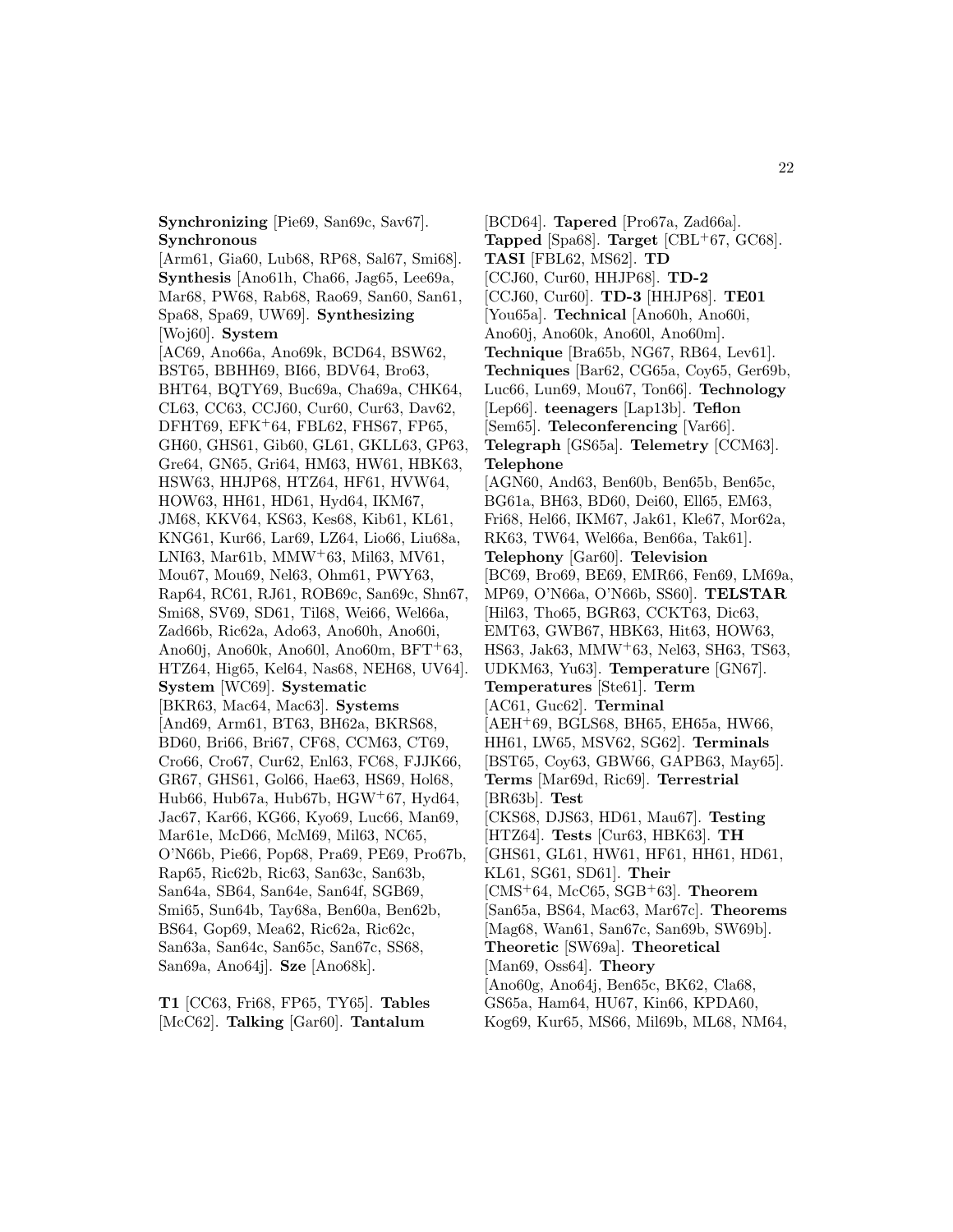NM67, PDS64, San63b, SB64, San66a, Sch62b, Sle60, Sun64a, Thi69, Van60, Woj60, Ben61c, Ben62b, Ben63b, Coc65, Mac60, Ric68, San65c, Tak61, Ano66l]. **Thermal** [AT60, Bec64b, Ber64b, Dra68, Fri68, HKM<sup>+</sup>63]. **Thermally** [NM67]. **thermodynamic** [Ben63b]. **Thermoelastic** [RE62]. **Thick** [Kog69, Mar64a]. **Thin** [CUM68, Dov67, Mar66c, MM66b, Sin66, SSD69]. **Third** [Ric69]. **those** [San65d]. **Three** [Ben62c, Man63, Woo64]. **Three-Conductor** [Man63]. **Three-Stage** [Ben62c]. **Threshold** [Hub66]. **Time** [Ben67c, BWY69, Dar63b, EM63, JJ60, MR60, Mar61c, Mar61e, O'N69, San64a, Spa69, WC69, Gop69, LP62, San64c, Wyn69b, MM66a]. **time-** [LP62]. **time-invariant** [Gop69]. **Time-Separation** [JJ60, MR60]. **Time-Varying** [Dar63b, San64a, San64c]. **Timed** [AG62]. **Times** [DeL65, Rai68b, Des63, Tak62, Tak63a]. **Timing** [Kin62a, Kin62b, Kin64, Man69, Sal67]. **TJ** [GH60]. **TL** [BSW62, HSW63]. **TL-2** [FJJK66]. **TM** [FJJK66]. **TM-1** [FJJK66]. **TM-1/TL-2** [FJJK66]. **Tolerances** [Ung61d]. **Toll** [Nas64, Nas68]. **Tone** [O'N69]. **Tool** [Zup60]. **Topological** [Kla61, Ben62a]. **Topology** [Sin66]. **Touch** [O'N69]. **Touch-Tone** [O'N69]. **Tracker** [AHMS63, Wil69]. **Tracking** [De 61, Hel65, Nel63, US61]. **Traffic** [Ben60b, Ben61b, Ben65b, Ben65c, Ben67b, Lin64, Ott62, Web62, Ben60a, Ben63a, Ben63b, Ric62a, Tak61]. **Trains** [Bar64a]. **Tranmitter** [FJL68]. **Transducer** [Lio66]. **Transducers** [GF60]. **Transfer** [FS60, HGG62, Lee69a, Spa68]. **Transform** [Lun69, RSR69]. **Transformer** [BR63b]. **Transformer-Coupled** [BR63b]. **Transformerless** [San61]. **Transformers** [Bog69]. **Transforms** [Gen68]. **Transient** [Wei65]. **Transistor**

[BR63b, Kib65b, Kib65a, Koe67, Kur65, LK61, Mur68, Nar67, SW69a, Tho68, San69b]. **Transistorized** [BH62a]. **Transistors** [Lee66, PBBS63]. **Transit** [MM66a]. **Transition** [Ben60b]. **Transitions** [PDS64]. **Translations** [UV64]. **Transmission** [Aar62, AGN60, BKS66, BS63, BI66, BC69, Buc67, Buc69a, BE69, Cha66, Cha67, CF68, Cro66, DD68, Dos65, Eng65, EMR66, Fla62, Fra68, FC68, FA64, GHS69, Ger69a, GS65a, Gig65, Gre69, HR63, Hsi67, IKM67, Kin66, Kle67, Lar69, Luc63, Luc68, Man63, MS64, Mar66a, Mar67b, Mar67a, Maz68, Mil63, Mor62a, Nas68, NEH68, O'N66b, Pil68, Pro67a, Rap64, Ric63, RW62, Row64a, Row64b, Sal67, SS69a, San69c, Sch68b, Smi65, Smi68, Sun61, Sun64a, Suy65, Var66, Zad66a, Lee69b, Mac61, San69a, Ano70]. **Transmitted** [Smi65]. **Transmitter** [BGLS68, Bra68a, Fri68, GPW63, HP68, HH61, JRS68, SB61, SG61]. **Transport** [Van60]. **Transversal** [BR66, Lyt68, SS60]. **Transverse** [Gor60]. **Trapping** [Van60]. **Traveling** [BLOR63, Bra68a, CT64, CHLS63, DKS61, DA63, GS62, HDSD64, Lin65, SD64, Mac60]. **Traveling-Wave** [BLOR63, Bra68a, CT64, CHLS63, DKS61, DA63, GS62, HDSD64, SD64, Mac60]. **Treatment** [Fre69, Mar65b]. **Tree** [RH60]. **Triply** [GT65]. **Triply-Folded** [GT65]. **Troposcatter** [Sun64a, Sun64b]. **Tropospheric** [BT63, Ung66]. **Trouble** [TU62]. **Truncated** [Bro63, BHT64, Nas67]. **Trunk** [Ben61b, BBC<sup>+</sup>64, Lin64, Des63, Tak62]. **Trunks** [Dav62, IKM67, NEH68]. **Tube** [BLOR63, Bra68a, BE69, CHLS63, Coo61, CBL<sup>+</sup>67, CL69, Pfa63]. **Tubes** [CLW69, HVW64]. **Tubular** [Ano64k, Dai68, MM64]. **Tuned** [Bos62]. **Tunnel** [San62b, Sch63, San62a]. **Turbulence** [SC65, SC67]. **Turbulent** [Bug65]. **TV**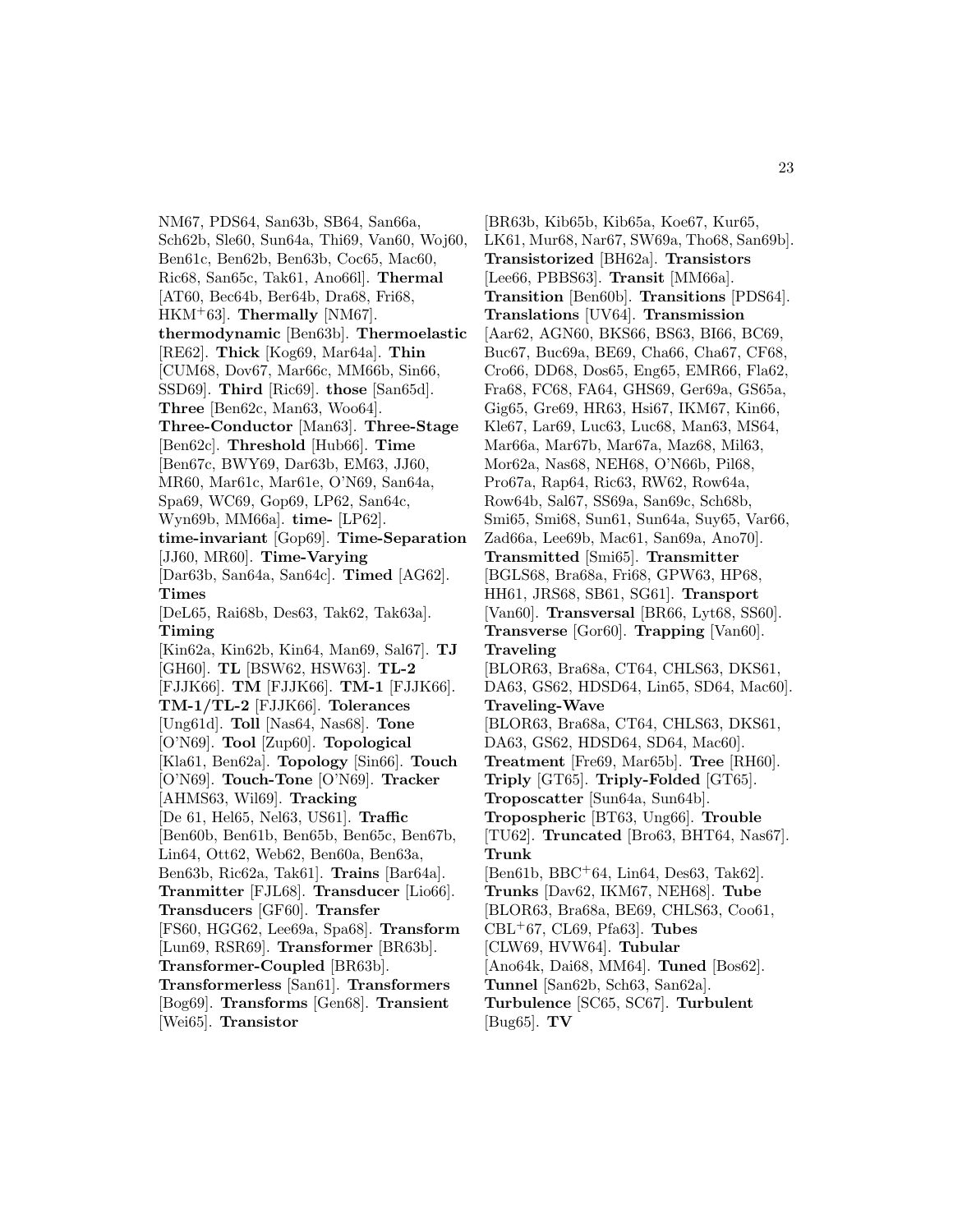[Bra67, BMP67, Bro67b, Mou67]. **Twisted** [Ble68]. **TWM** [Che64]. **Two** [Bra69, Cro67, Eva69, FRY63, Ham64, HM67, JM62, Kad66, KM61, LK61, Lee66, LZ64, Mil68, Rao69, San67c, Sch60, Sta67, WY68, Wol69, Yu65, Ano70, Kad67b, Lee69b]. **Two-Body** [FRY63, Yu65]. **Two-Group** [Sch60]. **Two-Gyro** [LZ64]. **Two-Inch** [KM61]. **Two-Mile** [WY68]. **Two-Pole** [Sta67]. **Two-Port** [Eva69, LK61, Lee66]. **Two-Variable** [Rao69]. **Two-Way** [Bra69]. **Type** [AEGH63, Ano66l, Che64, GWES64, Kah64, NM67, San66a]. **Types** [HM67].

**U.S** [KS66]. **Ultimately** [Ben62d]. **Ultraprecise** [War60]. **Ultrasonic** [SS69b]. **Unbalanced** [RE62]. **Uncertainty** [Sle64, LP61, LP62, SP61]. **Uncontrolled** [RR62]. **Underground** [Glo67b]. **Unidirectional** [GS62]. **Unified** [HU67, ML68, Smi68]. **Uniform** [HS69, Ric68, UW69]. **Unilateral** [Ham64]. **Unit** [BQTY69, PS69, SS67, Wyn67]. **Unit-Cube** [SS67]. **Units** [Ano66a, BWY69, FJL68, War60]. **Unlike** [Ber64a]. **Unreliable** [Tay68a, Tay68b]. **untold** [Lap13b]. **Unwanted** [Ano62a, KK62]. **Up-Converter** [US61]. **Upconverter** [GM67]. **Upconverters** [Osb69]. **Upper** [GM67, SK68]. **Upper-Sideband** [GM67]. **Usage** [WC69]. **Use** [Ano64a, Dei60, Ell66, Guc62, HR63, KR62, Kur62, Sha63, Til69]. **Used** [HDSD64, Pil69]. **Uses** [Kib69]. **Using** [Ber64b, Ber64a, BR63b, CG65a, DG67, Ger69b, Gol66, GP64, Ham64, Hol66, HP60, Kah67, Log61, Mos65, Nar67, O'N69, RB64, SK65, SSD69, Spa68, Tab67, Wit65, Wyn69a].

**V** [Ano68k, LS68]. **V.** [San65d]. **Vacuum** [BCD64]. **Validity** [Kyo69]. **values** [Mac60]. **Vapor** [Ham67, HS61]. **Varactor** [Bur65, Dra67a, Dra67b, DP67, DP68, GM67, Kah64, Lin62, Osb69, Pra67].

**Variable** [KU61, Kur62, Par68a, Rao69]. **Variable-Capacitance** [KU61]. **Variables** [Bro63, BHT64, JM62, Nas67, Ano70, Lee69b, Mar67c]. **Variance** [Dal67]. **Variation** [Bur65, Lub68, Luc63]. **Variational** [Bar62]. **Variations** [Ste66]. **Variolossers** [Bod69]. **Various** [FGVH62, Pie66, Sem65, Tak63a]. **Varying** [Dar63a, Dar63b, San64a, Gor60, San64c]. **Vehicle** [EMT63]. **Velocity** [Kla60]. **Verification** [HM67]. **VHF** [SBF68]. **via** [EMR66]. **Vibrating** [Wei66]. **Vibration** [Liu69]. **Vibrations** [Pee63]. **Video** [Fra66, Mou69]. **View** [Smi68]. **Vision** [AC61]. **Visual** [Lim69]. **Vocoder** [FG66]. **Voice** [Bus60, CG61, McD66, Sch60]. **Voice-Frequency** [Sch60]. **Voice-Switched** [Bus60, CG61]. **Voiding** [Ell66]. **Voltage** [SR67]. **Volterra** [Nar67]. **Volumes** [Ado63].

**W** [Ano60g, Ano64l, Ano64j, Ano66l]. **W.** [Ano70]. **Wafer** [Sha63]. **Wall** [Mar69d]. **Water** [Ham67, HS61]. **Watt** [Kib65b, Kib65a, MM66a]. **Wave** [Aul65, BLOR63, Bra68a, Che64, CT64, CHLS63, Con66, DKS61, DA63, GS62, HDSD64, HGW<sup>+</sup>67, Kog69, LS69, LU64, Mar67b, MM69, Mil64b, PR69, Rai67a, Rai67b, Rai68b, SGB69, SD64, Sle64, Sta67, WG68, LP61, LP62, Mac60, SP61, SS65]. **Wave-Optics** [Mar67b]. **Waveform** [Oss64]. **Waveforms** [Lim69]. **Wavefronts** [Rus66]. **Waveguide** [Abe67, AG68, CNN67, Con66, Enl63, GW68a, Glo67b, GS69a, GS69b, Goe69, Kib69, KM61, KU62, Mar69b, Mar64b, Mar69c, MD69, McK67, RW62, Sch62b, Ste65, Ste66, Ung60, Ung61a, Ung61b, Ung61c, Ung61d, Ung62, Wan68, WY68, Wu69, You65a]. **Waveguides** [Bat69, Dal68, Dal69, GW68b, MS64, Mar66b, Mar65b, Mar69d, MM68, NS65, Nag67, WG68]. **Wavelength** [BG61b, Cha69a]. **Wavelength-Dependent**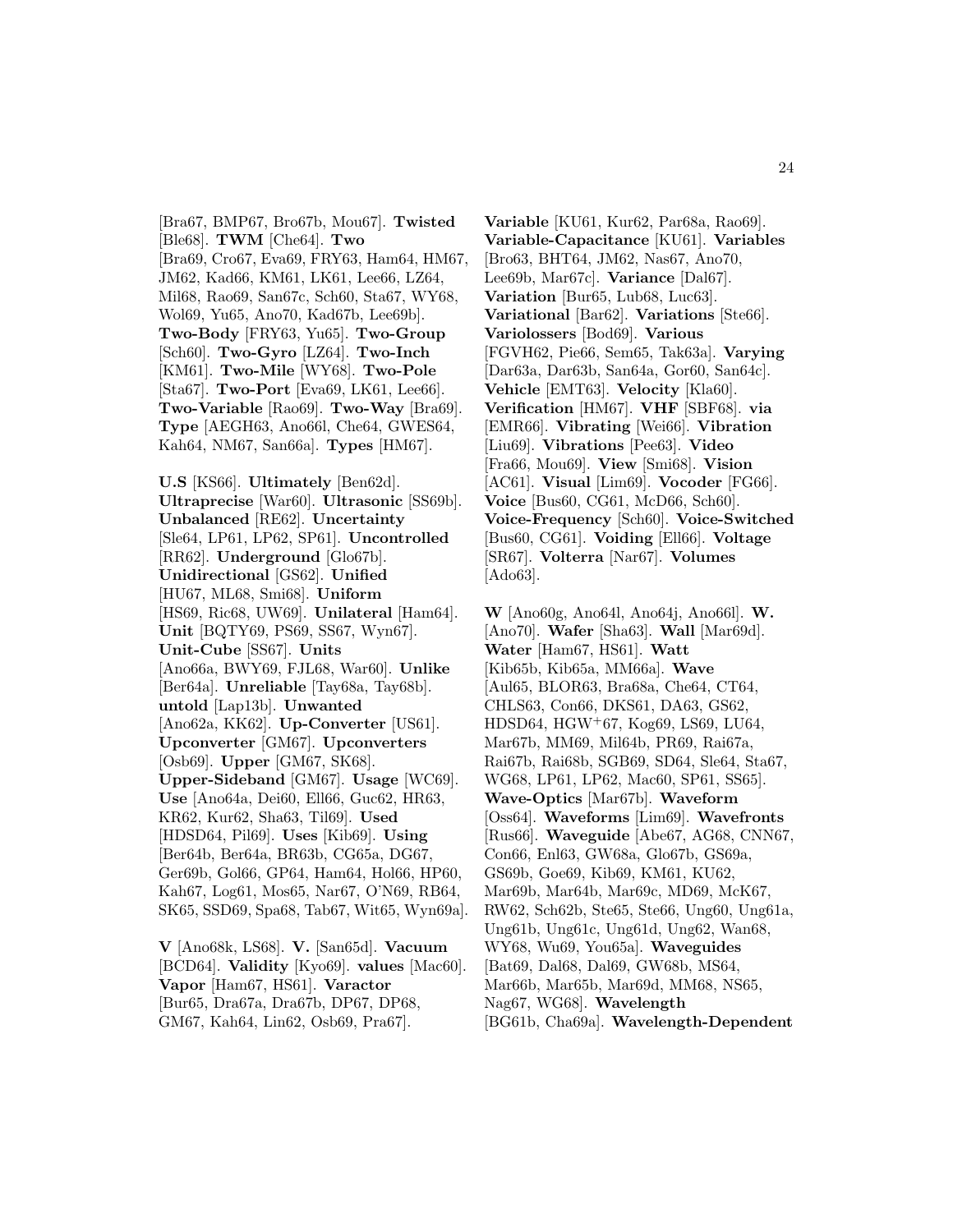#### *REFERENCES* 25

[Cha69a]. **Wavelengths** [HS61]. **Waves** [AMS65, Ben65a, Hog63, Mil68, Mil69b, Ric69, Gor60]. **Wavy** [Ber65b]. **Way** [Bra69]. **Weakly** [CG64]. **Weather** [CG65b]. **weights** [Mac63]. **Welding** [Coy63]. **Which** [McM69, San69a]. **White** [Bur66, LPSL66, Wyn69a]. **White-Light** [LPSL66]. **who** [Lap13b]. **Wide** [DH63]. **Wide-Angle** [DH63]. **Wideband** [BR63b, Dar64, GK64a, TY65]. **Width** [Hub66]. **Wind** [Coy65]. **Winding** [Ung61d]. **Wire** [Bro67a, DGS68, GPZ63, GS65b, Sla64, Var66]. **Wires** [Coy63]. **without** [Guc62]. **Wollaston** [Ano64a, Tab67]. **Word** [GP64]. **Word-Frame** [GP64]. **Work** [Kru69]. **Work-Scheduling** [Kru69]. **world** [Lap13a].

**X** [CLW69, GK62, MM66a]. **X-Band** [MM66a]. **X-Ray** [CLW69, GK62].

**young** [Lap13a]. **Yttrium** [GWES64].

**Zero** [SK68, Hsu62, SS65]. **Zero-Crossing** [SK68]. **zero-memory** [Hsu62]. **Zeros** [Rai68a]. **Zinc** [Dew60].

# **References**

## **Aaron:1962:PTE**

[Aar62] M. R. Aaron. PCM transmission in the exchange plant. The Bell System Technical Journal, 41(1):99–141, January 1962. CODEN BST-JAN. ISSN 0005-8580 (print), 2376-7154 (electronic). URL http://bstj.bell-labs.com/ BSTJ/images/Vol41/bstj41-1- 99.pdf; http://www.alcatellucent.com/bstj/vol41-1962/ articles/bstj41-1-99.pdf.

## **Abele:1968:SBR**

[AART68] T. A. Abele, A. J. Alberts, C. L. Ren, and G. A. Tuchen. Schottky barrier receiver modulator. The Bell System Technical Journal, 47(7):1257–1287, September 1968. CODEN BSTJAN. ISSN 0005-8580 (print), 2376- 7154 (electronic). URL http: //bstj.bell-labs.com/BSTJ/ images/Vol47/bstj47-7-1257. pdf; http://www.alcatellucent.com/bstj/vol47-1968/ articles/bstj47-7-1257.pdf.

## **Anderson:1965:DDB**

[ABDS65] R. R. Anderson, W. R. Bennett, J. R. Davey, and J. Salz. Differential detection of binary FM. The Bell System Technical Journal,  $44(1):111-159$ , January 1965. CODEN BSTJAN. ISSN 0005-8580 (print), 2376- 7154 (electronic). URL http: //bstj.bell-labs.com/BSTJ/ images/Vol44/bstj44-1-111. pdf; http://www.alcatellucent.com/bstj/vol44-1965/ articles/bstj44-1-111.pdf.

## **Abele:1967:HQW**

[Abe67] T. A. Abele. A high-quality waveguide directional filter. The Bell System Technical Journal, 46(1):81–104, January 1967. CODEN BST-JAN. ISSN 0005-8580 (print), 2376-7154 (electronic). URL http://bstj.bell-labs.com/ BSTJ/images/Vol46/bstj46-1- 81.pdf; http://www.alcatellucent.com/bstj/vol46-1967/ articles/bstj46-1-81.pdf.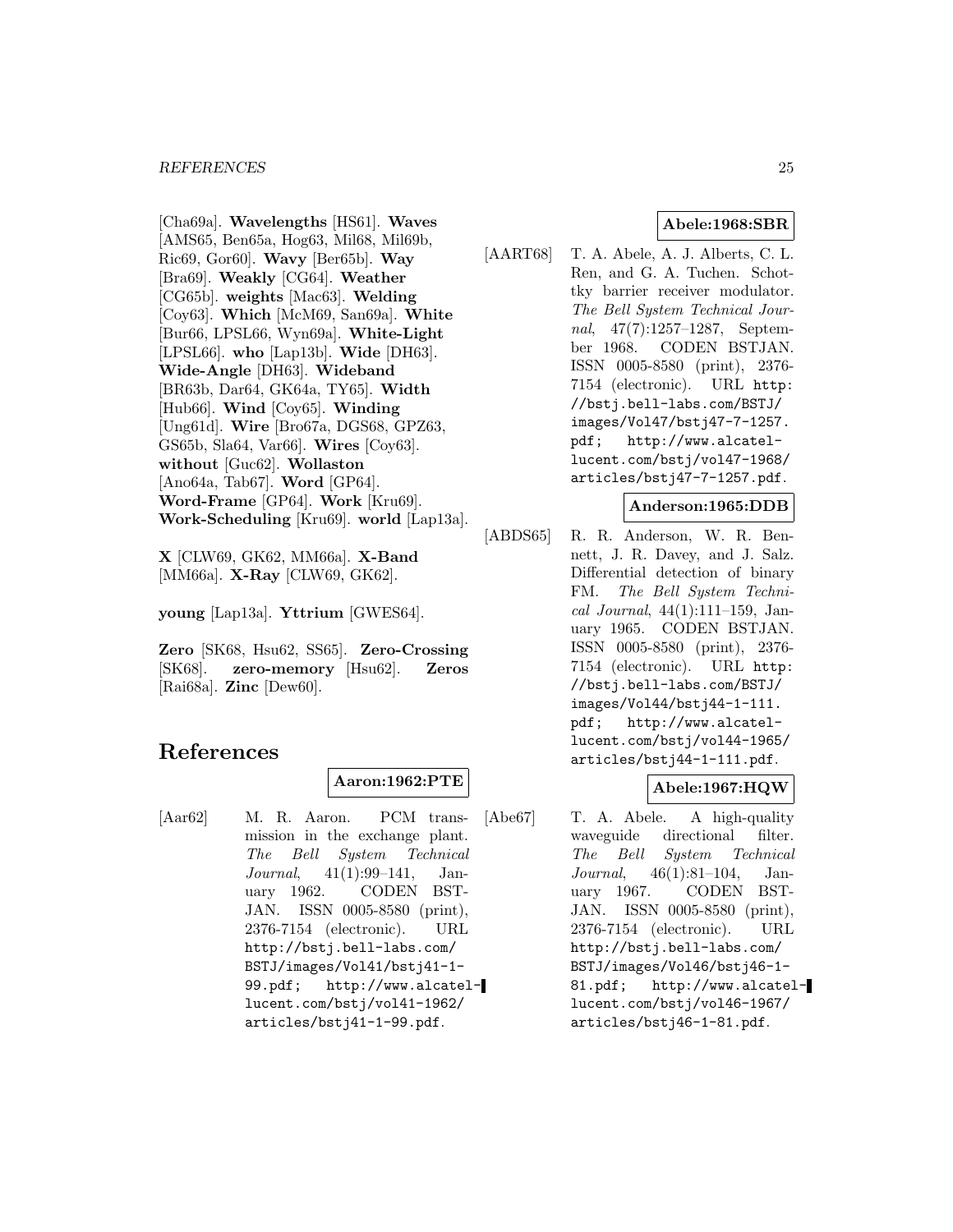## **Averbach:1961:STM**

[AC61] E. Averbach and A. S. Coriell. Short-term memory in vision. The Bell System Technical Journal, 40(1):309–328, January 1961. CODEN BSTJAN. ISSN 0005-8580 (print), 2376- 7154 (electronic). URL http: //bstj.bell-labs.com/BSTJ/ images/Vol40/bstj40-1-309. pdf; http://www.alcatellucent.com/bstj/vol40-1961/ articles/bstj40-1-309.pdf.

#### **Anderson:1969:ERC**

[AC69] R. E. Anderson and C. R. Crue. The equalizer remote-control system. The Bell System Technical Journal, 48(4):953–981, April 1969. CODEN BSTJAN. ISSN 0005-8580 (print), 2376- 7154 (electronic). URL http: //bstj.bell-labs.com/BSTJ/ images/Vol48/bstj48-4-953. pdf; http://www.alcatellucent.com/bstj/vol48-1969/ articles/bstj48-4-953.pdf.

#### **Andrews:1969:SFC**

[ADH<sup>+</sup>69] Robert J. Andrews, John J. Driscoll, John A. Herndon, Philip C. Richards, and L. Ralph Roberts. Service features and call processing plan. The Bell System Technical Journal, 48(8):2713–2764, October 1969. CODEN BSTJAN. ISSN 0005-8580 (print), 2376- 7154 (electronic). URL http: //bstj.bell-labs.com/BSTJ/ images/Vol48/bstj48-8-2713. pdf; http://www.alcatellucent.com/bstj/vol48-1969/ articles/bstj48-8-2713.pdf.

#### **Adoo:1963:SVB**

[Ado63] Kathryn L. Mc Adoo. Speech volumes on Bell System message circuits – 1960 survey. The Bell System Technical Journal, 42(5):1999–2012, September 1963. CODEN BSTJAN. ISSN 0005-8580 (print), 2376- 7154 (electronic). URL http: //bstj.bell-labs.com/BSTJ/ images/Vol42/bstj42-5-1999. pdf; http://www.alcatellucent.com/bstj/vol42-1963/ articles/bstj42-5-1999.pdf.

#### **Albert:1963:CST**

[AEGH63] W. G. Albert, J. B. Evans, Jr., J. J. Ginty, and J. B. Harley. Carrier supplies for L-type multiplex. The Bell System Technical Journal, 42(2):279–317, March 1963. CODEN BSTJAN. ISSN 0005-8580 (print), 2376- 7154 (electronic). URL http: //bstj.bell-labs.com/BSTJ/ images/Vol42/bstj42-2-279. pdf; http://www.alcatellucent.com/bstj/vol42-1963/ articles/bstj42-2-279.pdf.

## **Albert:1969:TA**

[AEH<sup>+</sup>69] W. G. Albert, J. B. Evans, Jr., T. J. Haley, T. B. Merrick, and T. H. Simmonds, Jr. Terminal arrangements. The Bell System Technical Journal, 48(4):993–1040, April 1969. CODEN BSTJAN. ISSN 0005-8580 (print), 2376- 7154 (electronic). URL http: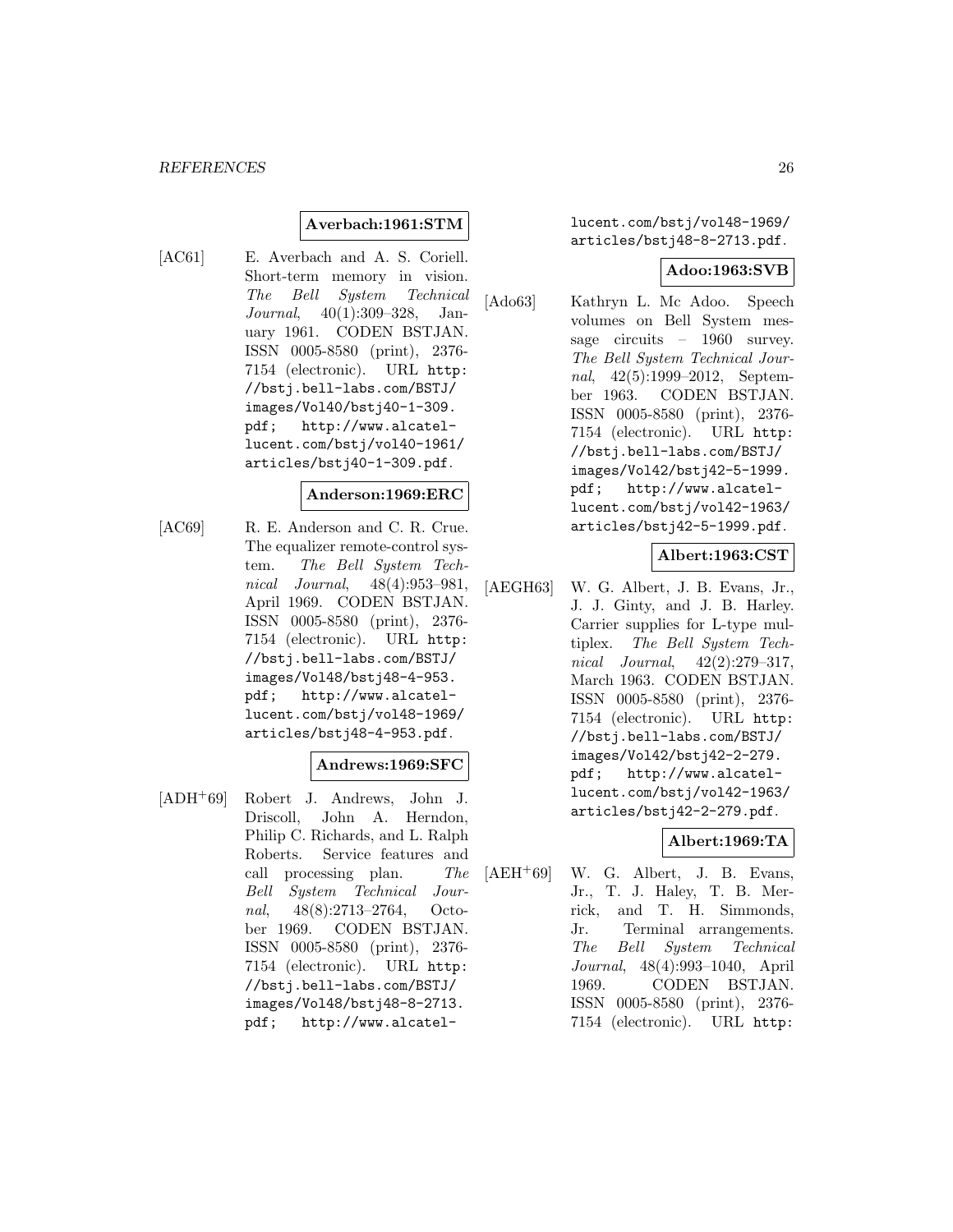//bstj.bell-labs.com/BSTJ/ images/Vol48/bstj48-4-993. pdf; http://www.alcatellucent.com/bstj/vol48-1969/ articles/bstj48-4-993.pdf.

## **Aaron:1969:RDM**

[AFMP69] M. R. Aaron, J. S. Fleischman, R. A. McDonald, and E. N. Protonotarios. Response of delta modulation to Gaussian signals. The Bell System Technical Journal, 48(5):1167–1195, May/ June 1969. CODEN BSTJAN. ISSN 0005-8580 (print), 2376- 7154 (electronic). URL http: //bstj.bell-labs.com/BSTJ/ images/Vol48/bstj48-5-1167. pdf; http://www.alcatellucent.com/bstj/vol48-1969/ articles/bstj48-5-1167.pdf.

## **Aaron:1962:PDP**

- 
- [AG62] M. R. Aaron and J. R. Gray. Probability distribution for the phase jitter in selftimed reconstructive repeaters for PCM. The Bell System Technical Journal,  $41(2):503-558$ , March 1962. CODEN BSTJAN. ISSN 0005-8580 (print), 2376- 7154 (electronic). URL http: //bstj.bell-labs.com/BSTJ/ images/Vol41/bstj41-2-503. pdf; http://www.alcatellucent.com/bstj/vol41-1962/ articles/bstj41-2-503.pdf.

#### **Amitay:1968:ACW**

[AG68] N. Amitay and Victor Galindo. The analysis of circular waveguide phased arrays. The Bell System Technical Jour-

nal, 47(9):1903–1932, November 1968. CODEN BSTJAN. ISSN 0005-8580 (print), 2376- 7154 (electronic). URL http: //bstj.bell-labs.com/BSTJ/ images/Vol47/bstj47-9-1903. pdf; http://www.alcatellucent.com/bstj/vol47-1968/ articles/bstj47-9-1903.pdf.

## **Ault:1964:NEP**

[AGGK64] C. F. Ault, L. E. Gallaher, T. S. Greenwood, and D. C. Koehler. No. 1 ESS program store. The Bell System Technical Journal, 43(5):2097–2146, September 1964. CODEN BSTJAN. ISSN 0005-8580 (print), 2376- 7154 (electronic). URL http: //bstj.bell-labs.com/BSTJ/ images/Vol43/bstj43-5-2097. pdf; http://www.alcatellucent.com/bstj/vol43-1964/ articles/bstj43-5-2097.pdf.

## **Alexander:1960:CTN**

[AGN60] A. A. Alexander, R. M. Gryb, and D. W. Nast. Capabilities of the telephone network for data transmission. The Bell System Technical Journal, 39(3):431–476, May 1960. CODEN BSTJAN. ISSN 0005-8580 (print), 2376-7154 (electronic). URL http: //bstj.bell-labs.com/BSTJ/ images/Vol39/bstj39-3-431. pdf; http://www.alcatellucent.com/bstj/vol39-1960/ articles/bstj39-3-431.pdf.

## **Anders:1963:PT**

[AHMS63] J. V. Anders, E. F. Higgins,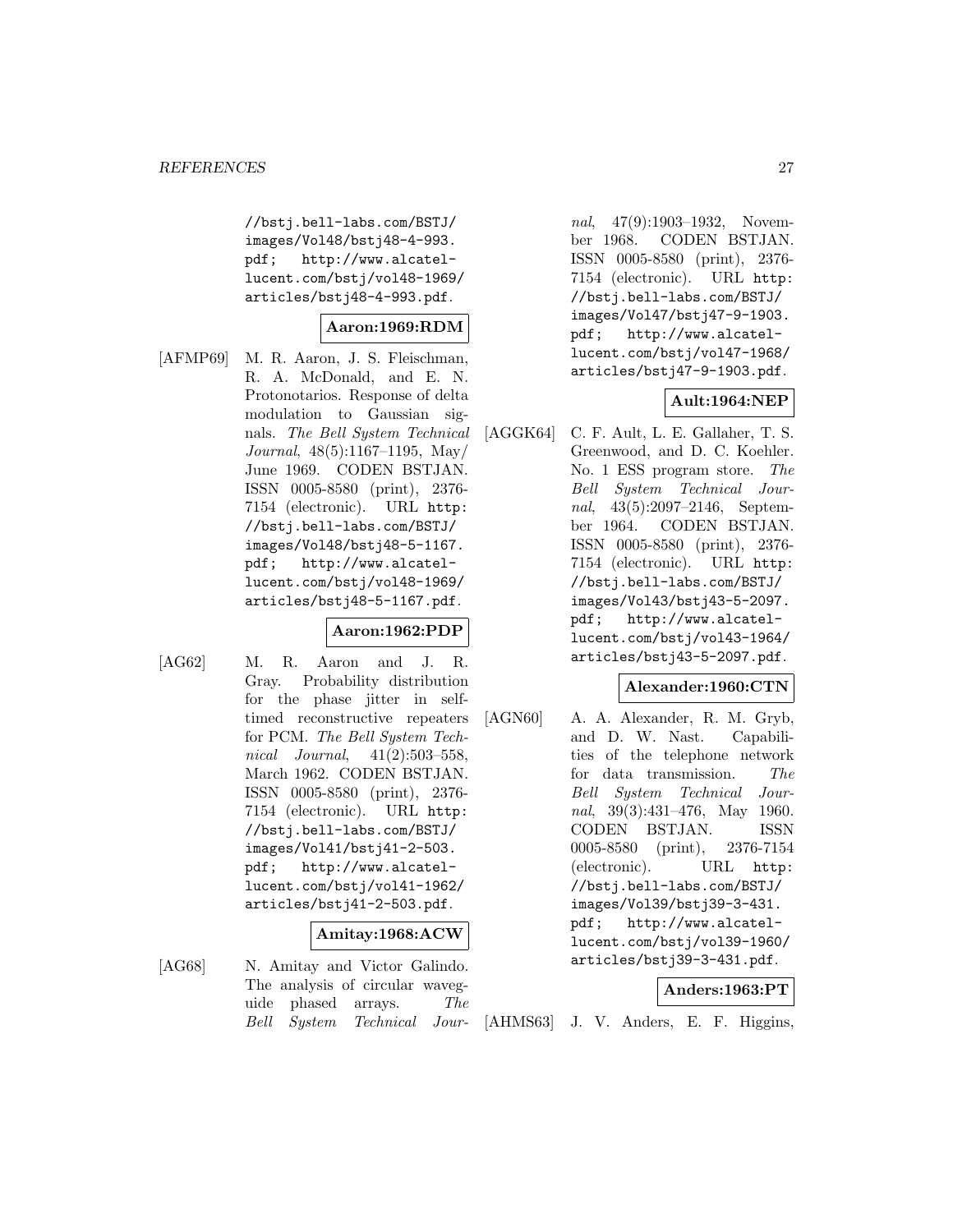Jr., J. L. Murray, and F. J. Schaefer, Jr. The precision tracker. The Bell System Technical Journal, 42(4):1309–1356, July 1963. CODEN BSTJAN. ISSN 0005-8580 (print), 2376- 7154 (electronic). URL http: //bstj.bell-labs.com/BSTJ/ images/Vol42/bstj42-4-1309. pdf; http://www.alcatellucent.com/bstj/vol42-1963/ articles/bstj42-4-1309.pdf.

## **Aiken:1967:EPB**

[Aik67] R. T. Aiken. Error probability for binary signaling through an multipath channel. The Bell System Technical Journal, 46(7):1601–1631, September 1967. CODEN BSTJAN. ISSN 0005-8580 (print), 2376- 7154 (electronic). URL http: //bstj.bell-labs.com/BSTJ/ images/Vol46/bstj46-7-1601. pdf; http://www.alcatellucent.com/bstj/vol46-1967/ articles/bstj46-7-1601.pdf.

## **Aiken:1969:PPS**

[Aik69] R. T. Aiken. Propagation from a point source in a randomly refracting medium. The Bell System Technical Journal,  $48(5):1129-1165$ , May/ June 1969. CODEN BSTJAN. ISSN 0005-8580 (print), 2376- 7154 (electronic). URL http: //bstj.bell-labs.com/BSTJ/ images/Vol48/bstj48-5-1129. pdf; http://www.alcatellucent.com/bstj/vol48-1969/ articles/bstj48-5-1129.pdf.

## **Arthurs:1965:BJB**

[AK65] E. Arthurs and J. L. Kelly, Jr. B.S.T.J. brief: On the simultaneous measurement of a pair of conjugate observables. The Bell System Technical Journal, 44(4):725–729, April 1965. CODEN BSTJAN. ISSN 0005-8580 (print), 2376- 7154 (electronic). URL http: //bstj.bell-labs.com/BSTJ/ images/Vol44/bstj44-4-725. pdf; http://www.alcatellucent.com/bstj/vol44-1965/ articles/bstj44-4-725.pdf.

## **Aikens:1960:EMC**

[AL60] A. J. Aikens and D. A. Lewinski. Evaluation of message circuit noise. The Bell System Technical Journal, 39(4):879–909, July 1960. CODEN BSTJAN. ISSN 0005-8580 (print), 2376- 7154 (electronic). URL http: //bstj.bell-labs.com/BSTJ/ images/Vol39/bstj39-4-879. pdf; http://www.alcatellucent.com/bstj/vol39-1960/ articles/bstj39-4-879.pdf.

## **Abele:1968:MG**

[AL68] T. A. Abele and D. J. Leonard. Microwave generator. The Bell System Technical Journal, 47(7):1301–1322, September 1968. CODEN BSTJAN. ISSN 0005-8580 (print), 2376- 7154 (electronic). URL http: //bstj.bell-labs.com/BSTJ/ images/Vol47/bstj47-7-1301. pdf; http://www.alcatellucent.com/bstj/vol47-1968/ articles/bstj47-7-1301.pdf.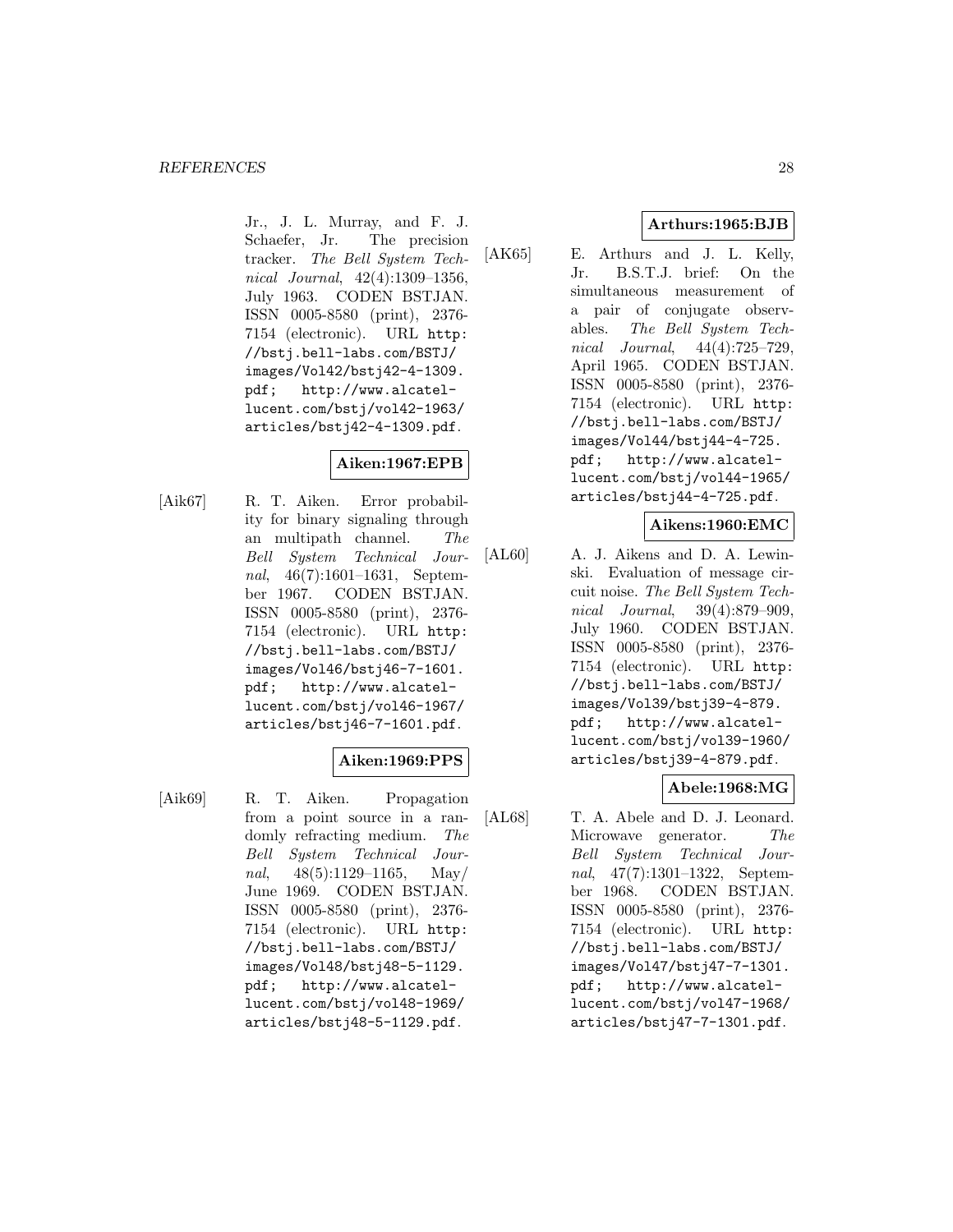#### *REFERENCES* 29

## **Anderson:1965:SCA**

[AMS65] R. R. Anderson, J. E. Mazo, and J. Salz. Spectra for a class of asynchronous FM waves. The Bell System Technical Journal, 44(9):2149–2163, November 1965. CODEN BSTJAN. ISSN 0005-8580 (print), 2376- 7154 (electronic). URL http: //bstj.bell-labs.com/BSTJ/ images/Vol44/bstj44-9-2149. pdf; http://www.alcatellucent.com/bstj/vol44-1965/ articles/bstj44-9-2149.pdf.

#### **Andrews:1963:TSE**

[And63] E. G. Andrews. Telephone switching and the early Bell Laboratories computers. The Bell System Technical Journal, 42(2):341–353, March 1963. CODEN BSTJAN. ISSN 0005-8580 (print), 2376-7154 (electronic). URL http: //bstj.bell-labs.com/BSTJ/ images/Vol42/bstj42-2-341. pdf; http://www.alcatellucent.com/bstj/vol42-1963/ articles/bstj42-2-341.pdf.

## **Anderson:1969:OSP**

[And69] Cleo D. Anderson. Overload stability problem in submarine cable systems. The Bell System Technical Journal,  $48(6):1853-1864$ , July/ August 1969. CODEN BSTJAN. ISSN 0005-8580 (print), 2376- 7154 (electronic). URL http: //bstj.bell-labs.com/BSTJ/ images/Vol48/bstj48-6-1853. pdf; http://www.alcatellucent.com/bstj/vol48-1969/ articles/bstj48-6-1853.pdf.

#### **Anonymous:1960:CIa**

[Ano60a] Anonymous. Contributors to this issue. The Bell System Technical Journal, 39(1):261–264, January 1960. CODEN BSTJAN. ISSN 0005-8580 (print), 2376- 7154 (electronic). URL http: //bstj.bell-labs.com/BSTJ/ images/Vol39/bstj39-1-261. pdf; http://www.alcatellucent.com/bstj/vol39-1960/ articles/bstj39-1-261.pdf.

#### **Anonymous:1960:CIb**

[Ano60b] Anonymous. Contributors to this issue. The Bell System Technical Journal, 39(2):428–430, March 1960. CODEN BSTJAN. ISSN 0005-8580 (print), 2376- 7154 (electronic). URL http: //bstj.bell-labs.com/BSTJ/ images/Vol39/bstj39-2-428. pdf; http://www.alcatellucent.com/bstj/vol39-1960/ articles/bstj39-2-428.pdf.

## **Anonymous:1960:CIc**

[Ano60c] Anonymous. Contributors to this issue. The Bell System Technical Journal, 39(3):742–744, May 1960. CODEN BSTJAN. ISSN 0005-8580 (print), 2376- 7154 (electronic). URL http: //bstj.bell-labs.com/BSTJ/ images/Vol39/bstj39-3-742. pdf; http://www.alcatellucent.com/bstj/vol39-1960/ articles/bstj39-3-742.pdf.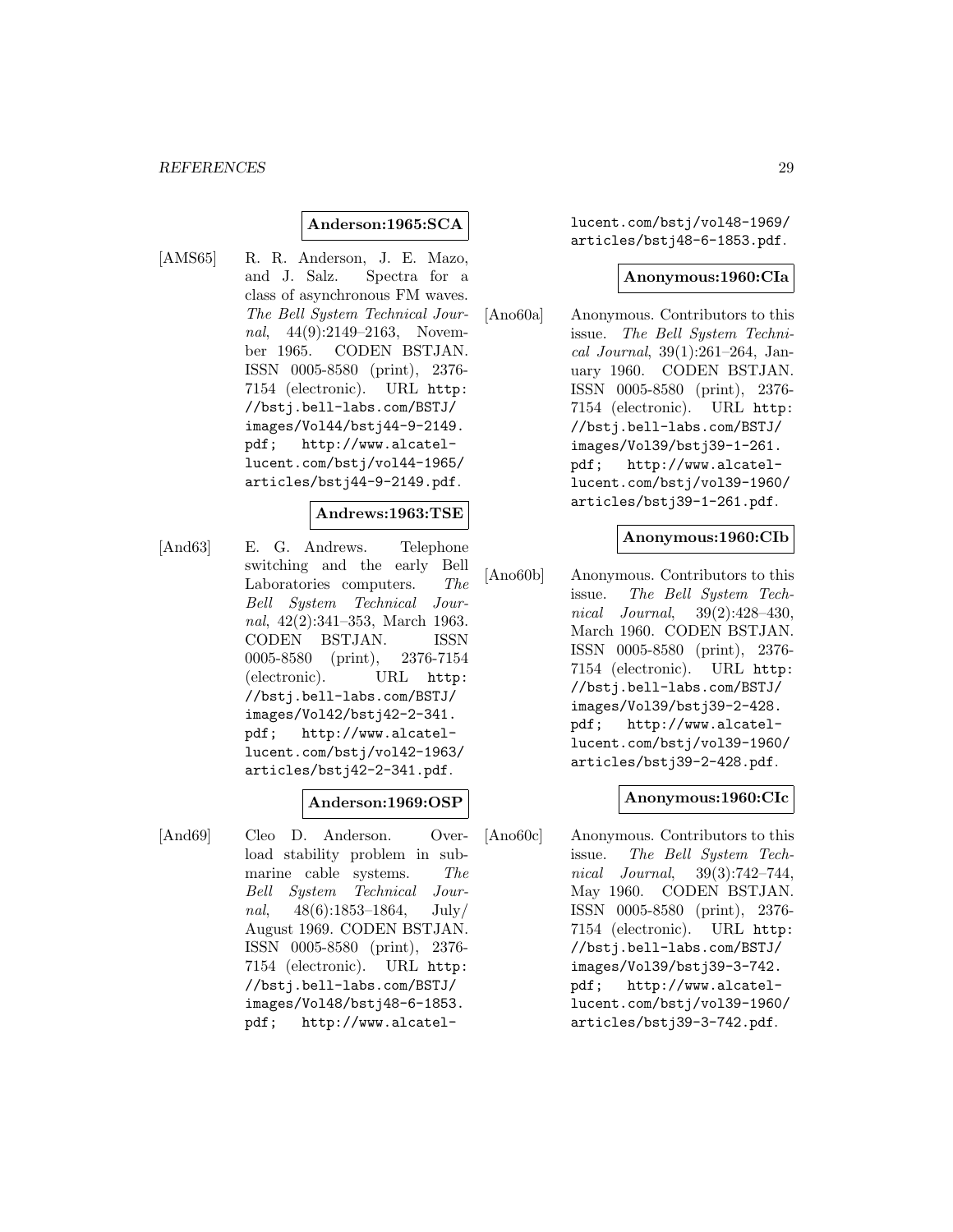#### **Anonymous:1960:CId**

[Ano60d] Anonymous. Contributors to this issue. The Bell System Technical Journal, 39(4):1121–1124, July 1960. CODEN BSTJAN. ISSN 0005-8580 (print), 2376- 7154 (electronic). URL http: //bstj.bell-labs.com/BSTJ/ images/Vol39/bstj39-4-1121. pdf; http://www.alcatellucent.com/bstj/vol39-1960/ articles/bstj39-4-1121.pdf.

#### **Anonymous:1960:CIe**

[Ano60e] Anonymous. Contributors to this issue. The Bell Sustem Technical Journal, 39(5): 1379–1380, September 1960. CODEN BSTJAN. ISSN 0005-8580 (print), 2376-7154 (electronic). URL http: //bstj.bell-labs.com/BSTJ/ images/Vol39/bstj39-5-1379. pdf; http://www.alcatellucent.com/bstj/vol39-1960/ articles/bstj39-5-1379.pdf.

## **Anonymous:1960:CIf**

[Ano60f] Anonymous. Contributors to this issue. The Bell System Technical Journal, 39(6): 1670–1673, November 1960. CODEN BSTJAN. ISSN 0005-8580 (print), 2376-7154 (electronic). URL http: //bstj.bell-labs.com/BSTJ/ images/Vol39/bstj39-6-1670. pdf; http://www.alcatellucent.com/bstj/vol39-1960/ articles/bstj39-6-1670.pdf.

#### **Anonymous:1960:EJR**

[Ano60g] Anonymous. Erratum: J. R. Klauder and A. C. Price and S. Darlington and W. J. Albersheim, The Theory and Design of Chirp Radars, BSTJ **39**(7) 745–808 (1960). The Bell System Technical Journal, 39(5):1192, September 1960. CODEN BSTJAN. ISSN 0005-8580 (print), 2376- 7154 (electronic). URL http: //bstj.bell-labs.com/BSTJ/ images/Vol39/bstj39-5-1192. pdf; http://www.alcatellucent.com/bstj/vol39-1960/ articles/bstj39-5-1192.pdf. See [KPDA60].

#### **Anonymous:1960:RMBa**

[Ano60h] Anonymous. Recent monographs of Bell System technical papers not published in this journal. The Bell System Technical Journal, 39(1):257–260, January 1960. CODEN BSTJAN. ISSN 0005-8580 (print), 2376- 7154 (electronic). URL http: //bstj.bell-labs.com/BSTJ/ images/Vol39/bstj39-1-257. pdf; http://www.alcatellucent.com/bstj/vol39-1960/ articles/bstj39-1-257.pdf.

## **Anonymous:1960:RMBb**

[Ano60i] Anonymous. Recent monographs of Bell System technical papers not published in this journal. The Bell System Technical Journal, 39(2):423–427, March 1960. CODEN BSTJAN. ISSN 0005-8580 (print), 2376- 7154 (electronic). URL http: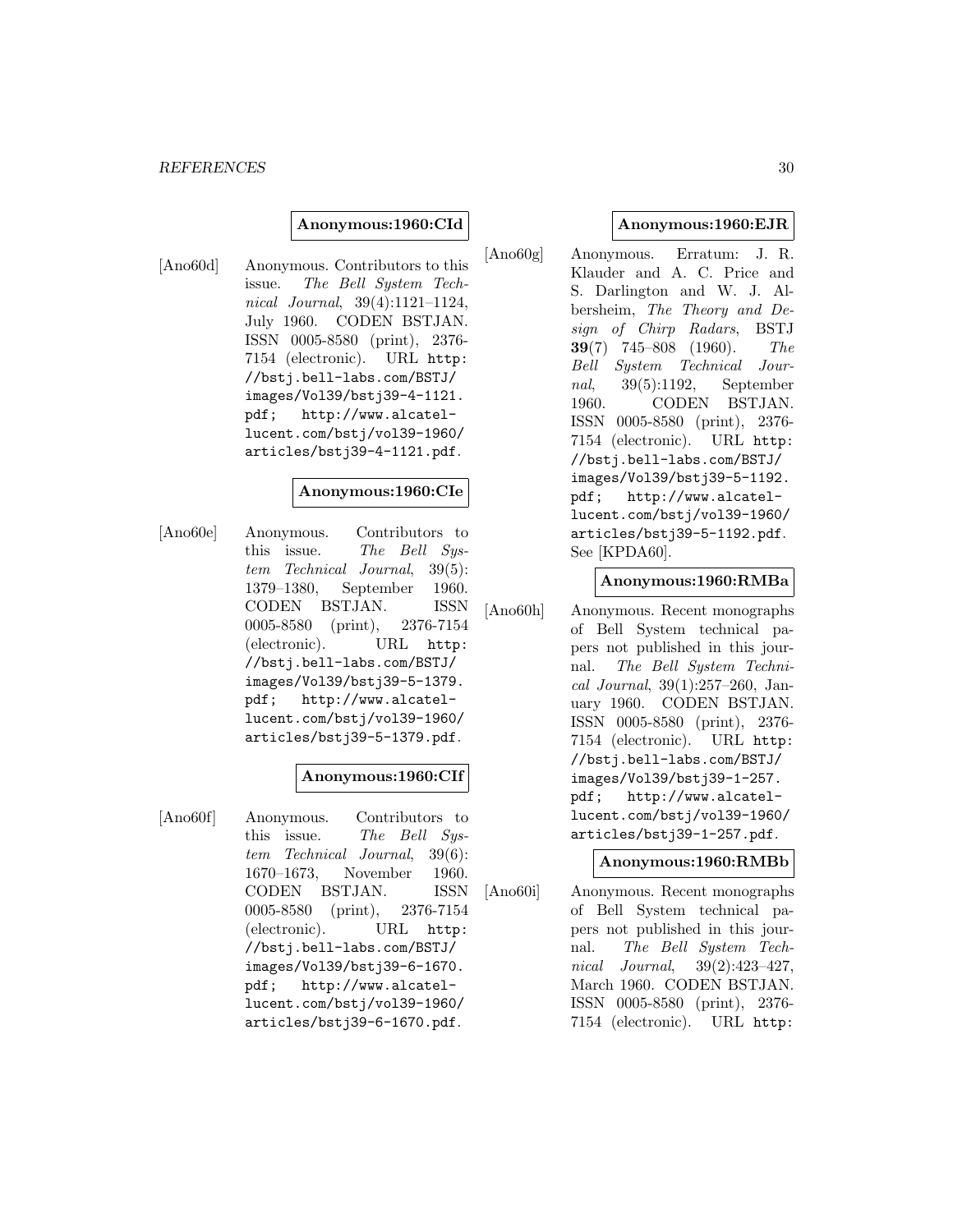//bstj.bell-labs.com/BSTJ/ images/Vol39/bstj39-2-423. pdf; http://www.alcatellucent.com/bstj/vol39-1960/ articles/bstj39-2-423.pdf.

#### **Anonymous:1960:RMBc**

[Ano60j] Anonymous. Recent monographs of Bell System technical papers not published in this journal. The Bell System Technical Journal, 39(3):733–741, May 1960. CODEN BSTJAN. ISSN 0005-8580 (print), 2376- 7154 (electronic). URL http: //bstj.bell-labs.com/BSTJ/ images/Vol39/bstj39-3-733. pdf; http://www.alcatellucent.com/bstj/vol39-1960/ articles/bstj39-3-733.pdf.

## **Anonymous:1960:RMBd**

[Ano60k] Anonymous. Recent monographs of Bell System technical papers not published in this journal. The Bell System Technical Journal, 39(4):1113–1120, July 1960. CODEN BSTJAN. ISSN 0005-8580 (print), 2376- 7154 (electronic). URL http: //bstj.bell-labs.com/BSTJ/ images/Vol39/bstj39-4-1113. pdf; http://www.alcatellucent.com/bstj/vol39-1960/ articles/bstj39-4-1113.pdf.

## **Anonymous:1960:RMBe**

[Ano60l] Anonymous. Recent monographs of Bell System technical papers not published in this journal. The Bell System Technical Journal, 39(5):1375–1378, September 1960. CODEN BSTJAN.

ISSN 0005-8580 (print), 2376- 7154 (electronic). URL http: //bstj.bell-labs.com/BSTJ/ images/Vol39/bstj39-5-1375. pdf; http://www.alcatellucent.com/bstj/vol39-1960/ articles/bstj39-5-1375.pdf.

## **Anonymous:1960:RMBf**

[Ano60m] Anonymous. Recent monographs of Bell System technical papers not published in this journal. The Bell System Technical Journal, 39(6):1665-1669, November 1960. CODEN BSTJAN. ISSN 0005-8580 (print), 2376- 7154 (electronic). URL http: //bstj.bell-labs.com/BSTJ/ images/Vol39/bstj39-6-1665. pdf; http://www.alcatellucent.com/bstj/vol39-1960/ articles/bstj39-6-1665.pdf.

#### **Anonymous:1961:CIe**

[Ano61a] Anonymous. Contributors to the issue. The Bell System Technical Journal, 40(5): 1455–1457, September 1961. CODEN BSTJAN. ISSN 0005-8580 (print), 2376-7154 (electronic). URL http: //bstj.bell-labs.com/BSTJ/ images/Vol40/bstj40-5-1455. pdf; http://www.alcatellucent.com/bstj/vol40-1961/ articles/bstj40-5-1455.pdf.

#### **Anonymous:1961:CIa**

[Ano61b] Anonymous. Contributors to this issue. The Bell System Technical Journal, 40(1):349–351, January 1961. CODEN BSTJAN. ISSN 0005-8580 (print), 2376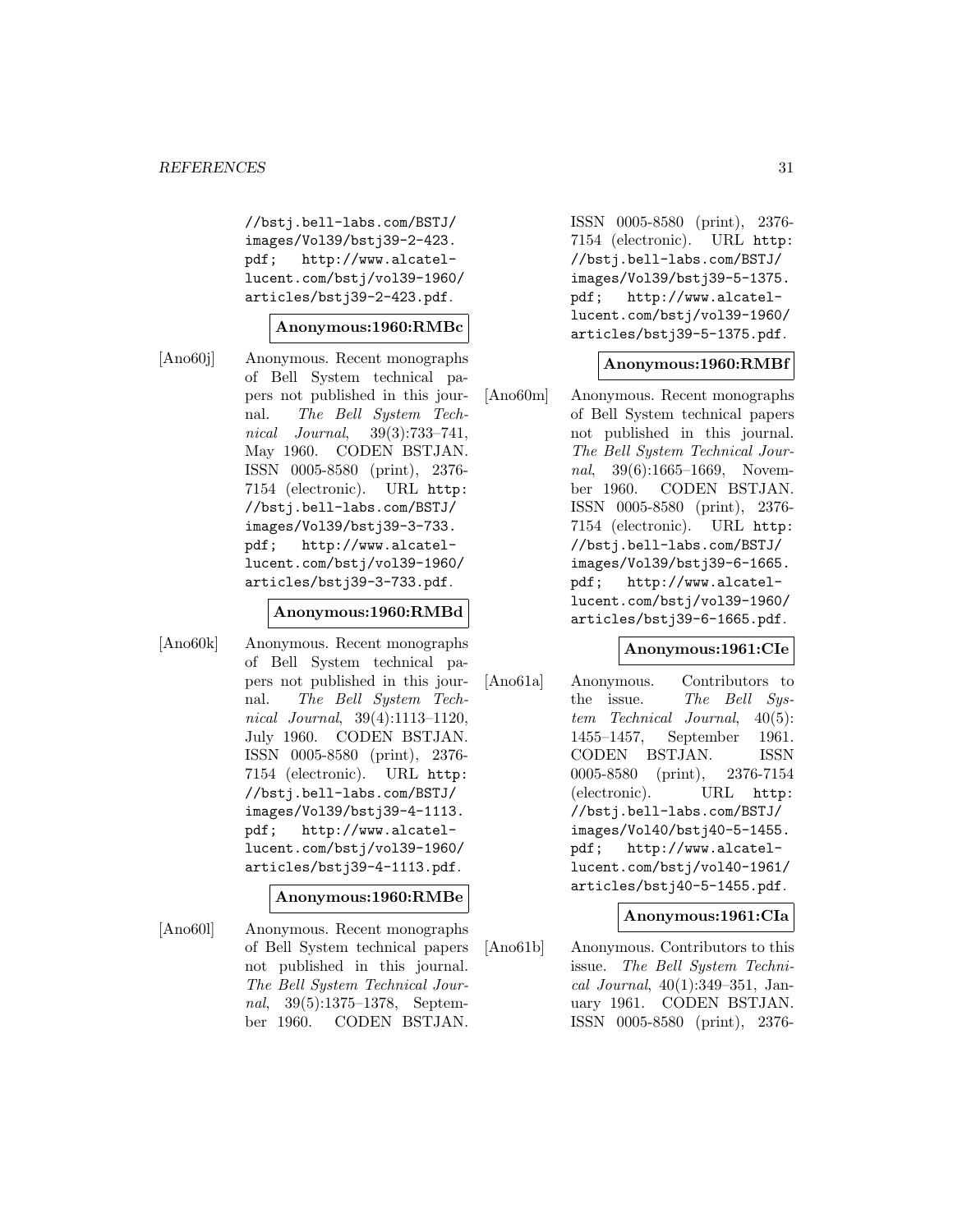7154 (electronic). URL http: //bstj.bell-labs.com/BSTJ/ images/Vol40/bstj40-1-349. pdf; http://www.alcatellucent.com/bstj/vol40-1961/ articles/bstj40-1-349.pdf.

#### **Anonymous:1961:CIb**

[Ano61c] Anonymous. Contributors to this issue. The Bell System Technical Journal,  $40(2):645-647$ , March 1961. CODEN BSTJAN. ISSN 0005-8580 (print), 2376- 7154 (electronic). URL http: //bstj.bell-labs.com/BSTJ/ images/Vol40/bstj40-2-645. pdf; http://www.alcatellucent.com/bstj/vol40-1961/ articles/bstj40-2-645.pdf.

#### **Anonymous:1961:CIc**

[Ano61d] Anonymous. Contributors to this issue. The Bell System Technical Journal, 40(3):971–974, May 1961. CODEN BSTJAN. ISSN 0005-8580 (print), 2376- 7154 (electronic). URL http: //bstj.bell-labs.com/BSTJ/ images/Vol40/bstj40-3-971. pdf; http://www.alcatellucent.com/bstj/vol40-1961/ articles/bstj40-3-971.pdf.

## **Anonymous:1961:CId**

[Ano61e] Anonymous. Contributors to this issue. The Bell System Technical Journal, 40(4):1235–1238, July 1961. CODEN BSTJAN. ISSN 0005-8580 (print), 2376- 7154 (electronic). URL http: //bstj.bell-labs.com/BSTJ/ images/Vol40/bstj40-4-1235. pdf; http://www.alcatellucent.com/bstj/vol40-1961/ articles/bstj40-4-1235.pdf.

#### **Anonymous:1961:CIf**

[Ano61f] Anonymous. Contributors to this issue. The Bell System Technical Journal, 40(6): 1745–1748, November 1961. CODEN BSTJAN. ISSN 0005-8580 (print), 2376-7154 (electronic). URL http: //bstj.bell-labs.com/BSTJ/ images/Vol40/bstj40-6-1745. pdf; http://www.alcatellucent.com/bstj/vol40-1961/ articles/bstj40-6-1745.pdf.

#### **Anonymous:1961:GSJ**

[Ano61g] Anonymous. G. E. Schindler, Jr., new editor of B.S.T.J. The Bell System Technical Journal, 40(2):452, March 1961. CODEN BSTJAN. ISSN 0005-8580 (print), 2376-7154 (electronic). URL http: //bstj.bell-labs.com/BSTJ/ images/Vol40/bstj40-2-452. pdf; http://www.alcatellucent.com/bstj/vol40-1961/ articles/bstj40-2-452.pdf.

## **Anonymous:1961:SPA**

[Ano61h] Anonymous. Synthesis of Nport active RC networks. The Bell System Technical Journal, 40(1):329–347, January 1961. CODEN BSTJAN. ISSN 0005-8580 (print), 2376- 7154 (electronic). URL http: //bstj.bell-labs.com/BSTJ/ images/Vol40/bstj40-1-329. pdf; http://www.alcatel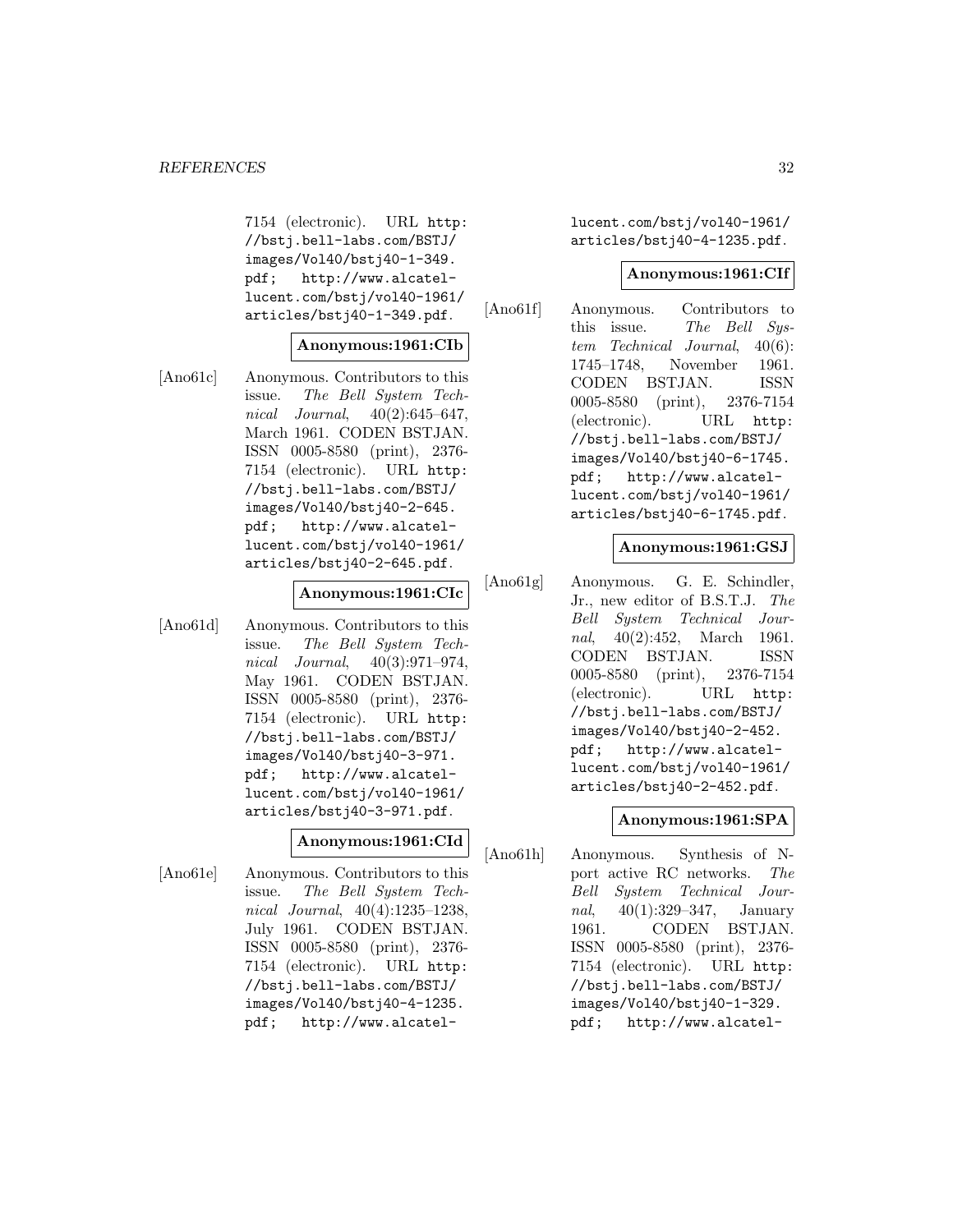lucent.com/bstj/vol40-1961/ articles/bstj40-1-329.pdf.

## **Anonymous:1962:CQD**

[Ano62a] Anonymous. Comment on 'discrimination against unwanted orders in the Fabry–Perot resonator'. The Bell System Technical Journal, 41(4):1475–1476, July 1962. CODEN BSTJAN. ISSN 0005-8580 (print), 2376- 7154 (electronic). URL http: //bstj.bell-labs.com/BSTJ/ images/Vol41/bstj41-4-1475. pdf; http://www.alcatellucent.com/bstj/vol41-1962/ articles/bstj41-4-1475.pdf.

#### **Anonymous:1962:CIa**

[Ano62b] Anonymous. Contributors to this issue. The Bell System Technical Journal, 41(1):383–386, January 1962. CODEN BSTJAN. ISSN 0005-8580 (print), 2376- 7154 (electronic). URL http: //bstj.bell-labs.com/BSTJ/ images/Vol41/bstj41-1-383. pdf; http://www.alcatellucent.com/bstj/vol41-1962/ articles/bstj41-1-383.pdf.

#### **Anonymous:1962:CIb**

[Ano62c] Anonymous. Contributors to this issue. The Bell System Technical Journal, 41(2):797–801, March 1962. CODEN BSTJAN. ISSN 0005-8580 (print), 2376- 7154 (electronic). URL http: //bstj.bell-labs.com/BSTJ/ images/Vol41/bstj41-2-797. pdf; http://www.alcatellucent.com/bstj/vol41-1962/ articles/bstj41-2-797.pdf.

## **Anonymous:1962:CIc**

[Ano62d] Anonymous. Contributors to this issue. The Bell System Technical Journal, 41(3):1171–1173, May 1962. CODEN BSTJAN. ISSN 0005-8580 (print), 2376- 7154 (electronic). URL http: //bstj.bell-labs.com/BSTJ/ images/Vol41/bstj41-3-1171. pdf; http://www.alcatellucent.com/bstj/vol41-1962/ articles/bstj41-3-1171.pdf.

#### **Anonymous:1962:CId**

[Ano62e] Anonymous. Contributors to this issue. The Bell System Technical Journal, 41(4):1477–1480, July 1962. CODEN BSTJAN. ISSN 0005-8580 (print), 2376- 7154 (electronic). URL http: //bstj.bell-labs.com/BSTJ/ images/Vol41/bstj41-4-1477. pdf; http://www.alcatellucent.com/bstj/vol41-1962/ articles/bstj41-4-1477.pdf.

#### **Anonymous:1962:CIe**

[Ano62f] Anonymous. Contributors to this issue. The Bell System Technical Journal, 41(5): 1691–1693, September 1962. CODEN BSTJAN. ISSN 0005-8580 (print), 2376-7154 (electronic). URL http: //bstj.bell-labs.com/BSTJ/ images/Vol41/bstj41-5-1691. pdf; http://www.alcatellucent.com/bstj/vol41-1962/ articles/bstj41-5-1691.pdf.

#### **Anonymous:1962:CIf**

[Ano62g] Anonymous. Contributors to this issue. The Bell Sys-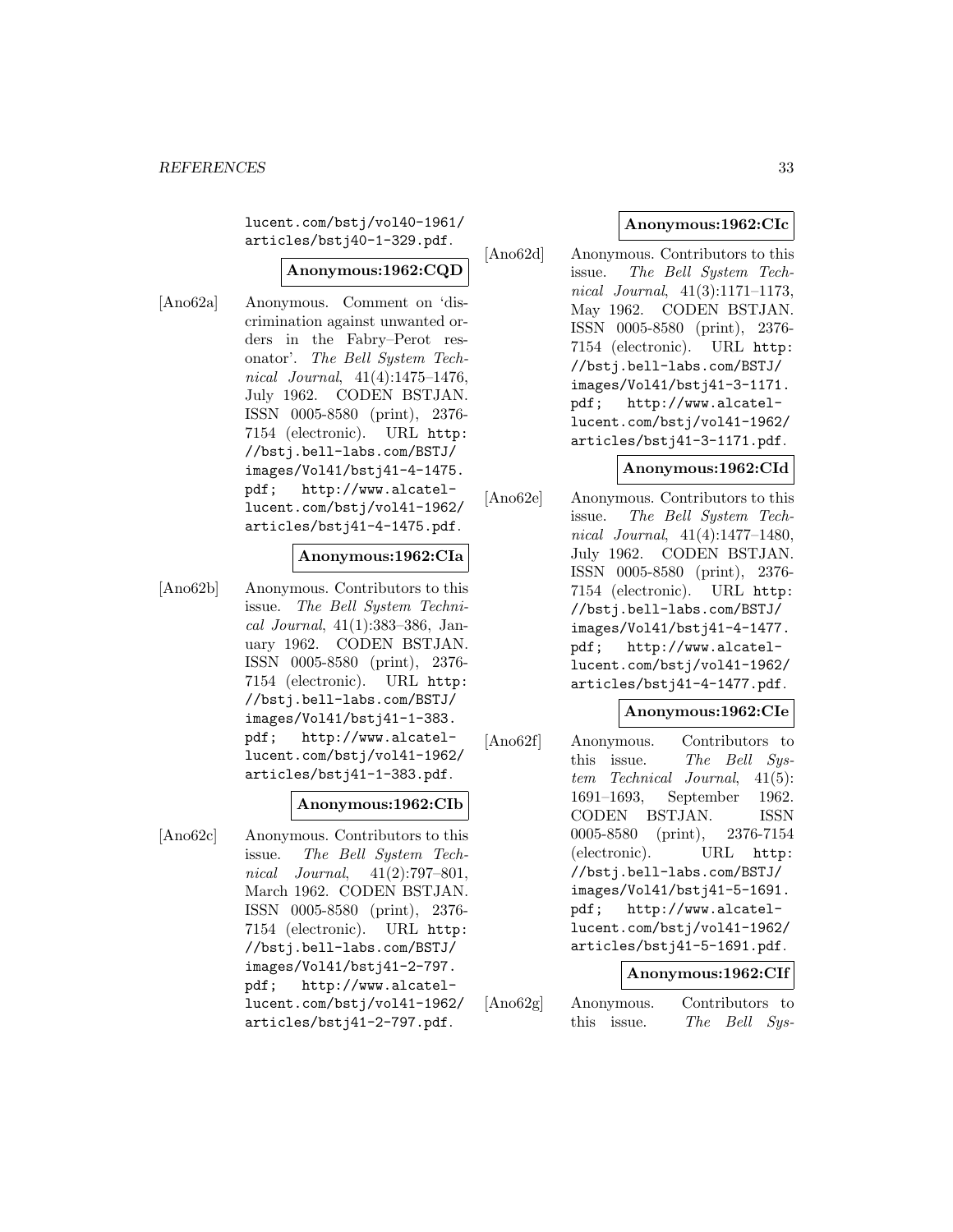tem Technical Journal, 41(6): 1875–1877, November 1962. CODEN BSTJAN. ISSN 0005-8580 (print), 2376-7154 (electronic). URL http: //bstj.bell-labs.com/BSTJ/ images/Vol41/bstj41-6-1875. pdf; http://www.alcatellucent.com/bstj/vol41-1962/ articles/bstj41-6-1875.pdf.

## **Anonymous:1962:F**

[Ano62h] Anonymous. Foreword. The Bell System Technical Journal, 41(4):1175, July 1962. CODEN BSTJAN. ISSN 0005-8580 (print), 2376-7154 (electronic). URL http: //bstj.bell-labs.com/BSTJ/ images/Vol41/bstj41-4-1175. pdf; http://www.alcatellucent.com/bstj/vol41-1962/ articles/bstj41-4-1175.pdf.

## **Anonymous:1963:CIa**

[Ano63a] Anonymous. Contributors to this issue. The Bell System Technical Journal, 42(1):203–206, January 1963. CODEN BSTJAN. ISSN 0005-8580 (print), 2376- 7154 (electronic). URL http: //bstj.bell-labs.com/BSTJ/ images/Vol42/bstj42-1-203. pdf; http://www.alcatellucent.com/bstj/vol42-1963/ articles/bstj42-1-203.pdf.

## **Anonymous:1963:CIb**

[Ano63b] Anonymous. Contributors to this issue. The Bell System Technical Journal, 42(2):521–525, March 1963. CODEN BSTJAN. ISSN 0005-8580 (print), 2376-

7154 (electronic). URL http: //bstj.bell-labs.com/BSTJ/ images/Vol42/bstj42-2-521. pdf; http://www.alcatellucent.com/bstj/vol42-1963/ articles/bstj42-2-521.pdf.

## **Anonymous:1963:CIc**

[Ano63c] Anonymous. Contributors to this issue. The Bell System Technical Journal, 42(3):737–738, May 1963. CODEN BSTJAN. ISSN 0005-8580 (print), 2376- 7154 (electronic). URL http: //bstj.bell-labs.com/BSTJ/ images/Vol42/bstj42-3-737. pdf; http://www.alcatellucent.com/bstj/vol42-1963/ articles/bstj42-3-737.pdf.

## **Anonymous:1963:CId**

[Ano63d] Anonymous. Contributors to this issue. The Bell System Technical Journal, 42(4):1909–1934, July 1963. CODEN BSTJAN. ISSN 0005-8580 (print), 2376- 7154 (electronic). URL http: //bstj.bell-labs.com/BSTJ/ images/Vol42/bstj42-4-1909. pdf; http://www.alcatellucent.com/bstj/vol42-1963/ articles/bstj42-4-1909.pdf.

## **Anonymous:1963:CIe**

[Ano63e] Anonymous. Contributors to this issue. The Bell System Technical Journal, 42(5): 2485–2491, September 1963. CODEN BSTJAN. ISSN 0005-8580 (print), 2376-7154 (electronic). URL http: //bstj.bell-labs.com/BSTJ/ images/Vol42/bstj42-5-2485.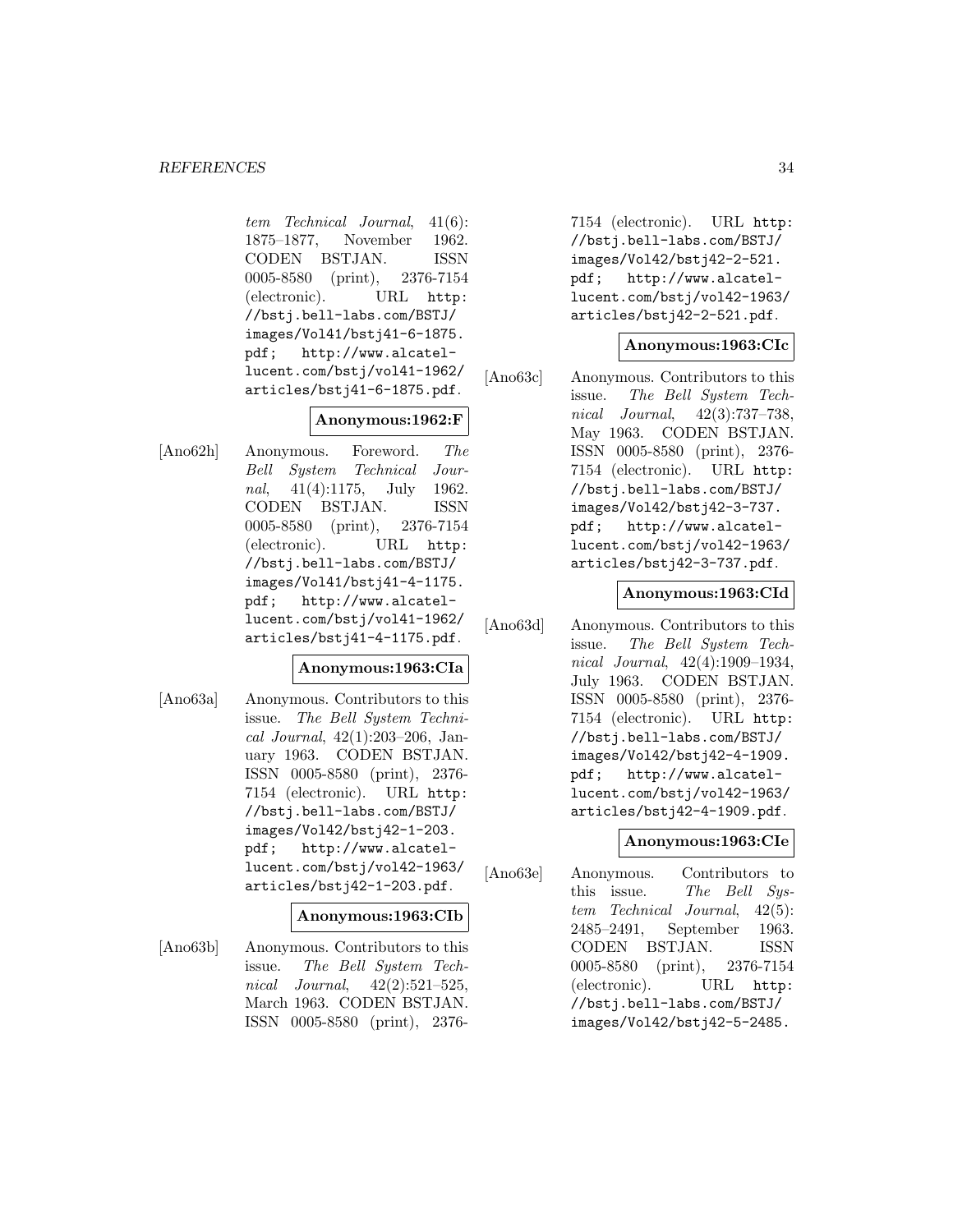pdf; http://www.alcatellucent.com/bstj/vol42-1963/ articles/bstj42-5-2485.pdf.

## **Anonymous:1963:CIf**

[Ano63f] Anonymous. Contributors to this issue. The Bell System Technical Journal, 42(6): 2961–2966, November 1963. CODEN BSTJAN. ISSN 0005-8580 (print), 2376-7154 (electronic). URL http: //bstj.bell-labs.com/BSTJ/ images/Vol42/bstj42-6-2961. pdf; http://www.alcatellucent.com/bstj/vol42-1963/ articles/bstj42-6-2961.pdf.

## **Anonymous:1964:BJB**

[Ano64a] Anonymous. B.S.T.J. briefs: The use of wollaston prisms for a high-capacity digital light deflector. The Bell System Technical Journal, 43(3):1153–1154, May 1964. CODEN BSTJAN. ISSN 0005-8580 (print), 2376- 7154 (electronic). URL http: //bstj.bell-labs.com/BSTJ/ images/Vol43/bstj43-3-1153. pdf; http://www.alcatellucent.com/bstj/vol43-1964/ articles/bstj43-3-1153.pdf.

## **Anonymous:1964:CIa**

[Ano64b] Anonymous. Contributors to this issue. The Bell System Technical Journal, 43(1):329–332, January 1964. CODEN BSTJAN. ISSN 0005-8580 (print), 2376- 7154 (electronic). URL http: //bstj.bell-labs.com/BSTJ/ images/Vol43/bstj43-1-329. pdf; http://www.alcatellucent.com/bstj/vol43-1964/ articles/bstj43-1-329.pdf.

#### **Anonymous:1964:CIb**

[Ano64c] Anonymous. Contributors to this issue. The Bell System Technical Journal, 43(1):561–563, January 1964. CODEN BSTJAN. ISSN 0005-8580 (print), 2376- 7154 (electronic). URL http: //bstj.bell-labs.com/BSTJ/ images/Vol43/bstj43-1-561. pdf; http://www.alcatellucent.com/bstj/vol43-1964/ articles/bstj43-1-561.pdf.

## **Anonymous:1964:CIc**

[Ano64d] Anonymous. Contributors to this issue. The Bell System Technical Journal, 43(2):817–820, March 1964. CODEN BSTJAN. ISSN 0005-8580 (print), 2376- 7154 (electronic). URL http: //bstj.bell-labs.com/BSTJ/ images/Vol43/bstj43-2-817. pdf; http://www.alcatellucent.com/bstj/vol43-1964/ articles/bstj43-2-817.pdf.

#### **Anonymous:1964:CId**

[Ano64e] Anonymous. Contributors to this issue. The Bell System Technical Journal, 43(3):1149–1151, May 1964. CODEN BSTJAN. ISSN 0005-8580 (print), 2376- 7154 (electronic). URL http: //bstj.bell-labs.com/BSTJ/ images/Vol43/bstj43-3-1149. pdf; http://www.alcatellucent.com/bstj/vol43-1964/ articles/bstj43-3-1149.pdf.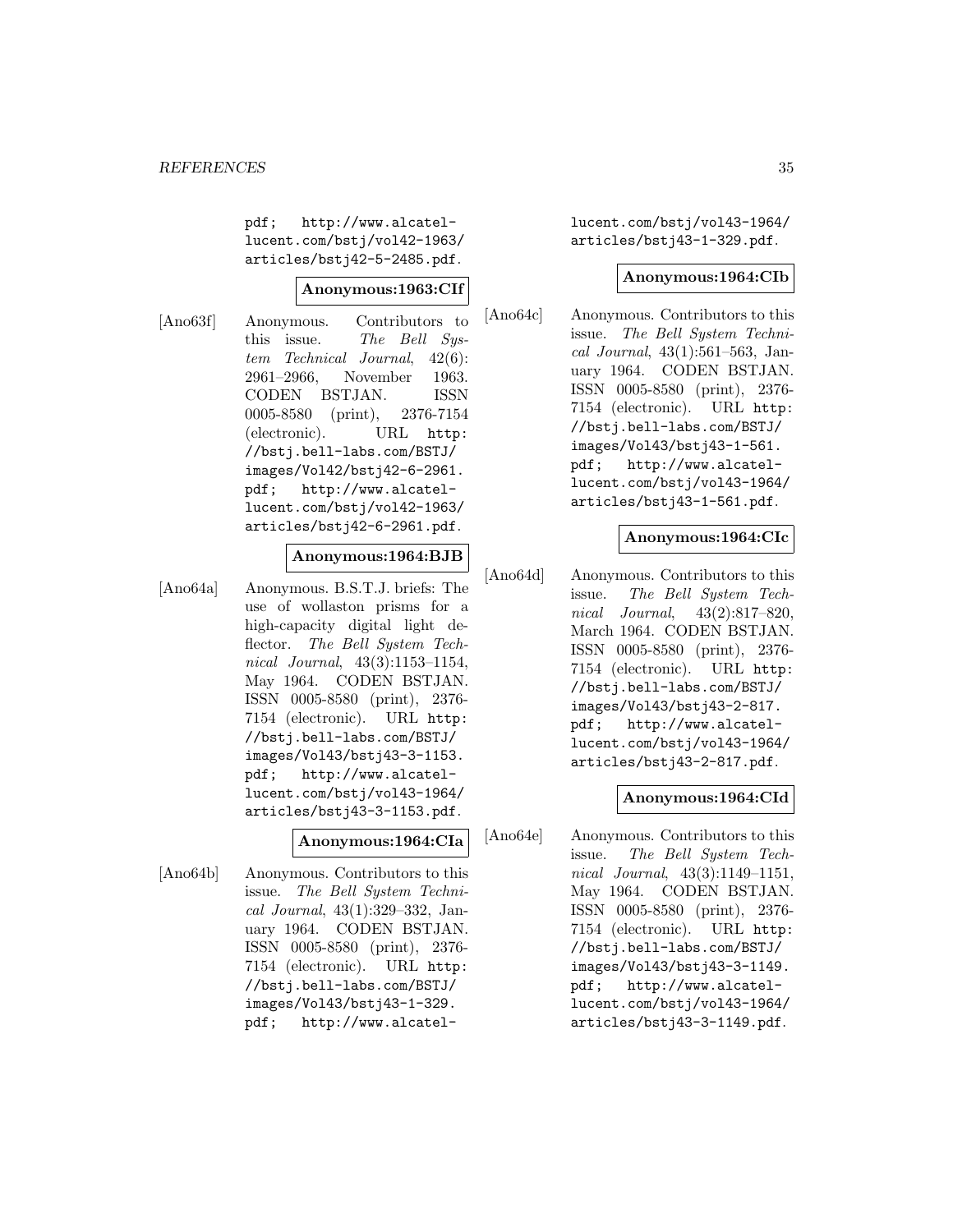#### *REFERENCES* 36

#### **Anonymous:1964:CIe**

[Ano64f] Anonymous. Contributors to this issue. The Bell System Technical Journal, 43(4):1461–1467, July 1964. CODEN BSTJAN. ISSN 0005-8580 (print), 2376- 7154 (electronic). URL http: //bstj.bell-labs.com/BSTJ/ images/Vol43/bstj43-4-1461. pdf; http://www.alcatellucent.com/bstj/vol43-1964/ articles/bstj43-4-1461.pdf.

#### **Anonymous:1964:CIf**

[Ano64g] Anonymous. Contributors to this issue. The Bell System Technical Journal, 43(4):1811–1814, July 1964. CODEN BSTJAN. ISSN 0005-8580 (print), 2376- 7154 (electronic). URL http: //bstj.bell-labs.com/BSTJ/ images/Vol43/bstj43-4-1811. pdf; http://www.alcatellucent.com/bstj/vol43-1964/ articles/bstj43-4-1811.pdf.

## **Anonymous:1964:CIg**

[Ano64h] Anonymous. Contributors to this issue. The Bell System Technical Journal, 43(5): 2593–2605, September 1964. CODEN BSTJAN. ISSN 0005-8580 (print), 2376-7154 (electronic). URL http: //bstj.bell-labs.com/BSTJ/ images/Vol43/bstj43-5-2593. pdf; http://www.alcatellucent.com/bstj/vol43-1964/ articles/bstj43-5-2593.pdf.

#### **Anonymous:1964:CIh**

[Ano64i] Anonymous. Contributors to this issue. The Bell Sys-

tem Technical Journal, 43(6): 3059–3063, November 1964. CODEN BSTJAN. ISSN 0005-8580 (print), 2376-7154 (electronic). URL http: //bstj.bell-labs.com/BSTJ/ images/Vol43/bstj43-6-3059. pdf; http://www.alcatellucent.com/bstj/vol43-1964/ articles/bstj43-6-3059.pdf.

#### **Anonymous:1964:EWS**

[Ano64j] Anonymous. Errata: I. W. Sandberg, On the Theory of Linear Multi-Loop Feedback Systems, BSTJ **42**(2) 355–382 (1963). The Bell System Technical Journal, 43(4):1600, July 1964. CODEN BSTJAN. ISSN 0005-8580 (print), 2376- 7154 (electronic). URL http: //bstj.bell-labs.com/BSTJ/ images/Vol43/bstj43-4-1600. pdf; http://www.alcatellucent.com/bstj/vol43-1964/ articles/bstj43-4-1600.pdf. See [San63b].

#### **Anonymous:1964:EDM**

[Ano64k] Anonymous. Erratum: D. Marcuse and S. E. Miller, Analysis of a Tubular Gas Lens, BSTJ **43**(4) 1759–1782 (1964). The Bell System Technical Journal,  $43(6):2766$ , November 1964. CODEN BSTJAN. ISSN 0005-8580 (print), 2376- 7154 (electronic). URL http: //bstj.bell-labs.com/BSTJ/ images/Vol43/bstj43-6-2766. pdf; http://www.alcatellucent.com/bstj/vol43-1964/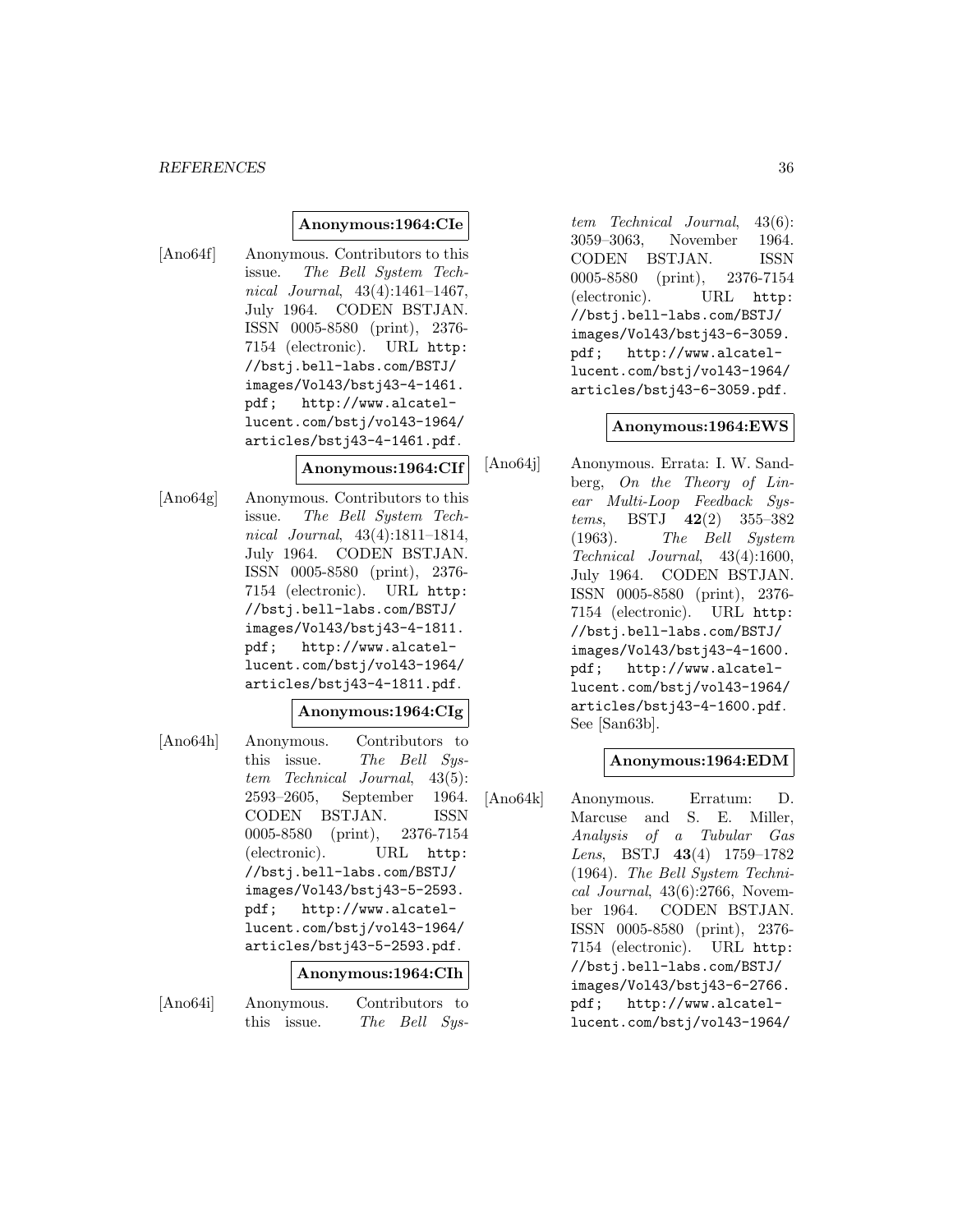articles/bstj43-6-2766.pdf. See [MM64].

#### **Anonymous:1964:EMW**

[Ano64l] Anonymous. Erratum: M. W. Bowker and W. G. Nutt and R. M. Riley, Design of Armorless Ocean Cable, BSTJ **43**(4) 1185–1208 (1964). The Bell System Technical Journal, 43(6):2766, November 1964. CODEN BSTJAN. ISSN 0005-8580 (print), 2376-7154 (electronic). URL http: //bstj.bell-labs.com/BSTJ/ images/Vol43/bstj43-6-2766. pdf; http://www.alcatellucent.com/bstj/vol43-1964/ articles/bstj43-6-2766.pdf. See [BNR64].

#### **Anonymous:1965:CIa**

[Ano65a] Anonymous. Contributors to this issue. The Bell System Technical Journal, 44(1):199–201, January 1965. CODEN BSTJAN. ISSN 0005-8580 (print), 2376- 7154 (electronic). URL http: //bstj.bell-labs.com/BSTJ/ images/Vol44/bstj44-1-199. pdf; http://www.alcatellucent.com/bstj/vol44-1965/ articles/bstj44-1-199.pdf.

### **Anonymous:1965:CIb**

[Ano65b] Anonymous. Contributors to this issue. The Bell System Technical Journal, 44(2):365–367, February 1965. CODEN BSTJAN. ISSN 0005-8580 (print), 2376- 7154 (electronic). URL http: //bstj.bell-labs.com/BSTJ/ images/Vol44/bstj44-2-365.

pdf; http://www.alcatellucent.com/bstj/vol44-1965/ articles/bstj44-2-365.pdf.

#### **Anonymous:1965:CIc**

[Ano65c] Anonymous. Contributors to this issue. The Bell System Technical Journal, 44(3):539–541, March 1965. CODEN BSTJAN. ISSN 0005-8580 (print), 2376- 7154 (electronic). URL http: //bstj.bell-labs.com/BSTJ/ images/Vol44/bstj44-3-539. pdf; http://www.alcatellucent.com/bstj/vol44-1965/ articles/bstj44-3-539.pdf.

#### **Anonymous:1965:CId**

[Ano65d] Anonymous. Contributors to this issue. The Bell System Technical Journal, 44(4):723–724, April 1965. CODEN BSTJAN. ISSN 0005-8580 (print), 2376- 7154 (electronic). URL http: //bstj.bell-labs.com/BSTJ/ images/Vol44/bstj44-4-723. pdf; http://www.alcatellucent.com/bstj/vol44-1965/ articles/bstj44-4-723.pdf.

#### **Anonymous:1965:CIe**

[Ano65e] Anonymous. Contributors to this issue. The Bell System Technical Journal, 44(5):933–935, May/ June 1965. CODEN BSTJAN. ISSN 0005-8580 (print), 2376- 7154 (electronic). URL http: //bstj.bell-labs.com/BSTJ/ images/Vol44/bstj44-5-933. pdf; http://www.alcatellucent.com/bstj/vol44-1965/ articles/bstj44-5-933.pdf.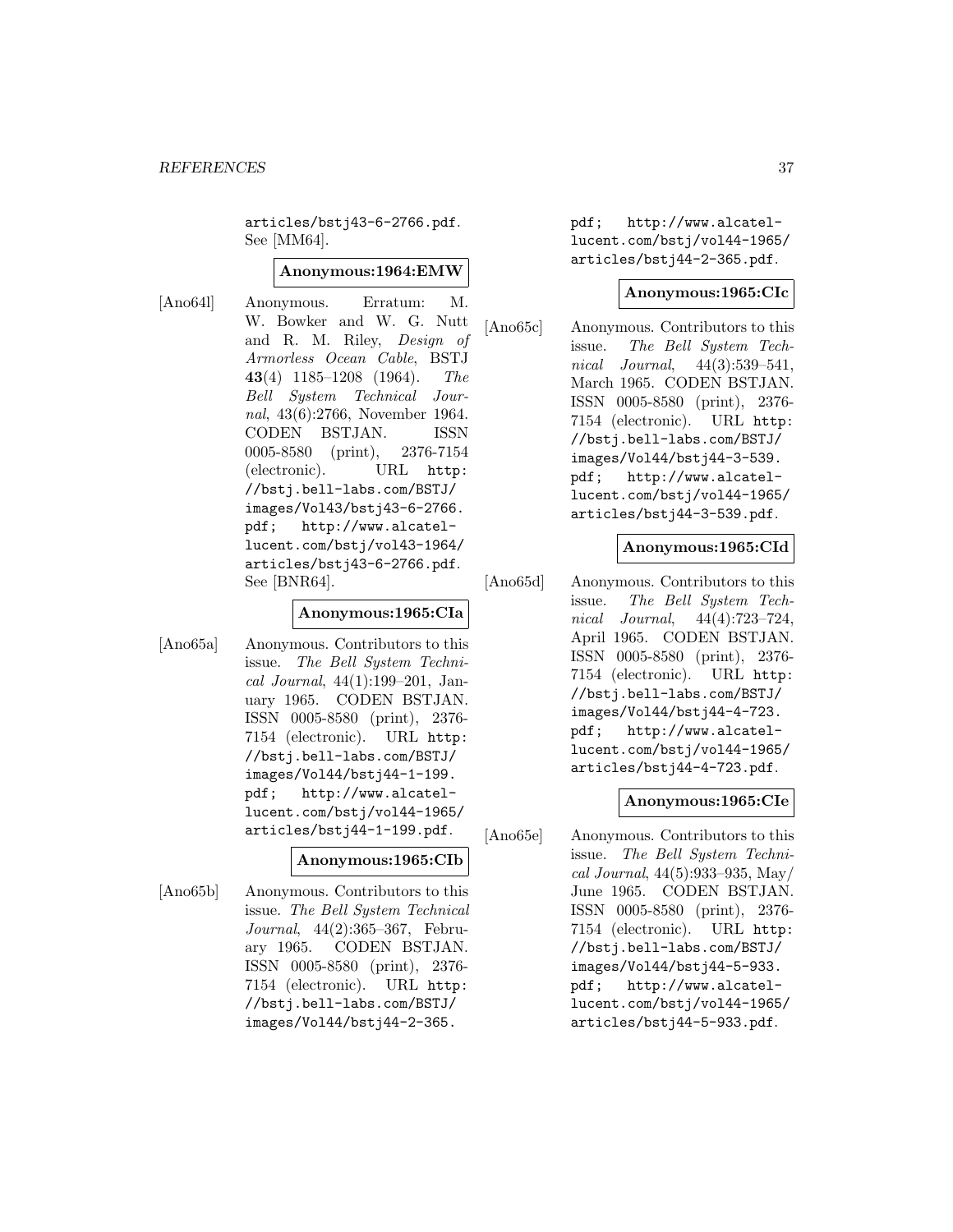### **Anonymous:1965:CIf**

[Ano65f] Anonymous. Contributors to this issue. The Bell System Technical Journal, 44(6):1215–1217, July/ August 1965. CODEN BSTJAN. ISSN 0005-8580 (print), 2376- 7154 (electronic). URL http: //bstj.bell-labs.com/BSTJ/ images/Vol44/bstj44-6-1215. pdf; http://www.alcatellucent.com/bstj/vol44-1965/ articles/bstj44-6-1215.pdf.

### **Anonymous:1965:CIg**

[Ano65g] Anonymous. Contributors to this issue. The Bell System Technical Journal, 44(7): 1521–1524, September 1965. CODEN BSTJAN. ISSN 0005-8580 (print), 2376-7154 (electronic). URL http: //bstj.bell-labs.com/BSTJ/ images/Vol44/bstj44-7-1521. pdf; http://www.alcatellucent.com/bstj/vol44-1965/ articles/bstj44-7-1521.pdf.

#### **Anonymous:1965:CIh**

[Ano65h] Anonymous. Contributors to this issue. The Bell System Technical Journal, 44(8):1805–1807, October 1965. CODEN BSTJAN. ISSN 0005-8580 (print), 2376- 7154 (electronic). URL http: //bstj.bell-labs.com/BSTJ/ images/Vol44/bstj44-8-1805. pdf; http://www.alcatellucent.com/bstj/vol44-1965/ articles/bstj44-8-1805.pdf.

#### **Anonymous:1965:CIi**

[Ano65i] Anonymous. Contributors to this issue. The Bell Sys-

tem Technical Journal, 44(9): 2199–2202, November 1965. CODEN BSTJAN. ISSN 0005-8580 (print), 2376-7154 (electronic). URL http: //bstj.bell-labs.com/BSTJ/ images/Vol44/bstj44-9-2199. pdf; http://www.alcatellucent.com/bstj/vol44-1965/ articles/bstj44-9-2199.pdf.

### **Anonymous:1965:CIj**

[Ano65j] Anonymous. Contributors to this issue. The Bell System Technical Journal, 44(10):2447– 2449, December 1965. CO-DEN BSTJAN. ISSN 0005- 8580 (print), 2376-7154 (electronic). URL http://bstj. bell-labs.com/BSTJ/images/ Vol44/bstj44-10-2447.pdf; http://www.alcatel-lucent. com/bstj/vol44-1965/articles/ bstj44-10-2447.pdf.

### **Anonymous:1966:BJR**

[Ano66a] Anonymous. B.S.T.J. recommendation for adopting the international system (SI) of units. The Bell System Technical Journal,  $45(6)$ :765–766, July/ August 1966. CODEN BSTJAN. ISSN 0005-8580 (print), 2376- 7154 (electronic). URL http: //bstj.bell-labs.com/BSTJ/ images/Vol45/bstj45-6-765. pdf; http://www.alcatellucent.com/bstj/vol45-1966/ articles/bstj45-6-765.pdf.

#### **Anonymous:1966:CIa**

[Ano66b] Anonymous. Contributors to this issue. The Bell System Techni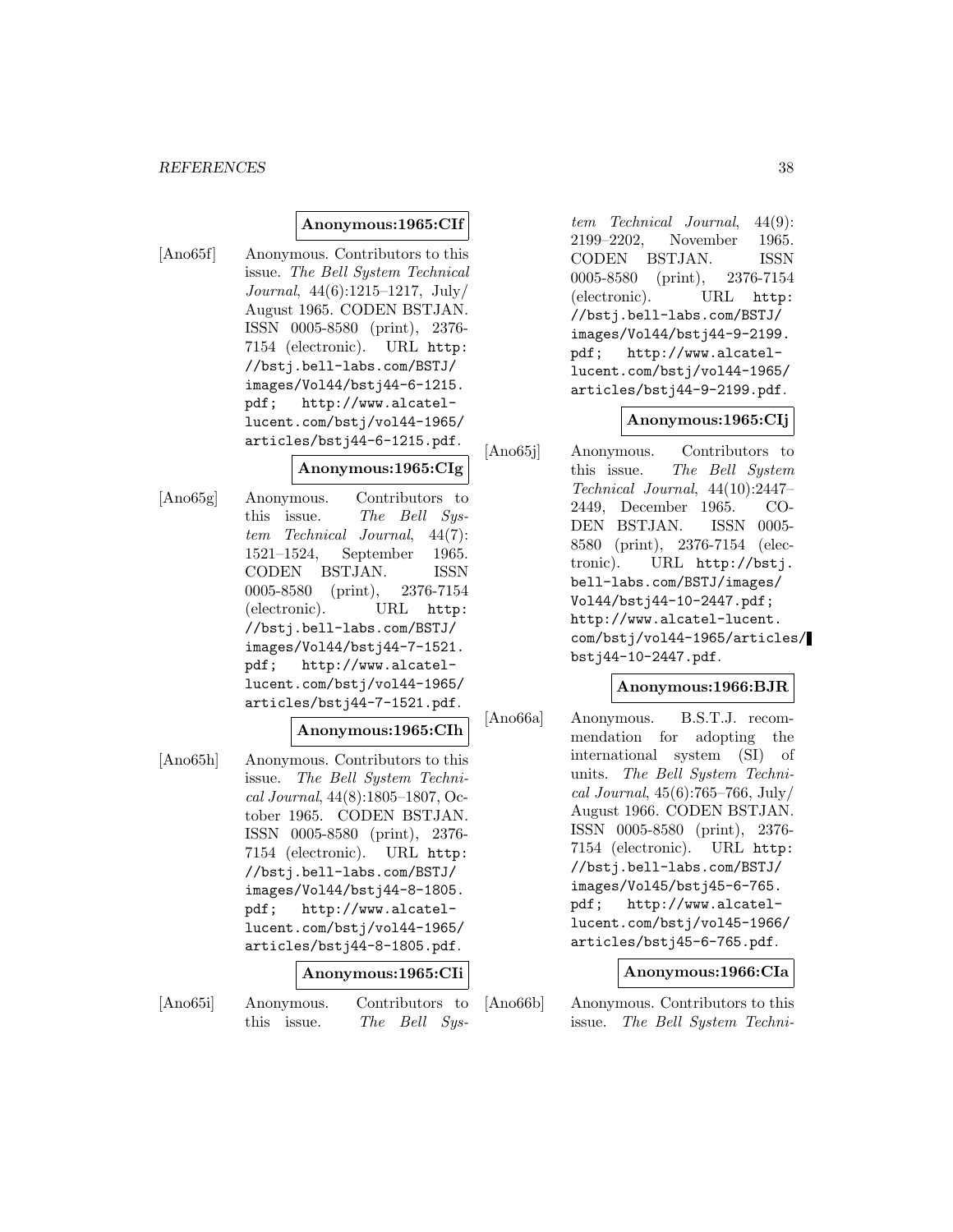cal Journal, 45(1):229–231, January 1966. CODEN BSTJAN. ISSN 0005-8580 (print), 2376- 7154 (electronic). URL http: //bstj.bell-labs.com/BSTJ/ images/Vol45/bstj45-1-229. pdf; http://www.alcatellucent.com/bstj/vol45-1966/ articles/bstj45-1-229.pdf.

#### **Anonymous:1966:CIb**

[Ano66c] Anonymous. Contributors to this issue. The Bell System Technical Journal, 45(2):333–334, February 1966. CODEN BSTJAN. ISSN 0005-8580 (print), 2376- 7154 (electronic). URL http: //bstj.bell-labs.com/BSTJ/ images/Vol45/bstj45-2-333. pdf; http://www.alcatellucent.com/bstj/vol45-1966/ articles/bstj45-2-333.pdf.

# **Anonymous:1966:CIc**

[Ano66d] Anonymous. Contributors to this issue. The Bell System Technical Journal, 45(3):491–492, March 1966. CODEN BSTJAN. ISSN 0005-8580 (print), 2376- 7154 (electronic). URL http: //bstj.bell-labs.com/BSTJ/ images/Vol45/bstj45-3-491. pdf; http://www.alcatellucent.com/bstj/vol45-1966/ articles/bstj45-3-491.pdf.

# **Anonymous:1966:CId**

[Ano66e] Anonymous. Contributors to this issue. The Bell System Technical Journal, 45(4):657–658, April 1966. CODEN BSTJAN. ISSN 0005-8580 (print), 2376- 7154 (electronic). URL http:

//bstj.bell-labs.com/BSTJ/ images/Vol45/bstj45-4-657. pdf; http://www.alcatellucent.com/bstj/vol45-1966/ articles/bstj45-4-657.pdf.

### **Anonymous:1966:CIe**

[Ano66f] Anonymous. Contributors to this issue. The Bell System Technical Journal, 45(5):753–754, May/ June 1966. CODEN BSTJAN. ISSN 0005-8580 (print), 2376- 7154 (electronic). URL http: //bstj.bell-labs.com/BSTJ/ images/Vol45/bstj45-5-753. pdf; http://www.alcatellucent.com/bstj/vol45-1966/ articles/bstj45-5-753.pdf.

### **Anonymous:1966:CIf**

[Ano66g] Anonymous. Contributors to this issue. The Bell System Technical Journal, 45(6):985–987, July/ August 1966. CODEN BSTJAN. ISSN 0005-8580 (print), 2376- 7154 (electronic). URL http: //bstj.bell-labs.com/BSTJ/ images/Vol45/bstj45-6-985. pdf; http://www.alcatellucent.com/bstj/vol45-1966/ articles/bstj45-6-985.pdf.

### **Anonymous:1966:CIg**

[Ano66h] Anonymous. Contributors to this issue. The Bell System Technical Journal, 45(7): 1193–1195, September 1966. CODEN BSTJAN. ISSN 0005-8580 (print), 2376-7154 (electronic). URL http: //bstj.bell-labs.com/BSTJ/ images/Vol45/bstj45-7-1193. pdf; http://www.alcatel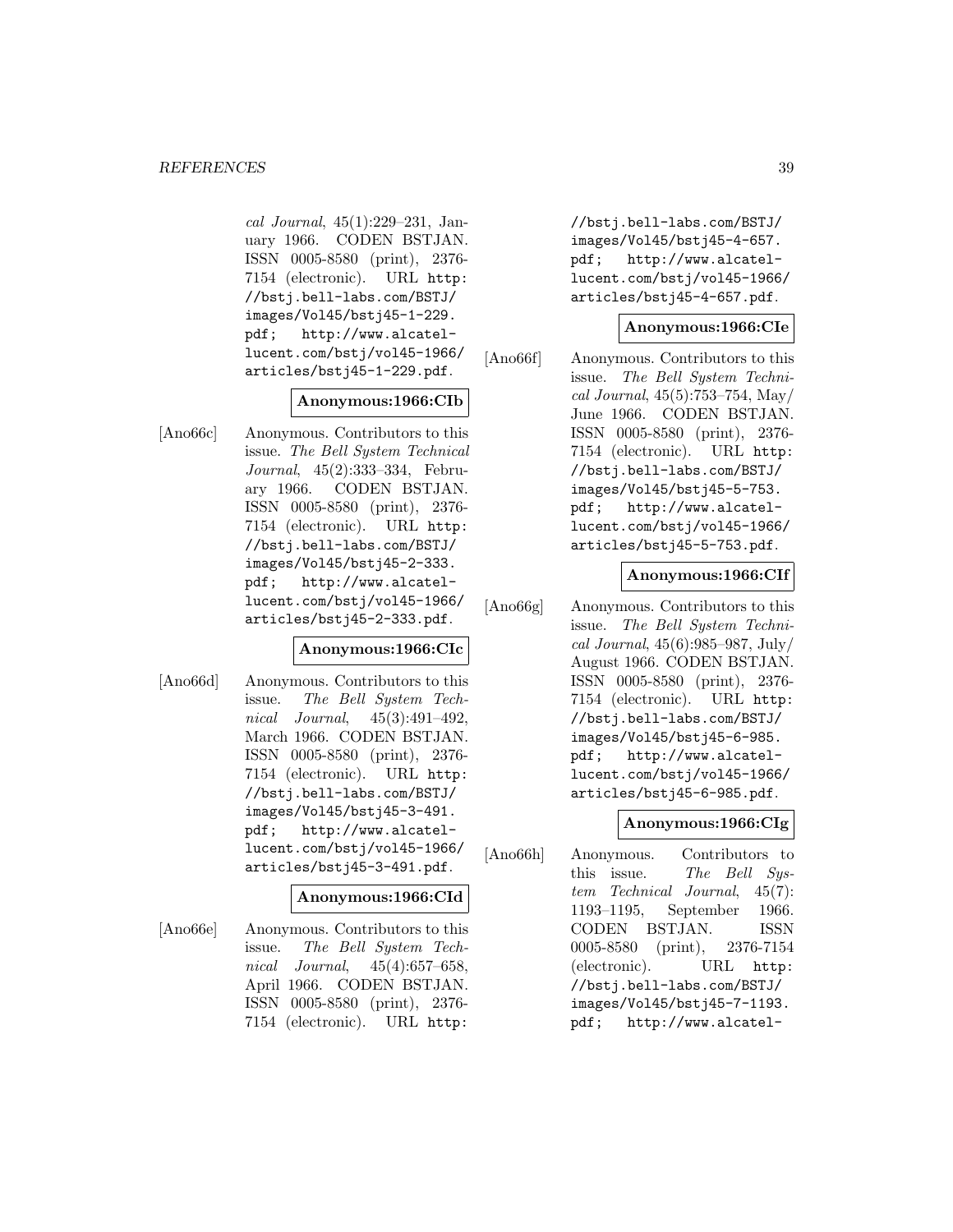lucent.com/bstj/vol45-1966/ articles/bstj45-7-1193.pdf.

# **Anonymous:1966:CIh**

[Ano66i] Anonymous. Contributors to this issue. The Bell System Technical Journal, 45(8):1369–1371, October 1966. CODEN BSTJAN. ISSN 0005-8580 (print), 2376- 7154 (electronic). URL http: //bstj.bell-labs.com/BSTJ/ images/Vol45/bstj45-8-1369. pdf; http://www.alcatellucent.com/bstj/vol45-1966/ articles/bstj45-8-1369.pdf.

#### **Anonymous:1966:CIi**

[Ano66j] Anonymous. Contributors to this issue. The Bell System Technical Journal, 45(9): 1663–1665, November 1966. CODEN BSTJAN. ISSN 0005-8580 (print), 2376-7154 (electronic). URL http: //bstj.bell-labs.com/BSTJ/ images/Vol45/bstj45-9-1663. pdf; http://www.alcatellucent.com/bstj/vol45-1966/ articles/bstj45-9-1663.pdf.

### **Anonymous:1966:CIj**

[Ano66k] Anonymous. Contributors to this issue. The Bell System Technical Journal, 45(10):1837– 1839, December 1966. CO-DEN BSTJAN. ISSN 0005- 8580 (print), 2376-7154 (electronic). URL http://bstj. bell-labs.com/BSTJ/images/ Vol45/bstj45-10-1837.pdf; http://www.alcatel-lucent. com/bstj/vol45-1966/articles/ bstj45-10-1837.pdf.

# **Anonymous:1966:EWS**

[Ano66l] Anonymous. Errata: I. W. Sandberg, A Note on a Type of Optimization Problem that Arises in Communication Theory, BSTJ **45**(5) 761–764 (1966). The Bell System Technical Journal,  $45(6):992$ , July/August 1966. CODEN BSTJAN. ISSN 0005-8580 (print), 2376- 7154 (electronic). URL http: //bstj.bell-labs.com/BSTJ/ images/Vol45/bstj45-6-992. pdf; http://www.alcatellucent.com/bstj/vol45-1966/ articles/bstj45-6-992.pdf. See [San66a].

# **Anonymous:1967:CIa**

[Ano67a] Anonymous. Contributors to this issue. The Bell System Technical Journal, 46(1):273–275, January 1967. CODEN BSTJAN. ISSN 0005-8580 (print), 2376- 7154 (electronic). URL http: //bstj.bell-labs.com/BSTJ/ images/Vol46/bstj46-1-273. pdf; http://www.alcatellucent.com/bstj/vol46-1967/ articles/bstj46-1-273.pdf.

### **Anonymous:1967:CIb**

[Ano67b] Anonymous. Contributors to this issue. The Bell System Technical Journal, 46(2):489–490, February 1967. CODEN BSTJAN. ISSN 0005-8580 (print), 2376- 7154 (electronic). URL http: //bstj.bell-labs.com/BSTJ/ images/Vol46/bstj46-2-489. pdf; http://www.alcatellucent.com/bstj/vol46-1967/ articles/bstj46-2-489.pdf.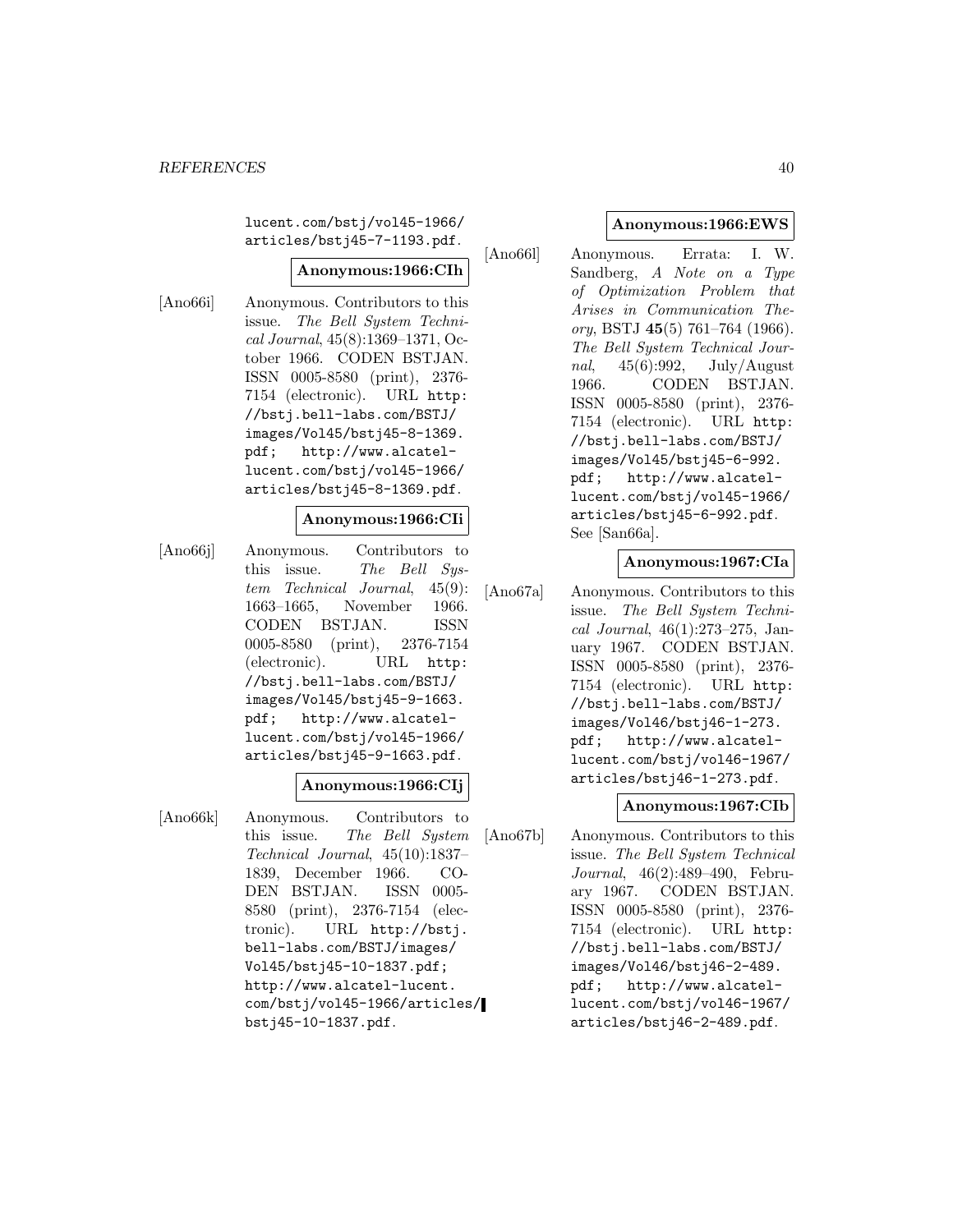#### **Anonymous:1967:CIc**

[Ano67c] Anonymous. Contributors to this issue. The Bell System Technical Journal, 46(3):673–675, March 1967. CODEN BSTJAN. ISSN 0005-8580 (print), 2376- 7154 (electronic). URL http: //bstj.bell-labs.com/BSTJ/ images/Vol46/bstj46-3-673. pdf; http://www.alcatellucent.com/bstj/vol46-1967/ articles/bstj46-3-673.pdf.

#### **Anonymous:1967:CId**

[Ano67d] Anonymous. Contributors to this issue. The Bell System Technical Journal, 46(4):835–836, April 1967. CODEN BSTJAN. ISSN 0005-8580 (print), 2376- 7154 (electronic). URL http: //bstj.bell-labs.com/BSTJ/ images/Vol46/bstj46-4-835. pdf; http://www.alcatellucent.com/bstj/vol46-1967/ articles/bstj46-4-835.pdf.

# **Anonymous:1967:CIe**

[Ano67e] Anonymous. Contributors to this issue. The Bell System Technical Journal, 46(5):1043–1045, May/ June 1967. CODEN BSTJAN. ISSN 0005-8580 (print), 2376- 7154 (electronic). URL http: //bstj.bell-labs.com/BSTJ/ images/Vol46/bstj46-5-1043. pdf; http://www.alcatellucent.com/bstj/vol46-1967/ articles/bstj46-5-1043.pdf.

#### **Anonymous:1967:CIf**

[Ano67f] Anonymous. Contributors to this issue. The Bell System Technical

Journal, 46(6):1279–1281, July/ August 1967. CODEN BSTJAN. ISSN 0005-8580 (print), 2376- 7154 (electronic). URL http: //bstj.bell-labs.com/BSTJ/ images/Vol46/bstj46-6-1279. pdf; http://www.alcatellucent.com/bstj/vol46-1967/ articles/bstj46-6-1279.pdf.

#### **Anonymous:1967:CIg**

[Ano67g] Anonymous. Contributors to this issue. The Bell System Technical Journal, 46(7): 1651–1653, September 1967. CODEN BSTJAN. ISSN 0005-8580 (print), 2376-7154 (electronic). URL http: //bstj.bell-labs.com/BSTJ/ images/Vol46/bstj46-7-1651. pdf; http://www.alcatellucent.com/bstj/vol46-1967/ articles/bstj46-7-1651.pdf.

#### **Anonymous:1967:CIh**

[Ano67h] Anonymous. Contributors to this issue. The Bell System Technical Journal, 46(8):1927–1929, October 1967. CODEN BSTJAN. ISSN 0005-8580 (print), 2376- 7154 (electronic). URL http: //bstj.bell-labs.com/BSTJ/ images/Vol46/bstj46-8-1927. pdf; http://www.alcatellucent.com/bstj/vol46-1967/ articles/bstj46-8-1927.pdf.

### **Anonymous:1967:CIi**

[Ano67i] Anonymous. Contributors to this issue. The Bell System Technical Journal, 46(9): 2229–2233, November 1967. CODEN BSTJAN. ISSN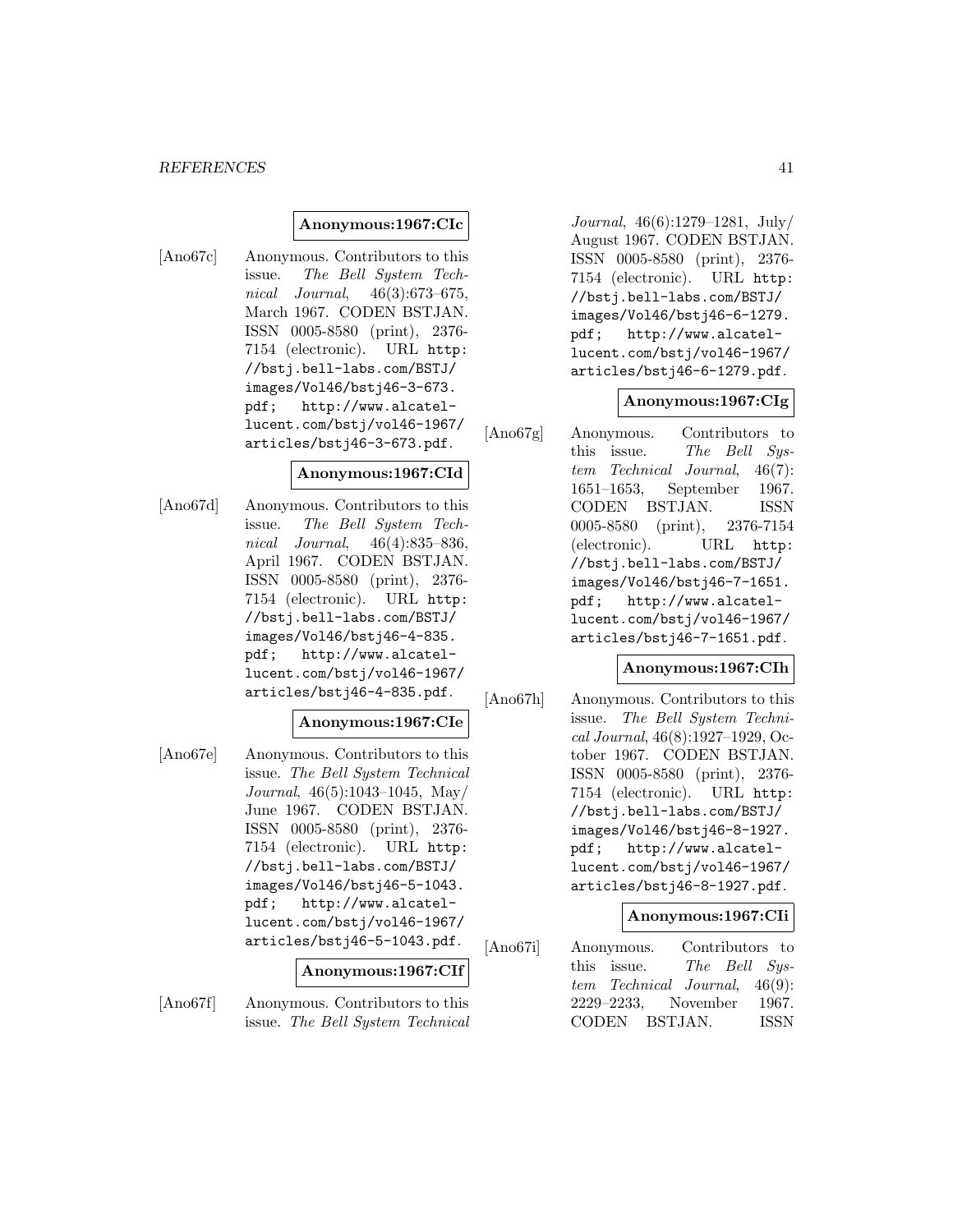0005-8580 (print), 2376-7154 (electronic). URL http: //bstj.bell-labs.com/BSTJ/ images/Vol46/bstj46-9-2229. pdf; http://www.alcatellucent.com/bstj/vol46-1967/ articles/bstj46-9-2229.pdf.

# **Anonymous:1967:CIj**

[Ano67j] Anonymous. Contributors to this issue. The Bell System Technical Journal, 46(10):2485– 2488, December 1967. CO-DEN BSTJAN. ISSN 0005- 8580 (print), 2376-7154 (electronic). URL http://bstj. bell-labs.com/BSTJ/images/ Vol46/bstj46-10-2485.pdf; http://www.alcatel-lucent.  $\frac{\text{com}}{\text{bstj}}$ /vol46-1967/articles/ $\text{A}$ <sub>Ano68d</sub> bstj46-10-2485.pdf.

### **Anonymous:1968:CIa**

[Ano68a] Anonymous. Contributors to this issue. The Bell System Technical Journal, 47(1):159–160, January 1968. CODEN BSTJAN. ISSN 0005-8580 (print), 2376- 7154 (electronic). URL http: //bstj.bell-labs.com/BSTJ/ images/Vol47/bstj47-1-159. pdf; http://www.alcatellucent.com/bstj/vol47-1968/ articles/bstj47-1-159.pdf.

### **Anonymous:1968:CIb**

[Ano68b] Anonymous. Contributors to this issue. The Bell System Technical Journal, 47(2):261–263, February 1968. CODEN BSTJAN. ISSN 0005-8580 (print), 2376- 7154 (electronic). URL http: //bstj.bell-labs.com/BSTJ/

images/Vol47/bstj47-2-261. pdf; http://www.alcatellucent.com/bstj/vol47-1968/ articles/bstj47-2-261.pdf.

### **Anonymous:1968:CIc**

[Ano68c] Anonymous. Contributors to this issue. The Bell System Technical Journal, 47(3):459–460, March 1968. CODEN BSTJAN. ISSN 0005-8580 (print), 2376- 7154 (electronic). URL http: //bstj.bell-labs.com/BSTJ/ images/Vol47/bstj47-3-459. pdf; http://www.alcatellucent.com/bstj/vol47-1968/ articles/bstj47-3-459.pdf.

# **Anonymous:1968:CId**

Anonymous. Contributors to this issue. The Bell System Technical Journal, 47(4):603–604, April 1968. CODEN BSTJAN. ISSN 0005-8580 (print), 2376- 7154 (electronic). URL http: //bstj.bell-labs.com/BSTJ/ images/Vol47/bstj47-4-603. pdf; http://www.alcatellucent.com/bstj/vol47-1968/ articles/bstj47-4-603.pdf.

### **Anonymous:1968:CIe**

[Ano68e] Anonymous. Contributors to this issue. The Bell System Technical Journal, 47(5):823–825, May/ June 1968. CODEN BSTJAN. ISSN 0005-8580 (print), 2376- 7154 (electronic). URL http: //bstj.bell-labs.com/BSTJ/ images/Vol47/bstj47-5-823. pdf; http://www.alcatellucent.com/bstj/vol47-1968/ articles/bstj47-5-823.pdf.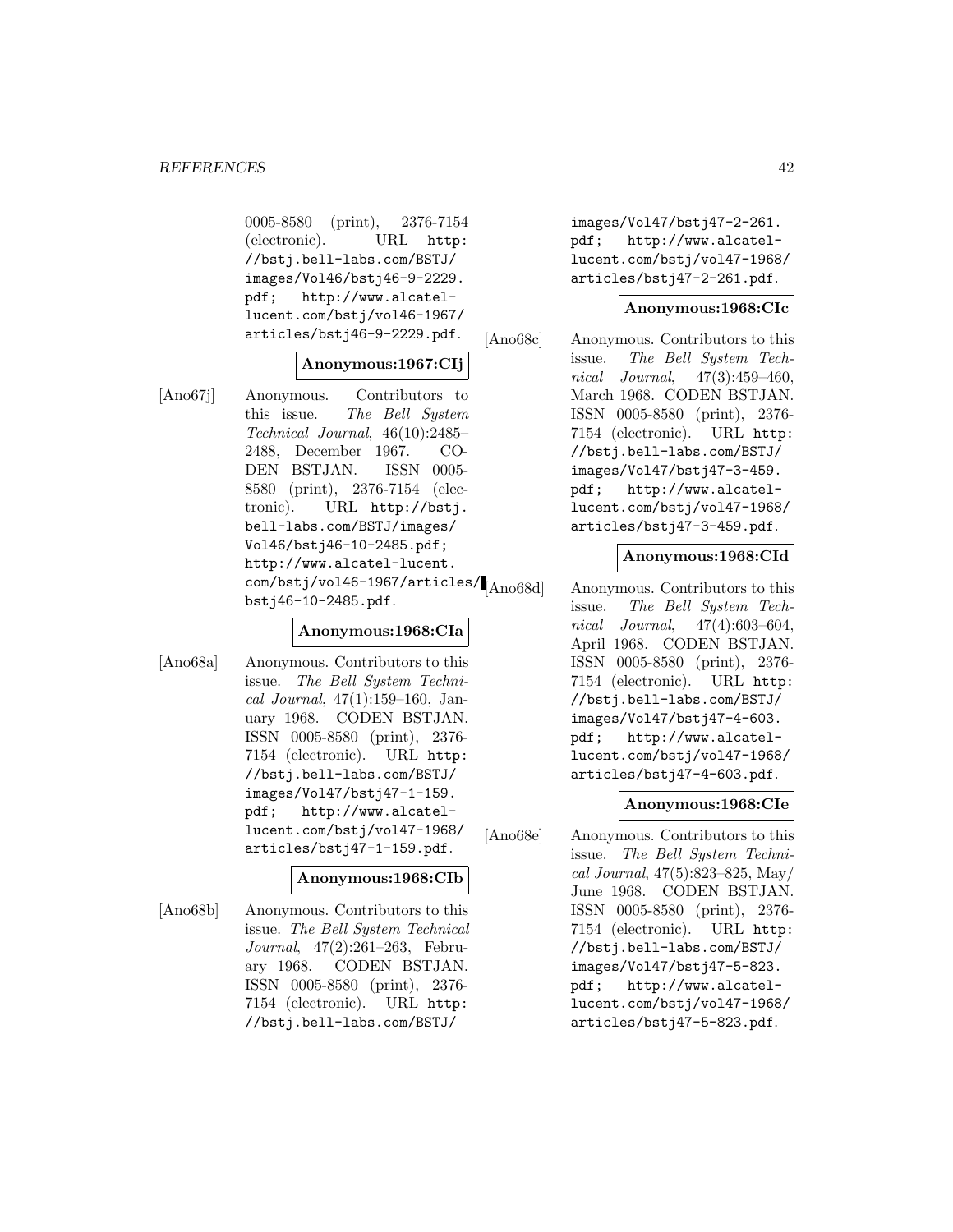#### *REFERENCES* 43

### **Anonymous:1968:CIf**

[Ano68f] Anonymous. Contributors to this issue. The Bell System Technical Journal, 47(6):1139–1142, July/ August 1968. CODEN BSTJAN. ISSN 0005-8580 (print), 2376- 7154 (electronic). URL http: //bstj.bell-labs.com/BSTJ/ images/Vol47/bstj47-6-1139. pdf; http://www.alcatellucent.com/bstj/vol47-1968/ articles/bstj47-6-1139.pdf.

#### **Anonymous:1968:CIg**

[Ano68g] Anonymous. Contributors to this issue. The Bell System Technical Journal, 47(7): 1531–1537, September 1968. CODEN BSTJAN. ISSN 0005-8580 (print), 2376-7154 (electronic). URL http: //bstj.bell-labs.com/BSTJ/ images/Vol47/bstj47-7-1531. pdf; http://www.alcatellucent.com/bstj/vol47-1968/ articles/bstj47-7-1531.pdf.

#### **Anonymous:1968:CIh**

[Ano68h] Anonymous. Contributors to this issue. The Bell System Technical Journal, 47(8):1823–1826, October 1968. CODEN BSTJAN. ISSN 0005-8580 (print), 2376- 7154 (electronic). URL http: //bstj.bell-labs.com/BSTJ/ images/Vol47/bstj47-8-1823. pdf; http://www.alcatellucent.com/bstj/vol47-1968/ articles/bstj47-8-1823.pdf.

### **Anonymous:1968:CIi**

[Ano68i] Anonymous. Contributors to this issue. The Bell Sys-

tem Technical Journal, 47(9): 2071–2074, November 1968. CODEN BSTJAN. ISSN 0005-8580 (print), 2376-7154 (electronic). URL http: //bstj.bell-labs.com/BSTJ/ images/Vol47/bstj47-9-2071. pdf; http://www.alcatellucent.com/bstj/vol47-1968/ articles/bstj47-9-2071.pdf.

#### **Anonymous:1968:CIj**

[Ano68j] Anonymous. Contributors to this issue. The Bell System Technical Journal, 47(10):2435– 2438, December 1968. CO-DEN BSTJAN. ISSN 0005- 8580 (print), 2376-7154 (electronic). URL http://bstj. bell-labs.com/BSTJ/images/ Vol47/bstj47-10-2435.pdf; http://www.alcatel-lucent. com/bstj/vol47-1968/articles/ bstj47-10-2435.pdf.

### **Anonymous:1968:EMP**

[Ano68k] Anonymous. Erratum: M. P. Lepselter and S. M. Sze, Silicon Schottky Barrier Diode with Near-Ideal I–V Characteristics, BSTJ **47**(2) 195– 208 (1968). The Bell System Technical Journal, 47(3):464, March 1968. CODEN BSTJAN. ISSN 0005-8580 (print), 2376- 7154 (electronic). URL http: //bstj.bell-labs.com/BSTJ/ images/Vol47/bstj47-3-464. pdf; http://www.alcatellucent.com/bstj/vol47-1968/ articles/bstj47-3-464.pdf. See [LS68].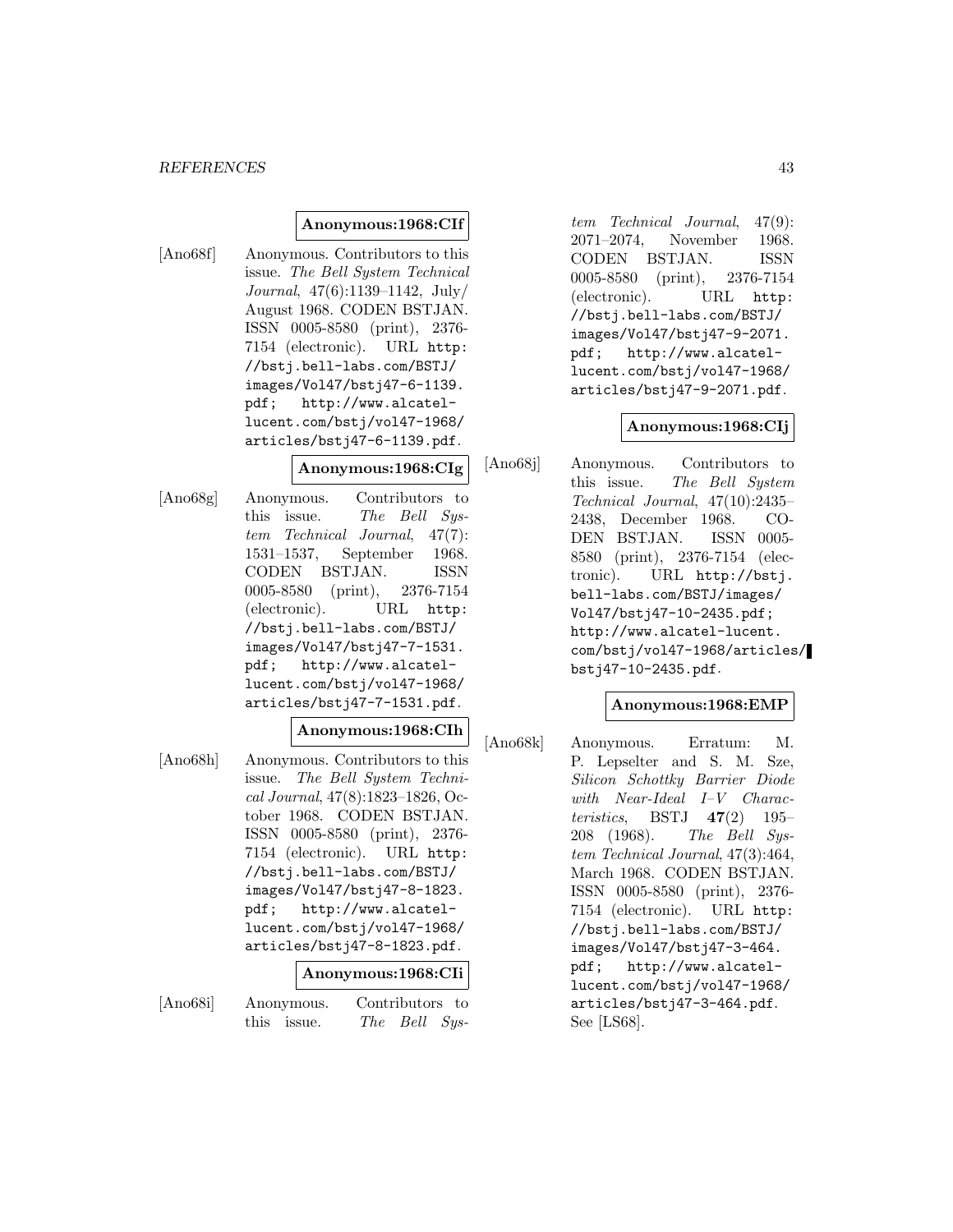#### *REFERENCES* 44

#### **Anonymous:1969:CIa**

[Ano69a] Anonymous. Contributors to this issue. The Bell System Technical Journal, 48(1):317–320, January 1969. CODEN BSTJAN. ISSN 0005-8580 (print), 2376- 7154 (electronic). URL http: //bstj.bell-labs.com/BSTJ/ images/Vol48/bstj48-1-317. pdf; http://www.alcatellucent.com/bstj/vol48-1969/ articles/bstj48-1-317.pdf.

#### **Anonymous:1969:CIb**

[Ano69b] Anonymous. Contributors to this issue. The Bell System Technical Journal, 48(2):497–499, February 1969. CODEN BSTJAN. ISSN 0005-8580 (print), 2376- 7154 (electronic). URL http: //bstj.bell-labs.com/BSTJ/ images/Vol48/bstj48-2-497. pdf; http://www.alcatellucent.com/bstj/vol48-1969/ articles/bstj48-2-497.pdf.

#### **Anonymous:1969:CIc**

[Ano69c] Anonymous. Contributors to this issue. The Bell System Technical Journal, 48(3):813–816, March 1969. CODEN BSTJAN. ISSN 0005-8580 (print), 2376- 7154 (electronic). URL http: //bstj.bell-labs.com/BSTJ/ images/Vol48/bstj48-3-813. pdf; http://www.alcatellucent.com/bstj/vol48-1969/ articles/bstj48-3-813.pdf.

#### **Anonymous:1969:CId**

[Ano69d] Anonymous. Contributors to this issue. The Bell System Technical Journal, 48(4):1095–1099,

April 1969. CODEN BSTJAN. ISSN 0005-8580 (print), 2376- 7154 (electronic). URL http: //bstj.bell-labs.com/BSTJ/ images/Vol48/bstj48-4-1095. pdf; http://www.alcatellucent.com/bstj/vol48-1969/ articles/bstj48-4-1095.pdf.

#### **Anonymous:1969:CIe**

[Ano69e] Anonymous. Contributors to this issue. The Bell System Technical Journal, 48(5):1555–1561, May/ June 1969. CODEN BSTJAN. ISSN 0005-8580 (print), 2376- 7154 (electronic). URL http: //bstj.bell-labs.com/BSTJ/ images/Vol48/bstj48-5-1555. pdf; http://www.alcatellucent.com/bstj/vol48-1969/ articles/bstj48-5-1555.pdf.

#### **Anonymous:1969:CIf**

[Ano69f] Anonymous. Contributors to this issue. The Bell System Technical Journal, 48(6):2053–2058, July/ August 1969. CODEN BSTJAN. ISSN 0005-8580 (print), 2376- 7154 (electronic). URL http: //bstj.bell-labs.com/BSTJ/ images/Vol48/bstj48-6-2053. pdf; http://www.alcatellucent.com/bstj/vol48-1969/ articles/bstj48-6-2053.pdf.

#### **Anonymous:1969:CIg**

[Ano69g] Anonymous. Contributors to this issue. The Bell Sustem Technical Journal, 48(7): 2601–2605, September 1969. CODEN BSTJAN. ISSN 0005-8580 (print), 2376-7154 (electronic). URL http: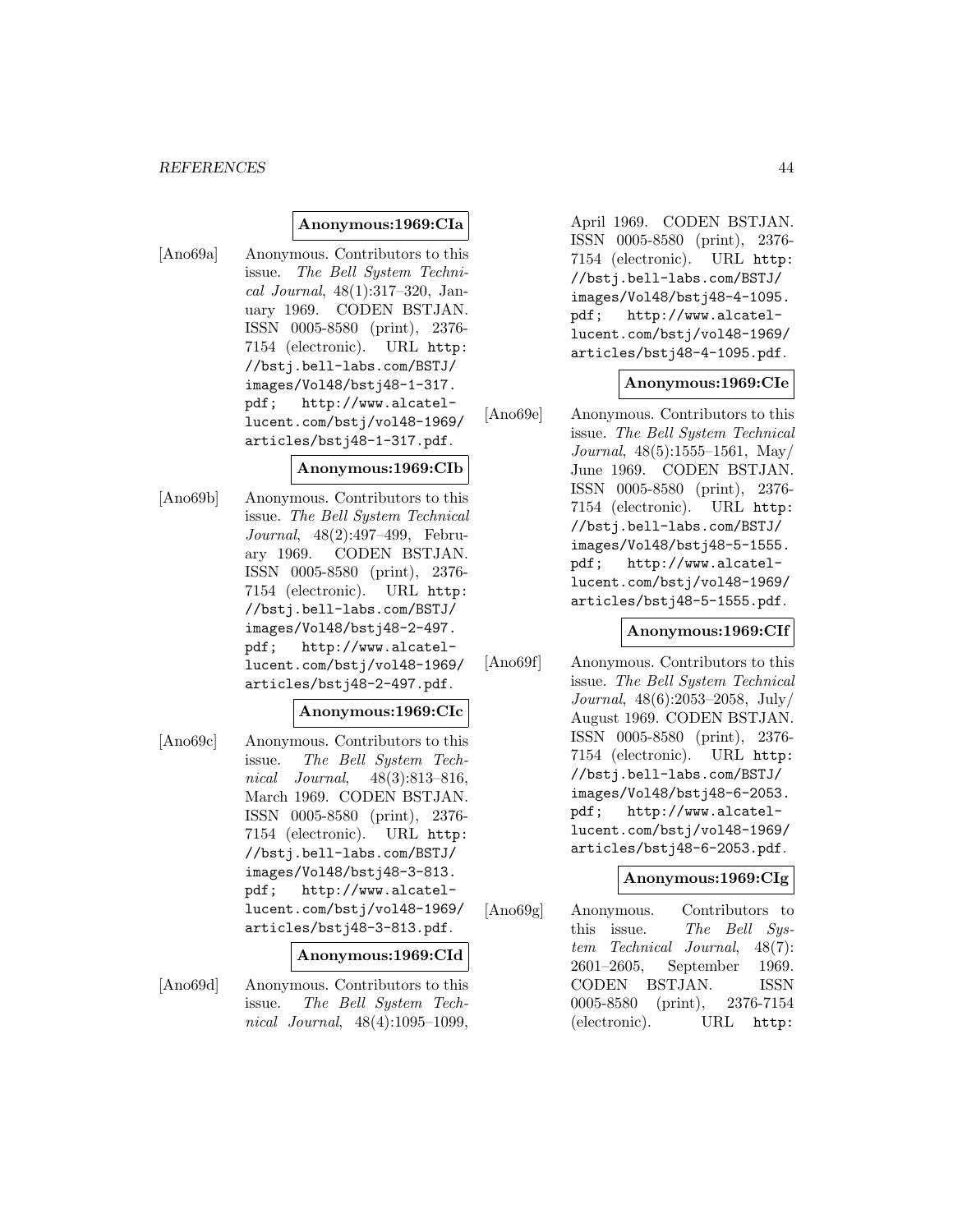//bstj.bell-labs.com/BSTJ/ images/Vol48/bstj48-7-2601. pdf; http://www.alcatellucent.com/bstj/vol48-1969/ articles/bstj48-7-2601.pdf.

# **Anonymous:1969:CIh**

[Ano69h] Anonymous. Contributors to this issue. The Bell System Technical Journal, 48(8):2897–2903, October 1969. CODEN BSTJAN. ISSN 0005-8580 (print), 2376- 7154 (electronic). URL http: //bstj.bell-labs.com/BSTJ/ images/Vol48/bstj48-8-2897. pdf; http://www.alcatellucent.com/bstj/vol48-1969/ articles/bstj48-8-2897.pdf.

#### **Anonymous:1969:CIi**

[Ano69i] Anonymous. Contributors to this issue. The Bell System Technical Journal, 48(9): 3131–3134, November 1969. CODEN BSTJAN. ISSN 0005-8580 (print), 2376-7154 (electronic). URL http: //bstj.bell-labs.com/BSTJ/ images/Vol48/bstj48-9-3131. pdf; http://www.alcatellucent.com/bstj/vol48-1969/ articles/bstj48-9-3131.pdf.

#### **Anonymous:1969:CIj**

[Ano69j] Anonymous. Contributors to this issue. The Bell System Technical Journal, 48(10):3441– 3443, December 1969. CO-DEN BSTJAN. ISSN 0005- 8580 (print), 2376-7154 (electronic). URL http://bstj. bell-labs.com/BSTJ/images/ Vol48/bstj48-10-3441.pdf;

http://www.alcatel-lucent. com/bstj/vol48-1969/articles/ bstj48-10-3441.pdf.

### **Anonymous:1969:FCS**

[Ano69k] Anonymous. Foreword: The L-4 coaxial system. The Bell System Technical Journal, 48(4):819–820, April 1969. CODEN BSTJAN. ISSN 0005-8580 (print), 2376-7154 (electronic). URL http: //bstj.bell-labs.com/BSTJ/ images/Vol48/bstj48-4-819. pdf; http://www.alcatellucent.com/bstj/vol48-1969/ articles/bstj48-4-819.pdf.

# **Anonymous:1970:EWC**

[Ano70] Anonymous. Erratum: W. C. Y. Lee, An extended correlation function of two random variables applied to mobile radio transmission, BSTJ **48**(10) 3423–3440 (1969). The Bell System Technical Journal, 49(2):320, February 1970. CODEN BSTJAN. ISSN 0005-8580 (print), 2376- 7154 (electronic). URL http: //bstj.bell-labs.com/BSTJ/ images/Vol49/bstj49-2-320. pdf; http://www.alcatellucent.com/bstj/vol49-1970/ articles/bstj49-2-320.pdf. See [Lee69b].

### **Armstrong:1961:GMA**

[Arm61] D. B. Armstrong. A general method of applying error correction to synchronous digital systems. The Bell System Technical Journal, 40(2):577–593, March 1961. CODEN BSTJAN.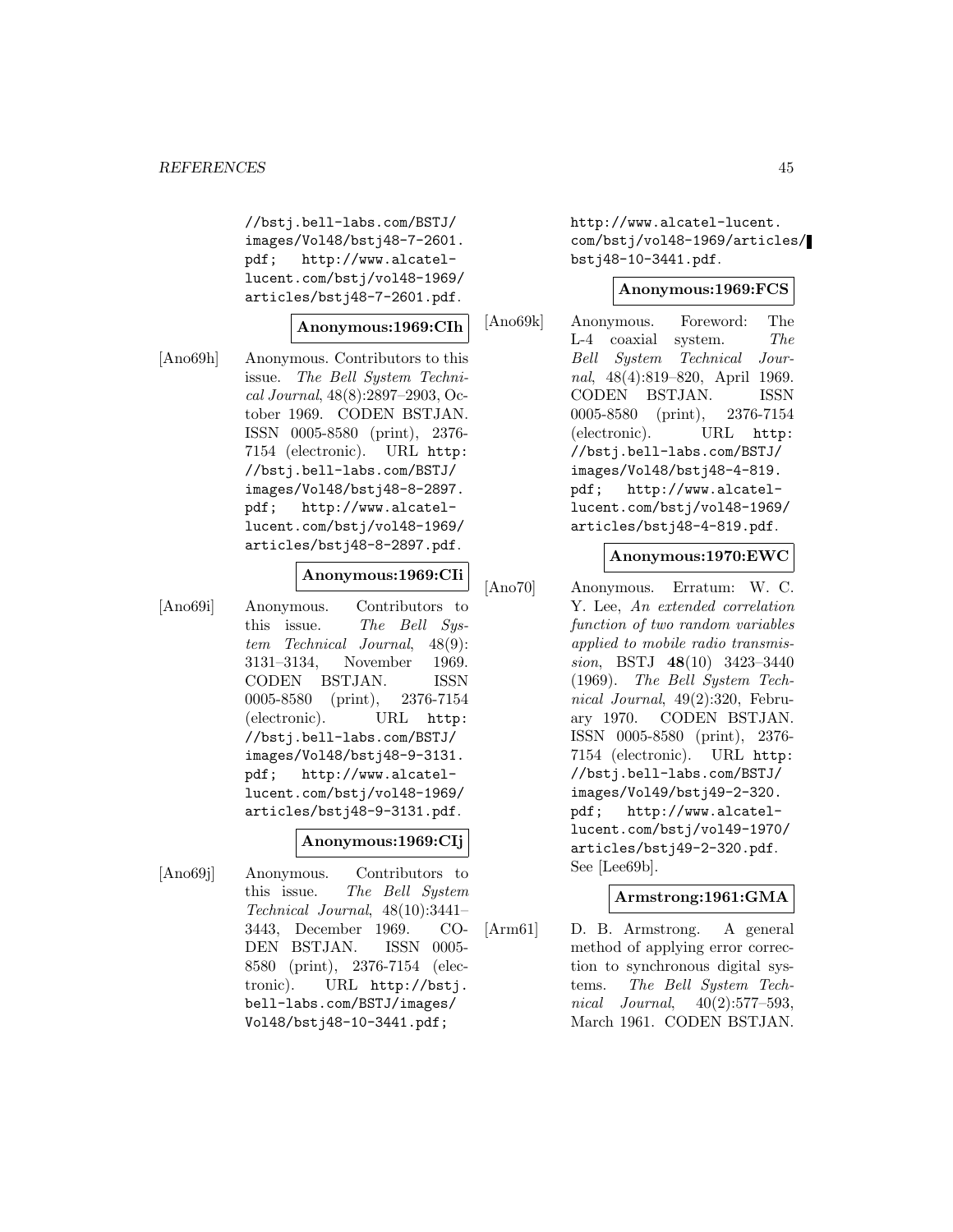ISSN 0005-8580 (print), 2376- 7154 (electronic). URL http: //bstj.bell-labs.com/BSTJ/ images/Vol40/bstj40-2-577. pdf; http://www.alcatellucent.com/bstj/vol40-1961/ articles/bstj40-2-577.pdf.

#### **Anderson:1965:SDF**

[AS65] R. R. Anderson and J. Salz. Spectra of digital FM. The Bell System Technical Journal,  $44(6):1165-1189$ , July/ August 1965. CODEN BSTJAN. ISSN 0005-8580 (print), 2376- 7154 (electronic). URL http: //bstj.bell-labs.com/BSTJ/ images/Vol44/bstj44-6-1165. pdf; http://www.alcatellucent.com/bstj/vol44-1965/ articles/bstj44-6-1165.pdf.

### **Aaron:1966:BJB**

[AS66] M. R. Aaron and M. K. Simon. B.S.T.J. briefs: Approximation of the error probability in a regenerative repeater with quantized feedback. The Bell System Technical Journal, 45(10): 1845–1847, December 1966. CO-DEN BSTJAN. ISSN 0005- 8580 (print), 2376-7154 (electronic). URL http://bstj. bell-labs.com/BSTJ/images/ Vol45/bstj45-10-1845.pdf; http://www.alcatel-lucent. com/bstj/vol45-1966/articles/ bstj45-10-1845.pdf.

#### **Atalla:1960:IRJ**

[AT60] M. M. Atalla and E. Tannenbaum. Impurity redistribution and junction formation

in silicon by thermal oxidation. The Bell System Technical Journal, 39(4):933–946, July 1960. CODEN BSTJAN. ISSN 0005-8580 (print), 2376- 7154 (electronic). URL http: //bstj.bell-labs.com/BSTJ/ images/Vol39/bstj39-4-933. pdf; http://www.alcatellucent.com/bstj/vol39-1960/ articles/bstj39-4-933.pdf.

# **Auld:1965:GOM**

[Aul65] B. A. Auld. Geometrical optics of magnetoelastic wave propagation in a nonuniform magnetic field. The Bell System Technical Journal, 44(3):495–507, March 1965. CODEN BSTJAN. ISSN 0005-8580 (print), 2376- 7154 (electronic). URL http: //bstj.bell-labs.com/BSTJ/ images/Vol44/bstj44-3-495. pdf; http://www.alcatellucent.com/bstj/vol44-1965/ articles/bstj44-3-495.pdf.

### **Butler:1964:DPC**

[BAMS64] J. H. Butler, C. J. Altenburg, R. J. McSweeney, and L. E. Sutton. Design and powering of cable ship 'long lines'. The Bell System Technical Journal, 43(4):1435–1459, July 1964. CODEN BSTJAN. ISSN 0005-8580 (print), 2376- 7154 (electronic). URL http: //bstj.bell-labs.com/BSTJ/ images/Vol43/bstj43-4-1435. pdf; http://www.alcatellucent.com/bstj/vol43-1964/ articles/bstj43-4-1435.pdf.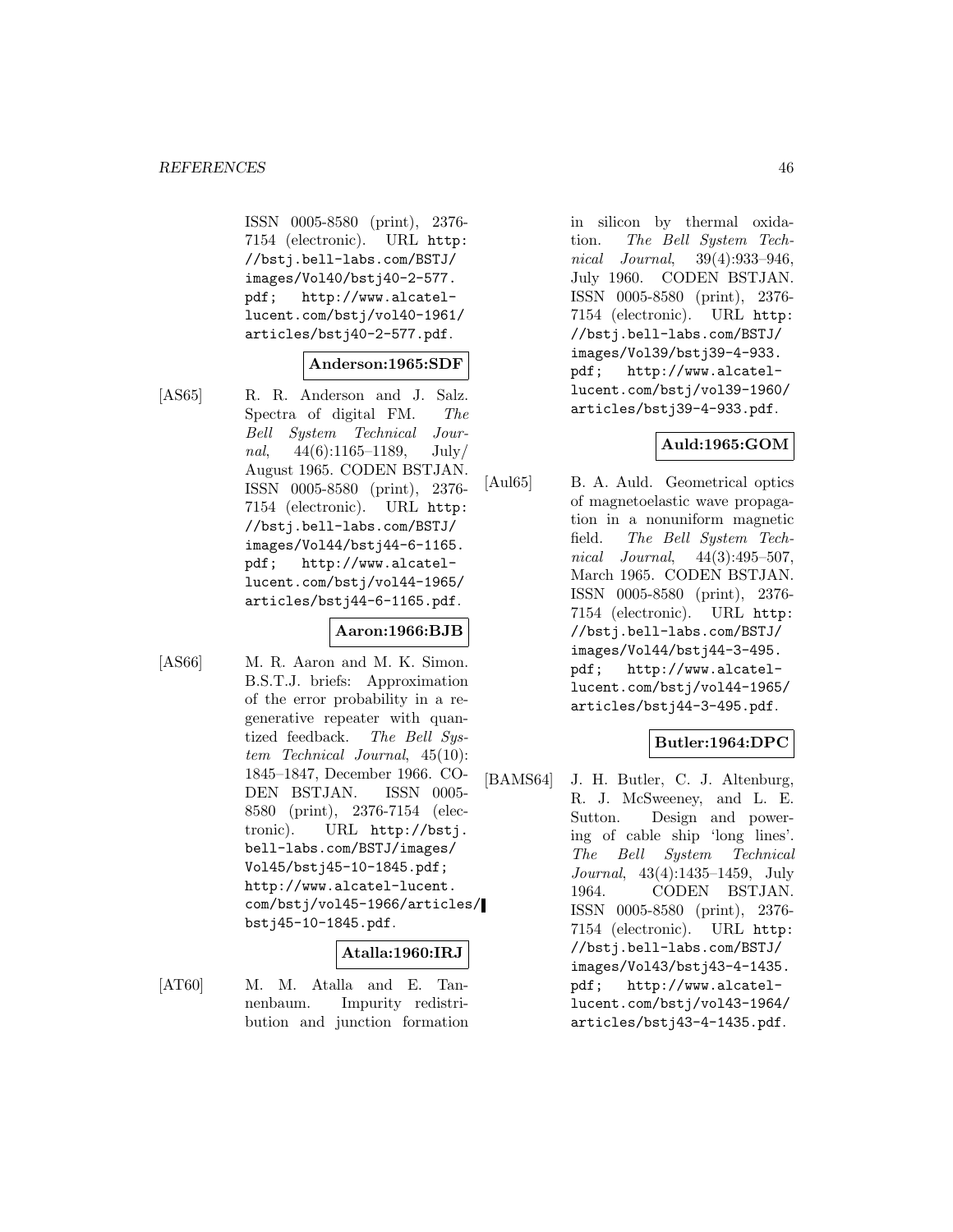### **Barnard:1962:VTA**

[Bar62] R. D. Barnard. Variational techniques applied to capture in phase-controlled oscillators. The Bell System Technical Journal, 41(1):227–256, January 1962. CODEN BSTJAN. ISSN 0005-8580 (print), 2376- 7154 (electronic). URL http: //bstj.bell-labs.com/BSTJ/ images/Vol41/bstj41-1-227. pdf; http://www.alcatellucent.com/bstj/vol41-1962/ articles/bstj41-1-227.pdf.

#### **Barnard:1964:DSD**

[Bar64a] R. D. Barnard. On the discrete spectral densities of Markov pulse trains. The Bell System Technical Journal, 43(1):233–259, January 1964. CODEN BSTJAN. ISSN 0005-8580 (print), 2376- 7154 (electronic). URL http: //bstj.bell-labs.com/BSTJ/ images/Vol43/bstj43-1-233. pdf; http://www.alcatellucent.com/bstj/vol43-1964/ articles/bstj43-1-233.pdf.

### **Barnard:1964:SPS**

[Bar64b] R. D. Barnard. On the spectral properties of single-sideband angle-modulated signals. The Bell System Technical Journal, 43(6):2811-2838, November 1964. CODEN BSTJAN. ISSN 0005-8580 (print), 2376- 7154 (electronic). URL http: //bstj.bell-labs.com/BSTJ/ images/Vol43/bstj43-6-2811. pdf; http://www.alcatellucent.com/bstj/vol43-1964/ articles/bstj43-6-2811.pdf.

# **Barnard:1965:BJB**

[Bar65] R. D. Barnard. B.S.T.J. brief: A note on a special class of one-sided distribution sums. The Bell System Technical Journal, 44(1):203–206, January 1965. CODEN BSTJAN. ISSN 0005-8580 (print), 2376- 7154 (electronic). URL http: //bstj.bell-labs.com/BSTJ/ images/Vol44/bstj44-1-203. pdf; http://www.alcatellucent.com/bstj/vol44-1965/ articles/bstj44-1-203.pdf.

# **Bates:1969:ICJ**

[Bat69] C. P. Bates. Intermodal coupling at the junction between straight and curved waveguides. The Bell System Technical Journal, 48(7):2259–2280, September 1969. CODEN BSTJAN. ISSN 0005-8580 (print), 2376- 7154 (electronic). URL http: //bstj.bell-labs.com/BSTJ/ images/Vol48/bstj48-7-2259. pdf; http://www.alcatellucent.com/bstj/vol48-1969/ articles/bstj48-7-2259.pdf.

### **Bayliss:1968:DMA**

[Bay68] E. T. Bayliss. Design of monopulse antenna difference patterns with low sidelobes. The Bell System Technical Journal, 47(5):623–650, May/June 1968. CODEN BSTJAN. ISSN 0005-8580 (print), 2376- 7154 (electronic). URL http: //bstj.bell-labs.com/BSTJ/ images/Vol47/bstj47-5-623. pdf; http://www.alcatel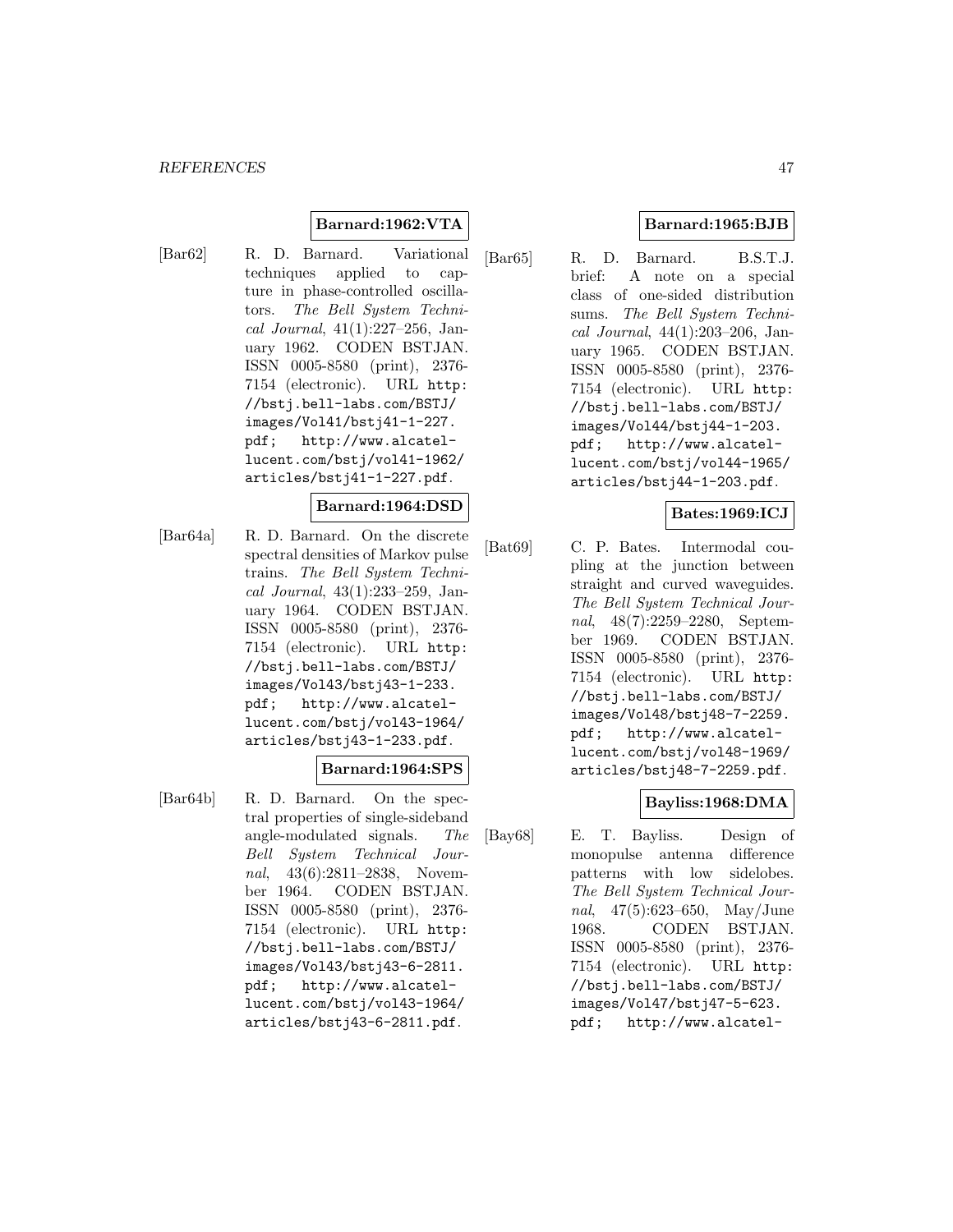lucent.com/bstj/vol47-1968/ articles/bstj47-5-623.pdf.

### **Biddulph:1964:LTJ**

[BBC<sup>+</sup>64] R. Biddulph, A. H. Budlong, R. C. Casterline, D. L. Funk, and L. F. Goeller, Jr. Line, trunk, junctor, and service circuits for no. 1 ESS. The Bell System Technical Journal, 43(5):2321–2353, September 1964. CODEN BSTJAN. ISSN 0005-8580 (print), 2376- 7154 (electronic). URL http: //bstj.bell-labs.com/BSTJ/ images/Vol43/bstj43-5-2321. pdf; http://www.alcatellucent.com/bstj/vol43-1964/ articles/bstj43-5-2321.pdf.

#### **Blecher:1969:CS**

[BBHH69] F. H. Blecher, R. C. Boyd, F. J. Hallenbeck, and F. J. Herr. The L-4 coaxial system. The Bell System Technical Journal, 48(4):821–839, April 1969. CODEN BSTJAN. ISSN 0005-8580 (print), 2376- 7154 (electronic). URL http: //bstj.bell-labs.com/BSTJ/ images/Vol48/bstj48-4-821. pdf; http://www.alcatellucent.com/bstj/vol48-1969/ articles/bstj48-4-821.pdf.

#### **Brown:1963:SRE**

[BBM<sup>+</sup>63] W. L. Brown, T. M. Buck, L. V. Medford, E. W. Thomas, H. K. Gummel, G. L. Miller, and F. M. Smits. The Spacecraft Radiation Experiments. The Bell System Technical Journal, 42(4):899–941,

July 1963. CODEN BSTJAN. ISSN 0005-8580 (print), 2376- 7154 (electronic). URL http: //bstj.bell-labs.com/BSTJ/ images/Vol42/bstj42-4-899. pdf; http://www.alcatellucent.com/bstj/vol42-1963/ articles/bstj42-4-899.pdf.

#### **Bosworth:1969:COB**

[BC69] R. H. Bosworth and J. C. Candy. A companded one-bit coder for television transmission. The Bell System Technical Journal, 48(5):1459–1479, May/ June 1969. CODEN BSTJAN. ISSN 0005-8580 (print), 2376- 7154 (electronic). URL http: //bstj.bell-labs.com/BSTJ/ images/Vol48/bstj48-5-1459. pdf; http://www.alcatellucent.com/bstj/vol48-1969/ articles/bstj48-5-1459.pdf.

### **Balde:1964:DTF**

[BCD64] J. W. Balde, S. S. Charschan, and J. J. Dineen. Deposition of tantalum films with an open-ended vacuum system. The Bell System Technical Journal, 43(1):127–142, January 1964. CODEN BSTJAN. ISSN 0005-8580 (print), 2376- 7154 (electronic). URL http: //bstj.bell-labs.com/BSTJ/ images/Vol43/bstj43-1-127. pdf; http://www.alcatellucent.com/bstj/vol43-1964/ articles/bstj43-1-127.pdf.

### **Buck:1968:IBS**

[BCDY68] T. M. Buck, H. C. Casey, Jr., J. V. Dalton, and M. Yamin.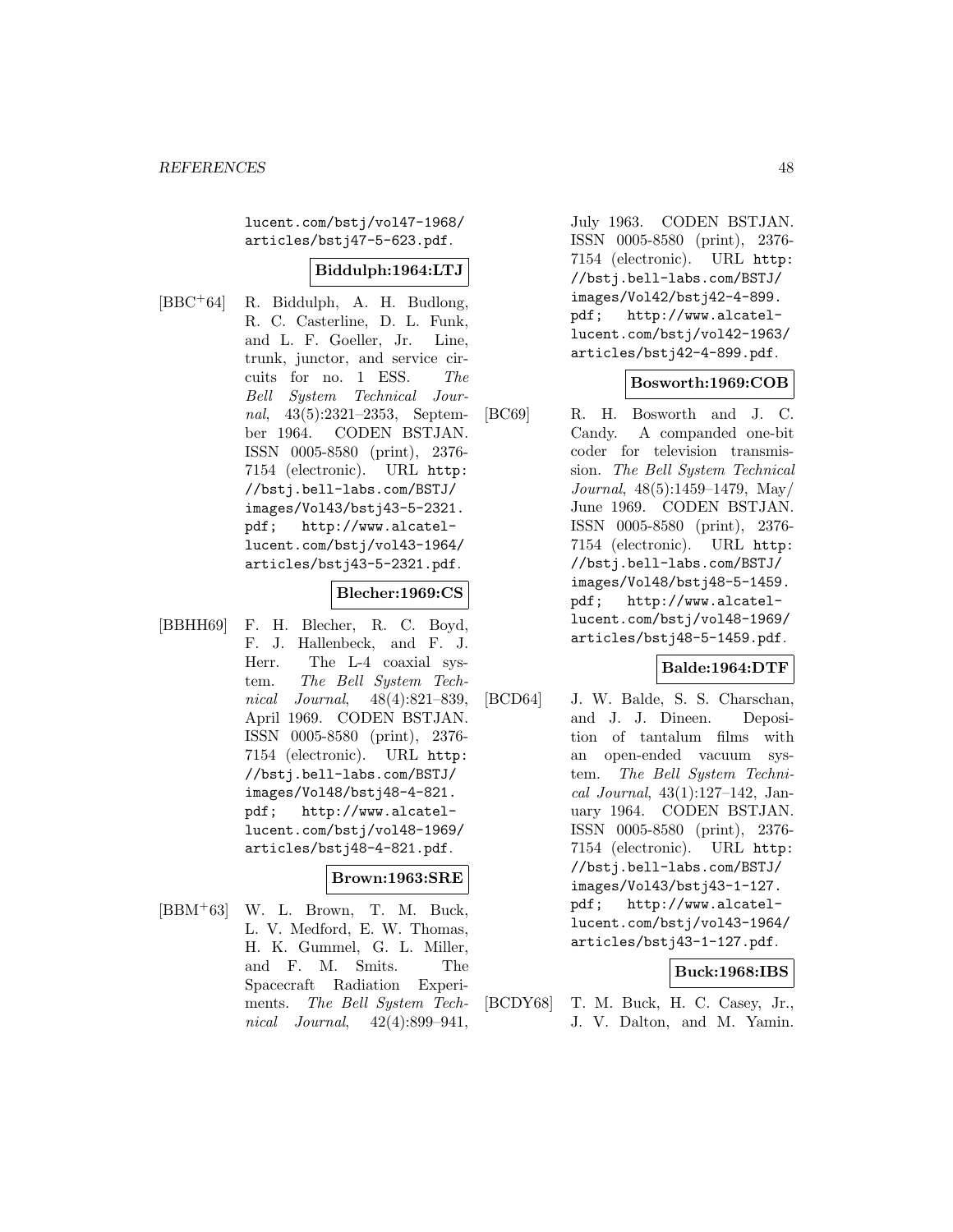Influence of bulk and surface properties on image sensing silicon diode array. The Bell System Technical Journal, 47(9):1827–1854, November 1968. CODEN BSTJAN. ISSN 0005-8580 (print), 2376- 7154 (electronic). URL http: //bstj.bell-labs.com/BSTJ/ images/Vol47/bstj47-9-1827. pdf; http://www.alcatellucent.com/bstj/vol47-1968/ articles/bstj47-9-1827.pdf.

# **Breen:1960:SSC**

[BD60] C. Breen and C. A. Dahlbom. Signaling systems for control of telephone switching. The Bell System Technical Journal, 39(6):1381–1444, November 1960. CODEN BSTJAN. ISSN 0005-8580 (print), 2376- 7154 (electronic). URL http: //bstj.bell-labs.com/BSTJ/ images/Vol39/bstj39-6-1381. pdf; http://www.alcatellucent.com/bstj/vol39-1960/ articles/bstj39-6-1381.pdf.

# **Balch:1966:EMS**

[BDEL66] H. T. Balch, J. C. Dale, T. W. Eddy, and R. M. Lauver. Estimation of the mean of a stationary random process by periodic sampling. The Bell System Technical Journal, 45(5):733–741, May/ June 1966. CODEN BSTJAN. ISSN 0005-8580 (print), 2376- 7154 (electronic). URL http: //bstj.bell-labs.com/BSTJ/ images/Vol45/bstj45-5-733. pdf; http://www.alcatellucent.com/bstj/vol45-1966/ articles/bstj45-5-733.pdf.

### **Brewer:1964:RES**

[BDV64] S. T. Brewer, F. R. Dickinson, and C. A. Von Roesgen. Repeaters and equalizers for the SD submarine cable system. The Bell System Technical Journal, 43(4):1243–1273, July 1964. CODEN BSTJAN. ISSN 0005-8580 (print), 2376- 7154 (electronic). URL http: //bstj.bell-labs.com/BSTJ/ images/Vol43/bstj43-4-1243. pdf; http://www.alcatellucent.com/bstj/vol43-1964/ articles/bstj43-4-1243.pdf.

# **Burckhardt:1969:TTH**

[BE69] C. B. Burckhardt and L. H. Enloe. Television transmission of holograms with reduced resolution requirements on the camera tube. The Bell System Technical Journal, 48(5):1529–1535, May/ June 1969. CODEN BSTJAN. ISSN 0005-8580 (print), 2376- 7154 (electronic). URL http: //bstj.bell-labs.com/BSTJ/ images/Vol48/bstj48-5-1529. pdf; http://www.alcatellucent.com/bstj/vol48-1969/ articles/bstj48-5-1529.pdf.

### **Beck:1964:BJBb**

[Bec64a] A. C. Beck. B.S.T.J. briefs: Gas mixture lens measurements. The Bell System Technical Journal, 43(4):1821–1825, July 1964. CODEN BSTJAN. ISSN 0005-8580 (print), 2376- 7154 (electronic). URL http: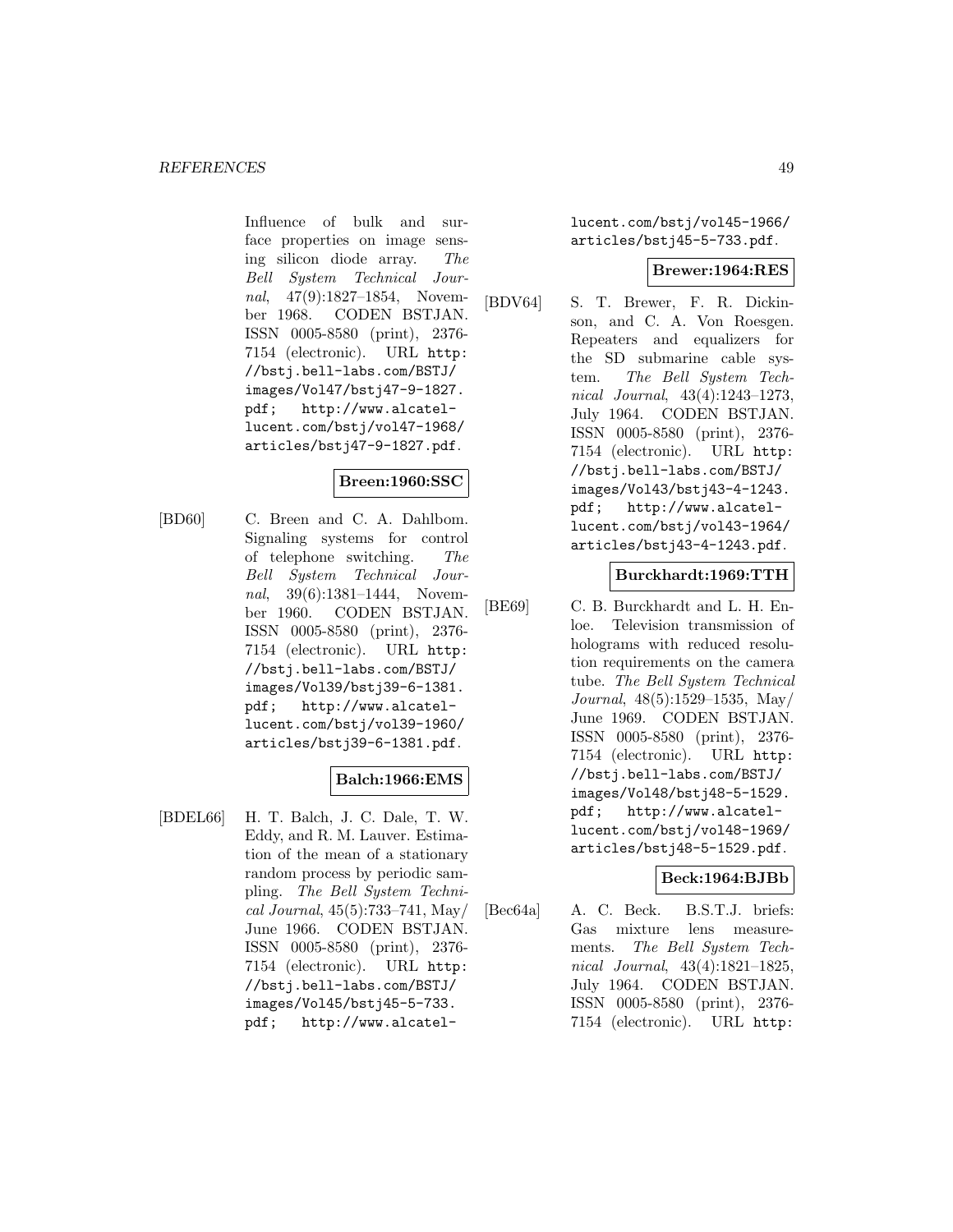//bstj.bell-labs.com/BSTJ/ images/Vol43/bstj43-4-1821. pdf; http://www.alcatellucent.com/bstj/vol43-1964/ articles/bstj43-4-1821.pdf.

# **Beck:1964:BJBa**

[Bec64b] A. C. Beck. B.S.T.J. briefs: Thermal gas lens measurements. The Bell System Technical Journal, 43(4):1818–1820, July 1964. CODEN BSTJAN. ISSN 0005-8580 (print), 2376- 7154 (electronic). URL http: //bstj.bell-labs.com/BSTJ/ images/Vol43/bstj43-4-1818. pdf; http://www.alcatellucent.com/bstj/vol43-1964/ articles/bstj43-4-1818.pdf.

### **Bangert:1963:SA**

[BEH<sup>+</sup>63] J. T. Bangert, R. S. Engelbrecht, E. T. Harkless, R. V. Sperry, and E. J. Walsh. The Spacecraft Antennas. The Bell System Technical Journal, 42(4):869–897, July 1963. CODEN BSTJAN. ISSN 0005-8580 (print), 2376- 7154 (electronic). URL http: //bstj.bell-labs.com/BSTJ/ images/Vol42/bstj42-4-869. pdf; http://www.alcatellucent.com/bstj/vol42-1963/ articles/bstj42-4-869.pdf.

### **Benes:1960:GSP**

[Ben60a] V. E. Beneš. General stochastic processes in traffic systems with one server. The Bell System Technical Journal, 39(1):127–160, January 1960. CODEN BSTJAN. ISSN 0005-8580 (print), 23767154 (electronic). URL http: //bstj.bell-labs.com/BSTJ/ images/Vol39/bstj39-1-127. pdf; http://www.alcatellucent.com/bstj/vol39-1960/ articles/bstj39-1-127.pdf.

# **Benes:1960:TPT**

[Ben60b] V. E. Beneš. Transition probabilities for telephone traffic. The Bell System Technical Journal, 39(5):1297–1320, September 1960. CODEN BSTJAN. ISSN 0005-8580 (print), 2376- 7154 (electronic). URL http: //bstj.bell-labs.com/BSTJ/ images/Vol39/bstj39-5-1297. pdf; http://www.alcatellucent.com/bstj/vol39-1960/ articles/bstj39-5-1297.pdf.

### **Benes:1961:ABG**

[Ben61a] V. E. Beneš. Asymptotic behavior of general queues with one server. The Bell System Technical Journal, 40(5): 1281–1307, September 1961. CODEN BSTJAN. ISSN 0005-8580 (print), 2376-7154 (electronic). URL http: //bstj.bell-labs.com/BSTJ/ images/Vol40/bstj40-5-1281. pdf; http://www.alcatellucent.com/bstj/vol40-1961/ articles/bstj40-5-1281.pdf.

# **Benes:1961:CFS**

[Ben61b] V. E. Beneš. The covariance function of a simple trunk group, with applications to traffic measurement. The Bell System Technical Journal, 40(1):117–148, January 1961. CODEN BSTJAN.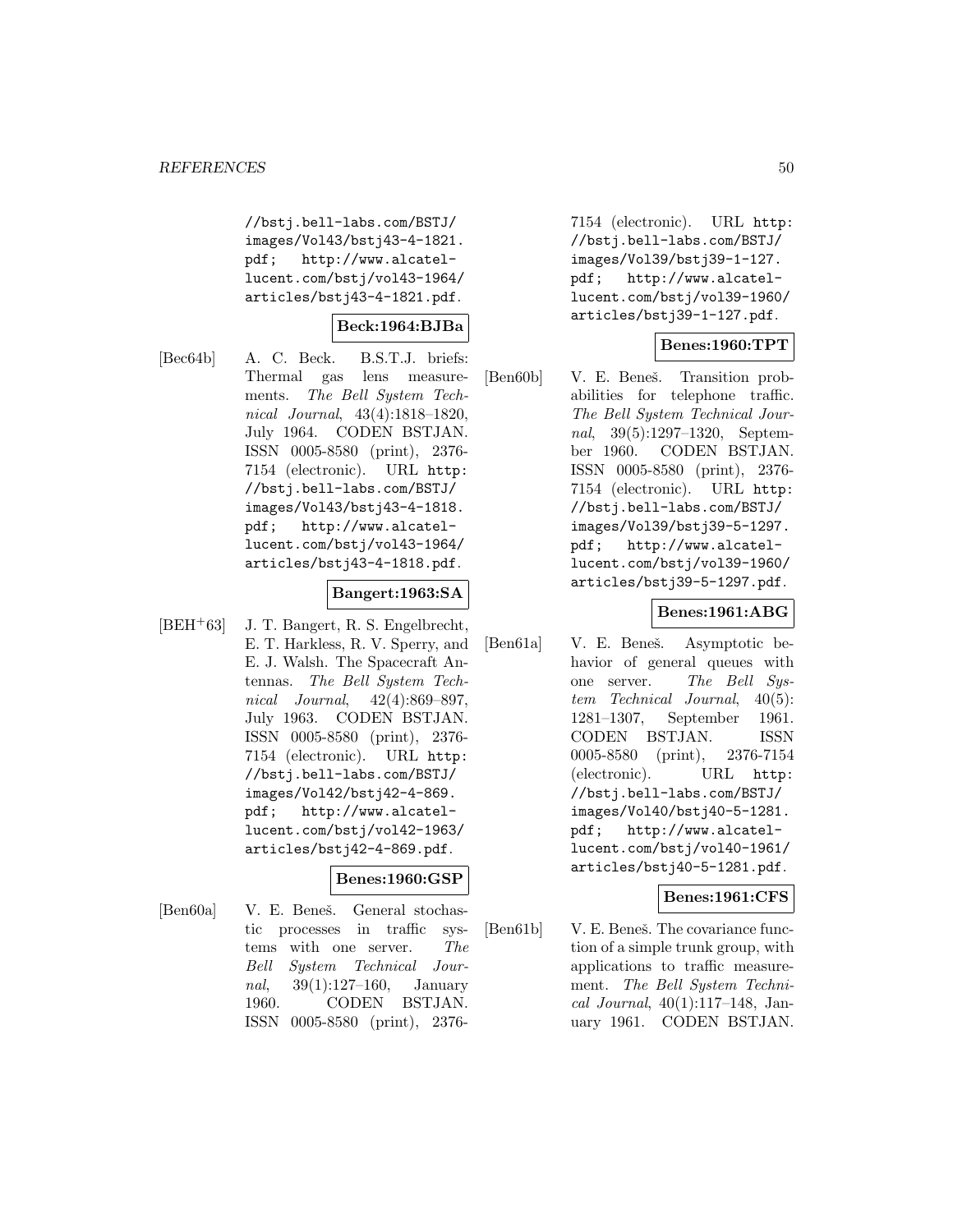ISSN 0005-8580 (print), 2376- 7154 (electronic). URL http: //bstj.bell-labs.com/BSTJ/ images/Vol40/bstj40-1-117. pdf; http://www.alcatellucent.com/bstj/vol40-1961/ articles/bstj40-1-117.pdf.

# **Benes:1961:NIE**

[Ben61c] V. E. Beneš. A nonlinear integral equation from the theory of servomechanisms. The Bell System Technical Journal, 40(5):1309–1321, September 1961. CODEN BSTJAN. ISSN 0005-8580 (print), 2376- 7154 (electronic). URL http: //bstj.bell-labs.com/BSTJ/ images/Vol40/bstj40-5-1309. pdf; http://www.alcatellucent.com/bstj/vol40-1961/ articles/bstj40-5-1309.pdf.

### **Benes:1962:ATP**

[Ben62a] V. E. Beneš. Algebraic and topological properties of connecting networks. The Bell System Technical Journal, 41(4):1249–1274, July 1962. CODEN BSTJAN. ISSN 0005-8580 (print), 2376- 7154 (electronic). URL http: //bstj.bell-labs.com/BSTJ/ images/Vol41/bstj41-4-1249. pdf; http://www.alcatellucent.com/bstj/vol41-1962/ articles/bstj41-4-1249.pdf.

### **Benes:1962:HRM**

[Ben62b] V. E. Beneš. Heuristic remarks and mathematical problems regarding the theory of connecting systems. The Bell System Technical Journal, 41(4):1201–1247,

July 1962. CODEN BSTJAN. ISSN 0005-8580 (print), 2376- 7154 (electronic). URL http: //bstj.bell-labs.com/BSTJ/ images/Vol41/bstj41-4-1201. pdf; http://www.alcatellucent.com/bstj/vol41-1962/ articles/bstj41-4-1201.pdf.

# **Benes:1962:RTS**

[Ben62c] V. E. Beneš. On rearrangeable three-stage connecting networks. The Bell System Technical Journal, 41(5):1481–1492, September 1962. CODEN BSTJAN. ISSN 0005-8580 (print), 2376- 7154 (electronic). URL http: //bstj.bell-labs.com/BSTJ/ images/Vol41/bstj41-5-1481. pdf; http://www.alcatellucent.com/bstj/vol41-1962/ articles/bstj41-5-1481.pdf.

# **Benes:1962:UPS**

[Ben62d] V. E. Beneš. Ultimately periodic solutions to a nonlinear integro-differential equation. The Bell System Technical Journal, 41(1):257–268, January 1962. CODEN BSTJAN. ISSN 0005-8580 (print), 2376- 7154 (electronic). URL http: //bstj.bell-labs.com/BSTJ/ images/Vol41/bstj41-1-257. pdf; http://www.alcatellucent.com/bstj/vol41-1962/ articles/bstj41-1-257.pdf.

### **Benes:1963:MPR**

[Ben63a] V. E. Beneš. Markov processes representing traffic in connecting networks. The Bell System Technical Jour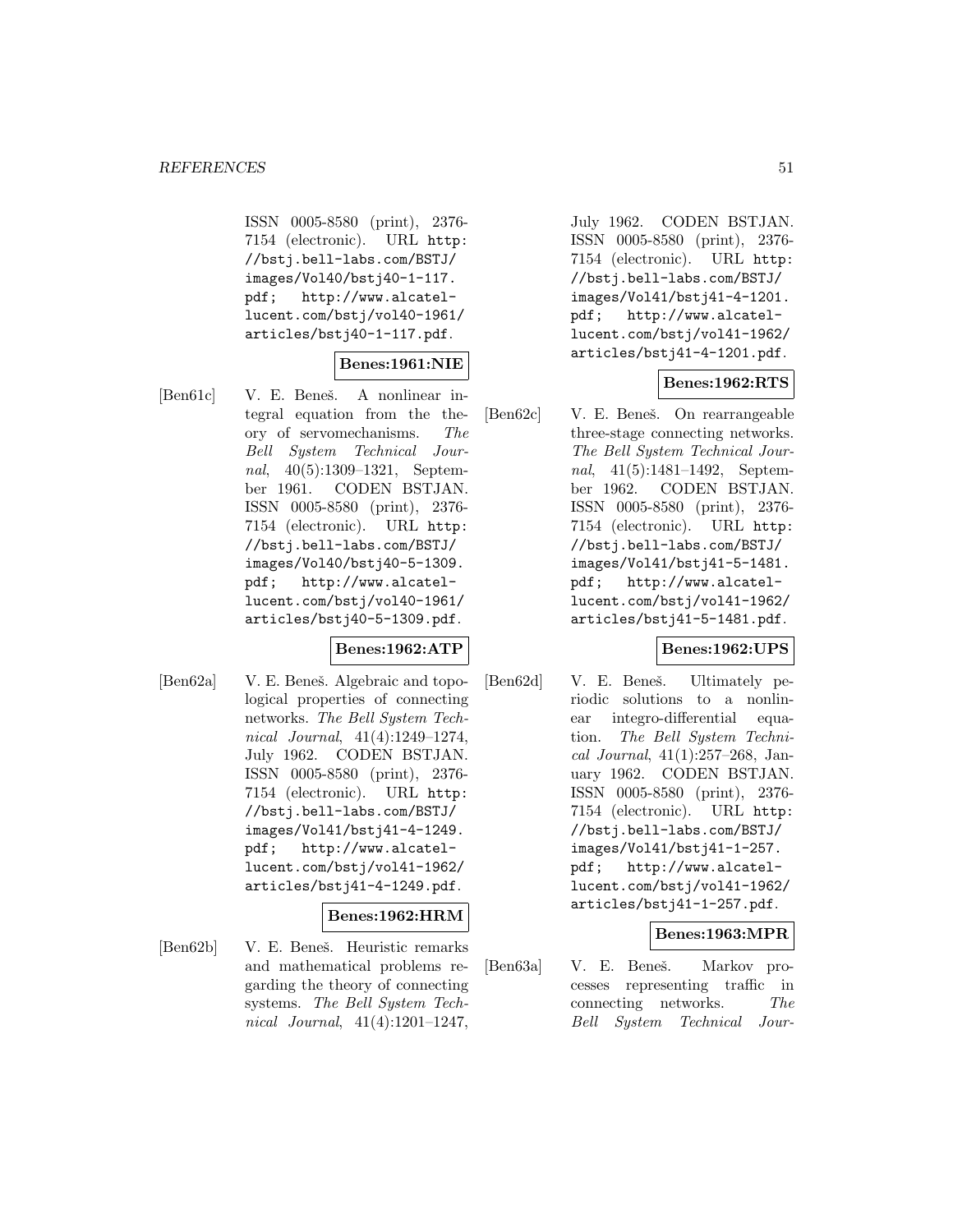nal, 42(6):2795–2837, November 1963. CODEN BSTJAN. ISSN 0005-8580 (print), 2376- 7154 (electronic). URL http: //bstj.bell-labs.com/BSTJ/ images/Vol42/bstj42-6-2795. pdf; http://www.alcatellucent.com/bstj/vol42-1963/ articles/bstj42-6-2795.pdf.

# **Benes:1963:TTT**

[Ben63b] V. E. Beneš. A "thermodynamic" theory of traffic in connecting networks. The Bell System Technical Journal, 42(3):567–607, May 1963. CODEN BSTJAN. ISSN 0005-8580 (print), 2376- 7154 (electronic). URL http: //bstj.bell-labs.com/BSTJ/ images/Vol42/bstj42-3-567. pdf; http://www.alcatellucent.com/bstj/vol42-1963/ articles/bstj42-3-567.pdf.

### **Benes:1964:ORM**

[Ben64a] V. E. Beneš. Optimal rearrangeable multistage connecting networks. The Bell System Technical Journal, 43(4):1641–1656, July 1964. CODEN BSTJAN. ISSN 0005-8580 (print), 2376- 7154 (electronic). URL http: //bstj.bell-labs.com/BSTJ/ images/Vol43/bstj43-4-1641. pdf; http://www.alcatellucent.com/bstj/vol43-1964/ articles/bstj43-4-1641.pdf.

### **Benes:1964:PGC**

[Ben64b] V. E. Beneš. Permutation groups, complexes, and rearrangeable connecting networks. The Bell System Tech-

nical Journal, 43(4):1619–1640, July 1964. CODEN BSTJAN. ISSN 0005-8580 (print), 2376- 7154 (electronic). URL http: //bstj.bell-labs.com/BSTJ/ images/Vol43/bstj43-4-1619. pdf; http://www.alcatellucent.com/bstj/vol43-1964/ articles/bstj43-4-1619.pdf.

### **Benes:1965:IRF**

[Ben65a] V. E. Beneš. Index reduction of FM waves by feedback and power-law nonlinearities. The Bell System Technical Journal, 44(4):589–601, April 1965. CODEN BSTJAN. ISSN 0005-8580 (print), 2376- 7154 (electronic). URL http: //bstj.bell-labs.com/BSTJ/ images/Vol44/bstj44-4-589. pdf; http://www.alcatellucent.com/bstj/vol44-1965/ articles/bstj44-4-589.pdf.

### **Benes:1965:PRT**

[Ben65b] V. E. Beneš. Properties of random traffic in nonblocking telephone connecting networks. The Bell System Technical Journal, 44(3):509–525, March 1965. CODEN BSTJAN. ISSN 0005-8580 (print), 2376- 7154 (electronic). URL http: //bstj.bell-labs.com/BSTJ/ images/Vol44/bstj44-3-509. pdf; http://www.alcatellucent.com/bstj/vol44-1965/ articles/bstj44-3-509.pdf.

### **Benes:1965:SIT**

[Ben65c] V. E. Beneš. Some inequalities in the theory of telephone traffic.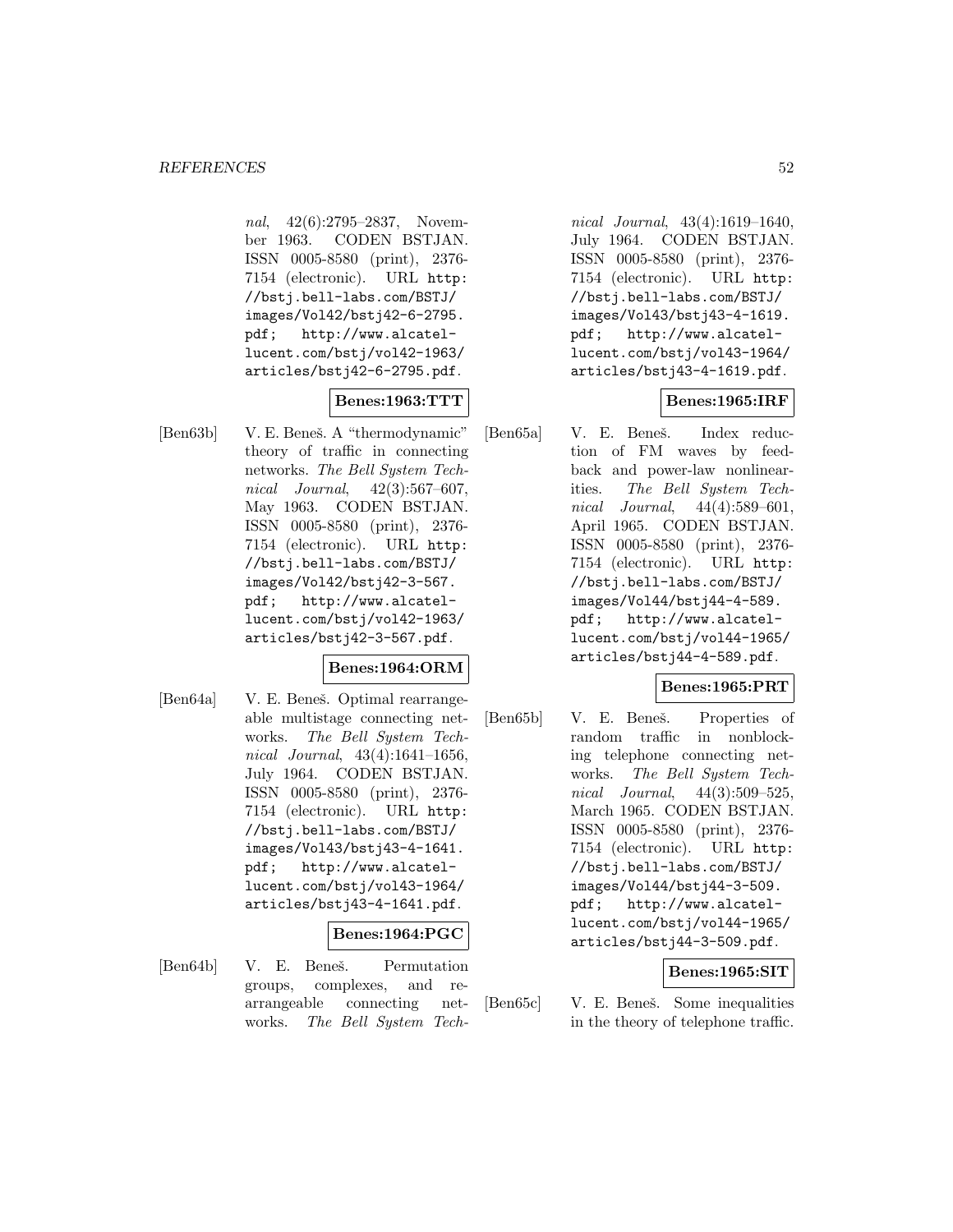The Bell System Technical Journal, 44(9):1941–1975, November 1965. CODEN BSTJAN. ISSN 0005-8580 (print), 2376- 7154 (electronic). URL http: //bstj.bell-labs.com/BSTJ/ images/Vol44/bstj44-9-1941. pdf; http://www.alcatellucent.com/bstj/vol44-1965/ articles/bstj44-9-1941.pdf.

# **Benes:1966:PCP**

[Ben66a] V. E. Beneš. Programming and control problems arising from optimal routing in telephone networks. The Bell System Technical Journal, 45(9):1373-1438, November 1966. CODEN BSTJAN. ISSN 0005-8580 (print), 2376- 7154 (electronic). URL http: //bstj.bell-labs.com/BSTJ/ images/Vol45/bstj45-9-1373. pdf; http://www.alcatellucent.com/bstj/vol45-1966/ articles/bstj45-9-1373.pdf.

### **Benes:1966:SEC**

[Ben66b] V. E. Beneš. Some examples of comparisons of connecting networks. The Bell System Technical Journal, 45(10): 1829–1835, December 1966. CO-DEN BSTJAN. ISSN 0005- 8580 (print), 2376-7154 (electronic). URL http://bstj. bell-labs.com/BSTJ/images/ Vol45/bstj45-10-1829.pdf; http://www.alcatel-lucent. com/bstj/vol45-1966/articles/ bstj45-10-1829.pdf.

# **Benes:1967:CSP**

[Ben67a] V. E. Beneš. Combinatorial solution to the problem of optimal routing in progressive gradings. The Bell System Technical Journal, 46(5):865–881, May/ June 1967. CODEN BSTJAN. ISSN 0005-8580 (print), 2376- 7154 (electronic). URL http: //bstj.bell-labs.com/BSTJ/ images/Vol46/bstj46-5-865. pdf; http://www.alcatellucent.com/bstj/vol46-1967/ articles/bstj46-5-865.pdf.

# **Benes:1967:SPM**

[Ben67b] V. E. Beneš. On some proposed models for traffic in connecting networks. The Bell System Technical Journal, 46(1):105–116, January 1967. CODEN BSTJAN. ISSN 0005-8580 (print), 2376- 7154 (electronic). URL http: //bstj.bell-labs.com/BSTJ/ images/Vol46/bstj46-1-105. pdf; http://www.alcatellucent.com/bstj/vol46-1967/ articles/bstj46-1-105.pdf.

# **Benes:1967:ORC**

[Ben67c] V. E. Beneš. Optimal routing in connecting networks over finite time intervals. The Bell System Technical Journal, 46(10): 2341–2352, December 1967. CO-DEN BSTJAN. ISSN 0005- 8580 (print), 2376-7154 (electronic). URL http://bstj. bell-labs.com/BSTJ/images/ Vol46/bstj46-10-2341.pdf; http://www.alcatel-lucent.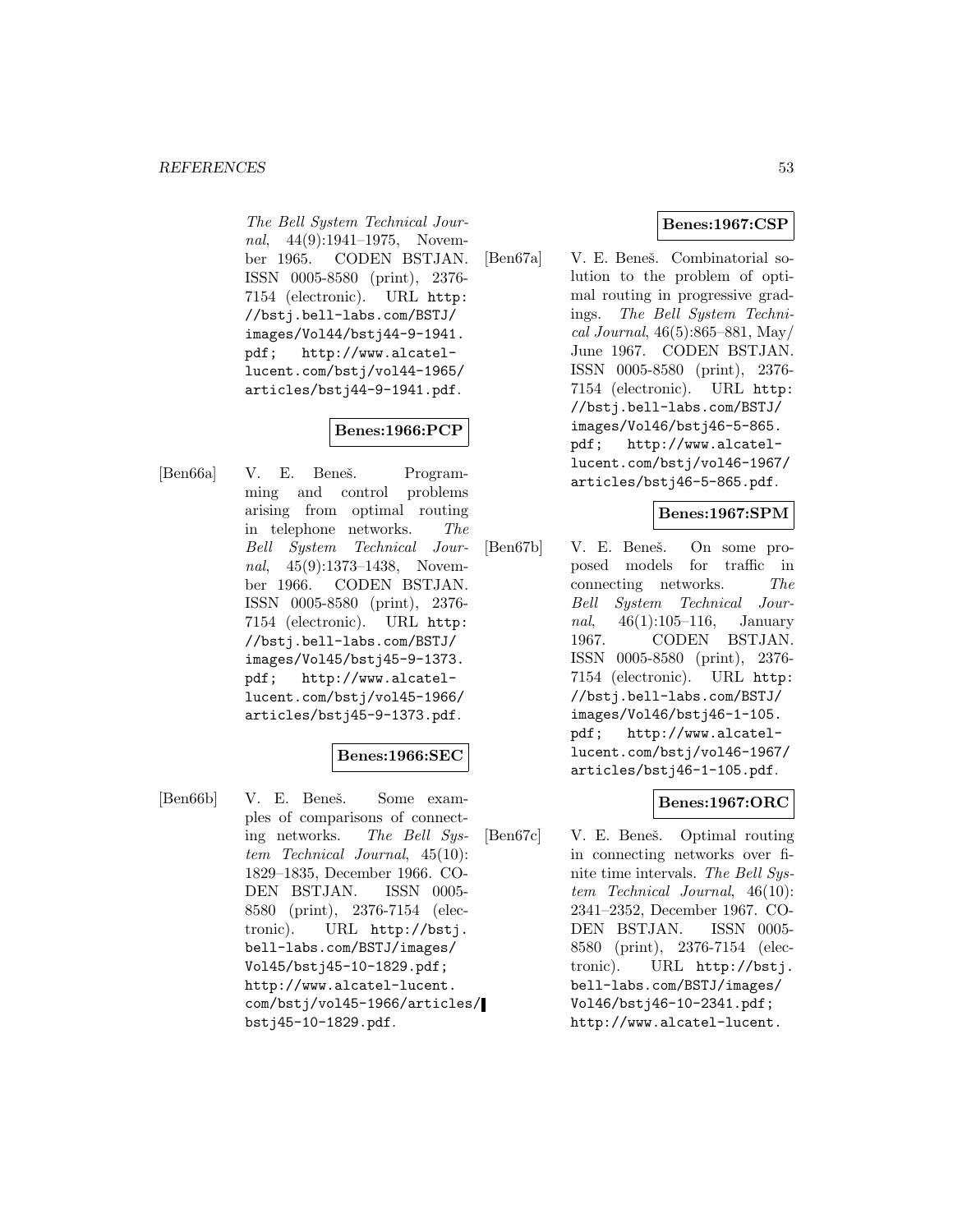com/bstj/vol46-1967/articles/ bstj46-10-2341.pdf.

### **Berreman:1964:BJBb**

- 
- [Ber64a] D. W. Berreman. B.S.T.J. briefs: A gas lens using unlike, counter-flowing gases. The Bell System Technical Journal, 43(4):1476–1479, July 1964. CODEN BSTJAN. ISSN 0005-8580 (print), 2376-7154 (electronic). URL http: //bstj.bell-labs.com/BSTJ/ images/Vol43/bstj43-4-1476. pdf; http://www.alcatellucent.com/bstj/vol43-1964/ articles/bstj43-4-1476.pdf.

#### **Berreman:1964:BJBa**

[Ber64b] D. W. Berreman. B.S.T.J. briefs: A lens or light guide using convectively distorted thermal gradients in gases. The Bell System Technical Journal, 43(4):1469–1475, July 1964. CODEN BSTJAN. ISSN 0005-8580 (print), 2376-7154 (electronic). URL http: //bstj.bell-labs.com/BSTJ/ images/Vol43/bstj43-4-1469. pdf; http://www.alcatellucent.com/bstj/vol43-1964/ articles/bstj43-4-1469.pdf.

# **Bergh:1965:AHR**

[Ber65a] A. A. Bergh. Atomic hydrogen as a reducing agent. The Bell System Technical Journal, 44(2):261–271, February 1965. CODEN BSTJAN. ISSN 0005-8580 (print), 2376- 7154 (electronic). URL http: //bstj.bell-labs.com/BSTJ/

images/Vol44/bstj44-2-261. pdf; http://www.alcatellucent.com/bstj/vol44-1965/ articles/bstj44-2-261.pdf.

### **Berreman:1965:GOR**

[Ber65b] D. W. Berreman. Growth of oscillations of a ray about the irregularly wavy axis of a lens light guide. The Bell System Technical Journal, 44(9):2117–2132, November 1965. CODEN BSTJAN. ISSN 0005-8580 (print), 2376- 7154 (electronic). URL http: //bstj.bell-labs.com/BSTJ/ images/Vol44/bstj44-9-2117. pdf; http://www.alcatellucent.com/bstj/vol44-1965/ articles/bstj44-9-2117.pdf.

### **Berlekamp:1967:EIS**

[Ber67a] E. R. Berlekamp. The enumeration of information symbols in BCH codes. The Bell System Technical Journal, 46(8):1861–1880, October 1967. CODEN BSTJAN. ISSN 0005-8580 (print), 2376- 7154 (electronic). URL http: //bstj.bell-labs.com/BSTJ/ images/Vol46/bstj46-8-1861. pdf; http://www.alcatellucent.com/bstj/vol46-1967/ articles/bstj46-8-1861.pdf.

### **Berlekamp:1967:FPF**

[Ber67b] E. R. Berlekamp. Factoring polynomials over finite fields. The Bell System Technical Journal, 46(8):1853–1859, October 1967. CODEN BSTJAN. ISSN 0005-8580 (print), 2376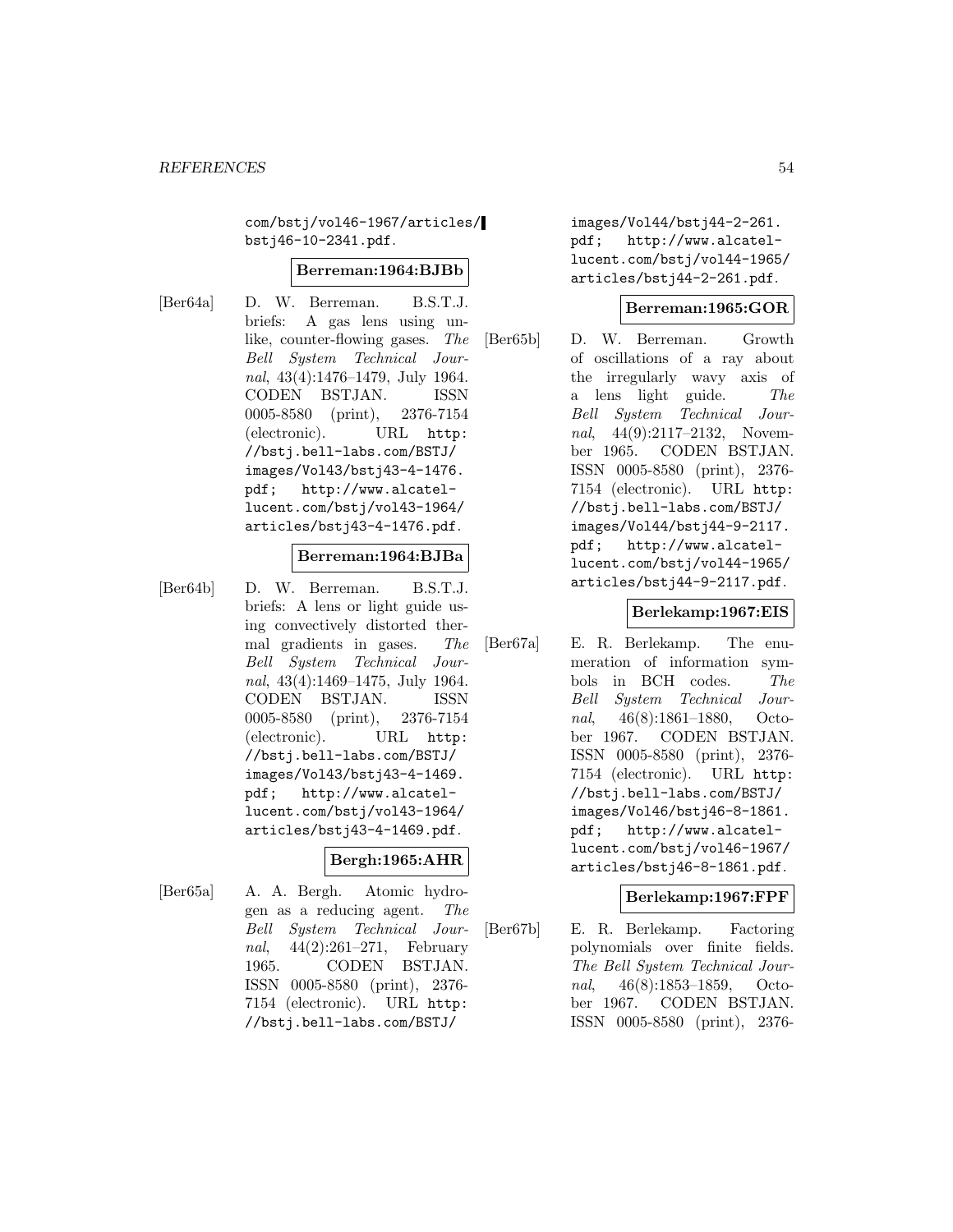7154 (electronic). URL http: //bstj.bell-labs.com/BSTJ/ images/Vol46/bstj46-8-1853.<br>pdf; http://www.alcatelhttp://www.alcatellucent.com/bstj/vol46-1967/ articles/bstj46-8-1853.pdf.

#### **Bakanowski:1960:EPG**

[BF60] A. E. Bakanowski and J. H. Forster. Electrical properties of gold-doped diffused silicon computer diodes. The Bell System Technical Journal, 39(1):87–104, January 1960. CODEN BST-JAN. ISSN 0005-8580 (print), 2376-7154 (electronic). URL http://bstj.bell-labs.com/ BSTJ/images/Vol39/bstj39-1- 87.pdf; http://www.alcatellucent.com/bstj/vol39-1960/ articles/bstj39-1-87.pdf.

#### **Beuscher:1969:AMP**

[BFH<sup>+</sup>69] Hugh J. Beuscher, George E. Fessler, D. Wayne Huffman, Peter J. Kennedy, and Eric Nussbaum. Administration and maintenance plan. The Bell System Technical Journal, 48(8):2765–2815, October 1969. CODEN BSTJAN. ISSN 0005-8580 (print), 2376- 7154 (electronic). URL http: //bstj.bell-labs.com/BSTJ/ images/Vol48/bstj48-8-2765. pdf; http://www.alcatellucent.com/bstj/vol48-1969/ articles/bstj48-8-2765.pdf.

#### **Bomberger:1963:SPS**

[BFT<sup>+</sup>63] D. C. Bomberger, D. Feldman, D. E. Trucksess, S. J. Brolin, and P. W. Ussery. The

Spacecraft Power Supply System. The Bell System Technical Journal, 42(4):943–972, July 1963. CODEN BSTJAN. ISSN 0005-8580 (print), 2376- 7154 (electronic). URL http: //bstj.bell-labs.com/BSTJ/ images/Vol42/bstj42-4-943. pdf; http://www.alcatellucent.com/bstj/vol42-1963/ articles/bstj42-4-943.pdf.

# **Bodle:1961:LSP**

[BG61a] D. W. Bodle and P. A. Gresh. Lightning surges in paired telephone cable facilities. The Bell System Technical Journal, 40(2):547–576, March 1961. CODEN BSTJAN. ISSN 0005-8580 (print), 2376- 7154 (electronic). URL http: //bstj.bell-labs.com/BSTJ/ images/Vol40/bstj40-2-547. pdf; http://www.alcatellucent.com/bstj/vol40-1961/ articles/bstj40-2-547.pdf.

# **Boyd:1961:CMR**

[BG61b] G. D. Boyd and J. P. Gordon. Confocal multimode resonator for millimeter through optical wavelength masers. The Bell System Technical Journal, 40(2):489–508, March 1961. CODEN BSTJAN. ISSN 0005-8580 (print), 2376-7154 (electronic). URL http: //bstj.bell-labs.com/BSTJ/ images/Vol40/bstj40-2-489. pdf; http://www.alcatellucent.com/bstj/vol40-1961/ articles/bstj40-2-489.pdf.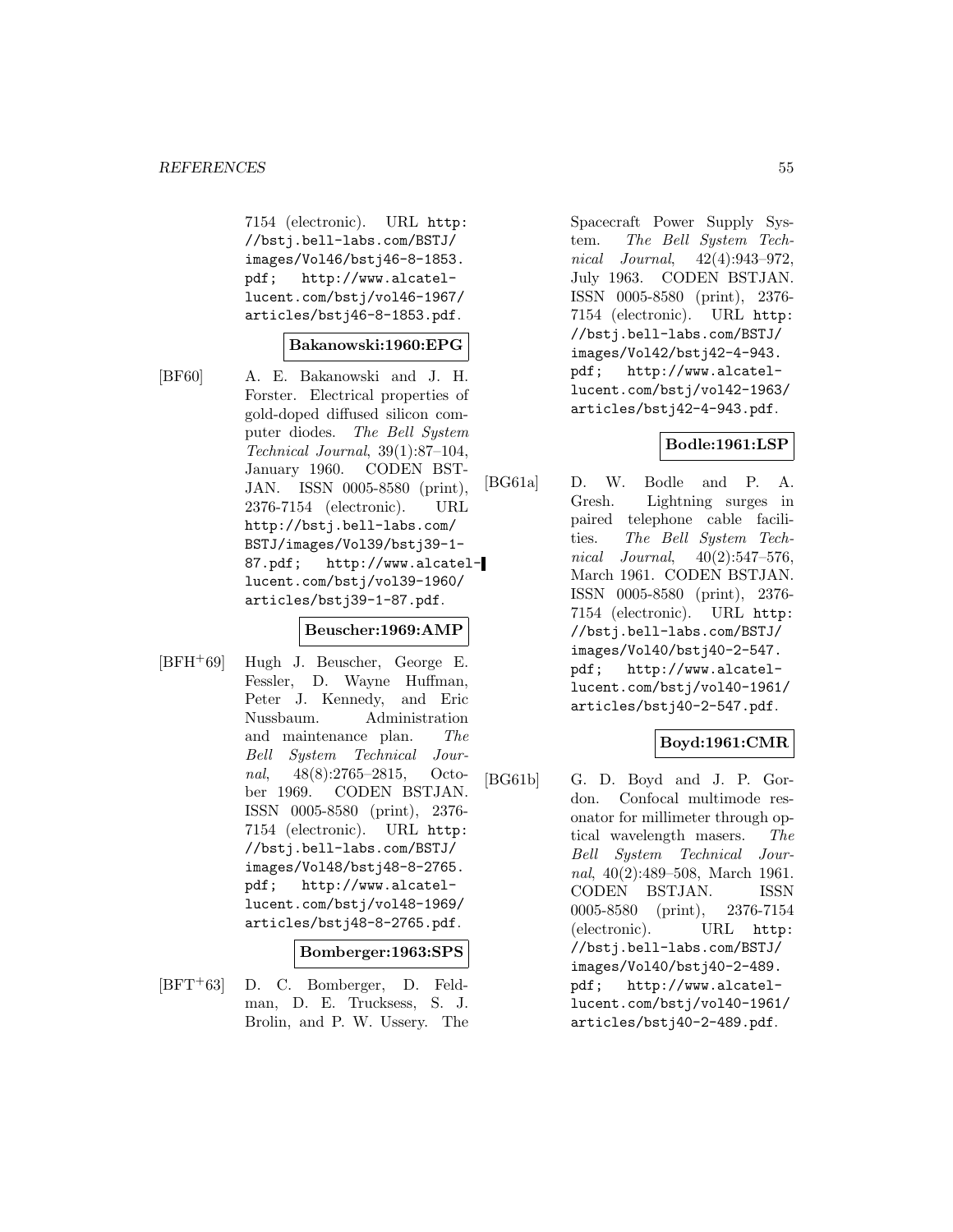### **Bodtmann:1969:BMI**

[BG69] W. F. Bodtmann and F. E. Guilfoyle. Broadband 300 MHz IF amplifier design. The Bell System Technical Journal,  $48(6):1665-1686$ , July/ August 1969. CODEN BSTJAN. ISSN 0005-8580 (print), 2376- 7154 (electronic). URL http: //bstj.bell-labs.com/BSTJ/ images/Vol48/bstj48-6-1665. pdf; http://www.alcatellucent.com/bstj/vol48-1969/ articles/bstj48-6-1665.pdf.

### **Bonner:1960:ENI**

[BGK60] A. L. Bonner, J. L. Garrison, and W. J. Kopp. The E6 negative impedance repeater. The Bell System Technical Journal, 39(6):1445–1504, November 1960. CODEN BSTJAN. ISSN 0005-8580 (print), 2376- 7154 (electronic). URL http: //bstj.bell-labs.com/BSTJ/ images/Vol39/bstj39-6-1445. pdf; http://www.alcatellucent.com/bstj/vol39-1960/ articles/bstj39-6-1445.pdf.

### **Barry:1968:FTT**

[BGLS68] J. F. Barry, J. Gammie, N. E. Lentz, and R. C. Salvage. 3A FM terminal transmitter and receiver. The Bell System Technical Journal, 47(7):1423–1458, September 1968. CODEN BSTJAN. ISSN 0005-8580 (print), 2376- 7154 (electronic). URL http: //bstj.bell-labs.com/BSTJ/ images/Vol47/bstj47-7-1423. pdf; http://www.alcatellucent.com/bstj/vol47-1968/ articles/bstj47-7-1423.pdf.

#### **Brown:1963:RTR**

[BGR63] W. L. Brown, J. D. Gabbe, and W. Rosenzweig. Results of the Telstar radiation experiments. The Bell System Technical Journal, 42(4):1505–1560, July 1963. CODEN BSTJAN. ISSN 0005-8580 (print), 2376- 7154 (electronic). URL http: //bstj.bell-labs.com/BSTJ/ images/Vol42/bstj42-4-1505. pdf; http://www.alcatellucent.com/bstj/vol42-1963/ articles/bstj42-4-1505.pdf.

# **Blecher:1962:TAC**

[BH62a] F. H. Blecher and F. J. Hallenbeck. The transistorized A5 channel bank for broadband systems. The Bell System Technical Journal, 41(1):321–359, January 1962. CODEN BSTJAN. ISSN 0005-8580 (print), 2376- 7154 (electronic). URL http: //bstj.bell-labs.com/BSTJ/ images/Vol41/bstj41-1-321. pdf; http://www.alcatellucent.com/bstj/vol41-1962/ articles/bstj41-1-321.pdf.

# **Bowyer:1962:AID**

[BH62b] L. R. Bowyer and W. H. Highleyman. An analysis of inherent distortion in asynchronous frequency-shift modulators. The Bell System Technical Journal, 41(6):1695-1736, November 1962. CODEN BSTJAN. ISSN 0005-8580 (print), 2376- 7154 (electronic). URL http: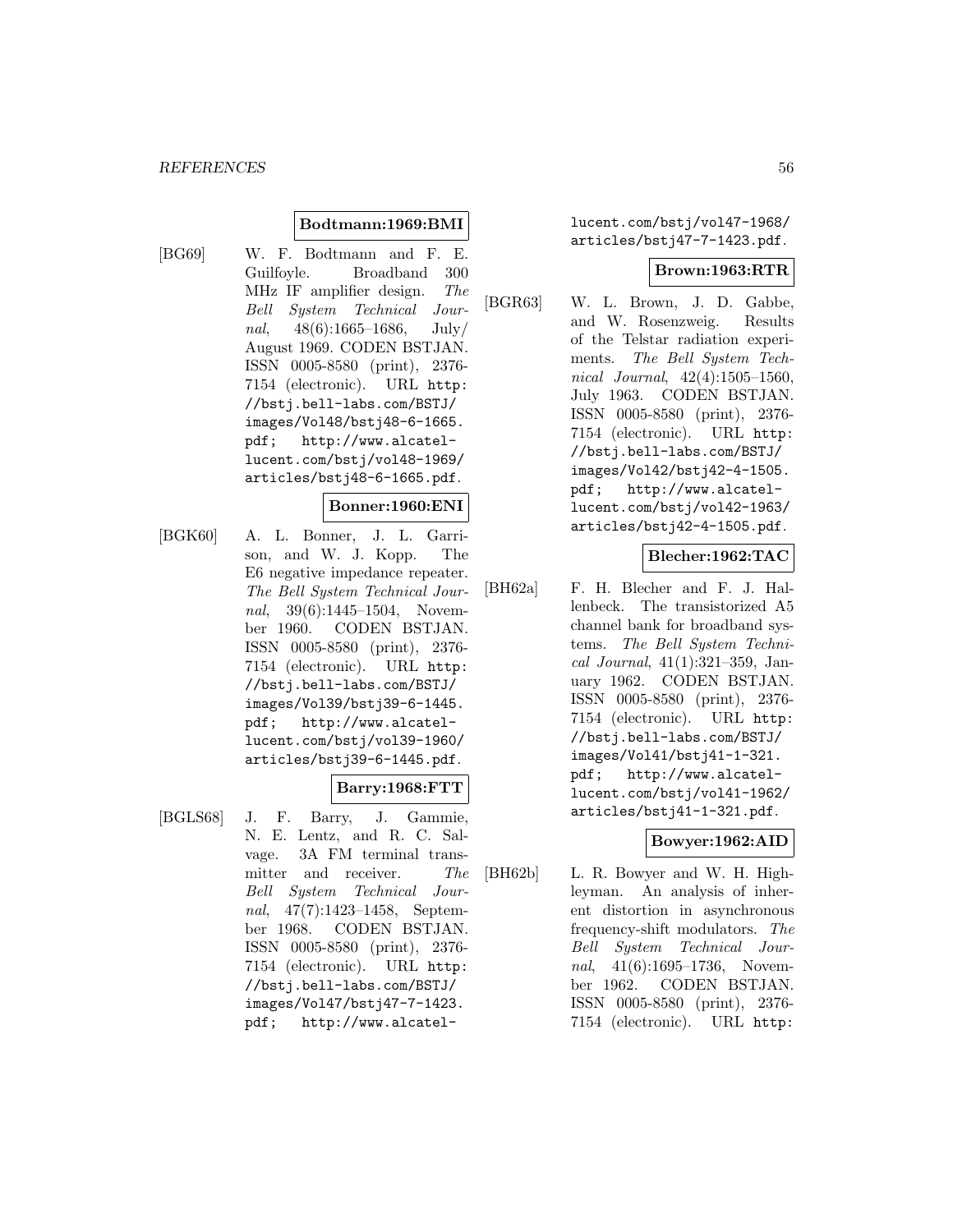//bstj.bell-labs.com/BSTJ/ images/Vol41/bstj41-6-1695. pdf; http://www.alcatellucent.com/bstj/vol41-1962/ articles/bstj41-6-1695.pdf.

# **Brady:1963:ESD**

[BH63] P. T. Brady and G. K. Helder. Echo suppressor design in telephone communications. The Bell System Technical Journal, 42(6):2893-2917, November 1963. CODEN BSTJAN. ISSN 0005-8580 (print), 2376- 7154 (electronic). URL http: //bstj.bell-labs.com/BSTJ/ images/Vol42/bstj42-6-2893. pdf; http://www.alcatellucent.com/bstj/vol42-1963/ articles/bstj42-6-2893.pdf.

# **Boyd:1965:NCT**

[BH65] R. C. Boyd and F. J. Herr. The N2 carrier terminal – objectives and analysis. The Bell System Technical Journal, 44(5):731–759, May/June 1965. CODEN BSTJAN. ISSN 0005-8580 (print), 2376- 7154 (electronic). URL http: //bstj.bell-labs.com/BSTJ/ images/Vol44/bstj44-5-731. pdf; http://www.alcatellucent.com/bstj/vol44-1965/ articles/bstj44-5-731.pdf.

### **Barton:1969:SP**

[BHR69] Marshall E. Barton, Neil M. Haller, and Guy W. Ricker. Service programs. The Bell System Technical Journal, 48 (8):2865–2896, October 1969. CODEN BSTJAN. ISSN

0005-8580 (print), 2376-7154 (electronic). URL http: //bstj.bell-labs.com/BSTJ/ images/Vol48/bstj48-8-2865. pdf; http://www.alcatellucent.com/bstj/vol48-1969/ articles/bstj48-8-2865.pdf.

# **Brown:1964:ASN**

[BHT64] W. S. Brown, J. P. Hyde, and B. A. Tague. The ALPAK system for nonnumerical algebra on a digital computer — II: Rational functions of several variables and truncated power series with rational-function coefficients. The Bell System Technical Journal, 43(2):785–804, March 1964. CODEN BSTJAN. ISSN 0005-8580 (print), 2376- 7154 (electronic). URL http: //bstj.bell-labs.com/BSTJ/ images/Vol43/bstj43-2-785. pdf; http://www.alcatellucent.com/bstj/vol43-1964/ articles/bstj43-2-785.pdf.

# **Bhuta:1960:PII**

[Bhu60] P. G. Bhuta. Pressure at the interface of inner conductor and dielectric of armorless ocean cable. The Bell System Technical Journal, 39(4):963–972, July 1960. CODEN BSTJAN. ISSN 0005-8580 (print), 2376- 7154 (electronic). URL http: //bstj.bell-labs.com/BSTJ/ images/Vol39/bstj39-4-963. pdf; http://www.alcatellucent.com/bstj/vol39-1960/ articles/bstj39-4-963.pdf.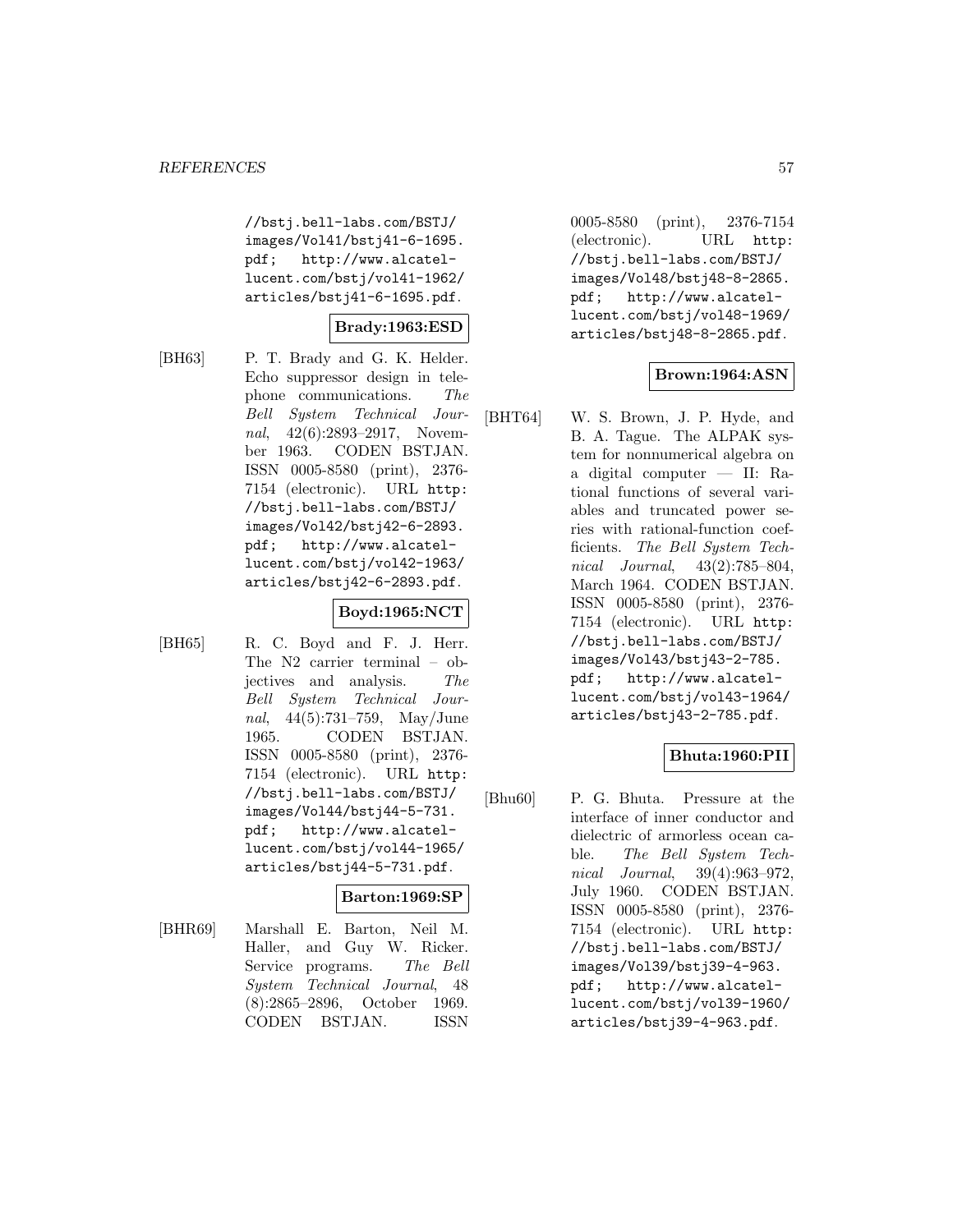### **Bleisch:1966:NCS**

[BI66] G. W. Bleisch and C. W. Irby. The N3 carrier system: Objectives and transmission features. The Bell System Technical Journal, 45(6):767–799, July/ August 1966. CODEN BSTJAN. ISSN 0005-8580 (print), 2376- 7154 (electronic). URL http: //bstj.bell-labs.com/BSTJ/ images/Vol45/bstj45-6-767. pdf; http://www.alcatellucent.com/bstj/vol45-1966/ articles/bstj45-6-767.pdf.

### **Boyd:1962:GCR**

[BK62] G. D. Boyd and H. Kogelnik. Generalized confocal resonator theory. The Bell System Technical Journal, 41(4):1347–1369, July 1962. CODEN BSTJAN. ISSN 0005-8580 (print), 2376- 7154 (electronic). URL http: //bstj.bell-labs.com/BSTJ/ images/Vol41/bstj41-4-1347. pdf; http://www.alcatellucent.com/bstj/vol41-1962/ articles/bstj41-4-1347.pdf.

### **Byrne:1963:SJC**

[BKR63] C. J. Byrne, B. J. Karafin, and D. B. Robinson, Jr. Systematic jitter in a chain of digital regenerators. The Bell System Technical Journal, 42(6):2679–2714, November 1963. CODEN BSTJAN. ISSN 0005-8580 (print), 2376- 7154 (electronic). URL http: //bstj.bell-labs.com/BSTJ/ images/Vol42/bstj42-6-2679. pdf; http://www.alcatellucent.com/bstj/vol42-1963/ articles/bstj42-6-2679.pdf.

#### **Bosworth:1968:DSI**

[BKRS68] R. H. Bosworth, F. W. Kammerer, D. E. Rowlinson, and J. V. Scattaglia. Design of a simulator for investigating organic synchronization systems. The Bell System Technical Journal, 47(2):209–226, February 1968. CODEN BSTJAN. ISSN 0005-8580 (print), 2376- 7154 (electronic). URL http: //bstj.bell-labs.com/BSTJ/ images/Vol47/bstj47-2-209. pdf; http://www.alcatellucent.com/bstj/vol47-1968/ articles/bstj47-2-209.pdf.

### **Becker:1966:BJBa**

[BKS66] F. K. Becker, E. R. Kretzmer, and J. R. Sheehan. B.S.T.J. briefs: A new signal format for efficient data transmission. The Bell System Technical Journal, 45(5):755–758, May/ June 1966. CODEN BSTJAN. ISSN 0005-8580 (print), 2376- 7154 (electronic). URL http: //bstj.bell-labs.com/BSTJ/ images/Vol45/bstj45-5-755. pdf; http://www.alcatellucent.com/bstj/vol45-1966/ articles/bstj45-5-755.pdf.

#### **Blackman:1964:MOR**

[Bla64] R. B. Blackman. Methods of orbit refinement. The Bell System Technical Journal, 43(3):885–909, May 1964. CODEN BSTJAN. ISSN 0005-8580 (print), 2376-7154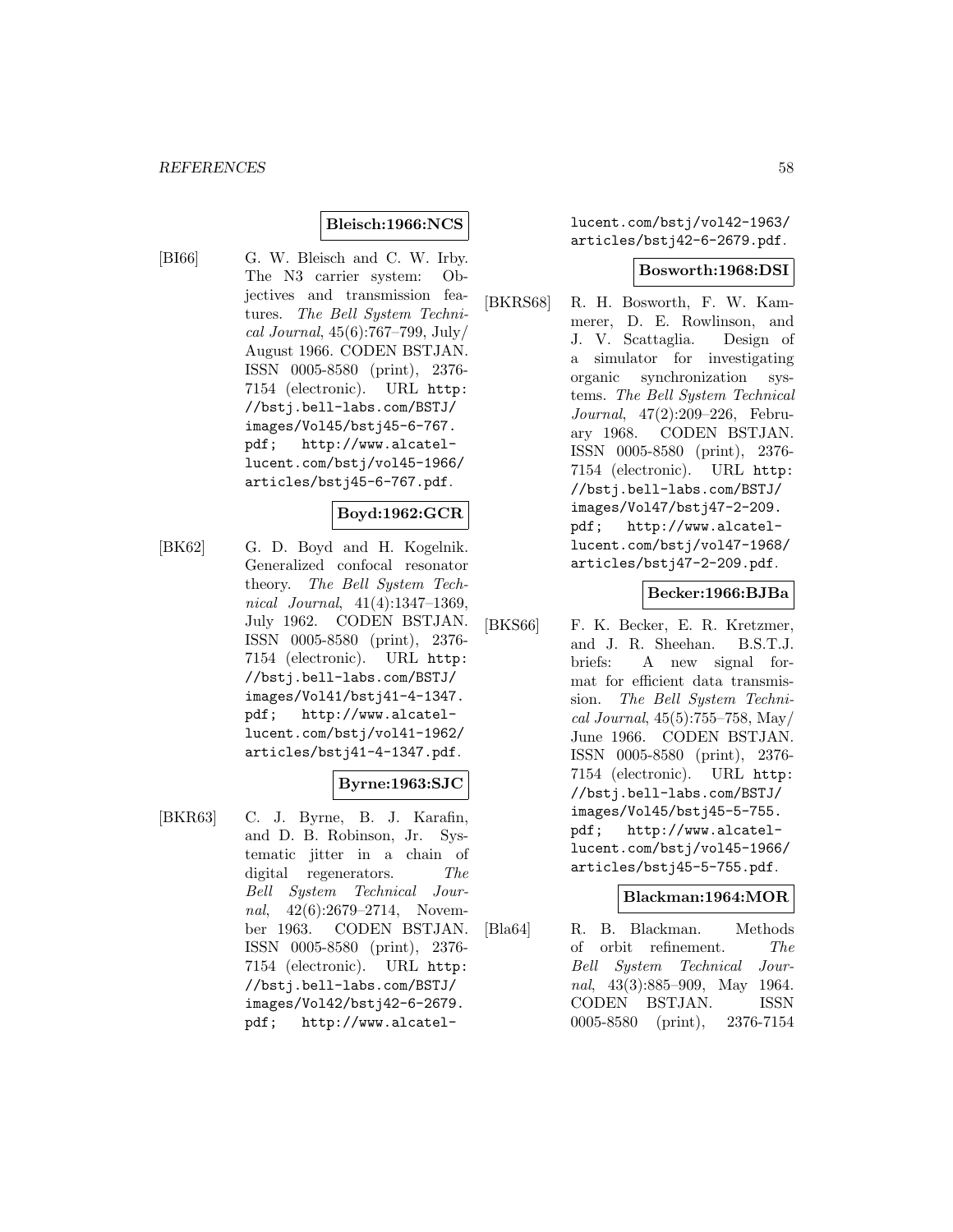(electronic). URL http: //bstj.bell-labs.com/BSTJ/ images/Vol43/bstj43-3-885. pdf; http://www.alcatellucent.com/bstj/vol43-1964/ articles/bstj43-3-885.pdf.

#### **Bleickardt:1968:MST**

[Ble68] W. Bleickardt. Multimoding and its suppression in twisted ring counters. The Bell System Technical Journal, 47(9):2029–2050, November 1968. CODEN BSTJAN. ISSN 0005-8580 (print), 2376- 7154 (electronic). URL http: //bstj.bell-labs.com/BSTJ/ images/Vol47/bstj47-9-2029. pdf; http://www.alcatellucent.com/bstj/vol47-1968/ articles/bstj47-9-2029.pdf.

### **Bodmer:1963:STW**

[BLOR63] M. G. Bodmer, J. P. Laico, E. G. Olsen, and A. T. Ross. The satellite traveling-wave tube. The Bell System Technical Journal, 42(4):1703–1748, July 1963. CODEN BSTJAN. ISSN 0005-8580 (print), 2376- 7154 (electronic). URL http: //bstj.bell-labs.com/BSTJ/ images/Vol42/bstj42-4-1703. pdf; http://www.alcatellucent.com/bstj/vol42-1963/ articles/bstj42-4-1703.pdf.

# **Blue:1969:ALS**

[Blu69] J. L. Blue. Approximate largesignal analysis of IMPATT oscillators. The Bell System Technical Journal, 48(2):383–396, February 1969. CODEN BSTJAN.

ISSN 0005-8580 (print), 2376- 7154 (electronic). URL http: //bstj.bell-labs.com/BSTJ/ images/Vol48/bstj48-2-383. pdf; http://www.alcatellucent.com/bstj/vol48-1969/ articles/bstj48-2-383.pdf.

# **Bomberger:1963:NCC**

[BM63] D. C. Bomberger and L. F. Moose. Nickel–cadmium cells for the Spacecraft battery. The Bell System Technical Journal, 42(4):1687–1702, July 1963. CODEN BSTJAN. ISSN 0005-8580 (print), 2376-7154 (electronic). URL http: //bstj.bell-labs.com/BSTJ/ images/Vol42/bstj42-4-1687. pdf; http://www.alcatellucent.com/bstj/vol42-1963/ articles/bstj42-4-1687.pdf.

### **Bishop:1964:CPF**

[BM64] J. D. Bishop and S. Mottel. Cable power facility. The Bell System Technical Journal, 43(4):1339–1366, July 1964. CODEN BSTJAN. ISSN 0005-8580 (print), 2376- 7154 (electronic). URL http: //bstj.bell-labs.com/BSTJ/ images/Vol43/bstj43-4-1339. pdf; http://www.alcatellucent.com/bstj/vol43-1964/ articles/bstj43-4-1339.pdf.

### **Bishop:1969:PS**

[BM69] J. D. Bishop and S. Mottel. Power supplies. The Bell System Technical Journal, 48(4):1041–1064, April 1969. CODEN BSTJAN.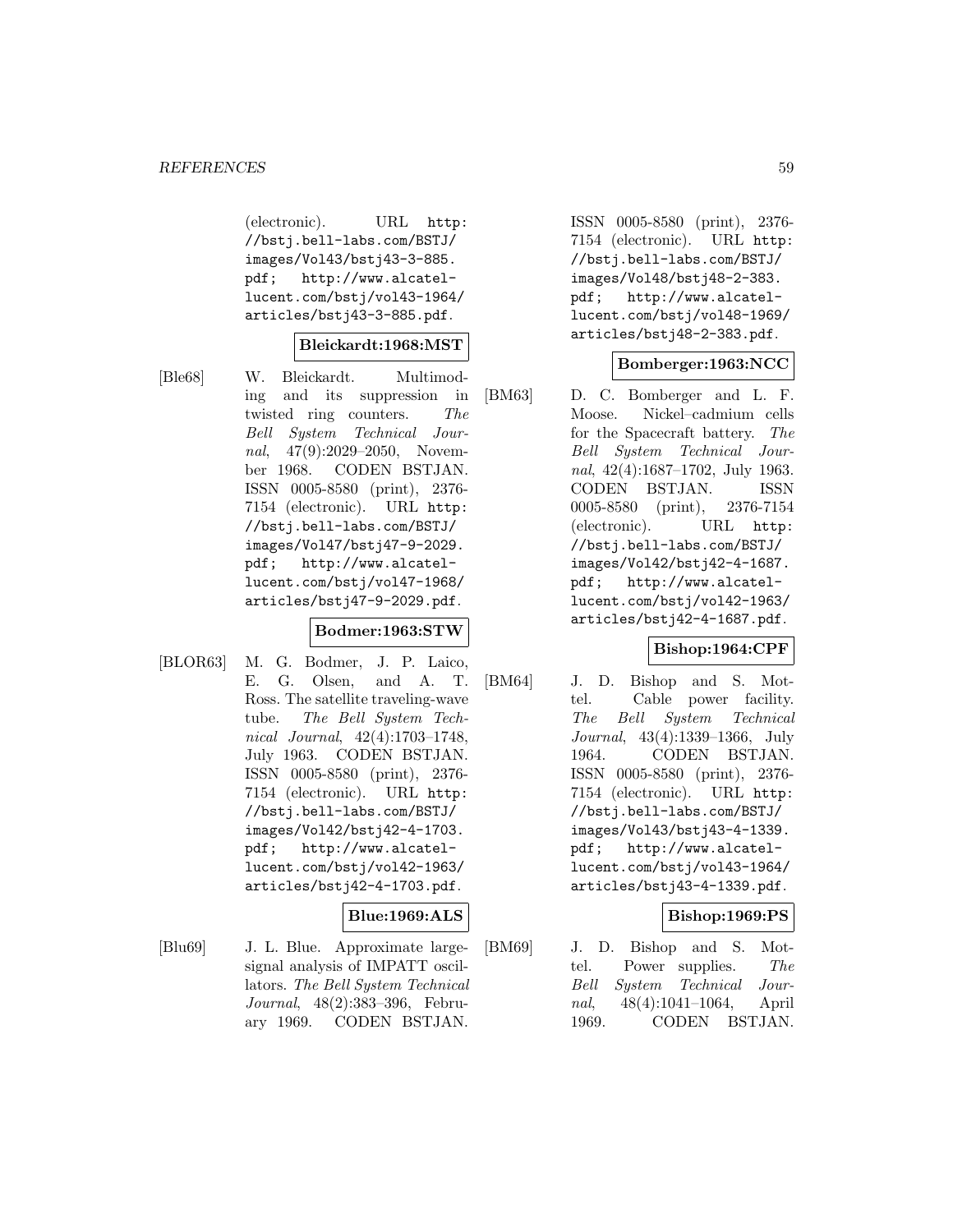ISSN 0005-8580 (print), 2376- 7154 (electronic). URL http: //bstj.bell-labs.com/BSTJ/ images/Vol48/bstj48-4-1041. pdf; http://www.alcatellucent.com/bstj/vol48-1969/ articles/bstj48-4-1041.pdf.

### **Brainard:1967:LRTb**

[BMP67] R. C. Brainard, F. W. Mounts, and B. Prasada. Low resolution TV: Subjective effects of frame repetition and picture replenishment. The Bell System Technical Journal, 46(1):261–271, January 1967. CODEN BSTJAN. ISSN 0005-8580 (print), 2376- 7154 (electronic). URL http: //bstj.bell-labs.com/BSTJ/ images/Vol46/bstj46-1-261. pdf; http://www.alcatellucent.com/bstj/vol46-1967/ articles/bstj46-1-261.pdf.

### **Bowker:1964:DAO**

[BNR64] M. W. Bowker, W. G. Nutt, and R. M. Riley. Design of armorless ocean cable. The Bell System Technical Journal, 43(4):1185–1208, July 1964. CODEN BSTJAN. ISSN 0005-8580 (print), 2376-7154 (electronic). URL http: //bstj.bell-labs.com/BSTJ/ images/Vol43/bstj43-4-1185. pdf; http://www.alcatellucent.com/bstj/vol43-1964/ articles/bstj43-4-1185.pdf. See erratum [Ano64l].

### **Bobeck:1967:PDA**

[Bob67] A. H. Bobeck. Properties and device applications of magnetic

August 1969. CODEN BSTJAN. ISSN 0005-8580 (print), 2376- 7154 (electronic). URL http: //bstj.bell-labs.com/BSTJ/ images/Vol48/bstj48-6-1687. pdf; http://www.alcatel-

[Bod69] W. F. Bodtmann. Design of

lucent.com/bstj/vol48-1969/ articles/bstj48-6-1687.pdf.

#### **Bogner:1969:FSF**

[Bog69] R. E. Bogner. Frequency sampling filters — Hilbert transformers and resonators. The Bell System Technical Journal, 48(3):501–510, March 1969. CODEN BSTJAN. ISSN 0005-8580 (print), 2376-7154 (electronic). URL http: //bstj.bell-labs.com/BSTJ/ images/Vol48/bstj48-3-501. pdf; http://www.alcatellucent.com/bstj/vol48-1969/ articles/bstj48-3-501.pdf.

#### **Borenstein:1963:SCD**

[Bor63] D. P. Borenstein. Spec-

domains in orthoferrites. The Bell System Technical Journal, 46(8):1901–1925, October 1967. CODEN BSTJAN. ISSN 0005-8580 (print), 2376- 7154 (electronic). URL http: //bstj.bell-labs.com/BSTJ/ images/Vol46/bstj46-8-1901. pdf; http://www.alcatellucent.com/bstj/vol46-1967/ articles/bstj46-8-1901.pdf.

# **Bodtmann:1969:DEB**

efficient broadband variolossers. The Bell System Technical Journal,  $48(6):1687-1702$ , July/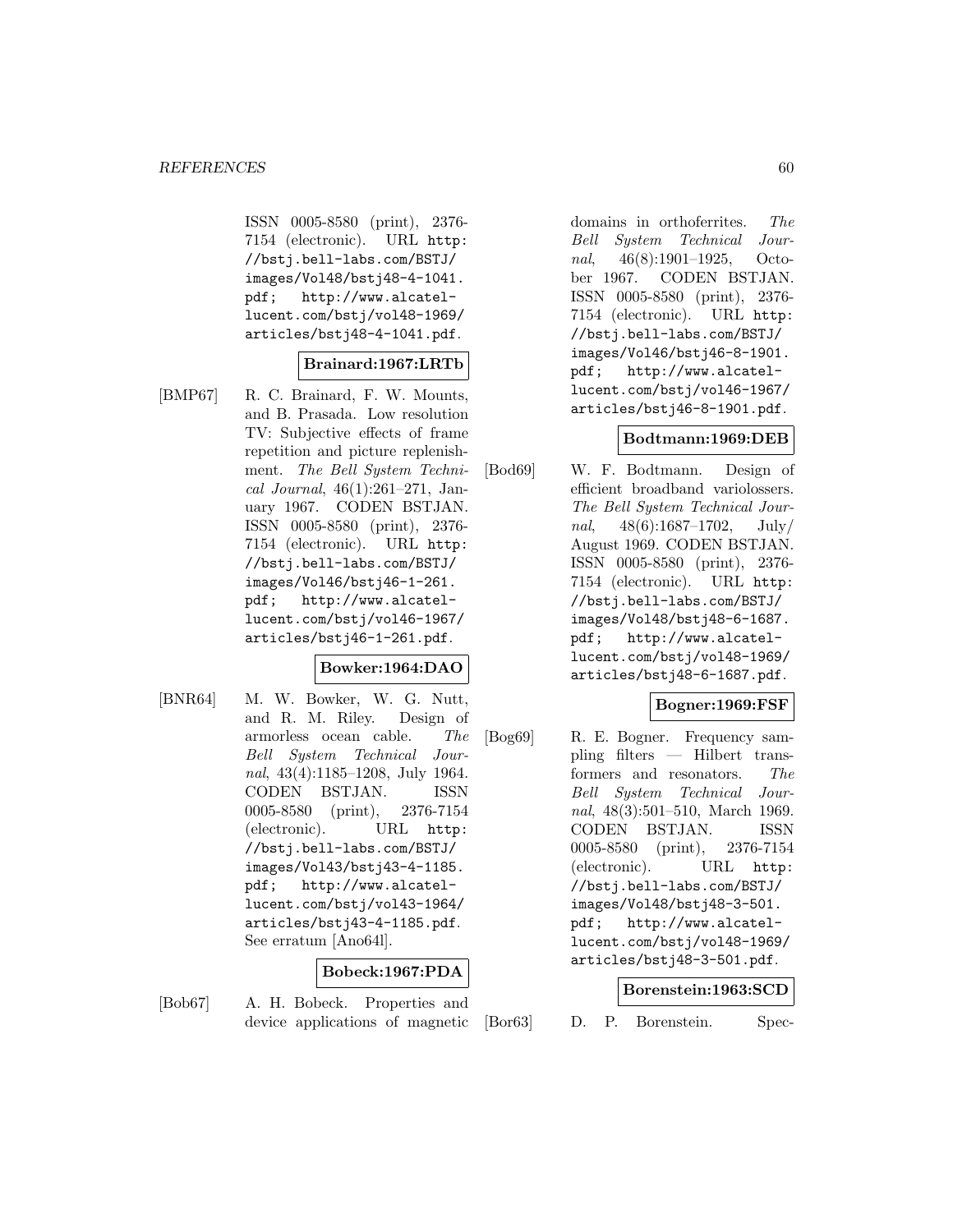tral characteristics of digitstimulating speech sounds. The Bell System Technical Journal, 42(6):2839–2847, November 1963. CODEN BSTJAN. ISSN 0005-8580 (print), 2376- 7154 (electronic). URL http: //bstj.bell-labs.com/BSTJ/ images/Vol42/bstj42-6-2839. pdf; http://www.alcatellucent.com/bstj/vol42-1963/ articles/bstj42-6-2839.pdf.

### **Bostwick:1962:MTR**

[Bos62] L. G. Bostwick. A miniature tuned reed selector of high sensitivity and stability. The Bell System Technical Journal, 41(2):411–424, March 1962. CODEN BSTJAN. ISSN 0005-8580 (print), 2376- 7154 (electronic). URL http: //bstj.bell-labs.com/BSTJ/ images/Vol41/bstj41-2-411. pdf; http://www.alcatellucent.com/bstj/vol41-1962/ articles/bstj41-2-411.pdf.

# **Browne:1969:CUS**

[BQTY69] Thomas E. Browne, Thomas M. Quinn, Wing N. Toy, and John E. Yates. Control unit system. The Bell System Technical Journal, 48(8):2619–2668, October 1969. CODEN BSTJAN. ISSN 0005-8580 (print), 2376- 7154 (electronic). URL http: //bstj.bell-labs.com/BSTJ/ images/Vol48/bstj48-8-2619. pdf; http://www.alcatellucent.com/bstj/vol48-1969/ articles/bstj48-8-2619.pdf.

# **Bennett:1963:SDA**

[BR63a] W. R. Bennett and S. O. Rice. Spectral density and autocorrelation functions associated with binary frequency-shift keying. The Bell System Technical Journal, 42(5):2355–2385, September 1963. CODEN BSTJAN. ISSN 0005-8580 (print), 2376- 7154 (electronic). URL http: //bstj.bell-labs.com/BSTJ/ images/Vol42/bstj42-5-2355. pdf; http://www.alcatellucent.com/bstj/vol42-1963/ articles/bstj42-5-2355.pdf.

### **Bodtmann:1963:WTI**

[BR63b] W. F. Bodtmann and C. L. Ruthroff. A wideband transistor IF amplifier for Space and terrestrial repeaters using grounded-base transformercoupled stages. The Bell System Technical Journal, 42(1):37– 54, January 1963. CODEN BST-JAN. ISSN 0005-8580 (print), 2376-7154 (electronic). URL http://bstj.bell-labs.com/ BSTJ/images/Vol42/bstj42-1- 37.pdf; http://www.alcatellucent.com/bstj/vol42-1963/ articles/bstj42-1-37.pdf.

#### **Becker:1966:BJBb**

[BR66] F. K. Becker and H. R. Rudin. B.S.T.J. briefs: Application of automatic transversal filters to the problem of echo suppression. The Bell System Technical Journal, 45(10):1847–1850, December 1966. CODEN BSTJAN. ISSN 0005-8580 (print), 2376-7154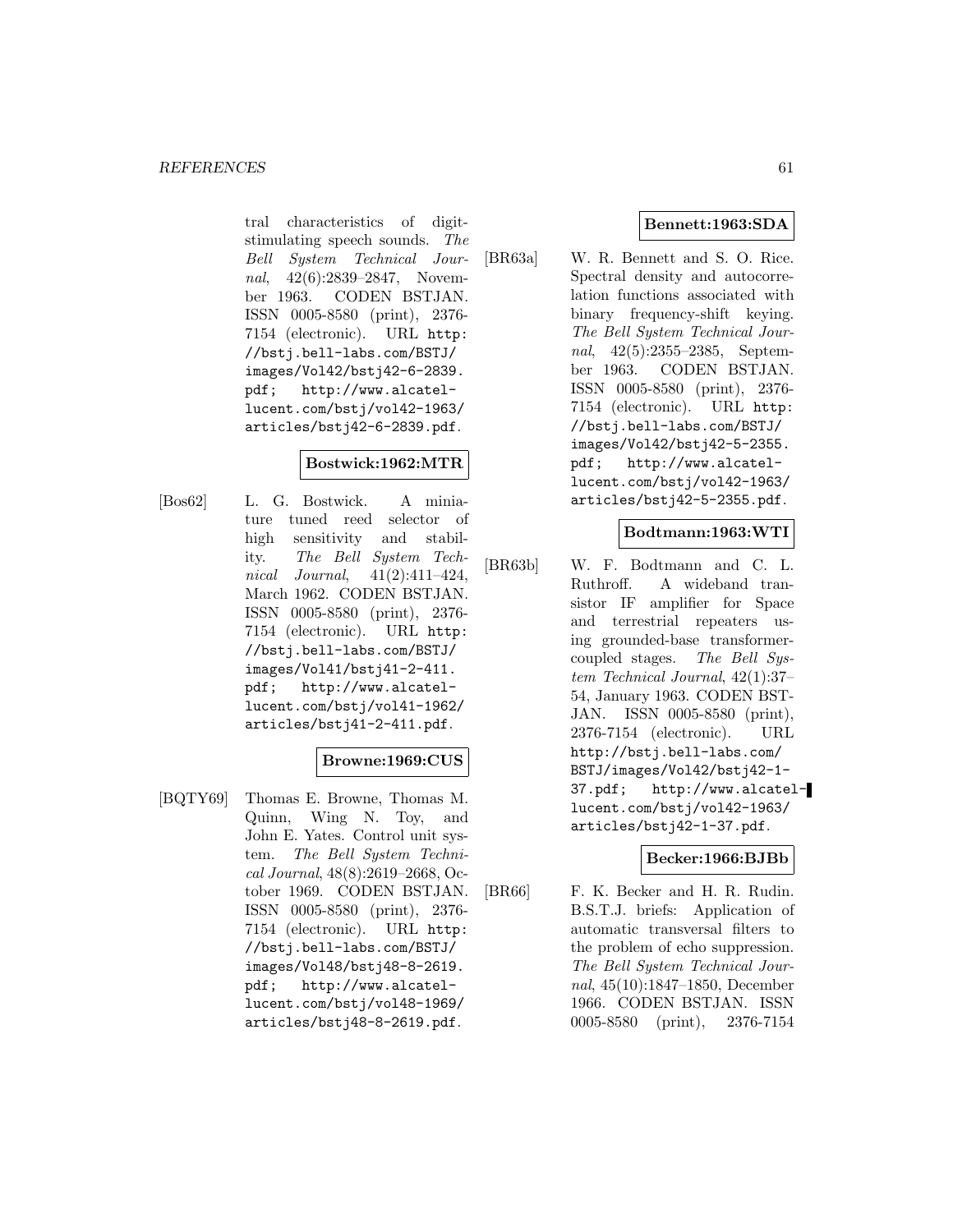(electronic). URL http://bstj. bell-labs.com/BSTJ/images/ Vol45/bstj45-10-1847.pdf; http://www.alcatel-lucent. com/bstj/vol45-1966/articles/ bstj45-10-1847.pdf.

#### **Brady:1965:SBO**

[Bra65a] Paul T. Brady. A statistical basis for objective measurement of speech levels. The Bell System Technical Journal, 44(7):1453–1486, September 1965. CODEN BSTJAN. ISSN 0005-8580 (print), 2376- 7154 (electronic). URL http: //bstj.bell-labs.com/BSTJ/ images/Vol44/bstj44-7-1453. pdf; http://www.alcatellucent.com/bstj/vol44-1965/ articles/bstj44-7-1453.pdf.

### **Brady:1965:TIP**

[Bra65b] Paul T. Brady. A technique for investigating on-off patterns of speech. The Bell System Technical Journal, 44(1):1–22, January 1965. CODEN BST-JAN. ISSN 0005-8580 (print), 2376-7154 (electronic). URL http://bstj.bell-labs.com/ BSTJ/images/Vol44/bstj44-1- 1.pdf; http://www.alcatellucent.com/bstj/vol44-1965/ articles/bstj44-1-1.pdf.

# **Brainard:1967:LRTa**

[Bra67] R. C. Brainard. Low resolution TV: Subjective effects of noise added to a signal. The Bell System Technical Journal, 46(1):233–260, January 1967. CODEN BSTJAN.

ISSN 0005-8580 (print), 2376- 7154 (electronic). URL http: //bstj.bell-labs.com/BSTJ/ images/Vol46/bstj46-1-233. pdf; http://www.alcatellucent.com/bstj/vol46-1967/ articles/bstj46-1-233.pdf.

# **Bradford:1968:TWT**

[Bra68a] C. E. Bradford. The travelingwave tube amplifier for the microwave transmitter. The Bell System Technical Journal, 47(7):1379–1395, September 1968. CODEN BSTJAN. ISSN 0005-8580 (print), 2376- 7154 (electronic). URL http: //bstj.bell-labs.com/BSTJ/ images/Vol47/bstj47-7-1379. pdf; http://www.alcatellucent.com/bstj/vol47-1968/ articles/bstj47-7-1379.pdf.

# **Brady:1968:SAP**

[Bra68b] Paul T. Brady. A statistical analysis of on-off patterns in sixteen conversations. The Bell System Technical Journal, 47(1):73–91, January 1968. CODEN BST-JAN. ISSN 0005-8580 (print), 2376-7154 (electronic). URL http://bstj.bell-labs.com/ BSTJ/images/Vol47/bstj47-1- 73.pdf; http://www.alcatellucent.com/bstj/vol47-1968/ articles/bstj47-1-73.pdf.

### **Brady:1969:MGS**

[Bra69] Paul T. Brady. A model for generating on-off speech patterns in two-way conversation. The Bell System Technical Journal, 48(7):2445–2472, Septem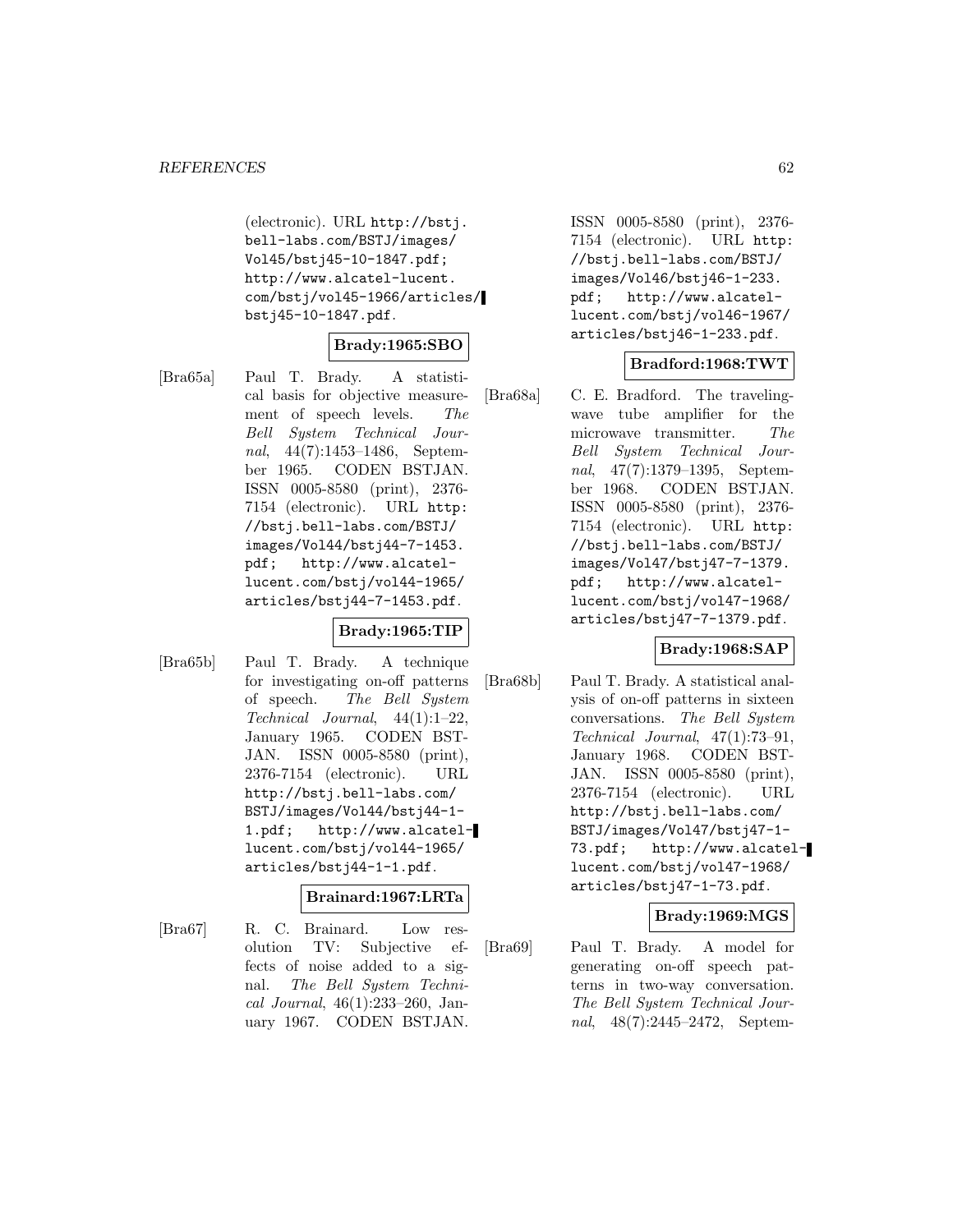ber 1969. CODEN BSTJAN. ISSN 0005-8580 (print), 2376- 7154 (electronic). URL http: //bstj.bell-labs.com/BSTJ/ images/Vol48/bstj48-7-2445. pdf; http://www.alcatellucent.com/bstj/vol48-1969/ articles/bstj48-7-2445.pdf.

### **Brilliant:1966:DFS**

[Bri66] M. B. Brilliant. The determination of frequency in systems of mutually synchronized oscillators. The Bell System Technical Journal, 45(10):1737– 1748, December 1966. CO-DEN BSTJAN. ISSN 0005- 8580 (print), 2376-7154 (electronic). URL http://bstj. bell-labs.com/BSTJ/images/ Vol45/bstj45-10-1737.pdf; http://www.alcatel-lucent. com/bstj/vol45-1966/articles/ bstj45-10-1737.pdf.

### **Brilliant:1967:DRS**

[Bri67] M. B. Brilliant. Dynamic response of systems of mutually synchronized oscillators. The Bell System Technical Journal, 46(2):319–356, February 1967. CODEN BSTJAN. ISSN 0005-8580 (print), 2376- 7154 (electronic). URL http: //bstj.bell-labs.com/BSTJ/ images/Vol46/bstj46-2-319. pdf; http://www.alcatellucent.com/bstj/vol46-1967/ articles/bstj46-2-319.pdf.

# **Briley:1968:SHC**

[Bri68] Bruce E. Briley. A selfhealing control. The Bell Sys-

tem Technical Journal, 47(10): 2367–2378, December 1968. CO-DEN BSTJAN. ISSN 0005- 8580 (print), 2376-7154 (electronic). URL http://bstj. bell-labs.com/BSTJ/images/ Vol47/bstj47-10-2367.pdf; http://www.alcatel-lucent. com/bstj/vol47-1968/articles/ bstj47-10-2367.pdf.

# **Brown:1963:ASN**

[Bro63] W. S. Brown. The ALPAK system for nonnumerical algebra on a digital computer — I: Polynomials in several variables and truncated power series with polynomial coefficients. The Bell System Technical Journal, 42(5):2081–2119, September 1963. CODEN BSTJAN. ISSN 0005-8580 (print), 2376- 7154 (electronic). URL http: //bstj.bell-labs.com/BSTJ/ images/Vol42/bstj42-5-2081. pdf; http://www.alcatellucent.com/bstj/vol42-1963/ articles/bstj42-5-2081.pdf.

# **Brown:1967:SMW**

[Bro67a] C. B. Brown. A series of miniature wire spring relays. The Bell System Technical Journal, 46(1):117–147, January 1967. CODEN BSTJAN. ISSN 0005-8580 (print), 2376- 7154 (electronic). URL http: //bstj.bell-labs.com/BSTJ/ images/Vol46/bstj46-1-117. pdf; http://www.alcatellucent.com/bstj/vol46-1967/ articles/bstj46-1-117.pdf.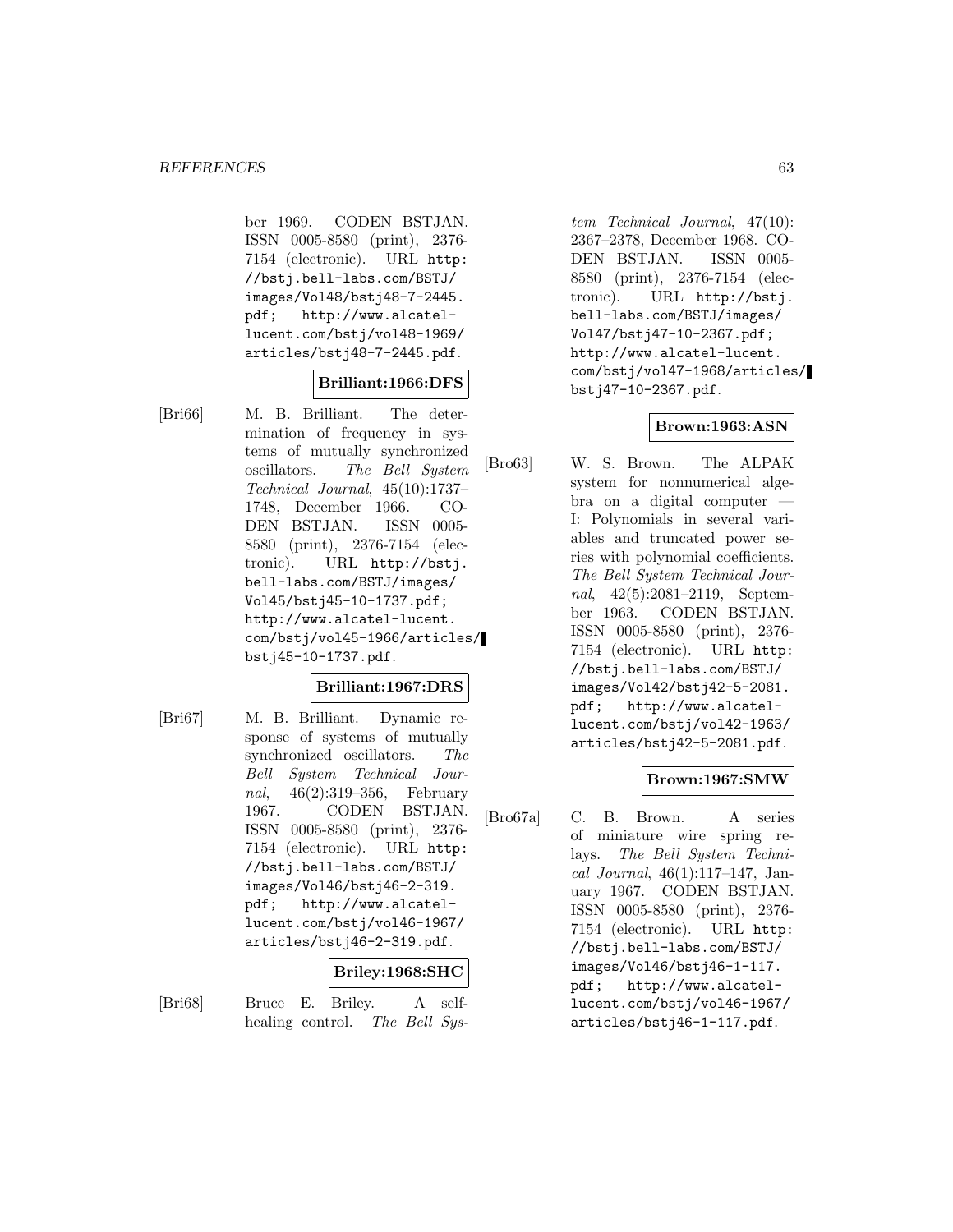# **Brown:1967:LRT**

[Bro67b] Earl F. Brown. Low-resolution TV: Subjective comparison of interlaced and noninterlaced pictures. The Bell System Technical Journal, 46(1):199–232, January 1967. CODEN BSTJAN. ISSN 0005-8580 (print), 2376- 7154 (electronic). URL http: //bstj.bell-labs.com/BSTJ/ images/Vol46/bstj46-1-199. pdf; http://www.alcatellucent.com/bstj/vol46-1967/ articles/bstj46-1-199.pdf.

### **Brown:1969:SSD**

[Bro69] Earl F. Brown. A slidingscale direct-feedback PCM coder for television. The Bell System Technical Journal, 48(5): 1537–1553, May/June 1969. CODEN BSTJAN. ISSN 0005-8580 (print), 2376-7154 (electronic). URL http: //bstj.bell-labs.com/BSTJ/ images/Vol48/bstj48-5-1537. pdf; http://www.alcatellucent.com/bstj/vol48-1969/ articles/bstj48-5-1537.pdf.

#### **Bennett:1963:BDT**

[BS63] W. R. Bennett and J. Salz. Binary data transmission by FM over a real channel. The Bell System Technical Journal, 42(5):2387–2426, September 1963. CODEN BSTJAN. ISSN 0005-8580 (print), 2376- 7154 (electronic). URL http: //bstj.bell-labs.com/BSTJ/ images/Vol42/bstj42-5-2387. pdf; http://www.alcatellucent.com/bstj/vol42-1963/ articles/bstj42-5-2387.pdf.

#### **Benes:1964:ATD**

[BS64] V. E. Beneš and I. W. Sandberg. Applications of a theorem of Dubrovskii to the periodic responses of nonlinear systems. The Bell System Technical Journal, 43(6):2855-2872, November 1964. CODEN BSTJAN. ISSN 0005-8580 (print), 2376- 7154 (electronic). URL http: //bstj.bell-labs.com/BSTJ/ images/Vol43/bstj43-6-2855. pdf; http://www.alcatellucent.com/bstj/vol43-1964/ articles/bstj43-6-2855.pdf.

### **Bell:1965:EAP**

[BST65] D. T. Bell, L. H. Steiff, and E. R. Taylor. Equipment aspects of packaged N2 carrier system terminals. The Bell System Technical Journal, 44(5):787–822, May/ June 1965. CODEN BSTJAN. ISSN 0005-8580 (print), 2376- 7154 (electronic). URL http: //bstj.bell-labs.com/BSTJ/ images/Vol44/bstj44-5-787. pdf; http://www.alcatellucent.com/bstj/vol44-1965/ articles/bstj44-5-787.pdf.

### **Ballentine:1962:SSR**

[BSW62] W. E. Ballentine, V. R. Saari, and F. J. Witt. The solid-state receiver in the TL radio system. The Bell System Technical Journal, 41(6):1831–1863, November 1962. CODEN BSTJAN. ISSN 0005-8580 (print), 2376- 7154 (electronic). URL http: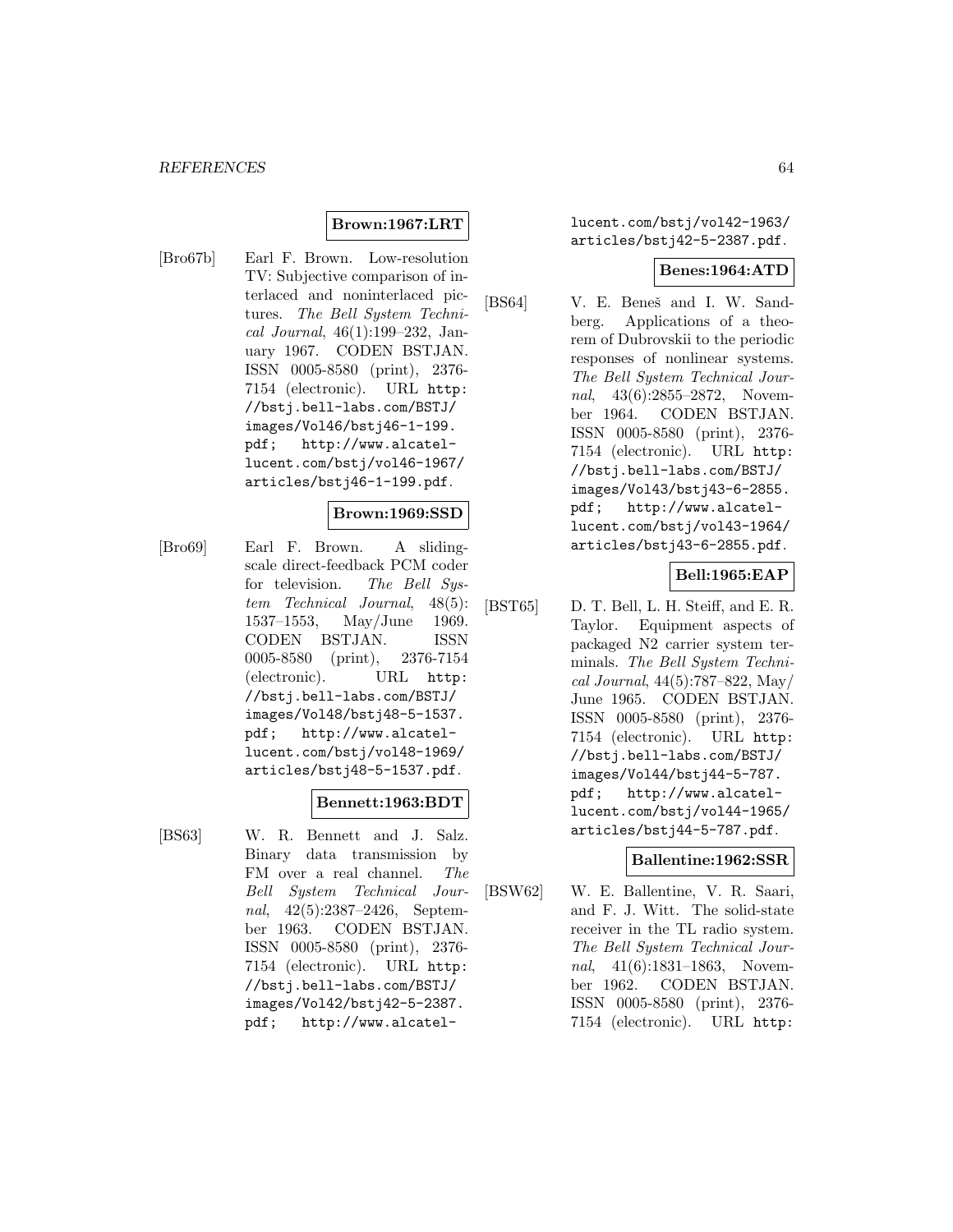//bstj.bell-labs.com/BSTJ/ images/Vol41/bstj41-6-1831. pdf; http://www.alcatellucent.com/bstj/vol41-1962/ articles/bstj41-6-1831.pdf.

# **Beach:1963:MPI**

- 
- [BT63] C. D. Beach and J. M. Trecker. A method for predicting interchannel modulation due to multipath propagation in FM and PM tropospheric radio systems. The Bell System Technical Journal,  $42(1):1-36$ , January 1963. CODEN BST-JAN. ISSN 0005-8580 (print), 2376-7154 (electronic). URL http://bstj.bell-labs.com/ BSTJ/images/Vol42/bstj42-1- 1.pdf; http://www.alcatellucent.com/bstj/vol42-1963/ articles/bstj42-1-1.pdf.

# **Buchner:1966:CSB**

[Buc66] M. M. Buchner, Jr. Computing the spectrum of a binary group code. The Bell System Technical Journal, 45(3):441–449, March 1966. CODEN BSTJAN. ISSN 0005-8580 (print), 2376- 7154 (electronic). URL http: //bstj.bell-labs.com/BSTJ/ images/Vol45/bstj45-3-441. pdf; http://www.alcatellucent.com/bstj/vol45-1966/ articles/bstj45-3-441.pdf.

#### **Buchner:1967:CND**

[Buc67] M. M. Buchner, Jr. Coding for numerical data transmission. The Bell System Technical Journal, 46(5):1025–1041, May/ June 1967. CODEN BSTJAN.

ISSN 0005-8580 (print), 2376- 7154 (electronic). URL http: //bstj.bell-labs.com/BSTJ/ images/Vol46/bstj46-5-1025. pdf; http://www.alcatellucent.com/bstj/vol46-1967/ articles/bstj46-5-1025.pdf.

# **Buchner:1969:SAQ**

[Buc69a] M. M. Buchner, Jr. A system approach to quantization and transmission error. The Bell System Technical Journal,  $48(5):1219-1247$ , May/ June 1969. CODEN BSTJAN. ISSN 0005-8580 (print), 2376- 7154 (electronic). URL http: //bstj.bell-labs.com/BSTJ/ images/Vol48/bstj48-5-1219. pdf; http://www.alcatellucent.com/bstj/vol48-1969/ articles/bstj48-5-1219.pdf.

### **Buchner:1969:ECH**

[Buc69b] Morgan M. Buchner, Jr. The equivalence of certain Harper codes. The Bell System Technical Journal, 48(9):3113– 3130, November 1969. CO-DEN BSTJAN. ISSN 0005- 8580 (print), 2376-7154 (electronic). URL http://bstj. bell-labs.com/BSTJ/images/ Vol48/bstj48-9-3113.pdf; http://www.alcatel-lucent. com/bstj/vol48-1969/articles/ bstj48-9-3113.pdf.

### **Bugnolo:1965:SEL**

[Bug65] D. S. Bugnolo. Some effects of laminar and turbulent flow on breakdown in gases. The Bell System Technical Journal, 44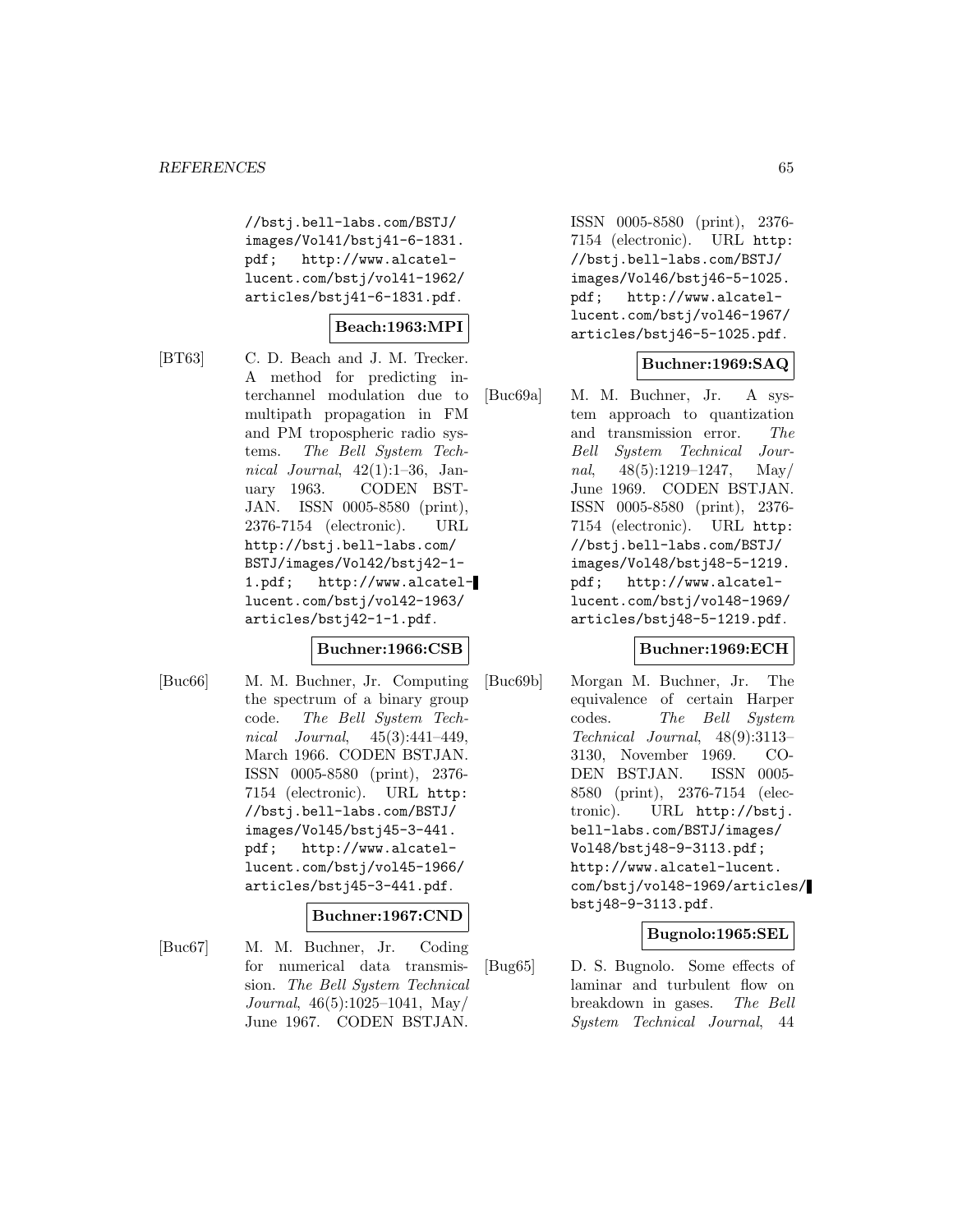(10):2393–2408, December 1965. CODEN BSTJAN. ISSN 0005- 8580 (print), 2376-7154 (electronic). URL http://bstj. bell-labs.com/BSTJ/images/ Vol44/bstj44-10-2393.pdf; http://www.alcatel-lucent. com/bstj/vol44-1965/articles/ bstj44-10-2393.pdf.

### **Bullington:1963:REA**

[Bul63] K. Bullington. Reflections from an exponential atmosphere. The Bell System Technical Journal, 42(6):2849–2867, November 1963. CODEN BSTJAN. ISSN 0005-8580 (print), 2376- 7154 (electronic). URL http: //bstj.bell-labs.com/BSTJ/ images/Vol42/bstj42-6-2849. pdf; http://www.alcatellucent.com/bstj/vol42-1963/ articles/bstj42-6-2849.pdf.

# **Bunin:1969:RDF**

[Bun69] Barry J. Bunin. Rate-distortion function for Gaussian Markov processes. The Bell System Technical Journal, 48(9): 3059–3074, November 1969. CODEN BSTJAN. ISSN 0005-8580 (print), 2376-7154 (electronic). URL http: //bstj.bell-labs.com/BSTJ/ images/Vol48/bstj48-9-3059. pdf; http://www.alcatellucent.com/bstj/vol48-1969/ articles/bstj48-9-3059.pdf.

#### **Burbank:1960:MSC**

[Bur60] R. D. Burbank. Molecular structure in crystal aggregates of linear polyethylene. The

Bell System Technical Journal, 39(6):1627–1663, November 1960. CODEN BSTJAN. ISSN 0005-8580 (print), 2376- 7154 (electronic). URL http: //bstj.bell-labs.com/BSTJ/ images/Vol39/bstj39-6-1627. pdf; http://www.alcatellucent.com/bstj/vol39-1960/ articles/bstj39-6-1627.pdf.

#### **Burckhardt:1965:AVF**

[Bur65] C. B. Burckhardt. Analysis of varactor frequency multipliers for arbitrary capacitance variation and drive level. The Bell System Technical Journal, 44(4):675–692, April 1965. CODEN BSTJAN. ISSN 0005-8580 (print), 2376- 7154 (electronic). URL http: //bstj.bell-labs.com/BSTJ/ images/Vol44/bstj44-4-675. pdf; http://www.alcatellucent.com/bstj/vol44-1965/ articles/bstj44-4-675.pdf.

### **Burckhardt:1966:BJB**

[Bur66] C. B. Burckhardt. B.S.T.J. briefs: Display of holograms in white light. The Bell System Technical Journal, 45(10): 1841–1844, December 1966. CO-DEN BSTJAN. ISSN 0005- 8580 (print), 2376-7154 (electronic). URL http://bstj. bell-labs.com/BSTJ/images/ Vol45/bstj45-10-1841.pdf; http://www.alcatel-lucent. com/bstj/vol45-1966/articles/ bstj45-10-1841.pdf.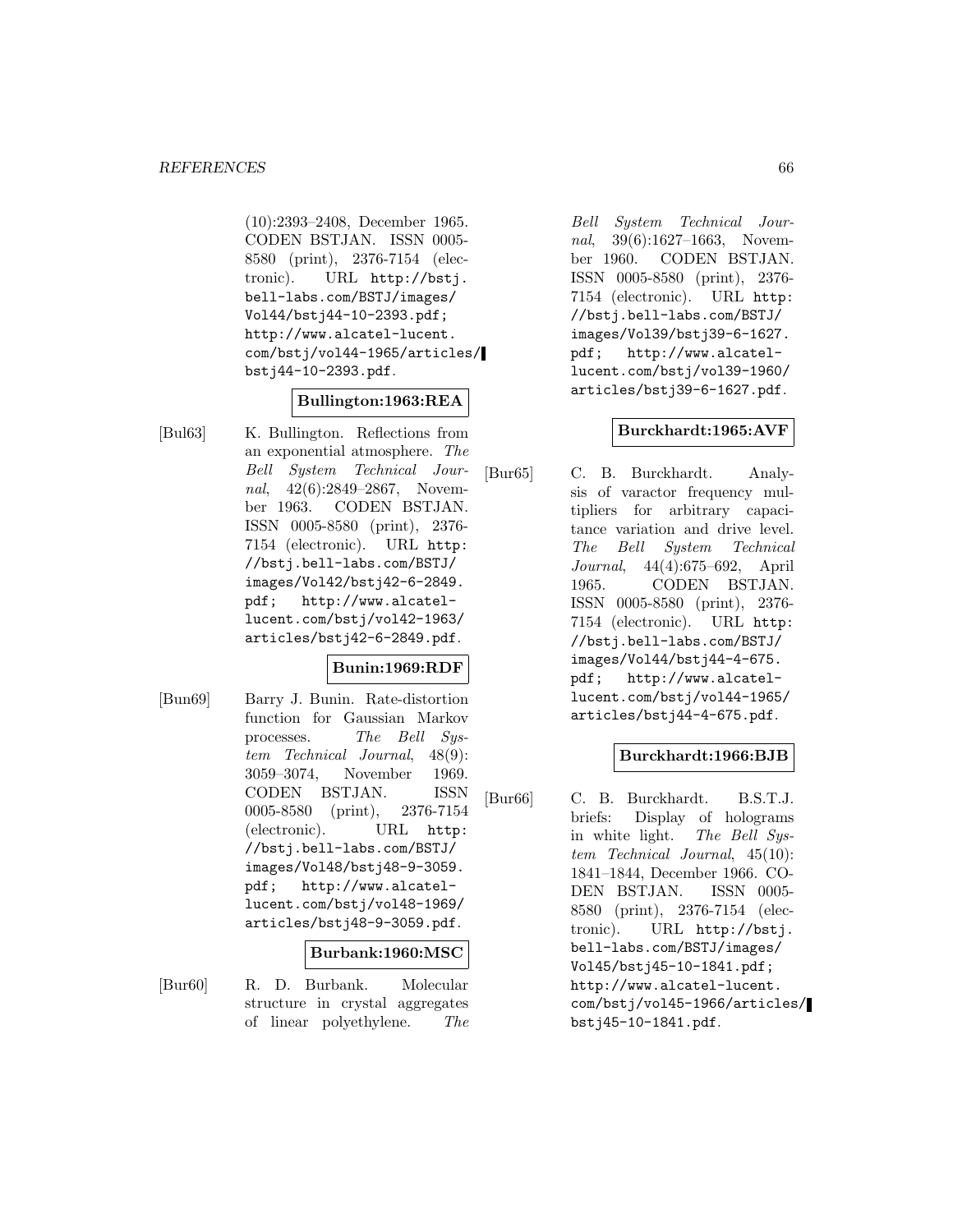# **Busala:1960:FCD**

[Bus60] A. Busala. Fundamental considerations in the design of a voice-switched speakerphone. The Bell System Technical Journal, 39(2):265–294, March 1960. CODEN BSTJAN. ISSN 0005-8580 (print), 2376- 7154 (electronic). URL http: //bstj.bell-labs.com/BSTJ/ images/Vol39/bstj39-2-265. pdf; http://www.alcatellucent.com/bstj/vol39-1960/ articles/bstj39-2-265.pdf.

#### **Browne:1969:NTD**

[BWY69] T. E. Browne, D. J. Wadsworth, and R. K. York. New time division switch units for no. 101 ESS. The Bell System Technical Journal, 48(2):443–476, February 1969. CODEN BSTJAN. ISSN 0005-8580 (print), 2376- 7154 (electronic). URL http: //bstj.bell-labs.com/BSTJ/ images/Vol48/bstj48-2-443. pdf; http://www.alcatellucent.com/bstj/vol48-1969/ articles/bstj48-2-443.pdf.

### **Byrne:1962:PDP**

[Byr62] C. J. Byrne. Properties and design of the phase-controlled oscillator with a sawtooth comparator. The Bell System Technical Journal, 41(2):559–602, March 1962. CODEN BSTJAN. ISSN 0005-8580 (print), 2376- 7154 (electronic). URL http: //bstj.bell-labs.com/BSTJ/ images/Vol41/bstj41-2-559. pdf; http://www.alcatellucent.com/bstj/vol41-1962/ articles/bstj41-2-559.pdf.

#### **Claus:1963:ODP**

[CBHR63] A. J. Claus, R. B. Blackman, E. G. Halline, and W. C. Ridgway III. Orbit determination and prediction, and computer programs. The Bell System Technical Journal, 42(4):1357–1382, July 1963. CODEN BSTJAN. ISSN 0005-8580 (print), 2376- 7154 (electronic). URL http: //bstj.bell-labs.com/BSTJ/ images/Vol42/bstj42-4-1357. pdf; http://www.alcatellucent.com/bstj/vol42-1963/ articles/bstj42-4-1357.pdf.

### **Crowell:1967:BJB**

[CBL<sup>+</sup>67] M. H. Crowell, T. M. Buck, E. F. Labuda, J. V. Dalton, and E. J. Walsh. B.S.T.J. briefs: A camera tube with a silicon diode array target. The Bell System Technical Journal, 46(2):491–495, February 1967. CODEN BSTJAN. ISSN 0005-8580 (print), 2376- 7154 (electronic). URL http: //bstj.bell-labs.com/BSTJ/ images/Vol46/bstj46-2-491. pdf; http://www.alcatellucent.com/bstj/vol46-1967/ articles/bstj46-2-491.pdf.

### **Cravis:1963:ETC**

[CC63] H. Cravis and T. V. Crater. Engineering of T1 carrier system repeatered lines. The Bell System Technical Journal, 42(2):431–486, March 1963. CODEN BSTJAN. ISSN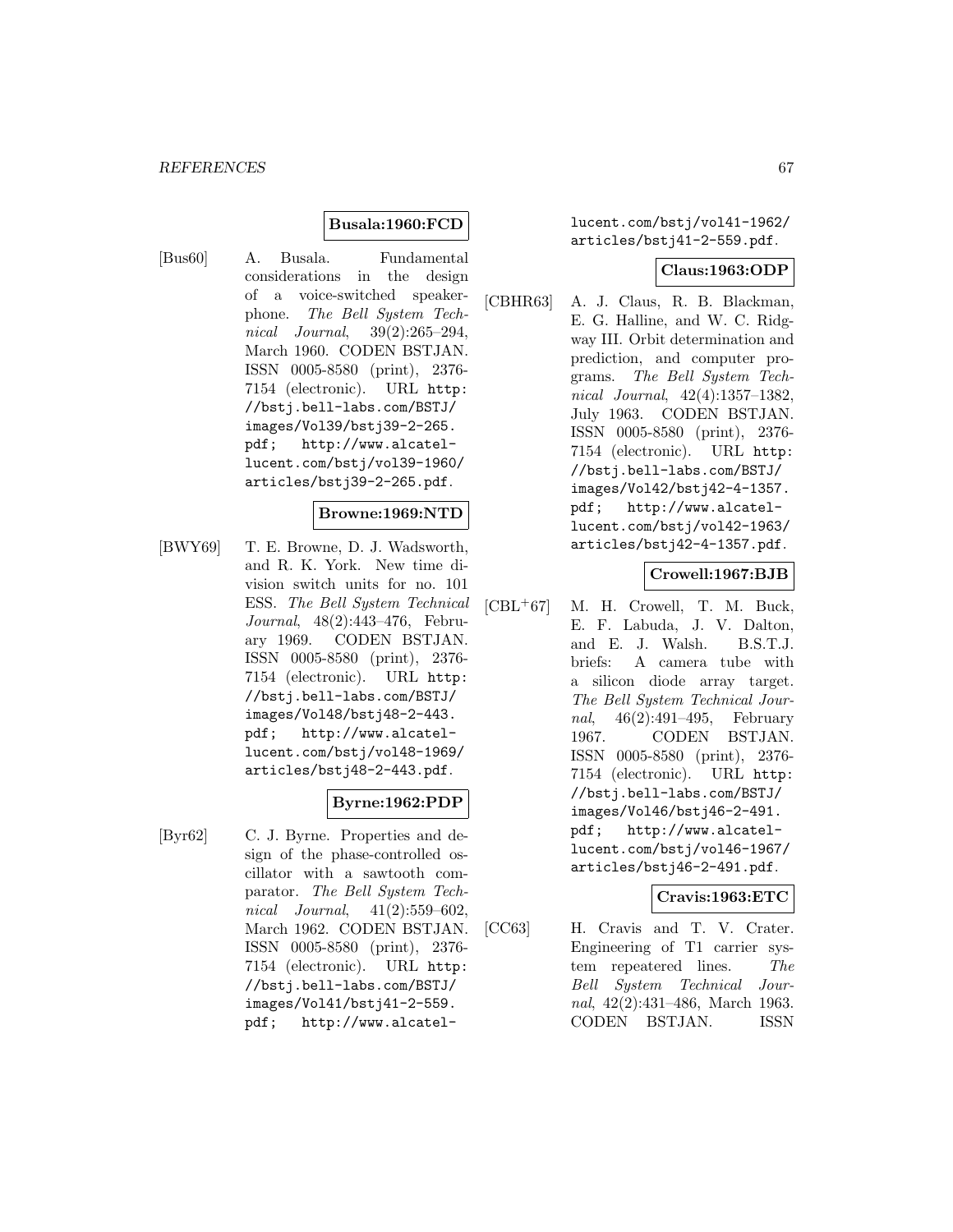0005-8580 (print), 2376-7154 (electronic). URL http: //bstj.bell-labs.com/BSTJ/ images/Vol42/bstj42-2-431. pdf; http://www.alcatellucent.com/bstj/vol42-1963/ articles/bstj42-2-431.pdf.

# **Curtis:1960:ICD**

[CCJ60] H. E. Curtis, T. R. D. Collins, and B. C. Jamison. Interstitial channels for doubling TD-2 radio system capacity. The Bell System Technical Journal, 39(6):1505–1527, November 1960. CODEN BSTJAN. ISSN 0005-8580 (print), 2376- 7154 (electronic). URL http: //bstj.bell-labs.com/BSTJ/ images/Vol39/bstj39-6-1505. pdf; http://www.alcatellucent.com/bstj/vol39-1960/ articles/bstj39-6-1505.pdf.

# **Crawford:1963:RBT**

[CCKT63] A. B. Crawford, C. C. Cutler, R. Kompfner, and L. C. Tillotson. The research background of the Telstar Experiment. The Bell System Technical Journal, 42(4):747–764, July 1963. CODEN BSTJAN. ISSN 0005-8580 (print), 2376- 7154 (electronic). URL http: //bstj.bell-labs.com/BSTJ/ images/Vol42/bstj42-4-747. pdf; http://www.alcatellucent.com/bstj/vol42-1963/ articles/bstj42-4-747.pdf.

### **Chapman:1963:CTS**

- 
- [CCM63] R. C. Chapman, Jr., G. F. Critchlow, and H. Mann. Com-

mand and telemetry systems. The Bell System Technical Journal, 42(4):1027–1062, July 1963. CODEN BSTJAN. ISSN 0005-8580 (print), 2376- 7154 (electronic). URL http: //bstj.bell-labs.com/BSTJ/ images/Vol42/bstj42-4-1027. pdf; http://www.alcatellucent.com/bstj/vol42-1963/ articles/bstj42-4-1027.pdf.

# **Carbaugh:1964:NEC**

[CDGH64] D. H. Carbaugh, G. G. Drew, H. Ghiron, and Mrs. E. S. Hoover. No. 1 ESS call processing. The Bell System Technical Journal, 43(5): 2483–2531, September 1964. CODEN BSTJAN. ISSN 0005-8580 (print), 2376-7154 (electronic). URL http: //bstj.bell-labs.com/BSTJ/ images/Vol43/bstj43-5-2483. pdf; http://www.alcatellucent.com/bstj/vol43-1964/ articles/bstj43-5-2483.pdf.

# **Chaplin:1969:SSD**

[CDJ69] Norman J. Chaplin, Graydon A. Dodson, and Richard M. Jacobs. Solid state devices. The Bell System Technical Journal, 48(4):983–992, April 1969. CODEN BSTJAN. ISSN 0005-8580 (print), 2376- 7154 (electronic). URL http: //bstj.bell-labs.com/BSTJ/ images/Vol48/bstj48-4-983. pdf; http://www.alcatellucent.com/bstj/vol48-1969/ articles/bstj48-4-983.pdf.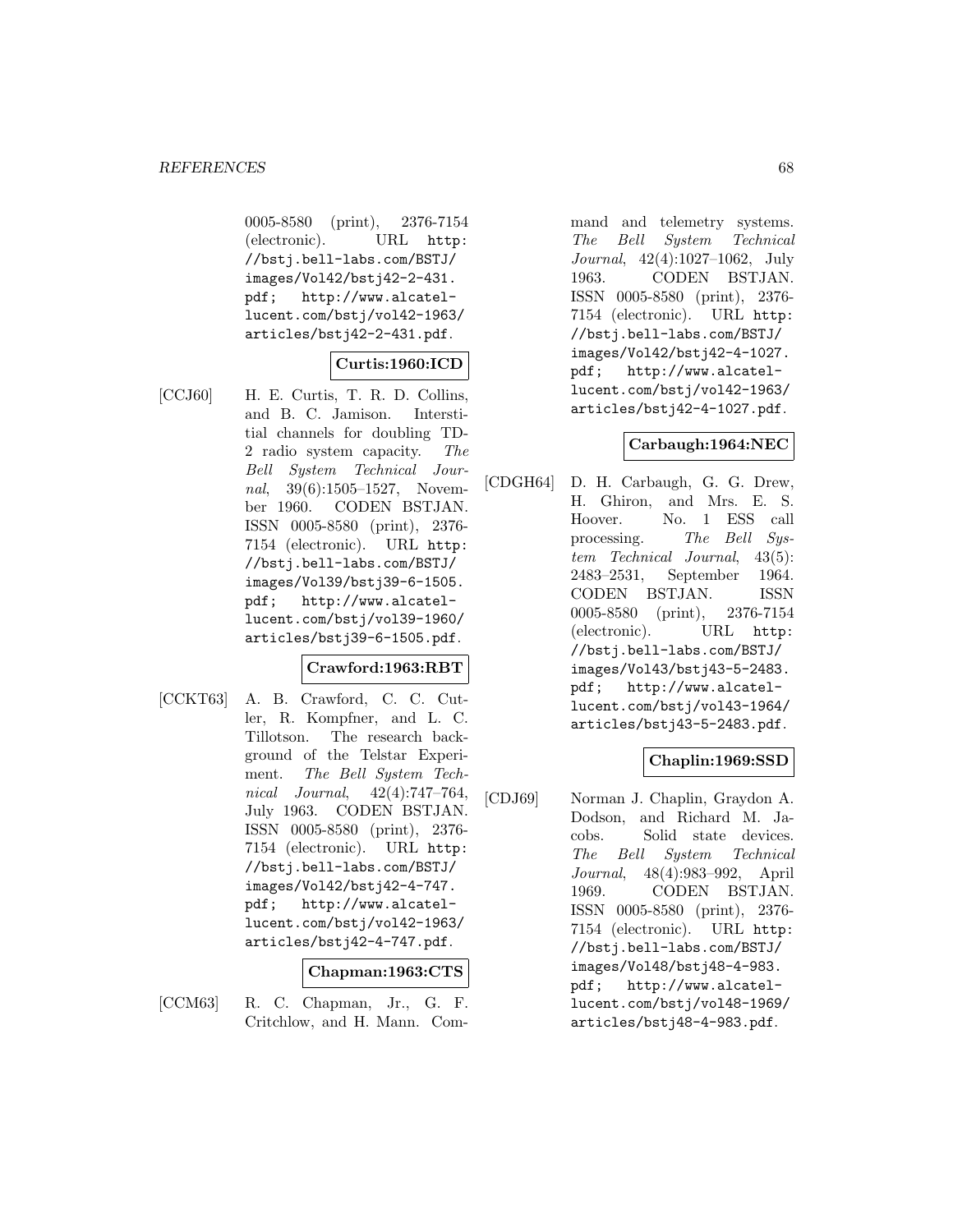# **Clark:1963:PLP**

[CDW63] O. P. Clark, E. J. Drazy, and D. C. Weller. A phase-locked primary frequency supply for the L multiplex. The Bell System Technical Journal, 42(2):319–340, March 1963. CODEN BSTJAN. ISSN 0005-8580 (print), 2376- 7154 (electronic). URL http: //bstj.bell-labs.com/BSTJ/ images/Vol42/bstj42-2-319. pdf; http://www.alcatellucent.com/bstj/vol42-1963/ articles/bstj42-2-319.pdf.

#### **Chevalier:1964:NEC**

[CE64] J. G. Chevalier and R. K. Eisenhart. No. 1 ESS circuit packs and connectors. The Bell System Technical Journal, 43(5):2441–2456, September 1964. CODEN BSTJAN. ISSN 0005-8580 (print), 2376- 7154 (electronic). URL http: //bstj.bell-labs.com/BSTJ/ images/Vol43/bstj43-5-2441. pdf; http://www.alcatellucent.com/bstj/vol43-1964/ articles/bstj43-5-2441.pdf.

# **Cook:1965:OCA**

[CEZ65] J. S. Cook, E. M. Elam, and H. Zucker. The open Cassegrain antenna: Part I. electromagnetic design and analysis. The Bell System Technical Journal, 44(7):1255–1300, September 1965. CODEN BSTJAN. ISSN 0005-8580 (print), 2376- 7154 (electronic). URL http: //bstj.bell-labs.com/BSTJ/ images/Vol44/bstj44-7-1255. pdf; http://www.alcatellucent.com/bstj/vol44-1965/ articles/bstj44-7-1255.pdf.

#### **Chang:1968:HDT**

[CF68] Robert W. Chang and S. L. Freeney. Hybrid digital transmission systems Part I: Joint optimization of analog and digital repeaters. The Bell System Technical Journal, 47(8):1663–1686, October 1968. CODEN BSTJAN. ISSN 0005-8580 (print), 2376- 7154 (electronic). URL http: //bstj.bell-labs.com/BSTJ/ images/Vol47/bstj47-8-1663. pdf; http://www.alcatellucent.com/bstj/vol47-1968/ articles/bstj47-8-1663.pdf.

### **Clemency:1961:FDV**

[CG61] W. F. Clemency and W. D. Goodale, Jr. Functional design of a voice-switched speakerphone. The Bell System Technical Journal, 40(3):649–668, May 1961. CODEN BSTJAN. ISSN 0005-8580 (print), 2376- 7154 (electronic). URL http: //bstj.bell-labs.com/BSTJ/ images/Vol40/bstj40-3-649. pdf; http://www.alcatellucent.com/bstj/vol40-1961/ articles/bstj40-3-649.pdf.

#### **Cohen:1964:BJB**

[CG64] M. G. Cohen and E. I. Gordon. B.S.T.J. briefs: Detection of weakly modulated light at microwave frequencies. The Bell System Technical Journal, 43(6):3068–3070, November 1964. CODEN BSTJAN. ISSN 0005-8580 (print), 2376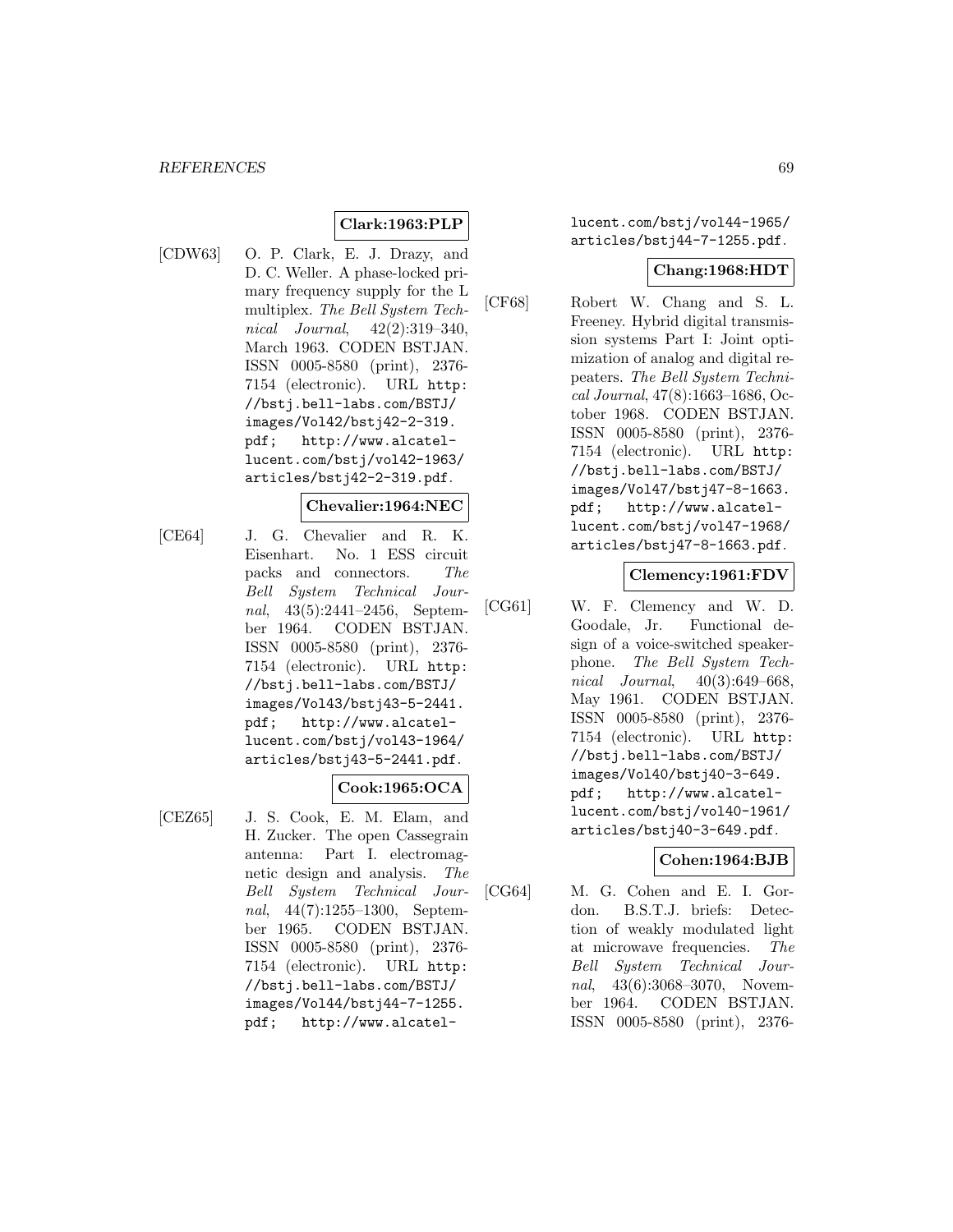7154 (electronic). URL http: //bstj.bell-labs.com/BSTJ/ images/Vol43/bstj43-6-3068. pdf; http://www.alcatellucent.com/bstj/vol43-1964/ articles/bstj43-6-3068.pdf.

# **Cohen:1965:ABP**

[CG65a] M. G. Cohen and E. I. Gordon. Acoustic beam probing using optical techniques. The Bell System Technical Journal, 44(4):693–721, April 1965. CODEN BSTJAN. ISSN 0005-8580 (print), 2376- 7154 (electronic). URL http: //bstj.bell-labs.com/BSTJ/ images/Vol44/bstj44-4-693. pdf; http://www.alcatellucent.com/bstj/vol44-1965/ articles/bstj44-4-693.pdf.

# **Cook:1965:AWE**

[CG65b] J. S. Cook and A. J. Giger. All-weather Earth station satellite communication antennas. The Bell System Technical Journal, 44(7):1225–1228, September 1965. CODEN BSTJAN. ISSN 0005-8580 (print), 2376- 7154 (electronic). URL http: //bstj.bell-labs.com/BSTJ/ images/Vol44/bstj44-7-1225. pdf; http://www.alcatellucent.com/bstj/vol44-1965/ articles/bstj44-7-1225.pdf.

### **Cohen:1966:ASL**

[CG66] M. G. Cohen and E. I. Gordon. Acoustic scattering of light in a Fabry–Perot resonator. The Bell System Technical Journal, 45(6):945–966, July/

August 1966. CODEN BSTJAN. ISSN 0005-8580 (print), 2376- 7154 (electronic). URL http: //bstj.bell-labs.com/BSTJ/ images/Vol45/bstj45-6-945. pdf; http://www.alcatellucent.com/bstj/vol45-1966/ articles/bstj45-6-945.pdf.

# **Chu:1966:ALR**

[CH66] T. S. Chu and D. C. Hogg. The attenuation of 3.392 He– Ne laser radiation by methane in the atmosphere. The Bell System Technical Journal, 45(2):301–306, February 1966. CODEN BSTJAN. ISSN 0005-8580 (print), 2376- 7154 (electronic). URL http: //bstj.bell-labs.com/BSTJ/ images/Vol45/bstj45-2-301. pdf; http://www.alcatellucent.com/bstj/vol45-1966/ articles/bstj45-2-301.pdf.

### **Chu:1968:EPP**

[CH68] T. S. Chu and D. C. Hogg. Effects of precipitation on propagation at 0.63, 3.5, and 10.6 microns. The Bell System Technical Journal, 47(5):723–759, May/ June 1968. CODEN BSTJAN. ISSN 0005-8580 (print), 2376- 7154 (electronic). URL http: //bstj.bell-labs.com/BSTJ/ images/Vol47/bstj47-5-723. pdf; http://www.alcatellucent.com/bstj/vol47-1968/ articles/bstj47-5-723.pdf.

# **Chang:1966:SBL**

[Cha66] Robert W. Chang. Synthesis of band-limited orthogonal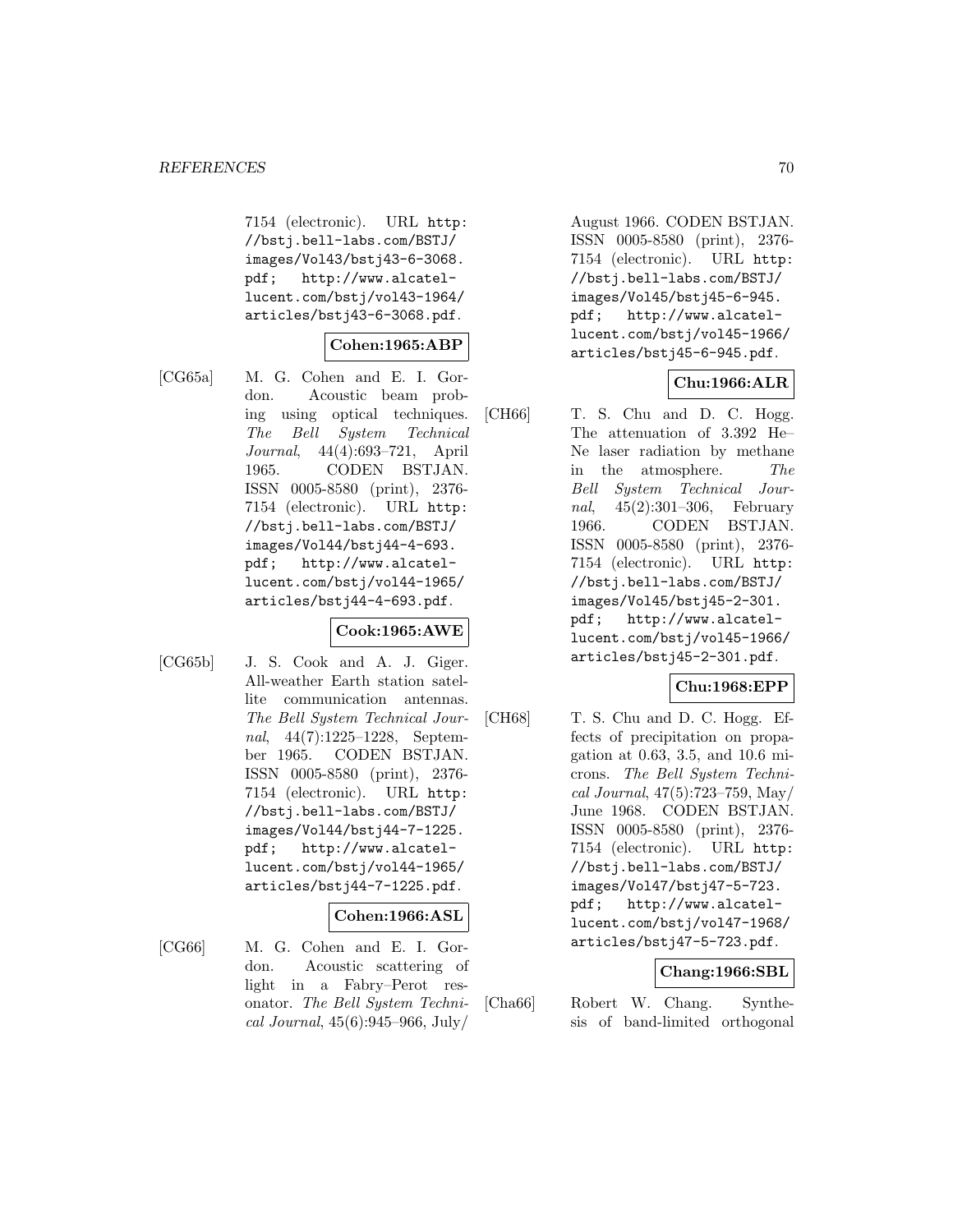signals for multichannel data transmission. The Bell System Technical Journal, 45(10): 1775–1796, December 1966. CO-DEN BSTJAN. ISSN 0005- 8580 (print), 2376-7154 (electronic). URL http://bstj. bell-labs.com/BSTJ/images/ Vol45/bstj45-10-1775.pdf; http://www.alcatel-lucent. com/bstj/vol45-1966/articles/ bstj45-10-1775.pdf.

# **Chang:1967:PMS**

[Cha67] Robert W. Chang. Precoding for multiple-speed data transmission. The Bell System Technical Journal, 46(7): 1633–1649, September 1967. CODEN BSTJAN. ISSN 0005-8580 (print), 2376-7154 (electronic). URL http: //bstj.bell-labs.com/BSTJ/ images/Vol46/bstj46-7-1633. pdf; http://www.alcatellucent.com/bstj/vol46-1967/ articles/bstj46-7-1633.pdf.

# **Chai:1969:ISE**

[Cha69a] S. Y. Chai. An imaging system exhibiting wavelengthdependent resolution. The Bell System Technical Journal,  $48(6):1885-1907$ , July/ August 1969. CODEN BSTJAN. ISSN 0005-8580 (print), 2376- 7154 (electronic). URL http: //bstj.bell-labs.com/BSTJ/ images/Vol48/bstj48-6-1885. pdf; http://www.alcatellucent.com/bstj/vol48-1969/ articles/bstj48-6-1885.pdf.

# **Chang:1969:MDS**

[Cha69b] Herbert Y. Chang. A method for digitally simulating shorted input diode failures. The Bell System Technical Journal,  $48(6):1957-1966$ , July/ August 1969. CODEN BSTJAN. ISSN 0005-8580 (print), 2376- 7154 (electronic). URL http: //bstj.bell-labs.com/BSTJ/ images/Vol48/bstj48-6-1957. pdf; http://www.alcatellucent.com/bstj/vol48-1969/ articles/bstj48-6-1957.pdf.

# **Chen:1964:CTS**

[Che64] F. S. Chen. The comb-type slowwave structure for TWM applications. The Bell System Technical Journal, 43(3):1035–1066, May 1964. CODEN BSTJAN. ISSN 0005-8580 (print), 2376- 7154 (electronic). URL http: //bstj.bell-labs.com/BSTJ/ images/Vol43/bstj43-3-1035. pdf; http://www.alcatellucent.com/bstj/vol43-1964/ articles/bstj43-3-1035.pdf.

# **Crawford:1961:PEH**

[CHH61] A. B. Crawford, D. C. Hogg, and L. E. Hunt. Project Echo: A horn-reflector antenna for space communication. The Bell System Technical Journal, 40(4):1095–1116, July 1961. CODEN BSTJAN. ISSN 0005-8580 (print), 2376- 7154 (electronic). URL http: //bstj.bell-labs.com/BSTJ/ images/Vol40/bstj40-4-1095. pdf; http://www.alcatel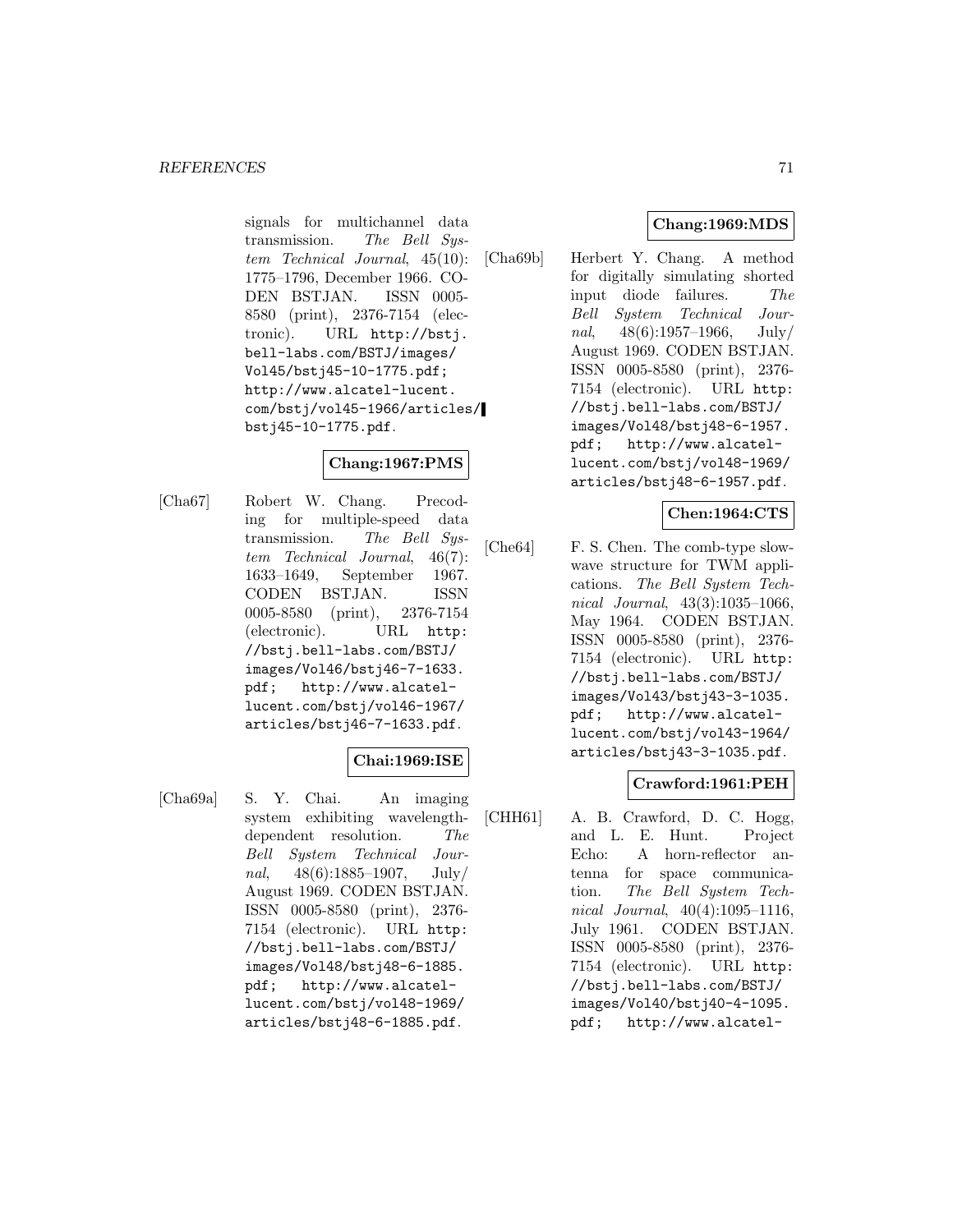lucent.com/bstj/vol40-1961/ articles/bstj40-4-1095.pdf.

#### **Connell:1964:NEB**

[CHK64] J. B. Connell, L. W. Hussey, and R. W. Ketchledge. No. 1 ESS bus system. The Bell System Technical Journal, 43(5):2021–2054, September 1964. CODEN BSTJAN. ISSN 0005-8580 (print), 2376- 7154 (electronic). URL http: //bstj.bell-labs.com/BSTJ/ images/Vol43/bstj43-5-2021. pdf; http://www.alcatellucent.com/bstj/vol43-1964/ articles/bstj43-5-2021.pdf.

# **Collier:1963:GSH**

[CHLS63] R. J. Collier, G. D. Helm, J. P. Laico, and K. M. Striny. The ground station high-power traveling-wave tube. The Bell System Technical Journal, 42(4):1829–1861, July 1963. CODEN BSTJAN. ISSN 0005-8580 (print), 2376- 7154 (electronic). URL http: //bstj.bell-labs.com/BSTJ/ images/Vol42/bstj42-4-1829. pdf; http://www.alcatellucent.com/bstj/vol42-1963/ articles/bstj42-4-1829.pdf.

# **Chu:1966:GRG**

[Chu66] T. S. Chu. Geometrical representation of Gaussian beam propagation. The Bell System Technical Journal, 45 (2):287–299, February 1966. CODEN BSTJAN. ISSN 0005-8580 (print), 2376-7154 (electronic). URL http:

//bstj.bell-labs.com/BSTJ/ images/Vol45/bstj45-2-287. pdf; http://www.alcatellucent.com/bstj/vol45-1966/ articles/bstj45-2-287.pdf.

# **Candy:1968:OSD**

[CK68] J. C. Candy and M. Karnaugh. Organic synchronization: Design of the controls and some simulation results. The Bell System Technical Journal, 47(2):227–259, February 1968. CODEN BSTJAN. ISSN 0005-8580 (print), 2376- 7154 (electronic). URL http: //bstj.bell-labs.com/BSTJ/ images/Vol47/bstj47-2-227. pdf; http://www.alcatellucent.com/bstj/vol47-1968/ articles/bstj47-2-227.pdf.

### **Cooney:1968:TE**

[CKS68] R. T. Cooney, F. M. Klisch, and C. P. Susen. Test equipment. The Bell System Technical Journal, 47(7):1459–1485, September 1968. CODEN BSTJAN. ISSN 0005-8580 (print), 2376- 7154 (electronic). URL http: //bstj.bell-labs.com/BSTJ/ images/Vol47/bstj47-7-1459. pdf; http://www.alcatellucent.com/bstj/vol47-1968/ articles/bstj47-7-1459.pdf.

# **Cutler:1963:SSA**

[CKT63] C. C. Cutler, R. Kompfner, and L. C. Tillotson. A selfsteering array repeater. The Bell System Technical Journal, 42(5):2013–2032, September 1963. CODEN BSTJAN.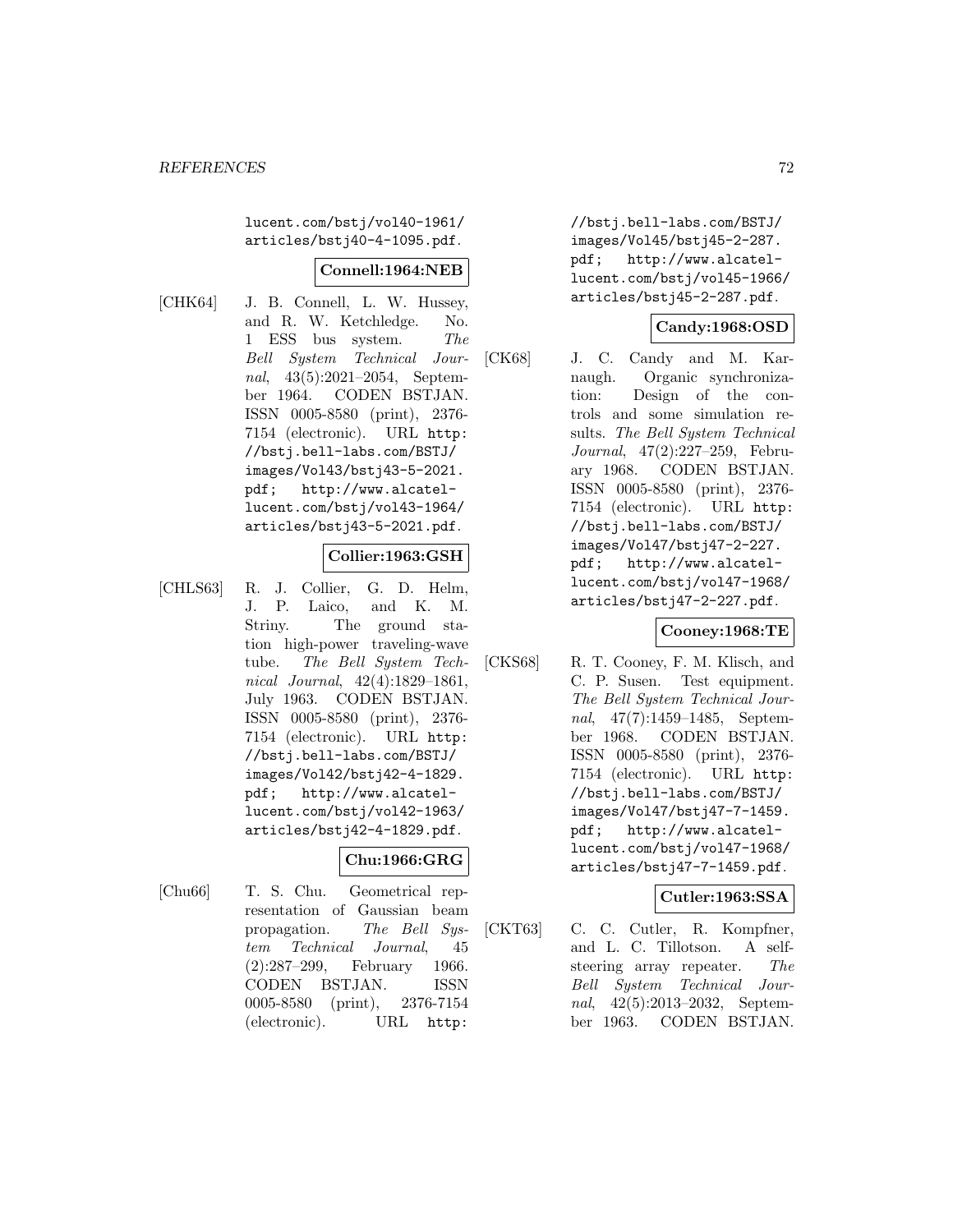ISSN 0005-8580 (print), 2376- 7154 (electronic). URL http: //bstj.bell-labs.com/BSTJ/ images/Vol42/bstj42-5-2013. pdf; http://www.alcatellucent.com/bstj/vol42-1963/ articles/bstj42-5-2013.pdf.

### **Cochran:1960:NMS**

[CL60] W. T. Cochran and D. A. Lewinski. A new measuring set for message circuit noise. The Bell System Technical Journal, 39(4):911–931, July 1960. CODEN BSTJAN. ISSN 0005-8580 (print), 2376- 7154 (electronic). URL http: //bstj.bell-labs.com/BSTJ/ images/Vol39/bstj39-4-911. pdf; http://www.alcatellucent.com/bstj/vol39-1960/ articles/bstj39-4-911.pdf.

## **Cook:1963:AS**

[CL63] J. S. Cook and R. Lowell. The autotrack system. The Bell System Technical Journal, 42(4):1283–1307, July 1963. CODEN BSTJAN. ISSN 0005-8580 (print), 2376-7154 (electronic). URL http: //bstj.bell-labs.com/BSTJ/ images/Vol42/bstj42-4-1283. pdf; http://www.alcatellucent.com/bstj/vol42-1963/ articles/bstj42-4-1283.pdf.

### **Crowell:1969:SDA**

[CL69] Merton H. Crowell and Edward F. Labuda. The silicon diode array camera tube. The Bell System Technical Journal, 48(5):1481–1528, May/

June 1969. CODEN BSTJAN. ISSN 0005-8580 (print), 2376- 7154 (electronic). URL http: //bstj.bell-labs.com/BSTJ/ images/Vol48/bstj48-5-1481. pdf; http://www.alcatellucent.com/bstj/vol48-1969/ articles/bstj48-5-1481.pdf.

## **Clarke:1968:STM**

[Cla68] R. H. Clarke. A statistical theory of mobile-radio reception. The Bell System Technical Journal, 47(6):957–1000, July/ August 1968. CODEN BSTJAN. ISSN 0005-8580 (print), 2376- 7154 (electronic). URL http: //bstj.bell-labs.com/BSTJ/ images/Vol47/bstj47-6-957. pdf; http://www.alcatellucent.com/bstj/vol47-1968/ articles/bstj47-6-957.pdf.

### **Chester:1969:DAC**

[CLW69] Arthur N. Chester, Thomas C. Loomis, and M. M. Weiss. Diode array camera tubes and X-ray imaging. The Bell System Technical Journal, 48(2):345–382, February 1969. CODEN BSTJAN. ISSN 0005-8580 (print), 2376- 7154 (electronic). URL http: //bstj.bell-labs.com/BSTJ/ images/Vol48/bstj48-2-345. pdf; http://www.alcatellucent.com/bstj/vol48-1969/ articles/bstj48-2-345.pdf.

## **Cooper:1969:QSC**

[CM69] R. B. Cooper and G. Murray. Queues served in cyclic order. The Bell System Tech-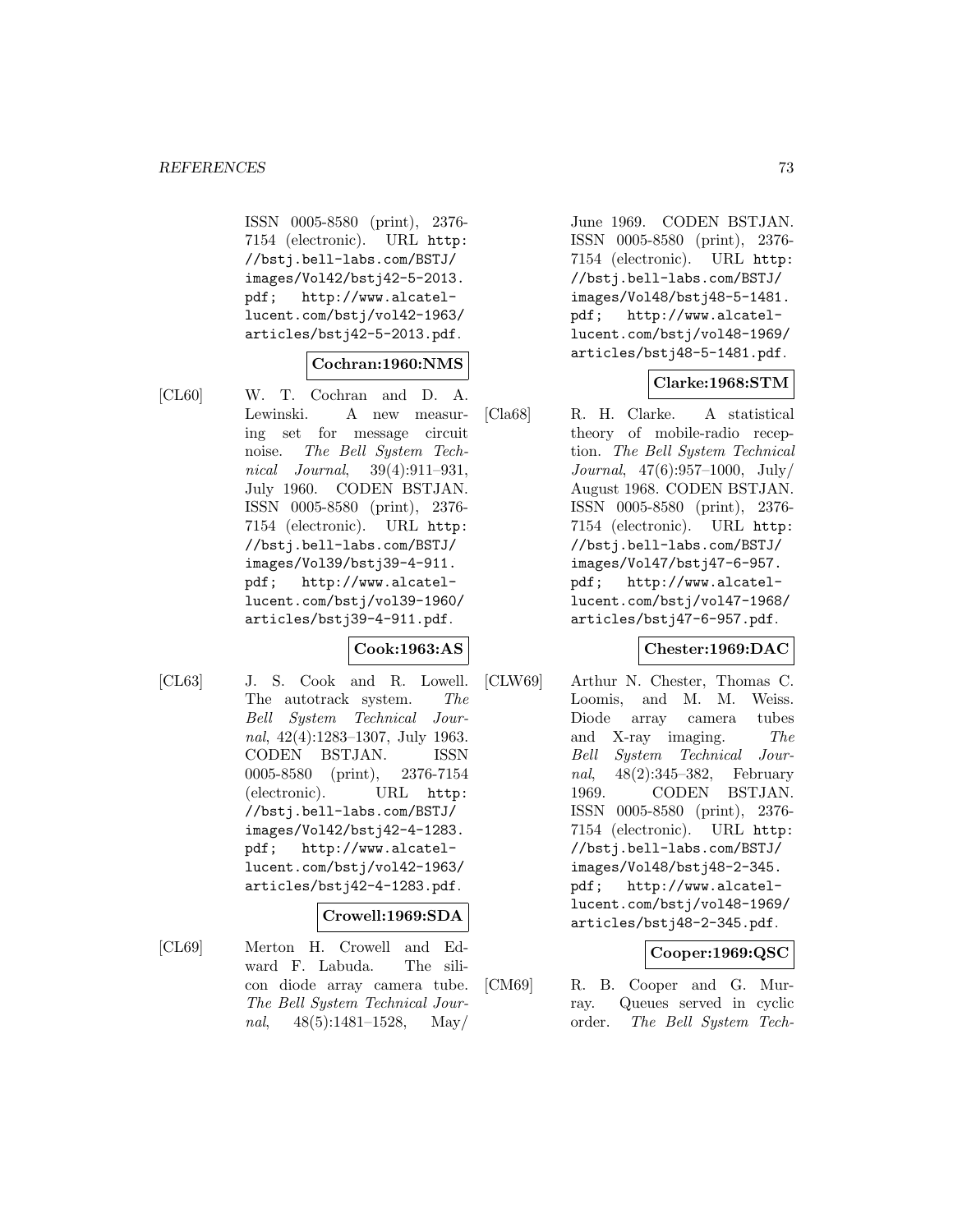nical Journal, 48(3):675–689, March 1969. CODEN BSTJAN. ISSN 0005-8580 (print), 2376- 7154 (electronic). URL http: //bstj.bell-labs.com/BSTJ/ images/Vol48/bstj48-3-675. pdf; http://www.alcatellucent.com/bstj/vol48-1969/ articles/bstj48-3-675.pdf.

## **Cagle:1964:NEL**

[CMS<sup>+</sup>64] W. B. Cagle, R. S. Menne, R. S. Skinner, R. E. Staehler, and M. D. Underwood. No. 1 ESS logic circuits and their application to the design of the central control. The Bell System Technical Journal, 43(5):2055–2095, September 1964. CODEN BSTJAN. ISSN 0005-8580 (print), 2376- 7154 (electronic). URL http: //bstj.bell-labs.com/BSTJ/ images/Vol43/bstj43-5-2055. pdf; http://www.alcatellucent.com/bstj/vol43-1964/ articles/bstj43-5-2055.pdf.

### **Cole:1967:ISW**

[CNN67] W. J. Cole, E. R. Nagelberg, and C. M. Nagel. Iterative solution of waveguide discontinuity problems. The Bell System Technical Journal, 46(3):649–672, March 1967. CODEN BSTJAN. ISSN 0005-8580 (print), 2376- 7154 (electronic). URL http: //bstj.bell-labs.com/BSTJ/ images/Vol46/bstj46-3-649. pdf; http://www.alcatellucent.com/bstj/vol46-1967/ articles/bstj46-3-649.pdf.

## **Cochran:1965:EEI**

[Coc65] J. Alan Cochran. The existence of eigenvalues for the integral equations of laser theory. The Bell System Technical Journal, 44(1):77–88, January 1965. CODEN BST-JAN. ISSN 0005-8580 (print), 2376-7154 (electronic). URL http://bstj.bell-labs.com/ BSTJ/images/Vol44/bstj44-1- 77.pdf; http://www.alcatellucent.com/bstj/vol44-1965/ articles/bstj44-1-77.pdf.

### **Collinson:1965:SSF**

[Col65] J. A. Collinson. A stable, single-frequency RF-excited gas laser at  $6328\text{\AA}$ . The Bell System Technical Journal, 44(7):1511–1519, September 1965. CODEN BSTJAN. ISSN 0005-8580 (print), 2376- 7154 (electronic). URL http: //bstj.bell-labs.com/BSTJ/ images/Vol44/bstj44-7-1511. pdf; http://www.alcatellucent.com/bstj/vol44-1965/ articles/bstj44-7-1511.pdf.

## **Conklin:1966:OGA**

[Con66] Glenn E. Conklin. Observed 50 to 60 Gc/s attenuation for the circular electric wave in dielectriccoated cylindrical waveguide bends. The Bell System Technical Journal, 45(5):723–732, May/ June 1966. CODEN BSTJAN. ISSN 0005-8580 (print), 2376- 7154 (electronic). URL http: //bstj.bell-labs.com/BSTJ/ images/Vol45/bstj45-5-723. pdf; http://www.alcatel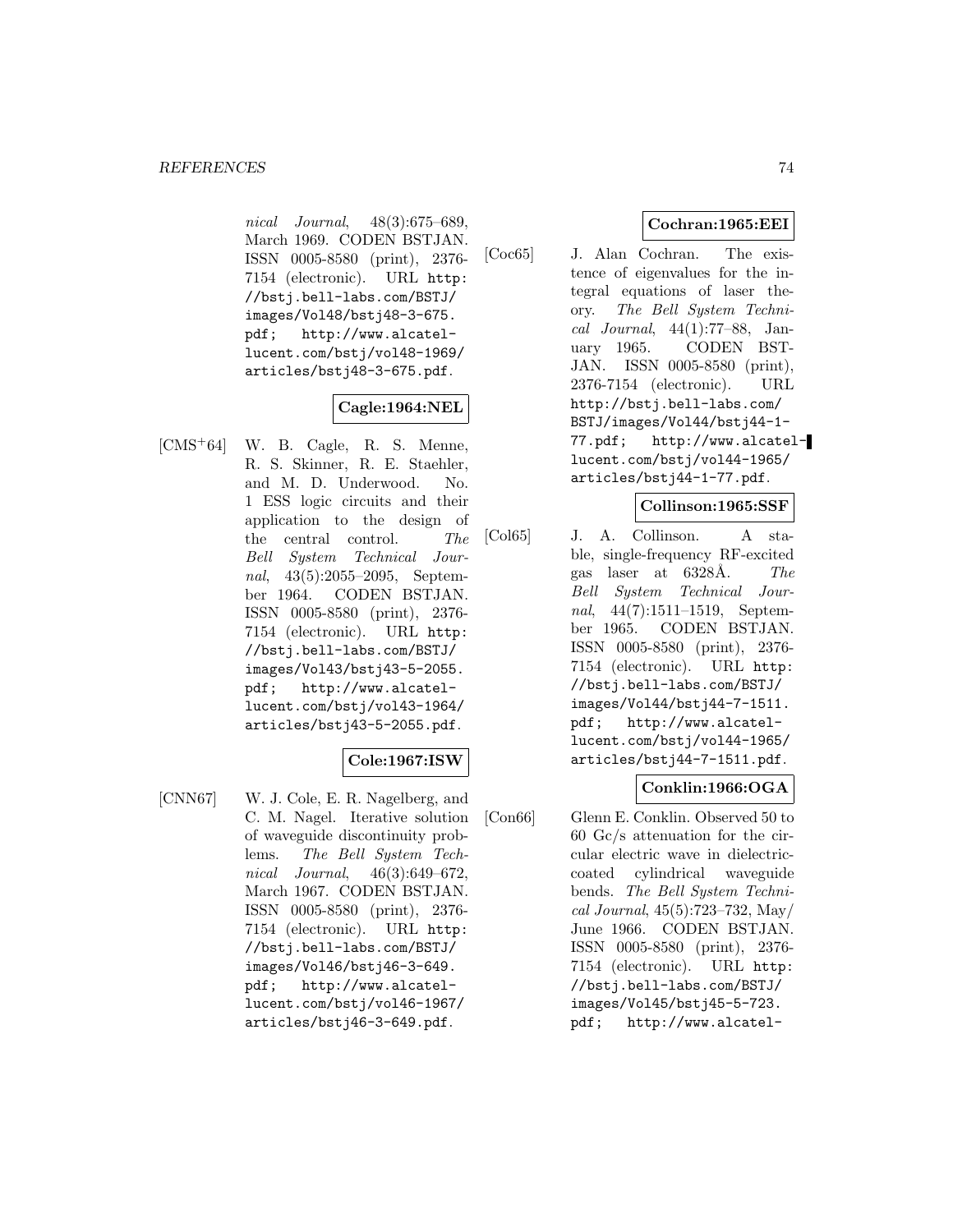lucent.com/bstj/vol45-1966/ articles/bstj45-5-723.pdf.

#### **Cooper:1961:DHR**

[Coo61] H. G. Cooper. Design of a highresolution electrostatic cathode ray tube for the flying spot store. The Bell System Technical Journal, 40(3):723–759, May 1961. CODEN BSTJAN. ISSN 0005-8580 (print), 2376- 7154 (electronic). URL http: //bstj.bell-labs.com/BSTJ/ images/Vol40/bstj40-3-723. pdf; http://www.alcatellucent.com/bstj/vol40-1961/ articles/bstj40-3-723.pdf.

#### **Copeland:1967:BJB**

[Cop67] John A. Copeland. B.S.T.J. briefs: CW operation of LSA oscillator diodes — 44 to 88 GHz. The Bell System Technical Journal, 46(1):284–287, January 1967. CODEN BSTJAN. ISSN 0005-8580 (print), 2376- 7154 (electronic). URL http: //bstj.bell-labs.com/BSTJ/ images/Vol46/bstj46-1-284. pdf; http://www.alcatellucent.com/bstj/vol46-1967/ articles/bstj46-1-284.pdf.

#### **Coyne:1963:MPW**

[Coy63] J. C. Coyne. Monitoring the percussive welding process for attaching wires to terminals. The Bell System Technical Journal, 42(1):55–78, January 1963. CODEN BST-JAN. ISSN 0005-8580 (print), 2376-7154 (electronic). URL http://bstj.bell-labs.com/

BSTJ/images/Vol42/bstj42-1- 55.pdf; http://www.alcatellucent.com/bstj/vol42-1963/ articles/bstj42-1-55.pdf.

### **Coyne:1965:HTS**

[Coy65] K. N. Coyne. Hydrodynamic techniques for study of wind effects on antenna structures. The Bell System Technical Journal, 44(7):1339–1365, September 1965. CODEN BSTJAN. ISSN 0005-8580 (print), 2376- 7154 (electronic). URL http: //bstj.bell-labs.com/BSTJ/ images/Vol44/bstj44-7-1339. pdf; http://www.alcatellucent.com/bstj/vol44-1965/ articles/bstj44-7-1339.pdf.

### **Cross:1966:INF**

[Cro66] T. G. Cross. Intermodulation noise in FM systems due to transmission deviations and AM/ PM conversation. The Bell System Technical Journal, 45(10): 1749–1773, December 1966. CO-DEN BSTJAN. ISSN 0005- 8580 (print), 2376-7154 (electronic). URL http://bstj. bell-labs.com/BSTJ/images/ Vol45/bstj45-10-1749.pdf; http://www.alcatel-lucent. com/bstj/vol45-1966/articles/ bstj45-10-1749.pdf.

### **Cross:1967:PDS**

[Cro67] T. G. Cross. Power density spectrum of the sum of two correlated intermodulation noise contributors in FM systems. The Bell System Technical Journal, 46 (10):2437–2452, December 1967.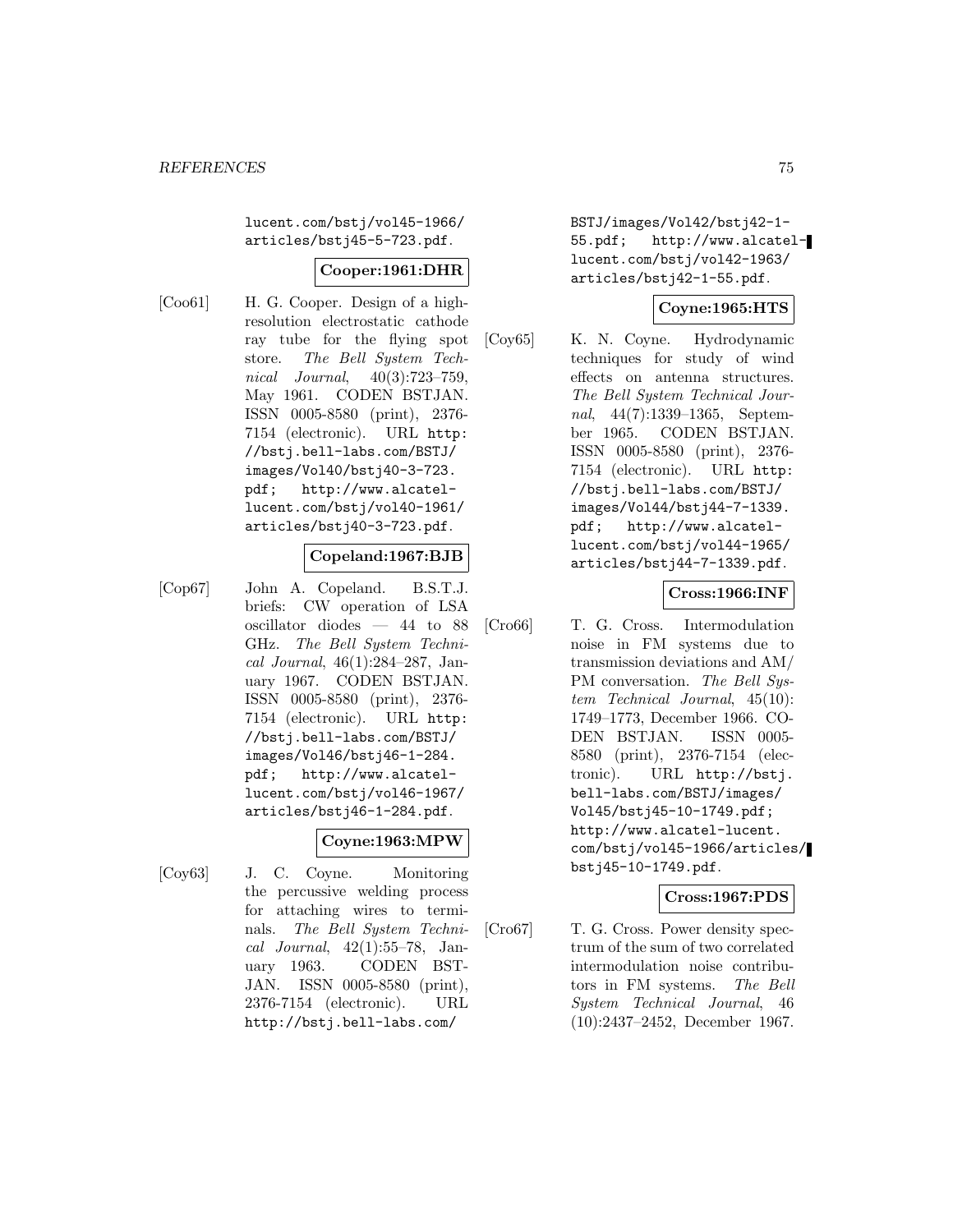CODEN BSTJAN. ISSN 0005- 8580 (print), 2376-7154 (electronic). URL http://bstj. bell-labs.com/BSTJ/images/ Vol46/bstj46-10-2437.pdf; http://www.alcatel-lucent. com/bstj/vol46-1967/articles/ bstj46-10-2437.pdf.

## **Chu:1965:GEH**

- 
- [CS65] T. S. Chu and R. A. Semplak. Gain of electromagnetic horns. The Bell System Technical Journal, 44(3):527–537, March 1965. CODEN BSTJAN. ISSN 0005-8580 (print), 2376- 7154 (electronic). URL http: //bstj.bell-labs.com/BSTJ/ images/Vol44/bstj44-3-527. pdf; http://www.alcatellucent.com/bstj/vol44-1965/ articles/bstj44-3-527.pdf.

## **Chen:1964:FFI**

[CT64] F. S. Chen and W. J. Tabor. Filling factor and isolator performance of the traveling-wave maser. The Bell System Technical Journal, 43(3):1005–1033, May 1964. CODEN BSTJAN. ISSN 0005-8580 (print), 2376- 7154 (electronic). URL http: //bstj.bell-labs.com/BSTJ/ images/Vol43/bstj43-3-1005. pdf; http://www.alcatellucent.com/bstj/vol43-1964/ articles/bstj43-3-1005.pdf.

### **Chang:1967:MID**

[CT67] H. Y. Chang and W. Thomis. Methods of interpreting diagnostic data for locating faults in digital machines. The

Bell System Technical Journal, 46(2):289–317, February 1967. CODEN BSTJAN. ISSN 0005-8580 (print), 2376- 7154 (electronic). URL http: //bstj.bell-labs.com/BSTJ/ images/Vol46/bstj46-2-289. pdf; http://www.alcatellucent.com/bstj/vol46-1967/ articles/bstj46-2-289.pdf.

### **Crawford:1969:PAS**

[CT69] A. B. Crawford and R. H. Turrin. A packaged antenna for short-hop microwave radio systems. The Bell System Technical Journal, 48(6):1605–1622, July/ August 1969. CODEN BSTJAN. ISSN 0005-8580 (print), 2376- 7154 (electronic). URL http: //bstj.bell-labs.com/BSTJ/ images/Vol48/bstj48-6-1605. pdf; http://www.alcatellucent.com/bstj/vol48-1969/ articles/bstj48-6-1605.pdf.

### **Cohen:1968:LMT**

[CUM68] M. I. Cohen, B. A. Unger, and J. F. Milkosky. Laser machining of thin films and integrated circuits. The Bell System Technical Journal, 47(3):385–405, March 1968. CODEN BSTJAN. ISSN 0005-8580 (print), 2376- 7154 (electronic). URL http: //bstj.bell-labs.com/BSTJ/ images/Vol47/bstj47-3-385. pdf; http://www.alcatellucent.com/bstj/vol47-1968/ articles/bstj47-3-385.pdf.

### **Curtis:1960:RFI**

[Cur60] H. E. Curtis. Radio fre-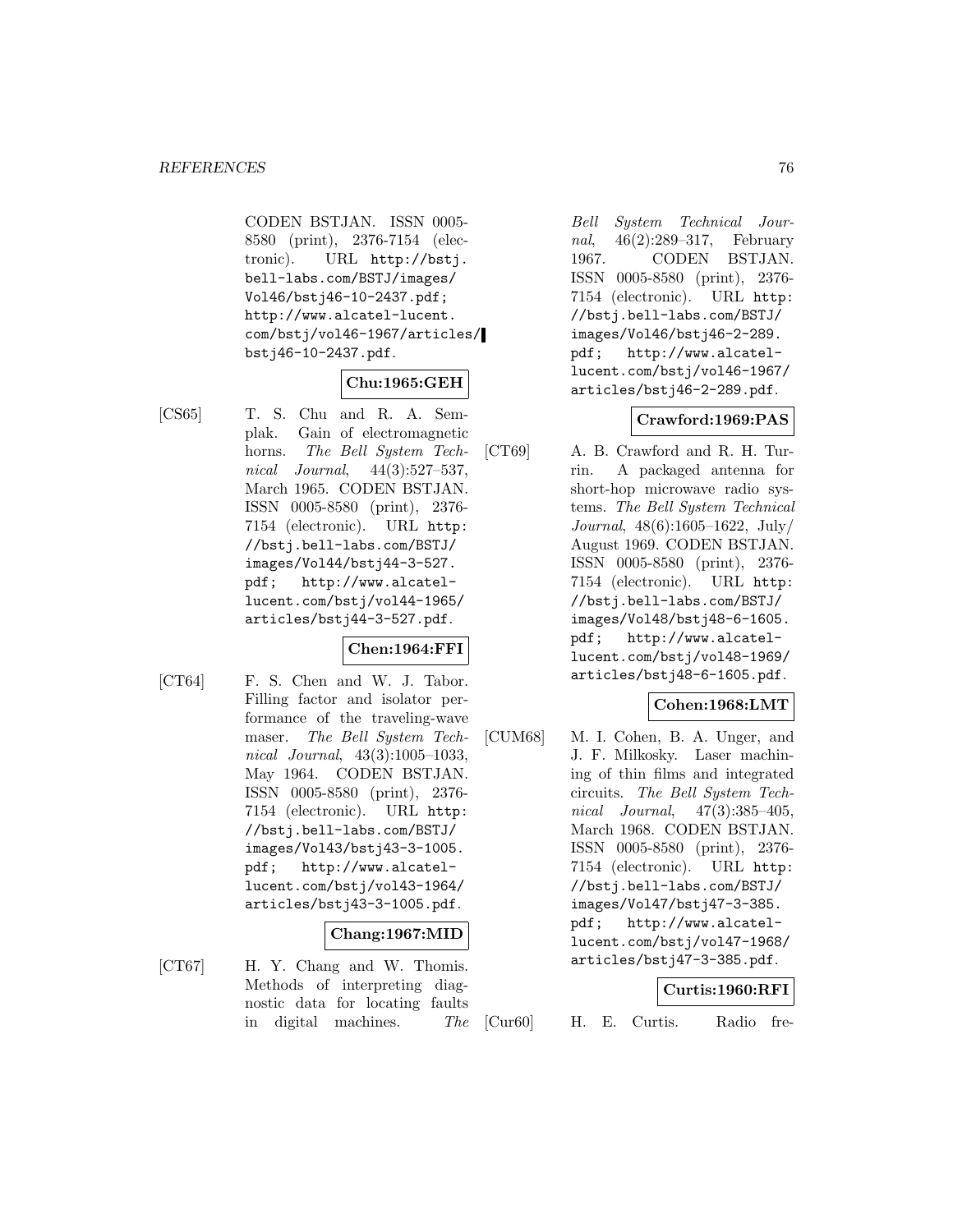quency interference considerations in the TD-2 radio relay system. The Bell System Technical Journal, 39(2):369–387, March 1960. CODEN BSTJAN. ISSN 0005-8580 (print), 2376- 7154 (electronic). URL http: //bstj.bell-labs.com/BSTJ/ images/Vol39/bstj39-2-369. pdf; http://www.alcatellucent.com/bstj/vol39-1960/ articles/bstj39-2-369.pdf.

## **Curtis:1962:IBS**

[Cur62] Harold E. Curtis. Interference between satellite communication systems and common carrier surface systems. The Bell System Technical Journal, 41(3):921–943, May 1962. CODEN BSTJAN. ISSN 0005-8580 (print), 2376- 7154 (electronic). URL http: //bstj.bell-labs.com/BSTJ/ images/Vol41/bstj41-3-921. pdf; http://www.alcatellucent.com/bstj/vol41-1962/ articles/bstj41-3-921.pdf.

### **Curtis:1963:SSI**

[Cur63] Harold E. Curtis. Satellite system interference tests at Andover, Maine. The Bell System Technical Journal, 42(6):2715–2739, November 1963. CODEN BSTJAN. ISSN 0005-8580 (print), 2376- 7154 (electronic). URL http: //bstj.bell-labs.com/BSTJ/ images/Vol42/bstj42-6-2715. pdf; http://www.alcatellucent.com/bstj/vol42-1963/ articles/bstj42-6-2715.pdf.

# **Cuttriss:1961:RBS**

[Cut61] D. B. Cuttriss. Relation between surface concentration and average conductivity in diffused layers in germanium. The Bell System Technical Journal, 40(2):509–521, March 1961. CODEN BSTJAN. ISSN 0005-8580 (print), 2376- 7154 (electronic). URL http: //bstj.bell-labs.com/BSTJ/ images/Vol40/bstj40-2-509. pdf; http://www.alcatellucent.com/bstj/vol40-1961/ articles/bstj40-2-509.pdf.

### **DiDomenico:1963:BEO**

[DA63] M. DiDomenico, Jr. and L. K. Anderson. Broadband electrooptic traveling-wave light modulators. The Bell System Technical Journal, 42(6):2621– 2678, November 1963. CO-DEN BSTJAN. ISSN 0005- 8580 (print), 2376-7154 (electronic). URL http://bstj. bell-labs.com/BSTJ/images/ Vol42/bstj42-6-2621.pdf; http://www.alcatel-lucent. com/bstj/vol42-1963/articles/ bstj42-6-2621.pdf.

## **Daiser:1968:MBD**

[Dai68] P. Daiser. Measured beam deformations in a guide made of tubular gas lenses. The Bell System Technical Journal, 47(2):179–194, February 1968. CODEN BSTJAN. ISSN 0005-8580 (print), 2376- 7154 (electronic). URL http: //bstj.bell-labs.com/BSTJ/ images/Vol47/bstj47-2-179.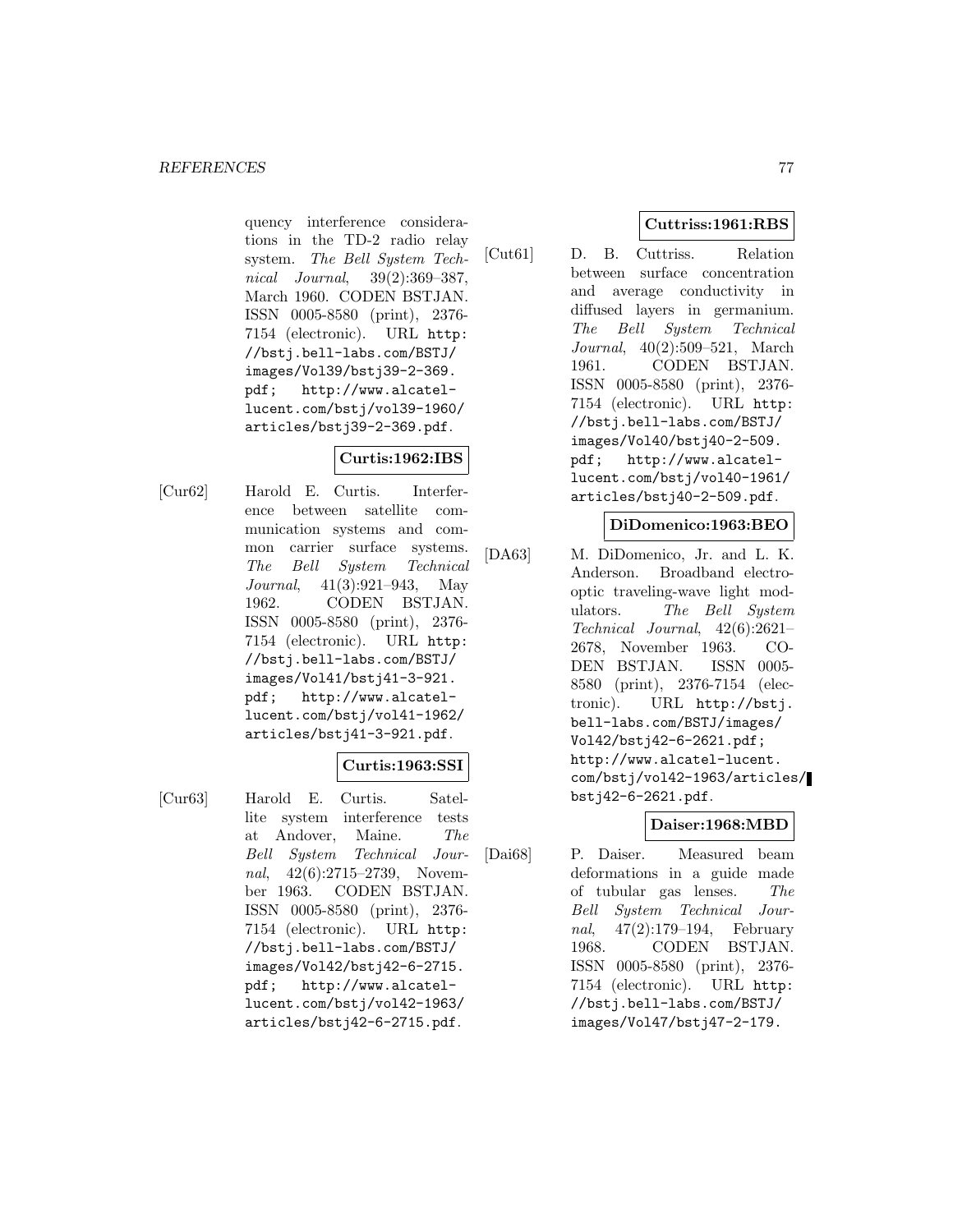pdf; http://www.alcatellucent.com/bstj/vol47-1968/ articles/bstj47-2-179.pdf.

# **Dale:1967:BJB**

[Dal67] J. C. Dale. B.S.T.J. briefs: Estimation of the variance of a stationary Gaussian random process by periodic sampling. The Bell System Technical Journal,  $46(6):1283-1287$ , July/ August 1967. CODEN BSTJAN. ISSN 0005-8580 (print), 2376- 7154 (electronic). URL http: //bstj.bell-labs.com/BSTJ/ images/Vol46/bstj46-6-1283. pdf; http://www.alcatellucent.com/bstj/vol46-1967/ articles/bstj46-6-1283.pdf.

### **Daly:1968:LBP**

[Dal68] James C. Daly. Linear beam position control in optical waveguides. The Bell System Technical Journal, 47(5):783–799, May/ June 1968. CODEN BSTJAN. ISSN 0005-8580 (print), 2376- 7154 (electronic). URL http: //bstj.bell-labs.com/BSTJ/ images/Vol47/bstj47-5-783. pdf; http://www.alcatellucent.com/bstj/vol47-1968/ articles/bstj47-5-783.pdf.

### **Daly:1969:SCM**

[Dal69] J. C. Daly. Step correction of misaligned beam waveguides. The Bell System Technical Journal, 48(6):1909–1918, July/ August 1969. CODEN BSTJAN. ISSN 0005-8580 (print), 2376- 7154 (electronic). URL http: //bstj.bell-labs.com/BSTJ/

images/Vol48/bstj48-6-1909. pdf; http://www.alcatellucent.com/bstj/vol48-1969/ articles/bstj48-6-1909.pdf.

### **Darlington:1963:BJB**

[Dar63a] Sidney Darlington. B.S.T.J. briefs: A relation between the basis functions of periodically varying nondissipative circuits. The Bell System Technical Journal, 42(6):2970–2971, November 1963. CODEN BSTJAN. ISSN 0005-8580 (print), 2376- 7154 (electronic). URL http: //bstj.bell-labs.com/BSTJ/ images/Vol42/bstj42-6-2970. pdf; http://www.alcatellucent.com/bstj/vol42-1963/ articles/bstj42-6-2970.pdf.

### **Darlington:1963:LTV**

[Dar63b] Sidney Darlington. Linear timevarying circuits — matrix manipulations, power relations, and some bounds on stability. The Bell System Technical Journal, 42(6):2575-2608, November 1963. CODEN BSTJAN. ISSN 0005-8580 (print), 2376- 7154 (electronic). URL http: //bstj.bell-labs.com/BSTJ/ images/Vol42/bstj42-6-2575. pdf; http://www.alcatellucent.com/bstj/vol42-1963/ articles/bstj42-6-2575.pdf.

### **Darlington:1964:DWL**

[Dar64] Sidney Darlington. Demodulation of wideband, low-power FM signals. The Bell System Technical Journal, 43(1):339–374, January 1964. CODEN BSTJAN.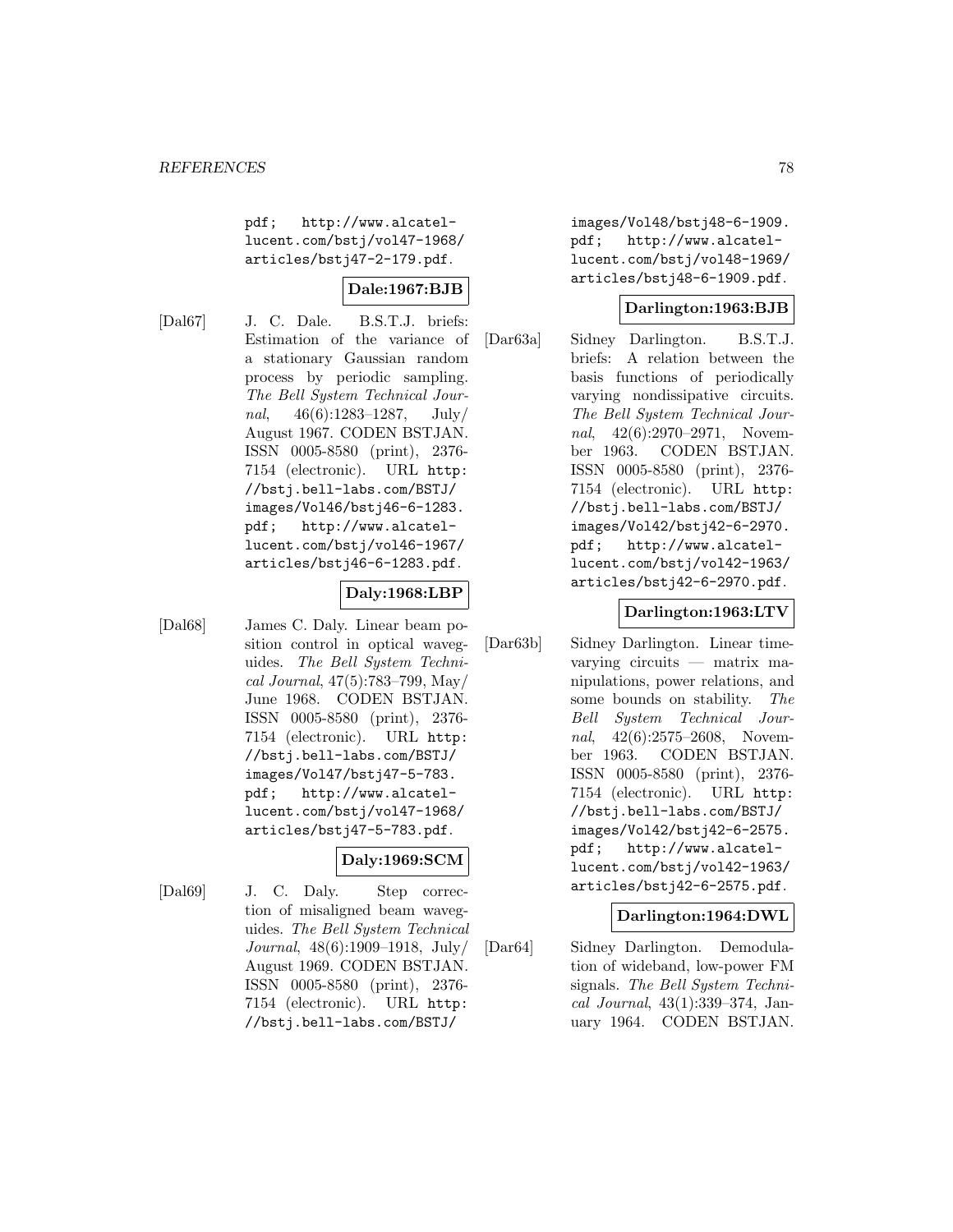ISSN 0005-8580 (print), 2376- 7154 (electronic). URL http: //bstj.bell-labs.com/BSTJ/ images/Vol43/bstj43-1-339. pdf; http://www.alcatellucent.com/bstj/vol43-1964/ articles/bstj43-1-339.pdf.

### **Davis:1962:EPC**

[Dav62] C. G. Davis. An experimental pulse code modulation system for short-haul trunks. The Bell System Technical Journal, 41(1):1– 24, January 1962. CODEN BST-JAN. ISSN 0005-8580 (print), 2376-7154 (electronic). URL http://bstj.bell-labs.com/ BSTJ/images/Vol41/bstj41-1- 1.pdf; http://www.alcatellucent.com/bstj/vol41-1962/ articles/bstj41-1-1.pdf.

## **Davey:1964:DDS**

[Dav64] J. R. Davey. Digital data signal space diagrams. The Bell System Technical Journal, 43(6):2973–2983, November 1964. CODEN BSTJAN. ISSN 0005-8580 (print), 2376- 7154 (electronic). URL http: //bstj.bell-labs.com/BSTJ/ images/Vol43/bstj43-6-2973. pdf; http://www.alcatellucent.com/bstj/vol43-1964/ articles/bstj43-6-2973.pdf.

# **Dolling:1963:MDH**

[DBKW63] J. C. Dolling, R. W. Blackmore, W. J. Kindermann, and K. B. Woodard. The mechanical design of the horn-reflector antenna and radome. The Bell System Technical Journal, 42(4):1137–1186,

July 1963. CODEN BSTJAN. ISSN 0005-8580 (print), 2376- 7154 (electronic). URL http: //bstj.bell-labs.com/BSTJ/ images/Vol42/bstj42-4-1137. pdf; http://www.alcatellucent.com/bstj/vol42-1963/ articles/bstj42-4-1137.pdf.

### **DeLange:1968:OHE**

[DD68] O. E. DeLange and A. F. Dietrich. Optical heterodyne experiments with enclosed transmission paths. The Bell System Technical Journal, 47(2):161–178, February 1968. CODEN BSTJAN. ISSN 0005-8580 (print), 2376- 7154 (electronic). URL http: //bstj.bell-labs.com/BSTJ/ images/Vol47/bstj47-2-161. pdf; http://www.alcatellucent.com/bstj/vol47-1968/ articles/bstj47-2-161.pdf.

### **Danielsen:1964:NES**

[DDH64] D. Danielsen, K. S. Dunlap, and H. R. Hofmann. No. 1 ESS switching network framers and circuits. The Bell System Technical Journal, 43(5):2221–2253, September 1964. CODEN BSTJAN. ISSN 0005-8580 (print), 2376- 7154 (electronic). URL http: //bstj.bell-labs.com/BSTJ/ images/Vol43/bstj43-5-2221. pdf; http://www.alcatellucent.com/bstj/vol43-1964/ articles/bstj43-5-2221.pdf.

### **DeLange:1961:PES**

[De 61] O. E. De Lange. Project Echo: Satellite tracking radar.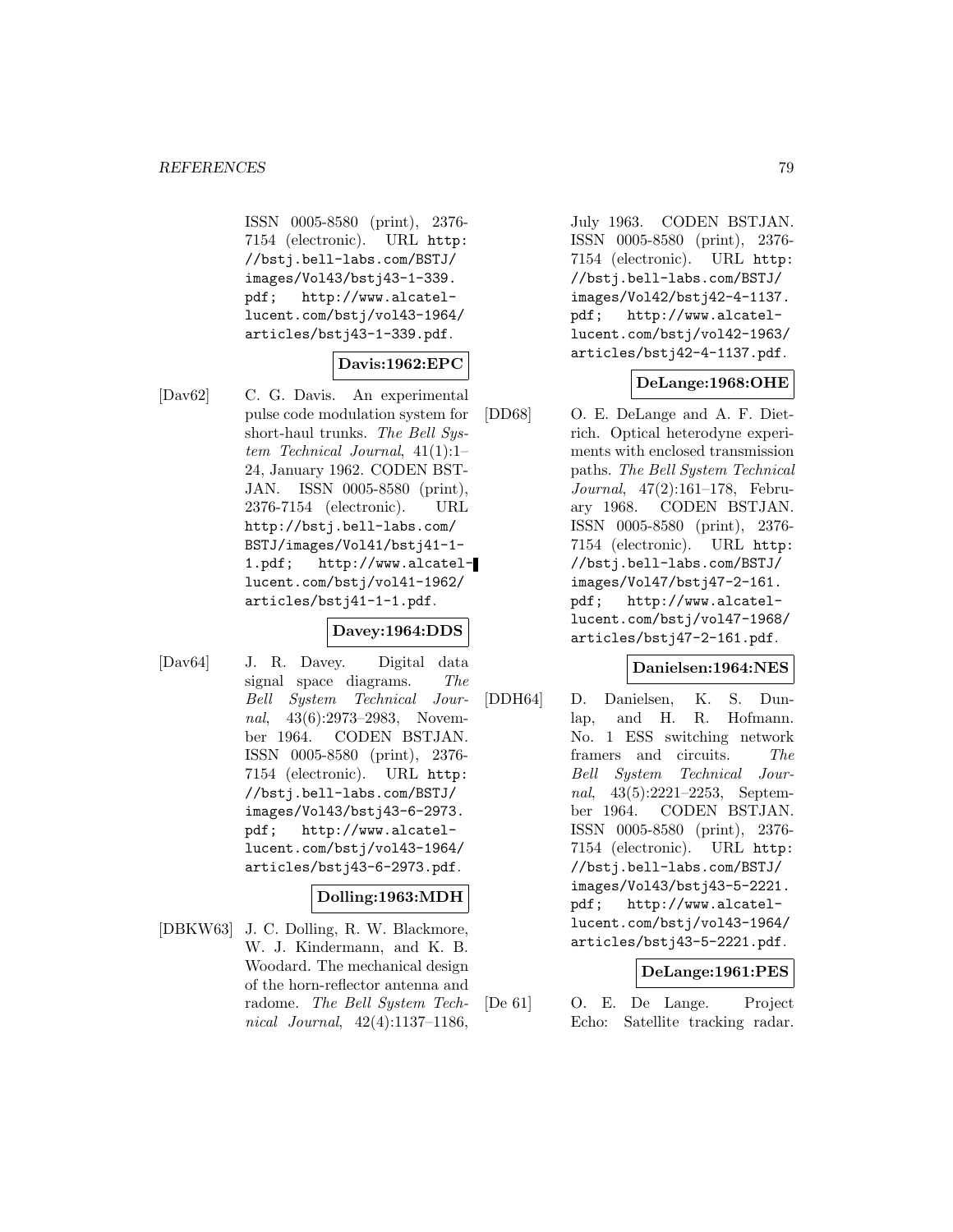The Bell System Technical Journal, 40(4):1157–1182, July 1961. CODEN BSTJAN. ISSN 0005-8580 (print), 2376- 7154 (electronic). URL http: //bstj.bell-labs.com/BSTJ/ images/Vol40/bstj40-4-1157. pdf; http://www.alcatellucent.com/bstj/vol40-1961/ articles/bstj40-4-1157.pdf.

### **Deininger:1960:HFE**

[Dei60] R. L. Deininger. Human factors engineering studies of the design and use of pushbutton telephone sets. The Bell System Technical Journal, 39(4):995–1012, July 1960. CODEN BSTJAN. ISSN 0005-8580 (print), 2376- 7154 (electronic). URL http: //bstj.bell-labs.com/BSTJ/ images/Vol39/bstj39-4-995. pdf; http://www.alcatellucent.com/bstj/vol39-1960/ articles/bstj39-4-995.pdf.

## **DeLange:1965:LSC**

[DeL65] O. E. DeLange. Losses suffered by coherent light redirected and refocused many times in an enclosed medium. The Bell System Technical Journal, 44(2):283–302, February 1965. CODEN BSTJAN. ISSN 0005-8580 (print), 2376- 7154 (electronic). URL http: //bstj.bell-labs.com/BSTJ/ images/Vol44/bstj44-2-283. pdf; http://www.alcatellucent.com/bstj/vol44-1965/ articles/bstj44-2-283.pdf.

## **Descloux:1963:OPT**

[Des63] A. Descloux. On overflow processes of trunk groups with Poisson inputs and exponential service times. The Bell System Technical Journal, 42(2):383–397, March 1963. CODEN BSTJAN. ISSN 0005-8580 (print), 2376- 7154 (electronic). URL http: //bstj.bell-labs.com/BSTJ/ images/Vol42/bstj42-2-383. pdf; http://www.alcatellucent.com/bstj/vol42-1963/ articles/bstj42-2-383.pdf.

### **Descloux:1965:ALE**

[Des65] A. Descloux. On the accuracy of loss estimates. The Bell System Technical Journal,  $44(6):1139-1164$ , July/ August 1965. CODEN BSTJAN. ISSN 0005-8580 (print), 2376- 7154 (electronic). URL http: //bstj.bell-labs.com/BSTJ/ images/Vol44/bstj44-6-1139. pdf; http://www.alcatellucent.com/bstj/vol44-1965/ articles/bstj44-6-1139.pdf.

## **Dewald:1960:CPD**

[Dew60] J. F. Dewald. The charge and potential distributions at the zinc oxide electrode. The Bell System Technical Journal, 39(3):615–639, May 1960. CODEN BSTJAN. ISSN 0005-8580 (print), 2376-7154 (electronic). URL http: //bstj.bell-labs.com/BSTJ/ images/Vol39/bstj39-3-615. pdf; http://www.alcatellucent.com/bstj/vol39-1960/ articles/bstj39-3-615.pdf.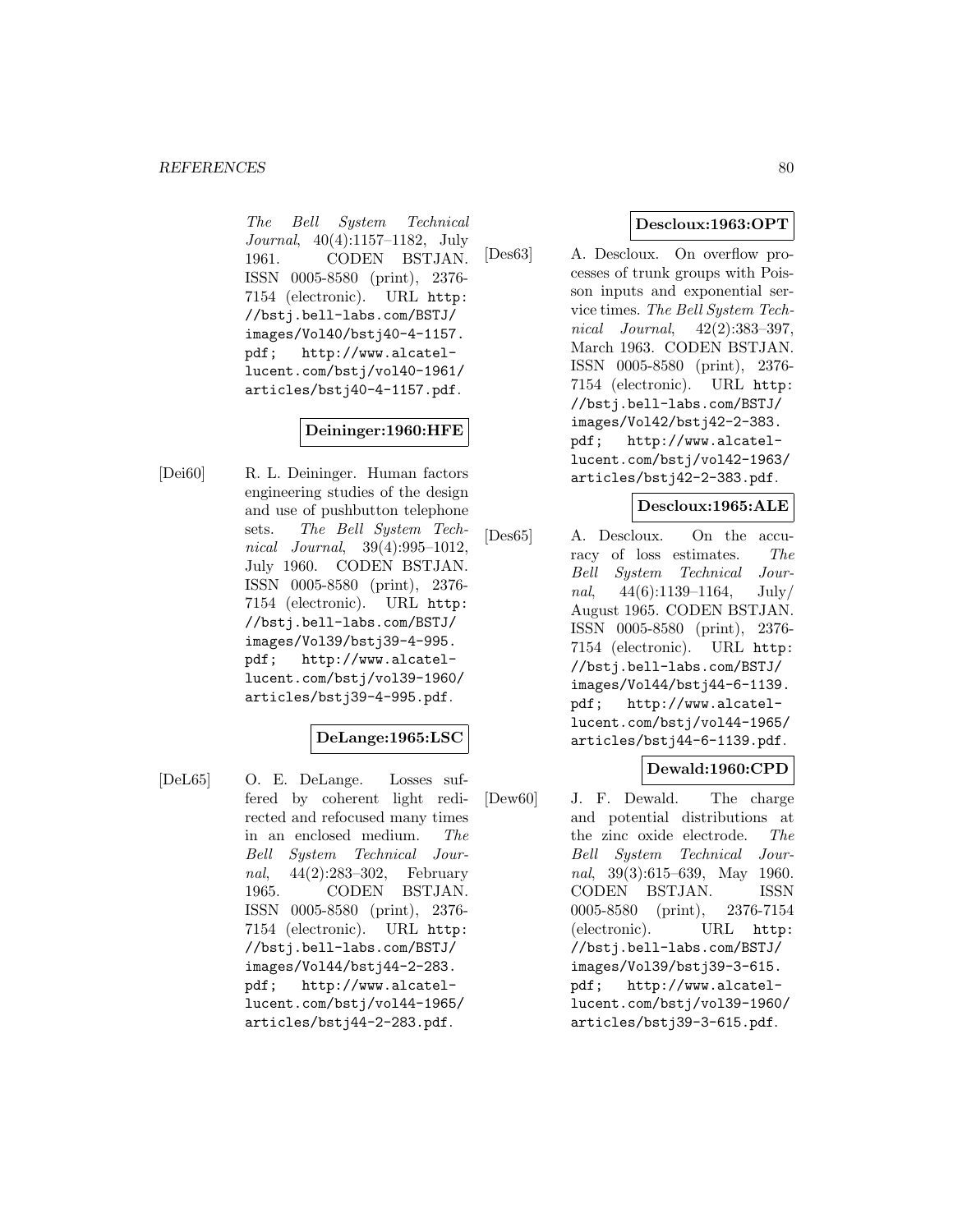### **Digrindakis:1969:PS**

[DFHT69] John Digrindakis, Laimons Freimanis, H. Robert Hofmann, and Robert G. Taylor. Peripheral system. The Bell System Technical Journal, 48(8):2669–2712, October 1969. CODEN BSTJAN. ISSN 0005-8580 (print), 2376- 7154 (electronic). URL http: //bstj.bell-labs.com/BSTJ/ images/Vol48/bstj48-8-2669. pdf; http://www.alcatellucent.com/bstj/vol48-1969/ articles/bstj48-8-2669.pdf.

### **Dixon:1967:ALM**

[DG67] R. W. Dixon and E. I. Gordon. Acoustic light modulators using optical heterodyne mixing. The Bell System Technical Journal, 46(2):367–389, February 1967. CODEN BSTJAN. ISSN 0005-8580 (print), 2376- 7154 (electronic). URL http: //bstj.bell-labs.com/BSTJ/ images/Vol46/bstj46-2-367. pdf; http://www.alcatellucent.com/bstj/vol46-1967/ articles/bstj46-2-367.pdf.

### **Denkmann:1965:OCA**

[DGPS65] W. J. Denkmann, F. T. Geyling, D. L. Pope, and A. O. Schwarz. The open Cassegrain antenna: Part II. structural and mechanical evaluation. The Bell System Technical Journal, 44(7):1301–1319, September 1965. CODEN BSTJAN. ISSN 0005-8580 (print), 2376- 7154 (electronic). URL http: //bstj.bell-labs.com/BSTJ/ images/Vol44/bstj44-7-1301.

pdf; http://www.alcatellucent.com/bstj/vol44-1965/ articles/bstj44-7-1301.pdf.

### **Danylchuk:1968:SSA**

[DGS68] I. Danylchuk, U. F. Gianola, and J. T. Sibilia. Step stress aging of plated wire memories. The Bell System Technical Journal, 47(8):1539–1559, October 1968. CODEN BSTJAN. ISSN 0005-8580 (print), 2376- 7154 (electronic). URL http: //bstj.bell-labs.com/BSTJ/ images/Vol47/bstj47-8-1539. pdf; http://www.alcatellucent.com/bstj/vol47-1968/ articles/bstj47-8-1539.pdf.

### **Dragone:1963:WAR**

[DH63] C. Dragone and D. C. Hogg. Wide-angle radiation due to rough phase fronts. The Bell System Technical Journal, 42(5):2285–2296, September 1963. CODEN BSTJAN. ISSN 0005-8580 (print), 2376- 7154 (electronic). URL http: //bstj.bell-labs.com/BSTJ/ images/Vol42/bstj42-5-2285. pdf; http://www.alcatellucent.com/bstj/vol42-1963/ articles/bstj42-5-2285.pdf.

### **Davis:1963:SCR**

[DHWM63] C. G. Davis, P. T. Hutchison, F. J. Witt, and H. I. Maunsell. The Spacecraft Communications Repeater. The Bell System Technical Journal, 42(4):831–867, July 1963. CODEN BSTJAN. ISSN 0005-8580 (print), 2376- 7154 (electronic). URL http: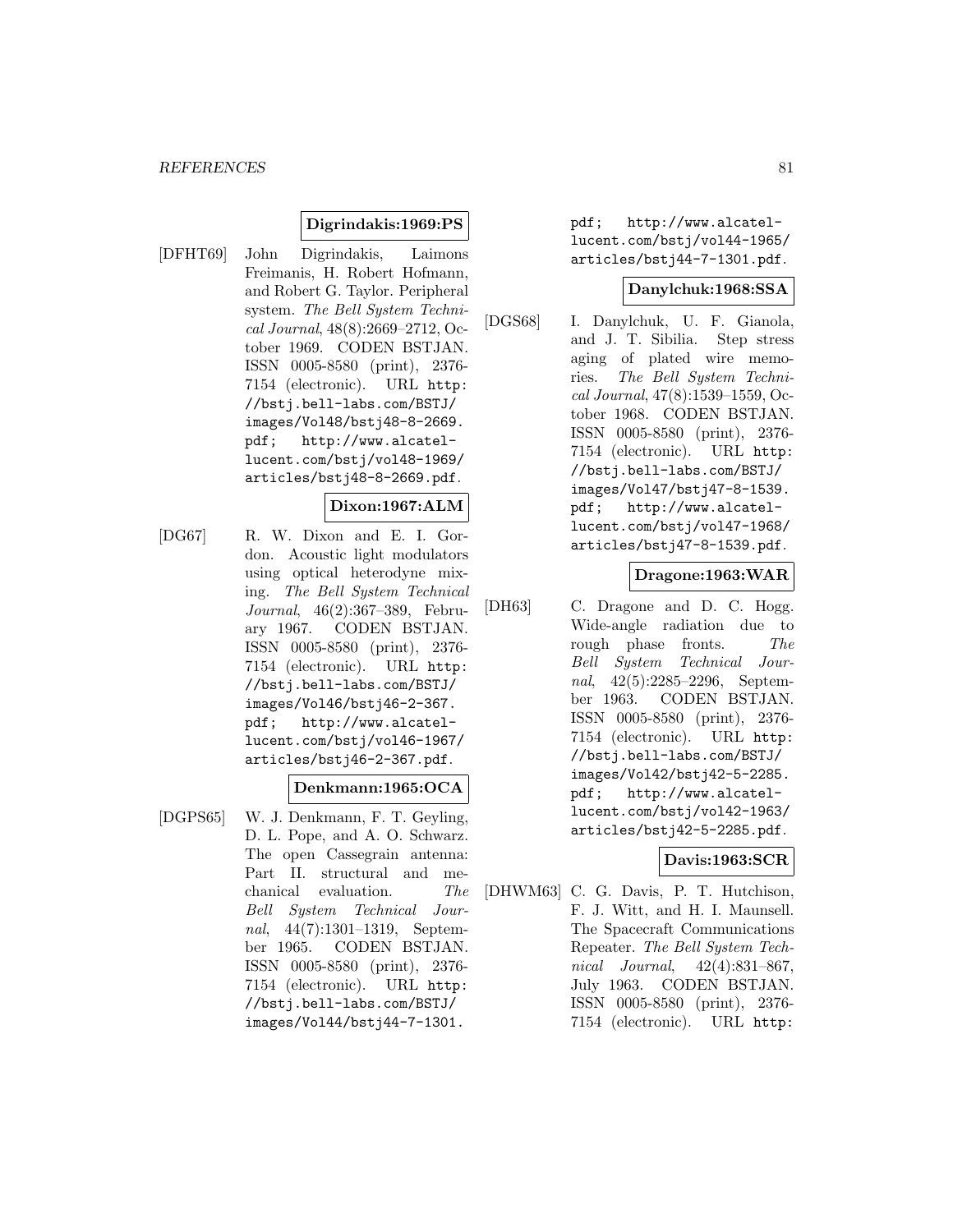//bstj.bell-labs.com/BSTJ/ images/Vol42/bstj42-4-831. pdf; http://www.alcatellucent.com/bstj/vol42-1963/ articles/bstj42-4-831.pdf.

### **Dickieson:1963:TE**

[Dic63] A. C. Dickieson. The Telstar Experiment. The Bell System Technical Journal, 42(4):739–746, July 1963. CODEN BSTJAN. ISSN 0005-8580 (print), 2376- 7154 (electronic). URL http: //bstj.bell-labs.com/BSTJ/ images/Vol42/bstj42-4-739. pdf; http://www.alcatellucent.com/bstj/vol42-1963/ articles/bstj42-4-739.pdf.

#### **Delchamps:1963:STE**

[DJS63] T. B. Delchamps, G. C. Jonasson, and R. A. Swift. The Spacecraft Test and Evaluation Program. The Bell System Technical Journal, 42(4):1007–1025, July 1963. CODEN BSTJAN. ISSN 0005-8580 (print), 2376- 7154 (electronic). URL http: //bstj.bell-labs.com/BSTJ/ images/Vol42/bstj42-4-1007. pdf; http://www.alcatellucent.com/bstj/vol42-1963/ articles/bstj42-4-1007.pdf.

## **Desoer:1965:NRN**

[DK65] Charles A. Desoer and Jacob Katzenelson. Nonlinear RLC networks. The Bell System Technical Journal, 44(1):161–198, January 1965. CODEN BSTJAN. ISSN 0005-8580 (print), 2376- 7154 (electronic). URL http: //bstj.bell-labs.com/BSTJ/

images/Vol44/bstj44-1-161. pdf; http://www.alcatellucent.com/bstj/vol44-1965/ articles/bstj44-1-161.pdf.

### **DeGrasse:1961:PED**

[DKS61] R. W. De Grasse, J. J. Kostelnick, and H. E. D. Scovil. Project Echo: The dual channel 2390-mc traveling-wave maser. The Bell System Technical Journal, 40(4):1117–1127, July 1961. CODEN BSTJAN. ISSN 0005-8580 (print), 2376- 7154 (electronic). URL http: //bstj.bell-labs.com/BSTJ/ images/Vol40/bstj40-4-1117. pdf; http://www.alcatellucent.com/bstj/vol40-1961/ articles/bstj40-4-1117.pdf.

### **Drazy:1968:N**

[DMS68] E. J. Drazy, R. C. MacLean, and R. E. Sheehey. Networks. The Bell System Technical Journal, 47(7):1397–1422, September 1968. CODEN BSTJAN. ISSN 0005-8580 (print), 2376- 7154 (electronic). URL http: //bstj.bell-labs.com/BSTJ/ images/Vol47/bstj47-7-1397. pdf; http://www.alcatellucent.com/bstj/vol47-1968/ articles/bstj47-7-1397.pdf.

### **Downing:1964:NEM**

[DNT64] R. W. Downing, J. S. Nowak, and L. S. Tuomenoksa. No. 1 ESS maintenance plan. The Bell System Technical Journal, 43(5):1961–2019, September 1964. CODEN BSTJAN. ISSN 0005-8580 (print), 2376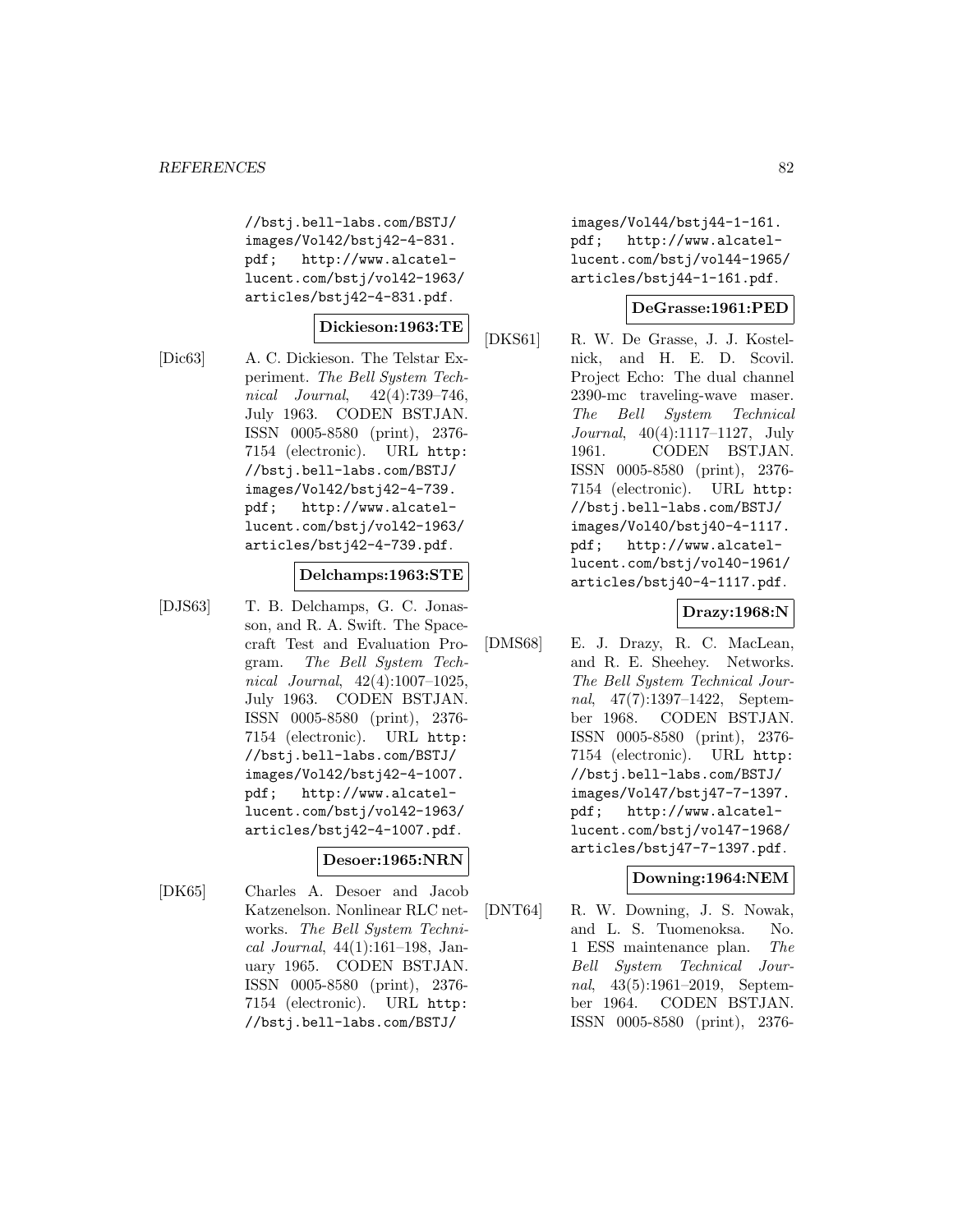7154 (electronic). URL http: //bstj.bell-labs.com/BSTJ/ images/Vol43/bstj43-5-1961. pdf; http://www.alcatellucent.com/bstj/vol43-1964/ articles/bstj43-5-1961.pdf.

## **Dostis:1965:EDE**

[Dos65] I. Dostis. The effects of digital errors on PCM transmission of compandored speech. The Bell System Technical Journal, 44 (10):2227–2243, December 1965. CODEN BSTJAN. ISSN 0005- 8580 (print), 2376-7154 (electronic). URL http://bstj. bell-labs.com/BSTJ/images/ Vol44/bstj44-10-2227.pdf; http://www.alcatel-lucent. com/bstj/vol44-1965/articles/ bstj44-10-2227.pdf.

### **Dove:1967:DFT**

[Dov67] D. B. Dove. Demagnetizing fields in thin magnetic films. The Bell System Technical Journal, 46(7):1527–1559, September 1967. CODEN BSTJAN. ISSN 0005-8580 (print), 2376- 7154 (electronic). URL http: //bstj.bell-labs.com/BSTJ/ images/Vol46/bstj46-7-1527. pdf; http://www.alcatellucent.com/bstj/vol46-1967/ articles/bstj46-7-1527.pdf.

# **Dragone:1967:SRL**

[DP67] C. Dragone and V. K. Prabhu. Scattering relations in lossless varactor frequency multipliers. The Bell System Technical Journal, 46(8):1699–1731, October 1967. CODEN BSTJAN.

ISSN 0005-8580 (print), 2376- 7154 (electronic). URL http: //bstj.bell-labs.com/BSTJ/ images/Vol46/bstj46-8-1699. pdf; http://www.alcatellucent.com/bstj/vol46-1967/ articles/bstj46-8-1699.pdf.

## **Dragone:1968:SCS**

[DP68] C. Dragone and V. K. Prabhu. Some considerations of stability in lossy varactor harmonic generators. The Bell System Technical Journal, 47(6):887–896, July/ August 1968. CODEN BSTJAN. ISSN 0005-8580 (print), 2376- 7154 (electronic). URL http: //bstj.bell-labs.com/BSTJ/ images/Vol47/bstj47-6-887. pdf; http://www.alcatellucent.com/bstj/vol47-1968/ articles/bstj47-6-887.pdf.

### **Duvall:1969:CCA**

[DR69] G. H. Duvall and L. M. Rackson. Coaxial cable and apparatus. The Bell System Technical Journal, 48(4):1065–1093, April 1969. CODEN BSTJAN. ISSN 0005-8580 (print), 2376- 7154 (electronic). URL http: //bstj.bell-labs.com/BSTJ/ images/Vol48/bstj48-4-1065. pdf; http://www.alcatellucent.com/bstj/vol48-1969/ articles/bstj48-4-1065.pdf.

### **Dragone:1967:PAMa**

[Dra67a] C. Dragone. Phase and amplitude modulation in high efficiency varactor frequency multipliers — general scattering properties. The Bell System Tech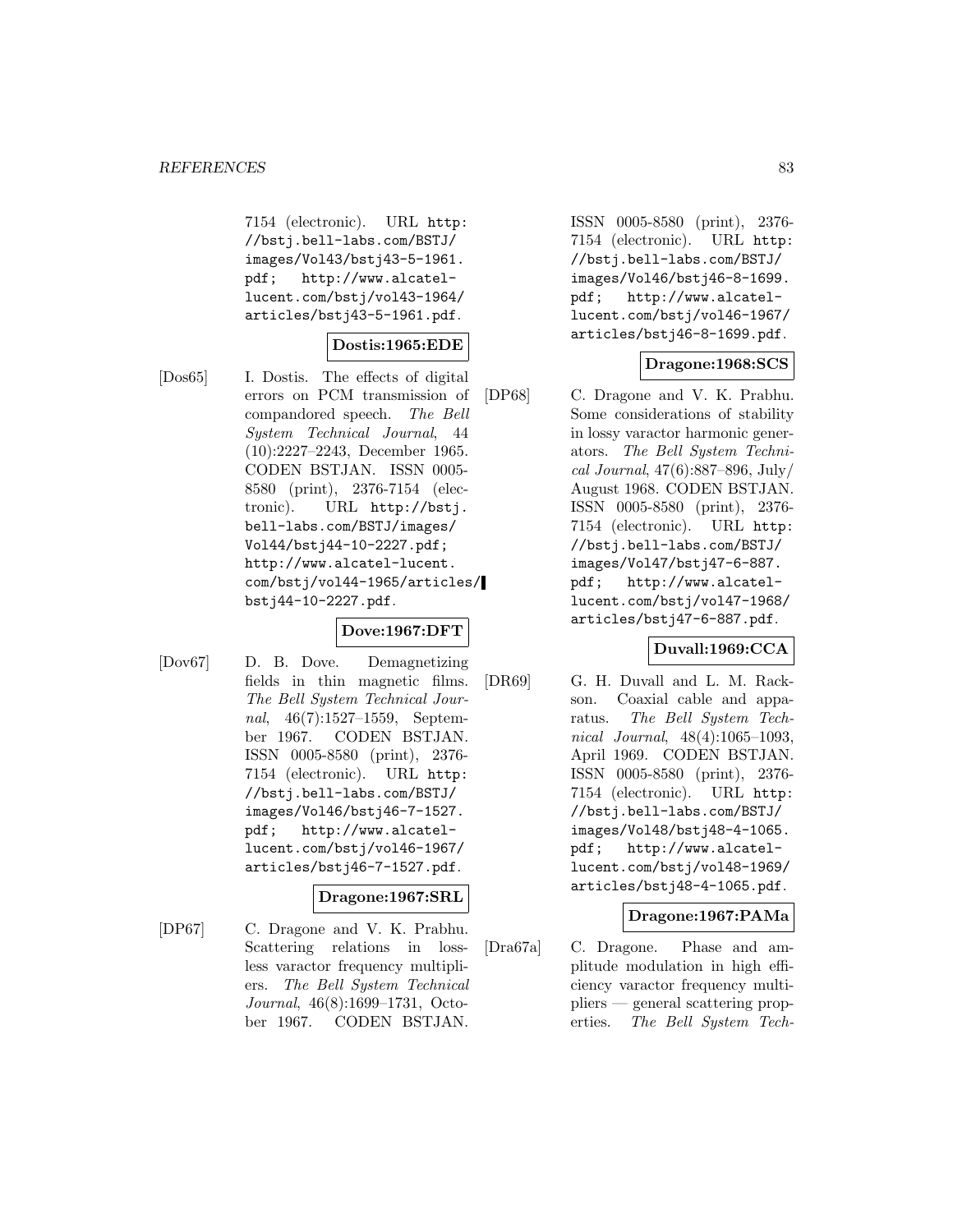nical Journal, 46(4):775–796, April 1967. CODEN BSTJAN. ISSN 0005-8580 (print), 2376- 7154 (electronic). URL http: //bstj.bell-labs.com/BSTJ/ images/Vol46/bstj46-4-775. pdf; http://www.alcatellucent.com/bstj/vol46-1967/ articles/bstj46-4-775.pdf.

# **Dragone:1967:PAMb**

[Dra67b] C. Dragone. Phase and amplitude modulation in highefficiency varactor frequency multipliers of order  $N = 2^n$  $-$  stability and noise. The Bell System Technical Journal, 46(4):797–834, April 1967. CODEN BSTJAN. ISSN 0005-8580 (print), 2376-7154 (electronic). URL http: //bstj.bell-labs.com/BSTJ/ images/Vol46/bstj46-4-797. pdf; http://www.alcatellucent.com/bstj/vol46-1967/ articles/bstj46-4-797.pdf.

### **Dragone:1968:ATS**

[Dra68] Corrado Dragone. Analysis of thermal and shot noise in pumped resistive diodes. The Bell System Technical Journal, 47(9):1883–1902, November 1968. CODEN BSTJAN. ISSN 0005-8580 (print), 2376- 7154 (electronic). URL http: //bstj.bell-labs.com/BSTJ/ images/Vol47/bstj47-9-1883. pdf; http://www.alcatellucent.com/bstj/vol47-1968/ articles/bstj47-9-1883.pdf.

### **Dragone:1969:APM**

[Dra69] C. Dragone. Amplitude and phase modulation in resistive diode mixers. The Bell System Technical Journal, 48(6): 1967–1998, July/August 1969. CODEN BSTJAN. ISSN 0005-8580 (print), 2376-7154 (electronic). URL http: //bstj.bell-labs.com/BSTJ/ images/Vol48/bstj48-6-1967. pdf; http://www.alcatellucent.com/bstj/vol48-1969/ articles/bstj48-6-1967.pdf.

### **Dougherty:1964:NEM**

[DRRS64] H. J. Dougherty, H. Raag, P. G. Ridinger, and A. A. Stockert. No. 1 ESS master control center. The Bell System Technical Journal, 43(5):2283–2319, September 1964. CODEN BSTJAN. ISSN 0005-8580 (print), 2376- 7154 (electronic). URL http: //bstj.bell-labs.com/BSTJ/ images/Vol43/bstj43-5-2283. pdf; http://www.alcatellucent.com/bstj/vol43-1964/ articles/bstj43-5-2283.pdf.

### **Dorros:1966:EMD**

[DSW66] I. Dorros, J. M. Sipress, and F. D. Waldhauer. An experimental 224 Mb/s digital repeatered line. The Bell System Technical Journal, 45(7):993–1043, September 1966. CODEN BSTJAN. ISSN 0005-8580 (print), 2376- 7154 (electronic). URL http: //bstj.bell-labs.com/BSTJ/ images/Vol45/bstj45-7-993. pdf; http://www.alcatel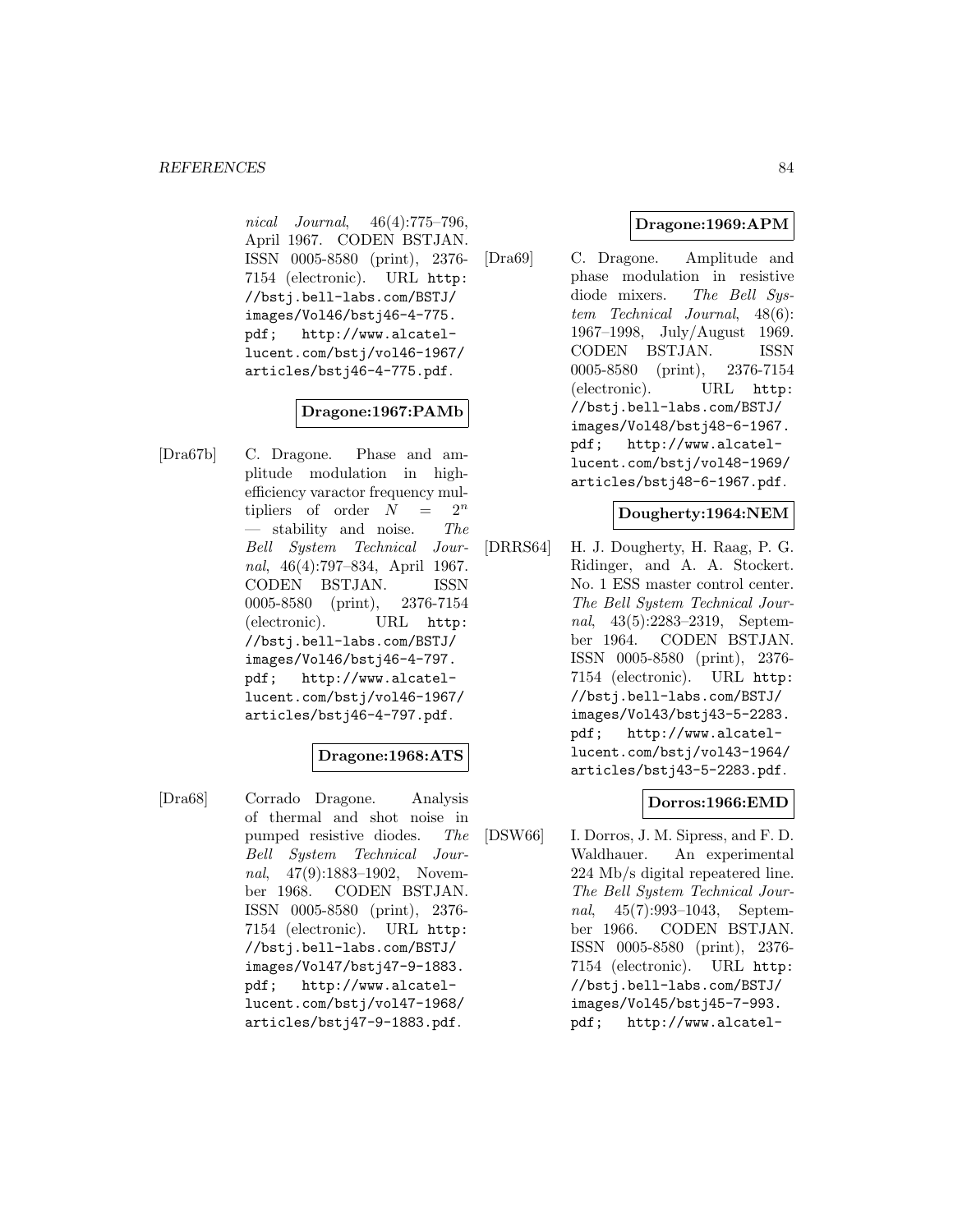lucent.com/bstj/vol45-1966/ articles/bstj45-7-993.pdf.

### **Eckler:1960:CMG**

- 
- [Eck60] A. R. Eckler. The construction of missile guidance codes resistant to random interference. The Bell System Technical Journal, 39(4):973–994, July 1960. CODEN BSTJAN. ISSN 0005-8580 (print), 2376- 7154 (electronic). URL http: //bstj.bell-labs.com/BSTJ/ images/Vol39/bstj39-4-973. pdf; http://www.alcatellucent.com/bstj/vol39-1960/ articles/bstj39-4-973.pdf.

### **Ehrbar:1964:SSC**

 $[EFK^+64]$  R. D. Ehrbar, J. M. Fraser, R. A. Kelley, L. H. Morris, E. T. Mottram, and P. W. Rounds. The SD submarine cable system. The Bell System Technical Journal, 43(4):1155–1184, July 1964. CODEN BSTJAN. ISSN 0005-8580 (print), 2376- 7154 (electronic). URL http: //bstj.bell-labs.com/BSTJ/ images/Vol43/bstj43-4-1155. pdf; http://www.alcatellucent.com/bstj/vol43-1964/ articles/bstj43-4-1155.pdf.

## **Edson:1965:BCE**

[EH65a] J. O. Edson and H. H. Henning. Broadband codecs for an experimental 224 Mb/s PCM terminal. The Bell System Technical Journal, 44(9):1887–1940, November 1965. CODEN BSTJAN. ISSN 0005-8580 (print), 2376- 7154 (electronic). URL http:

//bstj.bell-labs.com/BSTJ/ images/Vol44/bstj44-9-1887. pdf; http://www.alcatellucent.com/bstj/vol44-1965/ articles/bstj44-9-1887.pdf.

### **Edwards:1965:NCE**

[EH65b] H. S. Edwards and H. Z. Hardaway. New concepts in exchange outside plant engineering. The Bell System Technical Journal, 44(3):373–399, March 1965. CODEN BSTJAN. ISSN 0005-8580 (print), 2376- 7154 (electronic). URL http: //bstj.bell-labs.com/BSTJ/ images/Vol44/bstj44-3-373. pdf; http://www.alcatellucent.com/bstj/vol44-1965/ articles/bstj44-3-373.pdf.

## **Ehrbar:1964:CLF**

[Ehr64] R. D. Ehrbar. A cable laying facility. The Bell System Technical Journal, 43(4):1367–1372, July 1964. CODEN BSTJAN. ISSN 0005-8580 (print), 2376- 7154 (electronic). URL http: //bstj.bell-labs.com/BSTJ/ images/Vol43/bstj43-4-1367. pdf; http://www.alcatellucent.com/bstj/vol43-1964/ articles/bstj43-4-1367.pdf.

### **Enloe:1968:HHS**

[EJR68] L. H. Enloe, W. C. Jakes, Jr., and C. B. Rubinstein. Hologram heterodyne scanners. The Bell System Technical Journal, 47(9):1875–1882, November 1968. CODEN BSTJAN. ISSN 0005-8580 (print), 2376- 7154 (electronic). URL http: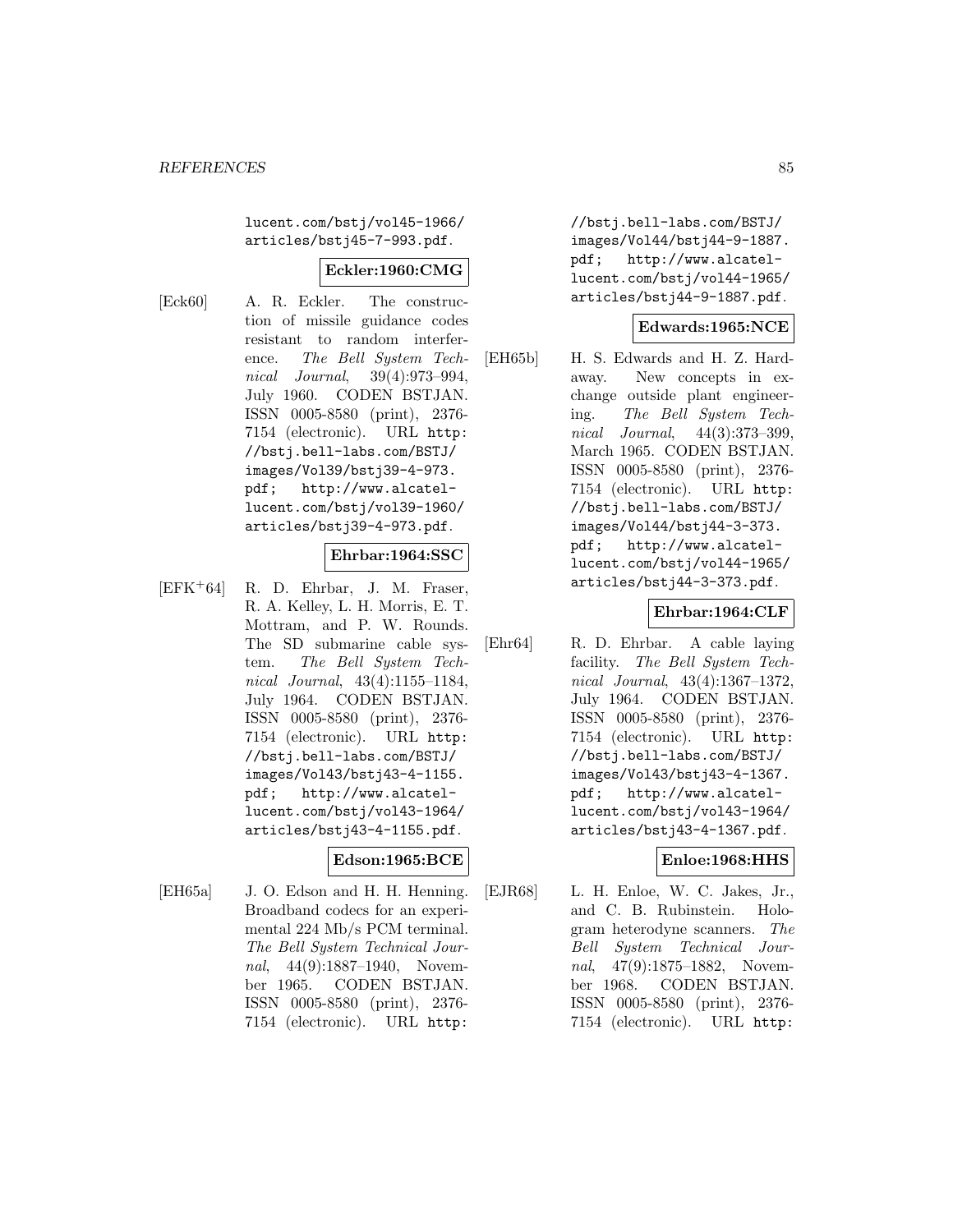//bstj.bell-labs.com/BSTJ/ images/Vol47/bstj47-9-1875. pdf; http://www.alcatellucent.com/bstj/vol47-1968/ articles/bstj47-9-1875.pdf.

### **Elder:1968:ASS**

[Eld68] H. E. Elder. Active solidstate devices. The Bell System Technical Journal, 47(7): 1323–1377, September 1968. CODEN BSTJAN. ISSN 0005-8580 (print), 2376-7154 (electronic). URL http: //bstj.bell-labs.com/BSTJ/ images/Vol47/bstj47-7-1323. pdf; http://www.alcatellucent.com/bstj/vol47-1968/ articles/bstj47-7-1323.pdf.

### **Elliott:1962:HPD**

[Ell62] J. S. Elliott. A high-precision direct-reading loss and phase measuring set for carrier frequencies. The Bell System Technical Journal, 41(5): 1493–1517, September 1962. CODEN BSTJAN. ISSN 0005-8580 (print), 2376-7154 (electronic). URL http: //bstj.bell-labs.com/BSTJ/ images/Vol41/bstj41-5-1493. pdf; http://www.alcatellucent.com/bstj/vol41-1962/ articles/bstj41-5-1493.pdf.

### **Elliott:1963:EER**

- 
- [Ell63] E. O. Elliott. Estimates of error rates for codes on burst-noise channels. The Bell System Technical Journal, 42(5):1977–1997, September 1963. CODEN BSTJAN.

ISSN 0005-8580 (print), 2376- 7154 (electronic). URL http: //bstj.bell-labs.com/BSTJ/ images/Vol42/bstj42-5-1977. pdf; http://www.alcatellucent.com/bstj/vol42-1963/ articles/bstj42-5-1977.pdf.

### **Elliott:1965:MST**

[Ell65] E. O. Elliott. A model of the switched telephone network for data communications. The Bell System Technical Journal, 44(1):89–109, January 1965. CODEN BST-JAN. ISSN 0005-8580 (print), 2376-7154 (electronic). URL http://bstj.bell-labs.com/ BSTJ/images/Vol44/bstj44-1- 89.pdf; http://www.alcatellucent.com/bstj/vol44-1965/ articles/bstj44-1-89.pdf.

### **Elliott:1966:UPE**

[Ell66] E. O. Elliott. On the use and performance of error-voiding and error-marking codes. The Bell System Technical Journal, 45(8):1273–1283, October 1966. CODEN BSTJAN. ISSN 0005-8580 (print), 2376- 7154 (electronic). URL http: //bstj.bell-labs.com/BSTJ/ images/Vol45/bstj45-8-1273. pdf; http://www.alcatellucent.com/bstj/vol45-1966/ articles/bstj45-8-1273.pdf.

### **Emling:1963:ETD**

[EM63] J. W. Emling and D. Mitchell. The effects of time delay and echoes on telephone conversations. The Bell Sys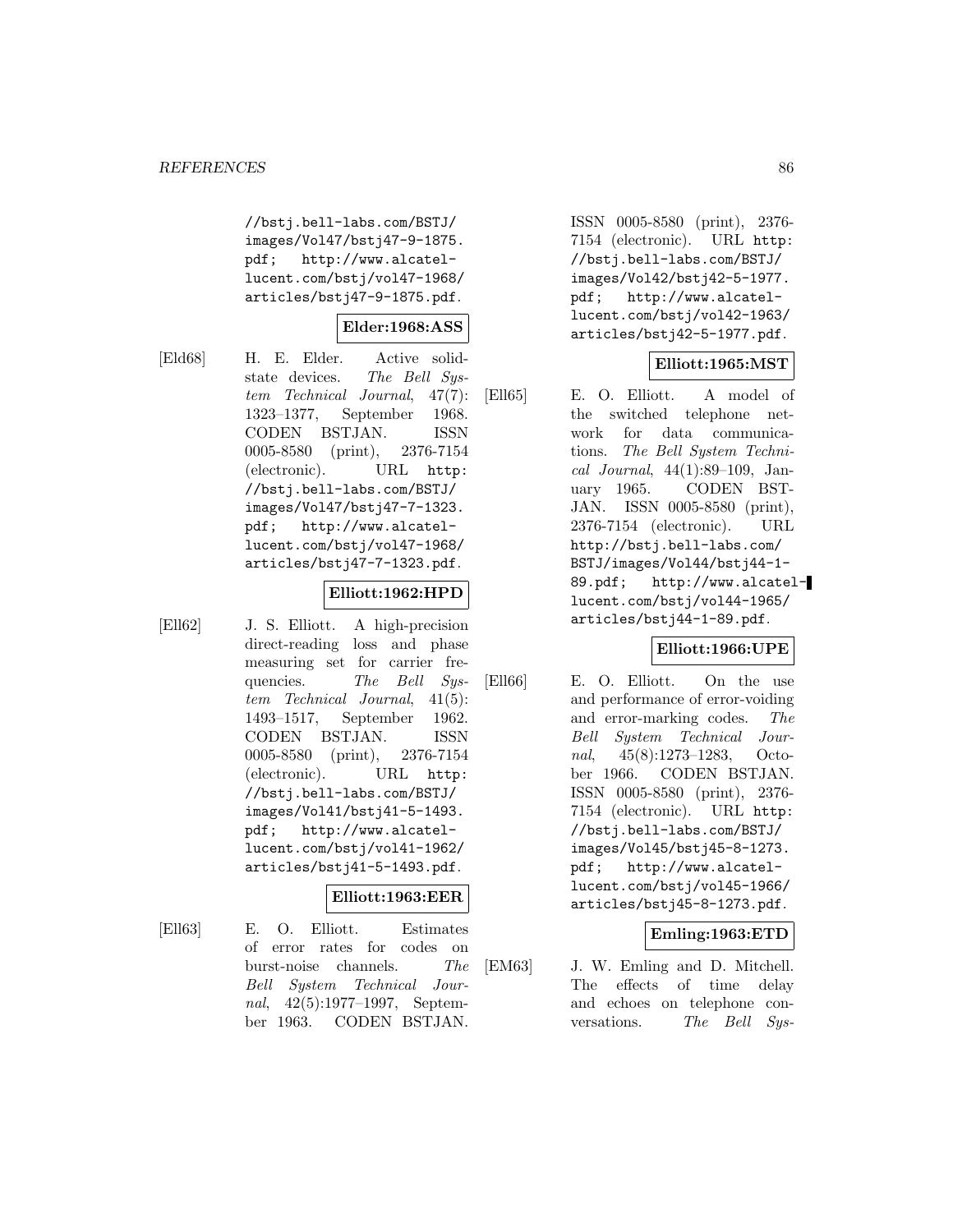tem Technical Journal, 42(6): 2869–2891, November 1963. CODEN BSTJAN. ISSN 0005-8580 (print), 2376-7154 (electronic). URL http: //bstj.bell-labs.com/BSTJ/ images/Vol42/bstj42-6-2869. pdf; http://www.alcatellucent.com/bstj/vol42-1963/ articles/bstj42-6-2869.pdf.

# **Enloe:1966:BJB**

[EMR66] L. H. Enloe, J. A. Murphy, and C. B. Rubinstein. B.S.T.J. briefs: Hologram transmission via television. The Bell System Technical Journal, 45(2):335–339, February 1966. CODEN BSTJAN. ISSN 0005-8580 (print), 2376- 7154 (electronic). URL http: //bstj.bell-labs.com/BSTJ/ images/Vol45/bstj45-2-335. pdf; http://www.alcatellucent.com/bstj/vol45-1966/ articles/bstj45-2-335.pdf.

### **Evens:1963:CGT**

[EMT63] M. J. Evens, G. H. Myers, and J. W. Timko. Command guidance of Telstar launch vehicle. The Bell System Technical Journal, 42(5):2153–2168, September 1963. CODEN BSTJAN. ISSN 0005-8580 (print), 2376- 7154 (electronic). URL http: //bstj.bell-labs.com/BSTJ/ images/Vol42/bstj42-5-2153. pdf; http://www.alcatellucent.com/bstj/vol42-1963/ articles/bstj42-5-2153.pdf.

# **Ebert:1969:OOD**

[EMT69] P. M. Ebert, James E. Maxo,

and Michael G. Taylor. Overflow oscillations in digital filters. The Bell System Technical Journal, 48(9):2999-3020, November 1969. CODEN BSTJAN. ISSN 0005-8580 (print), 2376- 7154 (electronic). URL http: //bstj.bell-labs.com/BSTJ/ images/Vol48/bstj48-9-2999. pdf; http://www.alcatellucent.com/bstj/vol48-1969/ articles/bstj48-9-2999.pdf.

### **Engel:1965:DTP**

[Eng65] J. S. Engel. Digital transmission in the presence of impulsive noise. The Bell System Technical Journal, 44(8):1699–1743, October 1965. CODEN BSTJAN. ISSN 0005-8580 (print), 2376- 7154 (electronic). URL http: //bstj.bell-labs.com/BSTJ/ images/Vol44/bstj44-8-1699. pdf; http://www.alcatellucent.com/bstj/vol44-1965/ articles/bstj44-8-1699.pdf.

## **Enloe:1963:IIF**

[Enl63] L. H. Enloe. Interchannel interference in FM systems produced by continuous random mode conversion in circular electric waveguide. The Bell System Technical Journal, 42(6):2765-2786, November 1963. CODEN BSTJAN. ISSN 0005-8580 (print), 2376- 7154 (electronic). URL http: //bstj.bell-labs.com/BSTJ/ images/Vol42/bstj42-6-2765. pdf; http://www.alcatellucent.com/bstj/vol42-1963/ articles/bstj42-6-2765.pdf.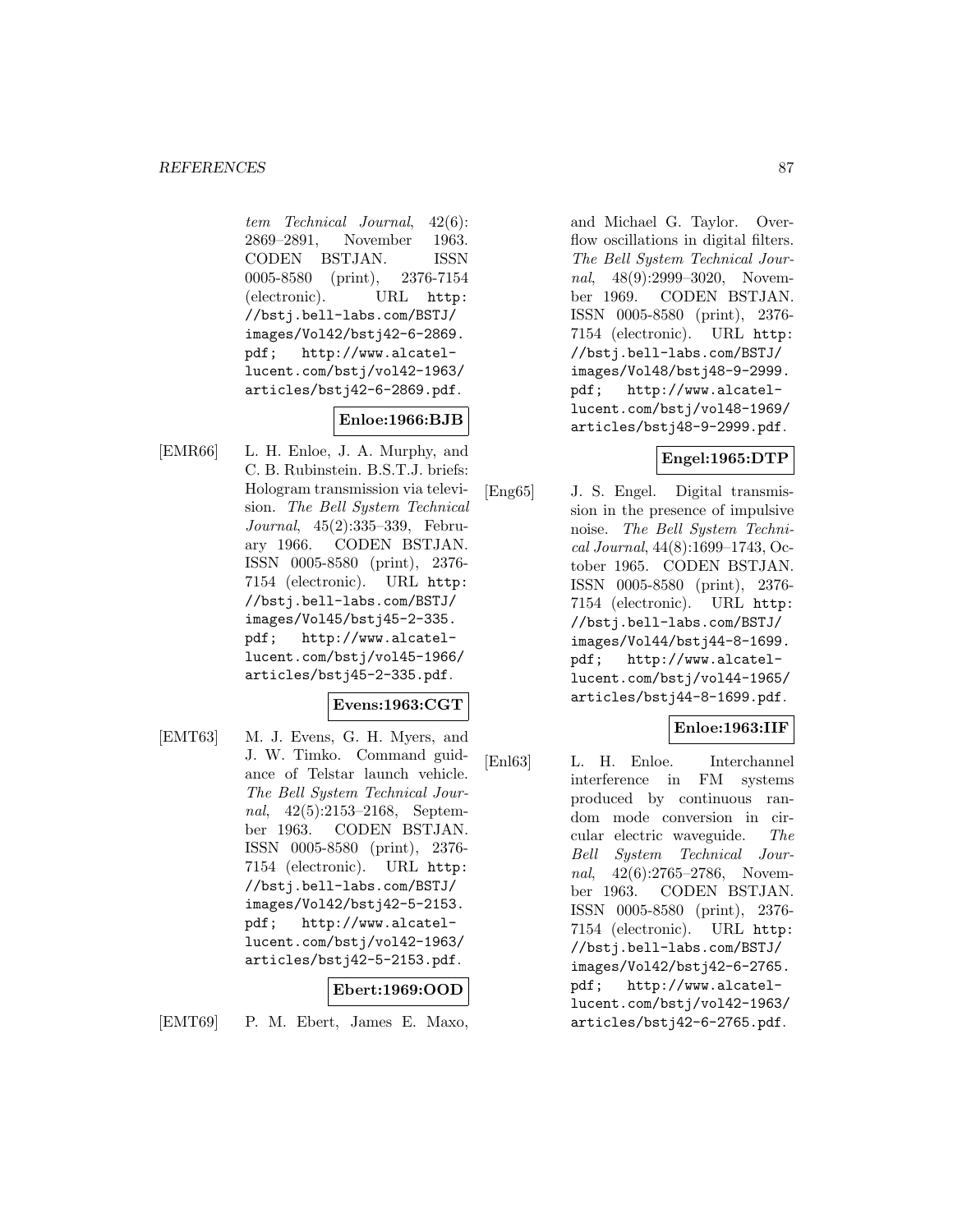### **Enloe:1967:NLS**

[Enl67] L. H. Enloe. Noise-like structure in the image of diffusely reflecting objects in coherent illumination. The Bell System Technical Journal, 46(7):1479–1489, September 1967. CODEN BSTJAN. ISSN 0005-8580 (print), 2376- 7154 (electronic). URL http: //bstj.bell-labs.com/BSTJ/ images/Vol46/bstj46-7-1479. pdf; http://www.alcatellucent.com/bstj/vol46-1967/ articles/bstj46-7-1479.pdf.

#### **Enloe:1969:BJB**

[Enl69] L. H. Enloe. B.S.T.J. briefs: Correction concerning reflecting objects in coherent illumination. The Bell System Technical Journal, 48(3):817, March 1969. CODEN BSTJAN. ISSN 0005-8580 (print), 2376- 7154 (electronic). URL http: //bstj.bell-labs.com/BSTJ/ images/Vol48/bstj48-3-817. pdf; http://www.alcatellucent.com/bstj/vol48-1969/ articles/bstj48-3-817.pdf.

### **Ebert:1969:CRS**

[ET69] P. M. Ebert and S. Y. Tong. Convolutional Reed–Solomon codes. The Bell System Technical Journal, 48(3):729–742, March 1969. CODEN BSTJAN. ISSN 0005-8580 (print), 2376- 7154 (electronic). URL http: //bstj.bell-labs.com/BSTJ/ images/Vol48/bstj48-3-729. pdf; http://www.alcatellucent.com/bstj/vol48-1969/ articles/bstj48-3-729.pdf.

## **Evans:1969:MFC**

[Eva69] James G. Evans. Measuring frequency characteristics of linear two-port networks automatically. The Bell System Technical Journal, 48(5):1313–1338, May/ June 1969. CODEN BSTJAN. ISSN 0005-8580 (print), 2376- 7154 (electronic). URL http: //bstj.bell-labs.com/BSTJ/ images/Vol48/bstj48-5-1313. pdf; http://www.alcatellucent.com/bstj/vol48-1969/ articles/bstj48-5-1313.pdf.

### **Froehlich:1964:DTS**

[FA64] F. E. Froehlich and R. R. Anderson. Data transmission over a self-contained error detection and retransmission channel. The Bell System Technical Journal, 43(1):375–398, January 1964. CODEN BSTJAN. ISSN 0005-8580 (print), 2376- 7154 (electronic). URL http: //bstj.bell-labs.com/BSTJ/ images/Vol43/bstj43-1-375. pdf; http://www.alcatellucent.com/bstj/vol43-1964/ articles/bstj43-1-375.pdf.

## **Falconer:1969:HCS**

[Fal69] D. D. Falconer. A hybrid coding scheme for discrete memoryless channels. The Bell System Technical Journal, 48(3):691–728, March 1969. CODEN BSTJAN. ISSN 0005-8580 (print), 2376- 7154 (electronic). URL http: //bstj.bell-labs.com/BSTJ/ images/Vol48/bstj48-3-691. pdf; http://www.alcatel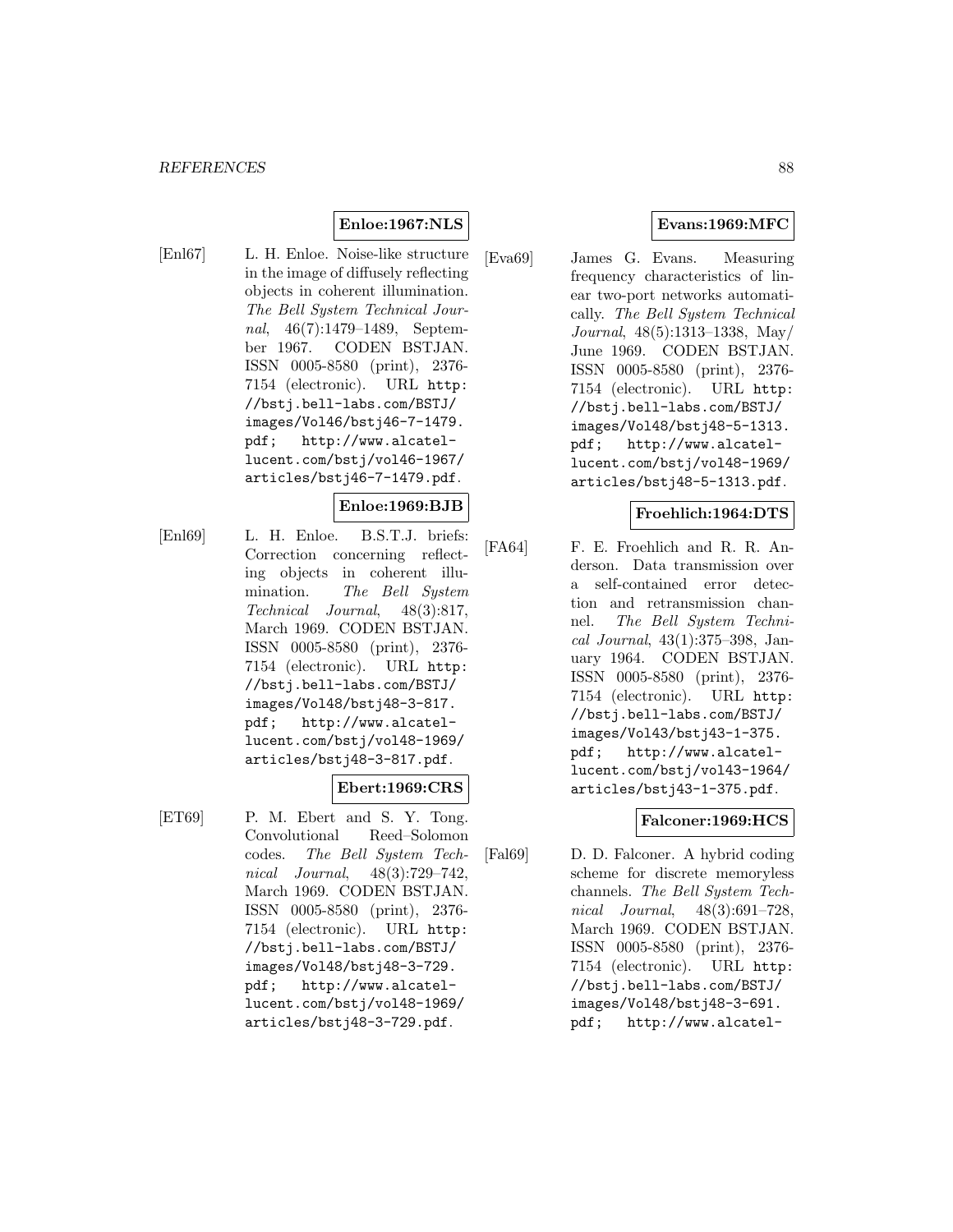lucent.com/bstj/vol48-1969/ articles/bstj48-3-691.pdf.

### **Fraser:1962:ACT**

[FBL62] J. M. Fraser, D. B. Bullock, and N. G. Long. Over-all characteristics of a TASI system. The Bell System Technical Journal, 41(4):1439–1454, July 1962. CODEN BSTJAN. ISSN 0005-8580 (print), 2376- 7154 (electronic). URL http: //bstj.bell-labs.com/BSTJ/ images/Vol41/bstj41-4-1439. pdf; http://www.alcatellucent.com/bstj/vol41-1962/ articles/bstj41-4-1439.pdf.

## **Freeny:1968:HDT**

[FC68] S. L. Freeny and Robert W. Chang. Hybrid digital transmission systems Part II: Information rate of hybrid coaxial cable systems. The Bell System Technical Journal, 47(8):1687–1711, October 1968. CODEN BSTJAN. ISSN 0005-8580 (print), 2376- 7154 (electronic). URL http: //bstj.bell-labs.com/BSTJ/ images/Vol47/bstj47-8-1687. pdf; http://www.alcatellucent.com/bstj/vol47-1968/ articles/bstj47-8-1687.pdf.

### **Feiner:1964:F**

[Fei64] A. Feiner. The ferreed. The Bell System Technical Journal, 43(1):1–14, January 1964. CO-DEN BSTJAN. ISSN 0005- 8580 (print), 2376-7154 (electronic). URL http://bstj. bell-labs.com/BSTJ/images/ Vol43/bstj43-1-1.pdf; http: //www.alcatel-lucent.com/bstj/ vol43-1964/articles/bstj43- 1-1.pdf.

### **Fennick:1969:ADT**

[Fen69] J. H. Fennick. Amplitude distributions of television channel noise and a model for impulse noise. The Bell System Technical Journal, 48(10):3243– 3263, December 1969. CO-DEN BSTJAN. ISSN 0005- 8580 (print), 2376-7154 (electronic). URL http://bstj. bell-labs.com/BSTJ/images/ Vol48/bstj48-10-3243.pdf; http://www.alcatel-lucent. com/bstj/vol48-1969/articles/ bstj48-10-3243.pdf.

### **Flanagan:1966:PV**

[FG66] J. L. Flanagan and R. M. Golden. Phase vocoder. The Bell System Technical Journal, 45(9):1493–1509, November 1966. CODEN BSTJAN. ISSN 0005-8580 (print), 2376- 7154 (electronic). URL http: //bstj.bell-labs.com/BSTJ/ images/Vol45/bstj45-9-1493. pdf; http://www.alcatellucent.com/bstj/vol45-1966/ articles/bstj45-9-1493.pdf.

### **Freeny:1969:SDI**

[FG69] Mrs. A. E. Freeny and J. D. Gabbe. A statistical description of intense rainfall. The Bell System Technical Journal,  $48(6):1789-1851$ , July/ August 1969. CODEN BSTJAN. ISSN 0005-8580 (print), 2376- 7154 (electronic). URL http: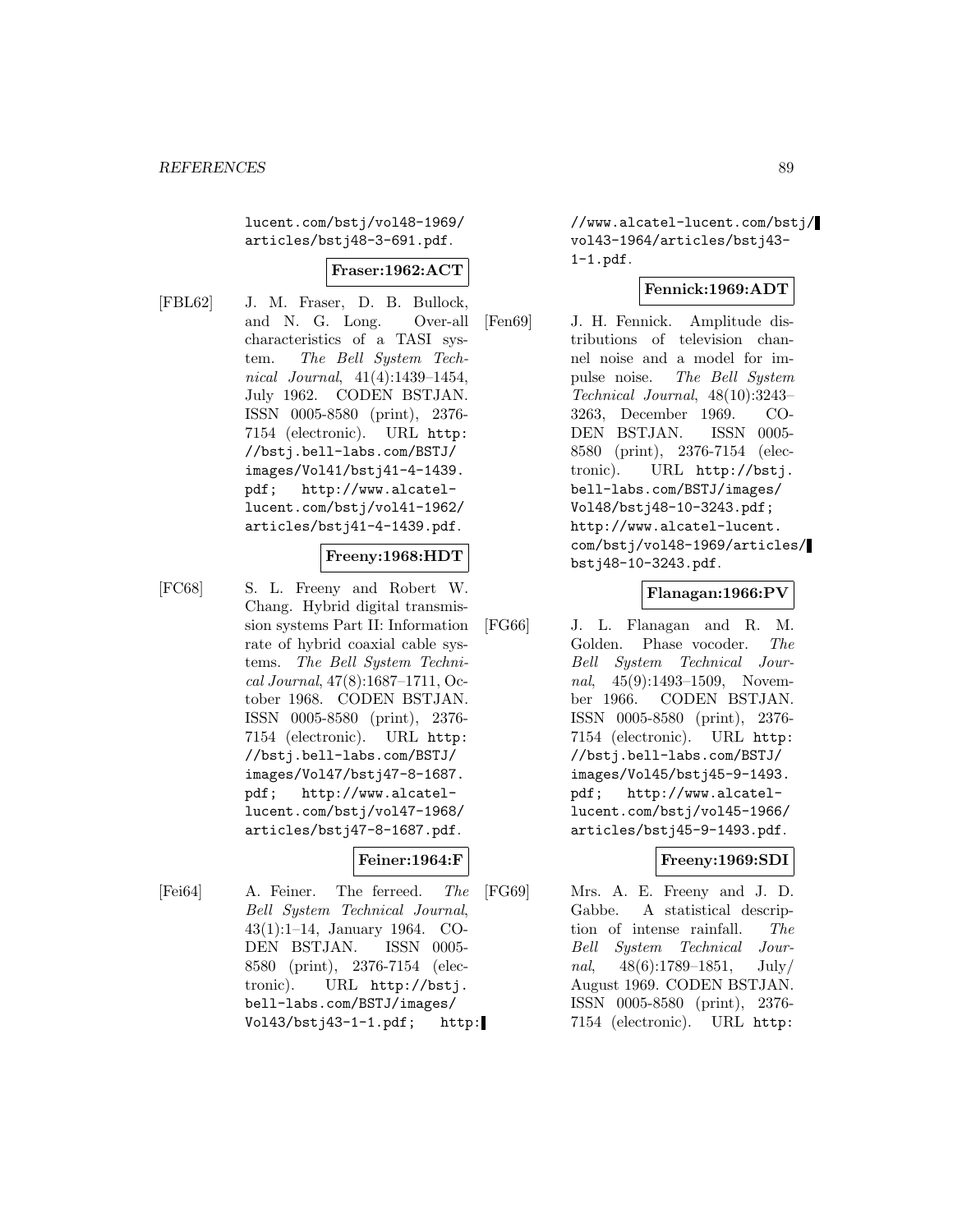//bstj.bell-labs.com/BSTJ/ images/Vol48/bstj48-6-1789. pdf; http://www.alcatellucent.com/bstj/vol48-1969/ articles/bstj48-6-1789.pdf.

### **Ferguson:1964:NEA**

[FGK<sup>+</sup>64] J. G. Ferguson, W. E. Grutzner, D. C. Koehler, R. S. Skinner, M. T. Skubiak, and D. H. Wetherell. No. 1 ESS apparatus and equipment. The Bell System Technical Journal, 43(5):2355-2439, September 1964. CODEN BSTJAN. ISSN 0005-8580 (print), 2376- 7154 (electronic). URL http: //bstj.bell-labs.com/BSTJ/ images/Vol43/bstj43-5-2355. pdf; http://www.alcatellucent.com/bstj/vol43-1964/ articles/bstj43-5-2355.pdf.

#### **Freimanis:1964:NES**

[FGM64] L. Freimanis, A. M. Guercio, and H. F. May. No. 1 ESS scanner, signal distributor, and central pulse distributor. The Bell System Technical Journal, 43(5):2255–2282, September 1964. CODEN BSTJAN. ISSN 0005-8580 (print), 2376- 7154 (electronic). URL http: //bstj.bell-labs.com/BSTJ/ images/Vol43/bstj43-5-2255. pdf; http://www.alcatellucent.com/bstj/vol43-1964/ articles/bstj43-5-2255.pdf.

#### **Farber:1966:SPL**

[FGP66] D. J. Farber, R. E. Griswold, and I. P. Polonsky. The SNOBOL3 programming lan-

guage. The Bell System Technical Journal, 45(6):895–944, July/ August 1966. CODEN BSTJAN. ISSN 0005-8580 (print), 2376- 7154 (electronic). URL http: //bstj.bell-labs.com/BSTJ/ images/Vol45/bstj45-6-895. pdf; http://www.alcatellucent.com/bstj/vol45-1966/ articles/bstj45-6-895.pdf.

### **Frisch:1962:MCS**

[FGVH62] H. L. Frisch, S. B. Gordon, V. A. Vyssotsky, and J. M. Hammersley. Monte Carlo solution of bond percolation processes in various crystal lattices. The Bell System Technical Journal, 41(3):909–920, May 1962. CODEN BSTJAN. ISSN 0005-8580 (print), 2376- 7154 (electronic). URL http: //bstj.bell-labs.com/BSTJ/ images/Vol41/bstj41-3-909. pdf; http://www.alcatellucent.com/bstj/vol41-1962/ articles/bstj41-3-909.pdf.

## **Feiner:1964:NES**

[FH64] A. Feiner and W. S. Hayward. No. 1 ESS switching network plan. The Bell System Technical Journal, 43 (5):2193–2220, September 1964. CODEN BSTJAN. ISSN 0005-8580 (print), 2376-7154 (electronic). URL http: //bstj.bell-labs.com/BSTJ/ images/Vol43/bstj43-5-2193. pdf; http://www.alcatellucent.com/bstj/vol43-1964/ articles/bstj43-5-2193.pdf.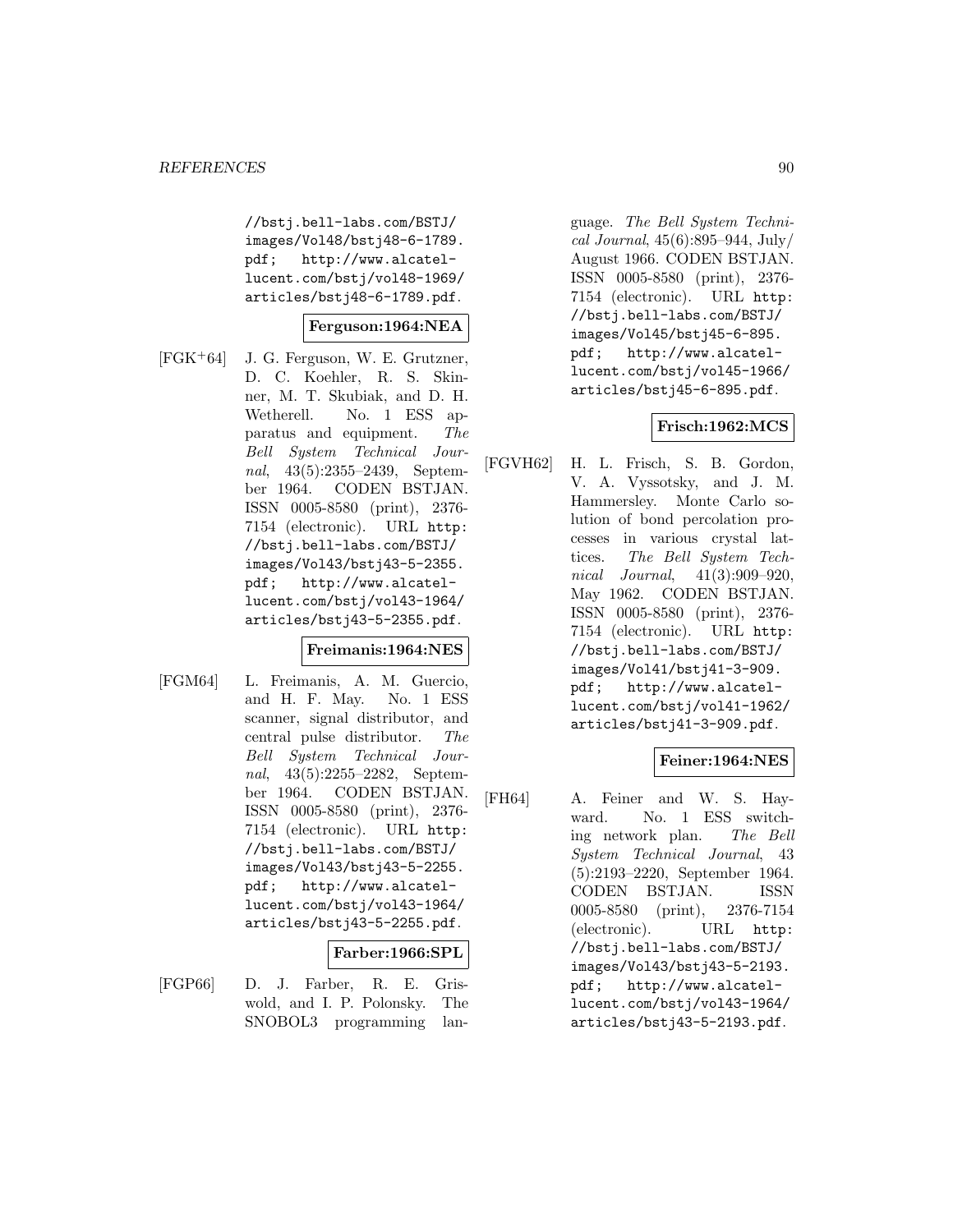### **Fraser:1967:IHF**

[FHS67] J. M. Fraser, H. H. Haas, and M. G. Schachtman. An improved high-frequency radiotelephone system featuring constant net loss operation. The Bell System Technical Journal, 46(4):677–720, April 1967. CODEN BSTJAN. ISSN 0005-8580 (print), 2376- 7154 (electronic). URL http: //bstj.bell-labs.com/BSTJ/ images/Vol46/bstj46-4-677. pdf; http://www.alcatellucent.com/bstj/vol46-1967/ articles/bstj46-4-677.pdf.

### **Friis:1966:TTS**

[FJJK66] R. W. Friis, J. J. Jansen, R. M. Jensen, and H. T. King. The TM-1/TL-2 short haul microwave systems. The Bell System Technical Journal,  $45(1):1-95$ , January 1966. CODEN BST-JAN. ISSN 0005-8580 (print), 2376-7154 (electronic). URL http://bstj.bell-labs.com/ BSTJ/images/Vol45/bstj45-1- 1.pdf; http://www.alcatellucent.com/bstj/vol45-1966/ articles/bstj45-1-1.pdf.

#### **Fenderson:1968:AIU**

[FJL68] G. L. Fenderson, J. J. Jansen, and S. H. Lee. Active IF units for the tranmitter and receiver. The Bell System Technical Journal, 47(7):1227–1256, September 1968. CODEN BSTJAN. ISSN 0005-8580 (print), 2376- 7154 (electronic). URL http: //bstj.bell-labs.com/BSTJ/ images/Vol47/bstj47-7-1227.

pdf; http://www.alcatellucent.com/bstj/vol47-1968/ articles/bstj47-7-1227.pdf.

#### **Fox:1961:RMM**

[FL61] A. G. Fox and Tingye Li. Resonant modes in a maser interferometer. The Bell System Technical Journal, 40(2):453–488, March 1961. CODEN BSTJAN. ISSN 0005-8580 (print), 2376- 7154 (electronic). URL http: //bstj.bell-labs.com/BSTJ/ images/Vol40/bstj40-2-453. pdf; http://www.alcatellucent.com/bstj/vol40-1961/ articles/bstj40-2-453.pdf.

#### **Foxhall:1964:RIS**

[FL64] G. F. Foxhall and J. A. Lewis. The resistance of an infinite slab with a disk electrode. The Bell System Technical Journal, 43(4):1609–1617, July 1964. CODEN BSTJAN. ISSN 0005-8580 (print), 2376- 7154 (electronic). URL http: //bstj.bell-labs.com/BSTJ/ images/Vol43/bstj43-4-1609. pdf; http://www.alcatellucent.com/bstj/vol43-1964/ articles/bstj43-4-1609.pdf.

#### **Flanagan:1960:MAB**

[Fla60] J. L. Flanagan. Models for approximating basilar membrane displacement. The Bell System Technical Journal, 39(5):1163–1191, September 1960. CODEN BSTJAN. ISSN 0005-8580 (print), 2376- 7154 (electronic). URL http: //bstj.bell-labs.com/BSTJ/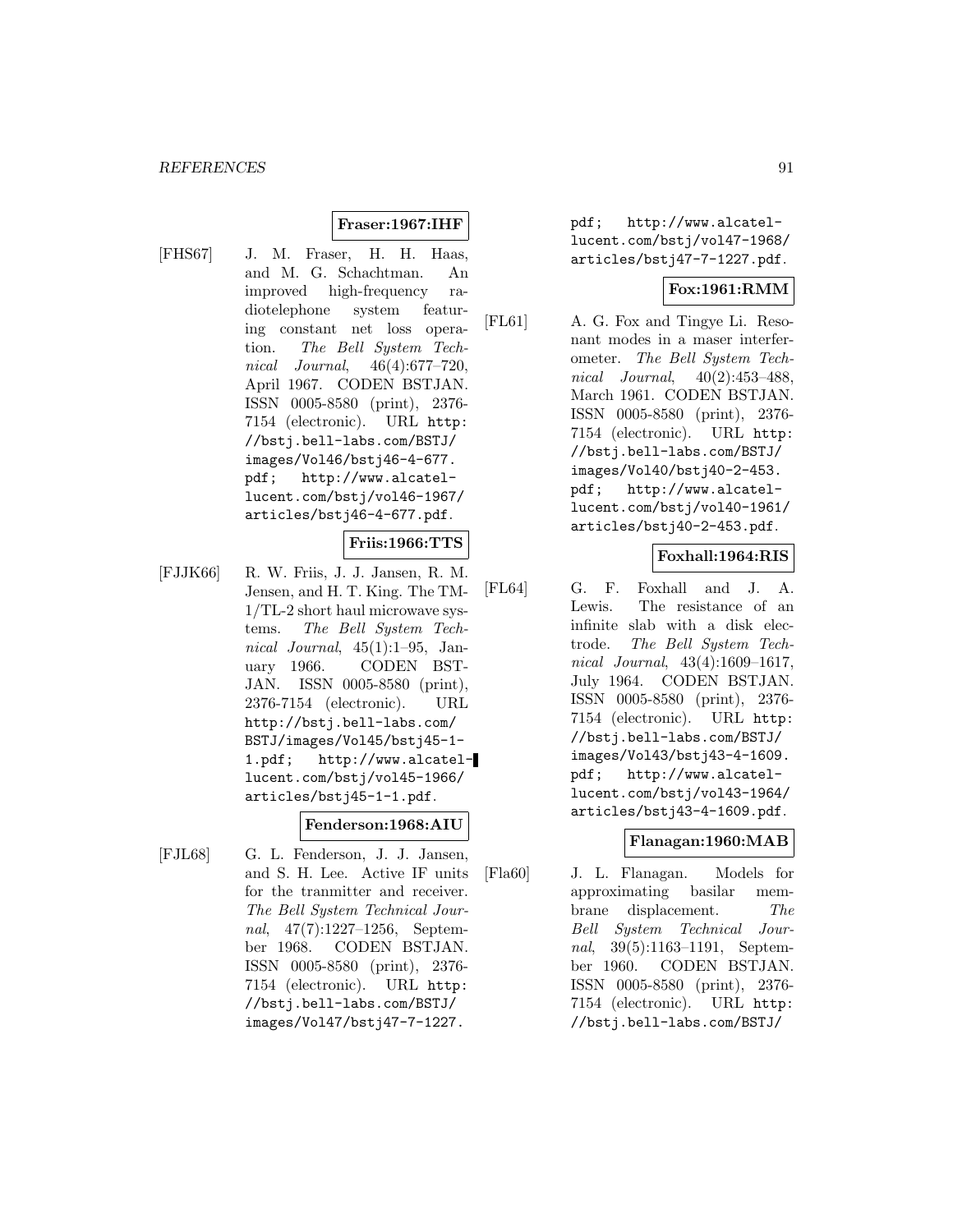images/Vol39/bstj39-5-1163. pdf; http://www.alcatellucent.com/bstj/vol39-1960/ articles/bstj39-5-1163.pdf.

### **Flanagan:1962:MAB**

[Fla62] James L. Flanagan. Models for approximating basilar membrane displacement — Part II. effects of middle-ear transmission and some relations between subjective and physiological behavior. The Bell System Technical Journal, 41(3):959–1009, May 1962. CODEN BSTJAN. ISSN 0005-8580 (print), 2376- 7154 (electronic). URL http: //bstj.bell-labs.com/BSTJ/ images/Vol41/bstj41-3-959. pdf; http://www.alcatellucent.com/bstj/vol41-1962/ articles/bstj41-3-959.pdf.

### **Feiner:1960:FNS**

[FLLR60] A. Feiner, C. A. Lovell, T. N. Lowry, and P. G. Ridinger. The ferreed — A new switching device. The Bell System Technical Journal, 39(1):1–30, January 1960. CODEN BST-JAN. ISSN 0005-8580 (print), 2376-7154 (electronic). URL http://bstj.bell-labs.com/ BSTJ/images/Vol39/bstj39-1- 1.pdf; http://www.alcatellucent.com/bstj/vol39-1960/ articles/bstj39-1-1.pdf.

### **Forys:1969:DCN**

[For69] Leonard J. Forys. The determinability of classes of noisy channels. The Bell System Technical Journal, 48(10):3265–

3285, December 1969. CO-DEN BSTJAN. ISSN 0005- 8580 (print), 2376-7154 (electronic). URL http://bstj. bell-labs.com/BSTJ/images/ Vol48/bstj48-10-3265.pdf; http://www.alcatel-lucent. com/bstj/vol48-1969/articles/ bstj48-10-3265.pdf.

### **Fultz:1965:TCS**

[FP65] K. E. Fultz and D. B. Penick. The T1 carrier system. The Bell System Technical Journal, 44(7):1405–1451, September 1965. CODEN BSTJAN. ISSN 0005-8580 (print), 2376- 7154 (electronic). URL http: //bstj.bell-labs.com/BSTJ/ images/Vol44/bstj44-7-1405. pdf; http://www.alcatellucent.com/bstj/vol44-1965/ articles/bstj44-7-1405.pdf.

## **Fritsch:1969:QCG**

[FP69] C. A. Fritsch and D. J. Prager. A quadratic conduction gas lens. The Bell System Technical Journal, 48(7):2281–2303, September 1969. CODEN BSTJAN. ISSN 0005-8580 (print), 2376- 7154 (electronic). URL http: //bstj.bell-labs.com/BSTJ/ images/Vol48/bstj48-7-2281. pdf; http://www.alcatellucent.com/bstj/vol48-1969/ articles/bstj48-7-2281.pdf.

### **Franks:1966:MRV**

[Fra66] L. E. Franks. A model for the random video process. The Bell System Technical Journal, 45(4):609–630,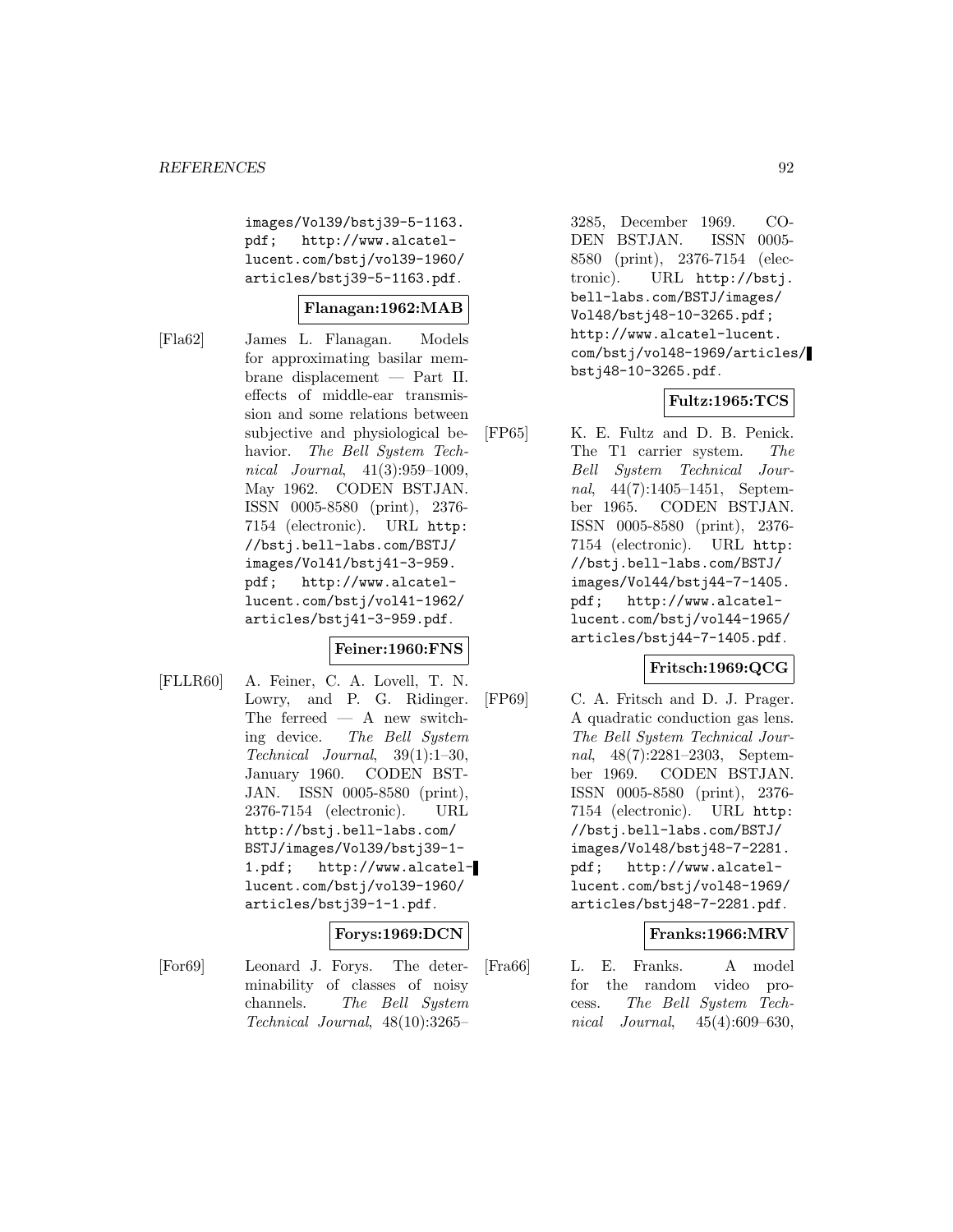April 1966. CODEN BSTJAN. ISSN 0005-8580 (print), 2376- 7154 (electronic). URL http: //bstj.bell-labs.com/BSTJ/ images/Vol45/bstj45-4-609. pdf; http://www.alcatellucent.com/bstj/vol45-1966/ articles/bstj45-4-609.pdf.

#### **Franaszek:1968:SSC**

[Fra68] P. A. Franaszek. Sequencestate coding for digital transmission. The Bell System Technical Journal, 47(1):143–157, January 1968. CODEN BSTJAN. ISSN 0005-8580 (print), 2376- 7154 (electronic). URL http: //bstj.bell-labs.com/BSTJ/ images/Vol47/bstj47-1-143. pdf; http://www.alcatellucent.com/bstj/vol47-1968/ articles/bstj47-1-143.pdf.

### **Freeny:1969:STR**

[Fre69] Mrs. A. E. Freeny. Statistical treatment of rain gauge calibration data. The Bell System Technical Journal, 48(6): 1757–1766, July/August 1969. CODEN BSTJAN. ISSN 0005-8580 (print), 2376-7154 (electronic). URL http: //bstj.bell-labs.com/BSTJ/ images/Vol48/bstj48-6-1757. pdf; http://www.alcatellucent.com/bstj/vol48-1969/ articles/bstj48-6-1757.pdf.

#### **Fritsch:1968:EAT**

[Fri68] C. A. Fritsch. Effects associated with the thermal response of the T1 telephone transmitter. The Bell System Technical

Journal, 47(8):1615–1636, October 1968. CODEN BSTJAN. ISSN 0005-8580 (print), 2376- 7154 (electronic). URL http: //bstj.bell-labs.com/BSTJ/ images/Vol47/bstj47-8-1615. pdf; http://www.alcatellucent.com/bstj/vol47-1968/ articles/bstj47-8-1615.pdf.

### **Fletcher:1963:DAT**

[FRY63] H. J. Fletcher, L. Rongved, and E. Y. Yu. Dynamics analysis of a two-body gravitationally oriented satellite. The Bell System Technical Journal, 42(5):2239–2266, September 1963. CODEN BSTJAN. ISSN 0005-8580 (print), 2376- 7154 (electronic). URL http: //bstj.bell-labs.com/BSTJ/ images/Vol42/bstj42-5-2239. pdf; http://www.alcatellucent.com/bstj/vol42-1963/ articles/bstj42-5-2239.pdf.

## **Franks:1960:AAR**

[FS60] L. E. Franks and I. W. Sandberg. An alternative approach to the realization of network transfer functions: The N-path filter. The Bell System Technical Journal, 39(5):1321–1350, September 1960. CODEN BSTJAN. ISSN 0005-8580 (print), 2376- 7154 (electronic). URL http: //bstj.bell-labs.com/BSTJ/ images/Vol39/bstj39-5-1321. pdf; http://www.alcatellucent.com/bstj/vol39-1960/ articles/bstj39-5-1321.pdf.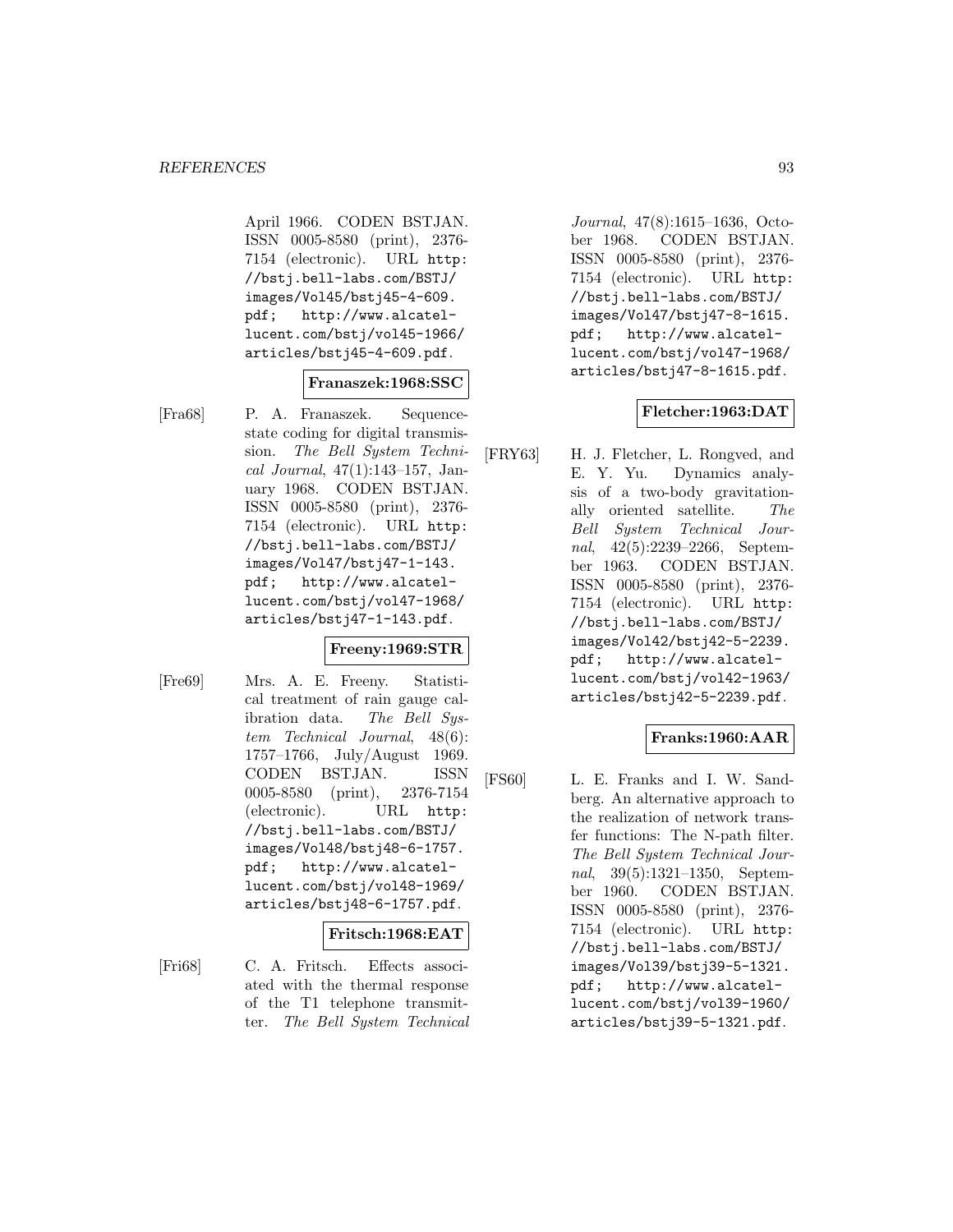### **Graham:1963:NGS**

[GAPB63] R. S. Graham, W. E. Adams, R. E. Powers, and F. R. Bies. New group and supergroup terminals for L multiplex. The Bell System Technical Journal, 42(2):223–278, March 1963. CODEN BSTJAN. ISSN 0005-8580 (print), 2376- 7154 (electronic). URL http: //bstj.bell-labs.com/BSTJ/ images/Vol42/bstj42-2-223. pdf; http://www.alcatellucent.com/bstj/vol42-1963/ articles/bstj42-2-223.pdf.

#### **Gardner:1960:STD**

[Gar60] Mark B. Gardner. A study of talking distance and related parameters in hands-free telephony. The Bell System Technical Journal, 39(6):1529–1551, November 1960. CODEN BSTJAN. ISSN 0005-8580 (print), 2376- 7154 (electronic). URL http: //bstj.bell-labs.com/BSTJ/ images/Vol39/bstj39-6-1529. pdf; http://www.alcatellucent.com/bstj/vol39-1960/ articles/bstj39-6-1529.pdf.

#### **Giguere:1966:EDN**

[GBW66] W. J. Giguere, L. A. Bowie, and J. A. Watters. Equipment design of N3 carrier terminals and carrier supply. The Bell System Technical Journal, 45(6):845–894, July/August 1966. CODEN BSTJAN. ISSN 0005-8580 (print), 2376- 7154 (electronic). URL http: //bstj.bell-labs.com/BSTJ/ images/Vol45/bstj45-6-845.

pdf; http://www.alcatellucent.com/bstj/vol45-1966/ articles/bstj45-6-845.pdf.

### **Giger:1963:FDN**

[GC63] A. J. Giger and J. C. Chaffee. The FM demodulator with negative feedback. The Bell System Technical Journal, 42(4):1109–1135, July 1963. CODEN BSTJAN. ISSN 0005-8580 (print), 2376-7154 (electronic). URL http: //bstj.bell-labs.com/BSTJ/ images/Vol42/bstj42-4-1109. pdf; http://www.alcatellucent.com/bstj/vol42-1963/ articles/bstj42-4-1109.pdf.

### **Gordon:1968:CST**

[GC68] Eugene I. Gordon and Merton H. Crowell. A charge storage target for electron image sensing. The Bell System Technical Journal, 47(9):1855–1873, November 1968. CODEN BSTJAN. ISSN 0005-8580 (print), 2376- 7154 (electronic). URL http: //bstj.bell-labs.com/BSTJ/ images/Vol47/bstj47-9-1855. pdf; http://www.alcatellucent.com/bstj/vol47-1968/ articles/bstj47-9-1855.pdf.

### **Gloge:1969:SDM**

[GCE69] D. Gloge, E. L. Chinnock, and H. E. Earl. Scattering from dielectric mirrors. The Bell System Technical Journal, 48(3):511–526, March 1969. CODEN BSTJAN. ISSN 0005-8580 (print), 2376-7154 (electronic). URL http: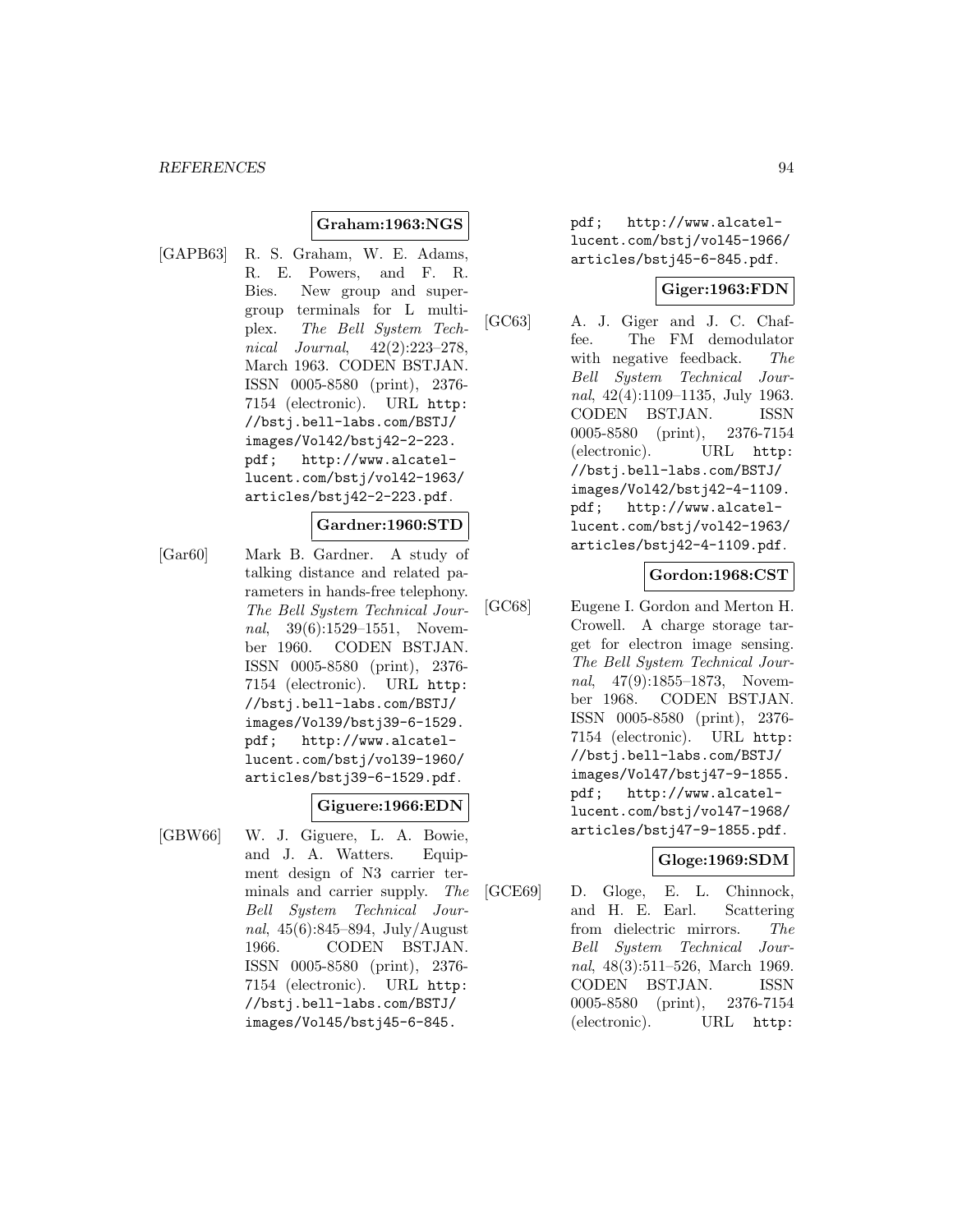//bstj.bell-labs.com/BSTJ/ images/Vol48/bstj48-3-511. pdf; http://www.alcatellucent.com/bstj/vol48-1969/ articles/bstj48-3-511.pdf.

#### **Gentleman:1968:MMF**

[Gen68] W. Morven Gentleman. Matrix multiplication and Fast Fourier Transforms. The Bell System Technical Journal,  $47(6):1099-1103$ , July/ August 1968. CODEN BSTJAN. ISSN 0005-8580 (print), 2376- 7154 (electronic). URL http: //bstj.bell-labs.com/BSTJ/ images/Vol47/bstj47-6-1099. pdf; http://www.alcatellucent.com/bstj/vol47-1968/ articles/bstj47-6-1099.pdf.

# **Gershenzon:1966:SAG**

[Ger66] M. Gershenzon. State of the art in GaP electroluminescent junctions. The Bell System Technical Journal, 45(9):1599–1609, November 1966. CODEN BSTJAN. ISSN 0005-8580 (print), 2376- 7154 (electronic). URL http: //bstj.bell-labs.com/BSTJ/ images/Vol45/bstj45-9-1599. pdf; http://www.alcatellucent.com/bstj/vol45-1966/ articles/bstj45-9-1599.pdf.

## **Gersho:1969:AEH**

[Ger69a] Allen Gersho. Adaptive equalization of highly dispersive channels for data transmission. The Bell System Technical Journal, 48(1):55–70, January 1969. CODEN BST-

JAN. ISSN 0005-8580 (print), 2376-7154 (electronic). URL http://bstj.bell-labs.com/ BSTJ/images/Vol48/bstj48-1- 55.pdf; http://www.alcatellucent.com/bstj/vol48-1969/ articles/bstj48-1-55.pdf.

### **Gersho:1969:BJB**

[Ger69b] Allen Gersho. B.S.T.J. briefs: Solving nonlinear network equations using optimization techniques. The Bell System Technical Journal, 48(9):3135– 3138, November 1969. CO-DEN BSTJAN. ISSN 0005- 8580 (print), 2376-7154 (electronic). URL http://bstj. bell-labs.com/BSTJ/images/ Vol48/bstj48-9-3135.pdf; http://www.alcatel-lucent. com/bstj/vol48-1969/articles/ bstj48-9-3135.pdf.

## **Geyling:1964:PMS**

[Gey64] F. T. Geyling. Perturbation methods for satellite orbits. The Bell System Technical Journal, 43(3):847–884, May 1964. CODEN BSTJAN. ISSN 0005-8580 (print), 2376- 7154 (electronic). URL http: //bstj.bell-labs.com/BSTJ/ images/Vol43/bstj43-3-847. pdf; http://www.alcatellucent.com/bstj/vol43-1964/ articles/bstj43-3-847.pdf.

## **Geyling:1960:SST**

[GF60] F. T. Geyling and J. J. Forst. Semiconductor strain transducers. The Bell System Technical Journal, 39(3):705–731,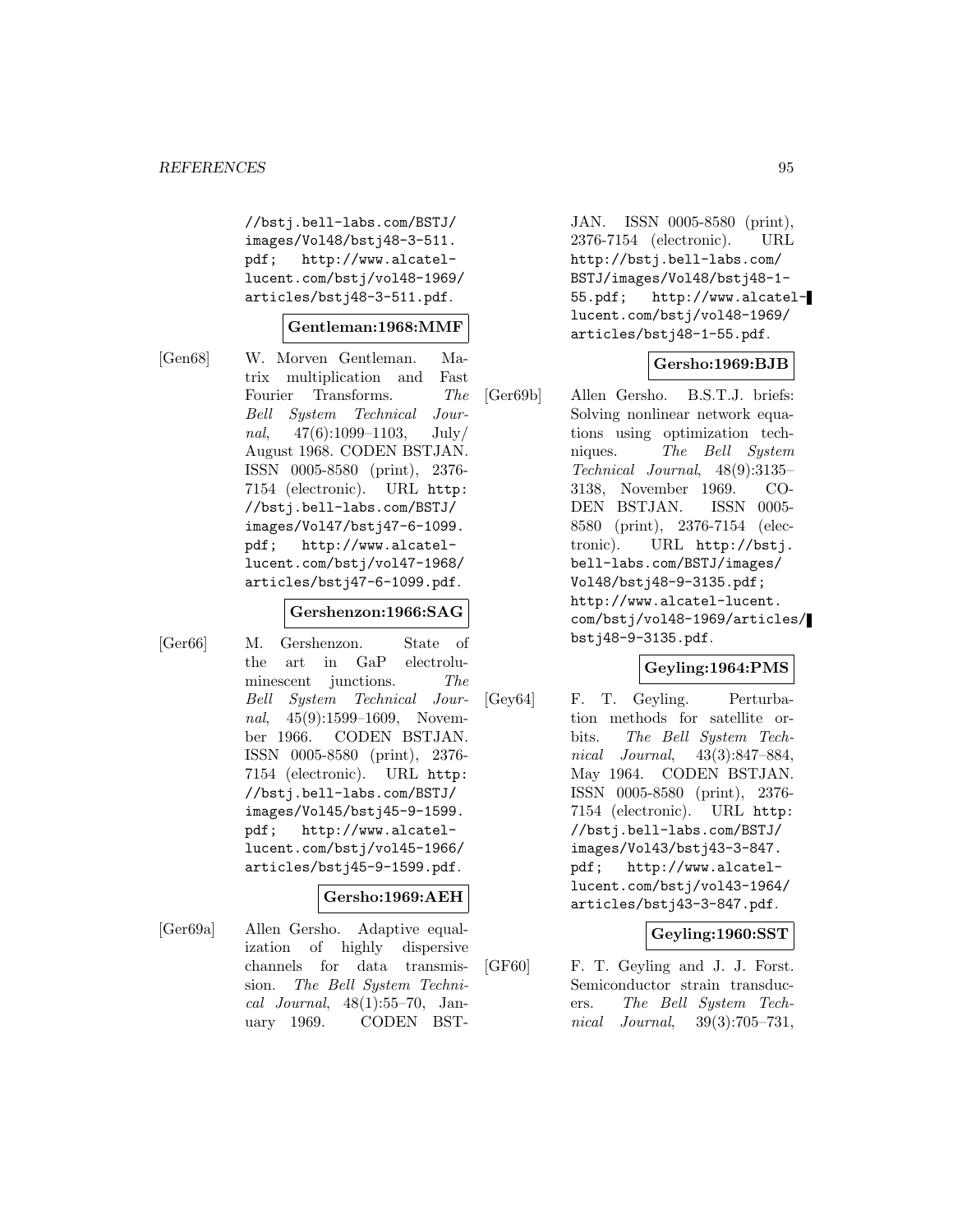May 1960. CODEN BSTJAN. ISSN 0005-8580 (print), 2376- 7154 (electronic). URL http: //bstj.bell-labs.com/BSTJ/ images/Vol39/bstj39-3-705. pdf; http://www.alcatellucent.com/bstj/vol39-1960/ articles/bstj39-3-705.pdf.

### **Gammie:1960:TRR**

[GH60] J. Gammie and S. D. Hathaway. The TJ radio relay system. The Bell System Technical Journal, 39(4):821–877, July 1960. CODEN BSTJAN. ISSN 0005-8580 (print), 2376- 7154 (electronic). URL http: //bstj.bell-labs.com/BSTJ/ images/Vol39/bstj39-4-821. pdf; http://www.alcatellucent.com/bstj/vol39-1960/ articles/bstj39-4-821.pdf.

## **Gay:1961:PST**

[GHS61] R. R. Gay, B. H. Hamilton, and H. H. Spencer. Power systems for the TH radio system. The Bell System Technical Journal, 40(6):1627-1646, November 1961. CODEN BSTJAN. ISSN 0005-8580 (print), 2376- 7154 (electronic). URL http: //bstj.bell-labs.com/BSTJ/ images/Vol40/bstj40-6-1627. pdf; http://www.alcatellucent.com/bstj/vol40-1961/ articles/bstj40-6-1627.pdf.

#### **Genke:1964:NEC**

[GHS64] R. M. Genke, P. A. Harding, and R. E. Staehler. No. 1 ESS call store — A 0.2 megabit ferrite sheet memory.

The Bell System Technical Journal, 43(5):2147–2191, September 1964. CODEN BSTJAN. ISSN 0005-8580 (print), 2376- 7154 (electronic). URL http: //bstj.bell-labs.com/BSTJ/ images/Vol43/bstj43-5-2147. pdf; http://www.alcatellucent.com/bstj/vol43-1964/ articles/bstj43-5-2147.pdf.

### **Geldart:1969:HMC**

[GHS69] W. J. Geldart, G. D. Haynie, and R. G. Schleich. A 50 Hz–250 MHz computer-operated transmission measuring set. The Bell System Technical Journal,  $48(5):1339-1381$ , May/ June 1969. CODEN BSTJAN. ISSN 0005-8580 (print), 2376- 7154 (electronic). URL http: //bstj.bell-labs.com/BSTJ/ images/Vol48/bstj48-5-1339. pdf; http://www.alcatellucent.com/bstj/vol48-1969/ articles/bstj48-5-1339.pdf.

### **Gianola:1960:IMC**

[Gia60] U. F. Gianola. Integrated magnetic circuits for synchronous sequential logic machines. The Bell System Technical Journal, 39(2):295–332, March 1960. CODEN BSTJAN. ISSN 0005-8580 (print), 2376-7154 (electronic). URL http: //bstj.bell-labs.com/BSTJ/ images/Vol39/bstj39-2-295. pdf; http://www.alcatellucent.com/bstj/vol39-1960/ articles/bstj39-2-295.pdf.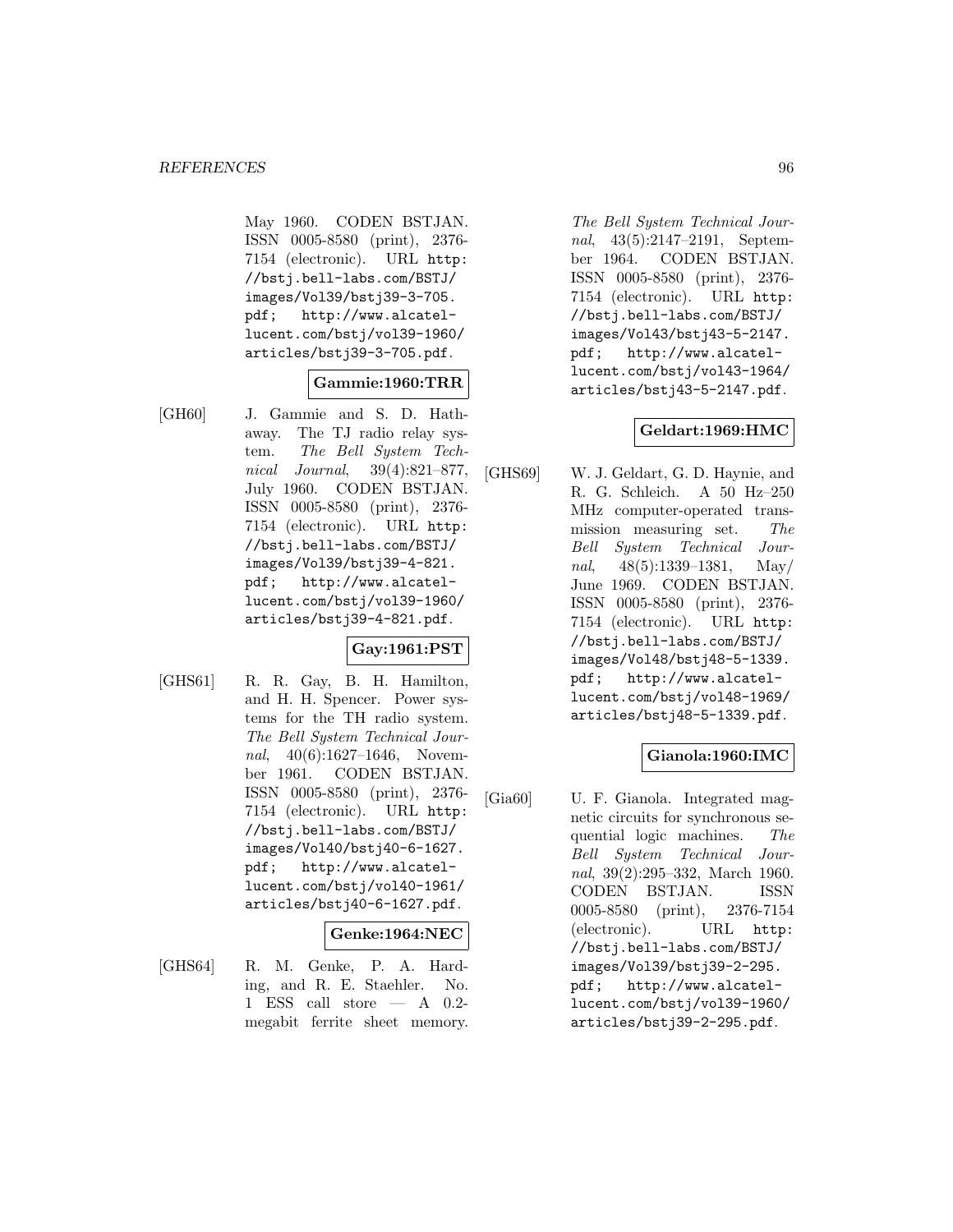## **Gibby:1960:EDS**

[Gib60] R. A. Gibby. An evaluation of AM data system performance by computer simulation. The Bell System Technical Journal, 39(3):675–704, May 1960. CODEN BSTJAN. ISSN 0005-8580 (print), 2376- 7154 (electronic). URL http: //bstj.bell-labs.com/BSTJ/ images/Vol39/bstj39-3-675. pdf; http://www.alcatellucent.com/bstj/vol39-1960/ articles/bstj39-3-675.pdf.

### **Giger:1965:BBG**

[Gig65] A. J. Giger. BSTJ brief: 4-gc transmission degradation due to rain at the Andover, Maine, satellite station. The Bell System Technical Journal, 44(7):1528–1533, September 1965. CODEN BSTJAN. ISSN 0005-8580 (print), 2376- 7154 (electronic). URL http: //bstj.bell-labs.com/BSTJ/ images/Vol44/bstj44-7-1528. pdf; http://www.alcatellucent.com/bstj/vol44-1965/ articles/bstj44-7-1528.pdf.

### **Gilbert:1960:CBN**

[Gil60] E. N. Gilbert. Capacity of a burst-noise channel. The Bell System Technical Journal, 39(5):1253–1265, September 1960. CODEN BSTJAN. ISSN 0005-8580 (print), 2376- 7154 (electronic). URL http: //bstj.bell-labs.com/BSTJ/ images/Vol39/bstj39-5-1253. pdf; http://www.alcatellucent.com/bstj/vol39-1960/ articles/bstj39-5-1253.pdf.

### **Gilbert:1965:ERM**

[Gil65] E. N. Gilbert. Energy reception for mobile radio. The Bell System Technical Journal, 44(8):1779–1803, October 1965. CODEN BSTJAN. ISSN 0005-8580 (print), 2376- 7154 (electronic). URL http: //bstj.bell-labs.com/BSTJ/ images/Vol44/bstj44-8-1779. pdf; http://www.alcatellucent.com/bstj/vol44-1965/ articles/bstj44-8-1779.pdf.

### **Gilbert:1967:MCC**

[Gil67] E. N. Gilbert. Minimum cost communication networks. The Bell System Technical Journal, 46(9):2209–2227, November 1967. CODEN BSTJAN. ISSN 0005-8580 (print), 2376- 7154 (electronic). URL http: //bstj.bell-labs.com/BSTJ/ images/Vol46/bstj46-9-2209. pdf; http://www.alcatellucent.com/bstj/vol46-1967/ articles/bstj46-9-2209.pdf.

## **Gilbert:1969:MRD**

[Gil69] E. N. Gilbert. Mobile radio diversity reception. The Bell System Technical Journal, 48(7):2473–2492, September 1969. CODEN BSTJAN. ISSN 0005-8580 (print), 2376- 7154 (electronic). URL http: //bstj.bell-labs.com/BSTJ/ images/Vol48/bstj48-7-2473. pdf; http://www.alcatel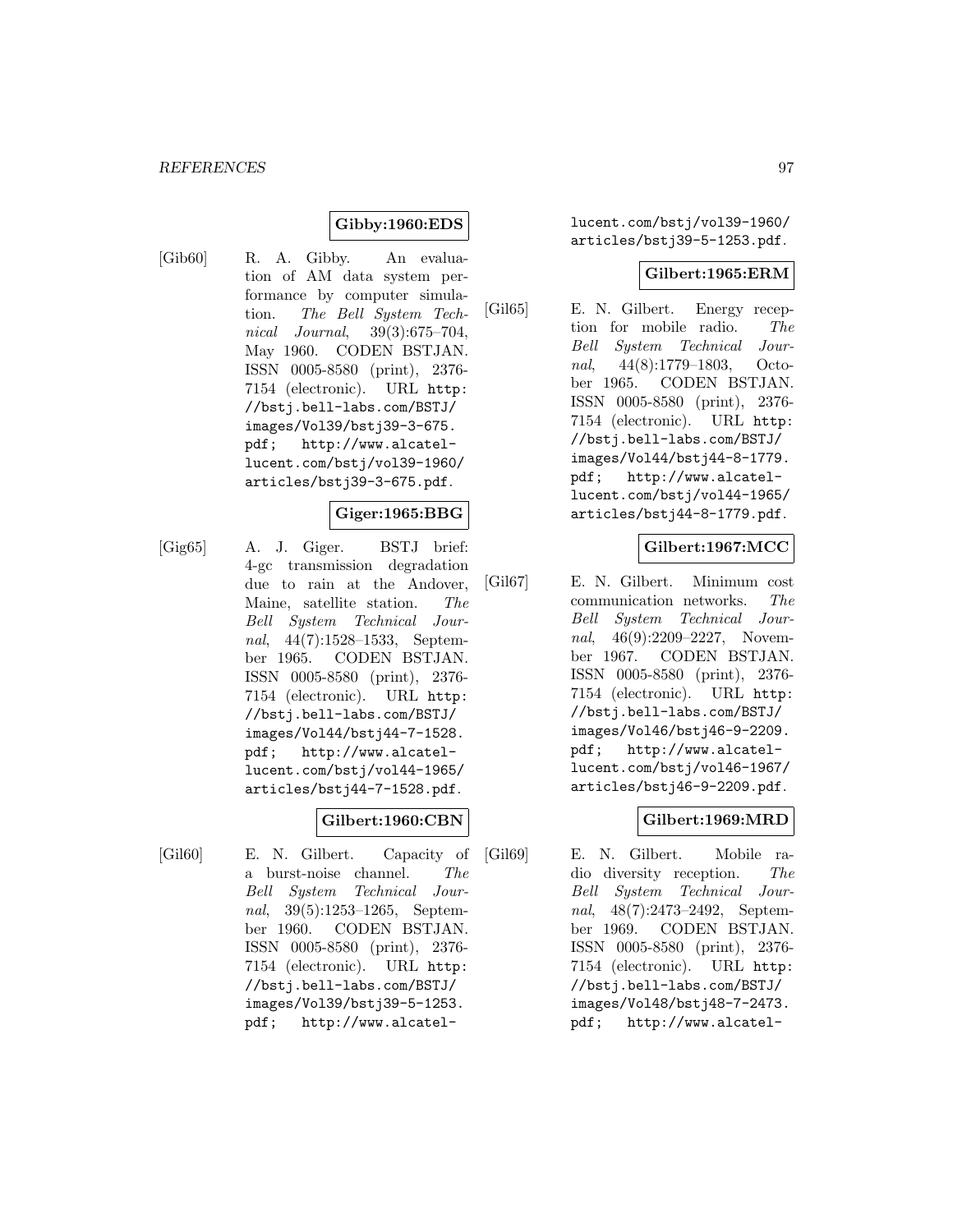lucent.com/bstj/vol48-1969/ articles/bstj48-7-2473.pdf.

## **Geller:1962:XRD**

[GK62] S. Geller and H. Katz. An X-ray diffraction study of the structure of guanidinium aluminum sulfate hexahydrate. The Bell System Technical Journal, 41(2):425–452, March 1962. CODEN BSTJAN. ISSN 0005-8580 (print), 2376-7154 (electronic). URL http: //bstj.bell-labs.com/BSTJ/ images/Vol41/bstj41-2-425. pdf; http://www.alcatellucent.com/bstj/vol41-1962/ articles/bstj41-2-425.pdf.

### **Golden:1964:DWS**

[GK64a] R. M. Golden and J. F. Kaiser. Design of wideband sampled-data filters. The Bell System Technical Journal, 43(4):1533–1546, July 1964. CODEN BSTJAN. ISSN 0005-8580 (print), 2376- 7154 (electronic). URL http: //bstj.bell-labs.com/BSTJ/ images/Vol43/bstj43-4-1533. pdf; http://www.alcatellucent.com/bstj/vol43-1964/ articles/bstj43-4-1533.pdf.

### **Gordon:1964:ERA**

[GK64b] J. P. Gordon and H. Kogelnik. Equivalence relations among spherical mirror optical resonators. The Bell System Technical Journal, 43(6):2873–2886, November 1964. CODEN BSTJAN. ISSN 0005-8580 (print), 2376- 7154 (electronic). URL http:

//bstj.bell-labs.com/BSTJ/ images/Vol43/bstj43-6-2873. pdf; http://www.alcatellucent.com/bstj/vol43-1964/ articles/bstj43-6-2873.pdf.

## **Gersho:1966:MSG**

[GK66] A. Gersho and B. J. Karafin. Mutual synchronization of geographically separated oscillators. The Bell System Technical Journal, 45(10):1689–1704, December 1966. CODEN BSTJAN. ISSN 0005-8580 (print), 2376-7154 (electronic). URL http://bstj. bell-labs.com/BSTJ/images/ Vol45/bstj45-10-1689.pdf; http://www.alcatel-lucent. com/bstj/vol45-1966/articles/ bstj45-10-1689.pdf.

## **Githens:1963:APS**

[GKLL63] J. A. Githens, H. P. Kelly, J. C. Lozier, and A. A. Lundstrom. Antenna pointing system: Organization and performance. The Bell System Technical Journal, 42(4):1213–1221, July 1963. CODEN BSTJAN. ISSN 0005-8580 (print), 2376- 7154 (electronic). URL http: //bstj.bell-labs.com/BSTJ/ images/Vol42/bstj42-4-1213. pdf; http://www.alcatellucent.com/bstj/vol42-1963/ articles/bstj42-4-1213.pdf.

### **Giger:1961:APS**

[GL61] A. J. Giger and F. K. Low. The automatic protection switching system of TH radio. The Bell System Technical Journal, 40(6):1665–1715, Novem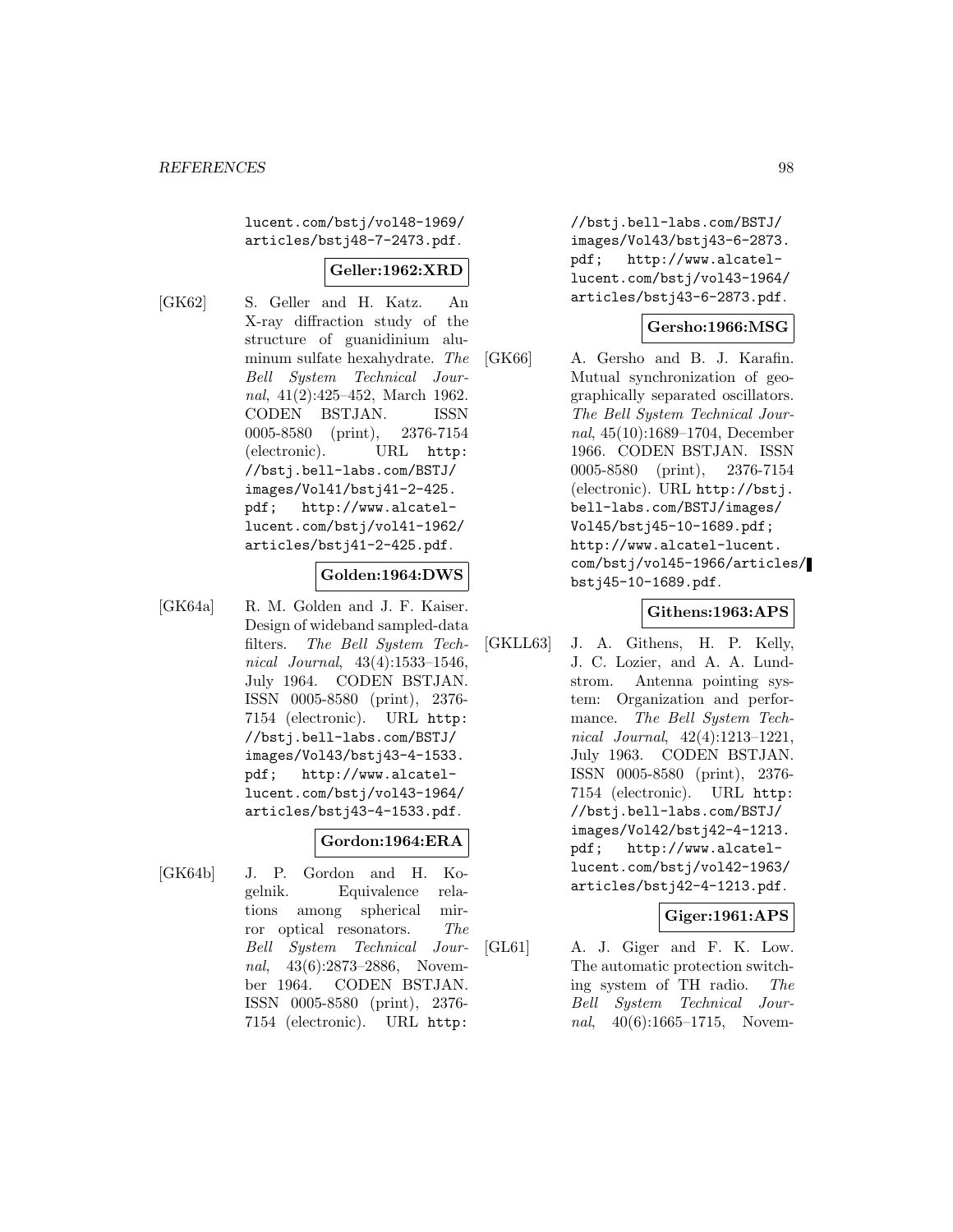ber 1961. CODEN BSTJAN. ISSN 0005-8580 (print), 2376- 7154 (electronic). URL http: //bstj.bell-labs.com/BSTJ/ images/Vol40/bstj40-6-1665. pdf; http://www.alcatellucent.com/bstj/vol40-1961/ articles/bstj40-6-1665.pdf.

### **Gordon:1964:BJBb**

[GL64] E. I. Gordon and E. F. Labuda. B.S.T.J. briefs: Gas pumping in continuously operated ion lasers. The Bell System Technical Journal, 43(4):1827–1829, July 1964. CODEN BSTJAN. ISSN 0005-8580 (print), 2376- 7154 (electronic). URL http: //bstj.bell-labs.com/BSTJ/ images/Vol43/bstj43-4-1827. pdf; http://www.alcatellucent.com/bstj/vol43-1964/ articles/bstj43-4-1827.pdf.

## **Glass:1967:PDM**

[Gla67] M. S. Glass. Principles of design of magnetic devices for attitude control of satellites. The Bell System Technical Journal, 46(5):893–912, May/June 1967. CODEN BSTJAN. ISSN 0005-8580 (print), 2376- 7154 (electronic). URL http: //bstj.bell-labs.com/BSTJ/ images/Vol46/bstj46-5-893. pdf; http://www.alcatellucent.com/bstj/vol46-1967/ articles/bstj46-5-893.pdf.

## **Gloge:1967:DGL**

[Glo67a] D. Gloge. Deformation of gas lenses by gravity. The Bell System Technical Jour-

nal, 46(2):357–365, February 1967. CODEN BSTJAN. ISSN 0005-8580 (print), 2376- 7154 (electronic). URL http: //bstj.bell-labs.com/BSTJ/ images/Vol46/bstj46-2-357. pdf; http://www.alcatellucent.com/bstj/vol46-1967/ articles/bstj46-2-357.pdf.

### **Gloge:1967:EUL**

[Glo67b] D. Gloge. Experiments with an underground lens waveguide. The Bell System Technical Journal, 46(4):721–735, April 1967. CODEN BSTJAN. ISSN 0005-8580 (print), 2376- 7154 (electronic). URL http: //bstj.bell-labs.com/BSTJ/ images/Vol46/bstj46-4-721. pdf; http://www.alcatellucent.com/bstj/vol46-1967/ articles/bstj46-4-721.pdf.

### **Gloge:1967:MCL**

[Glo67c] D. Gloge. Mode conversion in lens guides with imperfect lenses. The Bell System Technical Journal, 46(10):2467–2484, December 1967. CODEN BSTJAN. ISSN 0005-8580 (print), 2376-7154 (electronic). URL http://bstj. bell-labs.com/BSTJ/images/ Vol46/bstj46-10-2467.pdf; http://www.alcatel-lucent. com/bstj/vol46-1967/articles/ bstj46-10-2467.pdf.

### **Garrison:1969:BRR**

[GLR69] J. L. Garrison, L. P. Labbe, and C. C. Rock. Basic and regulating repeaters. The Bell System Technical Journal, 48(4):841–888,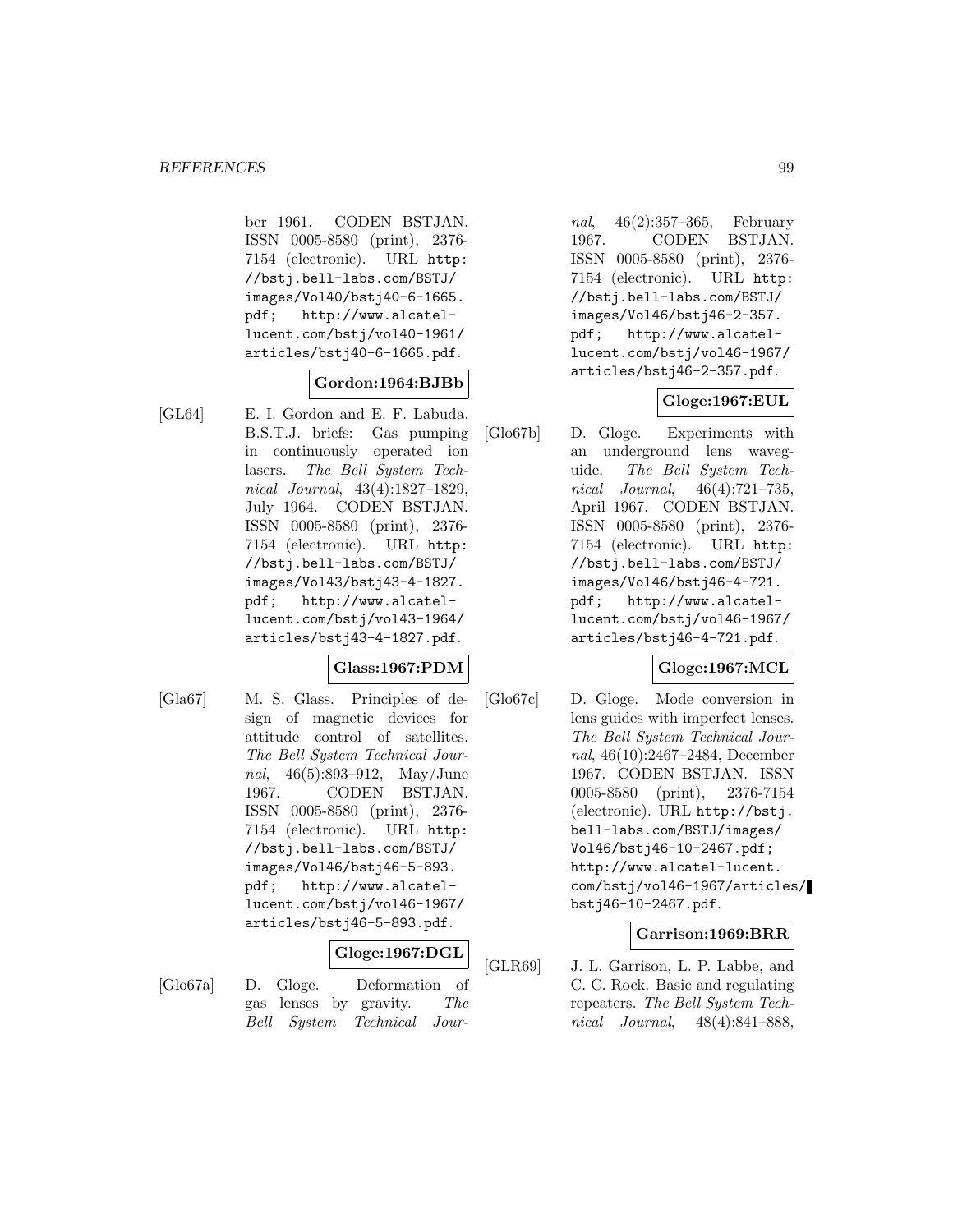April 1969. CODEN BSTJAN. ISSN 0005-8580 (print), 2376- 7154 (electronic). URL http: //bstj.bell-labs.com/BSTJ/ images/Vol48/bstj48-4-841. pdf; http://www.alcatellucent.com/bstj/vol48-1969/ articles/bstj48-4-841.pdf.

### **Graham:1966:NIS**

[GM66] R. L. Graham and Jessie MacWilliams. On the number of information symbols in difference-set cyclic codes. The Bell System Technical Journal, 45(7):1057–1070, September 1966. CODEN BSTJAN. ISSN 0005-8580 (print), 2376- 7154 (electronic). URL http: //bstj.bell-labs.com/BSTJ/ images/Vol45/bstj45-7-1057. pdf; http://www.alcatellucent.com/bstj/vol45-1966/ articles/bstj45-7-1057.pdf.

### **Gewartowski:1967:LSC**

[GM67] J. W. Gewartowski and R. H. Minetti. Large-signal calculations for the overdriven varactor upper-sideband upconverter operating on maximum power output. The Bell System Technical Journal, 46(6):1223–1242, July/ August 1967. CODEN BSTJAN. ISSN 0005-8580 (print), 2376- 7154 (electronic). URL http: //bstj.bell-labs.com/BSTJ/ images/Vol46/bstj46-6-1223. pdf; http://www.alcatellucent.com/bstj/vol46-1967/ articles/bstj46-6-1223.pdf.

### **Griffiths:1965:PSS**

[GN65] H. D. Griffiths and J. Nedelka. 100Å protection switching system. The Bell System Technical Journal, 44(10):2295– 2336, December 1965. CO-DEN BSTJAN. ISSN 0005- 8580 (print), 2376-7154 (electronic). URL http://bstj. bell-labs.com/BSTJ/images/ Vol44/bstj44-10-2295.pdf; http://www.alcatel-lucent. com/bstj/vol44-1965/articles/ bstj44-10-2295.pdf.

### **Goetzberger:1967:TDI**

[GN67] A. Goetzberger and E. H. Nicollian. Temperature dependence of inversion-layer frequency response in silicon. The Bell System Technical Journal, 46(3):513–522, March 1967. CODEN BSTJAN. ISSN 0005-8580 (print), 2376-7154 (electronic). URL http: //bstj.bell-labs.com/BSTJ/ images/Vol46/bstj46-3-513. pdf; http://www.alcatellucent.com/bstj/vol46-1967/ articles/bstj46-3-513.pdf.

## **Goetzberger:1966:IMC**

[Goe66] A. Goetzberger. Ideal MOS curves for silicon. The Bell System Technical Journal, 45 (7):1097–1122, September 1966. CODEN BSTJAN. ISSN 0005-8580 (print), 2376-7154 (electronic). URL http: //bstj.bell-labs.com/BSTJ/ images/Vol45/bstj45-7-1097. pdf; http://www.alcatel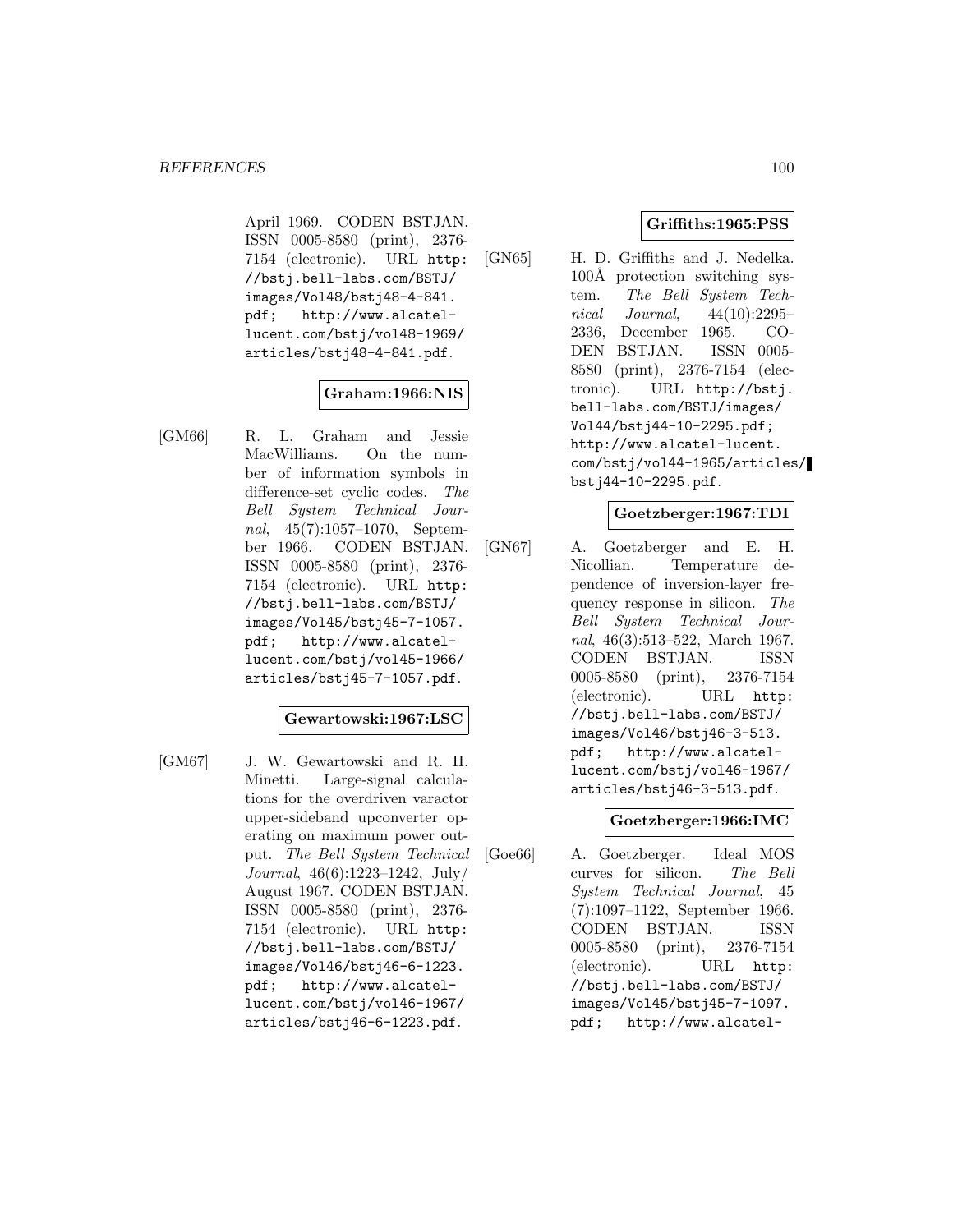lucent.com/bstj/vol45-1966/ articles/bstj45-7-1097.pdf.

# **Goell:1969:CHC**

[Goe69] J. E. Goell. A circular-harmonic computer analysis of rectangular dielectric waveguide. The Bell System Technical Journal, 48(7):2133–2160, September 1969. CODEN BSTJAN. ISSN 0005-8580 (print), 2376- 7154 (electronic). URL http: //bstj.bell-labs.com/BSTJ/ images/Vol48/bstj48-7-2133. pdf; http://www.alcatellucent.com/bstj/vol48-1969/ articles/bstj48-7-2133.pdf.

### **Goldstein:1962:APC**

[Gol62] A. Jay Goldstein. Analysis of the phase-controlled loop with a sawtooth comparator. The Bell System Technical Journal, 41(2):603–633, March 1962. CODEN BSTJAN. ISSN 0005-8580 (print), 2376- 7154 (electronic). URL http: //bstj.bell-labs.com/BSTJ/ images/Vol41/bstj41-2-603. pdf; http://www.alcatellucent.com/bstj/vol41-1962/ articles/bstj41-2-603.pdf.

### **Golden:1966:DCS**

[Gol66] Roger M. Golden. Digital computer simulation of sampleddata communication systems using the block diagram compiler: BLODIB. The Bell System Technical Journal, 45(3):345–358, March 1966. CODEN BSTJAN. ISSN 0005-8580 (print), 2376- 7154 (electronic). URL http:

//bstj.bell-labs.com/BSTJ/ images/Vol45/bstj45-3-345. pdf; http://www.alcatellucent.com/bstj/vol45-1966/ articles/bstj45-3-345.pdf.

### **Goodman:1969:ADM**

[Goo69a] David J. Goodman. The application of delta modulation to analog-to-PCM encoding. The Bell System Technical Journal, 48(2):321–343, February 1969. CODEN BSTJAN. ISSN 0005-8580 (print), 2376- 7154 (electronic). URL http: //bstj.bell-labs.com/BSTJ/ images/Vol48/bstj48-2-321. pdf; http://www.alcatellucent.com/bstj/vol48-1969/ articles/bstj48-2-321.pdf.

#### **Goodman:1969:DMG**

[Goo69b] David J. Goodman. Delta modulation granular quantizing noise. The Bell System Technical Journal, 48(5):1197–1218, May/ June 1969. CODEN BSTJAN. ISSN 0005-8580 (print), 2376- 7154 (electronic). URL http: //bstj.bell-labs.com/BSTJ/ images/Vol48/bstj48-5-1197. pdf; http://www.alcatellucent.com/bstj/vol48-1969/ articles/bstj48-5-1197.pdf.

### **Gopinath:1969:ILT**

[Gop69] B. Gopinath. On the identification of linear time-invariant systems from input-output data. The Bell System Technical Journal,  $48(5):1101-1113$ , May/ June 1969. CODEN BSTJAN. ISSN 0005-8580 (print), 2376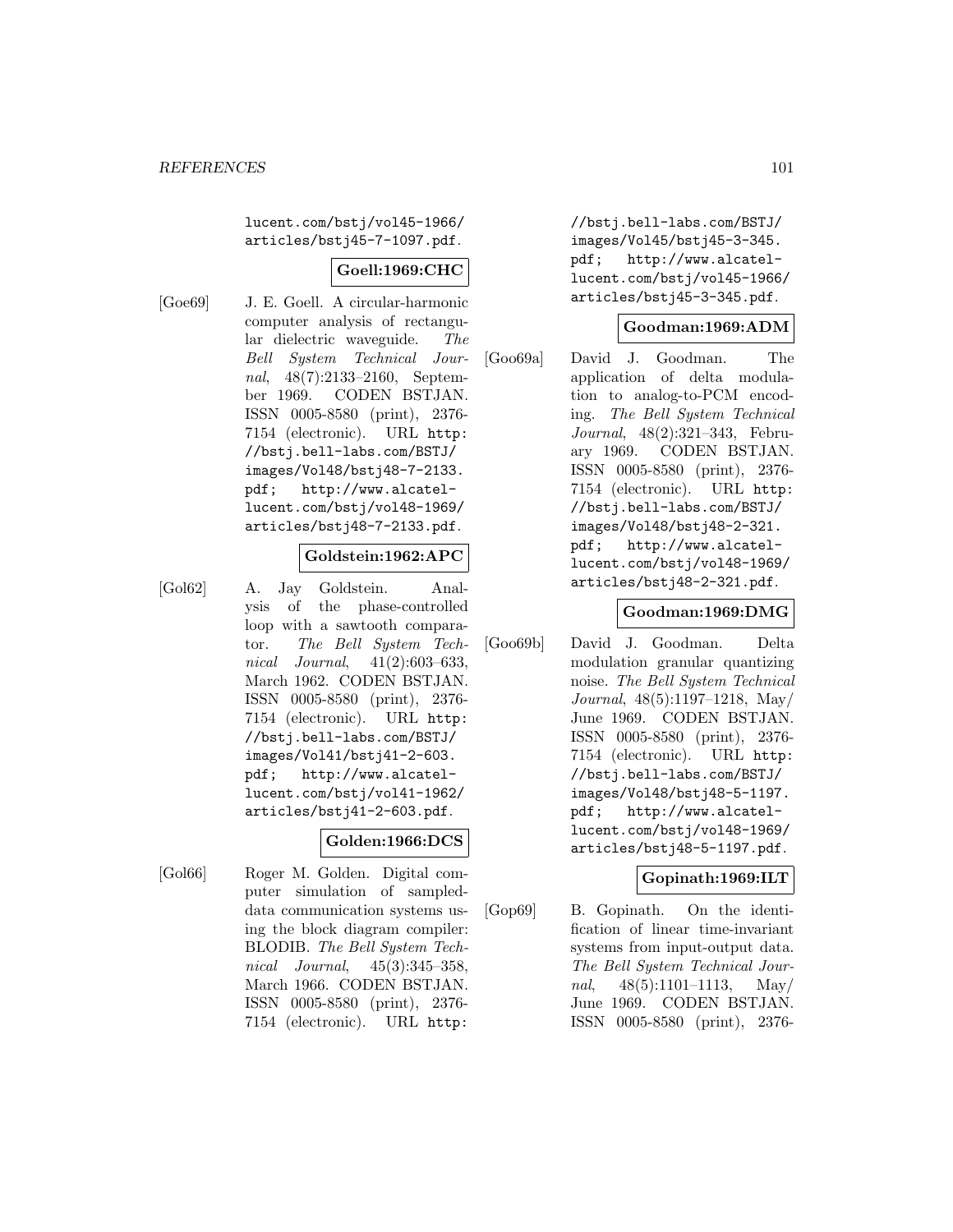7154 (electronic). URL http: //bstj.bell-labs.com/BSTJ/ images/Vol48/bstj48-5-1101. pdf; http://www.alcatellucent.com/bstj/vol48-1969/ articles/bstj48-5-1101.pdf.

### **Gordon:1960:TEB**

[Gor60] E. I. Gordon. Transverse electron beam waves in varying magnetic fields. The Bell System Technical Journal, 39(6):1603-1616, November 1960. CODEN BSTJAN. ISSN 0005-8580 (print), 2376- 7154 (electronic). URL http: //bstj.bell-labs.com/BSTJ/ images/Vol39/bstj39-6-1603. pdf; http://www.alcatellucent.com/bstj/vol39-1960/ articles/bstj39-6-1603.pdf.

### **Gordon:1964:OMO**

[Gor64a] Eugene I. Gordon. Optical maser oscillators and noise. The Bell System Technical Journal, 43(1):507–539, January 1964. CODEN BSTJAN. ISSN 0005-8580 (print), 2376- 7154 (electronic). URL http: //bstj.bell-labs.com/BSTJ/ images/Vol43/bstj43-1-507. pdf; http://www.alcatellucent.com/bstj/vol43-1964/ articles/bstj43-1-507.pdf.

### **Gordon:1964:BJBa**

[Gor64b] J. P. Gordon. B.S.T.J. briefs: A circle diagram for optical resonators. The Bell System Technical Journal, 43(4):1826–1827, July 1964. CODEN BSTJAN. ISSN 0005-8580 (print), 2376-

7154 (electronic). URL http: //bstj.bell-labs.com/BSTJ/ images/Vol43/bstj43-4-1826. pdf; http://www.alcatellucent.com/bstj/vol43-1964/ articles/bstj43-4-1826.pdf.

## **Gordon:1966:OGG**

[Gor66] J. P. Gordon. Optics of general guilding media. The Bell System Technical Journal, 45(2):321–332, February 1966. CODEN BSTJAN. ISSN 0005-8580 (print), 2376- 7154 (electronic). URL http: //bstj.bell-labs.com/BSTJ/ images/Vol45/bstj45-2-321. pdf; http://www.alcatellucent.com/bstj/vol45-1966/ articles/bstj45-2-321.pdf.

## **Gilbert:1960:ADS**

[GP60] E. N. Gilbert and H. O. Pollak. Amplitude distribution of shot noise. The Bell System Technical Journal, 39(2):333–350, March 1960. CODEN BSTJAN. ISSN 0005-8580 (print), 2376- 7154 (electronic). URL http: //bstj.bell-labs.com/BSTJ/ images/Vol39/bstj39-2-333. pdf; http://www.alcatellucent.com/bstj/vol39-1960/ articles/bstj39-2-333.pdf.

## **Githens:1963:DEA**

[GP63] J. A. Githens and T. R. Peters. Digital equipment for the antenna pointing system. The Bell System Technical Journal, 42(4):1223–1252, July 1963. CODEN BSTJAN. ISSN 0005-8580 (print), 2376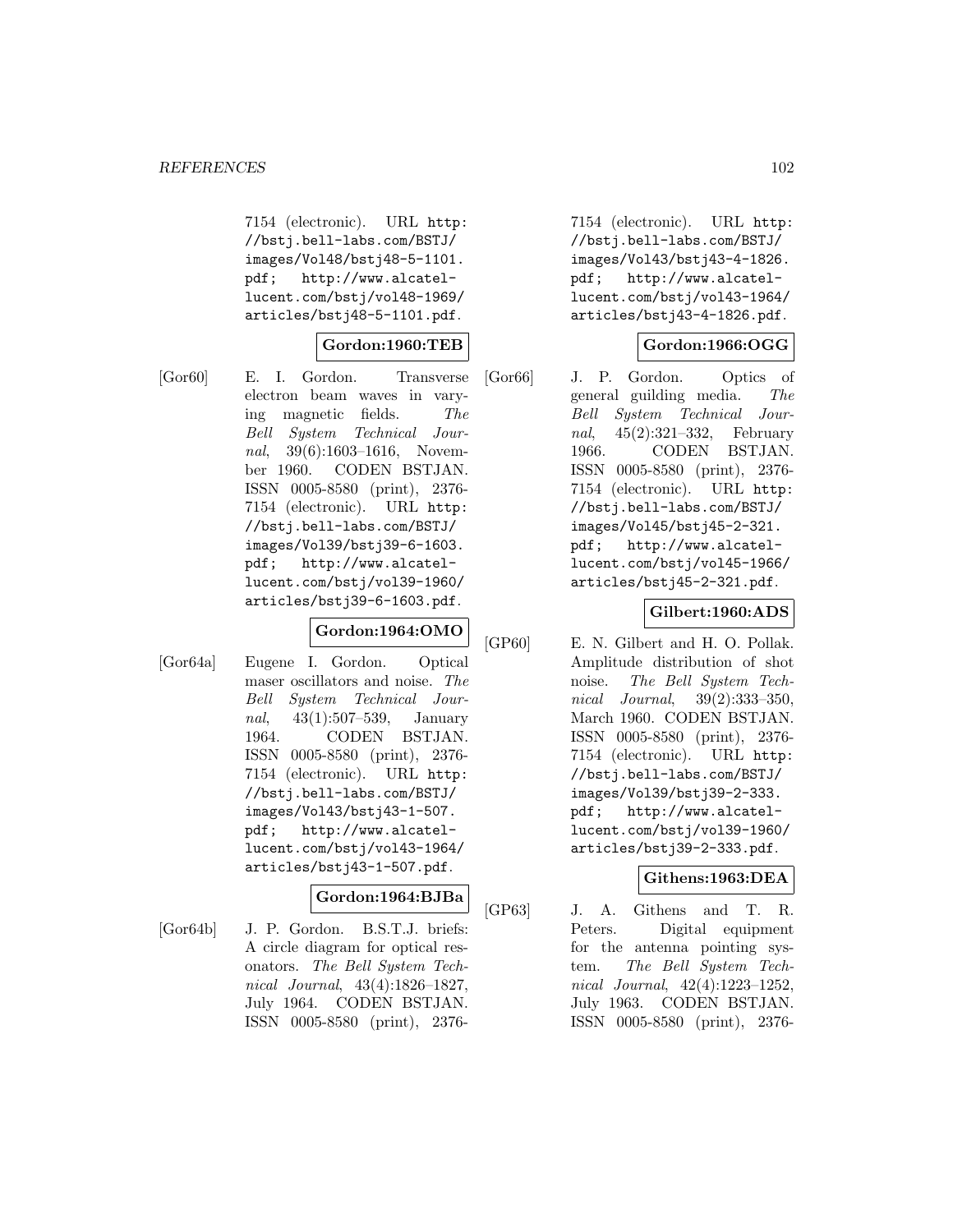7154 (electronic). URL http: //bstj.bell-labs.com/BSTJ/ images/Vol42/bstj42-4-1223. pdf; http://www.alcatellucent.com/bstj/vol42-1963/ articles/bstj42-4-1223.pdf.

### **Gray:1964:UDS**

[GP64] J. R. Gray and J. W. Pan. Using digit statistics to wordframe PCM signals. The Bell System Technical Journal, 43(6):2985-3007, November 1964. CODEN BSTJAN. ISSN 0005-8580 (print), 2376- 7154 (electronic). URL http: //bstj.bell-labs.com/BSTJ/ images/Vol43/bstj43-6-2985. pdf; http://www.alcatellucent.com/bstj/vol43-1964/ articles/bstj43-6-2985.pdf.

## **Giger:1963:GTR**

[GPW63] A. J. Giger, S. Pardee, Jr., and P. R. Wickliffe, Jr. The ground transmitter and receiver. The Bell System Technical Journal, 42(4):1063–1107, July 1963. CODEN BSTJAN. ISSN 0005-8580 (print), 2376- 7154 (electronic). URL http: //bstj.bell-labs.com/BSTJ/ images/Vol42/bstj42-4-1063. pdf; http://www.alcatellucent.com/bstj/vol42-1963/ articles/bstj42-4-1063.pdf.

### **Graff:1963:DSW**

[GPZ63] H. J. Graff, J. M. Peacock, and J. J. Zalmans. Development of solderless wire connector for splicing multipair cable. The Bell System Techni-

cal Journal, 42(1):131–153, January 1963. CODEN BSTJAN. ISSN 0005-8580 (print), 2376- 7154 (electronic). URL http: //bstj.bell-labs.com/BSTJ/ images/Vol42/bstj42-1-131. pdf; http://www.alcatellucent.com/bstj/vol42-1963/ articles/bstj42-1-131.pdf.

### **Gordon:1963:FPE**

[GR63] E. I. Gordon and J. D. Rigden. The Fabry–Perot electrooptic modulator. The Bell System Technical Jour*nal*,  $42(1):155-179$ , January 1963. CODEN BSTJAN. ISSN 0005-8580 (print), 2376- 7154 (electronic). URL http: //bstj.bell-labs.com/BSTJ/ images/Vol42/bstj42-1-155. pdf; http://www.alcatellucent.com/bstj/vol42-1963/ articles/bstj42-1-155.pdf.

### **Gardner:1967:GDS**

[GR67] K. R. Gardner and T. R. Robillard. Gold doped silicon compandor diodes for N2 and N3 carrier systems. The Bell System Technical Journal, 46(7):1451–1477, September 1967. CODEN BSTJAN. ISSN 0005-8580 (print), 2376- 7154 (electronic). URL http: //bstj.bell-labs.com/BSTJ/ images/Vol46/bstj46-7-1451. pdf; http://www.alcatellucent.com/bstj/vol46-1967/ articles/bstj46-7-1451.pdf.

### **Graham:1965:DLP**

[Gra65a] R. L. Graham. On the decom-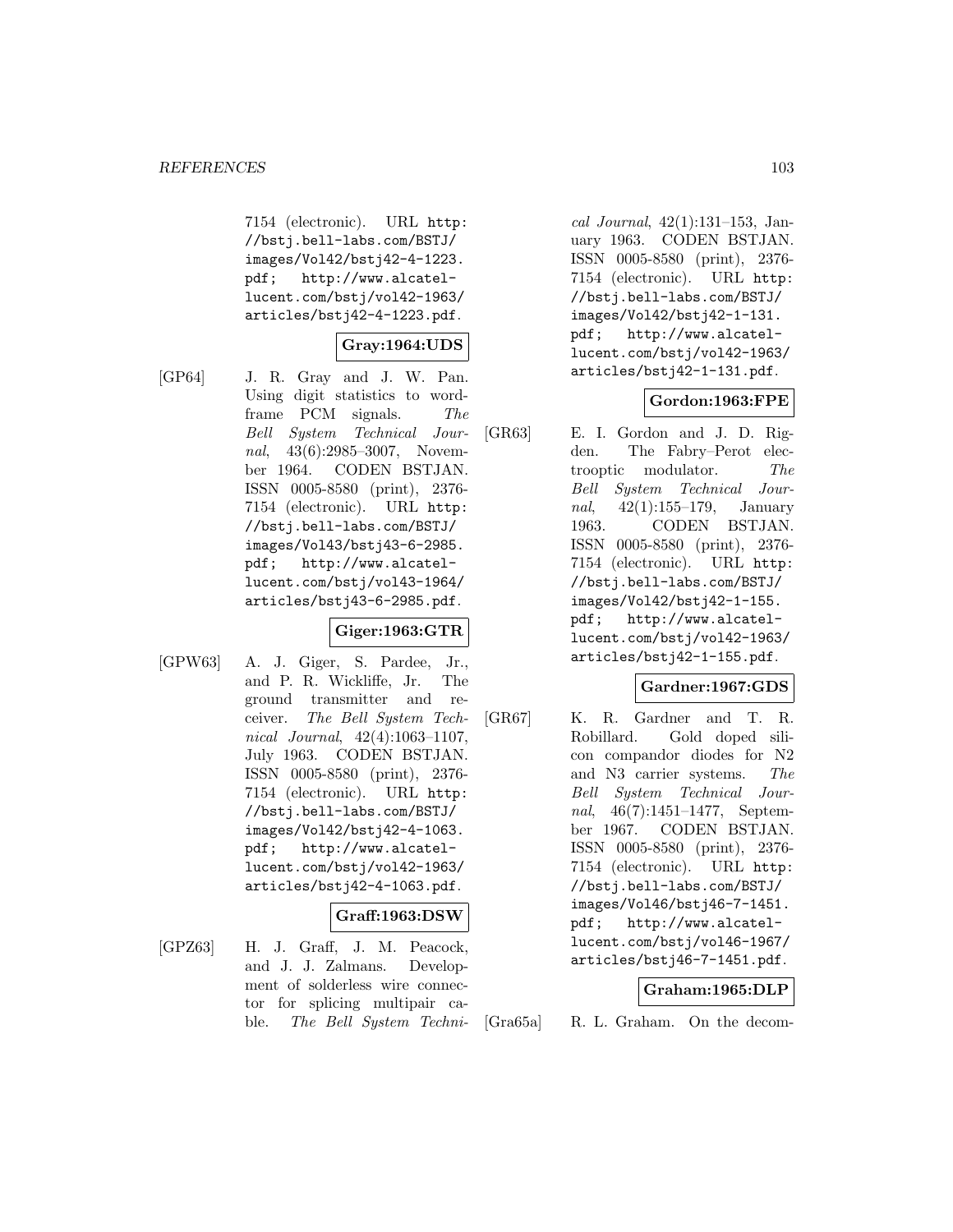position of lattice-periodic functions. The Bell System Technical Journal, 44(6):1191–1214, July/ August 1965. CODEN BSTJAN. ISSN 0005-8580 (print), 2376- 7154 (electronic). URL http: //bstj.bell-labs.com/BSTJ/ images/Vol44/bstj44-6-1191.<br>pdf; http://www.alcatelhttp://www.alcatellucent.com/bstj/vol44-1965/ articles/bstj44-6-1191.pdf.

# **Grant:1965:CLSa**

[Gra65b] W. J. C. Grant. Computation of lattice sums: Generalization of the Ewald method. The Bell System Technical Journal, 44(3):427–437, March 1965. CODEN BSTJAN. ISSN 0005-8580 (print), 2376- 7154 (electronic). URL http: //bstj.bell-labs.com/BSTJ/ images/Vol44/bstj44-3-427. pdf; http://www.alcatellucent.com/bstj/vol44-1965/ articles/bstj44-3-427.pdf.

### **Grant:1965:CLSb**

[Gra65c] Walter J. C. Grant. Computation of lattice sums: Generalization of the Ewald method II. The Bell System Technical Journal, 44 (10):2433–2446, December 1965. CODEN BSTJAN. ISSN 0005- 8580 (print), 2376-7154 (electronic). URL http://bstj. bell-labs.com/BSTJ/images/ Vol44/bstj44-10-2433.pdf; http://www.alcatel-lucent. com/bstj/vol44-1965/articles/ bstj44-10-2433.pdf.

### **Graham:1966:BCM**

[Gra66] R. L. Graham. Bounds for certain multiprocessing anomalies. The Bell System Technical Journal, 45(9):1563-1581, November 1966. CODEN BSTJAN. ISSN 0005-8580 (print), 2376- 7154 (electronic). URL http: //bstj.bell-labs.com/BSTJ/ images/Vol45/bstj45-9-1563. pdf; http://www.alcatellucent.com/bstj/vol45-1966/ articles/bstj45-9-1563.pdf.

## **Gretter:1964:CPS**

[Gre64] R. W. Gretter. Cable payout system. The Bell System Technical Journal, 43(4):1395–1434, July 1964. CODEN BSTJAN. ISSN 0005-8580 (print), 2376- 7154 (electronic). URL http: //bstj.bell-labs.com/BSTJ/ images/Vol43/bstj43-4-1395. pdf; http://www.alcatellucent.com/bstj/vol43-1964/ articles/bstj43-4-1395.pdf.

## **Gresh:1969:PTC**

[Gre69] Philip A. Gresh. Physical and transmission characteristics of customer loop plant. The Bell System Technical Journal, 48 (10):3337–3385, December 1969. CODEN BSTJAN. ISSN 0005- 8580 (print), 2376-7154 (electronic). URL http://bstj. bell-labs.com/BSTJ/images/ Vol48/bstj48-10-3337.pdf; http://www.alcatel-lucent. com/bstj/vol48-1969/articles/ bstj48-10-3337.pdf.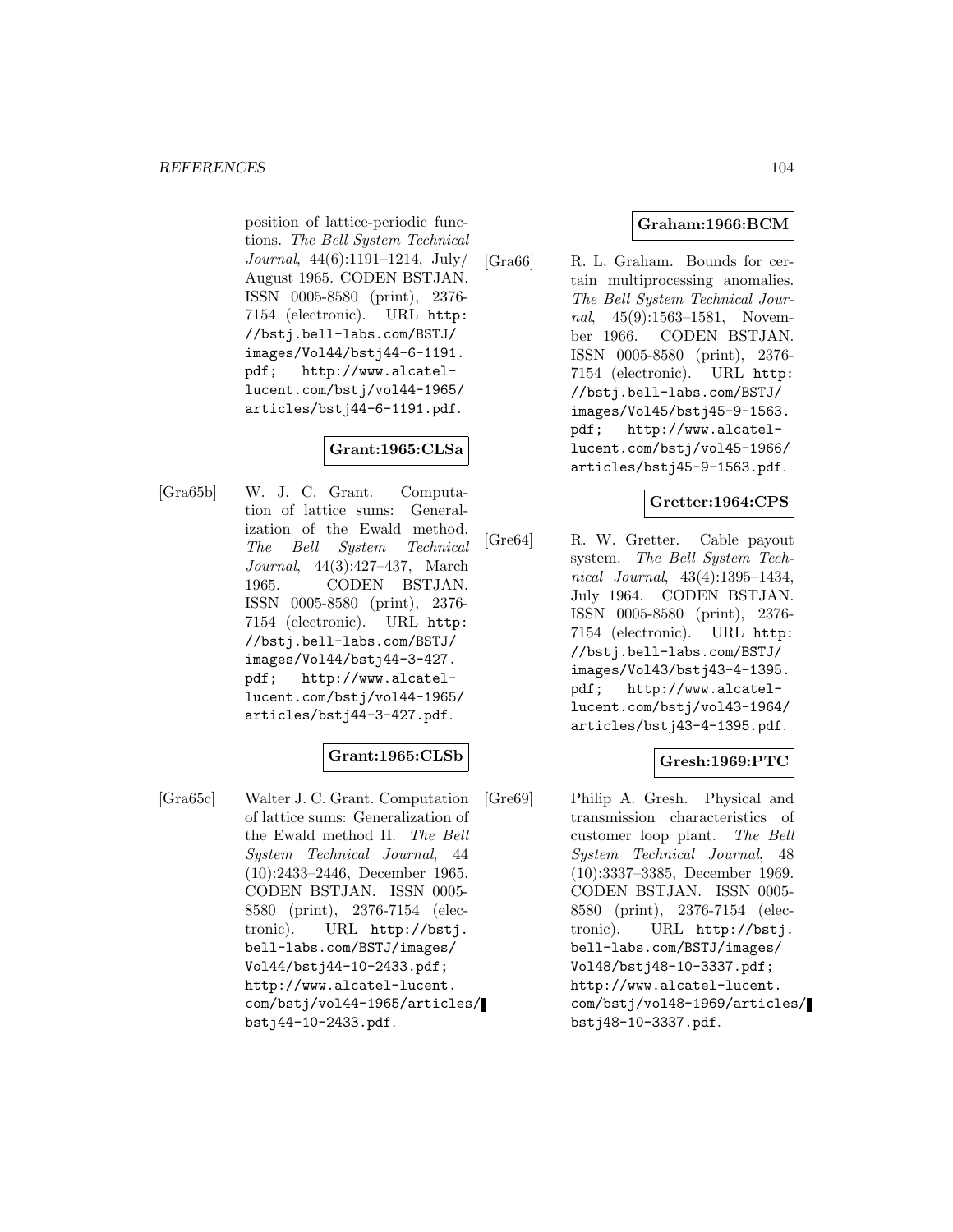## **Grismore:1964:CRH**

[Gri64] O. D. Grismore. Cable and repeater handling system. The Bell System Technical Journal, 43(4):1373–1394, July 1964. CODEN BSTJAN. ISSN 0005-8580 (print), 2376- 7154 (electronic). URL http: //bstj.bell-labs.com/BSTJ/ images/Vol43/bstj43-4-1373. pdf; http://www.alcatellucent.com/bstj/vol43-1964/ articles/bstj43-4-1373.pdf.

## **Gummel:1961:MCE**

[GS61] H. K. Gummel and F. M. Smits. Margin considerations for an esaki diode resistor OR gate. The Bell System Technical Journal, 40(1):213–232, January 1961. CODEN BSTJAN. ISSN 0005-8580 (print), 2376- 7154 (electronic). URL http: //bstj.bell-labs.com/BSTJ/ images/Vol40/bstj40-1-213. pdf; http://www.alcatellucent.com/bstj/vol40-1961/ articles/bstj40-1-213.pdf.

### **Geusic:1962:UTW**

- 
- [GS62] J. E. Geusic and H. E. D. Scovil. A unidirectional traveling-wave optical maser. The Bell System Technical Journal, 41(4): 1371–1397, July 1962. CO-DEN BSTJAN. ISSN 0005- 8580 (print), 2376-7154 (electronic). URL http://bstj. bell-labs.com/BSTJ/images/ Vol41/bstj41-4-1371.pdf; http://www.alcatel-lucent. com/bstj/vol41-1962/articles/ bstj41-4-1371.pdf.

## **Grantges:1964:NGP**

[GS64a] R. F. Grantges and N. R. Sinowitz. NEASIM: A generalpurpose computer simulation program for load-loss analysis of multistage central office switching networks. The Bell System Technical Journal, 43(3):965–1004, May 1964. CODEN BSTJAN. ISSN 0005-8580 (print), 2376-7154 (electronic). URL http: //bstj.bell-labs.com/BSTJ/ images/Vol43/bstj43-3-965. pdf; http://www.alcatellucent.com/bstj/vol43-1964/ articles/bstj43-3-965.pdf.

# **Gummel:1964:ESC**

[GS64b] H. K. Gummel and F. M. Smits. Evaluation of solar cells by means of spectral analysis. The Bell System Technical Journal, 43(3):1103–1121, May 1964. CODEN BSTJAN. ISSN 0005-8580 (print), 2376- 7154 (electronic). URL http: //bstj.bell-labs.com/BSTJ/ images/Vol43/bstj43-3-1103. pdf; http://www.alcatellucent.com/bstj/vol43-1964/ articles/bstj43-3-1103.pdf.

# **Gibby:1965:SEN**

[GS65a] R. A. Gibby and J. W. Smith. Some extensions of Nyquist's telegraph transmission theory. The Bell System Technical Journal, 44(7):1487–1510, September 1965. CODEN BSTJAN. ISSN 0005-8580 (print), 2376- 7154 (electronic). URL http: //bstj.bell-labs.com/BSTJ/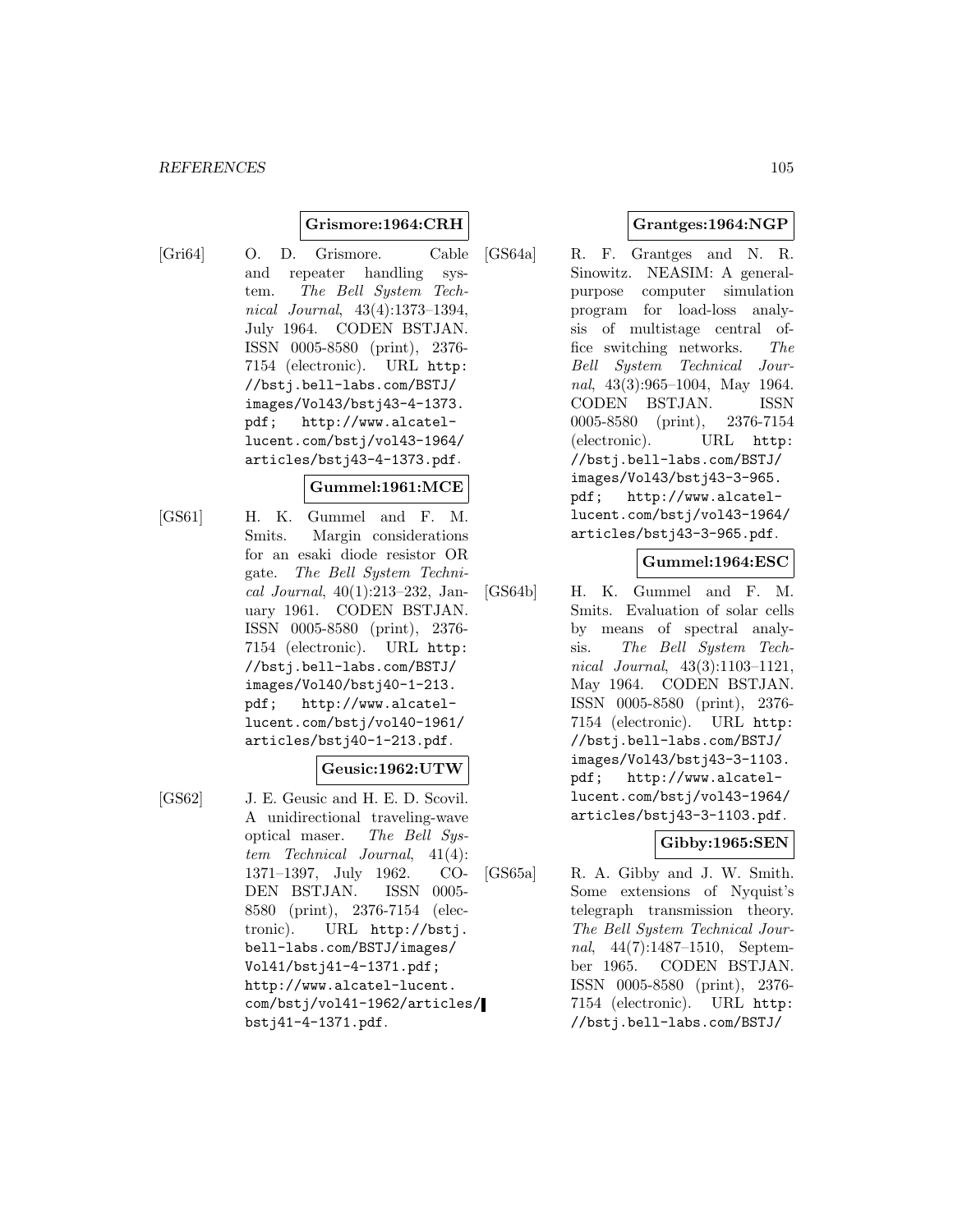images/Vol44/bstj44-7-1487. pdf; http://www.alcatellucent.com/bstj/vol44-1965/ articles/bstj44-7-1487.pdf.

### **Grau:1965:CMM**

[GS65b] T. G. Grau and A. K. Spiegler. Core materials for magnetic latching wire spring relays. The Bell System Technical Journal, 44(6):999–1017, July/August 1965. CODEN BSTJAN. ISSN 0005-8580 (print), 2376- 7154 (electronic). URL http: //bstj.bell-labs.com/BSTJ/ images/Vol44/bstj44-6-999. pdf; http://www.alcatellucent.com/bstj/vol44-1965/ articles/bstj44-6-999.pdf.

#### **Gummel:1966:ARI**

[GS66] H. K. Gummel and D. L. Scharfetter. Avalanche region of IM-PATT diodes. The Bell System Technical Journal, 45(10): 1797–1827, December 1966. CO-DEN BSTJAN. ISSN 0005- 8580 (print), 2376-7154 (electronic). URL http://bstj. bell-labs.com/BSTJ/images/ Vol45/bstj45-10-1797.pdf; http://www.alcatel-lucent. com/bstj/vol45-1966/articles/ bstj45-10-1797.pdf.

### **Gloge:1968:PSH**

[GS68] D. Gloge and W. H. Steier. Pulse shuttling in a half-mile optical lens guideI. The Bell System Technical Journal, 47(5):767–782, May/June 1968. CODEN BSTJAN. ISSN 0005-8580 (print), 2376-

7154 (electronic). URL http: //bstj.bell-labs.com/BSTJ/ images/Vol47/bstj47-5-767. pdf; http://www.alcatellucent.com/bstj/vol47-1968/ articles/bstj47-5-767.pdf.

### **Gloge:1969:ESM**

[GS69a] D. Gloge and W. H. Steier. Experimental simulation of a multiple beam optical waveguide. The Bell System Technical Journal, 48(5):1445–1457, May/ June 1969. CODEN BSTJAN. ISSN 0005-8580 (print), 2376- 7154 (electronic). URL http: //bstj.bell-labs.com/BSTJ/ images/Vol48/bstj48-5-1445. pdf; http://www.alcatellucent.com/bstj/vol48-1969/ articles/bstj48-5-1445.pdf.

### **Goell:1969:BJB**

[GS69b] J. E. Goell and R. D. Standley. B.S.T.J. briefs: Sputtered glass waveguide for integrated optical circuits. The Bell System Technical Journal, 48(10): 3445–3448, December 1969. CO-DEN BSTJAN. ISSN 0005- 8580 (print), 2376-7154 (electronic). URL http://bstj. bell-labs.com/BSTJ/images/ Vol48/bstj48-10-3445.pdf; http://www.alcatel-lucent. com/bstj/vol48-1969/articles/ bstj48-10-3445.pdf.

### **Giger:1965:TFH**

[GT65] A. J. Giger and R. H. Turrin. The triply-folded horn reflector: A compact ground station antenna design for satel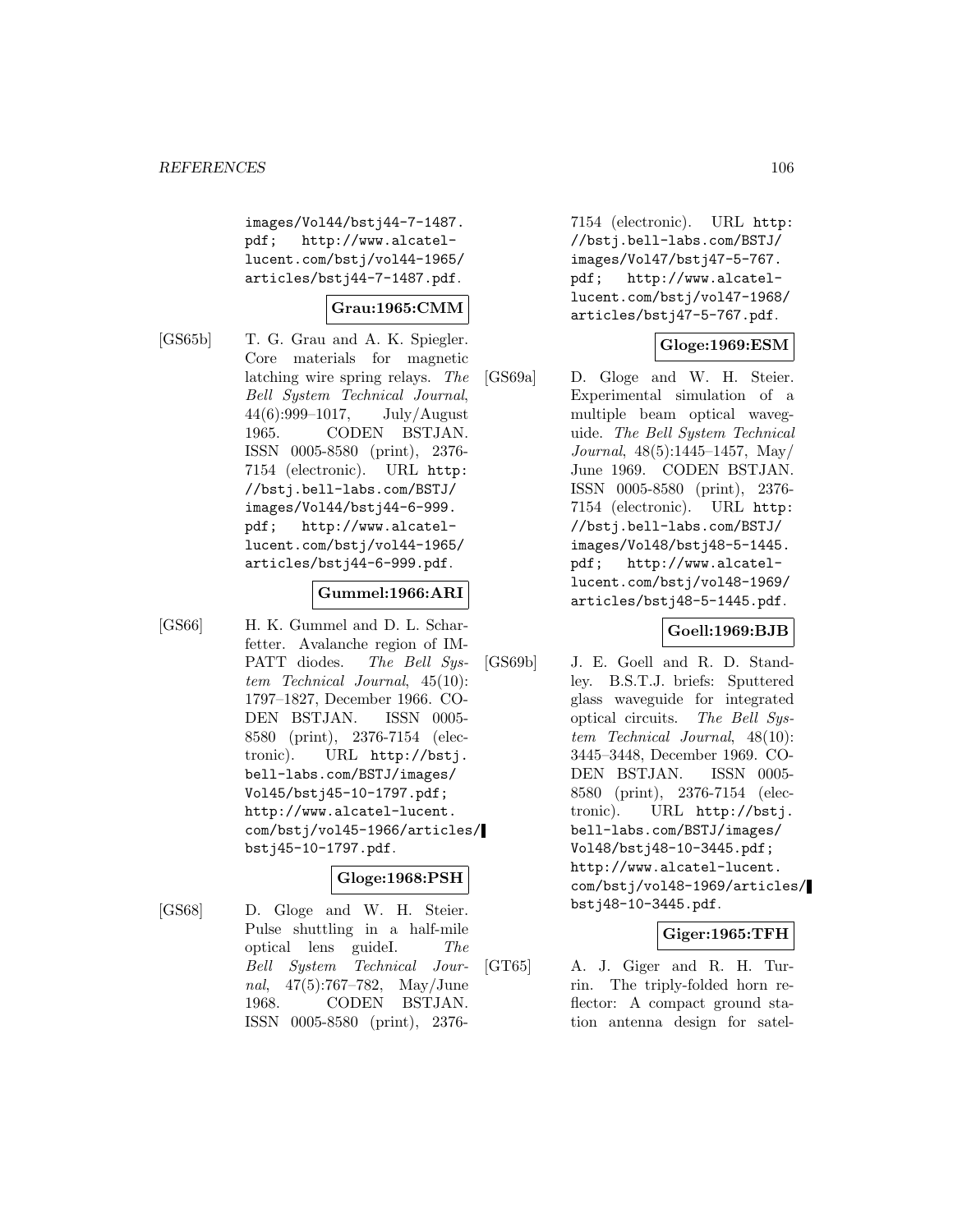lite communications. The Bell System Technical Journal, 44(7):1229–1253, September 1965. CODEN BSTJAN. ISSN 0005-8580 (print), 2376- 7154 (electronic). URL http: //bstj.bell-labs.com/BSTJ/ images/Vol44/bstj44-7-1229.<br>pdf; http://www.alcatelhttp://www.alcatellucent.com/bstj/vol44-1965/ articles/bstj44-7-1229.pdf.

# **Gucker:1962:LTF**

[Guc62] George B. Gucker. Longterm frequency stability for a reflex klystron without the use of external cavities. The Bell System Technical Journal, 41(3):945–958, May 1962. CODEN BSTJAN. ISSN 0005-8580 (print), 2376-7154 (electronic). URL http: //bstj.bell-labs.com/BSTJ/ images/Vol41/bstj41-3-945. pdf; http://www.alcatellucent.com/bstj/vol41-1962/ articles/bstj41-3-945.pdf.

### **Galindo:1968:DLC**

[GW68a] V. Galindo and C. P. Wu. Dielectric loaded and covered rectangular waveguide phased arrays. The Bell System Technical Journal, 47(1):93–116, January 1968. CODEN BST-JAN. ISSN 0005-8580 (print), 2376-7154 (electronic). URL http://bstj.bell-labs.com/ BSTJ/images/Vol47/bstj47-1- 93.pdf; http://www.alcatellucent.com/bstj/vol47-1968/ articles/bstj47-1-93.pdf.

## **Gloge:1968:CMB**

[GW68b] D. Gloge and D. Weiner. The capacity of multiple beam waveguides and optical delay lines. The Bell System Technical Journal, 47(10):2095–2109, December 1968. CODEN BSTJAN. ISSN 0005-8580 (print), 2376-7154 (electronic). URL http://bstj. bell-labs.com/BSTJ/images/ Vol47/bstj47-10-2095.pdf; http://www.alcatel-lucent. com/bstj/vol47-1968/articles/ bstj47-10-2095.pdf.

## **Gabbe:1967:SAM**

[GWB67] J. D. Gabbe, M. B. Wilk, and W. L. Brown. Statistical analysis and modeling of the high-energy proton data from the Telstar I satellite. The Bell System Technical Journal, 46(7):1301–1450, September 1967. CODEN BSTJAN. ISSN 0005-8580 (print), 2376- 7154 (electronic). URL http: //bstj.bell-labs.com/BSTJ/ images/Vol46/bstj46-7-1301. pdf; http://www.alcatellucent.com/bstj/vol46-1967/ articles/bstj46-7-1301.pdf.

## **Geller:1964:IIM**

[GWES64] S. Geller, H. J. Williams, G. P. Espinosa, and R. C. Sherwood. Importance of intrasublattice magnetic interactions and of substitutional ion type in the behavior of substituted yttrium iron garnets. The Bell System Technical Journal, 43(2):565–623, March 1964. CODEN BSTJAN.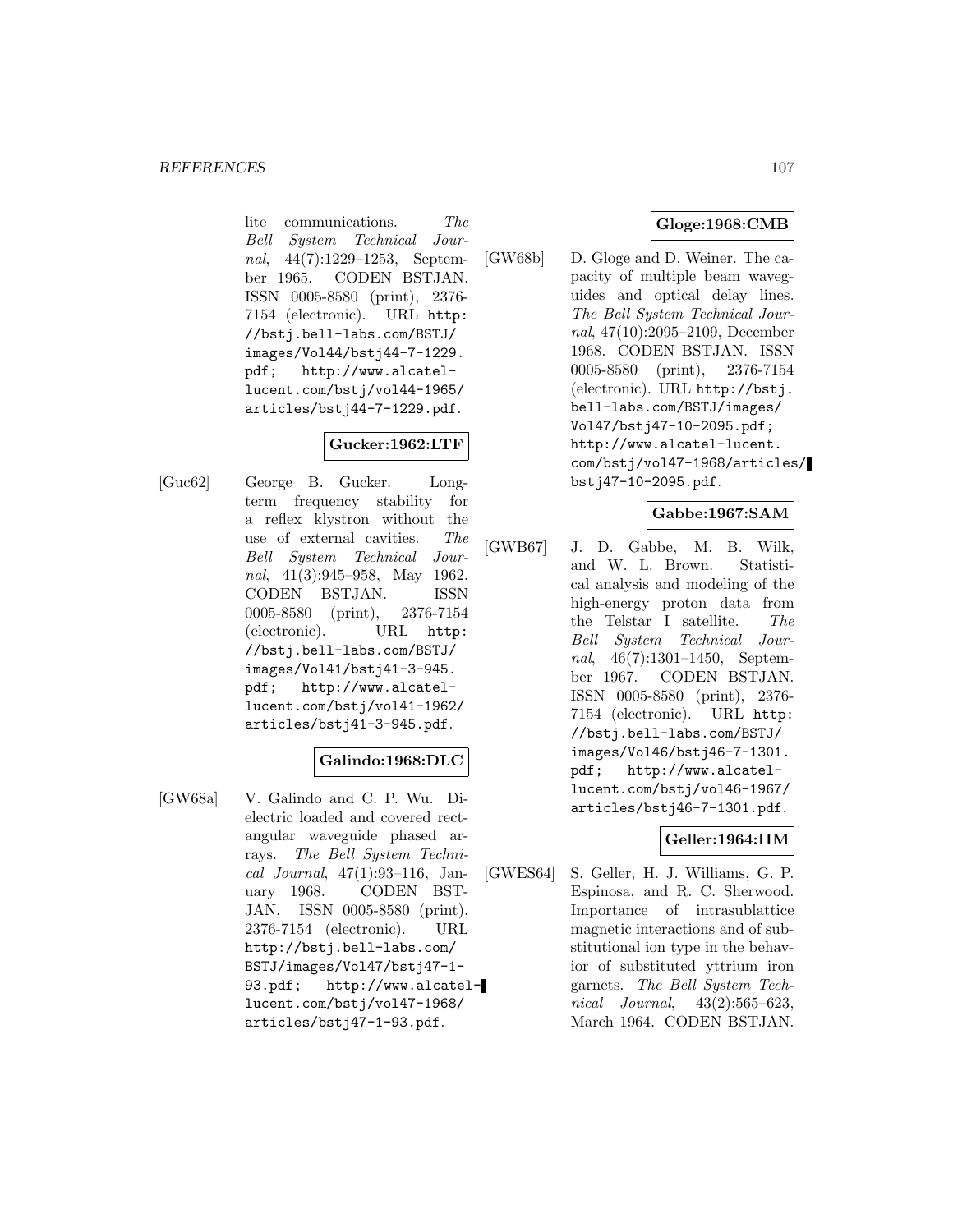ISSN 0005-8580 (print), 2376- 7154 (electronic). URL http: //bstj.bell-labs.com/BSTJ/ images/Vol43/bstj43-2-565. pdf; http://www.alcatellucent.com/bstj/vol43-1964/ articles/bstj43-2-565.pdf.

### **Haenschke:1963:ADM**

[Hae63] D. G. Haenschke. Analysis of delay in mathematical switching models for data systems. The Bell System Technical Journal, 42(3):709–736, May 1963. CODEN BSTJAN. ISSN 0005-8580 (print), 2376- 7154 (electronic). URL http: //bstj.bell-labs.com/BSTJ/ images/Vol42/bstj42-3-709. pdf; http://www.alcatellucent.com/bstj/vol42-1963/ articles/bstj42-3-709.pdf.

### **Hall:1969:PSH**

[Hal69] Harry M. Hall. Power spectrum of hard-limited Gaussian processes. The Bell System Technical Journal, 48(9): 3031–3057, November 1969. CODEN BSTJAN. ISSN 0005-8580 (print), 2376-7154 (electronic). URL http: //bstj.bell-labs.com/BSTJ/ images/Vol48/bstj48-9-3031. pdf; http://www.alcatellucent.com/bstj/vol48-1969/ articles/bstj48-9-3031.pdf.

#### **Hamasaki:1964:TUP**

[Ham64] J. Hamasaki. A theory of a unilateral parametric amplifier using two diodes. The Bell System Technical Jour-

nal, 43(3):1123–1147, May 1964. CODEN BSTJAN. ISSN 0005-8580 (print), 2376-7154 (electronic). URL http: //bstj.bell-labs.com/BSTJ/ images/Vol43/bstj43-3-1123. pdf; http://www.alcatellucent.com/bstj/vol43-1964/ articles/bstj43-3-1123.pdf.

### **Hamilton:1967:WVP**

[Ham67] R. L. Hamilton. Water vapor permeability of polyethylene and other plastic materials. The Bell System Technical Journal, 46(2):391–415, February 1967. CODEN BSTJAN. ISSN 0005-8580 (print), 2376- 7154 (electronic). URL http: //bstj.bell-labs.com/BSTJ/ images/Vol46/bstj46-2-391. pdf; http://www.alcatellucent.com/bstj/vol46-1967/ articles/bstj46-2-391.pdf.

### **Hatch:1963:RTS**

[HBK63] R. W. Hatch, S. D. Bennett, and J. P. Kinzer. Results of the Telstar system communication tests. The Bell System Technical Journal, 42(4):1561–1629, July 1963. CODEN BSTJAN. ISSN 0005-8580 (print), 2376- 7154 (electronic). URL http: //bstj.bell-labs.com/BSTJ/ images/Vol42/bstj42-4-1561. pdf; http://www.alcatellucent.com/bstj/vol42-1963/ articles/bstj42-4-1561.pdf.

### **Houghton:1961:TET**

[HD61] E. W. Houghton and E. J. Drazy. Test equipment for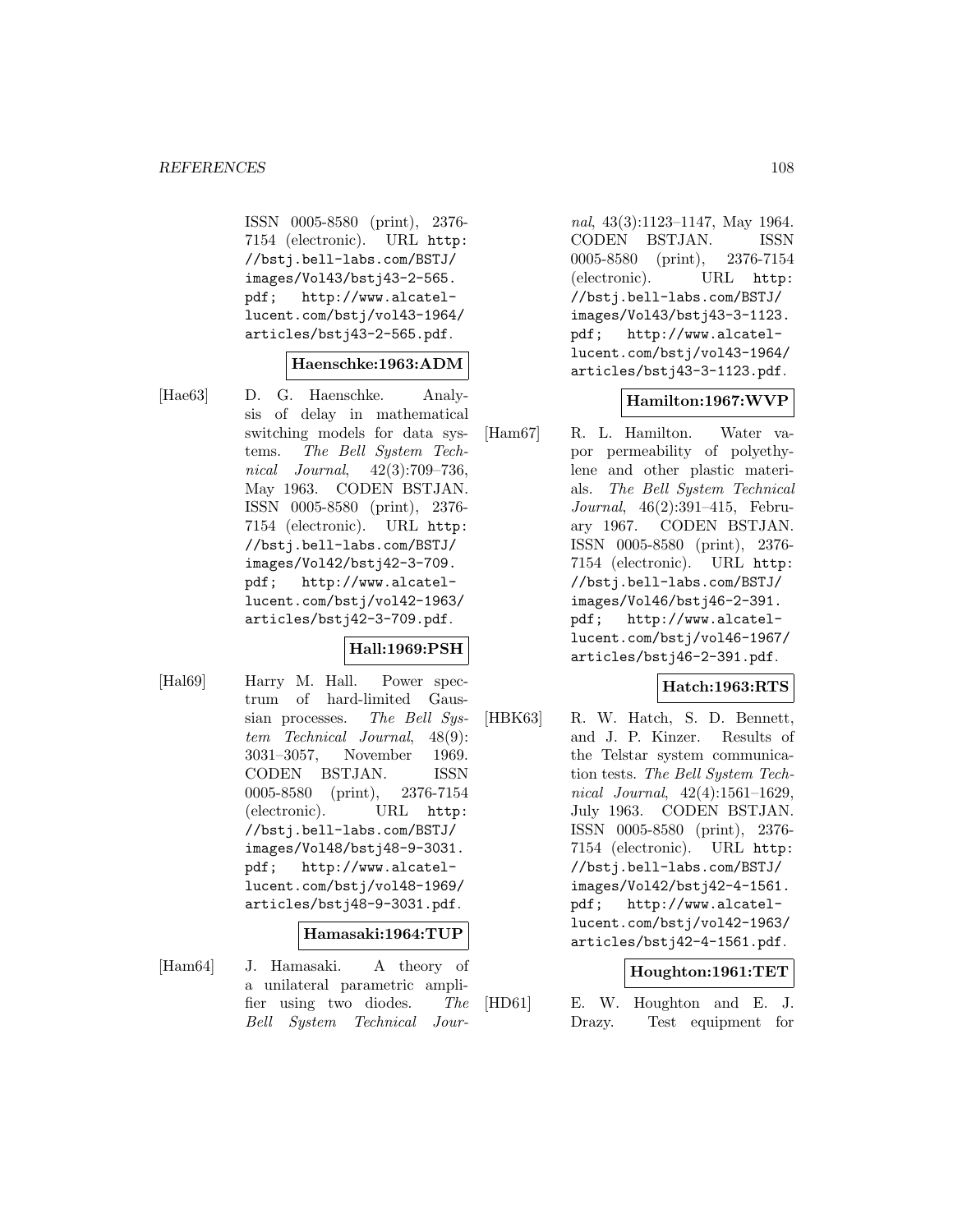the TH radio system. The Bell System Technical Journal, 40(6):1717–1743, November 1961. CODEN BSTJAN. ISSN 0005-8580 (print), 2376- 7154 (electronic). URL http: //bstj.bell-labs.com/BSTJ/ images/Vol40/bstj40-6-1717.<br>pdf; http://www.alcatelhttp://www.alcatellucent.com/bstj/vol40-1961/ articles/bstj40-6-1717.pdf.

# **Harris:1964:CFD**

[HDSD64] S. E. Harris, R. W. DeGrasse, and E. O. Schulz-Dubois. Cutoff frequencies of the dielectrically loaded comb structure as used in traveling-wave masers. The Bell System Technical Journal, 43(1):437–484, January 1964. CODEN BSTJAN. ISSN 0005-8580 (print), 2376- 7154 (electronic). URL http: //bstj.bell-labs.com/BSTJ/ images/Vol43/bstj43-1-437. pdf; http://www.alcatellucent.com/bstj/vol43-1964/ articles/bstj43-1-437.pdf.

# **Heidenreich:1966:EPC**

[Hei66] R. D. Heidenreich. Electron phase contrast images of molecular detail. The Bell System Technical Journal, 45(4):651–656, April 1966. CODEN BSTJAN. ISSN 0005-8580 (print), 2376- 7154 (electronic). URL http: //bstj.bell-labs.com/BSTJ/ images/Vol45/bstj45-4-651. pdf; http://www.alcatellucent.com/bstj/vol45-1966/ articles/bstj45-4-651.pdf.

# **Hein:1967:CCC**

[Hei67] V. L. Hein. Convection and conduction cooling of substrates containing multiple heat sources. The Bell System Technical Journal, 46(8):1659–1678, October 1967. CODEN BSTJAN. ISSN 0005-8580 (print), 2376- 7154 (electronic). URL http: //bstj.bell-labs.com/BSTJ/ images/Vol46/bstj46-8-1659. pdf; http://www.alcatellucent.com/bstj/vol46-1967/ articles/bstj46-8-1659.pdf.

# **Heidenreich:1968:BJB**

[Hei68] R. D. Heidenreich. B.S.T.J. briefs: AC focusing of an electron microscope objective lens. The Bell System Technical Journal, 47(2):265–268, February 1968. CODEN BSTJAN. ISSN 0005-8580 (print), 2376- 7154 (electronic). URL http: //bstj.bell-labs.com/BSTJ/ images/Vol47/bstj47-2-265. pdf; http://www.alcatellucent.com/bstj/vol47-1968/ articles/bstj47-2-265.pdf.

# **Helms:1965:MRE**

[Hel65] H. D. Helms. Maximally reliable exponential prediction equations for data-rate-limited tracking servomechanisms. The Bell System Technical Journal, 44 (10):2337–2362, December 1965. CODEN BSTJAN. ISSN 0005- 8580 (print), 2376-7154 (electronic). URL http://bstj. bell-labs.com/BSTJ/images/ Vol44/bstj44-10-2337.pdf;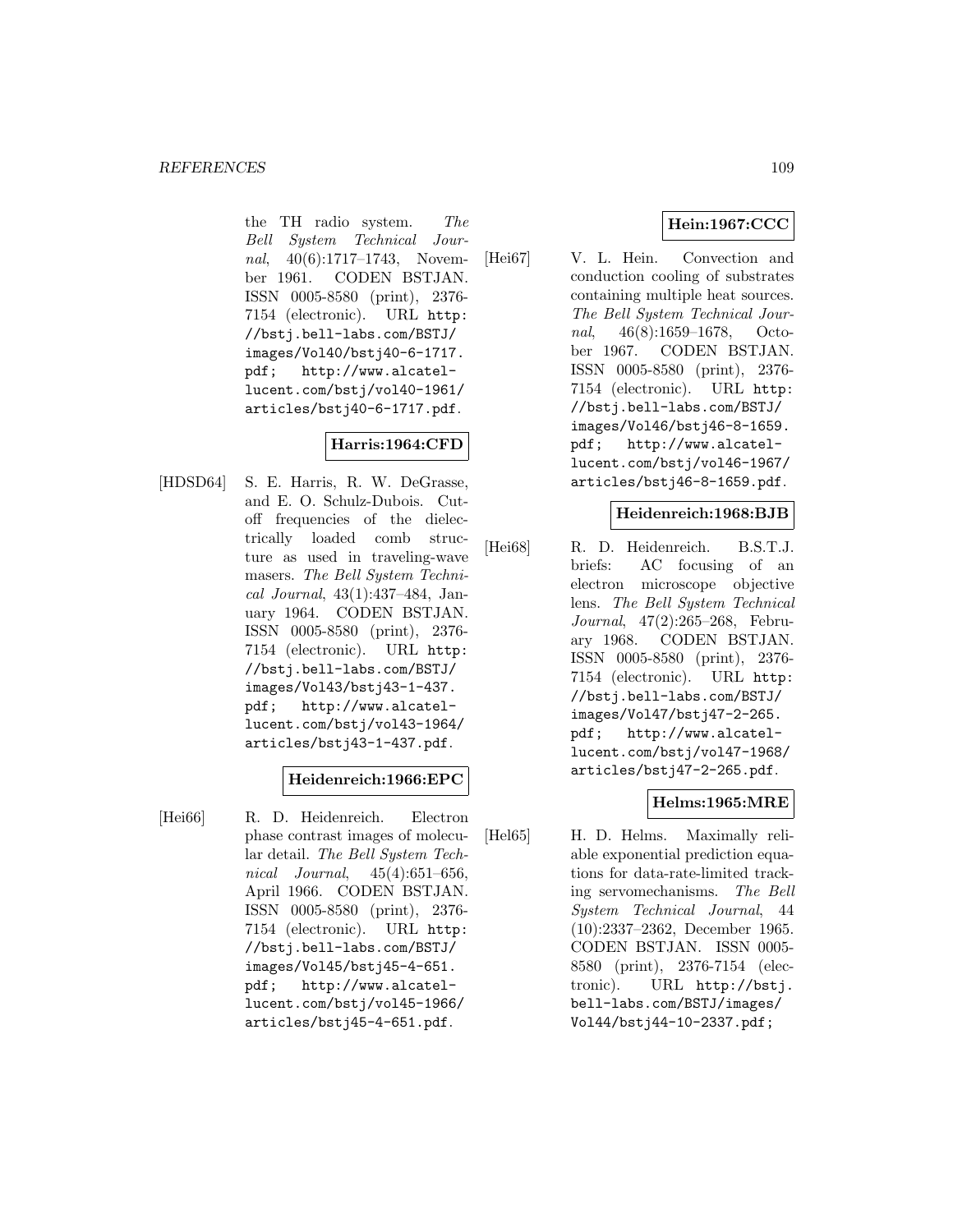http://www.alcatel-lucent. com/bstj/vol44-1965/articles/ bstj44-10-2337.pdf.

# **Helder:1966:CET**

[Hel66] George K. Helder. Customer evaluation of telephone circuits with delay. The Bell System Technical Journal, 45(7):1157–1191, September 1966. CODEN BSTJAN. ISSN 0005-8580 (print), 2376- 7154 (electronic). URL http: //bstj.bell-labs.com/BSTJ/ images/Vol45/bstj45-7-1157. pdf; http://www.alcatellucent.com/bstj/vol45-1966/ articles/bstj45-7-1157.pdf.

#### **Haury:1961:TRS**

[HF61] P. T. Haury and W. O. Fullerton. TH radio system equipment aspects. The Bell System Technical Journal, 40(6):1495–1520, November 1961. CODEN BSTJAN. ISSN 0005-8580 (print), 2376- 7154 (electronic). URL http: //bstj.bell-labs.com/BSTJ/ images/Vol40/bstj40-6-1495. pdf; http://www.alcatellucent.com/bstj/vol40-1961/ articles/bstj40-6-1495.pdf.

# **Holt:1962:ENR**

[HGG62] V. E. Holt, R. J. Grosh, and R. Geynet. Evaluation of the net radiant heat transfer between specularly reflecting plates. The Bell System Technical Journal, 41(6):1865–1874, November 1962. CODEN BSTJAN. ISSN 0005-8580 (print), 2376-

7154 (electronic). URL http: //bstj.bell-labs.com/BSTJ/ images/Vol41/bstj41-6-1865. pdf; http://www.alcatellucent.com/bstj/vol41-1962/ articles/bstj41-6-1865.pdf.

# **Hubbard:1967:SSR**

 $[HGW^+67]$  W. M. Hubbard, J. E. Goell, W. D. Warters, R. D. Standley, G. D. Mandeville, T. P. Lee, R. C. Shaw, and P. L. Clouser. A solid-state regenerative repeater for guided millimeterwave communication systems. The Bell System Technical Journal, 46(9):1977–2018, November 1967. CODEN BSTJAN. ISSN 0005-8580 (print), 2376- 7154 (electronic). URL http: //bstj.bell-labs.com/BSTJ/ images/Vol46/bstj46-9-1977. pdf; http://www.alcatellucent.com/bstj/vol46-1967/ articles/bstj46-9-1977.pdf.

# **Houghton:1961:FTT**

[HH61] E. W. Houghton and R. W. Hatch. FM terminal transmitter and receiver for the TH radio system. The Bell System Technical Journal, 40 (6):1587–1626, November 1961. CODEN BSTJAN. ISSN 0005-8580 (print), 2376-7154 (electronic). URL http: //bstj.bell-labs.com/BSTJ/ images/Vol40/bstj40-6-1587. pdf; http://www.alcatellucent.com/bstj/vol40-1961/ articles/bstj40-6-1587.pdf.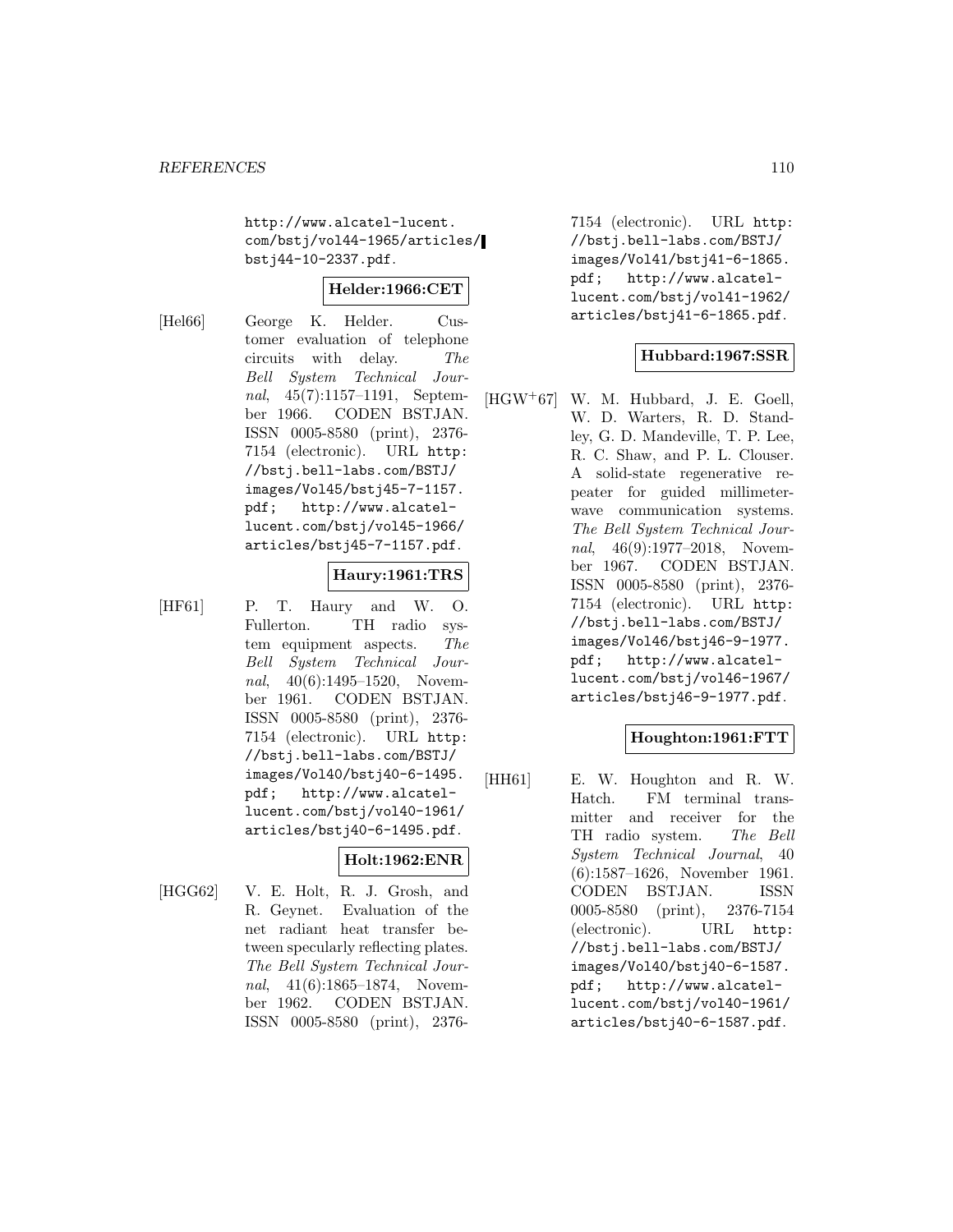### **Heidenreich:1965:NEE**

[HH65] R. D. Heidenreich and R. W. Hamming. Numerical evaluation of electron image phase contrast. The Bell System Technical Journal, 44(2):207–233, February 1965. CODEN BSTJAN. ISSN 0005-8580 (print), 2376- 7154 (electronic). URL http: //bstj.bell-labs.com/BSTJ/ images/Vol44/bstj44-2-207. pdf; http://www.alcatellucent.com/bstj/vol44-1965/ articles/bstj44-2-207.pdf.

# **Hathaway:1968:TMR**

[HHJP68] S. D. Hathaway, W. G. Hensel, D. R. Jordan, and R. C. Prime. TD-3 microwave radio relay system. The Bell System Technical Journal, 47 (7):1143–1188, September 1968. CODEN BSTJAN. ISSN 0005-8580 (print), 2376-7154 (electronic). URL http: //bstj.bell-labs.com/BSTJ/ images/Vol47/bstj47-7-1143. pdf; http://www.alcatellucent.com/bstj/vol47-1968/ articles/bstj47-7-1143.pdf.

#### **Harr:1964:ONEb**

[HHS64] J. A. Harr, Mrs.E. S. Hoover, and R. B. Smith. Organization of no. 1 ESS stored program. The Bell System Technical Journal, 43(5):1923–1959, September 1964. CODEN BSTJAN. ISSN 0005-8580 (print), 2376- 7154 (electronic). URL http: //bstj.bell-labs.com/BSTJ/ images/Vol43/bstj43-5-1923. pdf; http://www.alcatellucent.com/bstj/vol43-1964/ articles/bstj43-5-1923.pdf.

### **Highleyman:1962:DAP**

[Hig62] W. H. Highleyman. The design and analysis of pattern recognition experiments. The Bell System Technical Journal, 41(2):723–744, March 1962. CODEN BSTJAN. ISSN 0005-8580 (print), 2376-7154 (electronic). URL http: //bstj.bell-labs.com/BSTJ/ images/Vol41/bstj41-2-723. pdf; http://www.alcatellucent.com/bstj/vol41-1962/ articles/bstj41-2-723.pdf.

### **Higgins:1965:SBS**

[Hig65] W. H. C. Higgins. A survey of Bell System progress in electronic switching. The Bell System Technical Journal, 44(6):937–997, July/August 1965. CODEN BSTJAN. ISSN 0005-8580 (print), 2376- 7154 (electronic). URL http: //bstj.bell-labs.com/BSTJ/ images/Vol44/bstj44-6-937. pdf; http://www.alcatellucent.com/bstj/vol44-1965/ articles/bstj44-6-937.pdf.

# **Hill:1963:CSA**

[Hil63] D. W. Hill. Calculation of the spin-axis orientation of the TELSTAR satellites from optical data. The Bell System Technical Journal, 42(6): 2943–2960, November 1963. CODEN BSTJAN. ISSN 0005-8580 (print), 2376-7154 (electronic). URL http: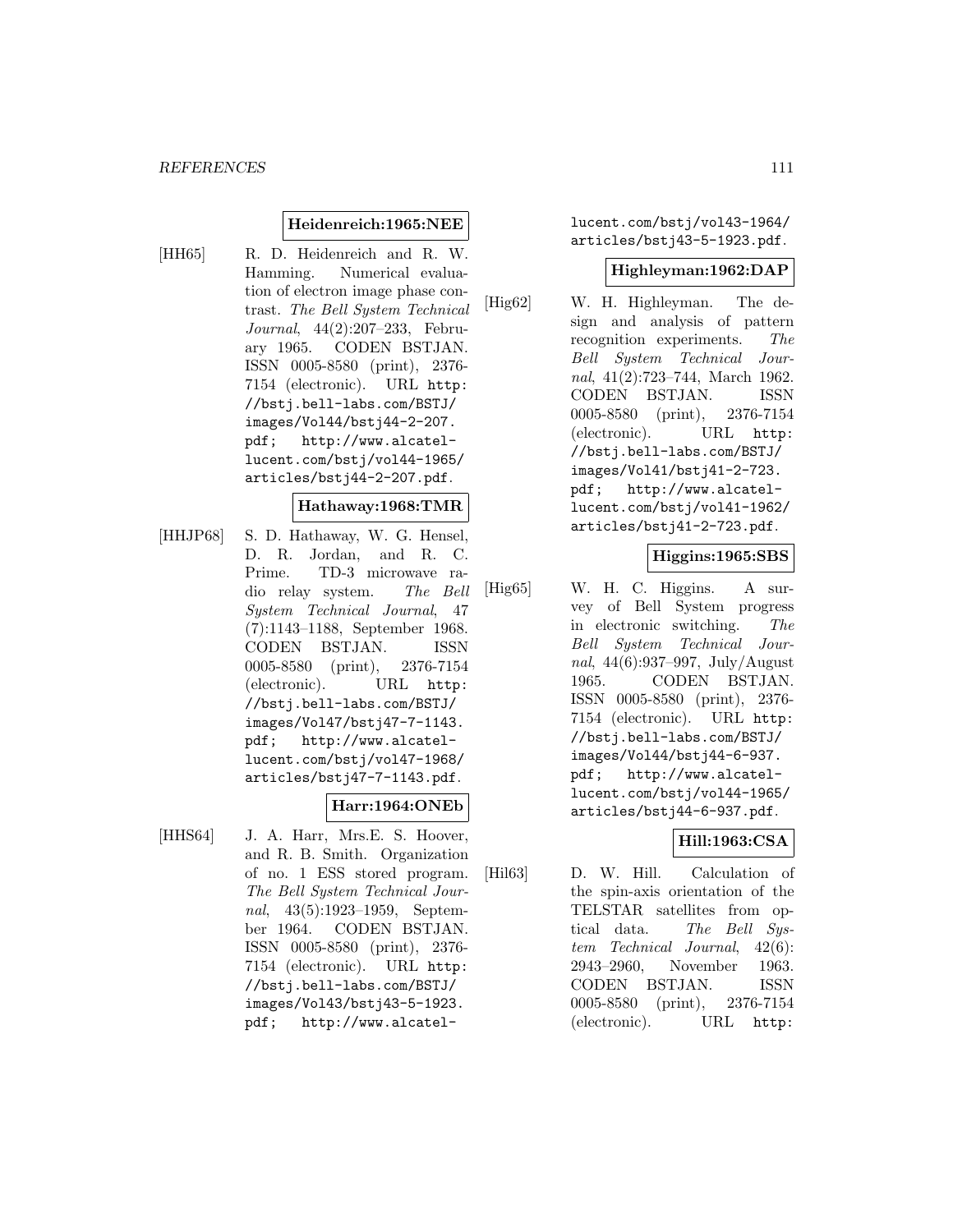//bstj.bell-labs.com/BSTJ/ images/Vol42/bstj42-6-2943. pdf; http://www.alcatellucent.com/bstj/vol42-1963/ articles/bstj42-6-2943.pdf.

# **Hines:1960:HFN**

[Hin60] M. E. Hines. High-frequency negative-resistance circuit principles for esaki diode applications. The Bell System Technical Journal, 39(3):477–513, May 1960. CODEN BSTJAN. ISSN 0005-8580 (print), 2376- 7154 (electronic). URL http: //bstj.bell-labs.com/BSTJ/ images/Vol39/bstj39-3-477. pdf; http://www.alcatellucent.com/bstj/vol39-1960/ articles/bstj39-3-477.pdf.

### **Hittinger:1963:CTP**

[Hit63] W. C. Hittinger. Components for the Telstar Project. The Bell System Technical Journal, 42(4):1659–1664, July 1963. CODEN BSTJAN. ISSN 0005-8580 (print), 2376- 7154 (electronic). URL http: //bstj.bell-labs.com/BSTJ/ images/Vol42/bstj42-4-1659. pdf; http://www.alcatellucent.com/bstj/vol42-1963/ articles/bstj42-4-1659.pdf.

### **Hrycak:1963:SST**

 $[HKM+63]$  P. Hrycak, D. E. Koontz, C. Maggs, J. W. Stafford, B. A. Unger, and A. M. Wittenberg. The Spacecraft Structure and thermal design considerations. The Bell System Technical Journal, 42(4):973–1005,

July 1963. CODEN BSTJAN. ISSN 0005-8580 (print), 2376- 7154 (electronic). URL http: //bstj.bell-labs.com/BSTJ/ images/Vol42/bstj42-4-973. pdf; http://www.alcatellucent.com/bstj/vol42-1963/ articles/bstj42-4-973.pdf.

# **Hines:1963:ECC**

[HLT63] J. N. Hines, Tingye Li, and R. H. Turrin. The electrical characteristics of the conical horn-reflector antenna. The Bell System Technical Journal, 42(4):1187–1211, July 1963. CODEN BSTJAN. ISSN 0005-8580 (print), 2376- 7154 (electronic). URL http: //bstj.bell-labs.com/BSTJ/ images/Vol42/bstj42-4-1187. pdf; http://www.alcatellucent.com/bstj/vol42-1963/ articles/bstj42-4-1187.pdf.

### **Hallenbeck:1963:NMS**

[HM63] F. J. Hallenbeck and J. J. Mahoney, Jr. The new L multiplex — system description and design objectives. The Bell System Technical Journal, 42(2):207–221, March 1963. CODEN BSTJAN. ISSN 0005-8580 (print), 2376- 7154 (electronic). URL http: //bstj.bell-labs.com/BSTJ/ images/Vol42/bstj42-2-207. pdf; http://www.alcatellucent.com/bstj/vol42-1963/ articles/bstj42-2-207.pdf.

# **Hubbard:1967:EVE**

[HM67] W. M. Hubbard and G. D. Mandeville. Experimental verifica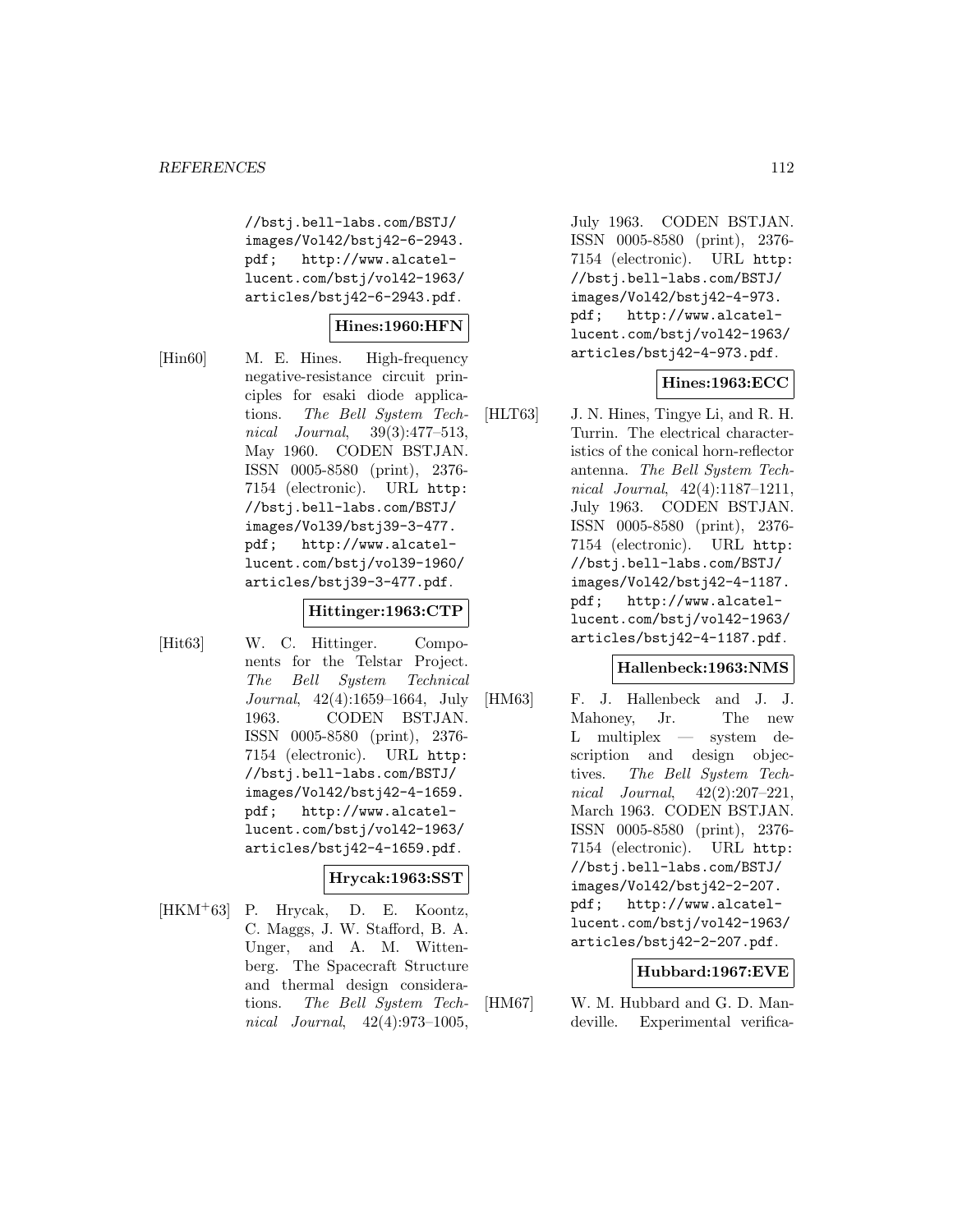tion of the error-rate performance of two types of regenerative repeaters for differentially coherent phase-shift-keyed signals. The Bell System Technical Journal, 46(6):1173–1202, July/ August 1967. CODEN BSTJAN. ISSN 0005-8580 (print), 2376- 7154 (electronic). URL http: //bstj.bell-labs.com/BSTJ/ images/Vol46/bstj46-6-1173. pdf; http://www.alcatellucent.com/bstj/vol46-1967/ articles/bstj46-6-1173.pdf.

# **Hogg:1963:BJB**

[Hog63] D. C. Hogg. B.S.T.J. briefs: On the spectrum of optical waves propagated through the atmosphere. The Bell System Technical Journal, 42(6): 2967–2969, November 1963. CODEN BSTJAN. ISSN 0005-8580 (print), 2376-7154 (electronic). URL http: //bstj.bell-labs.com/BSTJ/ images/Vol42/bstj42-6-2967. pdf; http://www.alcatellucent.com/bstj/vol42-1963/ articles/bstj42-6-2967.pdf.

### **Hogg:1969:SAM**

[Hog69] D. C. Hogg. Statistics an attenuation of microwaves by intense rain. The Bell System Technical Journal, 48(9): 2949–2962, November 1969. CODEN BSTJAN. ISSN 0005-8580 (print), 2376-7154 (electronic). URL http: //bstj.bell-labs.com/BSTJ/ images/Vol48/bstj48-9-2949. pdf; http://www.alcatellucent.com/bstj/vol48-1969/ articles/bstj48-9-2949.pdf.

# **Holtzman:1966:SNR**

[Hol66] J. M. Holtzman. Signal-noise ratio maximization using the Pontryagin Maximum Principle. The Bell System Technical Journal, 45(3):473–489, March 1966. CODEN BSTJAN. ISSN 0005-8580 (print), 2376- 7154 (electronic). URL http: //bstj.bell-labs.com/BSTJ/ images/Vol45/bstj45-3-473. pdf; http://www.alcatellucent.com/bstj/vol45-1966/ articles/bstj45-3-473.pdf.

# **Holtzman:1967:CME**

[Hol67] J. M. Holtzman. Contraction maps and equivalent linearization. The Bell System Technical Journal, 46(10):2405– 2435, December 1967. CO-DEN BSTJAN. ISSN 0005- 8580 (print), 2376-7154 (electronic). URL http://bstj. bell-labs.com/BSTJ/images/ Vol46/bstj46-10-2405.pdf; http://www.alcatel-lucent. com/bstj/vol46-1967/articles/ bstj46-10-2405.pdf.

### **Holtzman:1968:NDF**

[Hol68] J. M. Holtzman. Nonlinear distortion in feedback systems. The Bell System Technical Journal, 47(4):503–509, April 1968. CODEN BSTJAN. ISSN 0005-8580 (print), 2376- 7154 (electronic). URL http: //bstj.bell-labs.com/BSTJ/ images/Vol47/bstj47-4-503.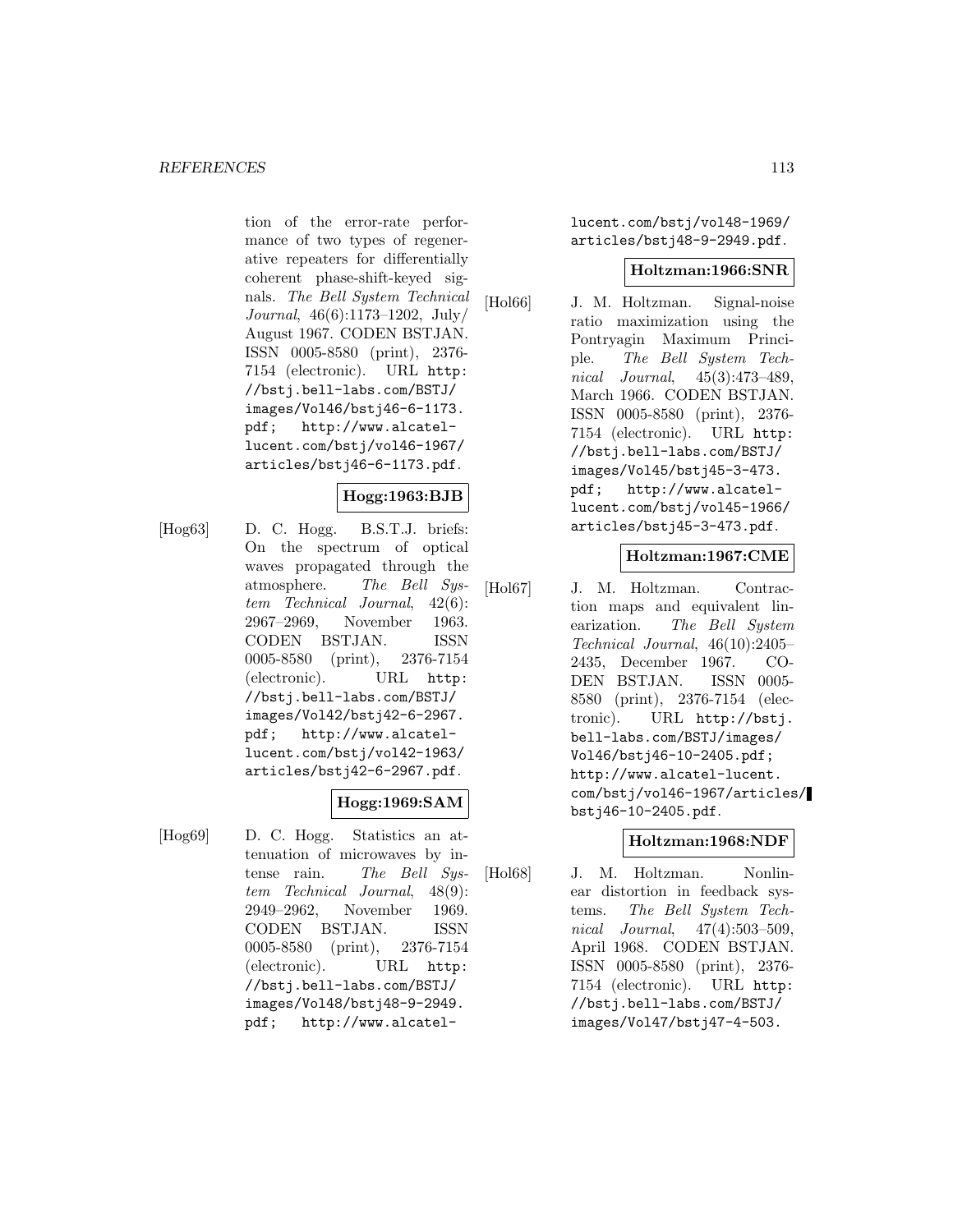pdf; http://www.alcatellucent.com/bstj/vol47-1968/ articles/bstj47-4-503.pdf.

# **Hoth:1963:TSS**

[HOW63] D. F. Hoth, E. F. O'Neill, and I. Welber. The Telstar satellite system. The Bell System Technical Journal, 42(4):765–799, July 1963. CODEN BSTJAN. ISSN 0005-8580 (print), 2376- 7154 (electronic). URL http: //bstj.bell-labs.com/BSTJ/ images/Vol42/bstj42-4-765. pdf; http://www.alcatellucent.com/bstj/vol42-1963/ articles/bstj42-4-765.pdf.

# **Husta:1960:MLR**

[HP60] P. Husta and G. E. Perreault. Magnetic latching relays using glass-sealed contacts. The Bell System Technical Journal, 39(6):1553-1571, November 1960. CODEN BSTJAN. ISSN 0005-8580 (print), 2376- 7154 (electronic). URL http: //bstj.bell-labs.com/BSTJ/ images/Vol39/bstj39-6-1553. pdf; http://www.alcatellucent.com/bstj/vol39-1960/ articles/bstj39-6-1553.pdf.

### **Hamori:1968:TMR**

[HP68] Andras Hamori and Paul L. Penney. Transmitter modulator and receiver shift modulator. The Bell System Technical Journal, 47(7):1289–1299, September 1968. CODEN BSTJAN. ISSN 0005-8580 (print), 2376- 7154 (electronic). URL http: //bstj.bell-labs.com/BSTJ/

images/Vol47/bstj47-7-1289. pdf; http://www.alcatellucent.com/bstj/vol47-1968/ articles/bstj47-7-1289.pdf.

# **Haynie:1963:ACT**

[HR63] G. D. Haynie and P. E. Rosenfeld. An automated 20- 20,000-cps transmission measuring set for laboratory use. The Bell System Technical Journal, 42(6):2501–2531, November 1963. CODEN BSTJAN. ISSN 0005-8580 (print), 2376- 7154 (electronic). URL http: //bstj.bell-labs.com/BSTJ/ images/Vol42/bstj42-6-2501. pdf; http://www.alcatellucent.com/bstj/vol42-1963/ articles/bstj42-6-2501.pdf.

# **Hogg:1961:ERW**

[HS61] D. C. Hogg and R. A. Semplak. The effect of rain and water vapor on sky noise at centimeter wavelengths. The Bell System Technical Journal, 40(5):1331–1348, September 1961. CODEN BSTJAN. ISSN 0005-8580 (print), 2376- 7154 (electronic). URL http: //bstj.bell-labs.com/BSTJ/ images/Vol40/bstj40-5-1331. pdf; http://www.alcatellucent.com/bstj/vol40-1961/ articles/bstj40-5-1331.pdf.

### **Hutchison:1963:RTS**

[HS63] P. T. Hutchison and R. A. Swift. Results of the Telstar satellite space experiments. The Bell System Technical Journal, 42(4):1475–1504,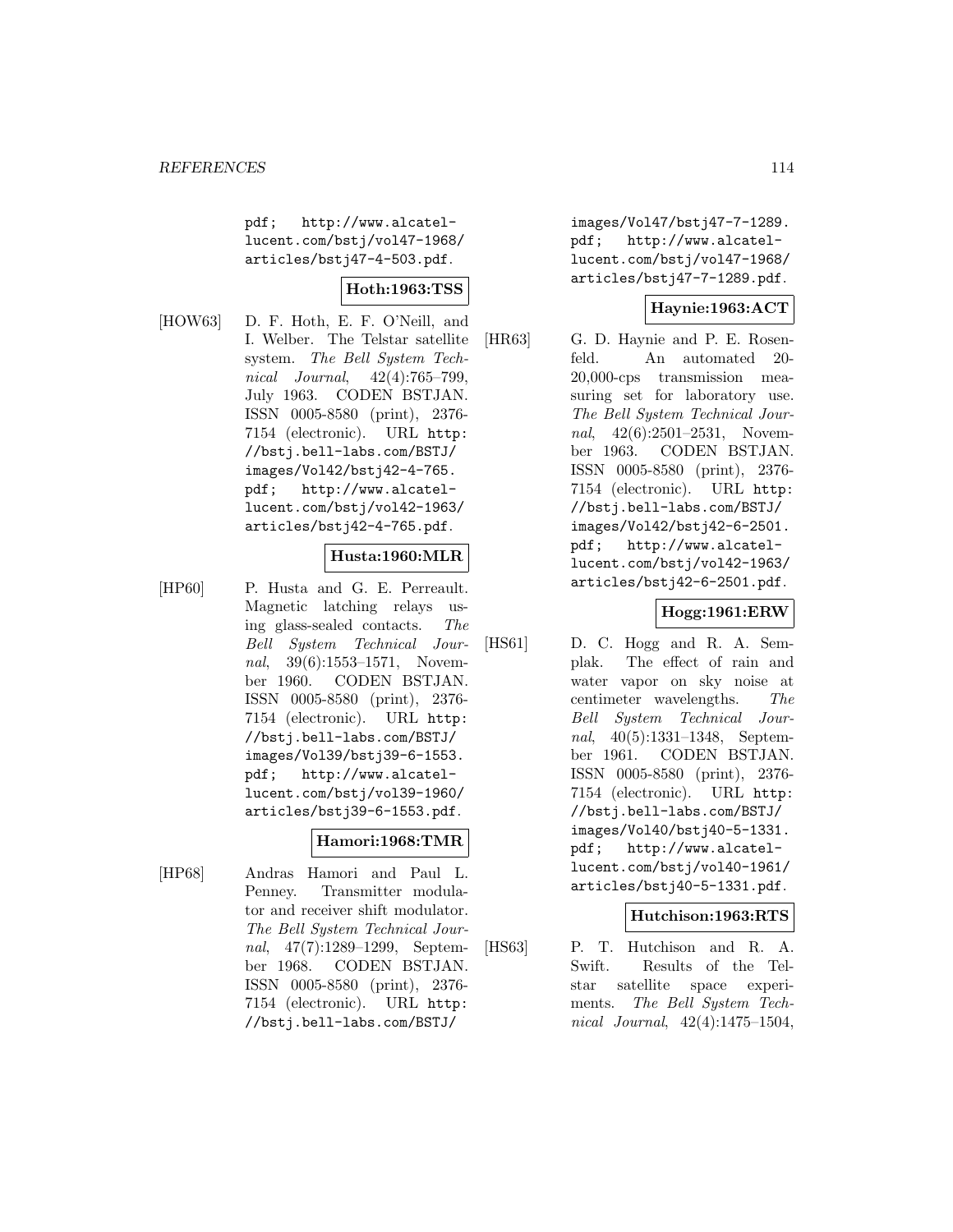July 1963. CODEN BSTJAN. ISSN 0005-8580 (print), 2376- 7154 (electronic). URL http: //bstj.bell-labs.com/BSTJ/ images/Vol42/bstj42-4-1475. pdf; http://www.alcatellucent.com/bstj/vol42-1963/ articles/bstj42-4-1475.pdf.

# **Hogg:1964:ESN**

[HS64] D. C. Hogg and R. A. Semplak. An experimental study of nearfield Cassegrainian antennas. The Bell System Technical Journal, 43(6):2677–2704, November 1964. CODEN BSTJAN. ISSN 0005-8580 (print), 2376- 7154 (electronic). URL http: //bstj.bell-labs.com/BSTJ/ images/Vol43/bstj43-6-2677. pdf; http://www.alcatellucent.com/bstj/vol43-1964/ articles/bstj43-6-2677.pdf.

### **Heffes:1969:UAL**

[HS69] Harry Heffes and Philip E. Sarachik. Uniform approximation of linear systems. The Bell System Technical Journal, 48(1):209–231, January 1969. CODEN BSTJAN. ISSN 0005-8580 (print), 2376- 7154 (electronic). URL http: //bstj.bell-labs.com/BSTJ/ images/Vol48/bstj48-1-209. pdf; http://www.alcatellucent.com/bstj/vol48-1969/ articles/bstj48-1-209.pdf.

#### **Hsiao:1967:CSS**

[Hsi67] J. K. Hsiao. Characteristics of superconductor strip transmission lines with periodic load.

The Bell System Technical Journal, 46(8):1679–1697, October 1967. CODEN BSTJAN. ISSN 0005-8580 (print), 2376- 7154 (electronic). URL http: //bstj.bell-labs.com/BSTJ/ images/Vol46/bstj46-8-1679. pdf; http://www.alcatellucent.com/bstj/vol46-1967/ articles/bstj46-8-1679.pdf.

# **Hsu:1962:IRZ**

[Hsu62] J. C. Hsu. Integral representation of zero-memory nonlinear functions. The Bell System Technical Journal, 41 (6):1813–1830, November 1962. CODEN BSTJAN. ISSN 0005-8580 (print), 2376-7154 (electronic). URL http: //bstj.bell-labs.com/BSTJ/ images/Vol41/bstj41-6-1813. pdf; http://www.alcatellucent.com/bstj/vol41-1962/ articles/bstj41-6-1813.pdf.

### **Hathaway:1963:TRR**

[HSW63] S. D. Hathaway, D. D. Sagaser, and J. A. Word. The TL radio relay system. The Bell System Technical Journal, 42(5):2297–2353, September 1963. CODEN BSTJAN. ISSN 0005-8580 (print), 2376- 7154 (electronic). URL http: //bstj.bell-labs.com/BSTJ/ images/Vol42/bstj42-5-2297. pdf; http://www.alcatellucent.com/bstj/vol42-1963/ articles/bstj42-5-2297.pdf.

### **Harr:1964:ONEa**

[HTU64] J. A. Harr, F. F. Taylor, and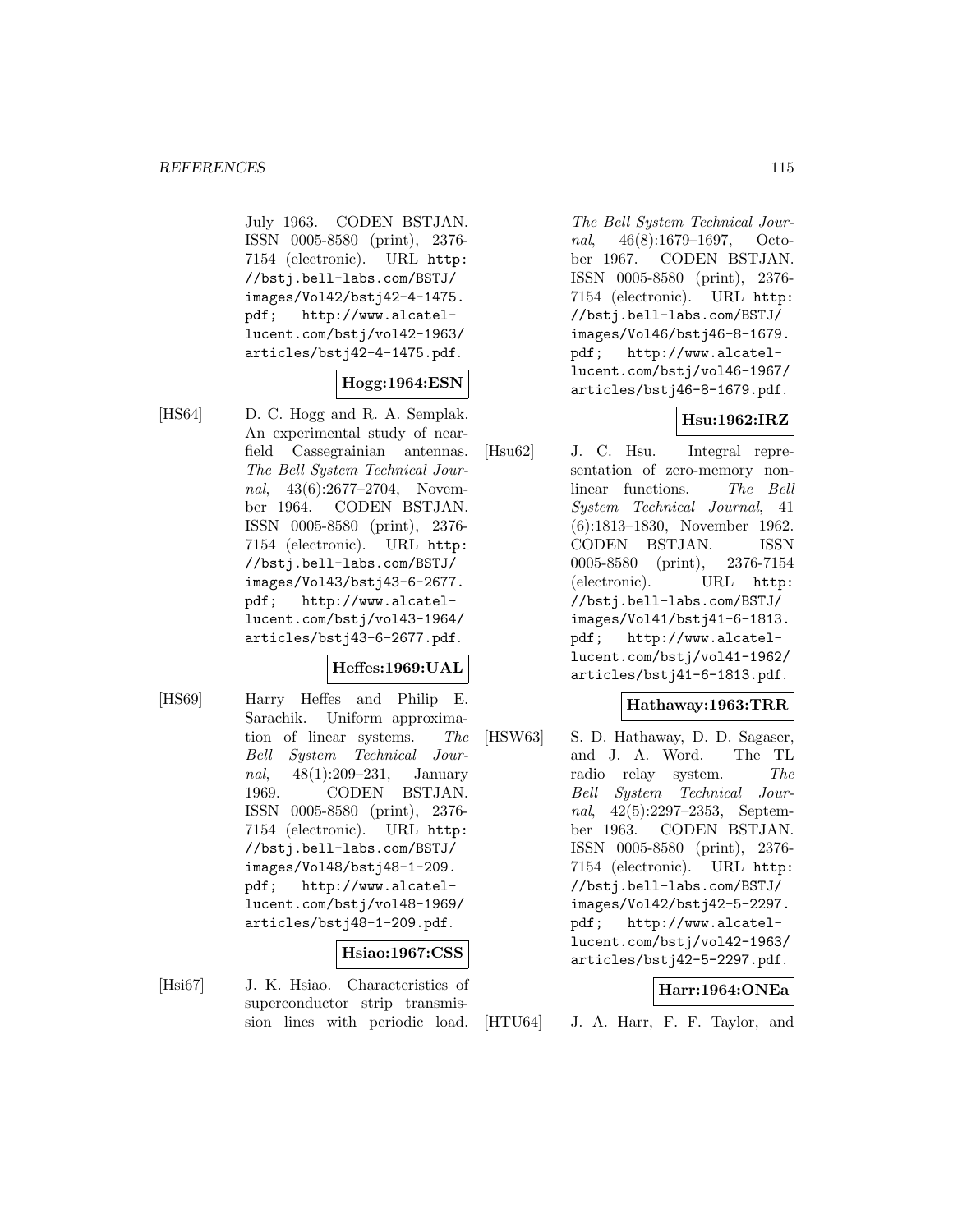W. Ulrich. Organization of no. 1 ESS central processor. The Bell System Technical Journal, 43(5):1845–1922, September 1964. CODEN BSTJAN. ISSN 0005-8580 (print), 2376- 7154 (electronic). URL http: //bstj.bell-labs.com/BSTJ/ images/Vol43/bstj43-5-1845. pdf; http://www.alcatellucent.com/bstj/vol43-1964/ articles/bstj43-5-1845.pdf.

# **Haugk:1964:STN**

[HTZ64] G. Haugk, S. H. Tsiang, and L. Zimmerman. System testing of the no. 1 Electronic Switching System. The Bell System Technical Journal, 43(5):2575–2592, September 1964. CODEN BSTJAN. ISSN 0005-8580 (print), 2376- 7154 (electronic). URL http: //bstj.bell-labs.com/BSTJ/ images/Vol43/bstj43-5-2575. pdf; http://www.alcatellucent.com/bstj/vol43-1964/ articles/bstj43-5-2575.pdf.

### **Hopcroft:1967:AUT**

- 
- [HU67] J. E. Hopcroft and J. D. Ullman. An approach to a unified theory of automata. The Bell System Technical Journal, 46(8):1793–1829, October 1967. CODEN BSTJAN. ISSN 0005-8580 (print), 2376- 7154 (electronic). URL http: //bstj.bell-labs.com/BSTJ/ images/Vol46/bstj46-8-1793. pdf; http://www.alcatellucent.com/bstj/vol46-1967/ articles/bstj46-8-1793.pdf.

# **Hubbard:1966:EFW**

[Hub66] W. M. Hubbard. The effect of a finite-width decision threshold on binary differentially coherent PSK systems. The Bell System Technical Journal, 45(2):307–319, February 1966. CODEN BSTJAN. ISSN 0005-8580 (print), 2376- 7154 (electronic). URL http: //bstj.bell-labs.com/BSTJ/ images/Vol45/bstj45-2-307. pdf; http://www.alcatellucent.com/bstj/vol45-1966/ articles/bstj45-2-307.pdf.

#### **Hubbard:1967:BJB**

[Hub67a] W. M. Hubbard. B.S.T.J. briefs: The effect of noise correlation on binary differentially coherent PSK communication systems. The Bell System Technical Journal, 46(1):277–280, January 1967. CODEN BSTJAN. ISSN 0005-8580 (print), 2376- 7154 (electronic). URL http: //bstj.bell-labs.com/BSTJ/ images/Vol46/bstj46-1-277. pdf; http://www.alcatellucent.com/bstj/vol46-1967/ articles/bstj46-1-277.pdf.

# **Hubbard:1967:EII**

[Hub67b] W. M. Hubbard. The effect of intersymbol interference on error rate in binary differentiallycoherent phase-shifted-keyed systems. The Bell System Technical Journal, 46(6):1149–1172, July/ August 1967. CODEN BSTJAN. ISSN 0005-8580 (print), 2376- 7154 (electronic). URL http: //bstj.bell-labs.com/BSTJ/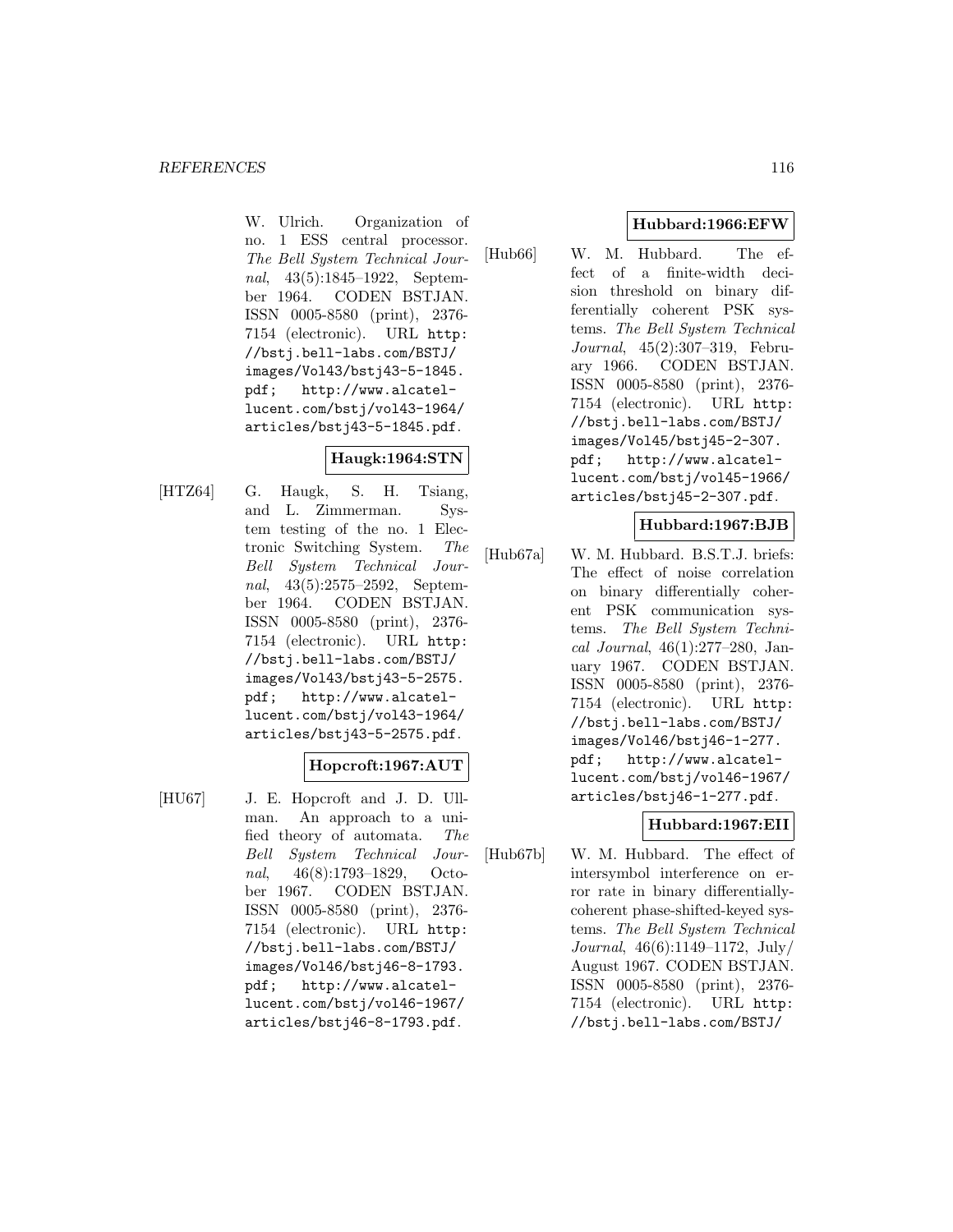images/Vol46/bstj46-6-1149. pdf; http://www.alcatellucent.com/bstj/vol46-1967/ articles/bstj46-6-1149.pdf.

### **Holdaway:1964:ETS**

[HVW64] V. L. Holdaway, W. Van Haste, and E. J. Walsh. Electron tubes for the SD submarine cable system. The Bell System Technical Journal, 43(4):1311–1338, July 1964. CODEN BSTJAN. ISSN 0005-8580 (print), 2376- 7154 (electronic). URL http: //bstj.bell-labs.com/BSTJ/ images/Vol43/bstj43-4-1311. pdf; http://www.alcatellucent.com/bstj/vol43-1964/ articles/bstj43-4-1311.pdf.

# **Hatch:1961:ARC**

[HW61] R. W. Hatch and P. R. Wickliffe. Auxiliary radio channels for the TH radio relay system. The Bell System Technical Journal, 40(6):1647-1663, November 1961. CODEN BSTJAN. ISSN 0005-8580 (print), 2376- 7154 (electronic). URL http: //bstj.bell-labs.com/BSTJ/ images/Vol40/bstj40-6-1647. pdf; http://www.alcatellucent.com/bstj/vol40-1961/ articles/bstj40-6-1647.pdf.

### **Hogg:1965:PMG**

[HW65] D. C. Hogg and R. W. Wilson. A precise measurement of the gain of a large horn-reflector antenna. The Bell System Technical Journal, 44(6):1019–1030, July/ August 1965. CODEN BSTJAN. ISSN 0005-8580 (print), 23767154 (electronic). URL http: //bstj.bell-labs.com/BSTJ/ images/Vol44/bstj44-6-1019. pdf; http://www.alcatellucent.com/bstj/vol44-1965/ articles/bstj44-6-1019.pdf.

# **Haner:1966:CDN**

[HW66] R. L. Haner and I. E. Wood. Circuit design of the N3 carrier terminal. The Bell System Technical Journal, 45(6):801–844, July/ August 1966. CODEN BSTJAN. ISSN 0005-8580 (print), 2376- 7154 (electronic). URL http: //bstj.bell-labs.com/BSTJ/ images/Vol45/bstj45-6-801. pdf; http://www.alcatellucent.com/bstj/vol45-1966/ articles/bstj45-6-801.pdf.

# **Hyde:1964:ASN**

[Hyd64] J. P. Hyde. The ALPAK system for nonnumerical algebra on a digital computer — III: Systems of linear equations and a class of side relations. The Bell System Technical Journal, 43(4):1547–1562, July 1964. CODEN BSTJAN. ISSN 0005-8580 (print), 2376- 7154 (electronic). URL http: //bstj.bell-labs.com/BSTJ/ images/Vol43/bstj43-4-1547. pdf; http://www.alcatellucent.com/bstj/vol43-1964/ articles/bstj43-4-1547.pdf.

# **Ingle:1967:ATM**

[IKM67] J. F. Ingle, J. J. Kokinda, and G. E. McLaughlin. An automatic transmission measuring system for telephone trunks.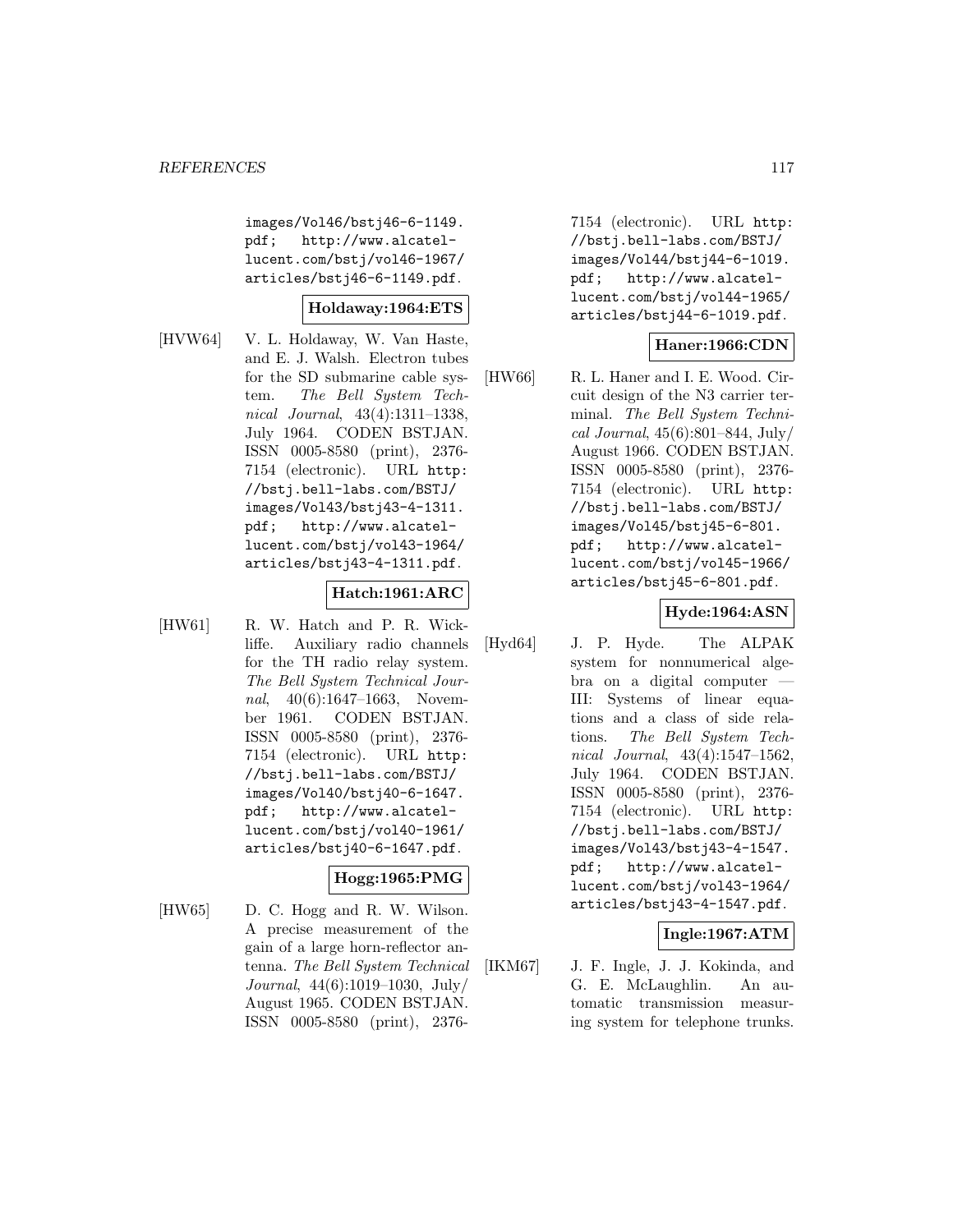The Bell System Technical Journal, 46(9):1935–1975, November 1967. CODEN BSTJAN. ISSN 0005-8580 (print), 2376- 7154 (electronic). URL http: //bstj.bell-labs.com/BSTJ/ images/Vol46/bstj46-9-1935. pdf; http://www.alcatellucent.com/bstj/vol46-1967/ articles/bstj46-9-1935.pdf.

# **Irvin:1962:RBS**

[Irv62] John C. Irvin. Resistivity of bulk silicon and of diffused layers in silicon. The Bell System Technical Journal, 41(2):387–410, March 1962. CODEN BSTJAN. ISSN 0005-8580 (print), 2376- 7154 (electronic). URL http: //bstj.bell-labs.com/BSTJ/ images/Vol41/bstj41-2-387. pdf; http://www.alcatellucent.com/bstj/vol41-1962/ articles/bstj41-2-387.pdf.

# **Iwersen:1969:CQN**

[Iwe69] J. E. Iwersen. Calculated quantizing noise of single-integration delta-modulation coders. The Bell System Technical Journal, 48(7):2359–2389, September 1969. CODEN BSTJAN. ISSN 0005-8580 (print), 2376- 7154 (electronic). URL http: //bstj.bell-labs.com/BSTJ/ images/Vol48/bstj48-7-2359. pdf; http://www.alcatellucent.com/bstj/vol48-1969/ articles/bstj48-7-2359.pdf.

# **Jacobs:1967:CAM**

- 
- [Jac67] Ira Jacobs. Comparison of Mary modulation systems. The

Bell System Technical Journal, 46(5):843–864, May/June 1967. CODEN BSTJAN. ISSN 0005-8580 (print), 2376- 7154 (electronic). URL http: //bstj.bell-labs.com/BSTJ/ images/Vol46/bstj46-5-843. pdf; http://www.alcatellucent.com/bstj/vol46-1967/ articles/bstj46-5-843.pdf.

# **Jagerman:1965:CSA**

[Jag65] D. Jagerman. Cosine sum approximation and synthesis of array antennas. The Bell System Technical Journal, 44(8):1761–1777, October 1965. CODEN BSTJAN. ISSN 0005-8580 (print), 2376- 7154 (electronic). URL http: //bstj.bell-labs.com/BSTJ/ images/Vol44/bstj44-8-1761. pdf; http://www.alcatellucent.com/bstj/vol44-1965/ articles/bstj44-8-1761.pdf.

# **Jakes:1961:PBT**

[Jak61] William C. Jakes, Jr. Participation of Bell Telephone Laboratories in Project Echo and experimental results. The Bell System Technical Journal, 40(4):975–1028, July 1961. CODEN BSTJAN. ISSN 0005-8580 (print), 2376-7154 (electronic). URL http: //bstj.bell-labs.com/BSTJ/ images/Vol40/bstj40-4-975. pdf; http://www.alcatellucent.com/bstj/vol40-1961/ articles/bstj40-4-975.pdf.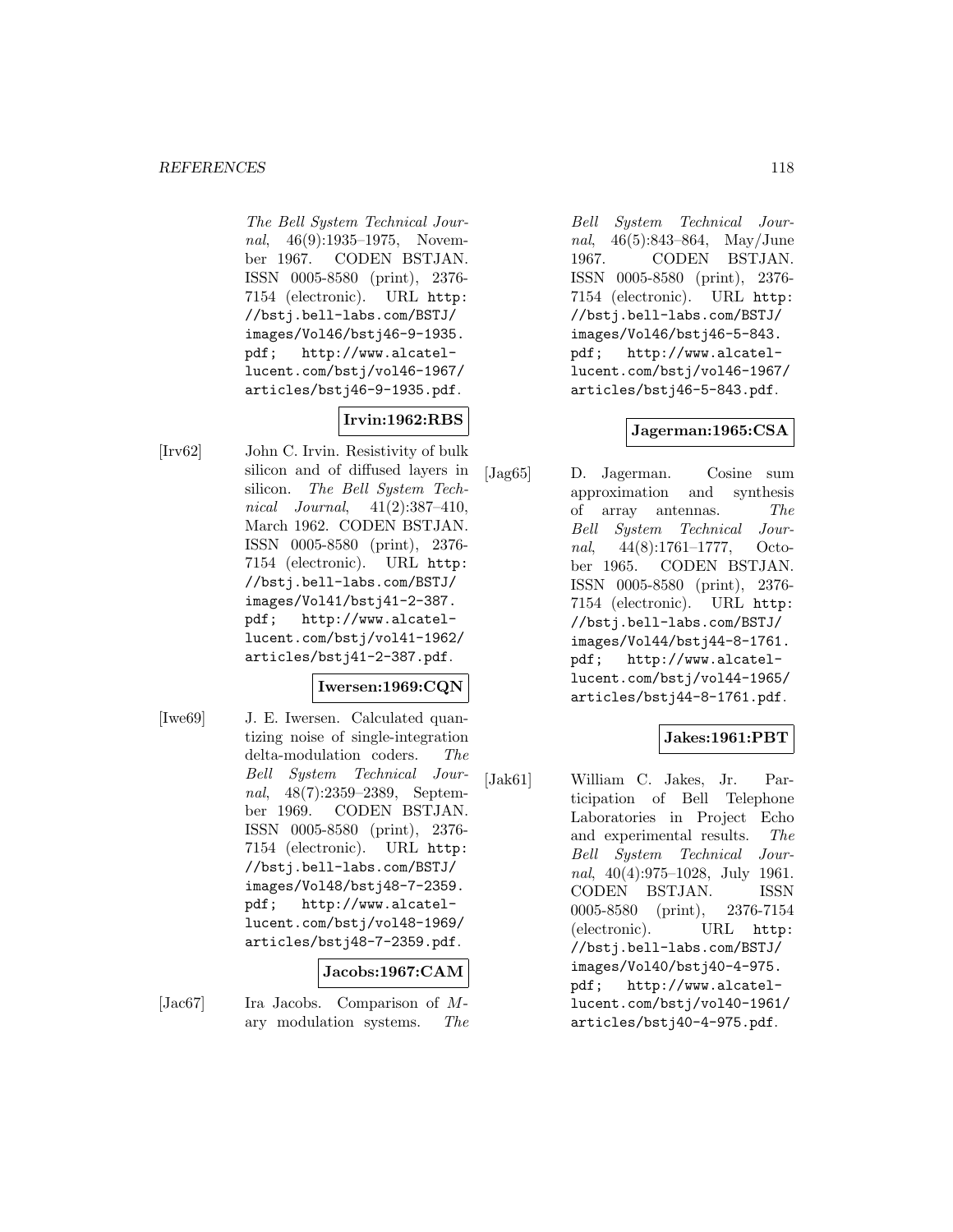# **Jakes:1963:PHS**

[Jak63] W. C. Jakes, Jr. Participation of the Holmdel Station in the Telstar Project. The Bell System Technical Journal, 42(4):1421–1447, July 1963. CODEN BSTJAN. ISSN 0005-8580 (print), 2376- 7154 (electronic). URL http: //bstj.bell-labs.com/BSTJ/ images/Vol42/bstj42-4-1421. pdf; http://www.alcatellucent.com/bstj/vol42-1963/ articles/bstj42-4-1421.pdf.

#### **Johnston:1965:BJB**

[JDC65] R. L. Johnston, B. C. De Loach, Jr., and B. G. Cohen. B.S.T.J. brief: A silicon diode microwave oscillator. The Bell System Technical Journal, 44(2):369–372, February 1965. CODEN BSTJAN. ISSN 0005-8580 (print), 2376- 7154 (electronic). URL http: //bstj.bell-labs.com/BSTJ/ images/Vol44/bstj44-2-369. pdf; http://www.alcatellucent.com/bstj/vol44-1965/ articles/bstj44-2-369.pdf.

### **James:1960:RLC**

[JJ60] D. B. James and J. D. Johannesen. A remote line concentrator for a time-separation switching experiment. The Bell System Technical Journal, 39(1):31– 57, January 1960. CODEN BST-JAN. ISSN 0005-8580 (print), 2376-7154 (electronic). URL http://bstj.bell-labs.com/ BSTJ/images/Vol39/bstj39-1- 31.pdf; http://www.alcatellucent.com/bstj/vol39-1960/ articles/bstj39-1-31.pdf.

#### **Julesz:1968:QMH**

[JJ68] Bela Julesz and Stephen C. Johnson. 'mental holography': Stereograms portraying ambiguously perceivable surfaces. The Bell System Technical Journal, 47 (10):2075–2093, December 1968. CODEN BSTJAN. ISSN 0005- 8580 (print), 2376-7154 (electronic). URL http://bstj. bell-labs.com/BSTJ/images/ Vol47/bstj47-10-2075.pdf; http://www.alcatel-lucent. com/bstj/vol47-1968/articles/ bstj47-10-2075.pdf.

#### **Julesz:1962:ASP**

[JM62] Bela Julesz and Joan E. Miller. Automatic stereoscopic presentation of functions of two variables. The Bell System Technical Journal, 41(2):663–676, March 1962. CODEN BSTJAN. ISSN 0005-8580 (print), 2376- 7154 (electronic). URL http: //bstj.bell-labs.com/BSTJ/ images/Vol41/bstj41-2-663. pdf; http://www.alcatellucent.com/bstj/vol41-1962/ articles/bstj41-2-663.pdf.

#### **Jewett:1968:PS**

[JM68] W. E. Jewett and S. Mottle. Power system. The Bell System Technical Journal, 47(7):1487–1509, September 1968. CODEN BSTJAN. ISSN 0005-8580 (print), 2376- 7154 (electronic). URL http: //bstj.bell-labs.com/BSTJ/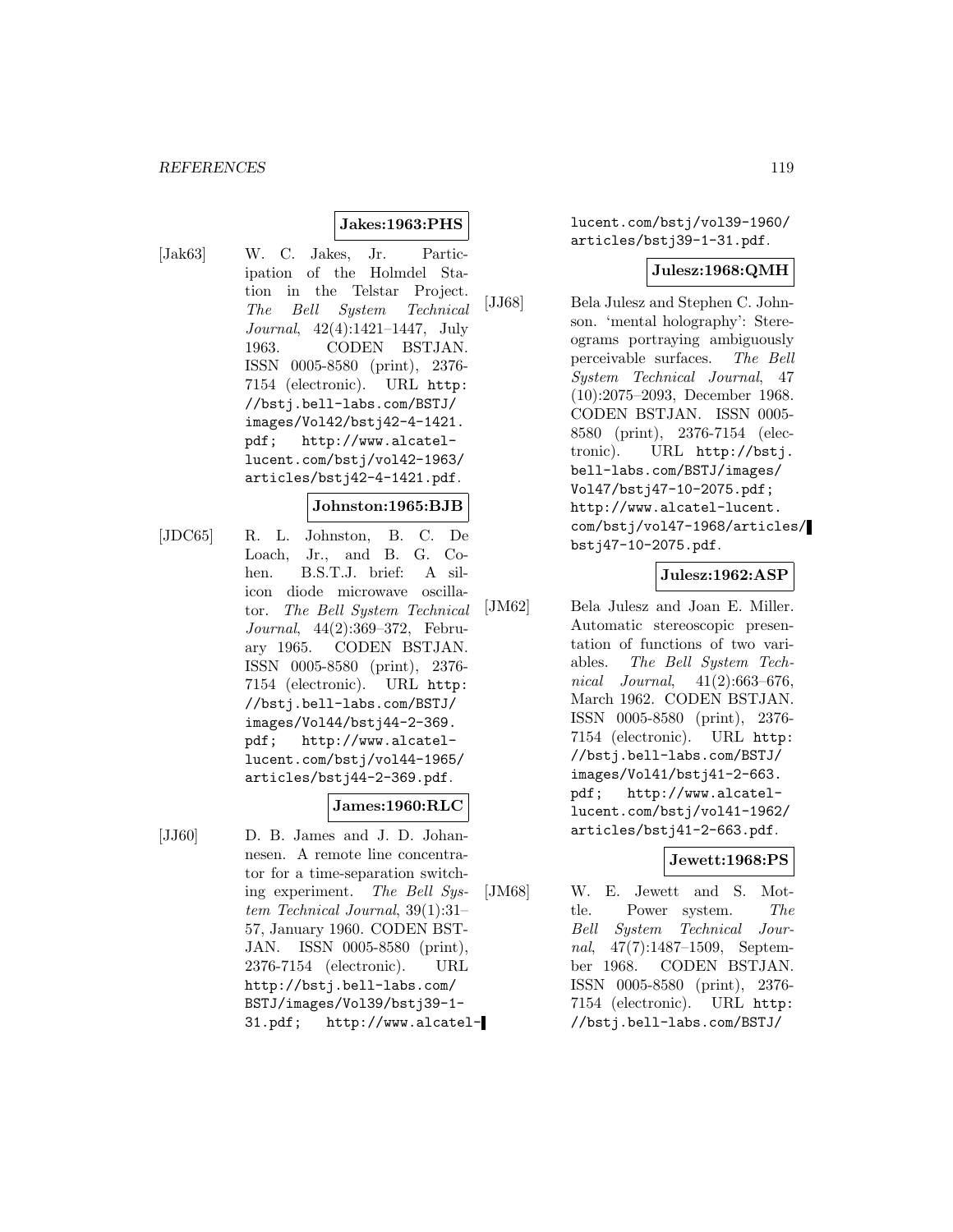images/Vol47/bstj47-7-1487. pdf; http://www.alcatellucent.com/bstj/vol47-1968/ articles/bstj47-7-1487.pdf.

### **Joel:1968:PSN**

[Joe68] A. E. Joel, Jr. On permutation switching networks. The Bell System Technical Journal, 47(5):813–822, May/June 1968. CODEN BSTJAN. ISSN 0005-8580 (print), 2376- 7154 (electronic). URL http: //bstj.bell-labs.com/BSTJ/ images/Vol47/bstj47-5-813. pdf; http://www.alcatellucent.com/bstj/vol47-1968/ articles/bstj47-5-813.pdf.

#### **Johansson:1964:MRR**

[Joh64] S. G. Johansson. Manufacture of rigid repeaters and ocean-block equalizers. The Bell System Technical Journal, 43(4):1275–1310, July 1964. CODEN BSTJAN. ISSN 0005-8580 (print), 2376-7154 (electronic). URL http: //bstj.bell-labs.com/BSTJ/ images/Vol43/bstj43-4-1275. pdf; http://www.alcatellucent.com/bstj/vol43-1964/ articles/bstj43-4-1275.pdf.

### **Jensen:1968:MTR**

[JRS68] R. M. Jensen, R. E. Rowe, and R. E. Sherman. Microwave transmitter and receiver. The Bell System Technical Journal, 47(7):1189–1225, September 1968. CODEN BSTJAN. ISSN 0005-8580 (print), 2376- 7154 (electronic). URL http:

//bstj.bell-labs.com/BSTJ/ images/Vol47/bstj47-7-1189. pdf; http://www.alcatellucent.com/bstj/vol47-1968/ articles/bstj47-7-1189.pdf.

# **Julesz:1960:BDP**

[Jul60] Bela Julesz. Binocular depth perception of computer-generated patterns. The Bell System Technical Journal, 39(5): 1125–1162, September 1960. CODEN BSTJAN. ISSN 0005-8580 (print), 2376-7154 (electronic). URL http: //bstj.bell-labs.com/BSTJ/ images/Vol39/bstj39-5-1125. pdf; http://www.alcatellucent.com/bstj/vol39-1960/ articles/bstj39-5-1125.pdf.

#### **Julesz:1967:SMP**

[Jul67] Bela Julesz. The suppression of monocularly perceivable symmetry during binocular fusion. The Bell System Technical Journal, 46(6):1203–1221, July/ August 1967. CODEN BSTJAN. ISSN 0005-8580 (print), 2376- 7154 (electronic). URL http: //bstj.bell-labs.com/BSTJ/ images/Vol46/bstj46-6-1203. pdf; http://www.alcatellucent.com/bstj/vol46-1967/ articles/bstj46-6-1203.pdf.

### **Kadota:1964:ORB**

[Kad64] T. T. Kadota. Optimum reception of binary Gaussian signals. The Bell System Technical Journal, 43(6):2767–2810, November 1964. CODEN BSTJAN. ISSN 0005-8580 (print), 2376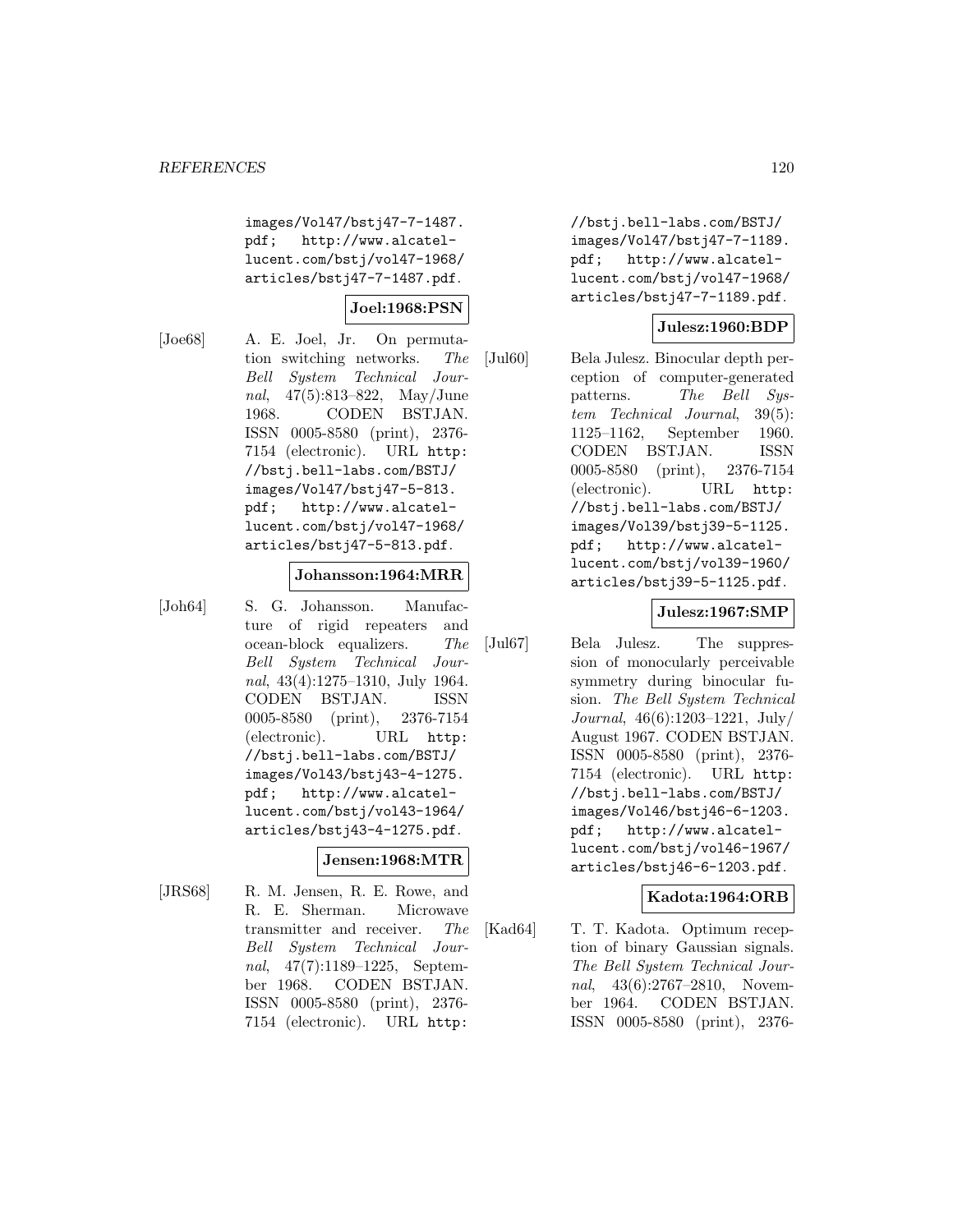7154 (electronic). URL http: //bstj.bell-labs.com/BSTJ/ images/Vol43/bstj43-6-2767. pdf; http://www.alcatellucent.com/bstj/vol43-1964/ articles/bstj43-6-2767.pdf.

### **Kadota:1965:ORB**

[Kad65a] T. T. Kadota. Optimum reception of binary sure and Gaussian signals. The Bell System Technical Journal, 44(8):1621–1658, October 1965. CODEN BSTJAN. ISSN 0005-8580 (print), 2376- 7154 (electronic). URL http: //bstj.bell-labs.com/BSTJ/ images/Vol44/bstj44-8-1621. pdf; http://www.alcatellucent.com/bstj/vol44-1965/ articles/bstj44-8-1621.pdf.

### **Kadota:1965:ORA**

[Kad65b] T. T. Kadota. Optimum reception of  $M$ -ary Gaussian signals in Gaussian noise. The Bell System Technical Journal, 44(9):2187-2197, November 1965. CODEN BSTJAN. ISSN 0005-8580 (print), 2376- 7154 (electronic). URL http: //bstj.bell-labs.com/BSTJ/ images/Vol44/bstj44-9-2187. pdf; http://www.alcatellucent.com/bstj/vol44-1965/ articles/bstj44-9-2187.pdf.

# **Kadota:1966:SOE**

[Kad66] T. T. Kadota. Simultaneously orthogonal expansion of two stationary Gaussian pro $c$ esses — examples. The Bell System Technical Journal, 45(7):1071–1096, September 1966. CODEN BSTJAN. ISSN 0005-8580 (print), 2376- 7154 (electronic). URL http: //bstj.bell-labs.com/BSTJ/ images/Vol45/bstj45-7-1071. pdf; http://www.alcatellucent.com/bstj/vol45-1966/ articles/bstj45-7-1071.pdf.

# **Kadota:1967:GOR**

[Kad67a] T. T. Kadota. Generalized optimum receivers of Gaussian signals. The Bell System Technical Journal, 46(3):577–591, March 1967. CODEN BSTJAN. ISSN 0005-8580 (print), 2376- 7154 (electronic). URL http: //bstj.bell-labs.com/BSTJ/ images/Vol46/bstj46-3-577. pdf; http://www.alcatellucent.com/bstj/vol46-1967/ articles/bstj46-3-577.pdf.

# **Kadota:1967:IES**

[Kad67b] T. T. Kadota. Integral equation for simultaneous diagonalization of two covariance kernels. The Bell System Technical Journal, 46(5):883–892, May/ June 1967. CODEN BSTJAN. ISSN 0005-8580 (print), 2376- 7154 (electronic). URL http: //bstj.bell-labs.com/BSTJ/ images/Vol46/bstj46-5-883. pdf; http://www.alcatellucent.com/bstj/vol46-1967/ articles/bstj46-5-883.pdf.

# **Kahng:1964:ATG**

[Kah64] D. Kahng. Au-n-type GaAs Schottky barrier and its varactor application. The Bell System Technical Journal, 43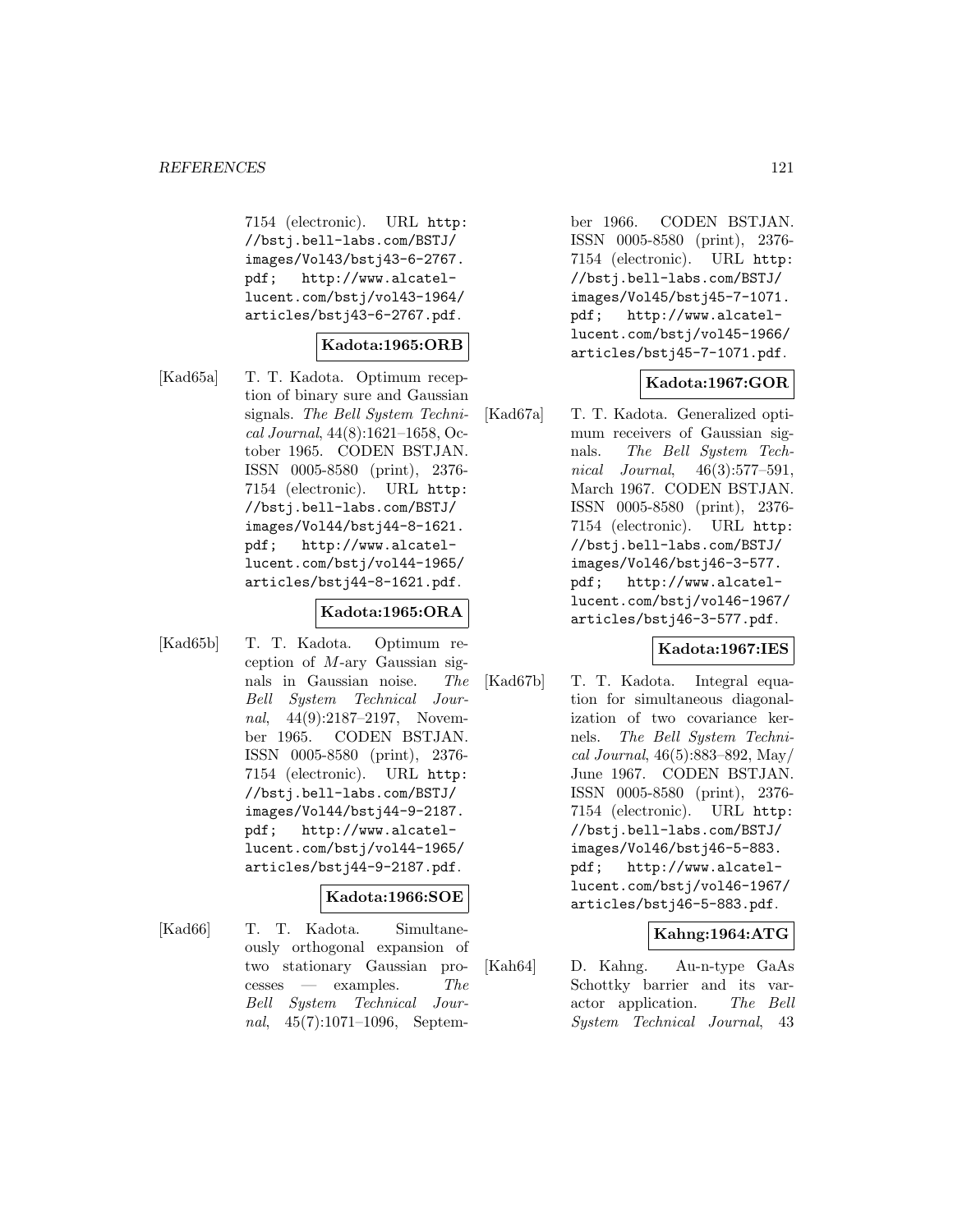(1):215–224, January 1964. CODEN BSTJAN. ISSN 0005-8580 (print), 2376-7154 (electronic). URL http: //bstj.bell-labs.com/BSTJ/ images/Vol43/bstj43-1-215. pdf; http://www.alcatellucent.com/bstj/vol43-1964/ articles/bstj43-1-215.pdf.

### **Kahng:1967:BJBb**

[Kah67] D. Kahng. B.S.T.J. briefs: Semipermanent memory using capacitor charge storage and IGFET read-out. The Bell System Technical Journal,  $46(6):1296-1300$ , July/ August 1967. CODEN BSTJAN. ISSN 0005-8580 (print), 2376- 7154 (electronic). URL http: //bstj.bell-labs.com/BSTJ/ images/Vol46/bstj46-6-1296. pdf; http://www.alcatellucent.com/bstj/vol46-1967/ articles/bstj46-6-1296.pdf.

### **Kaiser:1968:SGS**

[Kai68] P. Kaiser. The stream guide, a simple, low-loss optical guiding medium. The Bell System Technical Journal, 47 (5):761–765, May/June 1968. CODEN BSTJAN. ISSN 0005-8580 (print), 2376-7154 (electronic). URL http: //bstj.bell-labs.com/BSTJ/ images/Vol47/bstj47-5-761. pdf; http://www.alcatellucent.com/bstj/vol47-1968/ articles/bstj47-5-761.pdf.

### **Karnaugh:1966:MOS**

[Kar66] M. Karnaugh. A model for the

organic synchronization of communications systems. The Bell System Technical Journal, 45 (10):1705–1735, December 1966. CODEN BSTJAN. ISSN 0005- 8580 (print), 2376-7154 (electronic). URL http://bstj. bell-labs.com/BSTJ/images/ Vol45/bstj45-10-1705.pdf; http://www.alcatel-lucent. com/bstj/vol45-1966/articles/ bstj45-10-1705.pdf.

# **Katzenelson:1965:ASN**

[Kat65] Jacob Katzenelson. An algorithm for solving nonlinear resistor networks. The Bell System Technical Journal, 44(8):1605–1620, October 1965. CODEN BSTJAN. ISSN 0005-8580 (print), 2376- 7154 (electronic). URL http: //bstj.bell-labs.com/BSTJ/ images/Vol44/bstj44-8-1605. pdf; http://www.alcatellucent.com/bstj/vol44-1965/ articles/bstj44-8-1605.pdf.

# **Kahng:1964:GES**

[KD64] D. Kahng and L. A. D'Asaro. Gold-epitaxial silicon high-frequency diodes. The Bell System Technical Journal, 43(1):225–232, January 1964. CODEN BSTJAN. ISSN 0005-8580 (print), 2376- 7154 (electronic). URL http: //bstj.bell-labs.com/BSTJ/ images/Vol43/bstj43-1-225. pdf; http://www.alcatellucent.com/bstj/vol43-1964/ articles/bstj43-1-225.pdf.

### **Keller:1964:RDB**

[Kel64] A. C. Keller. Recent develop-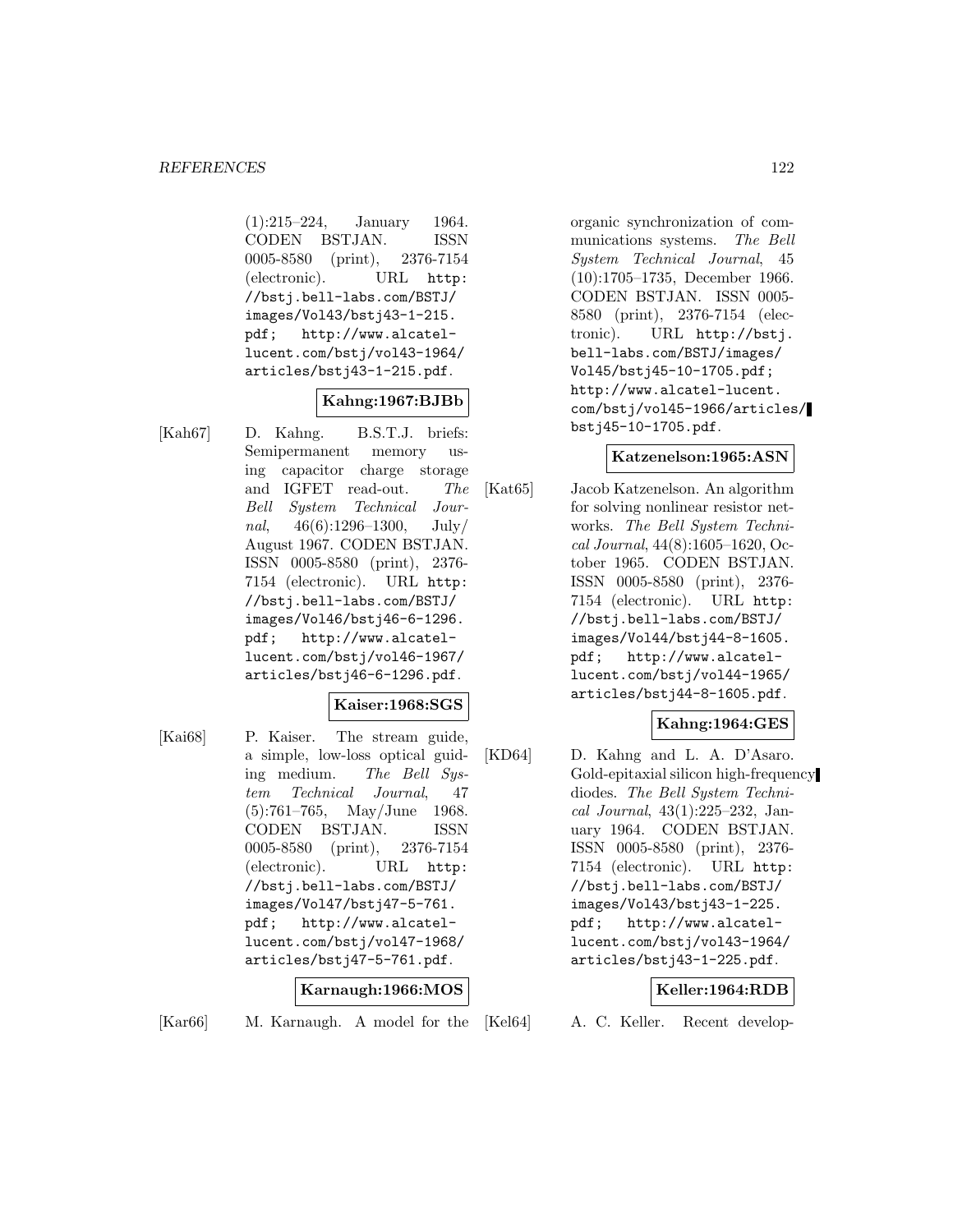ments in Bell System relays particularly sealed contact and miniature relays. The Bell System Technical Journal, 43(1):15– 44, January 1964. CODEN BST-JAN. ISSN 0005-8580 (print), 2376-7154 (electronic). URL http://bstj.bell-labs.com/ BSTJ/images/Vol43/bstj43-1- 15.pdf; http://www.alcatellucent.com/bstj/vol43-1964/ articles/bstj43-1-15.pdf.

# **Kester:1968:NRF**

[Kes68] W. A. Kester. A new reference frequency standard for the L multiplex system. The Bell System Technical Journal, 47 (10):2183–2205, December 1968. CODEN BSTJAN. ISSN 0005- 8580 (print), 2376-7154 (electronic). URL http://bstj. bell-labs.com/BSTJ/images/ Vol47/bstj47-10-2183.pdf; http://www.alcatel-lucent. com/bstj/vol47-1968/articles/ bstj47-10-2183.pdf.

# **Kinariwala:1966:SCN**

- 
- [KG66] B. K. Kinariwala and A. Gersho. A stability criterion for nonuniformly sampled and distributed parameter systems. The Bell System Technical Journal, 45(7):1153–1155, September 1966. CODEN BSTJAN. ISSN 0005-8580 (print), 2376- 7154 (electronic). URL http: //bstj.bell-labs.com/BSTJ/ images/Vol45/bstj45-7-1153. pdf; http://www.alcatellucent.com/bstj/vol45-1966/ articles/bstj45-7-1153.pdf.

# **Kruskal:1966:GID**

[KH66] J. B. Kruskal and R. E. Hart. A geometric interpretation of diagnostic data from a digital machine: Based on a study of the Morris, Illinois Electronic Central Office. The Bell System Technical Journal, 45(8):1299–1338, October 1966. CODEN BSTJAN. ISSN 0005-8580 (print), 2376- 7154 (electronic). URL http: //bstj.bell-labs.com/BSTJ/ images/Vol45/bstj45-8-1299. pdf; http://www.alcatellucent.com/bstj/vol45-1966/ articles/bstj45-8-1299.pdf.

# **Kibler:1961:PES**

[Kib61] L. U. Kibler. Project Echo: Standby receiver system. The Bell System Technical Journal, 40(4):1129–1147, July 1961. CODEN BSTJAN. ISSN 0005-8580 (print), 2376-7154 (electronic). URL http: //bstj.bell-labs.com/BSTJ/ images/Vol40/bstj40-4-1129. pdf; http://www.alcatellucent.com/bstj/vol40-1961/ articles/bstj40-4-1129.pdf.

# **Kibler:1965:WTC**

[Kib65a] L. U. Kibler. A 14-watt transistor CW amplifier with a 50-mc bandwidth. The Bell System Technical Journal, 44(9):2003–2015, November 1965. CODEN BSTJAN. ISSN 0005-8580 (print), 2376- 7154 (electronic). URL http: //bstj.bell-labs.com/BSTJ/ images/Vol44/bstj44-9-2003.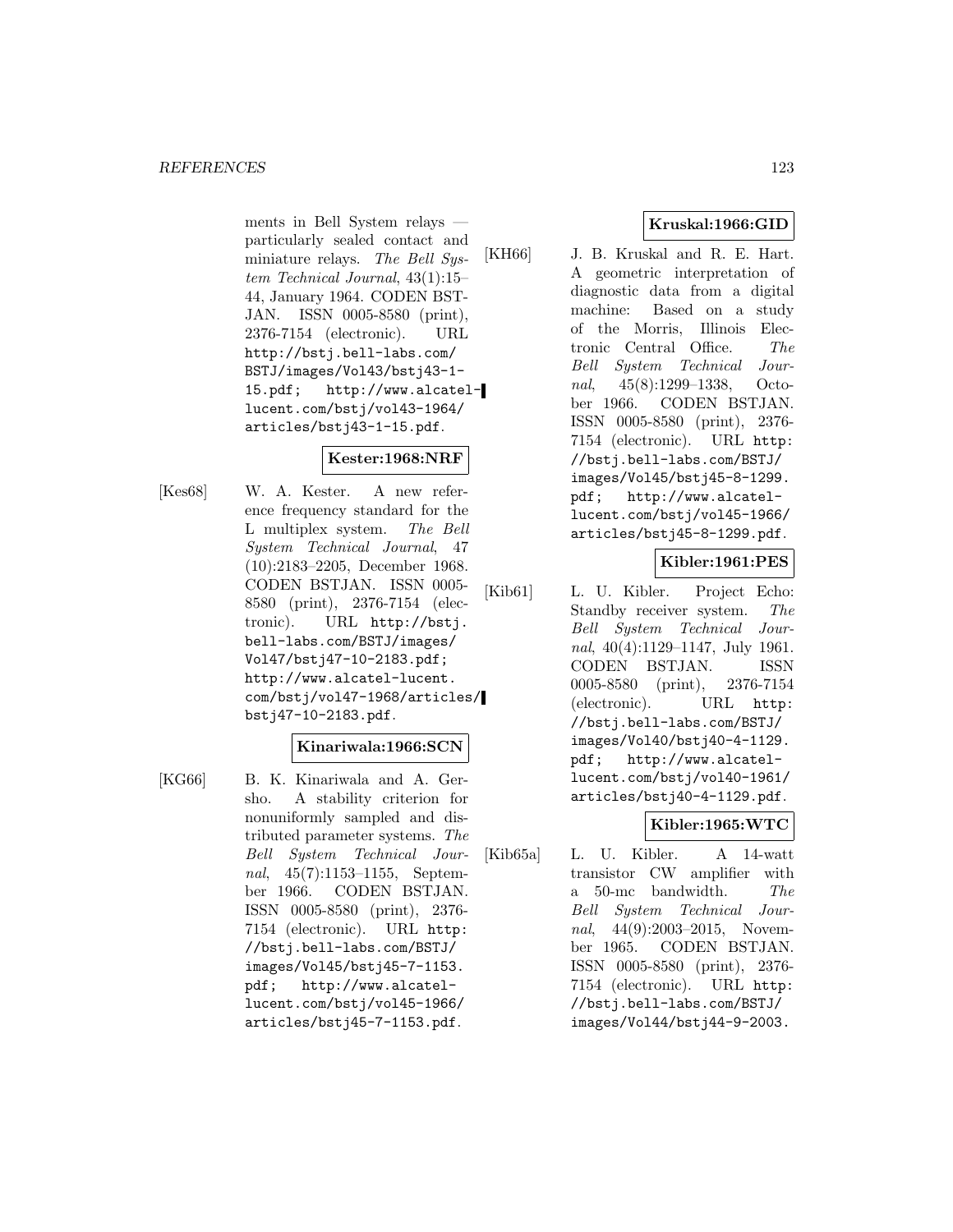pdf; http://www.alcatellucent.com/bstj/vol44-1965/ articles/bstj44-9-2003.pdf.

### **Kibler:1965:MWT**

[Kib65b] L. U. Kibler. An 80-megabit 15 watt transistor pulse amplifier. The Bell System Technical Journal, 44(9):1977–2001, November 1965. CODEN BSTJAN. ISSN 0005-8580 (print), 2376- 7154 (electronic). URL http: //bstj.bell-labs.com/BSTJ/ images/Vol44/bstj44-9-1977. pdf; http://www.alcatellucent.com/bstj/vol44-1965/ articles/bstj44-9-1977.pdf.

# **Kibler:1969:CRR**

[Kib69] L. U. Kibler. The cutoff region of a rectangular waveguide with losses, its properties and uses. The Bell System Technical Journal, 48(7):2221–2258, September 1969. CODEN BSTJAN. ISSN 0005-8580 (print), 2376- 7154 (electronic). URL http: //bstj.bell-labs.com/BSTJ/ images/Vol48/bstj48-7-2221. pdf; http://www.alcatellucent.com/bstj/vol48-1969/ articles/bstj48-7-2221.pdf.

#### **Kinariwala:1962:TECa**

[Kin62a] B. K. Kinariwala. Timing errors in a chain of regenerative repeaters, I. The Bell System Technical Journal, 41(6):1769–1780, November 1962. CODEN BSTJAN. ISSN 0005-8580 (print), 2376- 7154 (electronic). URL http: //bstj.bell-labs.com/BSTJ/

images/Vol41/bstj41-6-1769. pdf; http://www.alcatellucent.com/bstj/vol41-1962/ articles/bstj41-6-1769.pdf.

### **Kinariwala:1962:TECb**

[Kin62b] B. K. Kinariwala. Timing errors in a chain of regenerative repeaters, II. The Bell System Technical Journal, 41(6):1781–1797, November 1962. CODEN BSTJAN. ISSN 0005-8580 (print), 2376- 7154 (electronic). URL http: //bstj.bell-labs.com/BSTJ/ images/Vol41/bstj41-6-1781. pdf; http://www.alcatellucent.com/bstj/vol41-1962/ articles/bstj41-6-1781.pdf.

#### **Kinariwala:1964:TEC**

[Kin64] B. K. Kinariwala. Timing errors in a chain of regenerative repeaters, III. The Bell System Technical Journal, 43(4):1481–1504, July 1964. CODEN BSTJAN. ISSN 0005-8580 (print), 2376-7154 (electronic). URL http: //bstj.bell-labs.com/BSTJ/ images/Vol43/bstj43-4-1481. pdf; http://www.alcatellucent.com/bstj/vol43-1964/ articles/bstj43-4-1481.pdf.

### **Kinariwala:1966:TCS**

[Kin66] B. K. Kinariwala. Theory of cascaded structures: Lossless transmission lines. The Bell System Technical Journal, 45(4):631–649, April 1966. CODEN BSTJAN. ISSN 0005-8580 (print), 2376-7154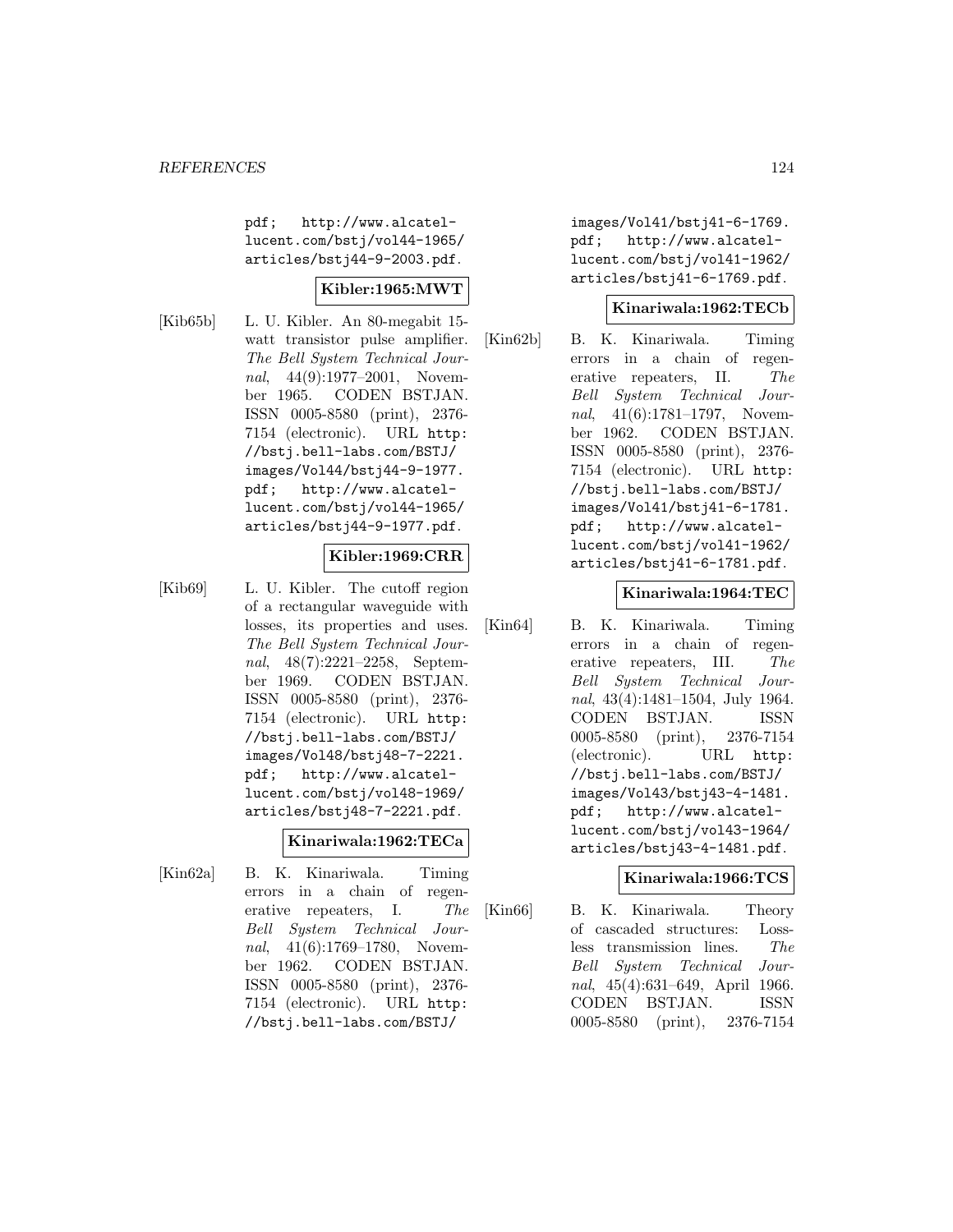(electronic). URL http: //bstj.bell-labs.com/BSTJ/ images/Vol45/bstj45-4-631. pdf; http://www.alcatellucent.com/bstj/vol45-1966/ articles/bstj45-4-631.pdf.

### **Kleinman:1962:DAU**

[KK62] D. A. Kleinman and P. P. Kisliuk. Discrimination against unwanted orders in the Fabry–Perot resonator. The Bell System Technical Journal, 41(2):453–462, March 1962. CODEN BSTJAN. ISSN 0005-8580 (print), 2376- 7154 (electronic). URL http: //bstj.bell-labs.com/BSTJ/ images/Vol41/bstj41-2-453. pdf; http://www.alcatellucent.com/bstj/vol41-1962/ articles/bstj41-2-453.pdf.

### **Keister:1964:NES**

[KKV64] W. Keister, R. W. Ketchledge, and H. E. Vaughan. No: 1 ESS system organization and objectives. The Bell System Technical Journal, 43(5):1831–1844, September 1964. CODEN BSTJAN. ISSN 0005-8580 (print), 2376- 7154 (electronic). URL http: //bstj.bell-labs.com/BSTJ/ images/Vol43/bstj43-5-1831. pdf; http://www.alcatellucent.com/bstj/vol43-1964/ articles/bstj43-5-1831.pdf.

#### **Kinzer:1961:EAT**

[KL61] J. P. Kinzer and J. F. Laidig. Engineering aspects of the TH microwave radio relay system. The Bell System Technical Jour-

nal, 40(6):1459-1494, November 1961. CODEN BSTJAN. ISSN 0005-8580 (print), 2376- 7154 (electronic). URL http: //bstj.bell-labs.com/BSTJ/ images/Vol40/bstj40-6-1459. pdf; http://www.alcatellucent.com/bstj/vol40-1961/ articles/bstj40-6-1459.pdf.

# **Kahng:1965:BBP**

[KL65] D. Kahng and M. P. Lepselter. BSTJ brief: Planar epitaxial silicon Schottky barrier diodes. The Bell System Technical Journal, 44(7):1525–1528, September 1965. CODEN BSTJAN. ISSN 0005-8580 (print), 2376- 7154 (electronic). URL http: //bstj.bell-labs.com/BSTJ/ images/Vol44/bstj44-7-1525. pdf; http://www.alcatellucent.com/bstj/vol44-1965/ articles/bstj44-7-1525.pdf.

### **Klauder:1960:DRS**

[Kla60] J. R. Klauder. The design of radar signals having both high range resolution and high velocity resolution. The Bell System Technical Journal, 39(4):809–820, July 1960. CODEN BSTJAN. ISSN 0005-8580 (print), 2376- 7154 (electronic). URL http: //bstj.bell-labs.com/BSTJ/ images/Vol39/bstj39-4-809. pdf; http://www.alcatellucent.com/bstj/vol39-1960/ articles/bstj39-4-809.pdf.

### **Klauder:1961:CMH**

- [Kla61] John R. Klauder. The cal-
-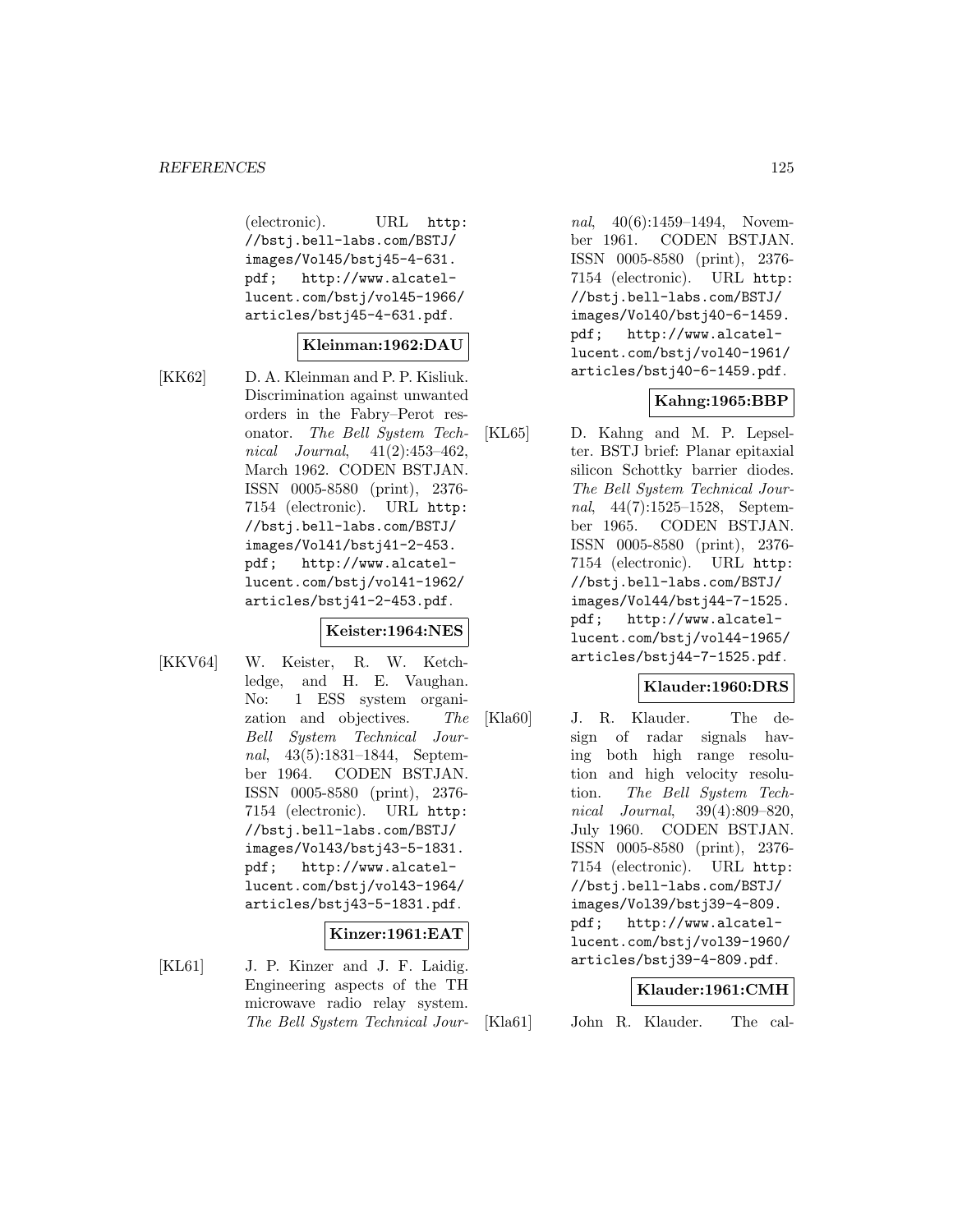culations of metallic hall constants: Topological aspects and applications to copper. The Bell System Technical Journal, 40(5):1349–1367, September 1961. CODEN BSTJAN. ISSN 0005-8580 (print), 2376- 7154 (electronic). URL http: //bstj.bell-labs.com/BSTJ/ images/Vol40/bstj40-5-1349. pdf; http://www.alcatellucent.com/bstj/vol40-1961/ articles/bstj40-5-1349.pdf.

# **Kleinman:1961:CSC**

[Kle61] D. A. Kleinman. Considerations on the solar cell. The Bell System Technical Journal, 40(1):85–115, January 1961. CODEN BST-JAN. ISSN 0005-8580 (print), 2376-7154 (electronic). URL http://bstj.bell-labs.com/ BSTJ/images/Vol40/bstj40-1- 85.pdf; http://www.alcatellucent.com/bstj/vol40-1961/ articles/bstj40-1-85.pdf.

# **Kleinman:1964:MRE**

[Kle64] D. A. Kleinman. The maser rate equations and spiking. The Bell System Technical Journal, 43(4):1505–1532, July 1964. CODEN BSTJAN. ISSN 0005-8580 (print), 2376- 7154 (electronic). URL http: //bstj.bell-labs.com/BSTJ/ images/Vol43/bstj43-4-1505. pdf; http://www.alcatellucent.com/bstj/vol43-1964/ articles/bstj43-4-1505.pdf.

### **Klemmer:1967:SET**

[Kle67] E. T. Klemmer. Subjective

evaluation of transmission delay in telephone conversations. The Bell System Technical Journal,  $46(6):1141-1147$ ,  $\text{July}/$ August 1967. CODEN BSTJAN. ISSN 0005-8580 (print), 2376- 7154 (electronic). URL http: //bstj.bell-labs.com/BSTJ/ images/Vol46/bstj46-6-1141. pdf; http://www.alcatellucent.com/bstj/vol46-1967/ articles/bstj46-6-1141.pdf.

# **Kelly:1961:BDC**

[KLV61] John L. Kelly, Jr., Carol Lochbaum, and V. A. Vyssotsky. A block diagram compiler. The Bell System Technical Journal,  $40(3):669-676$ , May 1961. CODEN BSTJAN. ISSN 0005-8580 (print), 2376- 7154 (electronic). URL http: //bstj.bell-labs.com/BSTJ/ images/Vol40/bstj40-3-669. pdf; http://www.alcatellucent.com/bstj/vol40-1961/ articles/bstj40-3-669.pdf.

# **King:1961:OKA**

[KM61] A. P. King and G. D. Mandeville. The observed 33 to 90 Kmc attenuation of twoinch improved waveguide. The Bell System Technical Journal, 40(5):1323–1330, September 1961. CODEN BSTJAN. ISSN 0005-8580 (print), 2376- 7154 (electronic). URL http: //bstj.bell-labs.com/BSTJ/ images/Vol40/bstj40-5-1323. pdf; http://www.alcatellucent.com/bstj/vol40-1961/ articles/bstj40-5-1323.pdf.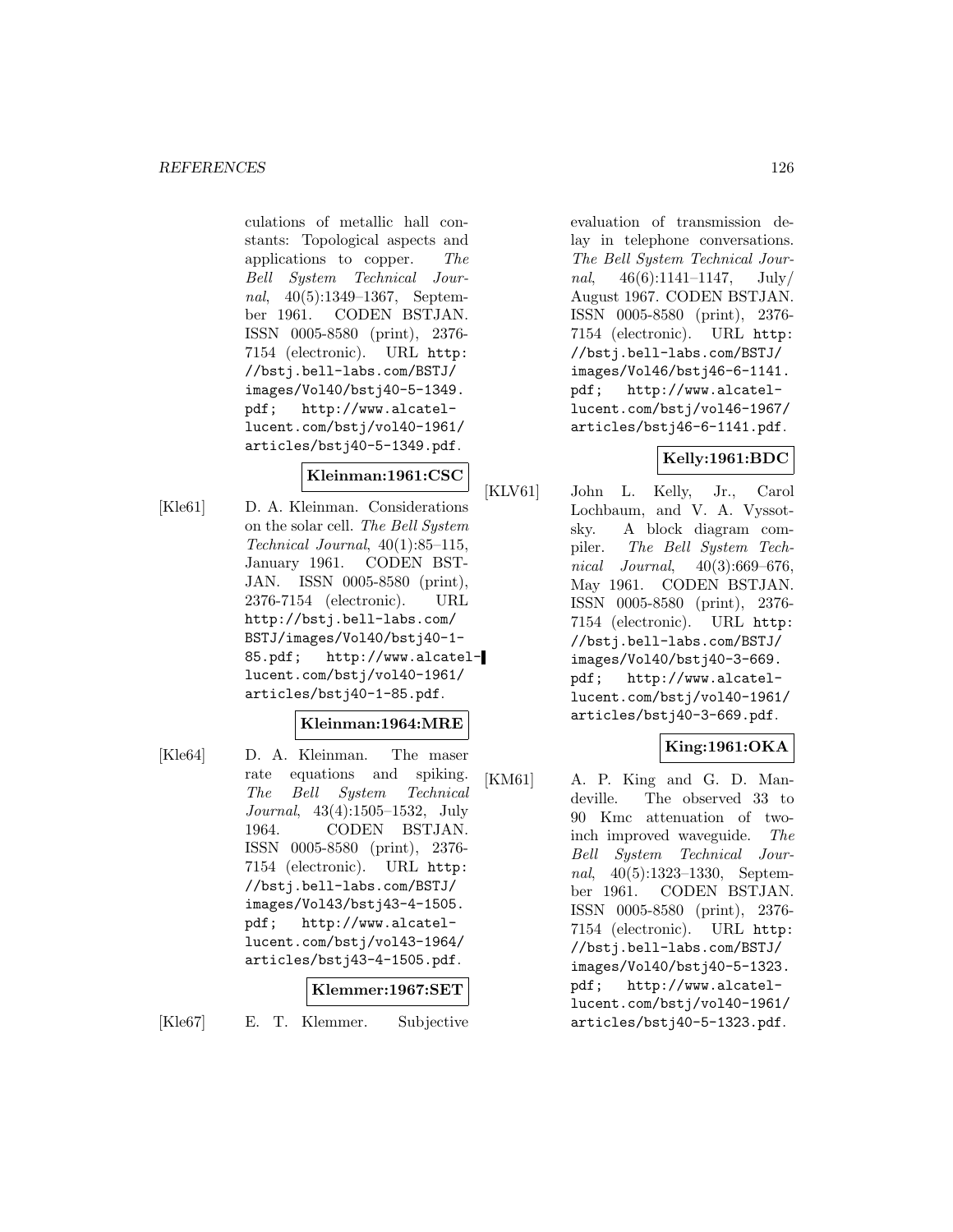### **Kozemchak:1969:CAC**

[KML69] E. B. Kozemchak and M. A. Murray-Lasso. Computer-aided circuit design by singular imbedding. The Bell System Technical Journal, 48(1):275–315, January 1969. CODEN BSTJAN. ISSN 0005-8580 (print), 2376- 7154 (electronic). URL http: //bstj.bell-labs.com/BSTJ/ images/Vol48/bstj48-1-275. pdf; http://www.alcatellucent.com/bstj/vol48-1969/ articles/bstj48-1-275.pdf.

### **Klahne:1961:PEA**

[KNG61] R. Klahne, J. A. Norton, and J. A. Githens. Project Echo: Antenna steering system. The Bell System Technical Journal, 40(4):1207–1225, July 1961. CODEN BSTJAN. ISSN 0005-8580 (print), 2376- 7154 (electronic). URL http: //bstj.bell-labs.com/BSTJ/ images/Vol40/bstj40-4-1207. pdf; http://www.alcatellucent.com/bstj/vol40-1961/ articles/bstj40-4-1207.pdf.

### **Koehler:1967:CCC**

[Koe67] Dankwart Koehler. The charge controlled concept in the form of equivalent circuits, representing a link between classic large signal diode and transistor models. The Bell System Technical Journal, 46(3):523–576, March 1967. CODEN BSTJAN. ISSN 0005-8580 (print), 2376- 7154 (electronic). URL http: //bstj.bell-labs.com/BSTJ/ images/Vol46/bstj46-3-523.

pdf; http://www.alcatellucent.com/bstj/vol46-1967/ articles/bstj46-3-523.pdf.

#### **Kogelnik:1964:BJB**

[Kog64] H. Kogelnik. B.S.T.J. briefs: Matching of optical modes. The Bell System Technical Journal, 43(1):334–337, January 1964. CODEN BSTJAN. ISSN 0005-8580 (print), 2376- 7154 (electronic). URL http: //bstj.bell-labs.com/BSTJ/ images/Vol43/bstj43-1-334. pdf; http://www.alcatellucent.com/bstj/vol43-1964/ articles/bstj43-1-334.pdf.

### **Kogelnik:1965:BJB**

[Kog65a] H. Kogelnik. B.S.T.J. brief: Holographic image projection through inhomogeneous media. The Bell System Technical Journal, 44(10):2451–2455, December 1965. CODEN BSTJAN. ISSN 0005-8580 (print), 2376-7154 (electronic). URL http://bstj. bell-labs.com/BSTJ/images/ Vol44/bstj44-10-2451.pdf; http://www.alcatel-lucent. com/bstj/vol44-1965/articles/ bstj44-10-2451.pdf.

### **Kogelnik:1965:IOM**

[Kog65b] Herwig Kogelnik. Imaging of optical modes – resonators with internal lenses. The Bell System Technical Journal, 44(3):455–494, March 1965. CODEN BSTJAN. ISSN 0005-8580 (print), 2376-7154 (electronic). URL http: //bstj.bell-labs.com/BSTJ/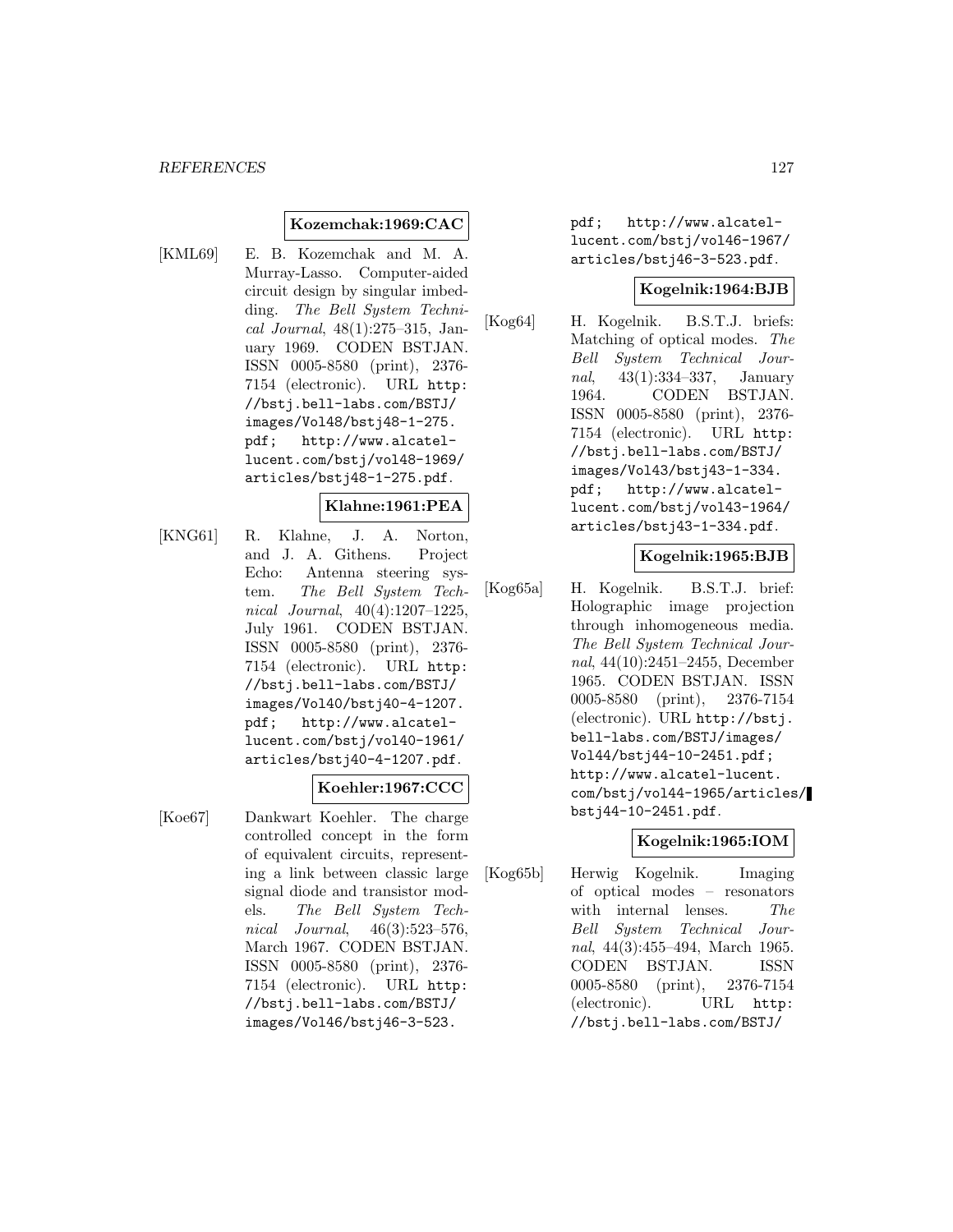images/Vol44/bstj44-3-455. pdf; http://www.alcatellucent.com/bstj/vol44-1965/ articles/bstj44-3-455.pdf.

### **Kogelnik:1969:CWT**

[Kog69] Herwig Kogelnik. Coupled wave theory for thick hologram gratings. The Bell System Technical Journal, 48(9): 2909–2947, November 1969. CODEN BSTJAN. ISSN 0005-8580 (print), 2376-7154 (electronic). URL http: //bstj.bell-labs.com/BSTJ/ images/Vol48/bstj48-9-2909. pdf; http://www.alcatellucent.com/bstj/vol48-1969/ articles/bstj48-9-2909.pdf.

### **Klauder:1960:TDC**

[KPDA60] J. R. Klauder, A. C. Price, S. Darlington, and W. J. Albersheim. The theory and design of chirp radars. The Bell System Technical Journal, 39(4):745–808, July 1960. CODEN BSTJAN. ISSN 0005-8580 (print), 2376-7154 (electronic). URL http: //bstj.bell-labs.com/BSTJ/ images/Vol39/bstj39-4-745. pdf; http://www.alcatellucent.com/bstj/vol39-1960/ articles/bstj39-4-745.pdf. See erratum [Ano60g].

### **Kennedy:1962:USR**

[KR62] J. T. Kennedy and J. W. Rosson. The use of solar radio emission for the measurement of radar angle errors. The Bell System Technical Jour-

nal, 41(6):1799–1812, November 1962. CODEN BSTJAN. ISSN 0005-8580 (print), 2376- 7154 (electronic). URL http: //bstj.bell-labs.com/BSTJ/ images/Vol41/bstj41-6-1799. pdf; http://www.alcatellucent.com/bstj/vol41-1962/ articles/bstj41-6-1799.pdf.

# **Kronacher:1967:SLL**

[Kro67] G. Kronacher. Scaling laws for large shields in quasi-stationary magnetic fields. The Bell System Technical Journal, 46(10): 2323–2339, December 1967. CO-DEN BSTJAN. ISSN 0005- 8580 (print), 2376-7154 (electronic). URL http://bstj. bell-labs.com/BSTJ/images/ Vol46/bstj46-10-2323.pdf; http://www.alcatel-lucent. com/bstj/vol46-1967/articles/ bstj46-10-2323.pdf.

# **Kruskal:1969:WSA**

[Kru69] Joseph B. Kruskal. Workscheduling algorithms: A nonprobabilistic queuing study (with possible application to no. 1 ESS). The Bell System Technical Journal, 48(9): 2963–2974, November 1969. CODEN BSTJAN. ISSN 0005-8580 (print), 2376-7154 (electronic). URL http: //bstj.bell-labs.com/BSTJ/ images/Vol48/bstj48-9-2963. pdf; http://www.alcatellucent.com/bstj/vol48-1969/ articles/bstj48-9-2963.pdf.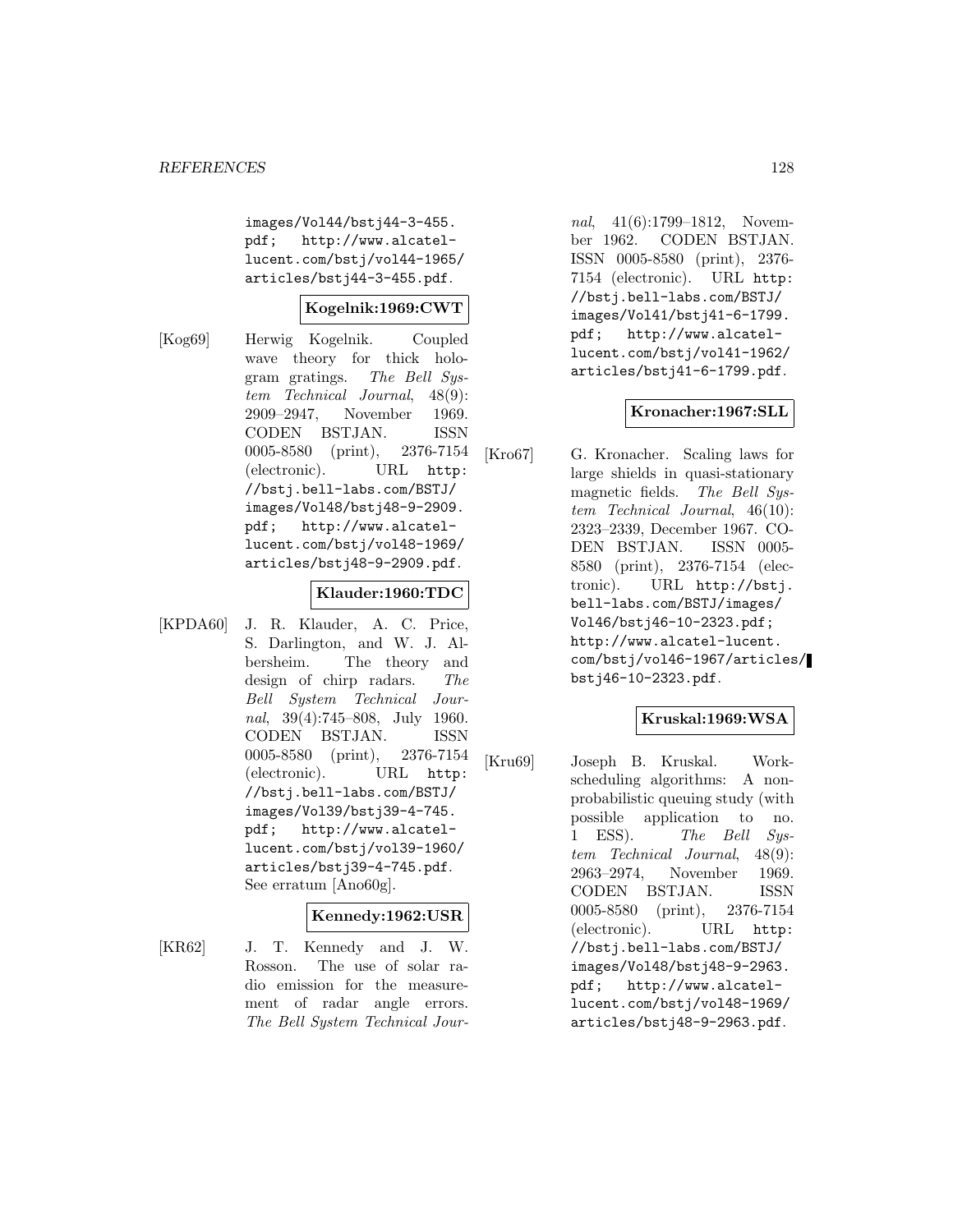# **Kerwien:1963:DMP**

[KS63] A. E. Kerwien and L. H. Steiff. Design of a 150-megacycle pocket receiver for the BELL-BOY personal signalling system. The Bell System Technical Journal, 42(3):527–565, May 1963. CODEN BSTJAN. ISSN 0005-8580 (print), 2376- 7154 (electronic). URL http: //bstj.bell-labs.com/BSTJ/ images/Vol42/bstj42-3-527. pdf; http://www.alcatellucent.com/bstj/vol42-1963/ articles/bstj42-3-527.pdf.

#### **Kimber:1966:DCP**

[KS66] R. A. Kimber and R. R. Stokes. Design considerations and proposals for compatible U.S. subsidiary coinage. The Bell System Technical Journal, 45(4):493–522, April 1966. CODEN BSTJAN. ISSN 0005-8580 (print), 2376- 7154 (electronic). URL http: //bstj.bell-labs.com/BSTJ/ images/Vol45/bstj45-4-493. pdf; http://www.alcatellucent.com/bstj/vol45-1966/ articles/bstj45-4-493.pdf.

### **Kahng:1967:BJBa**

[KS67] D. Kahng and S. M. Sze. B.S.T.J. briefs: A floating gate and its application to memory devices. The Bell System Technical Journal, 46(6):1288–1295, July/ August 1967. CODEN BSTJAN. ISSN 0005-8580 (print), 2376- 7154 (electronic). URL http: //bstj.bell-labs.com/BSTJ/ images/Vol46/bstj46-6-1288.

pdf; http://www.alcatellucent.com/bstj/vol46-1967/ articles/bstj46-6-1288.pdf.

#### **Kelcourse:1969:EMS**

[KSW69] F. C. Kelcourse, W. G. Sheerer, and R. J. Wirtz. Equalizing and main station repeaters. The Bell System Technical Journal, 48(4):889–952, April 1969. CODEN BSTJAN. ISSN 0005-8580 (print), 2376- 7154 (electronic). URL http: //bstj.bell-labs.com/BSTJ/ images/Vol48/bstj48-4-889. pdf; http://www.alcatellucent.com/bstj/vol48-1969/ articles/bstj48-4-889.pdf.

### **Kurokawa:1961:MNF**

[KU61] K. Kurokawa and M. Uenohara. Minimum noise figure of the variable-capacitance amplifier. The Bell System Technical Journal, 40(3):695–722, May 1961. CODEN BSTJAN. ISSN 0005-8580 (print), 2376- 7154 (electronic). URL http: //bstj.bell-labs.com/BSTJ/ images/Vol40/bstj40-3-695. pdf; http://www.alcatellucent.com/bstj/vol40-1961/ articles/bstj40-3-695.pdf.

# **Kreipe:1962:ILW**

[KU62] H. L. Kreipe and H. G. Unger. Imperfections in lined waveguide. The Bell System Technical Journal, 41(5):1589–1619, September 1962. CODEN BSTJAN. ISSN 0005-8580 (print), 2376- 7154 (electronic). URL http: //bstj.bell-labs.com/BSTJ/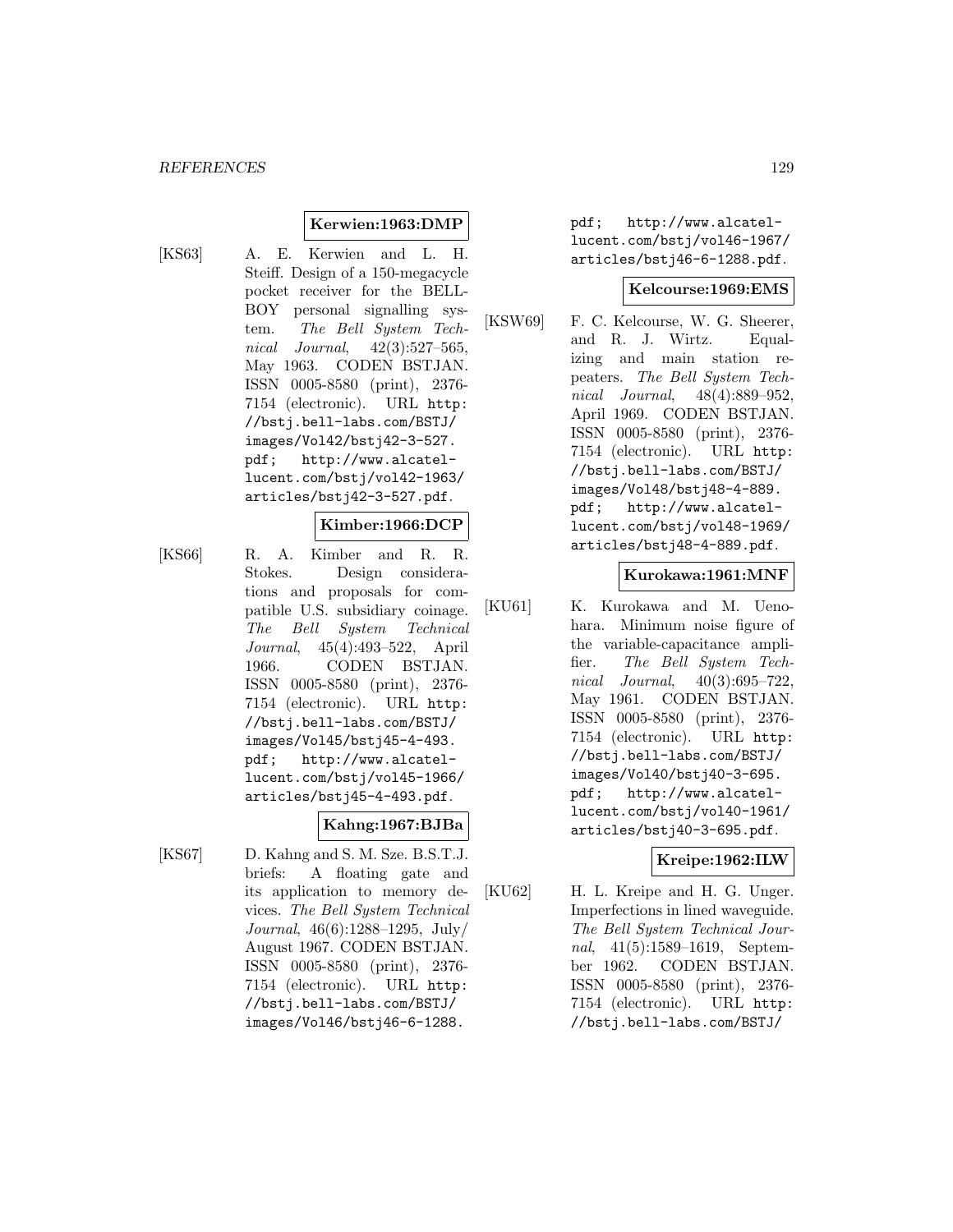images/Vol41/bstj41-5-1589. pdf; http://www.alcatellucent.com/bstj/vol41-1962/ articles/bstj41-5-1589.pdf.

### **Kurokawa:1962:UPC**

[Kur62] Kaneyuki Kurokawa. On the use of passive circuit measurements for the adjustment of variable capacitance amplifiers. The Bell System Technical Journal, 41(1):361–381, January 1962. CODEN BSTJAN. ISSN 0005-8580 (print), 2376- 7154 (electronic). URL http: //bstj.bell-labs.com/BSTJ/ images/Vol41/bstj41-1-361. pdf; http://www.alcatellucent.com/bstj/vol41-1962/ articles/bstj41-1-361.pdf.

### **Kurokawa:1965:DTB**

[Kur65] K. Kurokawa. Design theory of balanced transistor amplifiers. The Bell System Technical Journal, 44(8):1675–1698, October 1965. CODEN BSTJAN. ISSN 0005-8580 (print), 2376- 7154 (electronic). URL http: //bstj.bell-labs.com/BSTJ/ images/Vol44/bstj44-8-1675. pdf; http://www.alcatellucent.com/bstj/vol44-1965/ articles/bstj44-8-1675.pdf.

# **Kurtz:1966:DEO**

[Kur66] S. K. Kurtz. Design of an electro-optic polarization switch for a high-capacity high-speed digital light deflecting system. The Bell System Technical Journal, 45(8):1209–1246, October 1966. CODEN BSTJAN.

ISSN 0005-8580 (print), 2376- 7154 (electronic). URL http: //bstj.bell-labs.com/BSTJ/ images/Vol45/bstj45-8-1209. pdf; http://www.alcatellucent.com/bstj/vol45-1966/ articles/bstj45-8-1209.pdf.

# **Kurokawa:1967:DHF**

[Kur67] K. Kurokawa. The dynamics of high-field propagating domains in bulk semiconductors. The Bell System Technical Journal, 46 (10):2235–2259, December 1967. CODEN BSTJAN. ISSN 0005- 8580 (print), 2376-7154 (electronic). URL http://bstj. bell-labs.com/BSTJ/images/ Vol46/bstj46-10-2235.pdf; http://www.alcatel-lucent. com/bstj/vol46-1967/articles/ bstj46-10-2235.pdf.

### **Kurokawa:1969:SBC**

[Kur69] K. Kurokawa. Some basic characteristics of broadband negative resistance oscillator circuits. The Bell System Technical Journal, 48(6):1937–1955, July/ August 1969. CODEN BSTJAN. ISSN 0005-8580 (print), 2376- 7154 (electronic). URL http: //bstj.bell-labs.com/BSTJ/ images/Vol48/bstj48-6-1937. pdf; http://www.alcatellucent.com/bstj/vol48-1969/ articles/bstj48-6-1937.pdf.

# **Kyong:1969:JCN**

[Kyo69] Sang H. Kyong. Jump criteria of nonlinear control systems and the validity of statistical linearization approximation.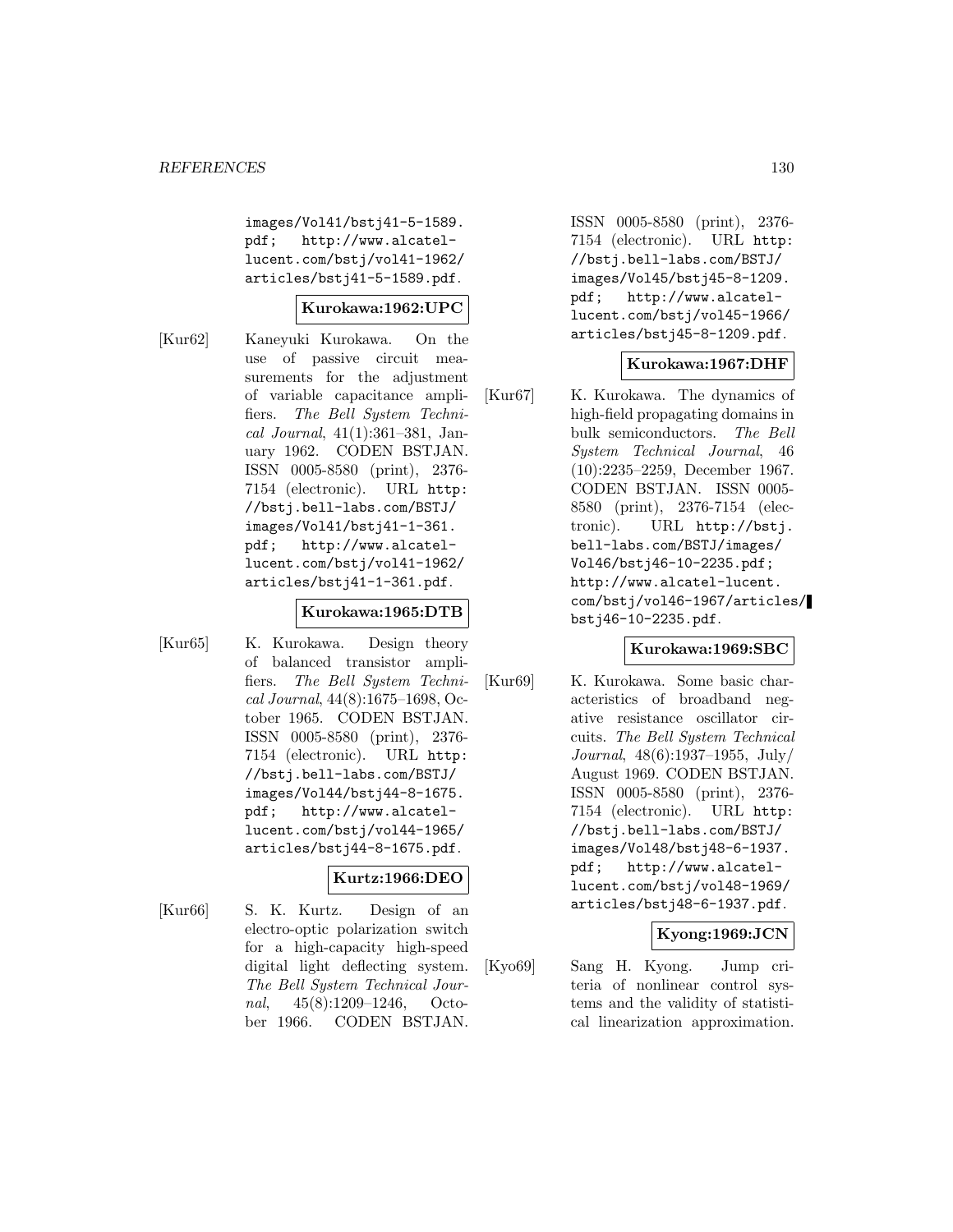#### *REFERENCES* 131

The Bell System Technical Journal, 48(7):2529–2543, September 1969. CODEN BSTJAN. ISSN 0005-8580 (print), 2376- 7154 (electronic). URL http: //bstj.bell-labs.com/BSTJ/ images/Vol48/bstj48-7-2529. pdf; http://www.alcatellucent.com/bstj/vol48-1969/ articles/bstj48-7-2529.pdf.

# **Landau:1960:RBL**

[Lan60] H. J. Landau. On the recovery of a band-limited signal, after instantaneous companding and subsequent band limiting. The Bell System Technical Journal, 39(2):351–364, March 1960. CODEN BSTJAN. ISSN 0005-8580 (print), 2376- 7154 (electronic). URL http: //bstj.bell-labs.com/BSTJ/ images/Vol39/bstj39-2-351. pdf; http://www.alcatellucent.com/bstj/vol39-1960/ articles/bstj39-2-351.pdf.

# **Lapsley:2013:PMB**

[Lap13a] Phil Lapsley. Phreaking out Ma Bell: How a buccaneering young engineer built the little blue box that broke into the biggest network in the world. IEEE Spectrum, ??(??):??, February 2013. URL http://spectrum. ieee.org/telecom/standards/ phreaking-out-ma-bell.

### **Lapsley:2013:EPU**

[Lap13b] Philip D. Lapsley. Exploding the phone: the untold story of the teenagers and outlaws who hacked Ma Bell. Grove Press, New York,

NY, USA, 2013. ISBN 0-8021- 2061-X. xvi +  $431 + 16$  pp. LCCN ????

### **Larsen:1969:HSS**

[Lar69] Arthur B. Larsen. A heterodyne scanning system for hologram transmission. The Bell System Technical Journal, 48(7):2507–2527, September 1969. CODEN BSTJAN. ISSN 0005-8580 (print), 2376- 7154 (electronic). URL http: //bstj.bell-labs.com/BSTJ/ images/Vol48/bstj48-7-2507. pdf; http://www.alcatellucent.com/bstj/vol48-1969/ articles/bstj48-7-2507.pdf.

# **Lee:1960:AFA**

[Lee60] C. Y. Lee. Automata and finite automata. The Bell System Technical Journal, 39 (5):1267–1295, September 1960. CODEN BSTJAN. ISSN 0005-8580 (print), 2376-7154 (electronic). URL http: //bstj.bell-labs.com/BSTJ/ images/Vol39/bstj39-5-1267. pdf; http://www.alcatellucent.com/bstj/vol39-1960/ articles/bstj39-5-1267.pdf.

### **Leed:1966:ILP**

[Lee66] D. Leed. An insertion loss, phase and delay measuring set for characterizing transistors and twoport networks between 0.25 and 4.2 gc. The Bell System Technical Journal, 45(3):397–440, March 1966. CODEN BSTJAN. ISSN 0005-8580 (print), 2376- 7154 (electronic). URL http: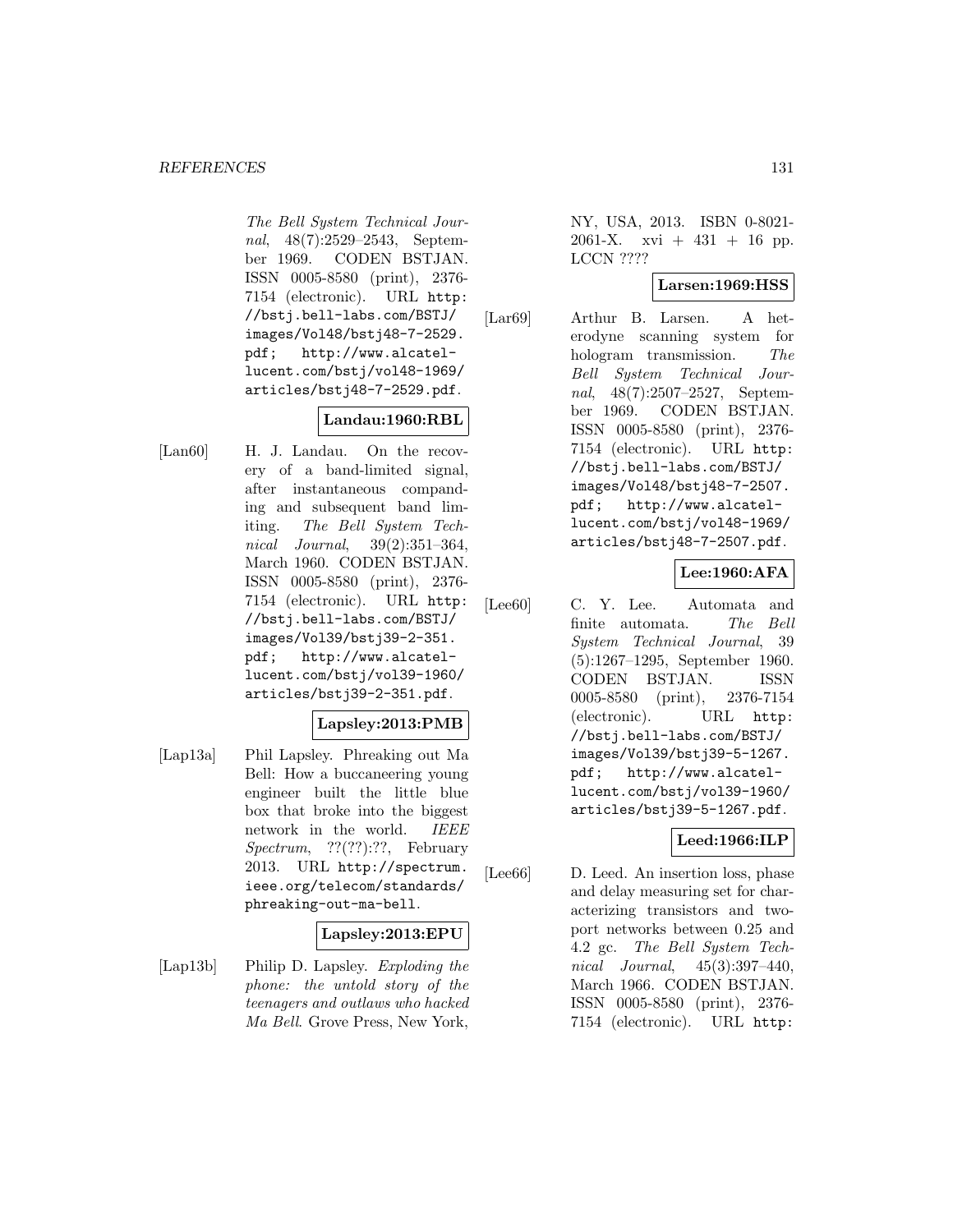//bstj.bell-labs.com/BSTJ/ images/Vol45/bstj45-3-397. pdf; http://www.alcatellucent.com/bstj/vol45-1966/ articles/bstj45-3-397.pdf.

# **Lee:1967:EDA**

[Lee67a] W. C. Y. Lee. An energydensity antenna for independent measurement of the electric and magnetic field. The Bell System Technical Journal, 46(7):1587–1599, September 1967. CODEN BSTJAN. ISSN 0005-8580 (print), 2376- 7154 (electronic). URL http: //bstj.bell-labs.com/BSTJ/ images/Vol46/bstj46-7-1587. pdf; http://www.alcatellucent.com/bstj/vol46-1967/ articles/bstj46-7-1587.pdf.

# **Lee:1967:SAL**

[Lee67b] W. C. Y. Lee. Statistical analysis of the level crossings and duration of fades of the signal from an energy density mobile radio antenna. The Bell System Technical Journal, 46(2):417–448, February 1967. CODEN BSTJAN. ISSN 0005-8580 (print), 2376- 7154 (electronic). URL http: //bstj.bell-labs.com/BSTJ/ images/Vol46/bstj46-2-417. pdf; http://www.alcatellucent.com/bstj/vol46-1967/ articles/bstj46-2-417.pdf.

### **Lee:1969:EBC**

[Lee69a] S. Y. Lee. Extension of Bode's constant resistance lattice synthesis of transfer impedance function. The Bell System Tech-

nical Journal, 48(3):637–657, March 1969. CODEN BSTJAN. ISSN 0005-8580 (print), 2376- 7154 (electronic). URL http: //bstj.bell-labs.com/BSTJ/ images/Vol48/bstj48-3-637. pdf; http://www.alcatellucent.com/bstj/vol48-1969/ articles/bstj48-3-637.pdf.

# **Lee:1969:ECF**

[Lee69b] W. C. Y. Lee. An extended correlation function of two random variables applied to mobile radio transmission. The Bell System Technical Journal, 48(10): 3423–3440, December 1969. CO-DEN BSTJAN. ISSN 0005- 8580 (print), 2376-7154 (electronic). URL http://bstj. bell-labs.com/BSTJ/images/ Vol48/bstj48-10-3423.pdf; http://www.alcatel-lucent. com/bstj/vol48-1969/articles/ bstj48-10-3423.pdf. See erratum [Ano70].

# **Legg:1960:AQF**

[Leg60] V. E. Legg. Analysis of quality factor of annular core inductors. The Bell System Technical Journal, 39(1):105–126, January 1960. CODEN BSTJAN. ISSN 0005-8580 (print), 2376- 7154 (electronic). URL http: //bstj.bell-labs.com/BSTJ/ images/Vol39/bstj39-1-105. pdf; http://www.alcatellucent.com/bstj/vol39-1960/ articles/bstj39-1-105.pdf.

### **Lepselter:1966:BLT**

[Lep66] M. P. Lepselter. Beam-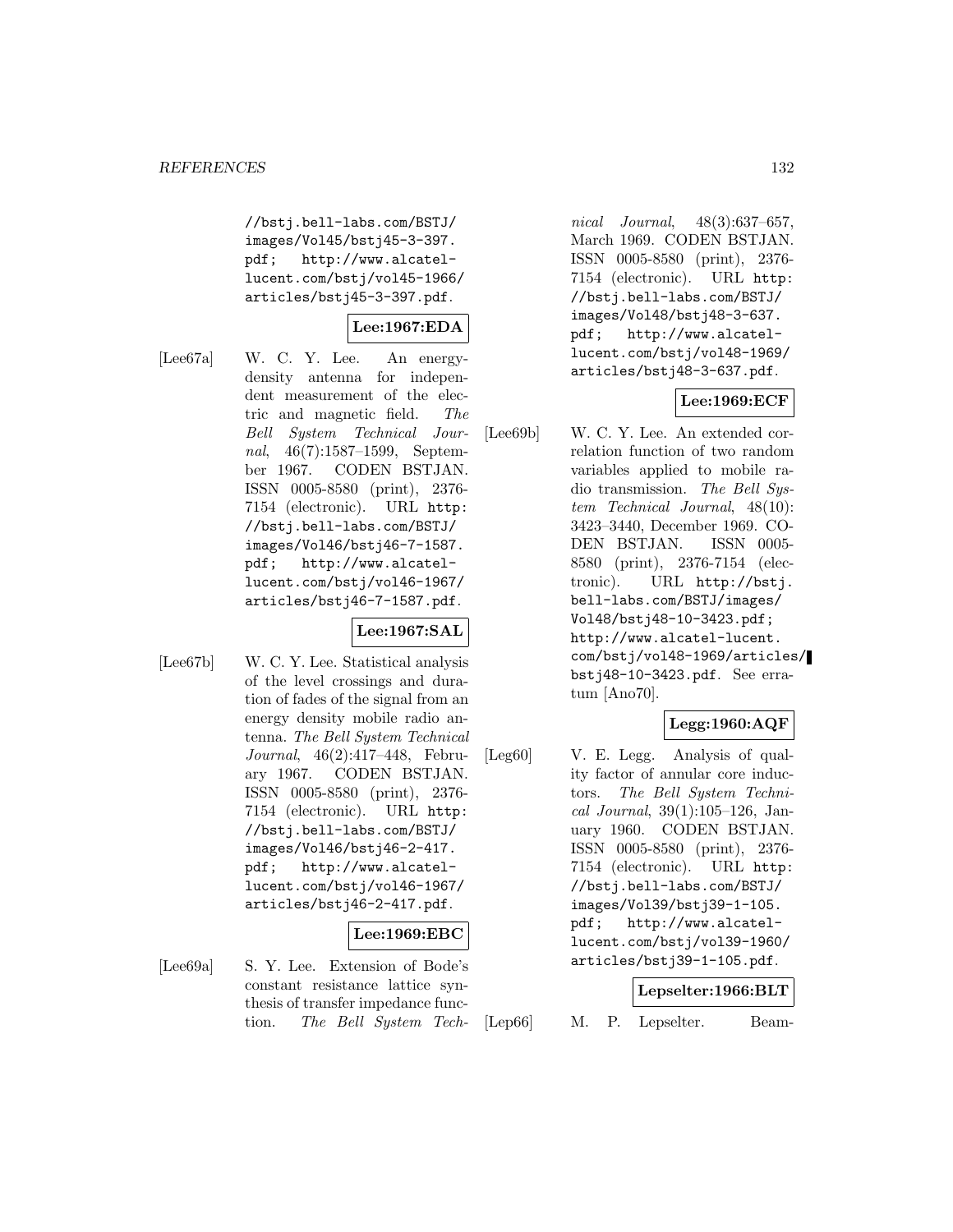lead technology. The Bell System Technical Journal, 45 (2):233–253, February 1966. CODEN BSTJAN. ISSN 0005-8580 (print), 2376-7154 (electronic). URL http: //bstj.bell-labs.com/BSTJ/ images/Vol45/bstj45-2-233.<br>pdf; http://www.alcatelhttp://www.alcatellucent.com/bstj/vol45-1966/ articles/bstj45-2-233.pdf.

# **Lepselter:1968:BJB**

[Lep68] M. P. Lepselter. B.S.T.J. briefs: Air-insulated beam-lead crossovers for integrated circuits. The Bell System Technical Journal, 47(2):269–271, February 1968. CODEN BSTJAN. ISSN 0005-8580 (print), 2376- 7154 (electronic). URL http: //bstj.bell-labs.com/BSTJ/ images/Vol47/bstj47-2-269. pdf; http://www.alcatellucent.com/bstj/vol47-1968/ articles/bstj47-2-269.pdf.

# **Levine:1961:NTI**

[Lev61] N. Levine. A new technique for increasing the flexibility of recursive least squares data smoothing. The Bell System Technical Journal, 40(3):821–840, May 1961. CODEN BSTJAN. ISSN 0005-8580 (print), 2376- 7154 (electronic). URL http: //bstj.bell-labs.com/BSTJ/ images/Vol40/bstj40-3-821. pdf; http://www.alcatellucent.com/bstj/vol40-1961/ articles/bstj40-3-821.pdf.

# **Lewis:1961:EDE**

[Lew61] J. A. Lewis. The effect of driving electrode shape on the electrical properties of piezoelectric crystals. The Bell System Technical Journal, 40(5):1259–1280, September 1961. CODEN BSTJAN. ISSN 0005-8580 (print), 2376- 7154 (electronic). URL http: //bstj.bell-labs.com/BSTJ/ images/Vol40/bstj40-5-1259. pdf; http://www.alcatellucent.com/bstj/vol40-1961/ articles/bstj40-5-1259.pdf.

# **Lewinski:1964:NOM**

[Lew64] D. A. Lewinski. A new objective for message circuit noise. The Bell System Technical Journal, 43(2):719–740, March 1964. CODEN BSTJAN. ISSN 0005-8580 (print), 2376- 7154 (electronic). URL http: //bstj.bell-labs.com/BSTJ/ images/Vol43/bstj43-2-719. pdf; http://www.alcatellucent.com/bstj/vol43-1964/ articles/bstj43-2-719.pdf.

# **Li:1963:MSA**

[Li63] Tingye Li. Mode selection in an aperture-limited concentric maser interferometer. The Bell System Technical Journal, 42(6):2609–2620, November 1963. CODEN BSTJAN. ISSN 0005-8580 (print), 2376- 7154 (electronic). URL http: //bstj.bell-labs.com/BSTJ/ images/Vol42/bstj42-6-2609. pdf; http://www.alcatel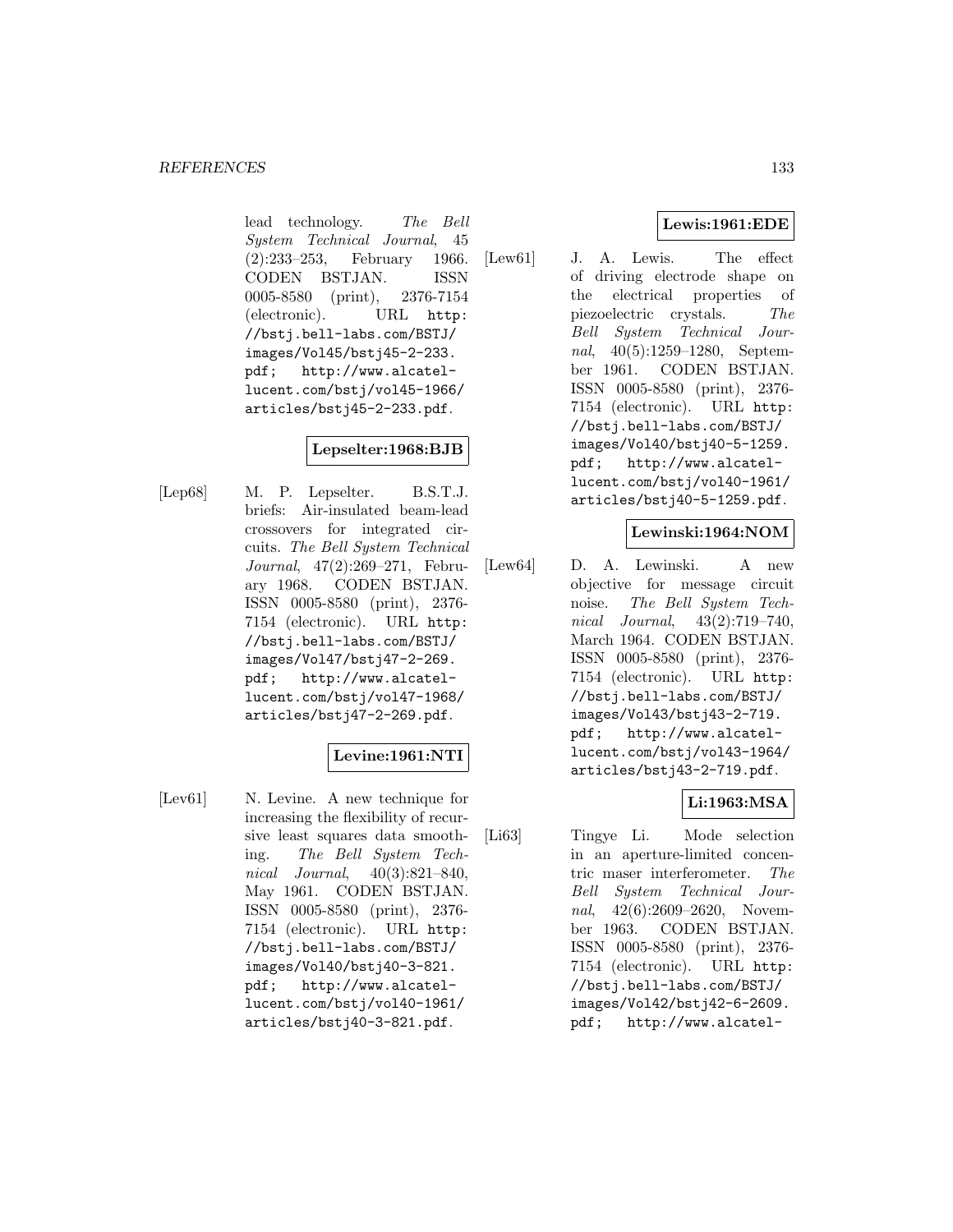lucent.com/bstj/vol42-1963/ articles/bstj42-6-2609.pdf.

# **Li:1965:DLS**

[Li65] Tingye Li. Diffraction loss and selection of modes in maser resonators with circular mirrors. The Bell System Technical Journal, 44(5):917–932, May/ June 1965. CODEN BSTJAN. ISSN 0005-8580 (print), 2376- 7154 (electronic). URL http: //bstj.bell-labs.com/BSTJ/ images/Vol44/bstj44-5-917. pdf; http://www.alcatellucent.com/bstj/vol44-1965/ articles/bstj44-5-917.pdf.

# **Liehr:1960:QIR**

[Lie60] Andrew D. Liehr. 'ionic radii,' spin-orbit coupling and the geometrical stability of inorganic complexes. The Bell System Technical Journal, 39(6):1617–1626, November 1960. CODEN BSTJAN. ISSN 0005-8580 (print), 2376- 7154 (electronic). URL http: //bstj.bell-labs.com/BSTJ/ images/Vol39/bstj39-6-1617. pdf; http://www.alcatellucent.com/bstj/vol39-1960/ articles/bstj39-6-1617.pdf.

# **Limb:1969:DDW**

[Lim69] J. O. Limb. Design of dither waveforms for quantized visual signals. The Bell System Technical Journal, 48(7):2555-2582, September 1969. CODEN BSTJAN. ISSN 0005-8580 (print), 2376- 7154 (electronic). URL http:

//bstj.bell-labs.com/BSTJ/ images/Vol48/bstj48-7-2555. pdf; http://www.alcatellucent.com/bstj/vol48-1969/ articles/bstj48-7-2555.pdf.

# **Lindner:1962:SSV**

[Lin62] R. Lindner. Semiconductor surface varactor. The Bell System Technical Journal, 41(3):803–831, May 1962. CODEN BSTJAN. ISSN 0005-8580 (print), 2376-7154 (electronic). URL http: //bstj.bell-labs.com/BSTJ/ images/Vol41/bstj41-3-803. pdf; http://www.alcatellucent.com/bstj/vol41-1962/ articles/bstj41-3-803.pdf.

# **Linhart:1964:OTT**

[Lin64] Peter Linhart. Overflow traffic from a trunk group with balking. The Bell System Technical Journal, 43(1):45–89, January 1964. CODEN BST-JAN. ISSN 0005-8580 (print), 2376-7154 (electronic). URL http://bstj.bell-labs.com/ BSTJ/images/Vol43/bstj43-1- 45.pdf; http://www.alcatellucent.com/bstj/vol43-1964/ articles/bstj43-1-45.pdf.

# **Lin:1965:CST**

[Lin65] Shen Lin. Computer solutions of the traveling salesman problem. The Bell System Technical Journal, 44(10):2245–2269, December 1965. CODEN BSTJAN. ISSN 0005-8580 (print), 2376-7154 (electronic). URL http://bstj. bell-labs.com/BSTJ/images/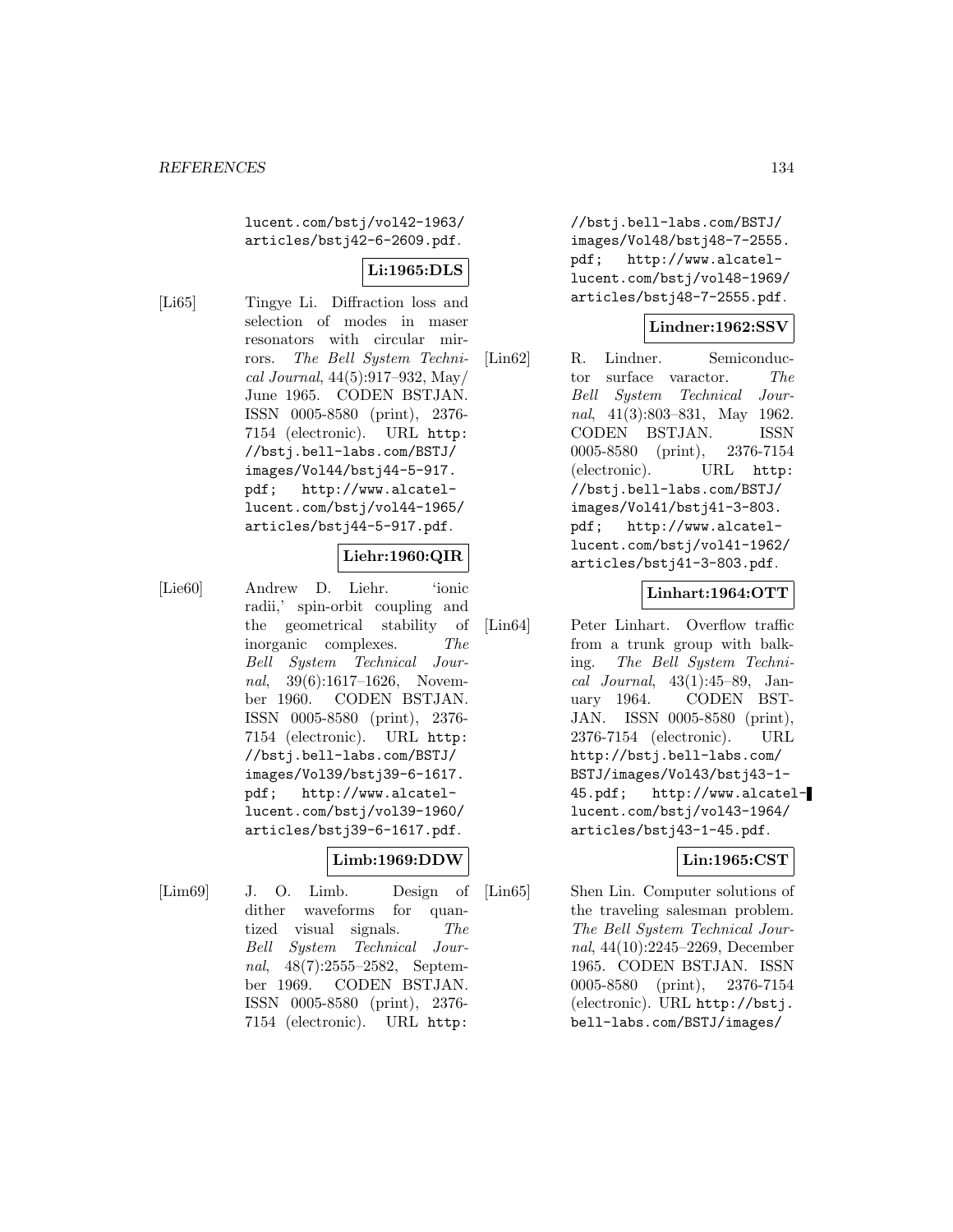Vol44/bstj44-10-2245.pdf; http://www.alcatel-lucent. com/bstj/vol44-1965/articles/ bstj44-10-2245.pdf.

### **Liou:1966:NFS**

[Lio66] M. L. Liou. Noise in an FM system due to an imperfect linear transducer. The Bell System Technical Journal, 45(9):1537–1561, November 1966. CODEN BSTJAN. ISSN 0005-8580 (print), 2376- 7154 (electronic). URL http: //bstj.bell-labs.com/BSTJ/ images/Vol45/bstj45-9-1537. pdf; http://www.alcatellucent.com/bstj/vol45-1966/ articles/bstj45-9-1537.pdf.

### **Liu:1968:SSN**

[Liu68a] S. C. Liu. The spectrum of a simple nonlinear system. The Bell System Technical Journal, 47 (10):2259–2272, December 1968. CODEN BSTJAN. ISSN 0005- 8580 (print), 2376-7154 (electronic). URL http://bstj. bell-labs.com/BSTJ/images/ Vol47/bstj47-10-2259.pdf; http://www.alcatel-lucent. com/bstj/vol47-1968/articles/ bstj47-10-2259.pdf.

# **Liu:1968:SAS**

[Liu68b] S. C. Liu. Statistical analysis and stochastic simulation of ground-motion data. The Bell System Technical Journal, 47 (10):2273–2298, December 1968. CODEN BSTJAN. ISSN 0005- 8580 (print), 2376-7154 (electronic). URL http://bstj.

bell-labs.com/BSTJ/images/ Vol47/bstj47-10-2273.pdf; http://www.alcatel-lucent. com/bstj/vol47-1968/articles/ bstj47-10-2273.pdf.

### **Liu:1969:SFP**

[Liu69] S. C. Liu. Solution of Fokker– Planck equation with applications in nonlinear random vibration. The Bell System Technical Journal, 48(6):2031–2051, July/ August 1969. CODEN BSTJAN. ISSN 0005-8580 (print), 2376- 7154 (electronic). URL http: //bstj.bell-labs.com/BSTJ/ images/Vol48/bstj48-6-2031. pdf; http://www.alcatellucent.com/bstj/vol48-1969/ articles/bstj48-6-2031.pdf.

### **Leed:1961:LPS**

[LK61] D. Leed and O. Kummer. A loss and phase set for measuring transistor parameters and twoport networks between 5 and 250 mc. The Bell System Technical Journal, 40(3):841–884, May 1961. CODEN BSTJAN. ISSN 0005-8580 (print), 2376- 7154 (electronic). URL http: //bstj.bell-labs.com/BSTJ/ images/Vol40/bstj40-3-841. pdf; http://www.alcatellucent.com/bstj/vol40-1961/ articles/bstj40-3-841.pdf.

### **Lloyd:1967:EGE**

[Llo67] P. Lloyd. Equations governing the electrical behavior of an arbitrary piezoelectric resonator having N electrodes. The Bell System Technical Jour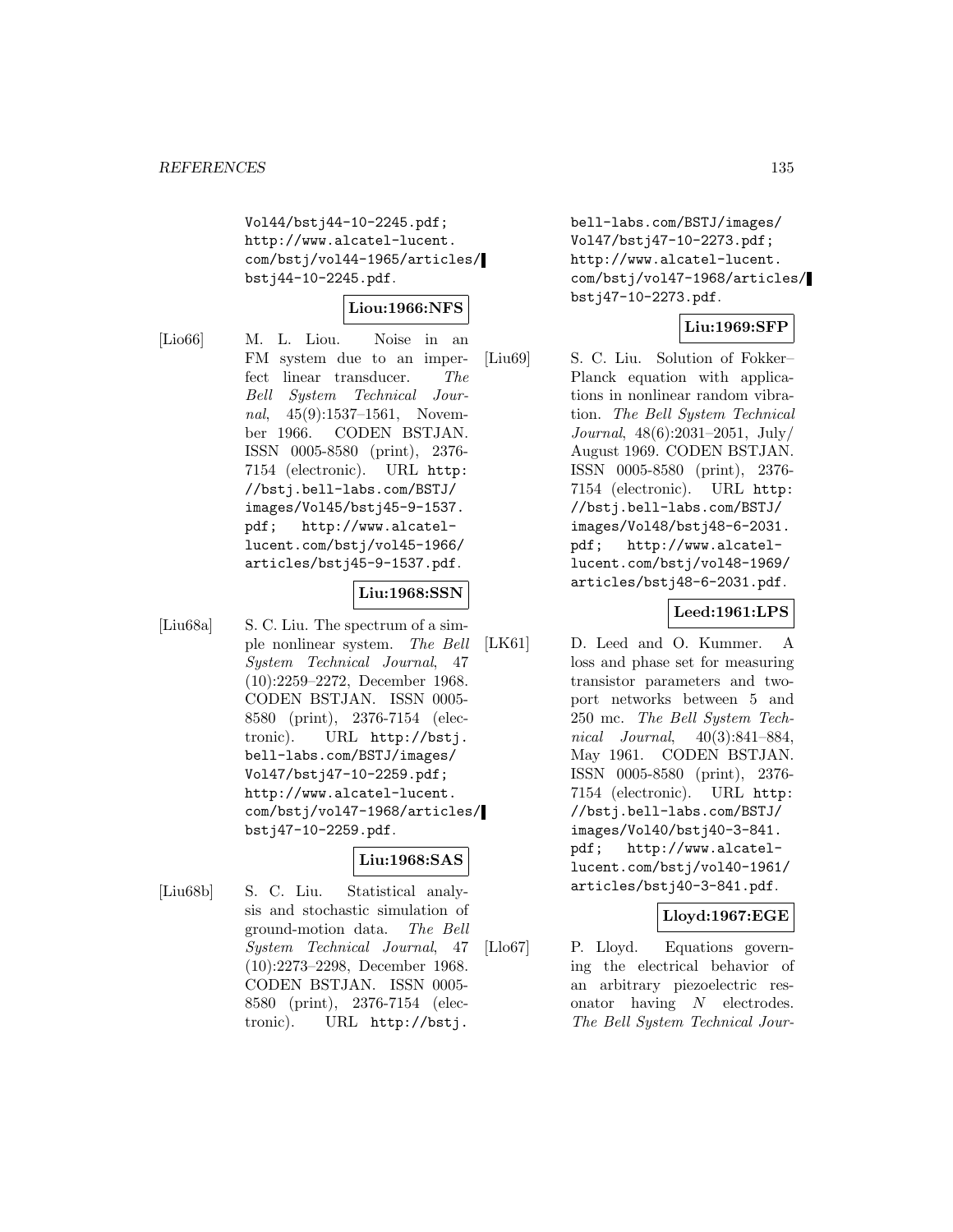nal, 46(8):1881–1900, October 1967. CODEN BSTJAN. ISSN 0005-8580 (print), 2376- 7154 (electronic). URL http: //bstj.bell-labs.com/BSTJ/ images/Vol46/bstj46-8-1881. pdf; http://www.alcatellucent.com/bstj/vol46-1967/ articles/bstj46-8-1881.pdf.

# **Limb:1969:DDQ**

[LM69a] J. O. Limb and F. W. Mounts. Digital differential quantizer for television. The Bell System Technical Journal, 48(7): 2583–2599, September 1969. CODEN BSTJAN. ISSN 0005-8580 (print), 2376-7154 (electronic). URL http: //bstj.bell-labs.com/BSTJ/ images/Vol48/bstj48-7-2583. pdf; http://www.alcatellucent.com/bstj/vol48-1969/ articles/bstj48-7-2583.pdf.

# **Lundgren:1969:RRA**

[LM69b] C. W. Lundgren and A. S. May. Radio-relay antenna pointing for controlled interference with geostationary satellites. The Bell System Technical Journal, 48 (10):3387–3422, December 1969. CODEN BSTJAN. ISSN 0005- 8580 (print), 2376-7154 (electronic). URL http://bstj. bell-labs.com/BSTJ/images/ Vol48/bstj48-10-3387.pdf; http://www.alcatel-lucent. com/bstj/vol48-1969/articles/ bstj48-10-3387.pdf.

### **Lonnquist:1969:AE**

[LMS<sup>+</sup>69] Chester W. Lonnquist, Joseph C.

Manganello, Robert S. Skinner, Michael T. Skubiak, and Donald J. Wadsworth. Apparatus and equipment. The Bell System Technical Journal, 48(8):2817–2863, October 1969. CODEN BSTJAN. ISSN 0005-8580 (print), 2376- 7154 (electronic). URL http: //bstj.bell-labs.com/BSTJ/ images/Vol48/bstj48-8-2817. pdf; http://www.alcatellucent.com/bstj/vol48-1969/ articles/bstj48-8-2817.pdf.

### **Lozier:1963:SSA**

[LNI63] J. C. Lozier, J. A. Norton, and M. Iwama. The servo system for antenna positioning. The Bell System Technical Journal, 42(4):1253–1281, July 1963. CODEN BSTJAN. ISSN 0005-8580 (print), 2376- 7154 (electronic). URL http: //bstj.bell-labs.com/BSTJ/ images/Vol42/bstj42-4-1253. pdf; http://www.alcatellucent.com/bstj/vol42-1963/ articles/bstj42-4-1253.pdf.

# **Logan:1961:ABS**

[Log61] M. A. Logan. An AC bridge for semiconductor resistivity measurements using a four-point probe. The Bell System Technical Journal, 40(3):885–919, May 1961. CODEN BSTJAN. ISSN 0005-8580 (print), 2376- 7154 (electronic). URL http: //bstj.bell-labs.com/BSTJ/ images/Vol40/bstj40-3-885. pdf; http://www.alcatel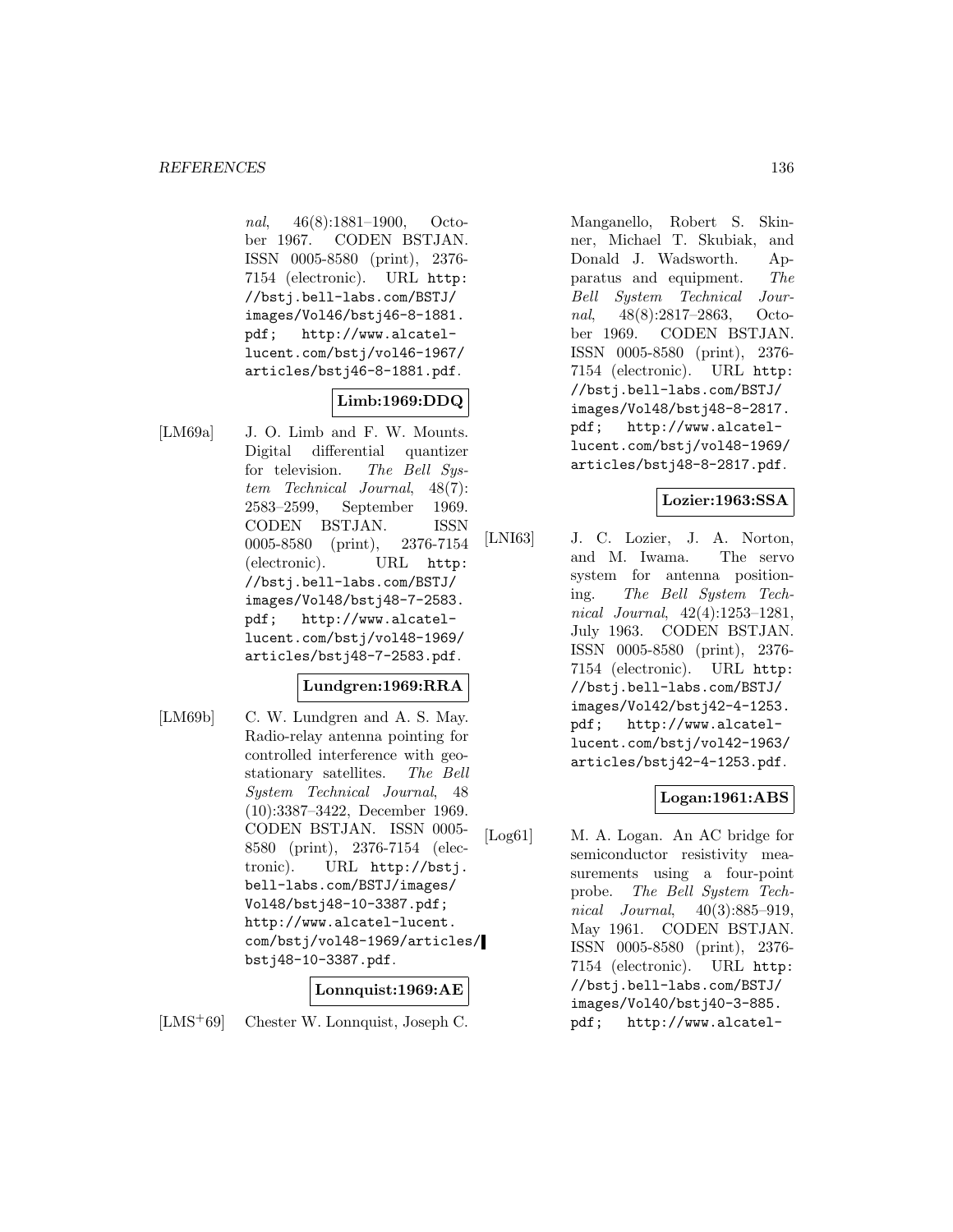lucent.com/bstj/vol40-1961/ articles/bstj40-3-885.pdf.

# **Logan:1967:SRM**

- 
- [Log67] M. A. Logan. Sheet resistivity measurements on rectangular surfaces — general solution for four point probe conversion factors. The Bell System Technical Journal, 46(10): 2277–2322, December 1967. CO-DEN BSTJAN. ISSN 0005- 8580 (print), 2376-7154 (electronic). URL http://bstj. bell-labs.com/BSTJ/images/ Vol46/bstj46-10-2277.pdf; http://www.alcatel-lucent. com/bstj/vol46-1967/articles/ bstj46-10-2277.pdf.

### **Landau:1961:PSW**

[LP61] H. J. Landau and H. O. Pollak. Prolate spheroidal wave functions, Fourier analysis and uncertainty. II. The Bell System Technical Journal, 40(1):65– 84, January 1961. CODEN BST-JAN. ISSN 0005-8580 (print), 2376-7154 (electronic). URL http://bstj.bell-labs.com/ BSTJ/images/Vol40/bstj40-1- 65.pdf; http://www.alcatellucent.com/bstj/vol40-1961/ articles/bstj40-1-65.pdf.

### **Landau:1962:PSW**

[LP62] H. J. Landau and H. O. Pollak. Prolate spheroidal wave functions, Fourier analysis and uncertainty. III. The dimension of the space of essentially time- and band-limited signals. The Bell System Tech-

nical Journal, 41(4):1295–1336, July 1962. CODEN BSTJAN. ISSN 0005-8580 (print), 2376- 7154 (electronic). URL http: //bstj.bell-labs.com/BSTJ/ images/Vol41/bstj41-4-1295. pdf; http://www.alcatellucent.com/bstj/vol41-1962/ articles/bstj41-4-1295.pdf.

# **Lerch:1964:ACM**

[LP64] B. W. Lerch and J. W. Phelps. Armorless cable manufacture. The Bell System Technical Journal, 43(4):1209–1242, July 1964. CODEN BSTJAN. ISSN 0005-8580 (print), 2376- 7154 (electronic). URL http: //bstj.bell-labs.com/BSTJ/ images/Vol43/bstj43-4-1209. pdf; http://www.alcatellucent.com/bstj/vol43-1964/ articles/bstj43-4-1209.pdf.

# **Lin:1966:BJB**

[LPSL66] L. H. Lin, K. S. Pennington, G. W. Stroke, and A. E. Labeyrie. B.S.T.J. briefs: Multicolor holographic image reconstruction with white-light illumination. The Bell System Technical Journal, 45(4):659–660, April 1966. CODEN BSTJAN. ISSN 0005-8580 (print), 2376- 7154 (electronic). URL http: //bstj.bell-labs.com/BSTJ/ images/Vol45/bstj45-4-659. pdf; http://www.alcatellucent.com/bstj/vol45-1966/ articles/bstj45-4-659.pdf.

# **Lucky:1967:AEG**

[LR67] R. W. Lucky and H. R.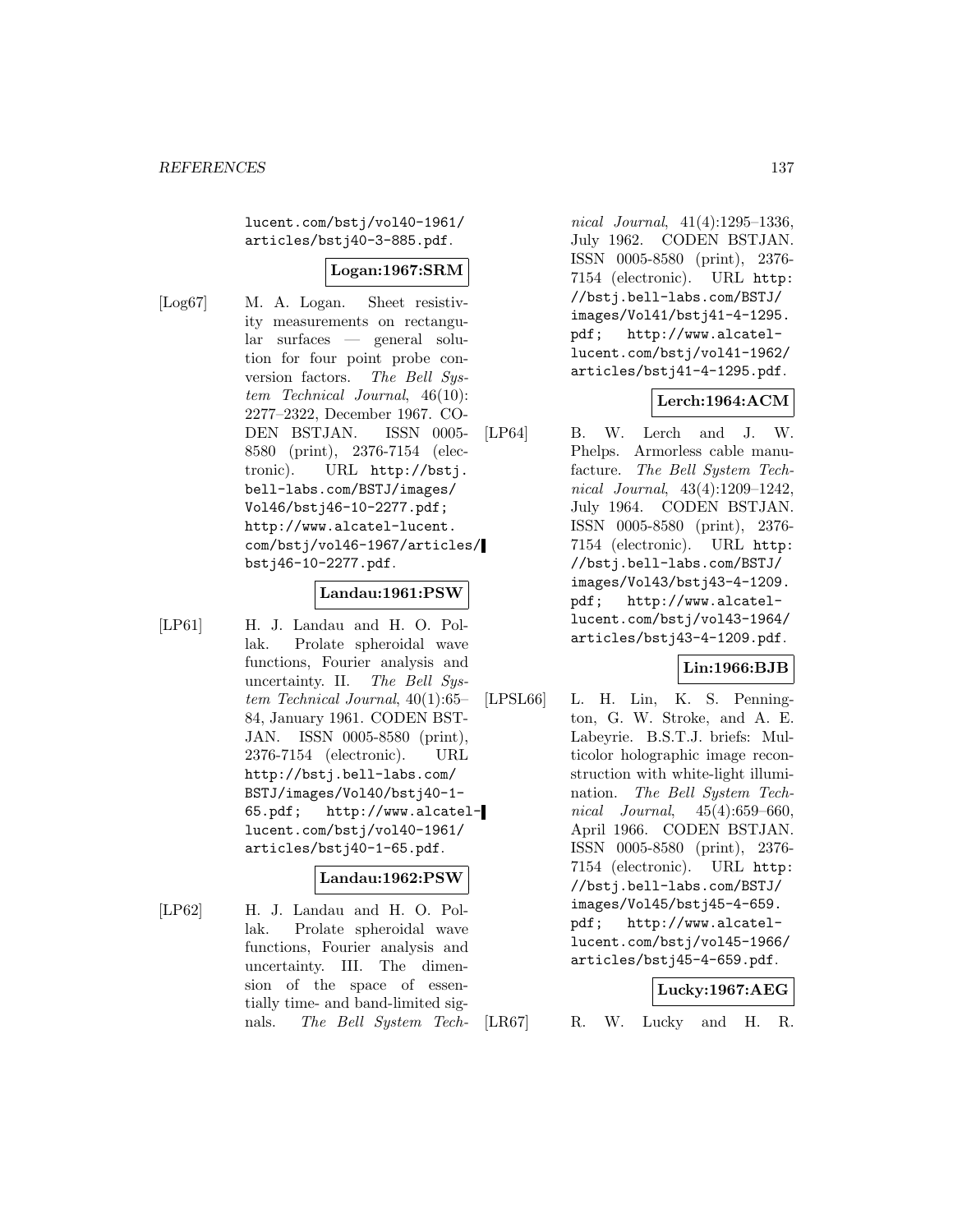Rudin. An automatic equalizer for general-purpose communication channels. The Bell System Technical Journal, 46(9):2179–2208, November 1967. CODEN BSTJAN. ISSN 0005-8580 (print), 2376- 7154 (electronic). URL http: //bstj.bell-labs.com/BSTJ/ images/Vol46/bstj46-9-2179. pdf; http://www.alcatellucent.com/bstj/vol46-1967/ articles/bstj46-9-2179.pdf.

# **Landau:1966:ORS**

[LS66] H. J. Landau and David Slepian. On the optimality of the regular simplex code. The Bell System Technical Journal, 45(8):1247–1272, October 1966. CODEN BSTJAN. ISSN 0005-8580 (print), 2376- 7154 (electronic). URL http: //bstj.bell-labs.com/BSTJ/ images/Vol45/bstj45-8-1247. pdf; http://www.alcatellucent.com/bstj/vol45-1966/ articles/bstj45-8-1247.pdf.

# **Lepselter:1968:SSB**

[LS68] M. P. Lepselter and S. M. Sze. Silicon Schottky barrier diode with near-ideal I–V characteristics. The Bell System Technical Journal, 47(2):195–208, February 1968. CODEN BSTJAN. ISSN 0005-8580 (print), 2376- 7154 (electronic). URL http: //bstj.bell-labs.com/BSTJ/ images/Vol47/bstj47-2-195. pdf; http://www.alcatellucent.com/bstj/vol47-1968/

articles/bstj47-2-195.pdf. See erratum [Ano68k].

# **Lee:1969:FMM**

[LS69] T. P. Lee and R. D. Standley. Frequency modulation of a millimeter-wave IM-PATT diode oscillator and related harmonic generation effects. The Bell System Technical Journal, 48(1):143–161, January 1969. CODEN BSTJAN. ISSN 0005-8580 (print), 2376- 7154 (electronic). URL http: //bstj.bell-labs.com/BSTJ/ images/Vol48/bstj48-1-143. pdf; http://www.alcatellucent.com/bstj/vol48-1969/ articles/bstj48-1-143.pdf.

# **Luderer:1964:CEW**

[LU64] G. W. Luderer and H. G. Unger. Circular electric wave propagation in periodic structures. The Bell System Technical Journal, 43(2):755–783, March 1964. CODEN BSTJAN. ISSN 0005-8580 (print), 2376- 7154 (electronic). URL http: //bstj.bell-labs.com/BSTJ/ images/Vol43/bstj43-2-755. pdf; http://www.alcatellucent.com/bstj/vol43-1964/ articles/bstj43-2-755.pdf.

### **Lubowe:1968:PLV**

[Lub68] Anthony G. Lubowe. Path length variation in a synchronous satellite communications link. The Bell System Technical Journal, 47(10):2139–2144, December 1968. CODEN BSTJAN. ISSN 0005-8580 (print), 2376-7154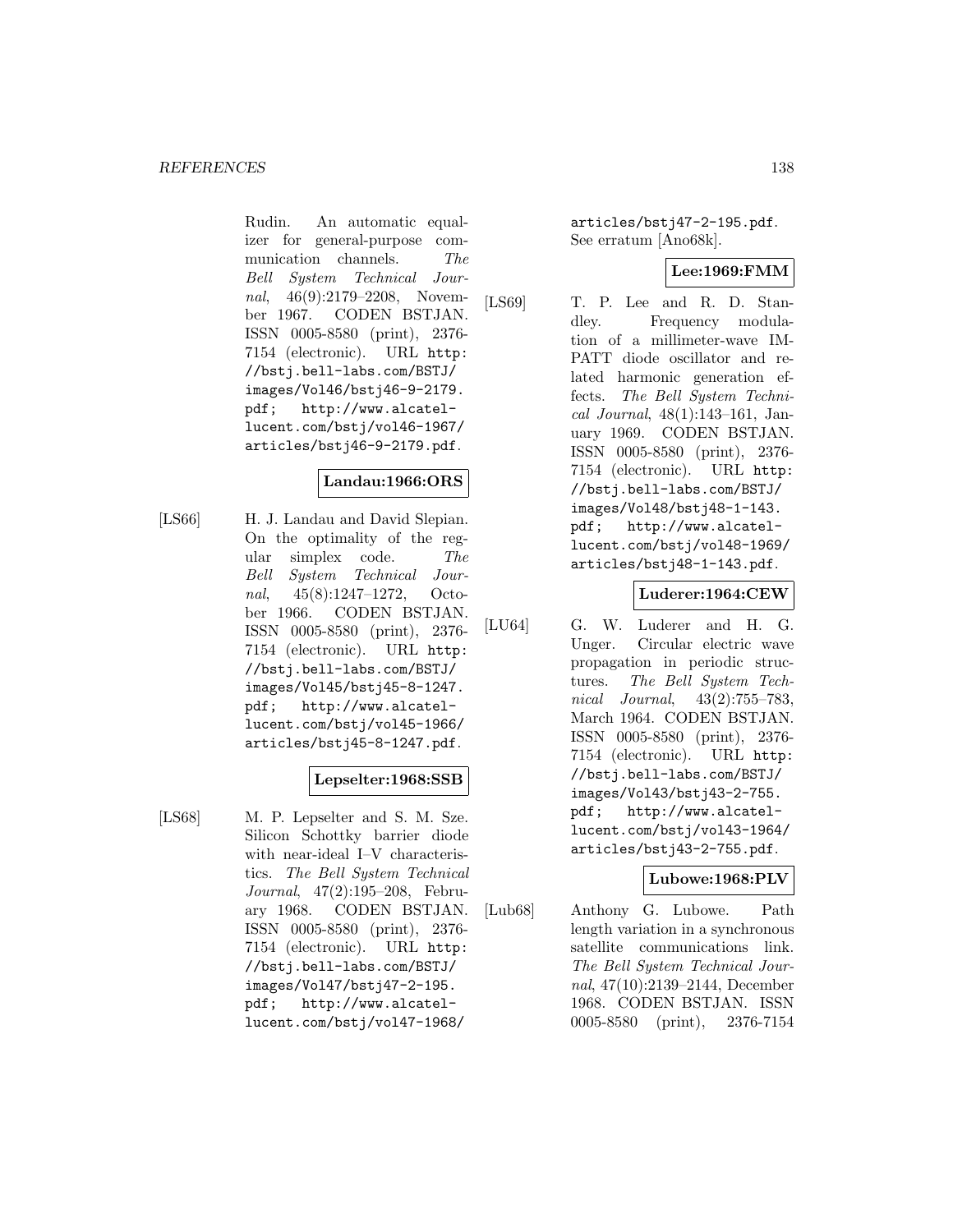(electronic). URL http://bstj. bell-labs.com/BSTJ/images/ Vol47/bstj47-10-2139.pdf; http://www.alcatel-lucent. com/bstj/vol47-1968/articles/ bstj47-10-2139.pdf.

### **Lucky:1963:FAR**

[Luc63] R. W. Lucky. A functional analysis relating delay variation and intersymbol interference in data transmission. The Bell System Technical Journal, 42(5):2427–2483, September 1963. CODEN BSTJAN. ISSN 0005-8580 (print), 2376- 7154 (electronic). URL http: //bstj.bell-labs.com/BSTJ/ images/Vol42/bstj42-5-2427. pdf; http://www.alcatellucent.com/bstj/vol42-1963/ articles/bstj42-5-2427.pdf.

# **Lucky:1965:AED**

[Luc65] R. W. Lucky. Automatic equalization for digital communication. The Bell System Technical Journal, 44(4):547–588, April 1965. CODEN BSTJAN. ISSN 0005-8580 (print), 2376- 7154 (electronic). URL http: //bstj.bell-labs.com/BSTJ/ images/Vol44/bstj44-4-547. pdf; http://www.alcatellucent.com/bstj/vol44-1965/ articles/bstj44-4-547.pdf.

# **Lucky:1966:TAE**

[Luc66] R. W. Lucky. Techniques for adaptive equalization of digital communication systems. The Bell System Technical Journal, 45(2):255–286, February

1966. CODEN BSTJAN. ISSN 0005-8580 (print), 2376- 7154 (electronic). URL http: //bstj.bell-labs.com/BSTJ/ images/Vol45/bstj45-2-255. pdf; http://www.alcatellucent.com/bstj/vol45-1966/ articles/bstj45-2-255.pdf.

### **Lucky:1968:ARR**

[Luc68] R. W. Lucky. Adaptive redundancy removal in data transmission. The Bell System Technical Journal, 47(4):549–573, April 1968. CODEN BSTJAN. ISSN 0005-8580 (print), 2376- 7154 (electronic). URL http: //bstj.bell-labs.com/BSTJ/ images/Vol47/bstj47-4-549. pdf; http://www.alcatellucent.com/bstj/vol47-1968/ articles/bstj47-4-549.pdf.

### **Lundquist:1969:DPS**

[Lun69] Leif Lundquist. Digital PM spectra by transform techniques. The Bell System Technical Journal, 48(2):397–411, February 1969. CODEN BSTJAN. ISSN 0005-8580 (print), 2376- 7154 (electronic). URL http: //bstj.bell-labs.com/BSTJ/ images/Vol48/bstj48-2-397. pdf; http://www.alcatellucent.com/bstj/vol48-1969/ articles/bstj48-2-397.pdf.

### **Lawrence:1960:DJD**

[LW60] H. Lawrence and R. M. Warner, Jr. Diffused junction depletion layer calculations. The Bell System Technical Journal, 39(2):389–403, March 1960.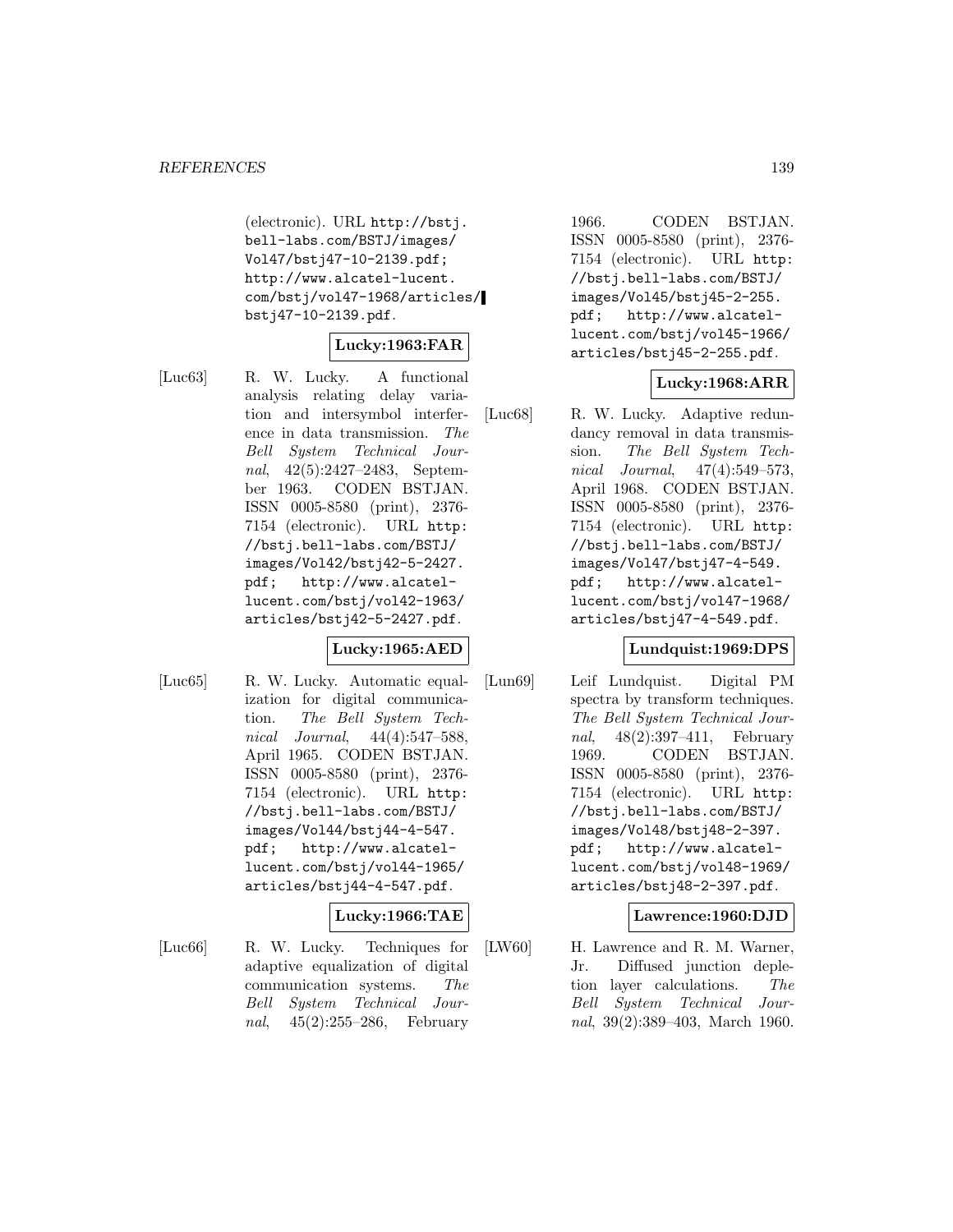CODEN BSTJAN. ISSN 0005-8580 (print), 2376-7154 (electronic). URL http: //bstj.bell-labs.com/BSTJ/ images/Vol39/bstj39-2-389. pdf; http://www.alcatellucent.com/bstj/vol39-1960/ articles/bstj39-2-389.pdf.

# **Lundry:1965:NCT**

[LW65] W. R. Lundry and L. F. Willey. The N2 carrier terminal – circuit design. The Bell System Technical Journal, 44(5):761–785, May/ June 1965. CODEN BSTJAN. ISSN 0005-8580 (print), 2376- 7154 (electronic). URL http: //bstj.bell-labs.com/BSTJ/ images/Vol44/bstj44-5-761. pdf; http://www.alcatellucent.com/bstj/vol44-1965/ articles/bstj44-5-761.pdf.

# **Lytle:1968:CCT**

[Lyt68] D. W. Lytle. Convergence criteria for transversal equalizers. The Bell System Technical Journal, 47(8):1775–1800, October 1968. CODEN BSTJAN. ISSN 0005-8580 (print), 2376- 7154 (electronic). URL http: //bstj.bell-labs.com/BSTJ/ images/Vol47/bstj47-8-1775. pdf; http://www.alcatellucent.com/bstj/vol47-1968/ articles/bstj47-8-1775.pdf.

### **Lewis:1964:TGG**

[LZ64] J. A. Lewis and E. E. Zajac. A two-gyro, gravity-gradient satellite attitude control system. The Bell System Technical Journal, 43(6):2705–2765, Novem-

ber 1964. CODEN BSTJAN. ISSN 0005-8580 (print), 2376- 7154 (electronic). URL http: //bstj.bell-labs.com/BSTJ/ images/Vol43/bstj43-6-2705. pdf; http://www.alcatellucent.com/bstj/vol43-1964/ articles/bstj43-6-2705.pdf.

# **MacColl:1960:CMV**

[Mac60] L. A. MacColl. Certain mean values in the theory of the traveling-wave amplifier. The Bell System Technical Journal, 39(2):365–367, March 1960. CODEN BSTJAN. ISSN 0005-8580 (print), 2376- 7154 (electronic). URL http: //bstj.bell-labs.com/BSTJ/ images/Vol39/bstj39-2-365. pdf; http://www.alcatellucent.com/bstj/vol39-1960/ articles/bstj39-2-365.pdf.

# **MacWilliams:1961:ECC**

[Mac61] Jessie MacWilliams. Errorcorrecting codes for multiplelevel transmission. The Bell System Technical Journal, 40 (1):281–308, January 1961. CODEN BSTJAN. ISSN 0005-8580 (print), 2376-7154 (electronic). URL http: //bstj.bell-labs.com/BSTJ/ images/Vol40/bstj40-1-281. pdf; http://www.alcatellucent.com/bstj/vol40-1961/ articles/bstj40-1-281.pdf.

### **MacWilliams:1963:TDW**

[Mac63] Jessie MacWilliams. A theorem on the distribution of weights in a systematic code. The Bell Sys-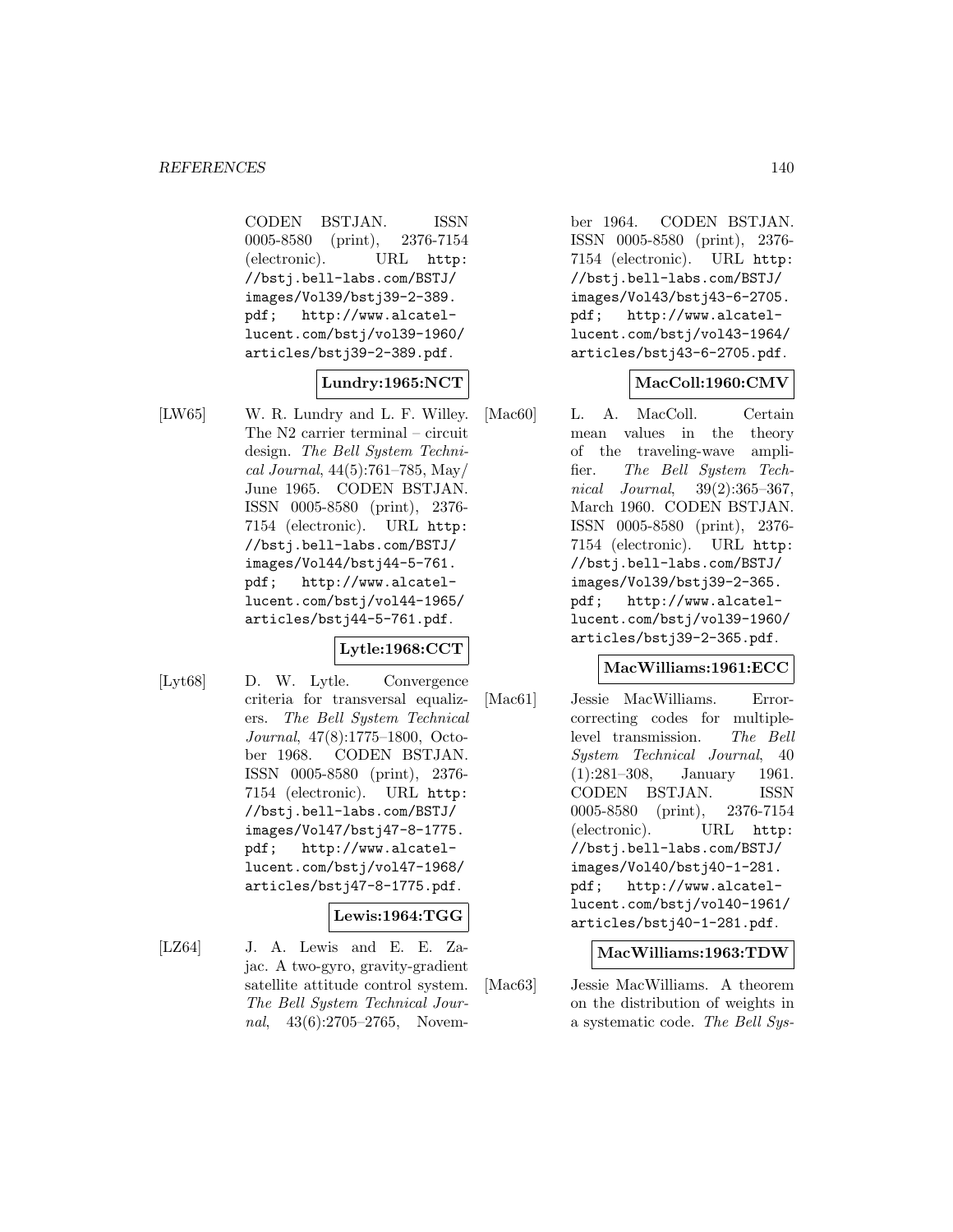#### *REFERENCES* 141

tem Technical Journal, 42(1):79– 94, January 1963. CODEN BST-JAN. ISSN 0005-8580 (print), 2376-7154 (electronic). URL http://bstj.bell-labs.com/ BSTJ/images/Vol42/bstj42-1- 79.pdf; http://www.alcatellucent.com/bstj/vol42-1963/ articles/bstj42-1-79.pdf.

### **MacWilliams:1964:PDS**

[Mac64] Jessie MacWilliams. Permutation decoding of systematic codes. The Bell System Technical Journal, 43(1):485–505, January 1964. CODEN BSTJAN. ISSN 0005-8580 (print), 2376- 7154 (electronic). URL http: //bstj.bell-labs.com/BSTJ/ images/Vol43/bstj43-1-485. pdf; http://www.alcatellucent.com/bstj/vol43-1964/ articles/bstj43-1-485.pdf.

#### **MacWilliams:1965:SPB**

[Mac65] Jessie MacWilliams. The structure and properties of binary cyclic alphabets. The Bell System Technical Journal, 44(2):303–332, February 1965. CODEN BSTJAN. ISSN 0005-8580 (print), 2376- 7154 (electronic). URL http: //bstj.bell-labs.com/BSTJ/ images/Vol44/bstj44-2-303. pdf; http://www.alcatellucent.com/bstj/vol44-1965/ articles/bstj44-2-303.pdf.

#### **Magnani:1968:STP**

[Mag68] R. Magnani. Some theorems and procedures for loop-free rooting in directed communications net-

works. The Bell System Technical Journal, 47(4):465–486, April 1968. CODEN BSTJAN. ISSN 0005-8580 (print), 2376- 7154 (electronic). URL http: //bstj.bell-labs.com/BSTJ/ images/Vol47/bstj47-4-465. pdf; http://www.alcatellucent.com/bstj/vol47-1968/ articles/bstj47-4-465.pdf.

# **Manley:1963:TCE**

[Man63] J. M. Manley. A three-conductor elementary clogston coaxial transmission line — calculation, fabrication and experiment. The Bell System Technical Journal, 42(6):2551-2574, November 1963. CODEN BSTJAN. ISSN 0005-8580 (print), 2376- 7154 (electronic). URL http: //bstj.bell-labs.com/BSTJ/ images/Vol42/bstj42-6-2551. pdf; http://www.alcatellucent.com/bstj/vol42-1963/ articles/bstj42-6-2551.pdf.

### **Manley:1969:GAT**

[Man69] J. M. Manley. The generation and accumulation of timing noise in PCM systems an experimental and theoretical study. The Bell System Technical Journal, 48(3):541–613, March 1969. CODEN BSTJAN. ISSN 0005-8580 (print), 2376- 7154 (electronic). URL http: //bstj.bell-labs.com/BSTJ/ images/Vol48/bstj48-3-541. pdf; http://www.alcatellucent.com/bstj/vol48-1969/ articles/bstj48-3-541.pdf.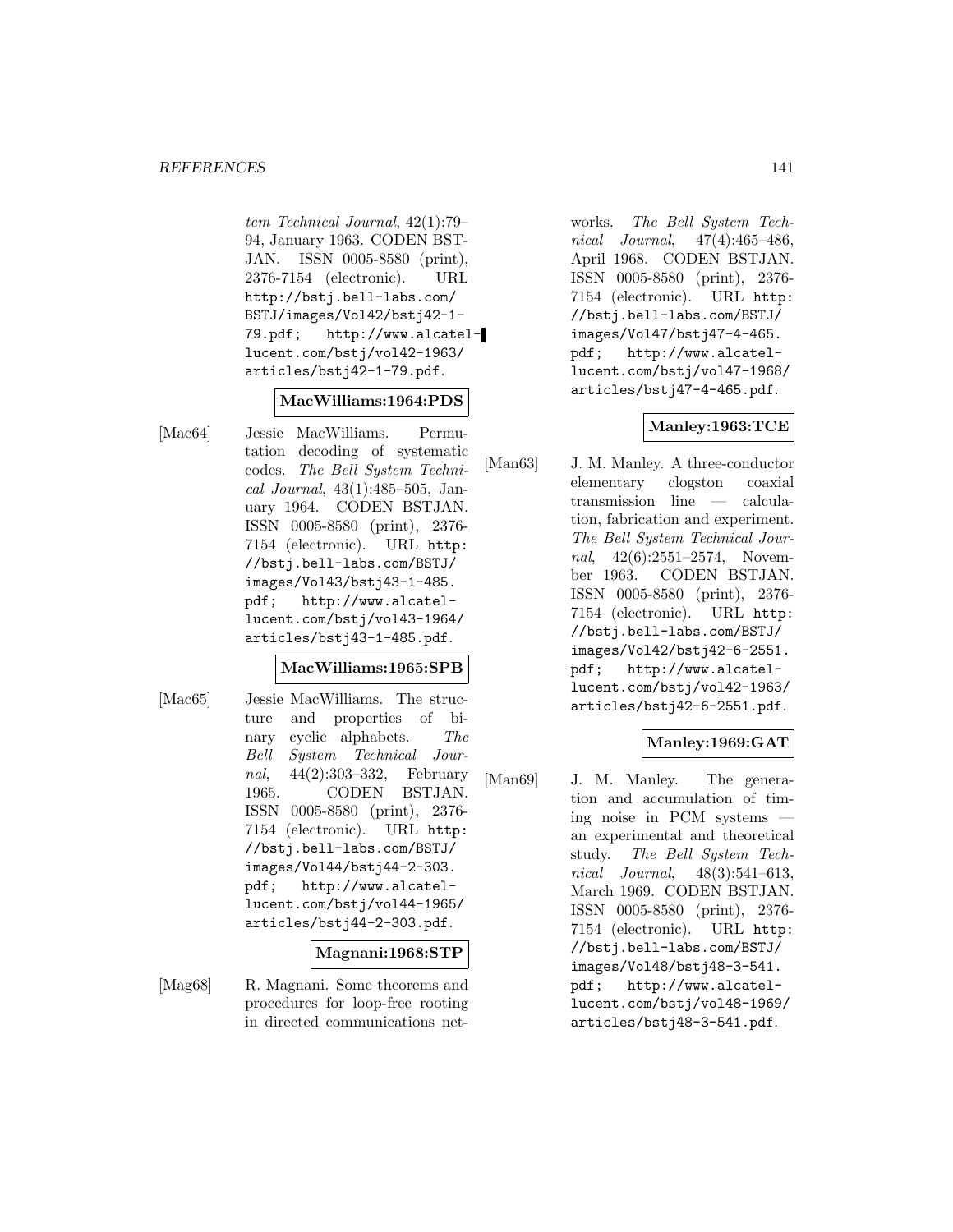# **Marcatili:1961:CEH**

[Mar61a] E. A. Marcatili. A circularelectric hybrid junction and some channel-dropping filters. The Bell System Technical Journal, 40(1):185–196, January 1961. CODEN BSTJAN. ISSN 0005-8580 (print), 2376- 7154 (electronic). URL http: //bstj.bell-labs.com/BSTJ/ images/Vol40/bstj40-1-185. pdf; http://www.alcatellucent.com/bstj/vol40-1961/ articles/bstj40-1-185.pdf.

#### **Marcatili:1961:CFS**

[Mar61b] E. A. Marcatili. Compression, filtering, and signal-to-noise ratio in a pulse-modulated system. The Bell System Technical Journal, 40(5):1421–1453, September 1961. CODEN BSTJAN. ISSN 0005-8580 (print), 2376- 7154 (electronic). URL http: //bstj.bell-labs.com/BSTJ/ images/Vol40/bstj40-5-1421. pdf; http://www.alcatellucent.com/bstj/vol40-1961/ articles/bstj40-5-1421.pdf.

### **Marcatili:1961:EDR**

[Mar61c] E. A. Marcatili. Errors in detection of RF pulses embedded in time crosstalk, frequency crosstalk, and noise. The Bell System Technical Journal, 40(3):921–950, May 1961. CODEN BSTJAN. ISSN 0005-8580 (print), 2376- 7154 (electronic). URL http: //bstj.bell-labs.com/BSTJ/ images/Vol40/bstj40-3-921. pdf; http://www.alcatellucent.com/bstj/vol40-1961/ articles/bstj40-3-921.pdf.

### **Marcatili:1961:MCF**

[Mar61d] E. A. Marcatili. Mode-conversion filters. The Bell System Technical Journal, 40(1):149–184, January 1961. CODEN BSTJAN. ISSN 0005-8580 (print), 2376- 7154 (electronic). URL http: //bstj.bell-labs.com/BSTJ/ images/Vol40/bstj40-1-149. pdf; http://www.alcatellucent.com/bstj/vol40-1961/ articles/bstj40-1-149.pdf.

#### **Marcatili:1961:TFC**

[Mar61e] E. A. Marcatili. Time and frequency crosstalk in pulsemodulated systems. The Bell System Technical Journal, 40(3):951–970, May 1961. CODEN BSTJAN. ISSN 0005-8580 (print), 2376-7154 (electronic). URL http: //bstj.bell-labs.com/BSTJ/ images/Vol40/bstj40-3-951. pdf; http://www.alcatellucent.com/bstj/vol40-1961/ articles/bstj40-3-951.pdf.

# **Marcuse:1962:SEB**

[Mar62] D. Marcuse. Stimulated emission of bremsstrahlung. The Bell System Technical Journal, 41(5):1557–1571, September 1962. CODEN BSTJAN. ISSN 0005-8580 (print), 2376- 7154 (electronic). URL http: //bstj.bell-labs.com/BSTJ/ images/Vol41/bstj41-5-1557. pdf; http://www.alcatel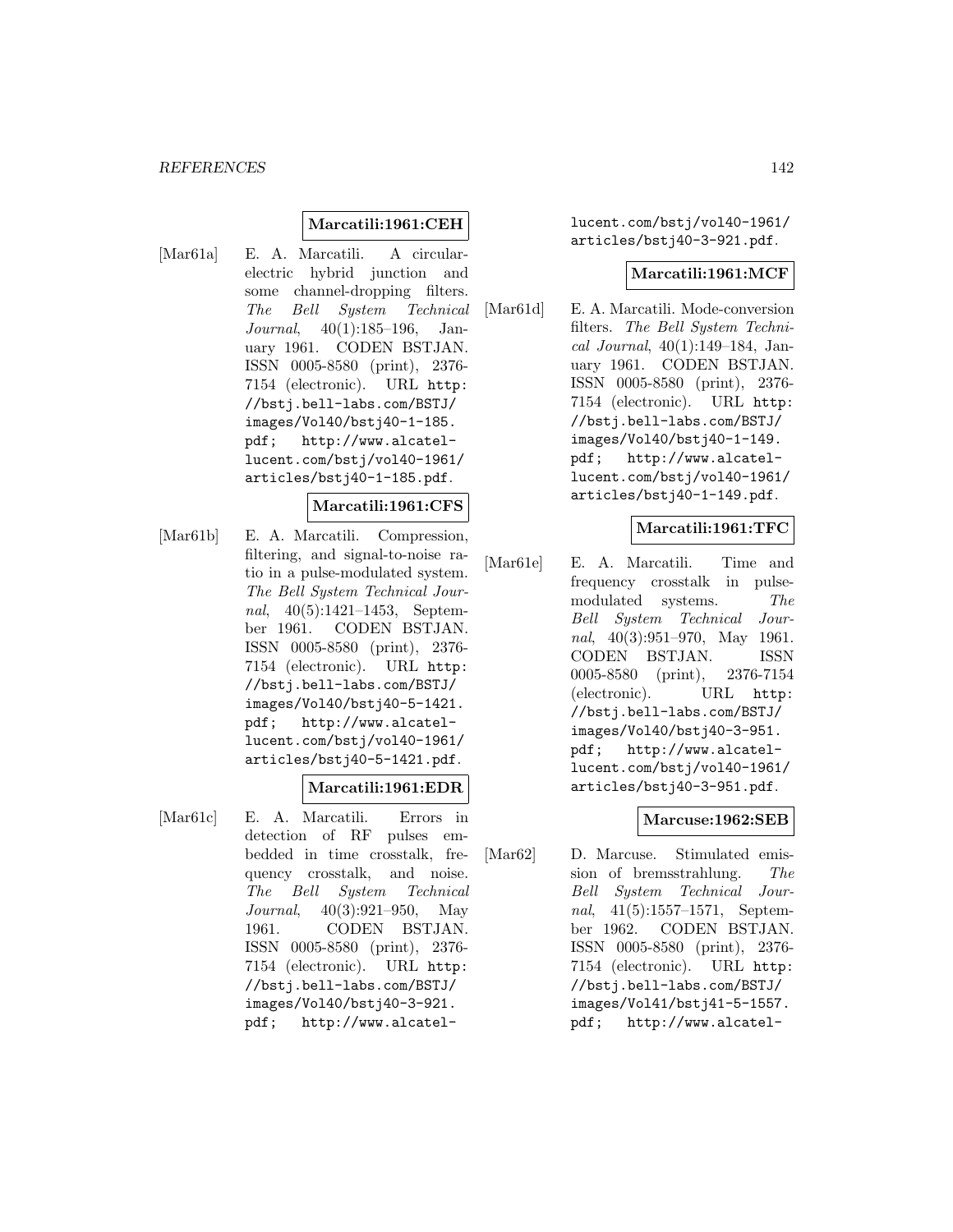lucent.com/bstj/vol41-1962/ articles/bstj41-5-1557.pdf.

### **Marcuse:1963:FDS**

[Mar63] Dietrich Marcuse. A further discussion of stimulated emission of bremsstrahlung. The Bell System Technical Journal, 42(2):415–430, March 1963. CODEN BSTJAN. ISSN 0005-8580 (print), 2376-7154 (electronic). URL http: //bstj.bell-labs.com/BSTJ/ images/Vol42/bstj42-2-415. pdf; http://www.alcatellucent.com/bstj/vol42-1963/ articles/bstj42-2-415.pdf.

#### **Marcatili:1964:MST**

[Mar64a] E. A. J. Marcatili. Modes in a sequence of thick astigmatic lens-like focusers. The Bell System Technical Journal, 43(6):2887–2904, November 1964. CODEN BSTJAN. ISSN 0005-8580 (print), 2376- 7154 (electronic). URL http: //bstj.bell-labs.com/BSTJ/ images/Vol43/bstj43-6-2887. pdf; http://www.alcatellucent.com/bstj/vol43-1964/ articles/bstj43-6-2887.pdf.

### **Marcuse:1964:PLR**

[Mar64b] D. Marcuse. Propagation of light rays through a lenswaveguide with curved axis. The Bell System Technical Journal, 43(2):741–753, March 1964. CODEN BSTJAN. ISSN 0005-8580 (print), 2376- 7154 (electronic). URL http: //bstj.bell-labs.com/BSTJ/

images/Vol43/bstj43-2-741. pdf; http://www.alcatellucent.com/bstj/vol43-1964/ articles/bstj43-2-741.pdf.

### **Marcuse:1965:PPG**

[Mar65a] D. Marcuse. Properties of periodic gas lenses. The Bell System Technical Journal, 44(9):2083-2116, November 1965. CODEN BSTJAN. ISSN 0005-8580 (print), 2376- 7154 (electronic). URL http: //bstj.bell-labs.com/BSTJ/ images/Vol44/bstj44-9-2083. pdf; http://www.alcatellucent.com/bstj/vol44-1965/ articles/bstj44-9-2083.pdf.

### **Marcuse:1965:STL**

[Mar65b] D. Marcuse. Statistical treatment of light-ray propagation in beam-waveguides. The Bell System Technical Journal, 44(9):2065–2081, November 1965. CODEN BSTJAN. ISSN 0005-8580 (print), 2376- 7154 (electronic). URL http: //bstj.bell-labs.com/BSTJ/ images/Vol44/bstj44-9-2065. pdf; http://www.alcatellucent.com/bstj/vol44-1965/ articles/bstj44-9-2065.pdf.

# **Marcatili:1966:LTM**

[Mar66a] E. A. J. Marcatili. Light transmission in a multiple dielectric (gaseous and solid) guide. The Bell System Technical Journal, 45(1):97–103, January 1966. CODEN BST-JAN. ISSN 0005-8580 (print), 2376-7154 (electronic). URL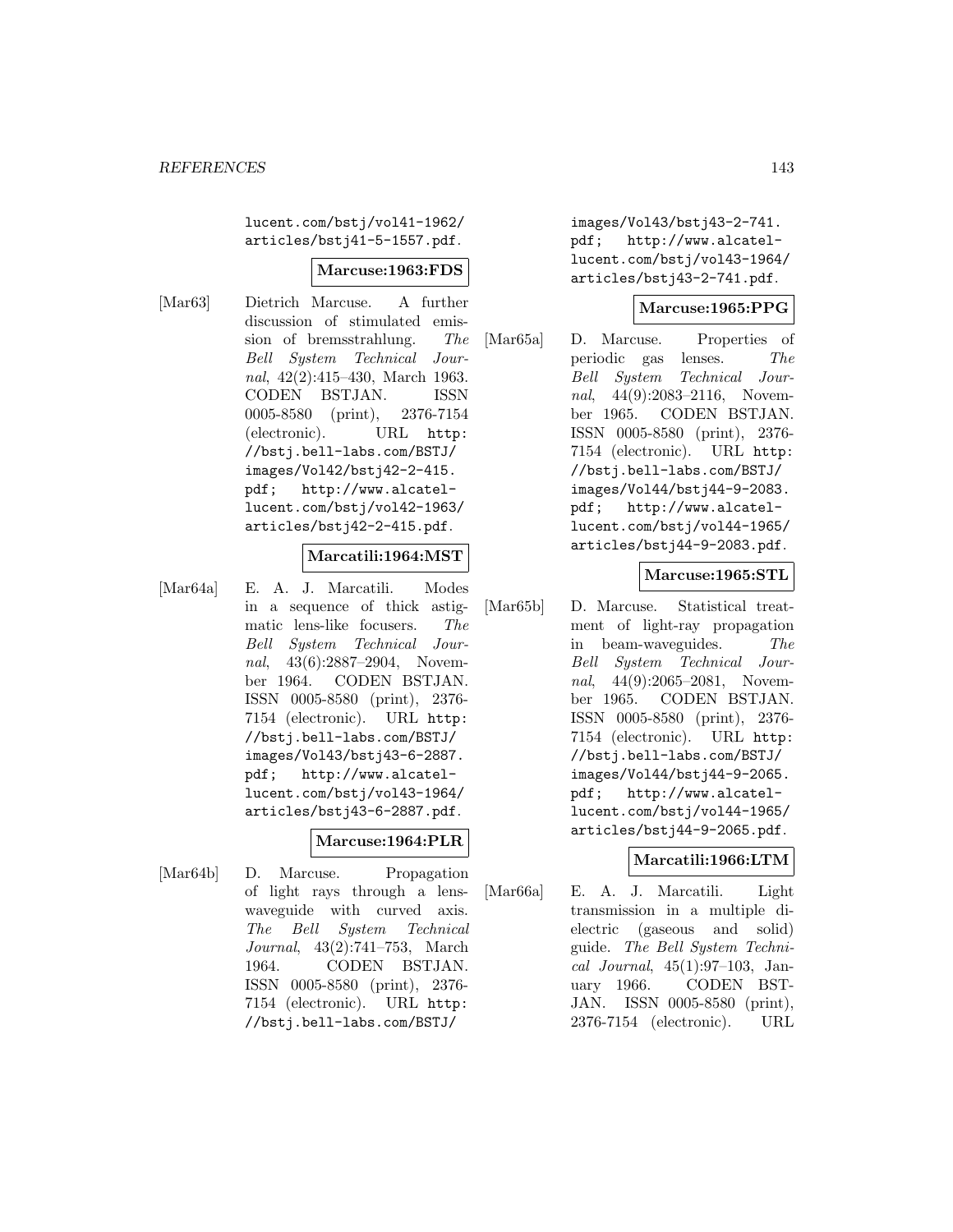http://bstj.bell-labs.com/ BSTJ/images/Vol45/bstj45-1- 97.pdf; http://www.alcatellucent.com/bstj/vol45-1966/ articles/bstj45-1-97.pdf.

### **Marcatili:1966:RPB**

[Mar66b] E. A. J. Marcatili. Ray propagation in beam-waveguides with redirectors. The Bell System Technical Journal, 45 (1):105–115, January 1966. CODEN BSTJAN. ISSN 0005-8580 (print), 2376-7154 (electronic). URL http: //bstj.bell-labs.com/BSTJ/ images/Vol45/bstj45-1-105. pdf; http://www.alcatellucent.com/bstj/vol45-1966/ articles/bstj45-1-105.pdf.

# **Marcuse:1966:CBG**

[Mar66c] D. Marcuse. Comparison between a gas lens and its equivalent thin lens. The Bell System Technical Journal, 45(8):1339–1344, October 1966. CODEN BSTJAN. ISSN 0005-8580 (print), 2376- 7154 (electronic). URL http: //bstj.bell-labs.com/BSTJ/ images/Vol45/bstj45-8-1339. pdf; http://www.alcatellucent.com/bstj/vol45-1966/ articles/bstj45-8-1339.pdf.

# **Marcuse:1966:DFP**

[Mar66d] D. Marcuse. Deformation of fields propagating through gas lenses. The Bell System Technical Journal, 45(8):1345–1368, October 1966. CODEN BSTJAN. ISSN 0005-8580 (print), 2376-

7154 (electronic). URL http: //bstj.bell-labs.com/BSTJ/ images/Vol45/bstj45-8-1345. pdf; http://www.alcatellucent.com/bstj/vol45-1966/ articles/bstj45-8-1345.pdf.

### **Marcuse:1966:PLR**

[Mar66e] D. Marcuse. Physical limitations on ray oscillation suppressors. The Bell System Technical Journal, 45(5):743–751, May/ June 1966. CODEN BSTJAN. ISSN 0005-8580 (print), 2376- 7154 (electronic). URL http: //bstj.bell-labs.com/BSTJ/ images/Vol45/bstj45-5-743. pdf; http://www.alcatellucent.com/bstj/vol45-1966/ articles/bstj45-5-743.pdf.

### **Marcatili:1967:ERR**

[Mar67a] E. A. J. Marcatili. Effect of redirectors, refocusers, and mode filters on light transmission through aberrated and misaligned lenses. The Bell System Technical Journal, 46 (8):1733–1752, October 1967. CODEN BSTJAN. ISSN 0005-8580 (print), 2376-7154 (electronic). URL http: //bstj.bell-labs.com/BSTJ/ images/Vol46/bstj46-8-1733. pdf; http://www.alcatellucent.com/bstj/vol46-1967/ articles/bstj46-8-1733.pdf.

### **Marcatili:1967:AWO**

[Mar67b] E. A. J. Marcatili. Off-axis wave-optics transmission in a lens-like medium with aberration. The Bell System Techni-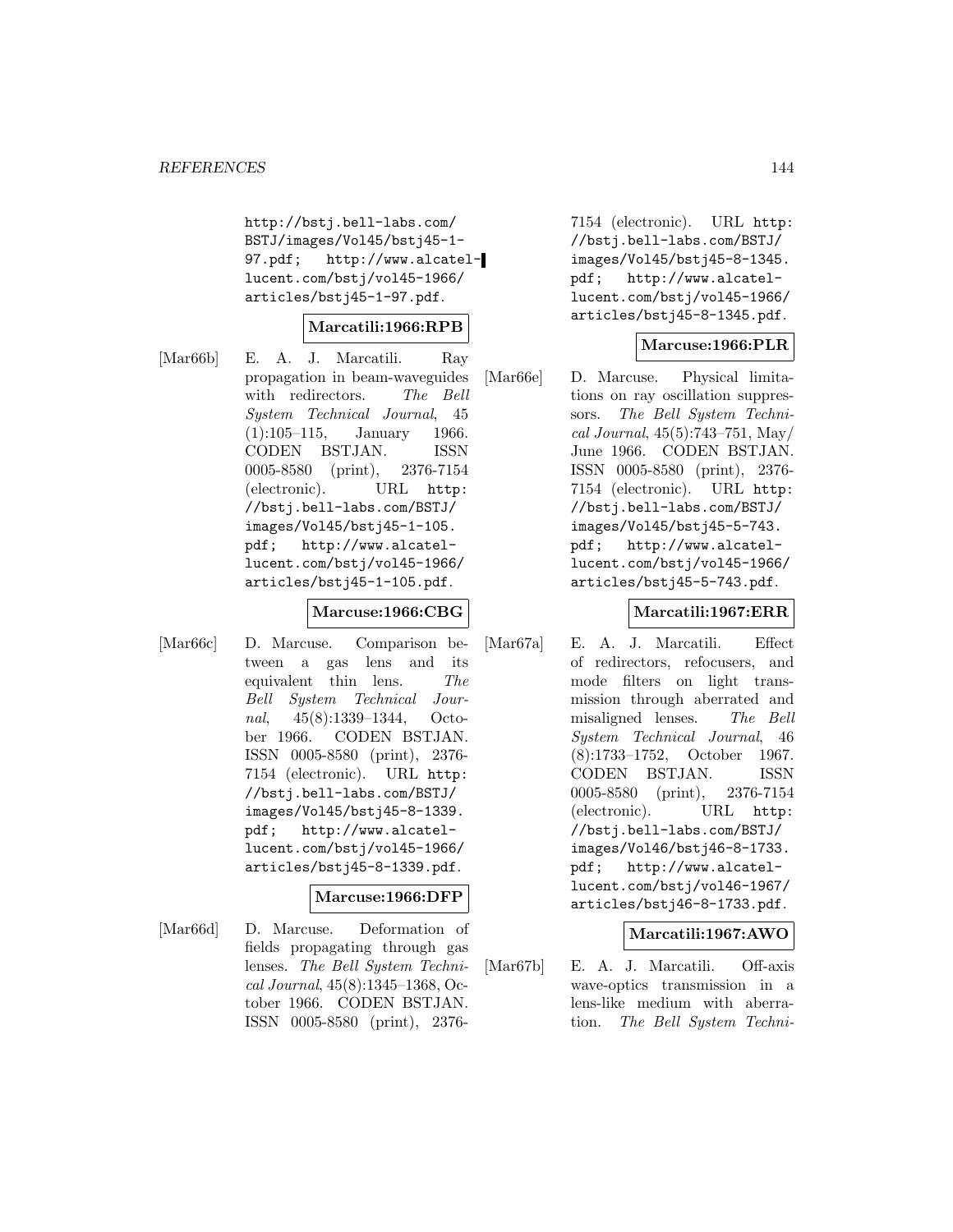cal Journal, 46(1):149–166, January 1967. CODEN BSTJAN. ISSN 0005-8580 (print), 2376- 7154 (electronic). URL http: //bstj.bell-labs.com/BSTJ/ images/Vol46/bstj46-1-149. pdf; http://www.alcatellucent.com/bstj/vol46-1967/ articles/bstj46-1-149.pdf.

# **Marlow:1967:NLT**

[Mar67c] N. A. Marlow. A normal limit theorem for power sums of independent random variables. The Bell System Technical Journal, 46(9):2081-2089, November 1967. CODEN BSTJAN. ISSN 0005-8580 (print), 2376- 7154 (electronic). URL http: //bstj.bell-labs.com/BSTJ/ images/Vol46/bstj46-9-2081. pdf; http://www.alcatellucent.com/bstj/vol46-1967/ articles/bstj46-9-2081.pdf.

# **Marino:1968:ISL**

[Mar68] P. J. Marino. Identification and synthesis of linear sequential machines. The Bell System Technical Journal, 47(3):343–384, March 1968. CODEN BSTJAN. ISSN 0005-8580 (print), 2376- 7154 (electronic). URL http: //bstj.bell-labs.com/BSTJ/ images/Vol47/bstj47-3-343. pdf; http://www.alcatellucent.com/bstj/vol47-1968/ articles/bstj47-3-343.pdf.

#### **Marcatili:1969:BOD**

[Mar69a] E. A. J. Marcatili. Bends in optical dielectric guides. The Bell System Technical Jour-

nal, 48(7):2103–2132, September 1969. CODEN BSTJAN. ISSN 0005-8580 (print), 2376- 7154 (electronic). URL http: //bstj.bell-labs.com/BSTJ/ images/Vol48/bstj48-7-2103. pdf; http://www.alcatellucent.com/bstj/vol48-1969/ articles/bstj48-7-2103.pdf.

## **Marcatili:1969:DRW**

[Mar69b] E. A. J. Marcatili. Dielectric rectangular waveguide and directional coupler for integrated optics. The Bell System Technical Journal, 48(7): 2071–2102, September 1969. CODEN BSTJAN. ISSN 0005-8580 (print), 2376-7154 (electronic). URL http: //bstj.bell-labs.com/BSTJ/ images/Vol48/bstj48-7-2071. pdf; http://www.alcatellucent.com/bstj/vol48-1969/ articles/bstj48-7-2071.pdf.

## **Marcuse:1969:MCCa**

[Mar69c] Dietrich Marcuse. Mode conversation caused by surface imperfections of a dielectric slab waveguide. The Bell System Technical Journal, 48(10):3187– 3215, December 1969. CO-DEN BSTJAN. ISSN 0005- 8580 (print), 2376-7154 (electronic). URL http://bstj. bell-labs.com/BSTJ/images/ Vol48/bstj48-10-3187.pdf; http://www.alcatel-lucent. com/bstj/vol48-1969/articles/ bstj48-10-3187.pdf.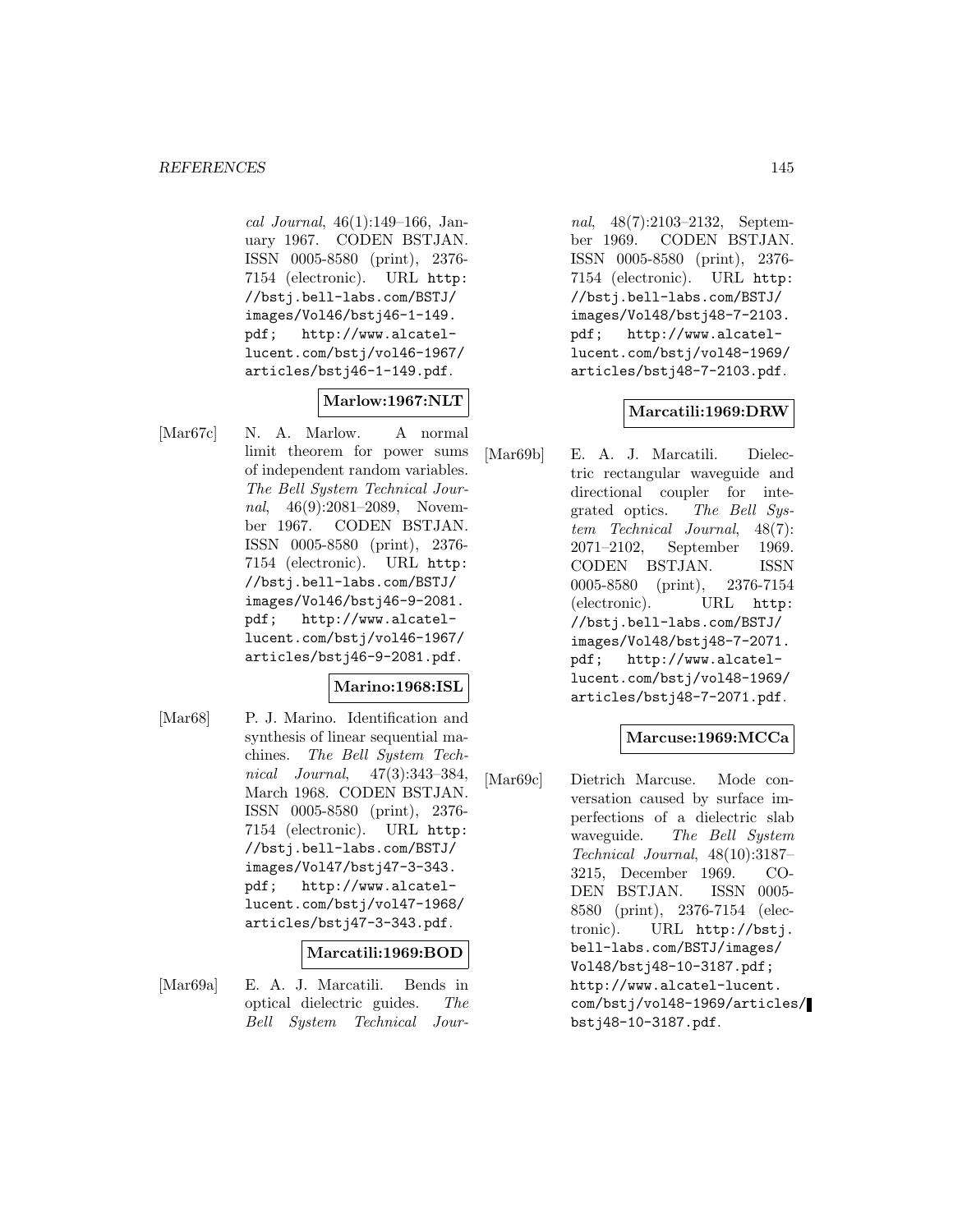## **Marcuse:1969:RLD**

[Mar69d] Dietrich Marcuse. Radiation losses of dielectric waveguides in terms of the power spectrum of the wall distortion function. The Bell System Technical Journal, 48(10):3233–3242, December 1969. CODEN BSTJAN. ISSN 0005-8580 (print), 2376-7154 (electronic). URL http://bstj. bell-labs.com/BSTJ/images/ Vol48/bstj48-10-3233.pdf; http://www.alcatel-lucent. com/bstj/vol48-1969/articles/ bstj48-10-3233.pdf.

#### **Mathews:1961:ACM**

[Mat61] Max V. Mathews. An acoustic compiler for music and psychological stimuli. The Bell System Technical Journal, 40(3):677–694, May 1961. CODEN BSTJAN. ISSN 0005-8580 (print), 2376-7154 (electronic). URL http: //bstj.bell-labs.com/BSTJ/ images/Vol40/bstj40-3-677. pdf; http://www.alcatellucent.com/bstj/vol40-1961/ articles/bstj40-3-677.pdf.

# **Maurer:1967:CAM**

[Mau67] D. W. Maurer. Cathode activity measurement: A modification of the dip test. The Bell System Technical Journal, 46(10): 2363–2374, December 1967. CO-DEN BSTJAN. ISSN 0005- 8580 (print), 2376-7154 (electronic). URL http://bstj. bell-labs.com/BSTJ/images/ Vol46/bstj46-10-2363.pdf;

http://www.alcatel-lucent. com/bstj/vol46-1967/articles/ bstj46-10-2363.pdf.

## **Mayo:1962:BRP**

[May62] J. S. Mayo. A bipolar repeater for pulse code modulation signals. The Bell System Technical Journal, 41(1):25–97, January 1962. CODEN BST-JAN. ISSN 0005-8580 (print), 2376-7154 (electronic). URL http://bstj.bell-labs.com/ BSTJ/images/Vol41/bstj41-1- 25.pdf; http://www.alcatellucent.com/bstj/vol41-1962/ articles/bstj41-1-25.pdf.

#### **Mayo:1965:EMP**

[May65] J. S. Mayo. Experimental 224 Mb/s PCM terminals. The Bell System Technical Journal, 44(9):1813–1841, November 1965. CODEN BSTJAN. ISSN 0005-8580 (print), 2376- 7154 (electronic). URL http: //bstj.bell-labs.com/BSTJ/ images/Vol44/bstj44-9-1813. pdf; http://www.alcatellucent.com/bstj/vol44-1965/ articles/bstj44-9-1813.pdf.

# **Mazo:1968:QND**

[Maz68] James E. Mazo. Quantizing noise and data transmission. The Bell System Technical Journal, 47(8):1737–1753, October 1968. CODEN BSTJAN. ISSN 0005-8580 (print), 2376- 7154 (electronic). URL http: //bstj.bell-labs.com/BSTJ/ images/Vol47/bstj47-8-1737. pdf; http://www.alcatel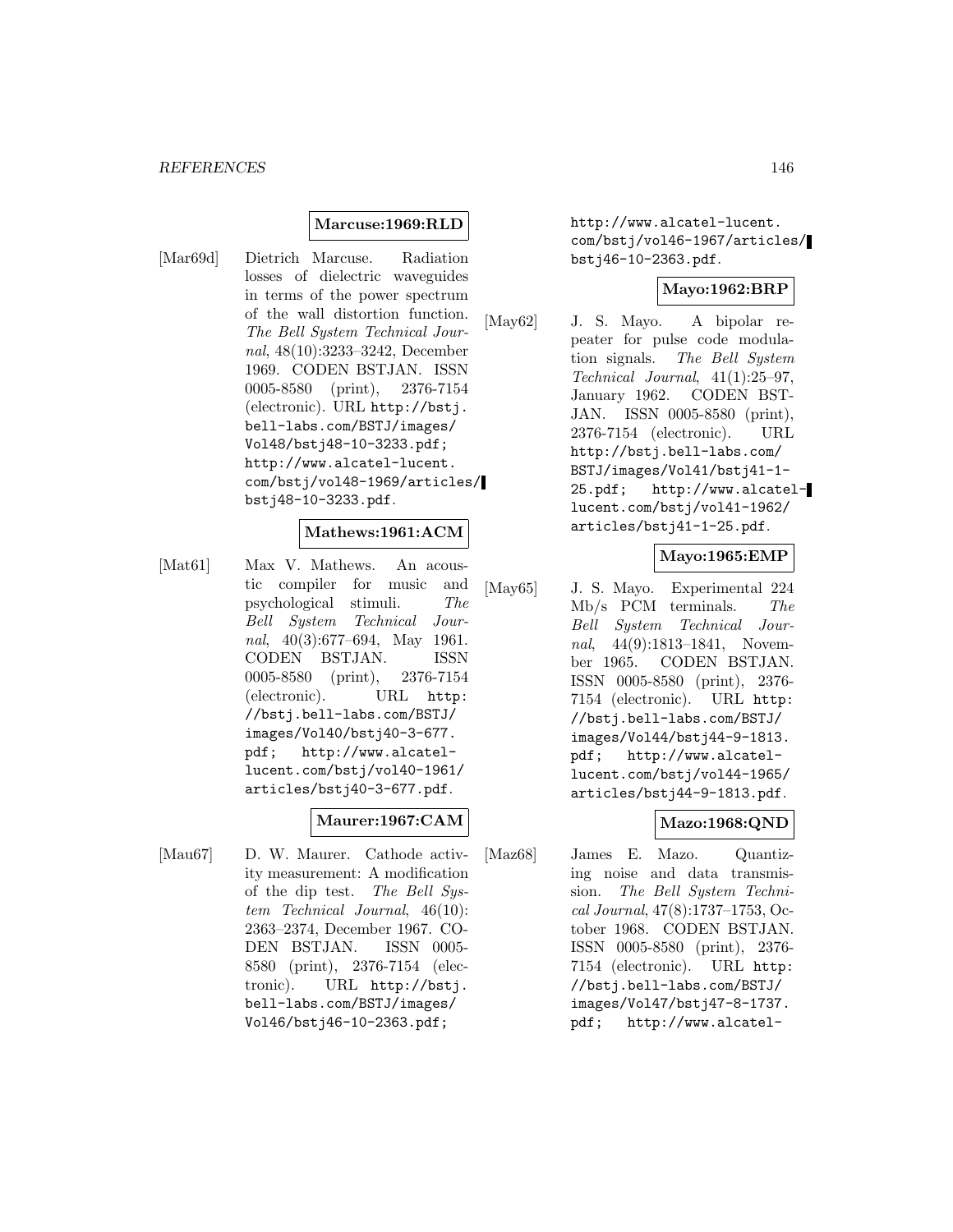lucent.com/bstj/vol47-1968/ articles/bstj47-8-1737.pdf.

## **Marcatili:1961:BSF**

- 
- [MB61] E. A. Marcatili and D. L. Bisbee. Band-splitting filter. The Bell System Technical Journal, 40(1):197–212, January 1961. CODEN BSTJAN. ISSN 0005-8580 (print), 2376- 7154 (electronic). URL http: //bstj.bell-labs.com/BSTJ/ images/Vol40/bstj40-1-197. pdf; http://www.alcatellucent.com/bstj/vol40-1961/ articles/bstj40-1-197.pdf.

## **McCluskey:1962:MSS**

[McC62] E. J. McCluskey, Jr. Minimumstate sequential circuits for a restricted class of incompletely specified flow tables. The Bell System Technical Journal, 41(6):1759–1768, November 1962. CODEN BSTJAN. ISSN 0005-8580 (print), 2376- 7154 (electronic). URL http: //bstj.bell-labs.com/BSTJ/ images/Vol41/bstj41-6-1759. pdf; http://www.alcatellucent.com/bstj/vol41-1962/ articles/bstj41-6-1759.pdf.

#### **McCumber:1965:ESC**

[McC65] D. E. McCumber. Eigenmodes of a symmetric cylindrical confocal laser resonator and their perturbation by output-coupling apertures. The Bell System Technical Journal, 44(2):333–363, February 1965. CODEN BSTJAN. ISSN 0005-8580 (print), 2376- 7154 (electronic). URL http:

//bstj.bell-labs.com/BSTJ/ images/Vol44/bstj44-2-333. pdf; http://www.alcatellucent.com/bstj/vol44-1965/ articles/bstj44-2-333.pdf.

## **McCullough:1968:BRC**

[McC68] Richard H. McCullough. The binary regenerative channel. The Bell System Technical Journal, 47(8):1713–1735, October 1968. CODEN BSTJAN. ISSN 0005-8580 (print), 2376- 7154 (electronic). URL http: //bstj.bell-labs.com/BSTJ/ images/Vol47/bstj47-8-1713. pdf; http://www.alcatellucent.com/bstj/vol47-1968/ articles/bstj47-8-1713.pdf.

#### **McCumber:1969:EAC**

[McC69] D. E. McCumber. Eigenmodes of an asymmetric cylindrical confocal laser resonator with a single output-coupling aperture. The Bell System Technical Journal, 48(6):1919–1936, July/ August 1969. CODEN BSTJAN. ISSN 0005-8580 (print), 2376- 7154 (electronic). URL http: //bstj.bell-labs.com/BSTJ/ images/Vol48/bstj48-6-1919. pdf; http://www.alcatellucent.com/bstj/vol48-1969/ articles/bstj48-6-1919.pdf.

## **McDonald:1966:SNI**

[McD66] R. A. McDonald. Signal-tonoise and idle channel performance of differential pulse code modulation systems — particular applications to voice signals. The Bell System Technical Jour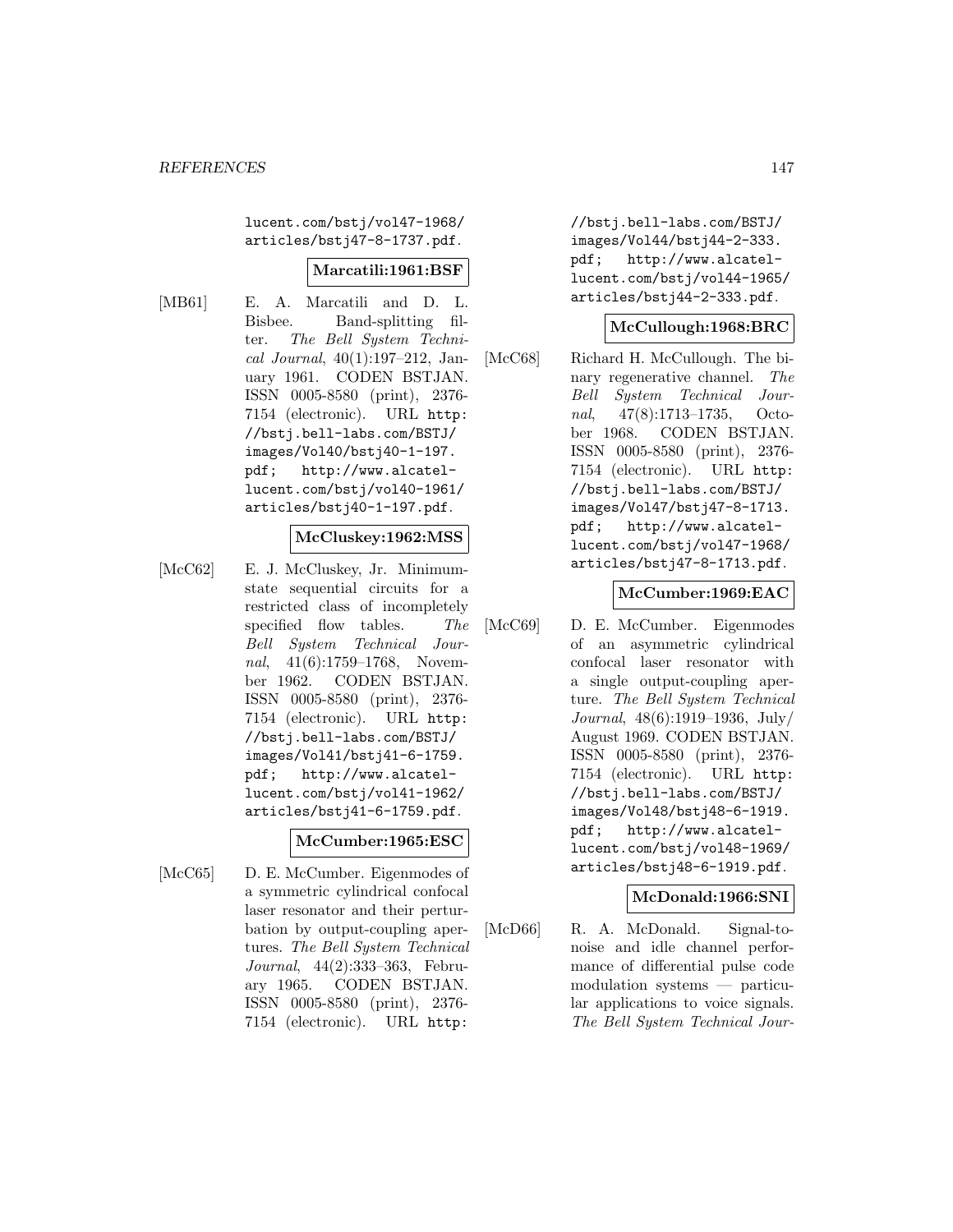nal, 45(7):1123–1151, September 1966. CODEN BSTJAN. ISSN 0005-8580 (print), 2376- 7154 (electronic). URL http: //bstj.bell-labs.com/BSTJ/ images/Vol45/bstj45-7-1123. pdf; http://www.alcatellucent.com/bstj/vol45-1966/ articles/bstj45-7-1123.pdf.

## **McKenna:1967:EPD**

[McK67] J. McKenna. The excitation of planar dielectric waveguide at p–n junctions, I. The Bell System Technical Journal, 46(7):1491–1526, September 1967. CODEN BSTJAN. ISSN 0005-8580 (print), 2376- 7154 (electronic). URL http: //bstj.bell-labs.com/BSTJ/ images/Vol46/bstj46-7-1491. pdf; http://www.alcatellucent.com/bstj/vol46-1967/ articles/bstj46-7-1491.pdf.

## **McMillan:1969:CSW**

[McM69] Brockway McMillan. Communication systems which minimize coding noise. The Bell System Technical Journal, 48(9):3091-3112, November 1969. CODEN BSTJAN. ISSN 0005-8580 (print), 2376- 7154 (electronic). URL http: //bstj.bell-labs.com/BSTJ/ images/Vol48/bstj48-9-3091. pdf; http://www.alcatellucent.com/bstj/vol48-1969/ articles/bstj48-9-3091.pdf.

#### **Marcuse:1969:MCCb**

[MD69] Dietrich Marcuse and Richard M. Derosier. Mode conversation caused by diameter changes of a round dielectric waveguide. The Bell System Technical Journal, 48(10):3217–3232, December 1969. CODEN BSTJAN. ISSN 0005-8580 (print), 2376-7154 (electronic). URL http://bstj. bell-labs.com/BSTJ/images/ Vol48/bstj48-10-3217.pdf; http://www.alcatel-lucent. com/bstj/vol48-1969/articles/ bstj48-10-3217.pdf.

## **Meadows:1962:SSL**

[Mea62] H. E. Meadows. Solution of systems of linear ordinary differential equations with periodic coefficients. The Bell System Technical Journal, 41(4):1275–1294, July 1962. CODEN BSTJAN. ISSN 0005-8580 (print), 2376- 7154 (electronic). URL http: //bstj.bell-labs.com/BSTJ/ images/Vol41/bstj41-4-1275. pdf; http://www.alcatellucent.com/bstj/vol41-1962/ articles/bstj41-4-1275.pdf.

## **Meacham:1968:NIB**

[Mea68] L. A. Meacham. Negative impedance boosting. The Bell System Technical Journal,  $47(6):1019-1041$ , July/ August 1968. CODEN BSTJAN. ISSN 0005-8580 (print), 2376- 7154 (electronic). URL http: //bstj.bell-labs.com/BSTJ/ images/Vol47/bstj47-6-1019. pdf; http://www.alcatellucent.com/bstj/vol47-1968/ articles/bstj47-6-1019.pdf.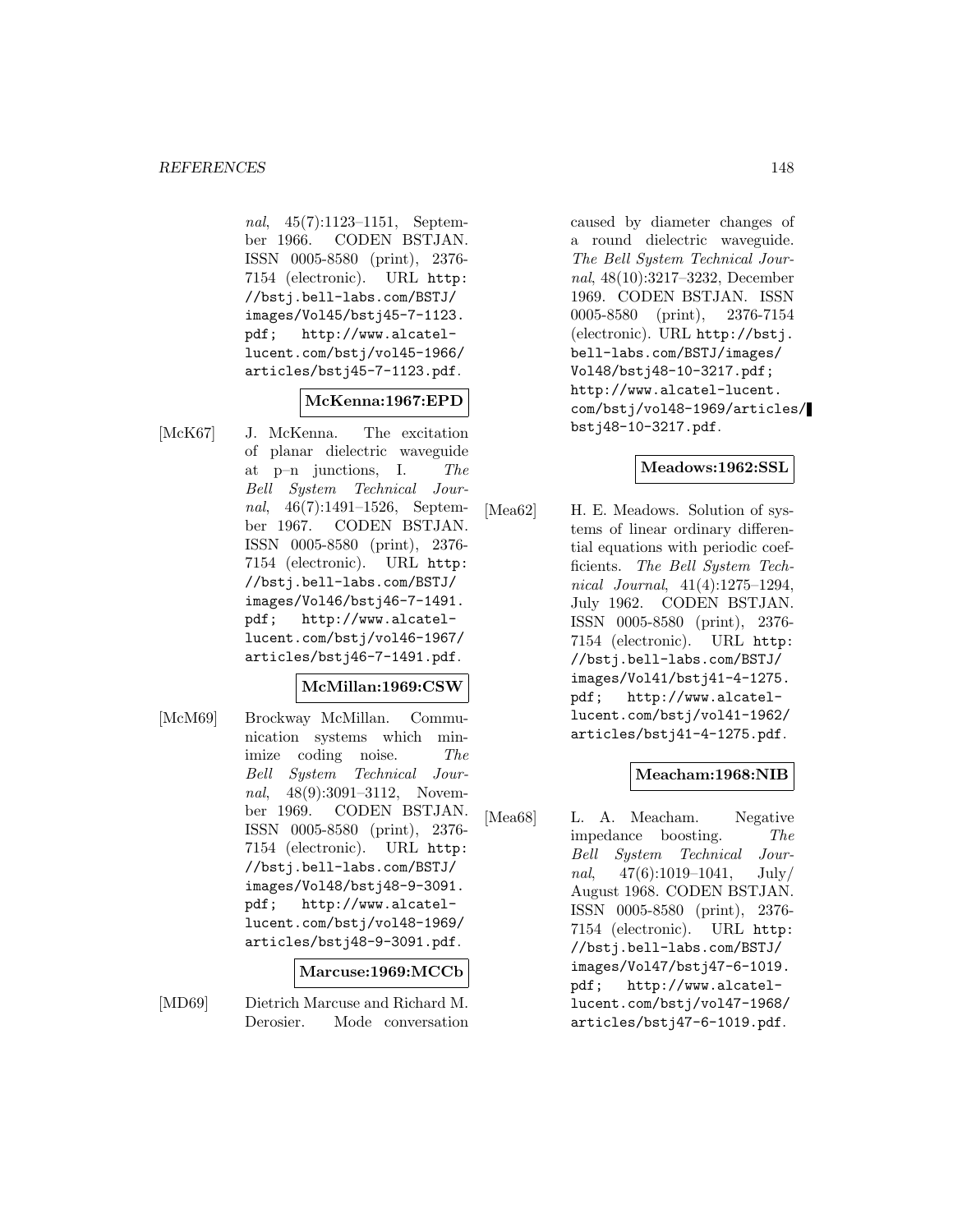## **Melzak:1968:CCC**

[Mel68] Z. A. Melzak. On a class of configuration and coincidence problems. The Bell System Technical Journal, 47(6):1105–1129, July/ August 1968. CODEN BSTJAN. ISSN 0005-8580 (print), 2376- 7154 (electronic). URL http: //bstj.bell-labs.com/BSTJ/ images/Vol47/bstj47-6-1105. pdf; http://www.alcatellucent.com/bstj/vol47-1968/ articles/bstj47-6-1105.pdf.

#### **Miller:1963:NSI**

[Mil63] S. E. Miller. The nature of and system inferences of delay distortion due to mode conversion in multimode transmission systems. The Bell System Technical Journal, 42(6):2741-2760, November 1963. CODEN BSTJAN. ISSN 0005-8580 (print), 2376- 7154 (electronic). URL http: //bstj.bell-labs.com/BSTJ/ images/Vol42/bstj42-6-2741. pdf; http://www.alcatellucent.com/bstj/vol42-1963/ articles/bstj42-6-2741.pdf.

## **Miller:1964:AGF**

[Mil64a] S. E. Miller. Alternating-gradient focusing and related properties of conventional convergent lens focusing. The Bell System Technical Journal, 43(4):1741–1758, July 1964. CODEN BSTJAN. ISSN 0005-8580 (print), 2376- 7154 (electronic). URL http: //bstj.bell-labs.com/BSTJ/ images/Vol43/bstj43-4-1741. pdf; http://www.alcatellucent.com/bstj/vol43-1964/ articles/bstj43-4-1741.pdf.

#### **Miller:1964:DCL**

[Mil64b] S. E. Miller. Directional control in light-wave guidance. The Bell System Technical Journal, 43(4):1727–1739, July 1964. CODEN BSTJAN. ISSN 0005-8580 (print), 2376- 7154 (electronic). URL http: //bstj.bell-labs.com/BSTJ/ images/Vol43/bstj43-4-1727. pdf; http://www.alcatellucent.com/bstj/vol43-1964/ articles/bstj43-4-1727.pdf.

## **Mills:1964:CPE**

[Mil64c] G. W. Mills. A comparison of permanent electrical connections. The Bell System Technical Journal, 43(3):1067–1102, May 1964. CODEN BSTJAN. ISSN 0005-8580 (print), 2376- 7154 (electronic). URL http: //bstj.bell-labs.com/BSTJ/ images/Vol43/bstj43-3-1067. pdf; http://www.alcatellucent.com/bstj/vol43-1964/ articles/bstj43-3-1067.pdf.

#### **Miller:1965:LPG**

[Mil65] S. E. Miller. Light propagation in generalized lens-like media. The Bell System Technical Journal, 44(9):2017–2064, November 1965. CODEN BSTJAN. ISSN 0005-8580 (print), 2376- 7154 (electronic). URL http: //bstj.bell-labs.com/BSTJ/ images/Vol44/bstj44-9-2017. pdf; http://www.alcatel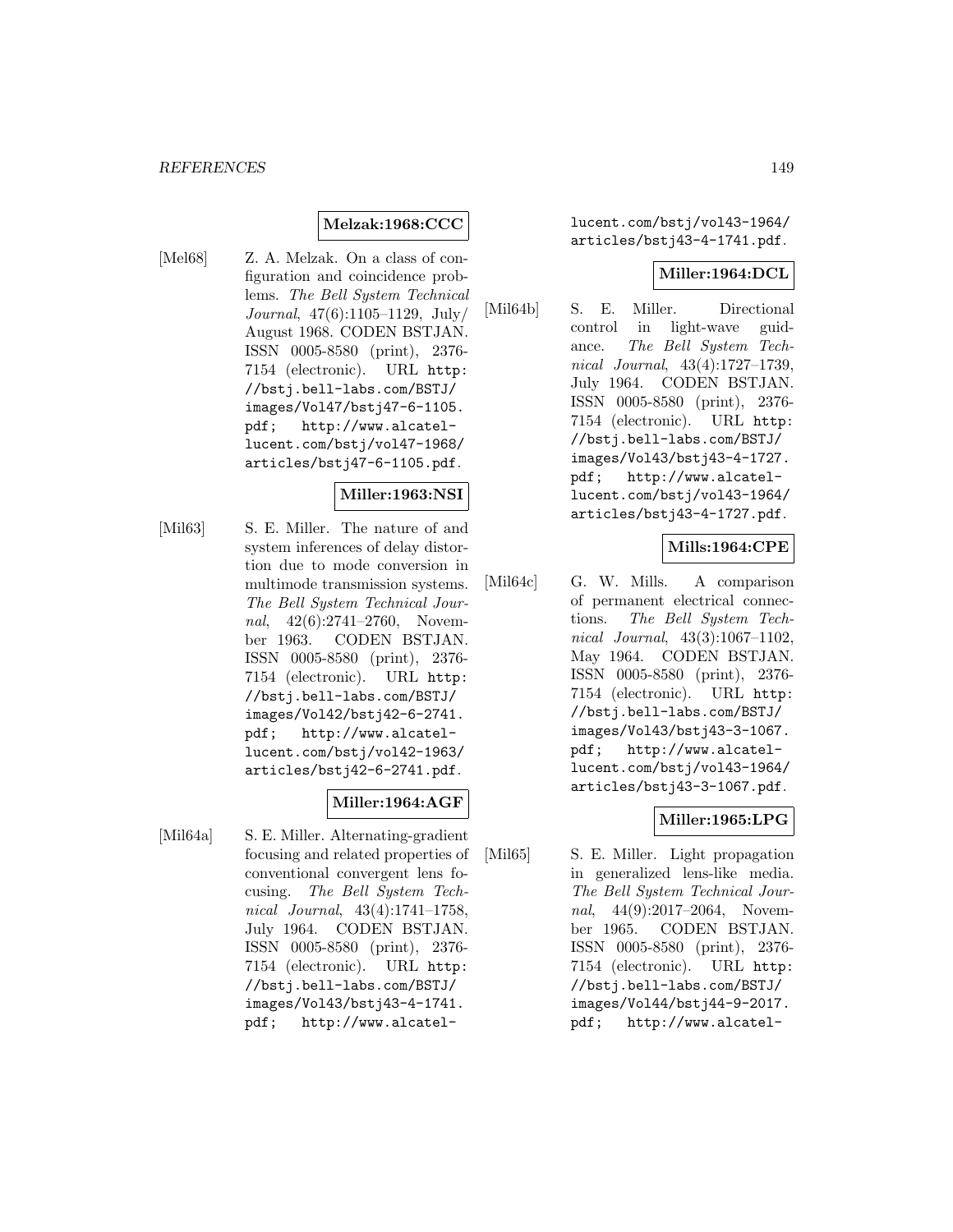lucent.com/bstj/vol44-1965/ articles/bstj44-9-2017.pdf.

## **Miller:1968:STW**

[Mil68] S. E. Miller. On solutions for two waves with periodic coupling. The Bell System Technical Journal, 47(8):1801–1822, October 1968. CODEN BSTJAN. ISSN 0005-8580 (print), 2376- 7154 (electronic). URL http: //bstj.bell-labs.com/BSTJ/ images/Vol47/bstj47-8-1801. pdf; http://www.alcatellucent.com/bstj/vol47-1968/ articles/bstj47-8-1801.pdf.

# **Miller:1969:IOI**

[Mil69a] Stewart E. Miller. Integrated optics: An introduction. The Bell System Technical Journal, 48(7):2059–2069, September 1969. CODEN BSTJAN. ISSN 0005-8580 (print), 2376- 7154 (electronic). URL http: //bstj.bell-labs.com/BSTJ/ images/Vol48/bstj48-7-2059. pdf; http://www.alcatellucent.com/bstj/vol48-1969/ articles/bstj48-7-2059.pdf.

## **Miller:1969:STA**

[Mil69b] Stewart E. Miller. Some theory and applications of periodically coupled waves. The Bell System Technical Journal, 48(7):2189–2219, September 1969. CODEN BSTJAN. ISSN 0005-8580 (print), 2376- 7154 (electronic). URL http: //bstj.bell-labs.com/BSTJ/ images/Vol48/bstj48-7-2189. pdf; http://www.alcatellucent.com/bstj/vol48-1969/ articles/bstj48-7-2189.pdf.

## **Murray-Lasso:1968:UMT**

[ML68] M. A. Murray-Lasso. Unified matrix theory of lumped and distributed directional couplers. The Bell System Technical Journal, 47(1):39–71, January 1968. CODEN BST-JAN. ISSN 0005-8580 (print), 2376-7154 (electronic). URL http://bstj.bell-labs.com/ BSTJ/images/Vol47/bstj47-1- 39.pdf; http://www.alcatellucent.com/bstj/vol47-1968/ articles/bstj47-1-39.pdf.

## **Miller:1967:BJB**

[MLW67] R. C. Miller, E. F. Labuda, and C. E. Webb. B.S.T.J. briefs: Excited level populations in high current density argon discharges. The Bell System Technical Journal, 46(1):281–284, January 1967. CODEN BSTJAN. ISSN 0005-8580 (print), 2376- 7154 (electronic). URL http: //bstj.bell-labs.com/BSTJ/ images/Vol46/bstj46-1-281. pdf; http://www.alcatellucent.com/bstj/vol46-1967/ articles/bstj46-1-281.pdf.

# **Martel:1961:FRD**

[MM61] H. C. Martel and M. V. Mathews. Further results on the detectability of known signals in Gaussian noise. The Bell System Technical Journal, 40(2):423–451, March 1961. CODEN BSTJAN. ISSN 0005-8580 (print), 2376- 7154 (electronic). URL http: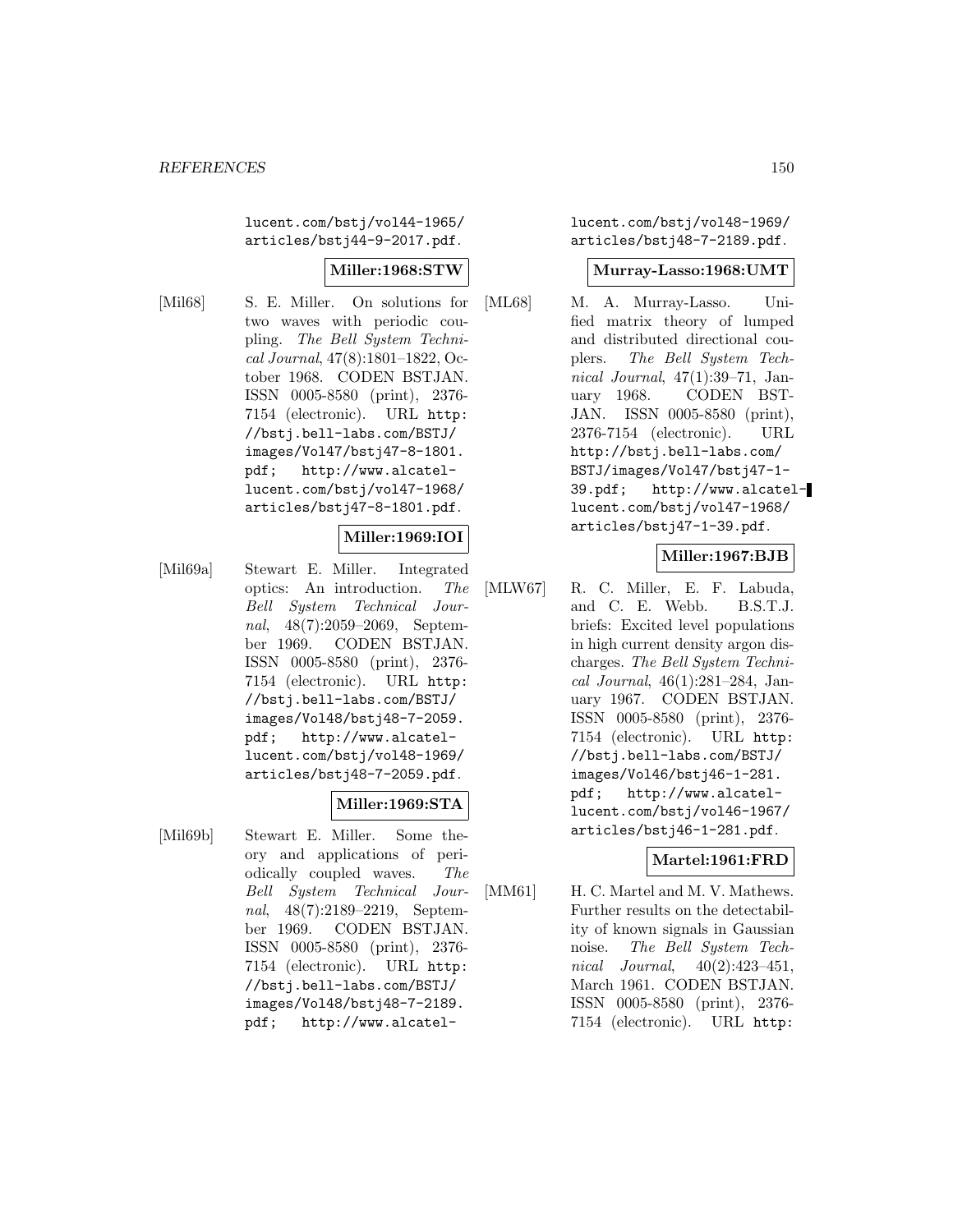//bstj.bell-labs.com/BSTJ/ images/Vol40/bstj40-2-423. pdf; http://www.alcatellucent.com/bstj/vol40-1961/ articles/bstj40-2-423.pdf.

## **Marcuse:1964:ATG**

[MM64] D. Marcuse and S. E. Miller. Analysis of a tubular gas lens. The Bell System Technical Journal, 43(4):1759–1782, July 1964. CODEN BSTJAN. ISSN 0005-8580 (print), 2376- 7154 (electronic). URL http: //bstj.bell-labs.com/BSTJ/ images/Vol43/bstj43-4-1759. pdf; http://www.alcatellucent.com/bstj/vol43-1964/ articles/bstj43-4-1759.pdf. See erratum [Ano64k].

## **Misawa:1966:BJB**

[MM66a] T. Misawa and L. P. Marinaccio. B.S.T.J. briefs: A 1/4-watt Si PvN X-band IMPATT (IM-Pact Avalanche Transit Time) diode. The Bell System Technical Journal, 45(6):989–991, July/ August 1966. CODEN BSTJAN. ISSN 0005-8580 (print), 2376- 7154 (electronic). URL http: //bstj.bell-labs.com/BSTJ/ images/Vol45/bstj45-6-989. pdf; http://www.alcatellucent.com/bstj/vol45-1966/ articles/bstj45-6-989.pdf.

#### **Morrison:1966:EBH**

[MM66b] J. A. Morrison and S. P. Morgan. Electron beam heating of a thin film on a highly conducting substrate. The Bell System Technical Journal, 45(5):661–687, May/

June 1966. CODEN BSTJAN. ISSN 0005-8580 (print), 2376- 7154 (electronic). URL http: //bstj.bell-labs.com/BSTJ/ images/Vol45/bstj45-5-661. pdf; http://www.alcatellucent.com/bstj/vol45-1966/ articles/bstj45-5-661.pdf.

## **McKenna:1968:ESE**

[MM68] James McKenna and J. A. Morrison. The effects of strain on electromagnetic modes of anisotropic dielectric waveguides at p–n junctions. The Bell System Technical Journal, 47(9):1933–1956, November 1968. CODEN BSTJAN. ISSN 0005-8580 (print), 2376- 7154 (electronic). URL http: //bstj.bell-labs.com/BSTJ/ images/Vol47/bstj47-9-1933. pdf; http://www.alcatellucent.com/bstj/vol47-1968/ articles/bstj47-9-1933.pdf.

## **Marcatili:1969:IRD**

[MM69] E. A. J. Marcatili and S. E. Miller. Improved relations describing directional control in electromagnetic wave guidance. The Bell System Technical Journal, 48(7):2161–2188, September 1969. CODEN BSTJAN. ISSN 0005-8580 (print), 2376- 7154 (electronic). URL http: //bstj.bell-labs.com/BSTJ/ images/Vol48/bstj48-7-2161. pdf; http://www.alcatellucent.com/bstj/vol48-1969/ articles/bstj48-7-2161.pdf.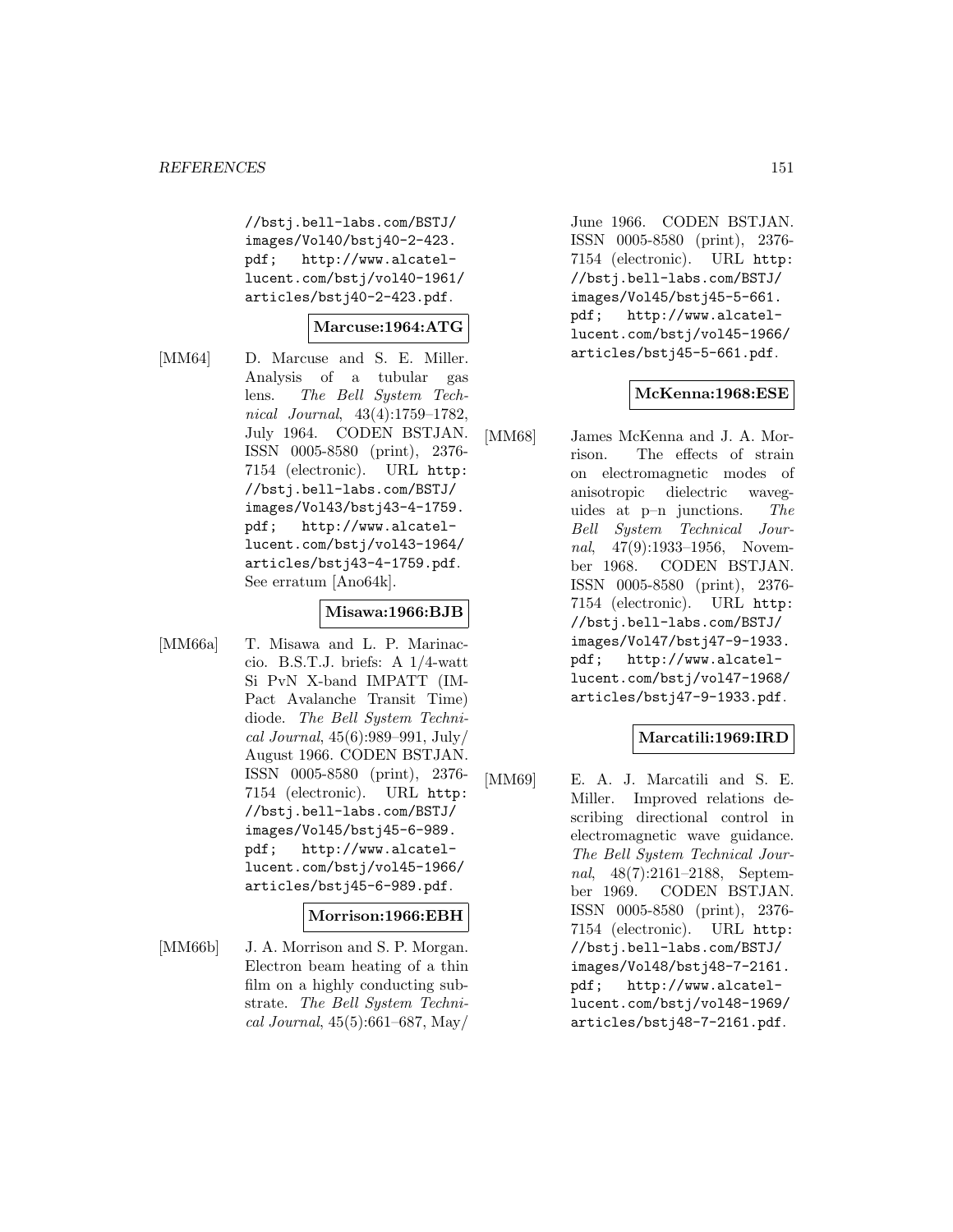## **Mayo:1963:CSM**

[MMW<sup>+</sup>63] J. S. Mayo, H. Mann, F. J. Witt, D. S. Peck, H. K. Gummel, and W. L. Brown. The command system malfunction of the Telstar satellite. The Bell System Technical Journal, 42(4):1631–1657, July 1963. CODEN BSTJAN. ISSN 0005-8580 (print), 2376- 7154 (electronic). URL http: //bstj.bell-labs.com/BSTJ/ images/Vol42/bstj42-4-1631. pdf; http://www.alcatellucent.com/bstj/vol42-1963/ articles/bstj42-4-1631.pdf.

#### **Martellotto:1964:PIC**

[MOP64] N. A. Martellotto, H. Oehring, and M. C. Paull. PRO- $CESS$  III  $-$  A compilerassembler for no. 1 ESS. The Bell System Technical Journal, 43(5):2457–2481, September 1964. CODEN BSTJAN. ISSN 0005-8580 (print), 2376- 7154 (electronic). URL http: //bstj.bell-labs.com/BSTJ/ images/Vol43/bstj43-5-2457. pdf; http://www.alcatellucent.com/bstj/vol43-1964/ articles/bstj43-5-2457.pdf.

#### **Morris:1962:FAE**

[Mor62a] Robert Morris. Further analysis of errors reported in 'capabilities of the telephone network for data transmission'. The Bell System Technical Journal, 41(4):1399–1414, July 1962. CODEN BSTJAN. ISSN 0005-8580 (print), 2376- 7154 (electronic). URL http: //bstj.bell-labs.com/BSTJ/

images/Vol41/bstj41-4-1399. pdf; http://www.alcatellucent.com/bstj/vol41-1962/ articles/bstj41-4-1399.pdf.

## **Morrison:1962:MFP**

[Mor62b] J. A. Morrison. Maximization of the fundamental power in nonlinear capacitance diodes. The Bell System Technical Journal, 41(2):677–721, March 1962. CODEN BSTJAN. ISSN 0005-8580 (print), 2376- 7154 (electronic). URL http: //bstj.bell-labs.com/BSTJ/ images/Vol41/bstj41-2-677. pdf; http://www.alcatellucent.com/bstj/vol41-1962/ articles/bstj41-2-677.pdf.

#### **Morgan:1964:MHL**

[Mor64a] Samuel P. Morgan. Microwave heating of a luneberg lens. The Bell System Technical Journal, 43(2):659–677, March 1964. CODEN BSTJAN. ISSN 0005-8580 (print), 2376- 7154 (electronic). URL http: //bstj.bell-labs.com/BSTJ/ images/Vol43/bstj43-2-659. pdf; http://www.alcatellucent.com/bstj/vol43-1964/ articles/bstj43-2-659.pdf.

## **Morgan:1964:SLL**

[Mor64b] Samuel P. Morgan. Scattering losses in a large luneberg lens due to random dielectric inhomogeneities. The Bell System Technical Journal, 43(2):679–696, March 1964. CODEN BSTJAN. ISSN 0005-8580 (print), 2376- 7154 (electronic). URL http: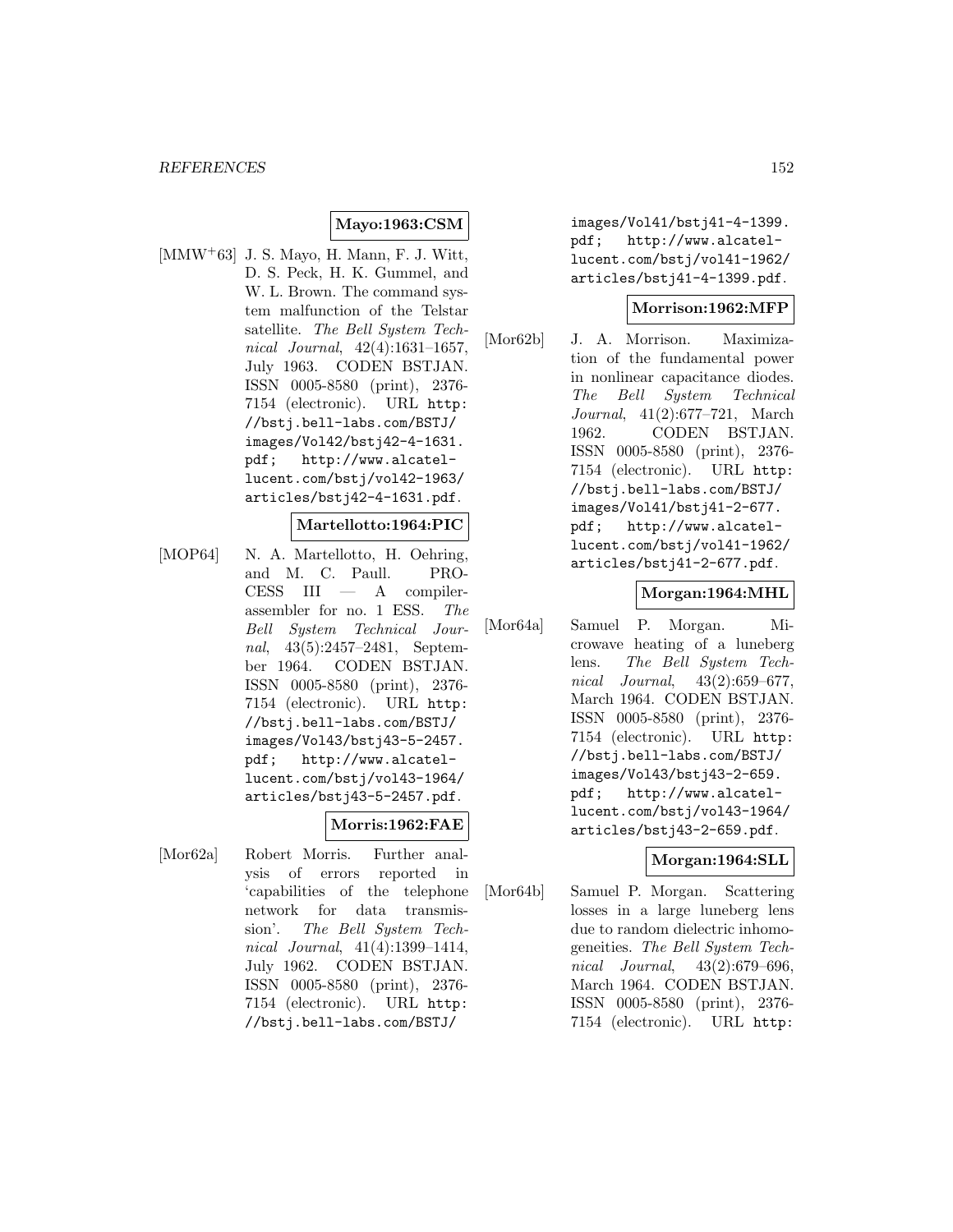//bstj.bell-labs.com/BSTJ/ images/Vol43/bstj43-2-679. pdf; http://www.alcatellucent.com/bstj/vol43-1964/ articles/bstj43-2-679.pdf.

## **Morgan:1965:IAA**

[Mor65] Samuel P. Morgan. Interaction of adaptive antenna arrays in an arbitrary environment. The Bell System Technical Journal, 44(1):23–47, January 1965. CODEN BST-JAN. ISSN 0005-8580 (print), 2376-7154 (electronic). URL http://bstj.bell-labs.com/ BSTJ/images/Vol44/bstj44-1- 23.pdf; http://www.alcatellucent.com/bstj/vol44-1965/ articles/bstj44-1-23.pdf.

#### **Moschytz:1965:MRF**

[Mos65] G. S. Moschytz. Miniaturized RC filters using phase-locked loop. The Bell System Technical Journal, 44(5):823–870, May/ June 1965. CODEN BSTJAN. ISSN 0005-8580 (print), 2376- 7154 (electronic). URL http: //bstj.bell-labs.com/BSTJ/ images/Vol44/bstj44-5-823. pdf; http://www.alcatellucent.com/bstj/vol44-1965/ articles/bstj44-5-823.pdf.

## **Mounts:1967:LRT**

[Mou67] F. W. Mounts. Low-resolution TV: An experimental digital system for evaluating bandwidth reduction techniques. The Bell System Technical Journal, 46(1):167–198, January 1967. CODEN BSTJAN.

ISSN 0005-8580 (print), 2376- 7154 (electronic). URL http: //bstj.bell-labs.com/BSTJ/ images/Vol46/bstj46-1-167. pdf; http://www.alcatellucent.com/bstj/vol46-1967/ articles/bstj46-1-167.pdf.

## **Mounts:1969:VES**

[Mou69] F. W. Mounts. A video encoding system with conditional picture-element replenishment. The Bell System Technical Journal, 48(7):2545–2554, September 1969. CODEN BSTJAN. ISSN 0005-8580 (print), 2376- 7154 (electronic). URL http: //bstj.bell-labs.com/BSTJ/ images/Vol48/bstj48-7-2545. pdf; http://www.alcatellucent.com/bstj/vol48-1969/ articles/bstj48-7-2545.pdf.

## **Maurer:1967:CMC**

[MP67] D. W. Maurer and C. M. Pleass. The CPC: A medium current density, high reliability cathode. The Bell System Technical Journal, 46(10):2375–2404, December 1967. CODEN BSTJAN. ISSN 0005-8580 (print), 2376-7154 (electronic). URL http://bstj. bell-labs.com/BSTJ/images/ Vol46/bstj46-10-2375.pdf; http://www.alcatel-lucent. com/bstj/vol46-1967/articles/ bstj46-10-2375.pdf.

## **Mounts:1969:AIN**

[MP69] F. W. Mounts and D. E. Pearson. Apparent increase in noise level when television pictures are frame-repeated. The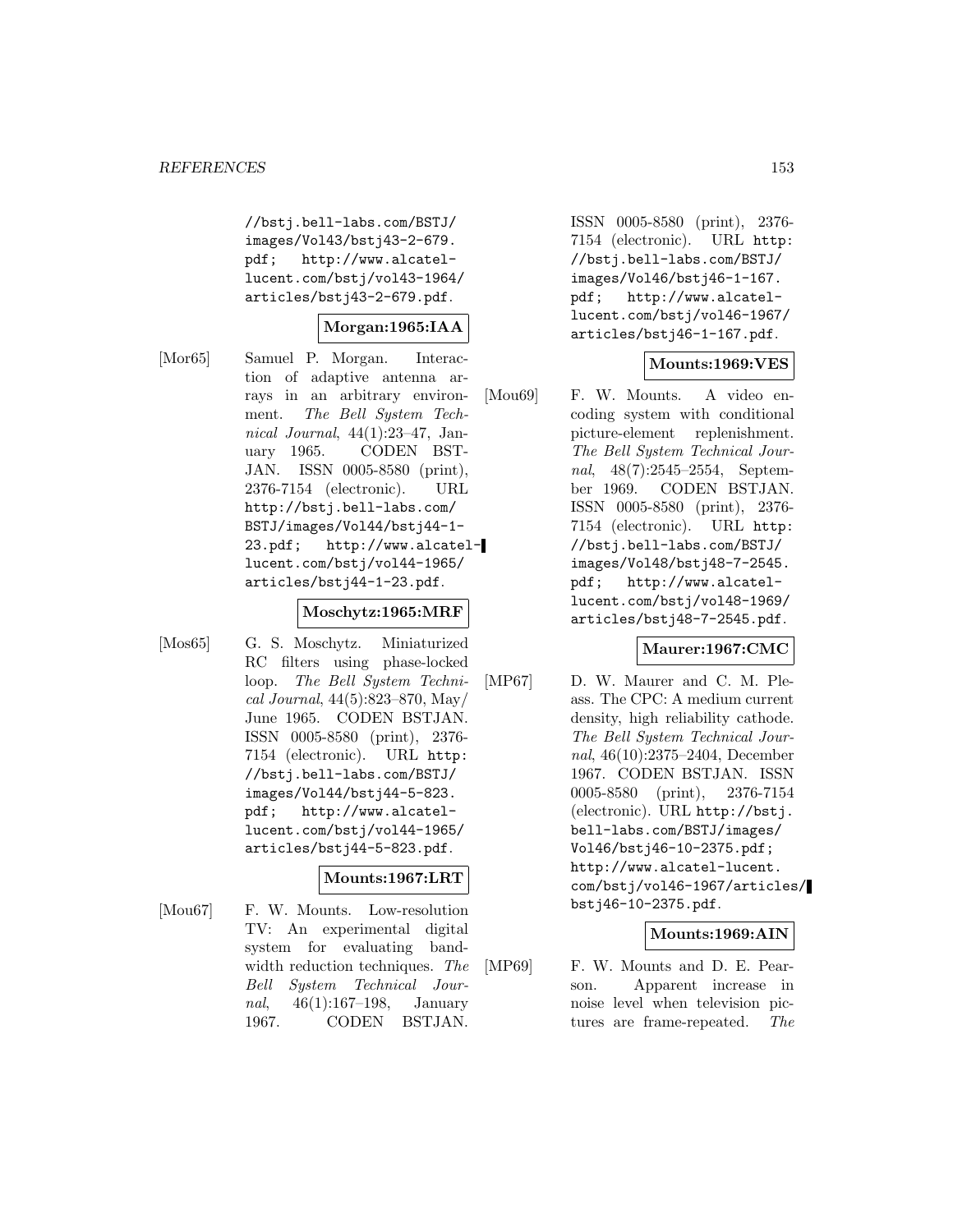Bell System Technical Journal, 48(3):527–539, March 1969. CODEN BSTJAN. ISSN 0005-8580 (print), 2376-7154 (electronic). URL http: //bstj.bell-labs.com/BSTJ/ images/Vol48/bstj48-3-527. pdf; http://www.alcatellucent.com/bstj/vol48-1969/ articles/bstj48-3-527.pdf.

## **Malthaner:1960:CRL**

[MR60] W. A. Malthaner and J. P. Runyon. Controller for a remote line concentrator in a time-separation switching experiment. The Bell System Technical Journal, 39(1):59–86, January 1960. CODEN BST-JAN. ISSN 0005-8580 (print), 2376-7154 (electronic). URL http://bstj.bell-labs.com/ BSTJ/images/Vol39/bstj39-1- 59.pdf; http://www.alcatellucent.com/bstj/vol39-1960/ articles/bstj39-1-59.pdf.

## **Mazo:1969:ROD**

[MRS69] J. E. Mazo, Harrison E. Rowe, and J. Salz. Rate optimization for digital frequency modulation. The Bell System Technical Journal, 48(9):3021-3030, November 1969. CODEN BSTJAN. ISSN 0005-8580 (print), 2376- 7154 (electronic). URL http: //bstj.bell-labs.com/BSTJ/ images/Vol48/bstj48-9-3021. pdf; http://www.alcatellucent.com/bstj/vol48-1969/ articles/bstj48-9-3021.pdf.

# **Morgan:1960:PDC**

[MS60] S. P. Morgan and F. M. Smits. Potential distribution and capacitance of a graded p–n junction. The Bell System Technical Journal, 39(6):1573–1602, November 1960. CODEN BSTJAN. ISSN 0005-8580 (print), 2376- 7154 (electronic). URL http: //bstj.bell-labs.com/BSTJ/ images/Vol39/bstj39-6-1573. pdf; http://www.alcatellucent.com/bstj/vol39-1960/ articles/bstj39-6-1573.pdf.

## **Miedema:1962:TQE**

[MS62] H. Miedema and M. G. Schachtman. TASI quality — effect of speech detectors and interpolation. The Bell System Technical Journal, 41(4):1455–1473, July 1962. CODEN BSTJAN. ISSN 0005-8580 (print), 2376- 7154 (electronic). URL http: //bstj.bell-labs.com/BSTJ/ images/Vol41/bstj41-4-1455. pdf; http://www.alcatellucent.com/bstj/vol41-1962/ articles/bstj41-4-1455.pdf.

# **Marcatili:1964:HMD**

[MS64] E. A. J. Marcatili and R. A. Schmeltzer. Hollow metallic and dielectric waveguides for long distance optical transmission and lasers. The Bell System Technical Journal, 43(4):1783–1809, July 1964. CODEN BSTJAN. ISSN 0005-8580 (print), 2376- 7154 (electronic). URL http: //bstj.bell-labs.com/BSTJ/ images/Vol43/bstj43-4-1783. pdf; http://www.alcatel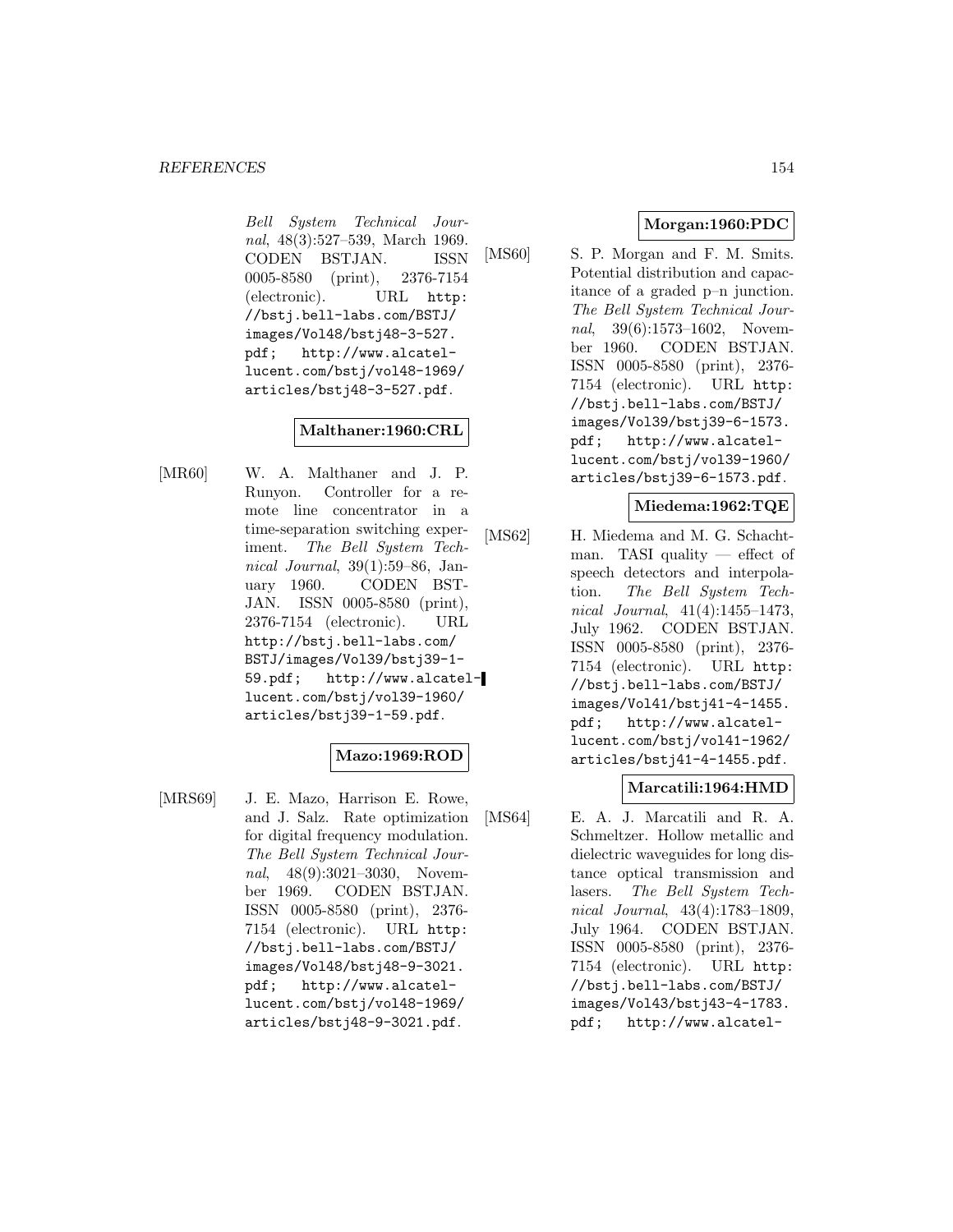lucent.com/bstj/vol43-1964/ articles/bstj43-4-1783.pdf.

# **Mazo:1965:PEQ**

- 
- [MS65] J. E. Mazo and J. Salz. Probability of errors for quadratic detectors. The Bell System Technical Journal, 44(9): 2165–2186, November 1965. CODEN BSTJAN. ISSN 0005-8580 (print), 2376-7154 (electronic). URL http: //bstj.bell-labs.com/BSTJ/ images/Vol44/bstj44-9-2165. pdf; http://www.alcatellucent.com/bstj/vol44-1965/ articles/bstj44-9-2165.pdf.

## **Mazo:1966:TER**

[MS66] J. E. Mazo and J. Salz. Theory of error rates for digital FM. The Bell System Technical Journal, 45(9):1511–1535, November 1966. CODEN BSTJAN. ISSN 0005-8580 (print), 2376- 7154 (electronic). URL http: //bstj.bell-labs.com/BSTJ/ images/Vol45/bstj45-9-1511. pdf; http://www.alcatellucent.com/bstj/vol45-1966/ articles/bstj45-9-1511.pdf.

## **Mann:1962:CCE**

[MSV62] H. Mann, H. M. Straube, and C. P. Villars. A companded coder for an experimental PCM terminal. The Bell System Technical Journal, 41(1):173–226, January 1962. CODEN BSTJAN. ISSN 0005-8580 (print), 2376- 7154 (electronic). URL http: //bstj.bell-labs.com/BSTJ/ images/Vol41/bstj41-1-173.

pdf; http://www.alcatellucent.com/bstj/vol41-1962/ articles/bstj41-1-173.pdf.

## **Murphy:1968:DTS**

[Mur68] Bernard T. Murphy. Diode and transistor self-analogues for circuit analysis. The Bell System Technical Journal, 47(4):487–502, April 1968. CODEN BSTJAN. ISSN 0005-8580 (print), 2376-7154 (electronic). URL http: //bstj.bell-labs.com/BSTJ/ images/Vol47/bstj47-4-487. pdf; http://www.alcatellucent.com/bstj/vol47-1968/ articles/bstj47-4-487.pdf.

## **Musa:1963:DSF**

[Mus63] J. D. Musa. Discrete smoothing filters for correlated noise. The Bell System Technical Journal, 42(5):2121–2151, September 1963. CODEN BSTJAN. ISSN 0005-8580 (print), 2376- 7154 (electronic). URL http: //bstj.bell-labs.com/BSTJ/ images/Vol42/bstj42-5-2121. pdf; http://www.alcatellucent.com/bstj/vol42-1963/ articles/bstj42-5-2121.pdf.

# **Mitchell:1961:MPR**

[MV61] Doren Mitchell and K. G. Van Wynen. A 150-mc personal radio signaling system. The Bell System Technical Journal, 40(5):1239–1257, September 1961. CODEN BSTJAN. ISSN 0005-8580 (print), 2376- 7154 (electronic). URL http: //bstj.bell-labs.com/BSTJ/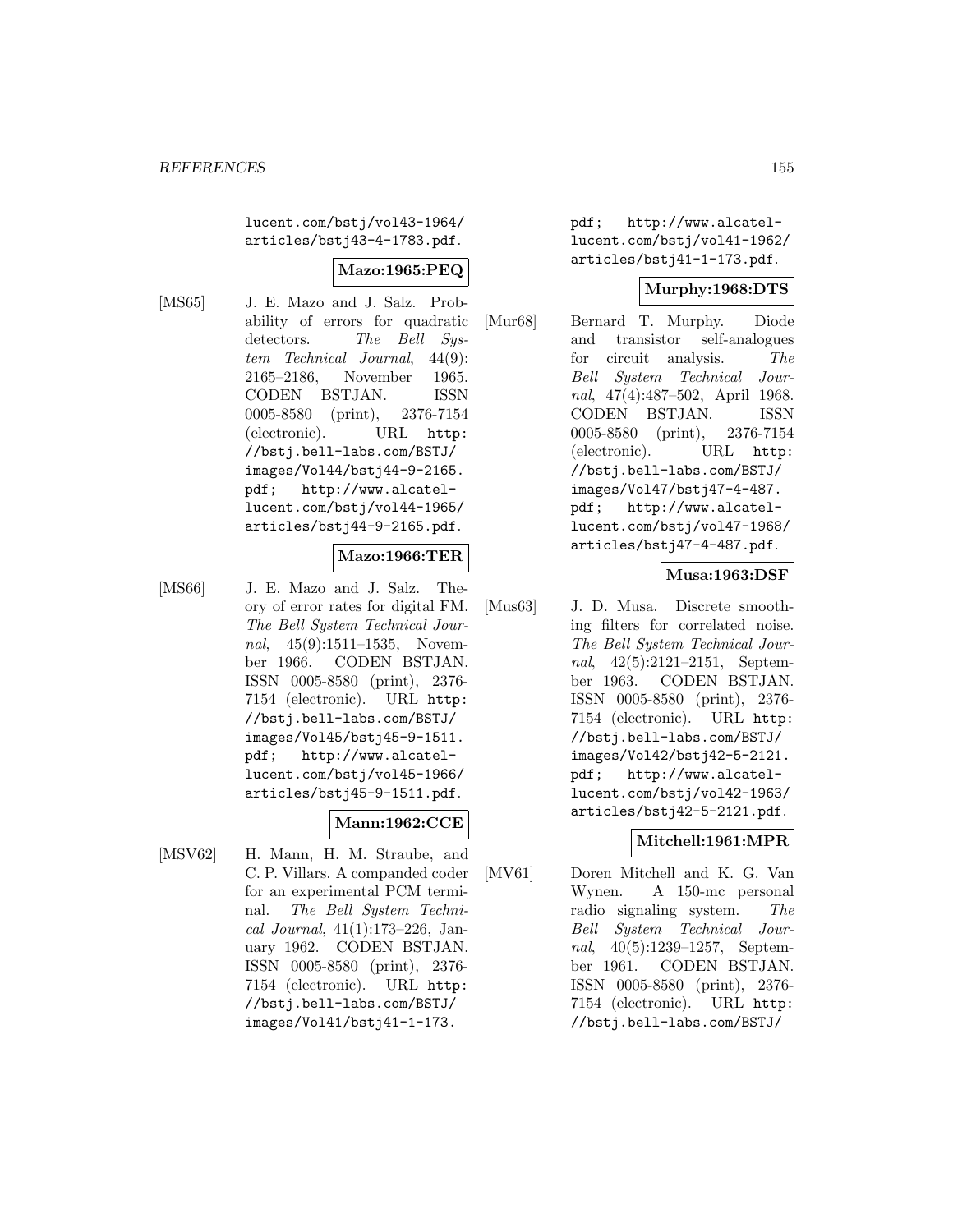images/Vol40/bstj40-5-1239. pdf; http://www.alcatellucent.com/bstj/vol40-1961/ articles/bstj40-5-1239.pdf.

#### **Mitchell:1967:SER**

[MW67] J. P. Mitchell and D. K. Wilson. Surface effects of radiation on semiconductor devices. The Bell System Technical Journal,  $46(1):1-80$ , January 1967. CODEN BST-JAN. ISSN 0005-8580 (print), 2376-7154 (electronic). URL http://bstj.bell-labs.com/ BSTJ/images/Vol46/bstj46-1- 1.pdf; http://www.alcatellucent.com/bstj/vol46-1967/ articles/bstj46-1-1.pdf.

## **Nagelberg:1967:PPC**

[Nag67] Elliott R. Nagelberg. Phase progression in conical waveguides. The Bell System Technical Journal, 46(10):2453–2466, December 1967. CODEN BSTJAN. ISSN 0005-8580 (print), 2376-7154 (electronic). URL http://bstj. bell-labs.com/BSTJ/images/ Vol46/bstj46-10-2453.pdf; http://www.alcatel-lucent. com/bstj/vol46-1967/articles/ bstj46-10-2453.pdf.

## **Nagelberg:1968:RPD**

[Nag68] Elliott R. Nagelberg. Radiating properties of dielectric covered apertures. The Bell System Technical Journal, 47(10): 2169–2181, December 1968. CO-DEN BSTJAN. ISSN 0005- 8580 (print), 2376-7154 (electronic). URL http://bstj.

bell-labs.com/BSTJ/images/ Vol47/bstj47-10-2169.pdf; http://www.alcatel-lucent. com/bstj/vol47-1968/articles/ bstj47-10-2169.pdf.

## **Narayanan:1967:TDA**

[Nar67] S. Narayanan. Transistor distortion analysis using Volterra series representation. The Bell System Technical Journal, 46(5):991–1024, May/June 1967. CODEN BSTJAN. ISSN 0005-8580 (print), 2376- 7154 (electronic). URL http: //bstj.bell-labs.com/BSTJ/ images/Vol46/bstj46-5-991. pdf; http://www.alcatellucent.com/bstj/vol46-1967/ articles/bstj46-5-991.pdf.

## **Nasell:1964:SNL**

[Nas64] Ingemar Nasell. The 1962 survey of noise and loss on toll connections. The Bell System Technical Journal, 43(2):697–718, March 1964. CODEN BSTJAN. ISSN 0005-8580 (print), 2376- 7154 (electronic). URL http: //bstj.bell-labs.com/BSTJ/ images/Vol43/bstj43-2-697. pdf; http://www.alcatellucent.com/bstj/vol43-1964/ articles/bstj43-2-697.pdf.

## **Nasell:1967:SPP**

[Nas67] Ingemar Nasell. Some properties of power sums of truncated normal random variables. The Bell System Technical Journal, 46(9):2091-2110, November 1967. CODEN BSTJAN. ISSN 0005-8580 (print), 2376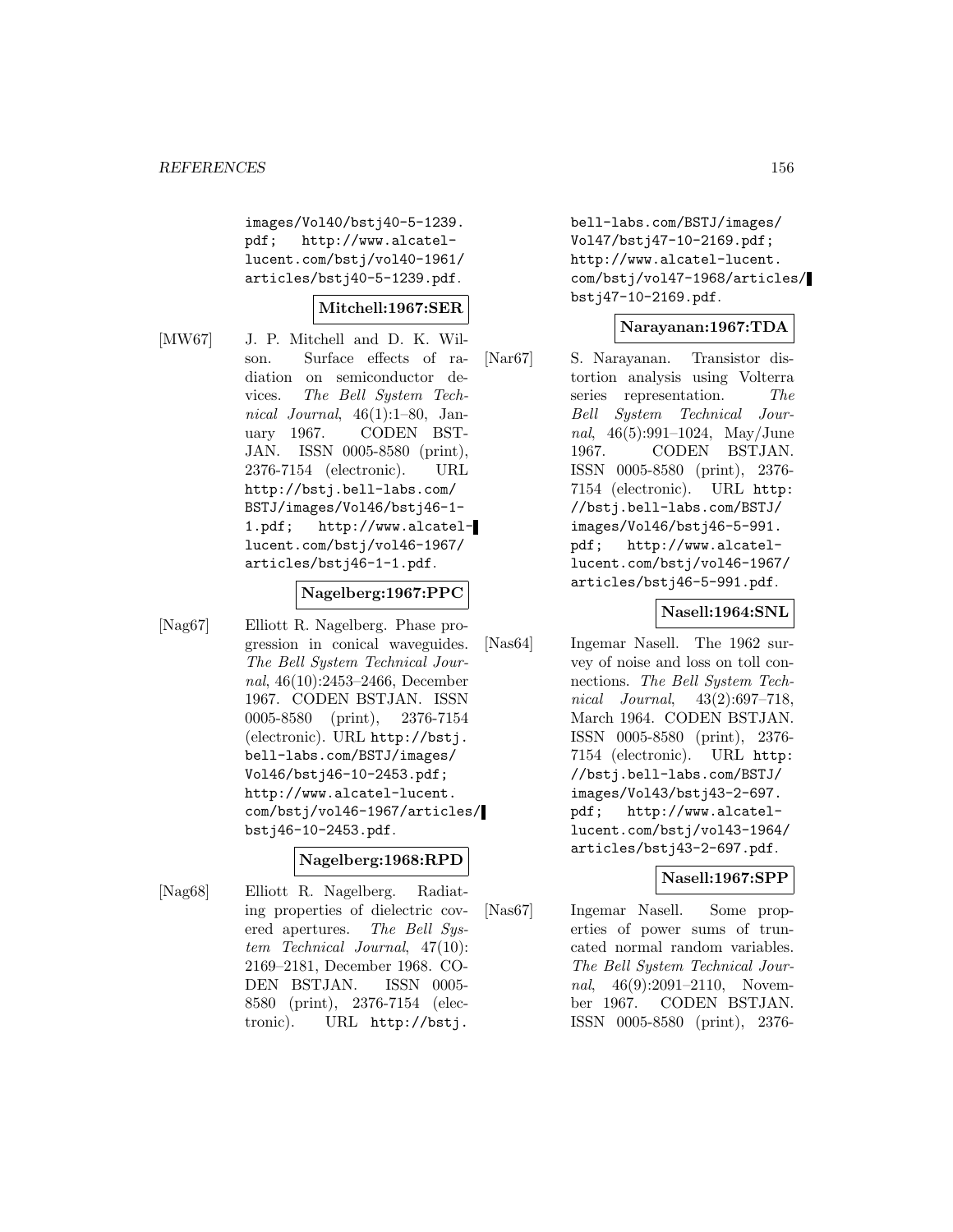7154 (electronic). URL http: //bstj.bell-labs.com/BSTJ/ images/Vol46/bstj46-9-2091. pdf; http://www.alcatellucent.com/bstj/vol46-1967/ articles/bstj46-9-2091.pdf.

## **Nasell:1968:STC**

[Nas68] I. Nasell. Some transmission characteristics of Bell System toll connections. The Bell System Technical Journal, 47(6):1001–1018, July/ August 1968. CODEN BSTJAN. ISSN 0005-8580 (print), 2376- 7154 (electronic). URL http: //bstj.bell-labs.com/BSTJ/ images/Vol47/bstj47-6-1001. pdf; http://www.alcatellucent.com/bstj/vol47-1968/ articles/bstj47-6-1001.pdf.

## **Nelson:1965:ACS**

[NC65] W. L. Nelson and W. J. Cole. Autotrack control systems for antenna mounts with non-orthogonal axes. The Bell System Technical Journal, 44(7):1367–1403, September 1965. CODEN BSTJAN. ISSN 0005-8580 (print), 2376- 7154 (electronic). URL http: //bstj.bell-labs.com/BSTJ/ images/Vol44/bstj44-7-1367. pdf; http://www.alcatellucent.com/bstj/vol44-1965/ articles/bstj44-7-1367.pdf.

#### **Nasell:1968:TPB**

[NEH68] I. Nasell, C. R. Ellison, Jr., and R. Holmstrom. The transmission performance of Bell System intertoll trunks. The

Bell System Technical Journal, 47(8):1561–1613, October 1968. CODEN BSTJAN. ISSN 0005-8580 (print), 2376- 7154 (electronic). URL http: //bstj.bell-labs.com/BSTJ/ images/Vol47/bstj47-8-1561. pdf; http://www.alcatellucent.com/bstj/vol47-1968/ articles/bstj47-8-1561.pdf.

# **Nelson:1963:PLL**

[Nel63] W. L. Nelson. Phase-lock loop design for coherent angleerror detection in the Telstar satellite tracking system. The Bell System Technical Journal, 42(5):1941–1975, September 1963. CODEN BSTJAN. ISSN 0005-8580 (print), 2376- 7154 (electronic). URL http: //bstj.bell-labs.com/BSTJ/ images/Vol42/bstj42-5-1941. pdf; http://www.alcatellucent.com/bstj/vol42-1963/ articles/bstj42-5-1941.pdf.

# **Nelson:1964:DLD**

[Nel64] T. J. Nelson. Digital light deflection. The Bell System Technical Journal, 43(3):821–845, May 1964. CODEN BSTJAN. ISSN 0005-8580 (print), 2376- 7154 (electronic). URL http: //bstj.bell-labs.com/BSTJ/ images/Vol43/bstj43-3-821. pdf; http://www.alcatellucent.com/bstj/vol43-1964/ articles/bstj43-3-821.pdf.

# **Nicollian:1967:SSI**

[NG67] E. H. Nicollian and A. Goetzberger. The  $Si-SiO<sub>2</sub>$  interface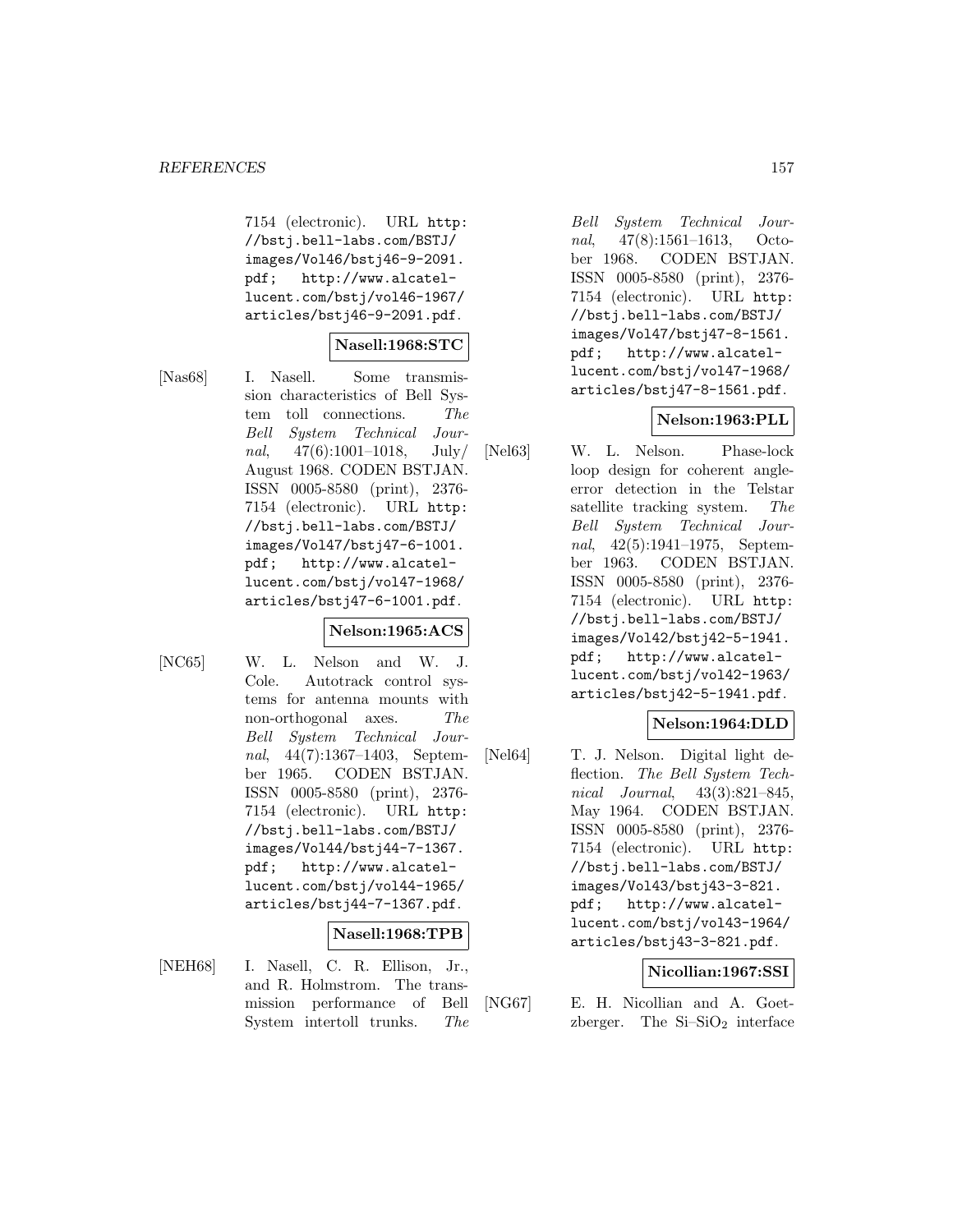— electrical properties as determined by the metal-insulatorsilicon conductance technique. The Bell System Technical Journal, 46(6):1055–1133, July/ August 1967. CODEN BSTJAN. ISSN 0005-8580 (print), 2376- 7154 (electronic). URL http: //bstj.bell-labs.com/BSTJ/ images/Vol46/bstj46-6-1055. pdf; http://www.alcatellucent.com/bstj/vol46-1967/ articles/bstj46-6-1055.pdf.

## **Newman:1964:EEC**

[NM64] D. J. Newman and S. P. Morgan. Existence of eigenvalues of a class of integral equations arising in laser theory. The Bell System Technical Journal, 43(1):113–126, January 1964. CODEN BSTJAN. ISSN 0005-8580 (print), 2376- 7154 (electronic). URL http: //bstj.bell-labs.com/BSTJ/ images/Vol43/bstj43-1-113. pdf; http://www.alcatellucent.com/bstj/vol43-1964/ articles/bstj43-1-113.pdf.

# **Nicollian:1967:QTT**

[NM67] E. H. Nicollian and H. Melchior. A quantitative theory of  $1/f$ type noise due to interface states in thermally oxidized silicon. The Bell System Technical Journal, 46(9):2019–2033, November 1967. CODEN BSTJAN. ISSN 0005-8580 (print), 2376- 7154 (electronic). URL http: //bstj.bell-labs.com/BSTJ/ images/Vol46/bstj46-9-2019. pdf; http://www.alcatellucent.com/bstj/vol46-1967/ articles/bstj46-9-2019.pdf.

## **Nagelberg:1965:MCC**

[NS65] E. R. Nagelberg and J. Shefer. Mode conversion in circular waveguides. The Bell System Technical Journal, 44(7):1321–1338, September 1965. CODEN BSTJAN. ISSN 0005-8580 (print), 2376- 7154 (electronic). URL http: //bstj.bell-labs.com/BSTJ/ images/Vol44/bstj44-7-1321. pdf; http://www.alcatellucent.com/bstj/vol44-1965/ articles/bstj44-7-1321.pdf.

# **Ohm:1961:PER**

[Ohm61] E. A. Ohm. Project Echo: Receiving system. The Bell System Technical Journal, 40(4): 1065–1094, July 1961. CO-DEN BSTJAN. ISSN 0005- 8580 (print), 2376-7154 (electronic). URL http://bstj. bell-labs.com/BSTJ/images/ Vol40/bstj40-4-1065.pdf; http://www.alcatel-lucent. com/bstj/vol40-1961/articles/ bstj40-4-1065.pdf.

# **Osborne:1969:LNR**

[OKS69] T. L. Osborne, L. U. Kibler, and W. W. Snell. Low noise receiving downconverter. The Bell System Technical Journal,  $48(6):1651-1663$ , July/ August 1969. CODEN BSTJAN. ISSN 0005-8580 (print), 2376- 7154 (electronic). URL http: //bstj.bell-labs.com/BSTJ/ images/Vol48/bstj48-6-1651.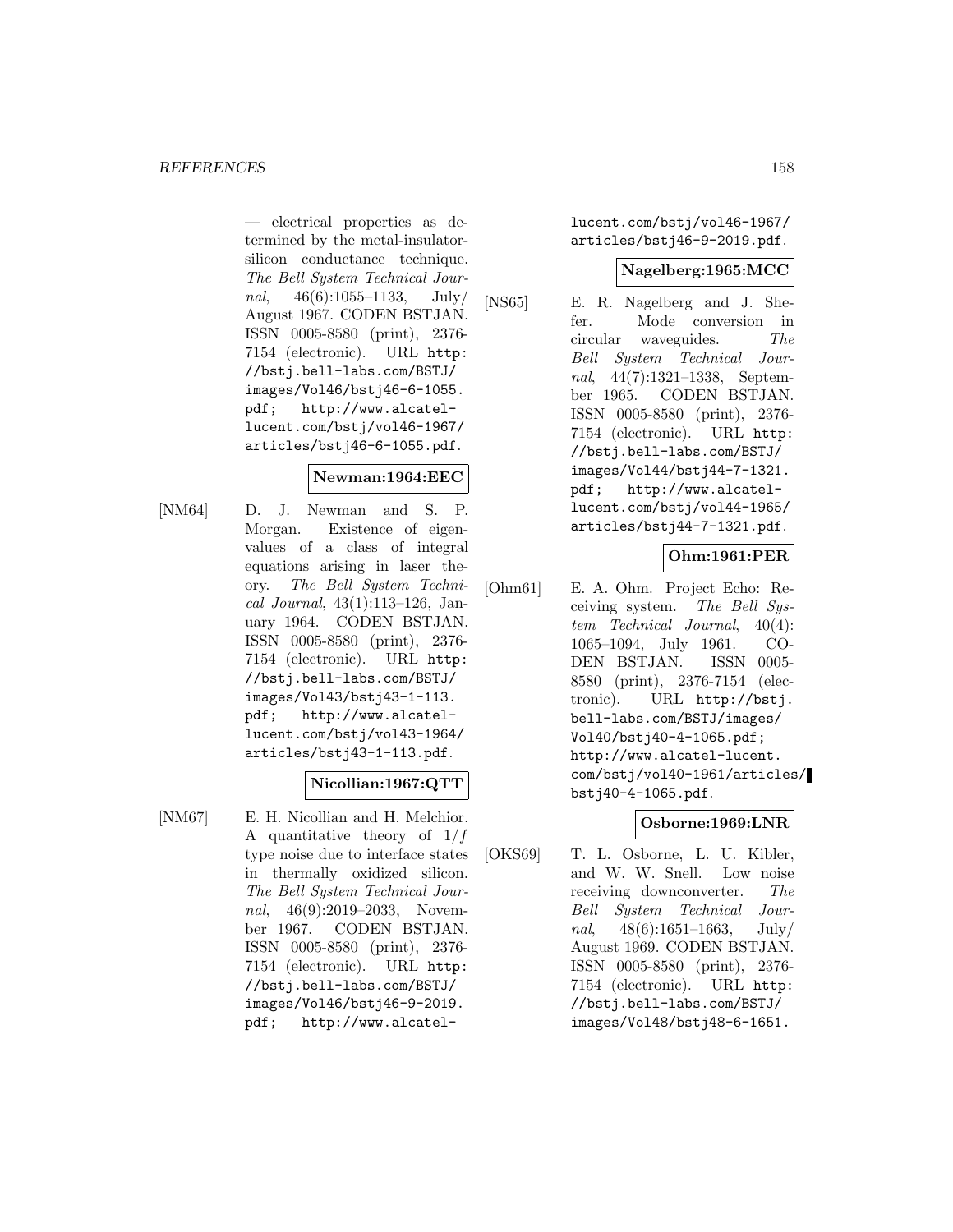pdf; http://www.alcatellucent.com/bstj/vol48-1969/ articles/bstj48-6-1651.pdf.

## **ONeal:1966:DMQ**

[O'N66a] J. B. O'Neal, Jr. Delta modulation quantizing noise analytical and computer simulation results for Gaussian and television input signals. The Bell System Technical Journal,  $45(1):117-141$ , January 1966. CODEN BSTJAN. ISSN 0005-8580 (print), 2376- 7154 (electronic). URL http: //bstj.bell-labs.com/BSTJ/ images/Vol45/bstj45-1-117. pdf; http://www.alcatellucent.com/bstj/vol45-1966/ articles/bstj45-1-117.pdf.

## **ONeal:1966:PQS**

[O'N66b] J. B. O'Neal, Jr. Predictive quantizing systems (differential pulse code modulation) for the transmission of television signals. The Bell System Technical Journal, 45(5):689–721, May/ June 1966. CODEN BSTJAN. ISSN 0005-8580 (print), 2376- 7154 (electronic). URL http: //bstj.bell-labs.com/BSTJ/ images/Vol45/bstj45-5-689. pdf; http://www.alcatellucent.com/bstj/vol45-1966/ articles/bstj45-5-689.pdf.

## **ONeill:1969:MTT**

[O'N69] J. F. O'Neill. Multiplex touchtone detection using time speedup. The Bell System Technical Journal, 48(1):249–254, January 1969. CODEN BSTJAN. ISSN 0005-8580 (print), 2376-

7154 (electronic). URL http: //bstj.bell-labs.com/BSTJ/ images/Vol48/bstj48-1-249. pdf; http://www.alcatellucent.com/bstj/vol48-1969/ articles/bstj48-1-249.pdf.

# **Ohm:1963:RSC**

[OS63] E. A. Ohm and W. W. Snell. A radiometer for a space communications receiver. The Bell System Technical Journal, 42(5):2047–2080, September 1963. CODEN BSTJAN. ISSN 0005-8580 (print), 2376- 7154 (electronic). URL http: //bstj.bell-labs.com/BSTJ/ images/Vol42/bstj42-5-2047. pdf; http://www.alcatellucent.com/bstj/vol42-1963/ articles/bstj42-5-2047.pdf.

## **Osborne:1969:DEB**

[Osb69] T. L. Osborne. Design of efficient broadband varactor upconverters. The Bell System Technical Journal, 48(6):1623–1649, July/ August 1969. CODEN BSTJAN. ISSN 0005-8580 (print), 2376- 7154 (electronic). URL http: //bstj.bell-labs.com/BSTJ/ images/Vol48/bstj48-6-1623. pdf; http://www.alcatellucent.com/bstj/vol48-1969/ articles/bstj48-6-1623.pdf.

## **Ossanna:1964:MMR**

[Oss64] Joseph F. Ossanna, Jr. A model for mobile radio fading due to building reflections: Theoretical and experimental fading waveform power spectra. The Bell System Technical Jour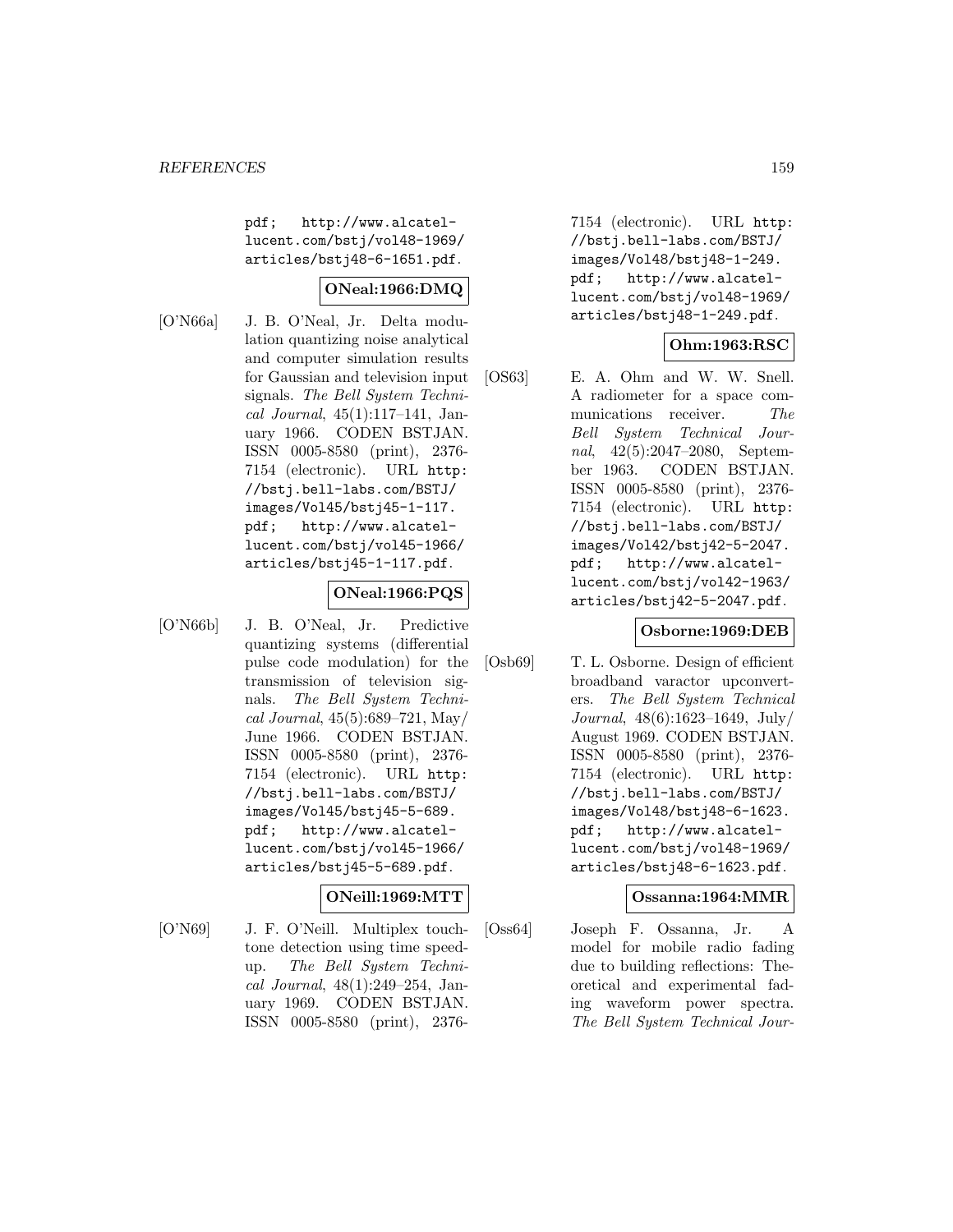nal, 43(6):2935–2971, November 1964. CODEN BSTJAN. ISSN 0005-8580 (print), 2376- 7154 (electronic). URL http: //bstj.bell-labs.com/BSTJ/ images/Vol43/bstj43-6-2935. pdf; http://www.alcatellucent.com/bstj/vol43-1964/ articles/bstj43-6-2935.pdf.

## **Otterman:1962:GSD**

[Ott62] Joseph Otterman. Grade of service of direct traffic mixed with store-and-forward traffic. The Bell System Technical Journal, 41(4):1415–1437, July 1962. CODEN BSTJAN. ISSN 0005-8580 (print), 2376- 7154 (electronic). URL http: //bstj.bell-labs.com/BSTJ/ images/Vol41/bstj41-4-1415. pdf; http://www.alcatellucent.com/bstj/vol41-1962/ articles/bstj41-4-1415.pdf.

## **Parkin:1968:SVM**

[Par68a] R. E. Parkin. A state variable method of circuit analysis based on a nodal approach. The Bell System Technical Journal, 47(9):1957–1970, November 1968. CODEN BSTJAN. ISSN 0005-8580 (print), 2376- 7154 (electronic). URL http: //bstj.bell-labs.com/BSTJ/ images/Vol47/bstj47-9-1957. pdf; http://www.alcatellucent.com/bstj/vol47-1968/ articles/bstj47-9-1957.pdf.

# **Parkin:1968:DAD**

[Par68b] Robert E. Parkin. The design of active distributed fil-

ters. The Bell System Technical Journal, 47(5):605–622, May/ June 1968. CODEN BSTJAN. ISSN 0005-8580 (print), 2376- 7154 (electronic). URL http: //bstj.bell-labs.com/BSTJ/ images/Vol47/bstj47-5-605. pdf; http://www.alcatellucent.com/bstj/vol47-1968/ articles/bstj47-5-605.pdf.

## **Paull:1962:RCN**

[Pau62] M. C. Paull. Reswitching of connection networks. The Bell System Technical Journal, 41(3):833–855, May 1962. CODEN BSTJAN. ISSN 0005-8580 (print), 2376-7154 (electronic). URL http: //bstj.bell-labs.com/BSTJ/ images/Vol41/bstj41-3-833. pdf; http://www.alcatellucent.com/bstj/vol41-1962/ articles/bstj41-3-833.pdf.

# **Peck:1963:SER**

[PBBS63] D. S. Peck, R. R. Blair, W. L. Brown, and F. M. Smits. Surface effects of radiation on transistors. The Bell System Technical Journal, 42(1):95–129, January 1963. CODEN BST-JAN. ISSN 0005-8580 (print), 2376-7154 (electronic). URL http://bstj.bell-labs.com/ BSTJ/images/Vol42/bstj42-1- 95.pdf; http://www.alcatellucent.com/bstj/vol42-1963/ articles/bstj42-1-95.pdf.

## **Pantell:1964:TDT**

[PDS64] R. H. Pantell, M. DiDomenico, Jr., and O. Svelto. The theory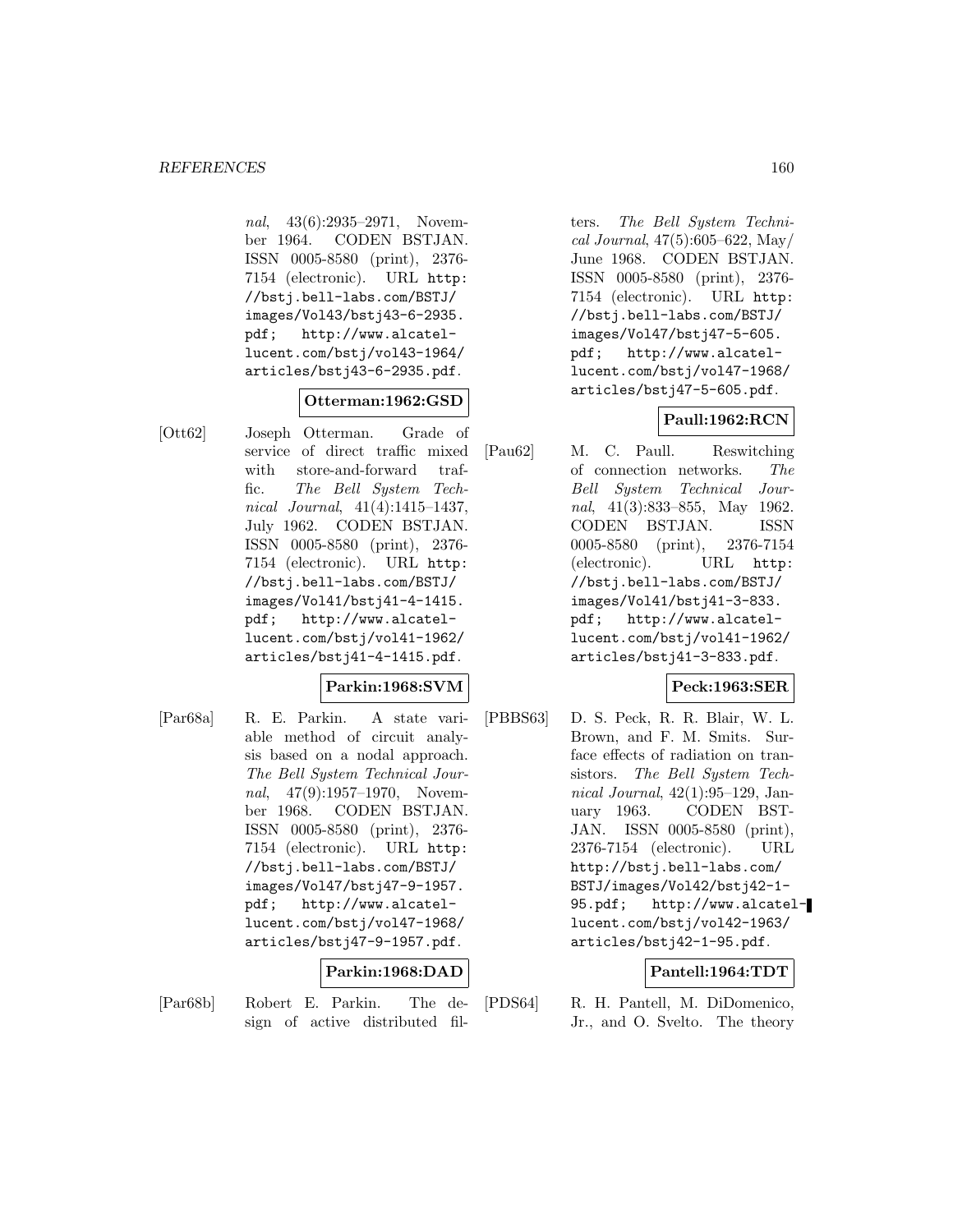of direct transitions in semiconductors. The Bell System Technical Journal, 43(2):805–816, March 1964. CODEN BSTJAN. ISSN 0005-8580 (print), 2376- 7154 (electronic). URL http: //bstj.bell-labs.com/BSTJ/ images/Vol43/bstj43-2-805. pdf; http://www.alcatellucent.com/bstj/vol43-1964/ articles/bstj43-2-805.pdf.

# **Prabhu:1969:IIC**

[PE69] V. K. Prabhu and L. H. Enloe. Interchannel interference considerations in anglemodulated systems. The Bell System Technical Journal, 48(7):2333–2358, September 1969. CODEN BSTJAN. ISSN 0005-8580 (print), 2376- 7154 (electronic). URL http: //bstj.bell-labs.com/BSTJ/ images/Vol48/bstj48-7-2333. pdf; http://www.alcatellucent.com/bstj/vol48-1969/ articles/bstj48-7-2333.pdf.

# **Peek:1961:MPC**

[Pee61] R. L. Peek, Jr. Magnetization and pull characteristics of mating magnetic reeds. The Bell System Technical Journal, 40(2):523–546, March 1961. CODEN BSTJAN. ISSN 0005-8580 (print), 2376- 7154 (electronic). URL http: //bstj.bell-labs.com/BSTJ/ images/Vol40/bstj40-2-523. pdf; http://www.alcatellucent.com/bstj/vol40-1961/ articles/bstj40-2-523.pdf.

# **Peek:1963:FVP**

[Pee63] R. L. Peek, Jr. Flexural vibrations of a propped cantilever. The Bell System Technical Journal, 42(3):609–636, May 1963. CODEN BSTJAN. ISSN 0005-8580 (print), 2376- 7154 (electronic). URL http: //bstj.bell-labs.com/BSTJ/ images/Vol42/bstj42-3-609. pdf; http://www.alcatellucent.com/bstj/vol42-1963/ articles/bstj42-3-609.pdf.

## **Pfahnl:1963:PFD**

[Pfa63] Arnold Pfahnl. Properties of fastdecay cathode-ray tube phosphors. The Bell System Technical Journal, 42(1):181–201, January 1963. CODEN BSTJAN. ISSN 0005-8580 (print), 2376- 7154 (electronic). URL http: //bstj.bell-labs.com/BSTJ/ images/Vol42/bstj42-1-181. pdf; http://www.alcatellucent.com/bstj/vol42-1963/ articles/bstj42-1-181.pdf.

# **Pfahnl:1964:BJB**

[Pfa64] A. Pfahnl. B.S.T.J. briefs: Quantum efficiency of the green and red electroluminescence of GaP. The Bell System Technical Journal, 43(1):333–334, January 1964. CODEN BSTJAN. ISSN 0005-8580 (print), 2376- 7154 (electronic). URL http: //bstj.bell-labs.com/BSTJ/ images/Vol43/bstj43-1-333. pdf; http://www.alcatellucent.com/bstj/vol43-1964/ articles/bstj43-1-333.pdf.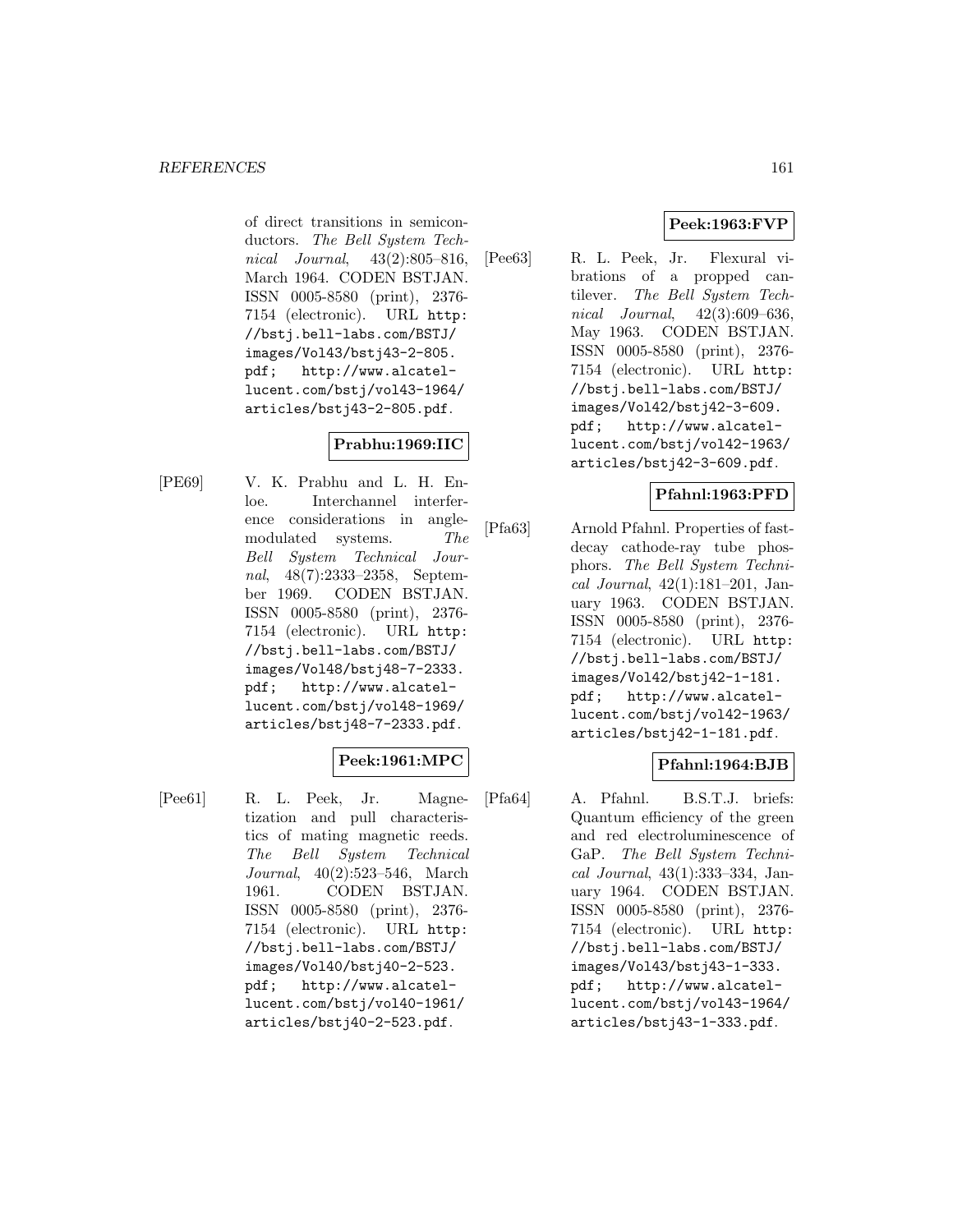# **Pierce:1966:IRC**

- 
- [Pie66] J. R. Pierce. Information rate of a coaxial cable with various modulation systems. The Bell System Technical Journal, 45(8):1197–1207, October 1966. CODEN BSTJAN. ISSN 0005-8580 (print), 2376- 7154 (electronic). URL http: //bstj.bell-labs.com/BSTJ/ images/Vol45/bstj45-8-1197. pdf; http://www.alcatellucent.com/bstj/vol45-1966/ articles/bstj45-8-1197.pdf.

#### **Pierce:1968:LRC**

[Pie68] William H. Pierce. Linearreal codes and coders. The Bell System Technical Journal,  $47(6):1065-1097$ , July/ August 1968. CODEN BSTJAN. ISSN 0005-8580 (print), 2376- 7154 (electronic). URL http: //bstj.bell-labs.com/BSTJ/ images/Vol47/bstj47-6-1065. pdf; http://www.alcatellucent.com/bstj/vol47-1968/ articles/bstj47-6-1065.pdf.

## **Pierce:1969:SDN**

[Pie69] J. R. Pierce. Synchronizing digital networks. The Bell System Technical Journal, 48(3):615–636, March 1969. CODEN BSTJAN. ISSN 0005-8580 (print), 2376-7154 (electronic). URL http: //bstj.bell-labs.com/BSTJ/ images/Vol48/bstj48-3-615. pdf; http://www.alcatellucent.com/bstj/vol48-1969/ articles/bstj48-3-615.pdf.

# **Pilc:1968:TDS**

[Pil68] R. J. Pilc. The transmission distortion of a source as a function of the encoding block length. The Bell System Technical Journal, 47(6):827–885, July/ August 1968. CODEN BSTJAN. ISSN 0005-8580 (print), 2376- 7154 (electronic). URL http: //bstj.bell-labs.com/BSTJ/ images/Vol47/bstj47-6-827. pdf; http://www.alcatellucent.com/bstj/vol47-1968/ articles/bstj47-6-827.pdf.

## **Pilc:1969:OLM**

[Pil69] Randolph J. Pilc. The optimum linear modulator for a Gaussian source used with a Gaussian channel. The Bell System Technical Journal, 48(9):3075–3089, November 1969. CODEN BSTJAN. ISSN 0005-8580 (print), 2376- 7154 (electronic). URL http: //bstj.bell-labs.com/BSTJ/ images/Vol48/bstj48-9-3075. pdf; http://www.alcatellucent.com/bstj/vol48-1969/ articles/bstj48-9-3075.pdf.

# **Pope:1968:PRG**

[Pop68] D. L. Pope. Parametric representation of ground antennas for communication systems studies. The Bell System Technical Journal, 47(10):2145–2168, December 1968. CODEN BSTJAN. ISSN 0005-8580 (print), 2376-7154 (electronic). URL http://bstj. bell-labs.com/BSTJ/images/ Vol47/bstj47-10-2145.pdf;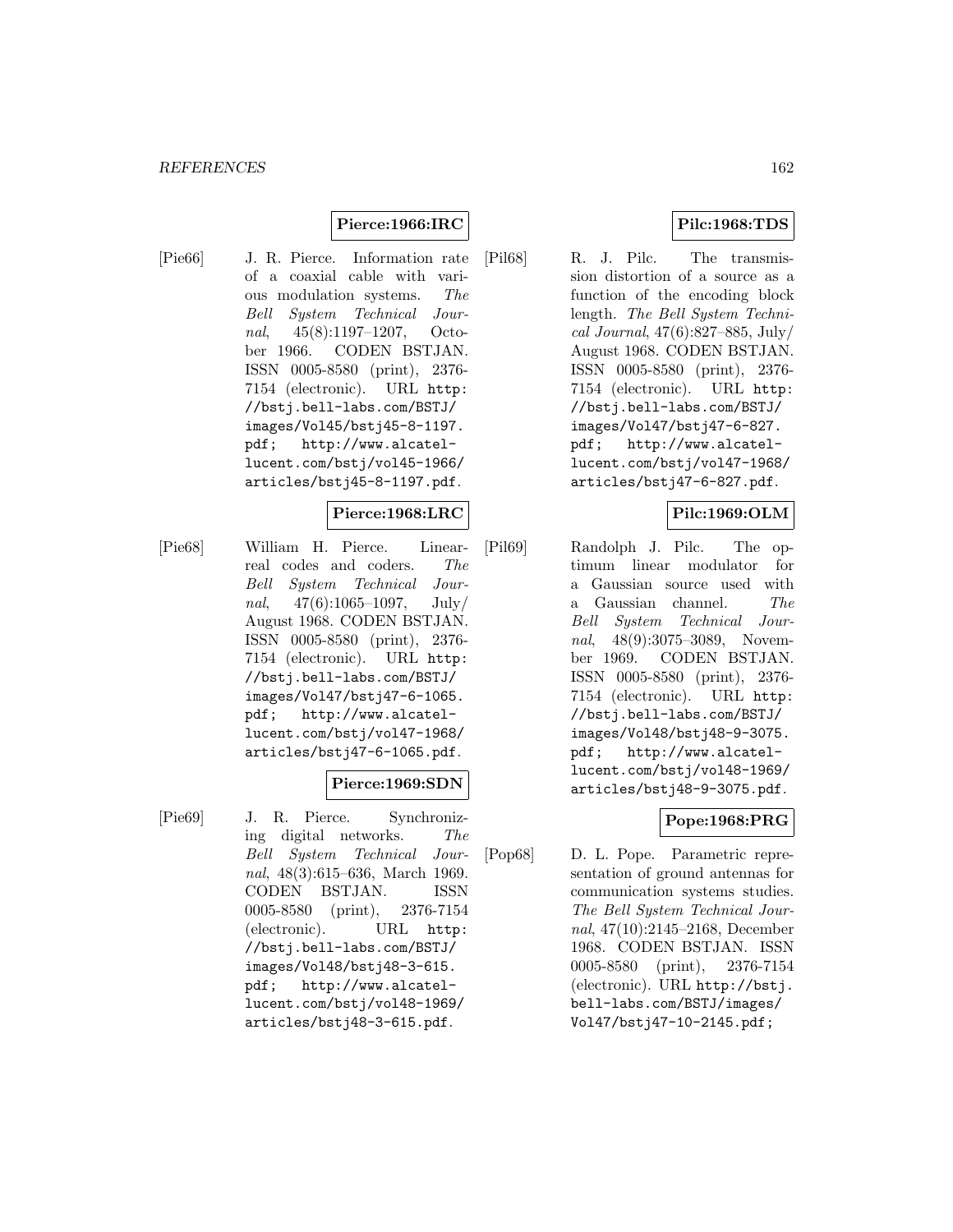http://www.alcatel-lucent. com/bstj/vol47-1968/articles/ bstj47-10-2145.pdf.

## **Prabhu:1969:SDB**

[PR69] V. K. Prabhu and H. E. Rowe. Spectral density bounds of a PM wave. The Bell System Technical Journal, 48(3):769–811, March 1969. CODEN BSTJAN. ISSN 0005-8580 (print), 2376- 7154 (electronic). URL http: //bstj.bell-labs.com/BSTJ/ images/Vol48/bstj48-3-769. pdf; http://www.alcatellucent.com/bstj/vol48-1969/ articles/bstj48-3-769.pdf.

# **Prabhu:1967:SCL**

[Pra67] V. K. Prabhu. Stability considerations in lossless varactor frequency multipliers. The Bell System Technical Journal, 46(9):2035-2060, November 1967. CODEN BSTJAN. ISSN 0005-8580 (print), 2376- 7154 (electronic). URL http: //bstj.bell-labs.com/BSTJ/ images/Vol46/bstj46-9-2035. pdf; http://www.alcatellucent.com/bstj/vol46-1967/ articles/bstj46-9-2035.pdf.

## **Prabhu:1968:SCB**

[Pra68] V. K. Prabhu. Some considerations of broadband noise performance of optical heterodyne receivers. The Bell System Technical Journal, 47(3):429–457, March 1968. CODEN BSTJAN. ISSN 0005-8580 (print), 2376- 7154 (electronic). URL http: //bstj.bell-labs.com/BSTJ/

images/Vol47/bstj47-3-429. pdf; http://www.alcatellucent.com/bstj/vol47-1968/ articles/bstj47-3-429.pdf.

# **Prabhu:1969:ERC**

[Pra69] V. K. Prabhu. Error rate considerations for coherent phase-shift keyed systems with co-channel interference. The Bell System Technical Journal, 48(3):743–767, March 1969. CODEN BSTJAN. ISSN 0005-8580 (print), 2376- 7154 (electronic). URL http: //bstj.bell-labs.com/BSTJ/ images/Vol48/bstj48-3-743. pdf; http://www.alcatellucent.com/bstj/vol48-1969/ articles/bstj48-3-743.pdf.

## **Protonotarios:1967:BJB**

[Pro67a] E. N. Protonotarios. B.S.T.J. briefs: Realizability conditions for the impendance function of the lossless tapered transmission line  $-$  A critique. The Bell System Technical Journal,  $46(5):1047-1054$ , May/ June 1967. CODEN BSTJAN. ISSN 0005-8580 (print), 2376- 7154 (electronic). URL http: //bstj.bell-labs.com/BSTJ/ images/Vol46/bstj46-5-1047. pdf; http://www.alcatellucent.com/bstj/vol46-1967/ articles/bstj46-5-1047.pdf.

## **Protonotarios:1967:SON**

[Pro67b] E. N. Protonotarios. Slope overload noise in differential pulse code modulation systems. The Bell System Technical Journal, 46(9):2119-2161, Novem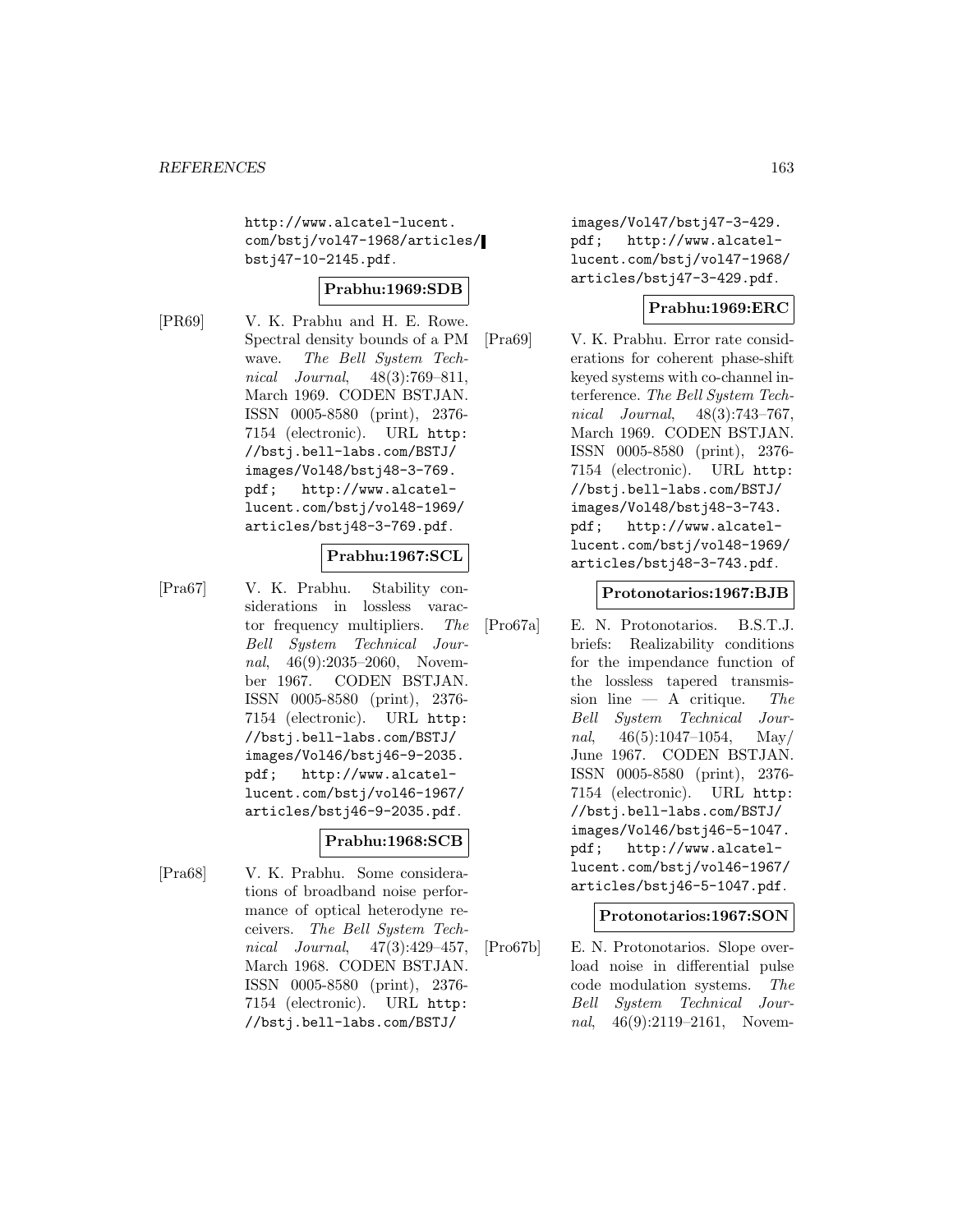ber 1967. CODEN BSTJAN. ISSN 0005-8580 (print), 2376- 7154 (electronic). URL http: //bstj.bell-labs.com/BSTJ/ images/Vol46/bstj46-9-2119. pdf; http://www.alcatellucent.com/bstj/vol46-1967/ articles/bstj46-9-2119.pdf.

## **Priebe:1969:NES**

[PS69] H. F. Priebe, Jr. and E. L. Seley. No. 101 ESS 4A switch unit. The Bell System Technical Journal, 48(2):477–495, February 1969. CODEN BSTJAN. ISSN 0005-8580 (print), 2376- 7154 (electronic). URL http: //bstj.bell-labs.com/BSTJ/ images/Vol48/bstj48-2-477. pdf; http://www.alcatellucent.com/bstj/vol48-1969/ articles/bstj48-2-477.pdf.

## **Peck:1963:CDC**

[PW63] D. S. Peck and M. C. Wooley. Component design, construction and evaluation for satellites. The Bell System Technical Journal, 42(4):1665–1686, July 1963. CODEN BSTJAN. ISSN 0005-8580 (print), 2376- 7154 (electronic). URL http: //bstj.bell-labs.com/BSTJ/ images/Vol42/bstj42-4-1665. pdf; http://www.alcatellucent.com/bstj/vol42-1963/ articles/bstj42-4-1665.pdf.

## **Pasternack:1968:ASD**

[PW68] G. Pasternack and R. L. Whalin. Analysis and synthesis of a digital phase-locked loop for FM demodulation. The Bell Sys-

tem Technical Journal, 47(10): 2207–2237, December 1968. CO-DEN BSTJAN. ISSN 0005- 8580 (print), 2376-7154 (electronic). URL http://bstj. bell-labs.com/BSTJ/images/ Vol47/bstj47-10-2207.pdf; http://www.alcatel-lucent. com/bstj/vol47-1968/articles/ bstj47-10-2207.pdf.

# **Paul:1963:PGA**

[PWY63] B. Paul, J. W. West, and E. Y. Yu. A passive gravitational attitude control system for satellites. The Bell System Technical Journal, 42(5):2195–2238, September 1963. CODEN BSTJAN. ISSN 0005-8580 (print), 2376- 7154 (electronic). URL http: //bstj.bell-labs.com/BSTJ/ images/Vol42/bstj42-5-2195. pdf; http://www.alcatellucent.com/bstj/vol42-1963/ articles/bstj42-5-2195.pdf.

## **Rabiner:1968:SSR**

[Rab68] Lawrence Rabiner. Speech synthesis by rule: An acoustic domain approach. The Bell System Technical Journal, 47(1):17– 37, January 1968. CODEN BST-JAN. ISSN 0005-8580 (print), 2376-7154 (electronic). URL http://bstj.bell-labs.com/ BSTJ/images/Vol47/bstj47-1- 17.pdf; http://www.alcatellucent.com/bstj/vol47-1968/ articles/bstj47-1-17.pdf.

# **Rado:1962:NCF**

[Rad62] T. Radó. On non-computable functions. The Bell System Tech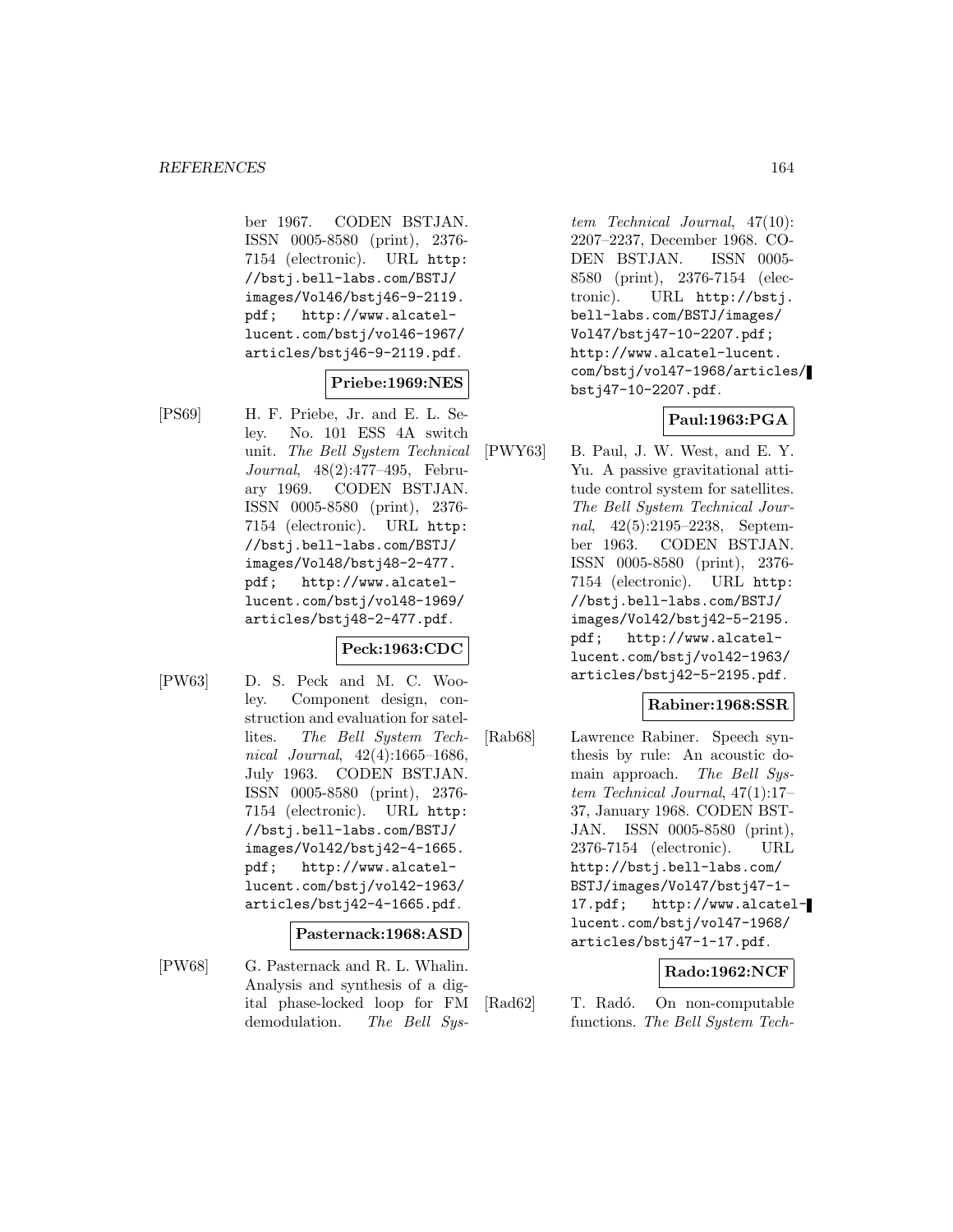nical Journal, 41(3):877–884, May 1962. CODEN BSTJAN. ISSN 0005-8580 (print), 2376- 7154 (electronic). URL http: //bstj.bell-labs.com/BSTJ/ images/Vol41/bstj41-3-877. pdf; http://www.alcatellucent.com/bstj/vol41-1962/ articles/bstj41-3-877.pdf.

# **Rainal:1965:BJB**

[Rai65] A. J. Rainal. B.S.T.J. brief: Axiscrossing intervals of Rayleigh processes. The Bell System Technical Journal, 44(6):1219–1224, July/ August 1965. CODEN BSTJAN. ISSN 0005-8580 (print), 2376- 7154 (electronic). URL http: //bstj.bell-labs.com/BSTJ/ images/Vol44/bstj44-6-1219. pdf; http://www.alcatellucent.com/bstj/vol44-1965/ articles/bstj44-6-1219.pdf.

## **Rainal:1966:DFA**

[Rai66a] A. J. Rainal. Duration of fades associated with radar clutter. The Bell System Technical Journal, 45(8):1285–1298, October 1966. CODEN BSTJAN. ISSN 0005-8580 (print), 2376- 7154 (electronic). URL http: //bstj.bell-labs.com/BSTJ/ images/Vol45/bstj45-8-1285. pdf; http://www.alcatellucent.com/bstj/vol45-1966/ articles/bstj45-8-1285.pdf.

## **Rainal:1966:PPD**

[Rai66b] A. J. Rainal. Phase principle for detecting narrow band Gaussian signals. The Bell System Technical Journal, 45(1):143–148, January 1966. CODEN BSTJAN. ISSN 0005-8580 (print), 2376- 7154 (electronic). URL http: //bstj.bell-labs.com/BSTJ/ images/Vol45/bstj45-1-143. pdf; http://www.alcatellucent.com/bstj/vol45-1966/ articles/bstj45-1-143.pdf.

## **Rainal:1967:ACP**

[Rai67a] A. J. Rainal. Axis-crossings of the phase of sine wave plus noise. The Bell System Technical Journal, 46(4):737–754, April 1967. CODEN BSTJAN. ISSN 0005-8580 (print), 2376- 7154 (electronic). URL http: //bstj.bell-labs.com/BSTJ/ images/Vol46/bstj46-4-737. pdf; http://www.alcatellucent.com/bstj/vol46-1967/ articles/bstj46-4-737.pdf.

## **Rainal:1967:BJB**

[Rai67b] A. J. Rainal. B.S.T.J. briefs: Axis-crossing intervals of sine wave plus noise. The Bell System Technical Journal, 46 (7):1655–1658, September 1967. CODEN BSTJAN. ISSN 0005-8580 (print), 2376-7154 (electronic). URL http: //bstj.bell-labs.com/BSTJ/ images/Vol46/bstj46-7-1655. pdf; http://www.alcatellucent.com/bstj/vol46-1967/ articles/bstj46-7-1655.pdf.

## **Rainal:1968:BJB**

[Rai68a] A. J. Rainal. B.S.T.J. briefs: Approximate and exact results concerning zeros of Gaussiannoise. The Bell System Tech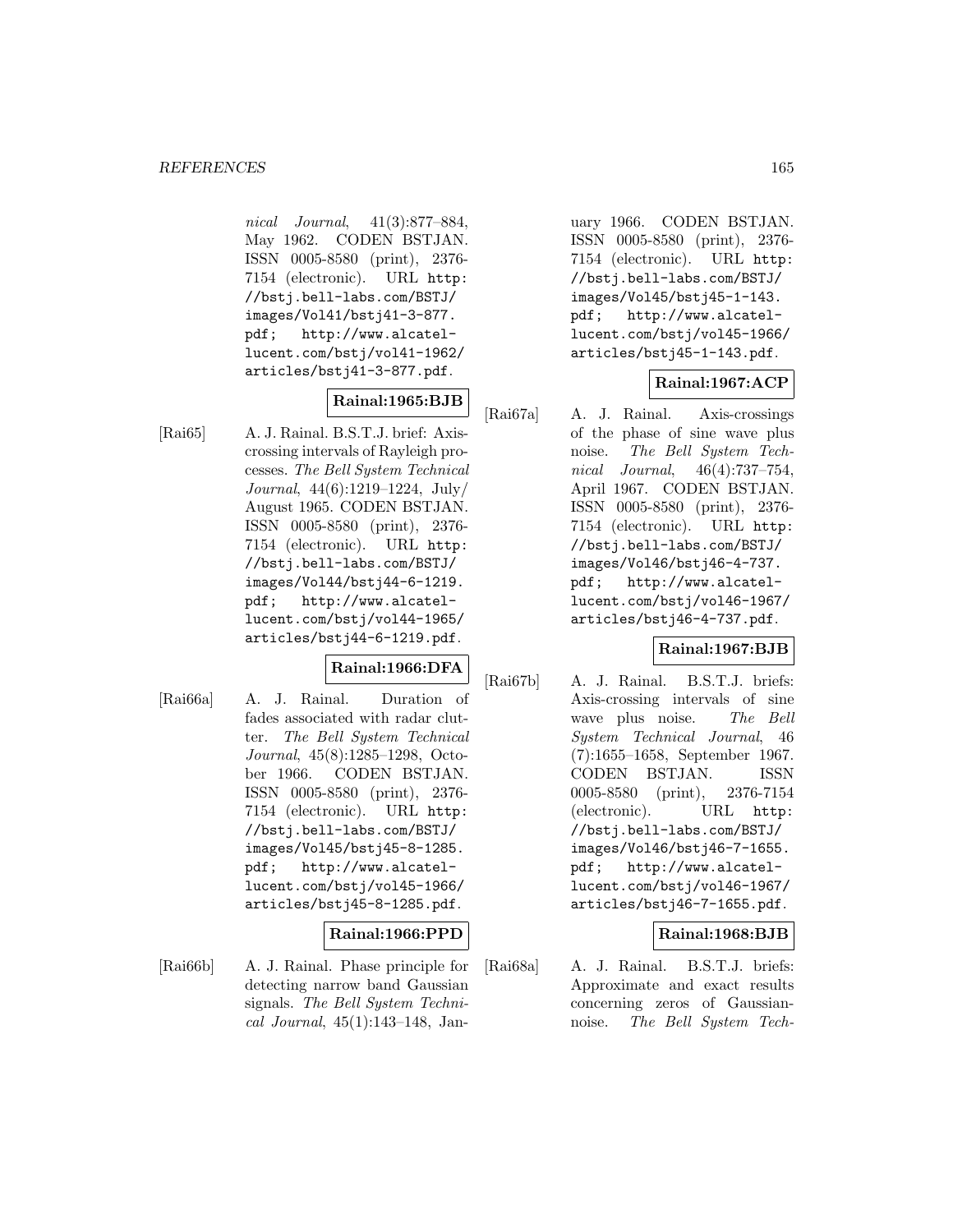nical Journal, 47(3):461–463, March 1968. CODEN BSTJAN. ISSN 0005-8580 (print), 2376- 7154 (electronic). URL http: //bstj.bell-labs.com/BSTJ/ images/Vol47/bstj47-3-461. pdf; http://www.alcatellucent.com/bstj/vol47-1968/ articles/bstj47-3-461.pdf.

# **Rainal:1968:FSP**

[Rai68b] A. J. Rainal. First and second passage times of sine wave plus noise. The Bell System Technical Journal, 47(10):2239– 2258, December 1968. CO-DEN BSTJAN. ISSN 0005- 8580 (print), 2376-7154 (electronic). URL http://bstj. bell-labs.com/BSTJ/images/ Vol47/bstj47-10-2239.pdf; http://www.alcatel-lucent. com/bstj/vol47-1968/articles/ bstj47-10-2239.pdf.

# **Rainal:1968:PPM**

[Rai68c] A. J. Rainal. Phase principle for measuring location or spectral shape of a discrete radio source. The Bell System Technical Journal, 47(3):415–428, March 1968. CODEN BSTJAN. ISSN 0005-8580 (print), 2376- 7154 (electronic). URL http: //bstj.bell-labs.com/BSTJ/ images/Vol47/bstj47-3-415. pdf; http://www.alcatellucent.com/bstj/vol47-1968/ articles/bstj47-3-415.pdf.

# **Rao:1969:MST**

- 
- [Rao69] T. N. Rao. Minimal synthesis of two-variable reactance matri-

ces. The Bell System Technical Journal, 48(1):163–199, January 1969. CODEN BSTJAN. ISSN 0005-8580 (print), 2376- 7154 (electronic). URL http: //bstj.bell-labs.com/BSTJ/ images/Vol48/bstj48-1-163. pdf; http://www.alcatellucent.com/bstj/vol48-1969/ articles/bstj48-1-163.pdf.

## **Rappeport:1964:DCS**

[Rap64] M. A. Rappeport. Digital computer simulation of a fourphase data transmission system. The Bell System Technical Journal, 43(3):927–964, May 1964. CODEN BSTJAN. ISSN 0005-8580 (print), 2376- 7154 (electronic). URL http: //bstj.bell-labs.com/BSTJ/ images/Vol43/bstj43-3-927. pdf; http://www.alcatellucent.com/bstj/vol43-1964/ articles/bstj43-3-927.pdf.

# **Rappeport:1965:FPD**

[Rap65] M. A. Rappeport. Fourphase data systems in combined delay distortion, Gaussian noise, and impulse noise. The Bell System Technical Journal, 44(2):253–260, February 1965. CODEN BSTJAN. ISSN 0005-8580 (print), 2376- 7154 (electronic). URL http: //bstj.bell-labs.com/BSTJ/ images/Vol44/bstj44-2-253. pdf; http://www.alcatellucent.com/bstj/vol44-1965/ articles/bstj44-2-253.pdf.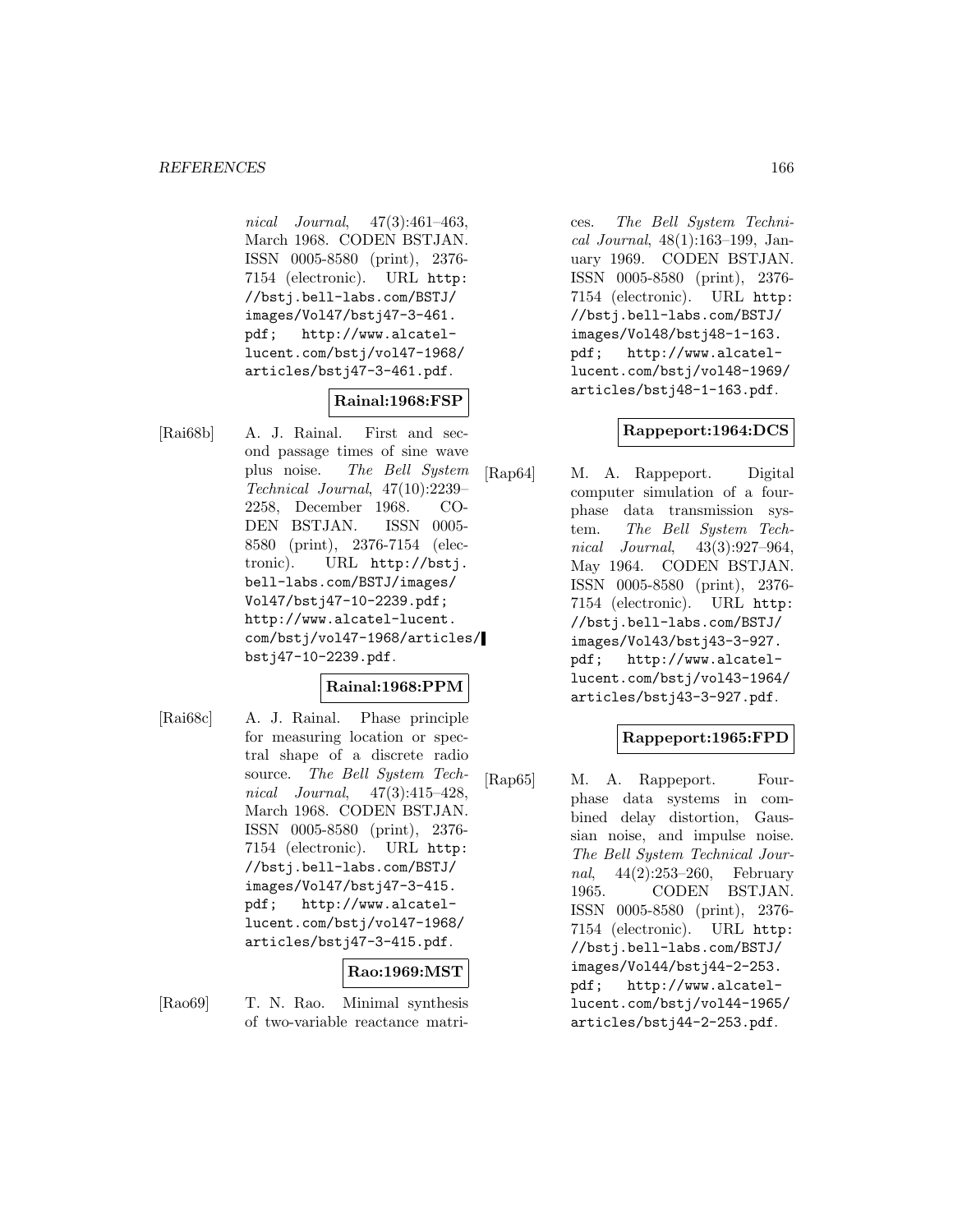## **Rappaport:1967:CRR**

[Rap67] Stephen S. Rappaport. Communications and radar receiver gains for minimum average cost of excluding randomly fluctuating signals in random noise. The Bell System Technical Journal, 46(8):1753–1773, October 1967. CODEN BSTJAN. ISSN 0005-8580 (print), 2376- 7154 (electronic). URL http: //bstj.bell-labs.com/BSTJ/ images/Vol46/bstj46-8-1753. pdf; http://www.alcatellucent.com/bstj/vol46-1967/ articles/bstj46-8-1753.pdf.

# **Rappaport:1968:GCD**

[Rap68] Stephen S. Rappaport. Gain control for diversity receivers. The Bell System Technical Journal, 47(9):2015–2027, November 1968. CODEN BSTJAN. ISSN 0005-8580 (print), 2376- 7154 (electronic). URL http: //bstj.bell-labs.com/BSTJ/ images/Vol47/bstj47-9-2015. pdf; http://www.alcatellucent.com/bstj/vol47-1968/ articles/bstj47-9-2015.pdf.

## **Rack:1964:TMS**

[RB64] A. J. Rack and M. R. Biazzo. A technique for measuring small optical loss using an oscillating spherical mirror interferometer. The Bell System Technical Journal, 43(4):1563–1579, July 1964. CODEN BSTJAN. ISSN 0005-8580 (print), 2376- 7154 (electronic). URL http: //bstj.bell-labs.com/BSTJ/ images/Vol43/bstj43-4-1563.

pdf; http://www.alcatellucent.com/bstj/vol43-1964/ articles/bstj43-4-1563.pdf.

#### **Ray-Chaudhuri:1961:CMR**

[RC61] D. K. Ray-Chaudhuri. On the construction of minimally redundant reliable system designs. The Bell System Technical Journal,  $40(2):595-611$ , March 1961. CODEN BSTJAN. ISSN 0005-8580 (print), 2376- 7154 (electronic). URL http: //bstj.bell-labs.com/BSTJ/ images/Vol40/bstj40-2-595. pdf; http://www.alcatellucent.com/bstj/vol40-1961/ articles/bstj40-2-595.pdf.

## **Renau:1965:MEB**

[RC65] Jacques Renau and James A. Collinson. Measurements of electromagnetic back-scattering from known, rough surfaces. The Bell System Technical Journal, 44 (10):2203–2226, December 1965. CODEN BSTJAN. ISSN 0005- 8580 (print), 2376-7154 (electronic). URL http://bstj. bell-labs.com/BSTJ/images/ Vol44/bstj44-10-2203.pdf; http://www.alcatel-lucent. com/bstj/vol44-1965/articles/ bstj44-10-2203.pdf.

## **Riney:1962:TSB**

[RE62] T. D. Riney and J. W. Elek. Thermoelastic stresses in balanced and unbalanced seals. The Bell System Technical Journal, 41(5):1519–1536, September 1962. CODEN BSTJAN. ISSN 0005-8580 (print), 2376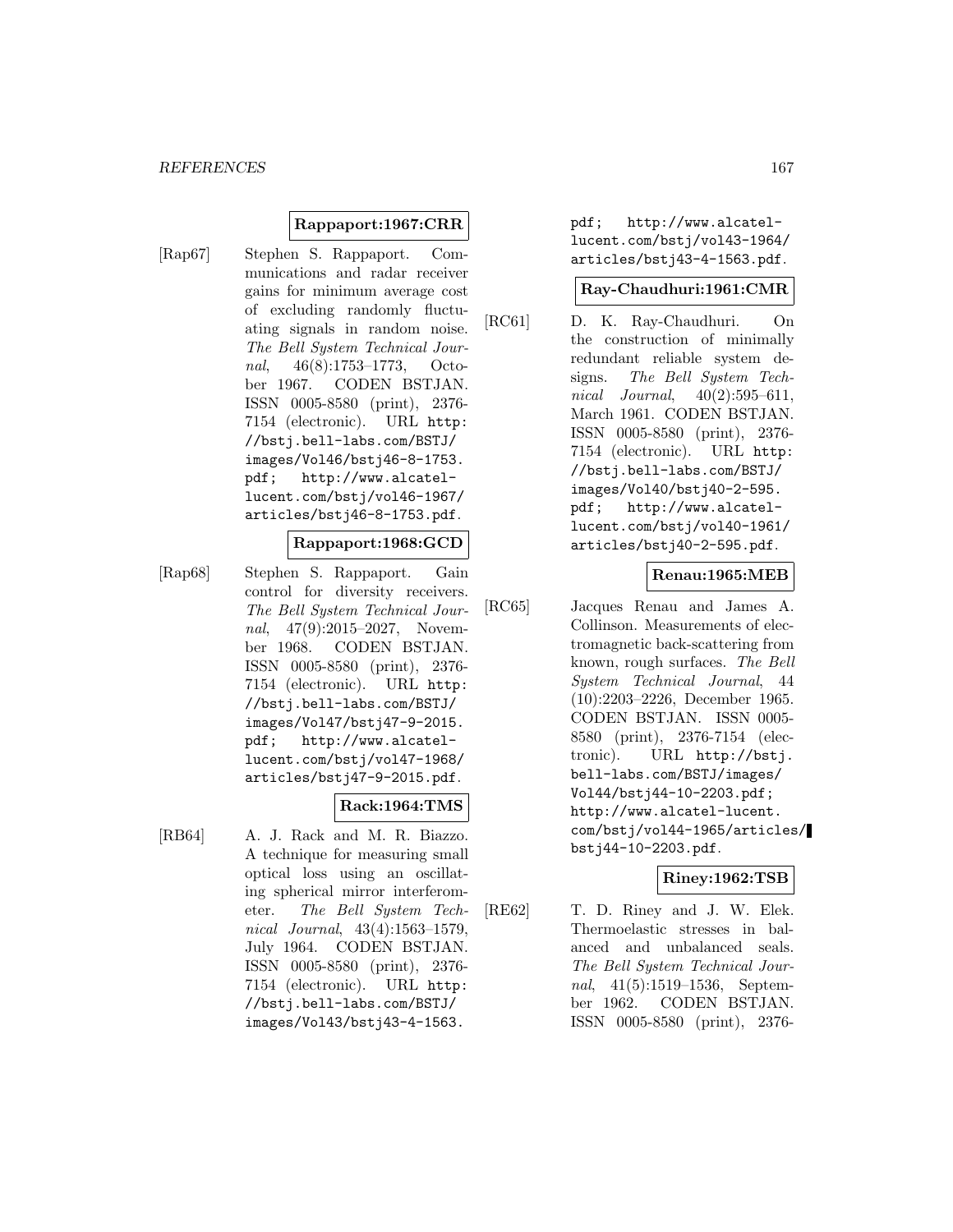7154 (electronic). URL http: //bstj.bell-labs.com/BSTJ/ images/Vol41/bstj41-5-1519. pdf; http://www.alcatellucent.com/bstj/vol41-1962/ articles/bstj41-5-1519.pdf.

#### **Rosenzweig:1963:SCD**

[RGS63] W. Rosenzweig, H. K. Gummel, and F. M. Smits. Solar cell degradation under 1- Mev electron bombardment. The Bell System Technical Journal, 42(2):399–414, March 1963. CODEN BSTJAN. ISSN 0005-8580 (print), 2376- 7154 (electronic). URL http: //bstj.bell-labs.com/BSTJ/ images/Vol42/bstj42-2-399. pdf; http://www.alcatellucent.com/bstj/vol42-1963/ articles/bstj42-2-399.pdf.

## **Ross:1960:ST**

[RH60] Ian C. Ross and Frank Harary. The square of a tree. The Bell System Technical Journal, 39(3):641–647, May 1960. CODEN BSTJAN. ISSN 0005-8580 (print), 2376-7154 (electronic). URL http: //bstj.bell-labs.com/BSTJ/ images/Vol39/bstj39-3-641. pdf; http://www.alcatellucent.com/bstj/vol39-1960/ articles/bstj39-3-641.pdf.

## **Rice:1962:IBP**

[Ric62a] S. O. Rice. Intervals between periods of no service in certain satellite communication systems—analogy with a traffic system. The Bell

System Technical Journal, 41 (5):1671–1690, September 1962. CODEN BSTJAN. ISSN 0005-8580 (print), 2376-7154 (electronic). URL http: //bstj.bell-labs.com/BSTJ/ images/Vol41/bstj41-5-1671. pdf; http://www.alcatellucent.com/bstj/vol41-1962/ articles/bstj41-5-1671.pdf.

## **Rice:1962:SSSb**

[Ric62b] S. O. Rice. Single server systems – II. busy periods. The Bell System Technical Journal, 41(1):279–310, January 1962. CODEN BSTJAN. ISSN 0005-8580 (print), 2376- 7154 (electronic). URL http: //bstj.bell-labs.com/BSTJ/ images/Vol41/bstj41-1-279. pdf; http://www.alcatellucent.com/bstj/vol41-1962/ articles/bstj41-1-279.pdf.

## **Rice:1962:SSSa**

[Ric $62c$ ] S. O. Rice. Single server systems. I. Relations between some averages. The Bell System Technical Journal, 41(1):269–278, January 1962. CODEN BSTJAN. ISSN 0005-8580 (print), 2376- 7154 (electronic). URL http: //bstj.bell-labs.com/BSTJ/ images/Vol41/bstj41-1-269. pdf; http://www.alcatellucent.com/bstj/vol41-1962/ articles/bstj41-1-269.pdf.

## **Rice:1963:IOI**

[Ric63] S. O. Rice. Innage and outage intervals in transmission systems composed of links. The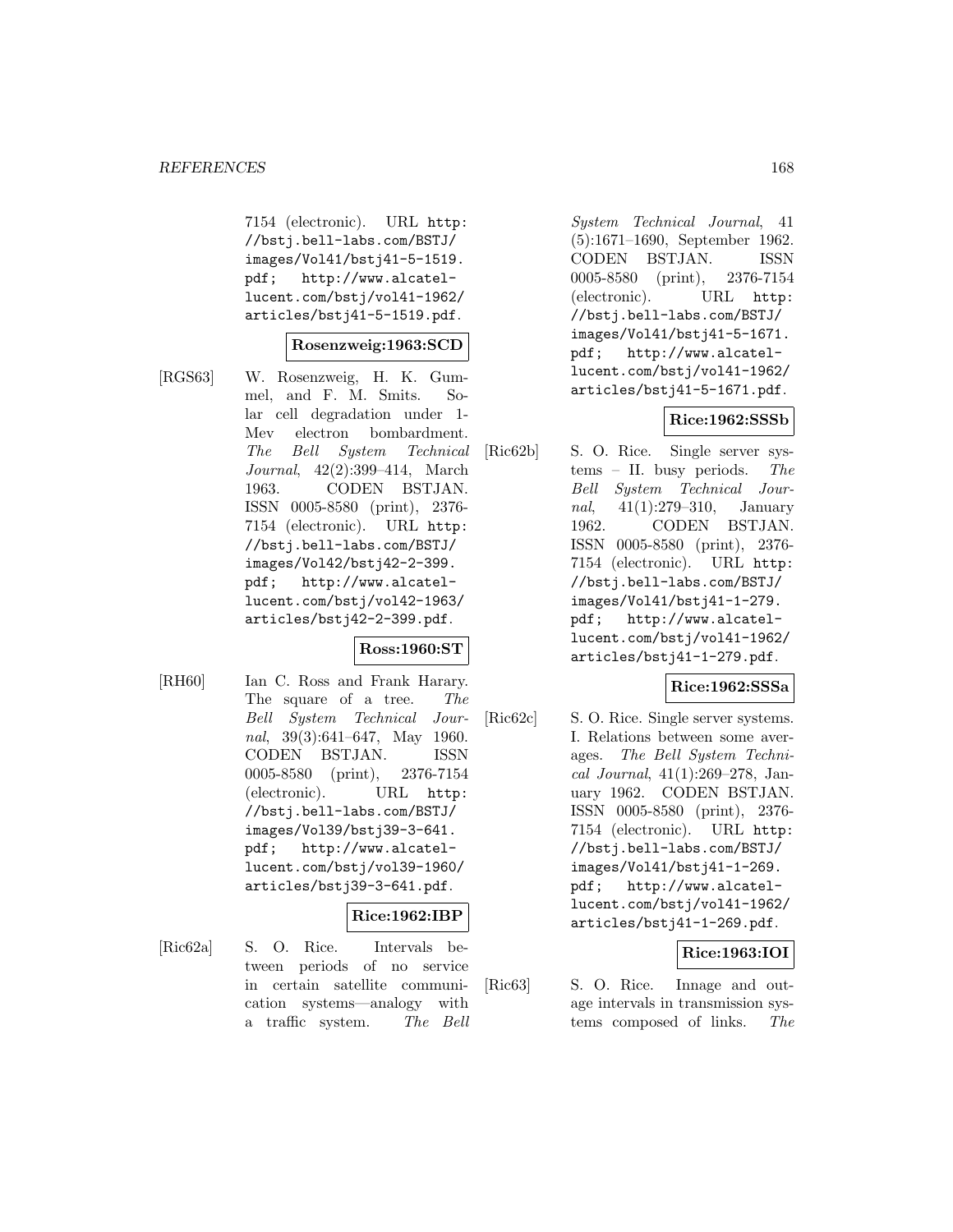Bell System Technical Journal, 42(5):2267–2283, September 1963. CODEN BSTJAN. ISSN 0005-8580 (print), 2376- 7154 (electronic). URL http: //bstj.bell-labs.com/BSTJ/ images/Vol42/bstj42-5-2267. pdf; http://www.alcatellucent.com/bstj/vol42-1963/ articles/bstj42-5-2267.pdf.

# **Rice:1968:UAE**

[Ric68] Stephen O. Rice. Uniform asymptotic expansions for saddle point integrals—application to a probability distribution occurring in noise theory. The Bell System Technical Journal, 47(9):1971–2013, November 1968. CODEN BSTJAN. ISSN 0005-8580 (print), 2376- 7154 (electronic). URL http: //bstj.bell-labs.com/BSTJ/ images/Vol47/bstj47-9-1971. pdf; http://www.alcatellucent.com/bstj/vol47-1968/ articles/bstj47-9-1971.pdf.

# **Rice:1969:STO**

[Ric69] S. O. Rice. Second and third order modulation terms in the distortion produced when modulated FM waves are filtered. The Bell System Technical Journal, 48(1):87–141, January 1969. CODEN BST-JAN. ISSN 0005-8580 (print), 2376-7154 (electronic). URL http://bstj.bell-labs.com/ BSTJ/images/Vol48/bstj48-1- 87.pdf; http://www.alcatellucent.com/bstj/vol48-1969/ articles/bstj48-1-87.pdf.

# **Rigrod:1965:ORR**

[Rig65] W. W. Rigrod. The optical ring resonator. The Bell System Technical Journal, 44(5):907–916, May/June 1965. CODEN BSTJAN. ISSN 0005-8580 (print), 2376- 7154 (electronic). URL http: //bstj.bell-labs.com/BSTJ/ images/Vol44/bstj44-5-907. pdf; http://www.alcatellucent.com/bstj/vol44-1965/ articles/bstj44-5-907.pdf.

# **Riordan:1961:DLC**

[Rio61] John Riordan. Delays for last-come first-served service and the busy period. The Bell System Technical Journal, 40(3):785–793, May 1961. CODEN BSTJAN. ISSN 0005-8580 (print), 2376-7154 (electronic). URL http: //bstj.bell-labs.com/BSTJ/ images/Vol40/bstj40-3-785. pdf; http://www.alcatellucent.com/bstj/vol40-1961/ articles/bstj40-3-785.pdf.

# **Ruthroff:1961:PES**

[RJ61] Clyde L. Ruthroff and William C. Jakes, Jr. Project Echo: System calculations. The Bell System Technical Journal, 40(4):1029–1039, July 1961. CODEN BSTJAN. ISSN 0005-8580 (print), 2376-7154 (electronic). URL http: //bstj.bell-labs.com/BSTJ/ images/Vol40/bstj40-4-1029. pdf; http://www.alcatellucent.com/bstj/vol40-1961/ articles/bstj40-4-1029.pdf.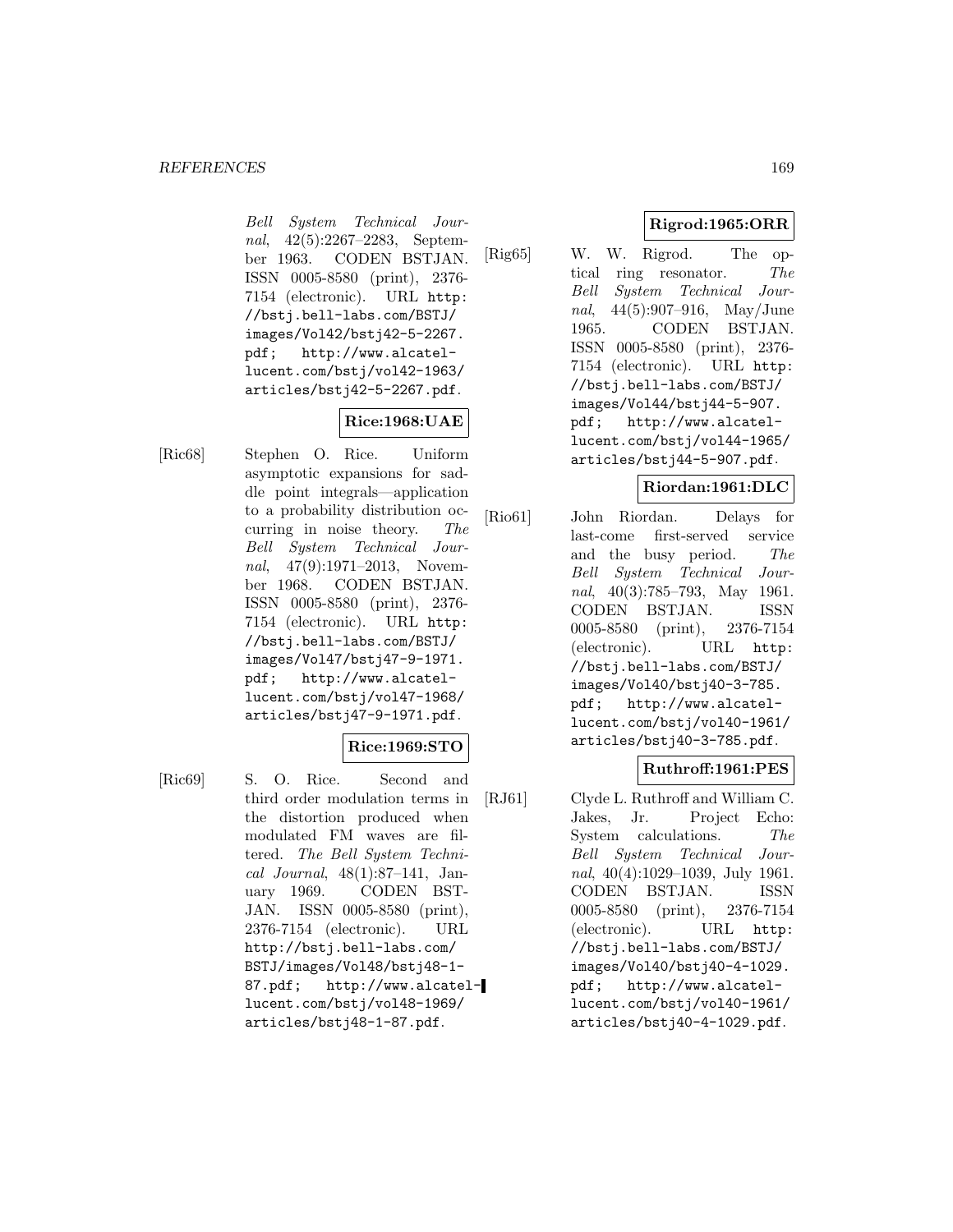# **Riesz:1963:SED**

[RK63] R. R. Riesz and E. T. Klemmer. Subjective evaluation of delay and echo suppressors in telephone communicaions. The Bell System Technical Journal, 42(6):2919–2941, November 1963. CODEN BSTJAN. ISSN 0005-8580 (print), 2376- 7154 (electronic). URL http: //bstj.bell-labs.com/BSTJ/ images/Vol42/bstj42-6-2919. pdf; http://www.alcatellucent.com/bstj/vol42-1963/ articles/bstj42-6-2919.pdf.

#### **Roberts:1962:SPL**

[Rob62] S. W. Roberts. Scheduling of pole line inspections. The Bell System Technical Journal, 41(6):1737–1758, November 1962. CODEN BSTJAN. ISSN 0005-8580 (print), 2376- 7154 (electronic). URL http: //bstj.bell-labs.com/BSTJ/ images/Vol41/bstj41-6-1737. pdf; http://www.alcatellucent.com/bstj/vol41-1962/ articles/bstj41-6-1737.pdf.

## **Robertson:1967:OCL**

[Rob67a] G. H. Robertson. Operating characteristics for a linear detector of CW signals in narrow-bandGaussian noise. The Bell System Technical Journal, 46(4):755–774, April 1967. CODEN BSTJAN. ISSN 0005-8580 (print), 2376- 7154 (electronic). URL http: //bstj.bell-labs.com/BSTJ/ images/Vol46/bstj46-4-755. pdf; http://www.alcatellucent.com/bstj/vol46-1967/ articles/bstj46-4-755.pdf.

#### **Robinson:1967:NOC**

[Rob67b] F. N. H. Robinson. Nonlinear optical coefficients. The Bell System Technical Journal, 46(5):913–956, May/June 1967. CODEN BSTJAN. ISSN 0005-8580 (print), 2376- 7154 (electronic). URL http: //bstj.bell-labs.com/BSTJ/ images/Vol46/bstj46-5-913. pdf; http://www.alcatellucent.com/bstj/vol46-1967/ articles/bstj46-5-913.pdf.

#### **Robertson:1968:PDP**

[Rob68] George H. Robertson. Performance degradation by postdetector nonlinearities. The Bell System Technical Journal, 47(3):407–414, March 1968. CODEN BSTJAN. ISSN 0005-8580 (print), 2376-7154 (electronic). URL http: //bstj.bell-labs.com/BSTJ/ images/Vol47/bstj47-3-407. pdf; http://www.alcatellucent.com/bstj/vol47-1968/ articles/bstj47-3-407.pdf.

# **Robertson:1969:CNC**

[Rob69a] G. H. Robertson. Computation of the noncentral chi-square distribution. The Bell System Technical Journal, 48(1):201–207, January 1969. CODEN BSTJAN. ISSN 0005-8580 (print), 2376- 7154 (electronic). URL http: //bstj.bell-labs.com/BSTJ/ images/Vol48/bstj48-1-201. pdf; http://www.alcatel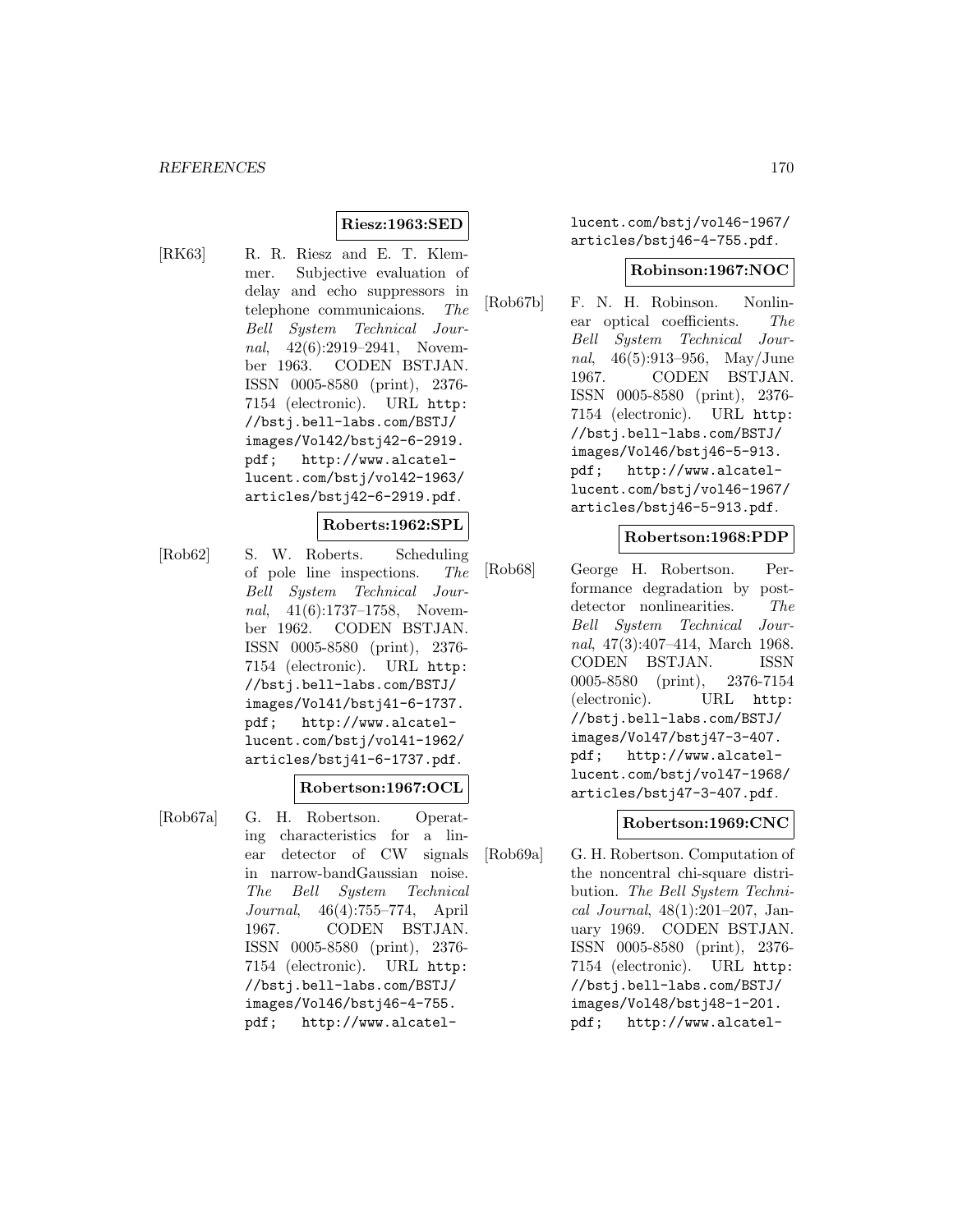lucent.com/bstj/vol48-1969/ articles/bstj48-1-201.pdf.

#### **Robertson:1969:CSQ**

[Rob69b] G. H. Robertson. Computer study of quantizer output spectra. The Bell System Technical Journal, 48(7): 2391–2403, September 1969. CODEN BSTJAN. ISSN 0005-8580 (print), 2376-7154 (electronic). URL http: //bstj.bell-labs.com/BSTJ/ images/Vol48/bstj48-7-2391. pdf; http://www.alcatellucent.com/bstj/vol48-1969/ articles/bstj48-7-2391.pdf.

## **Ruthroff:1969:SHR**

[ROB69c] C. L. Ruthroff, T. L. Osborne, and W. F. Bodtmann. Short hop radio system experiment. The Bell System Technical Journal, 48(6):1577–1604, July/ August 1969. CODEN BSTJAN. ISSN 0005-8580 (print), 2376- 7154 (electronic). URL http: //bstj.bell-labs.com/BSTJ/ images/Vol48/bstj48-6-1577. pdf; http://www.alcatellucent.com/bstj/vol48-1969/ articles/bstj48-6-1577.pdf.

#### **Rosenzweig:1962:DLM**

[Ros62a] W. Rosenzweig. Diffusion length measurement by means of ionizing radiation. The Bell System Technical Journal, 41(5):1573–1588, September 1962. CODEN BSTJAN. ISSN 0005-8580 (print), 2376- 7154 (electronic). URL http: //bstj.bell-labs.com/BSTJ/

images/Vol41/bstj41-5-1573. pdf; http://www.alcatellucent.com/bstj/vol41-1962/ articles/bstj41-5-1573.pdf.

# **Ross:1962:RCC**

[Ros62b] I. M. Ross. Reliability of components for communication satellites. The Bell System Technical Journal, 41(2):635–662, March 1962. CODEN BSTJAN. ISSN 0005-8580 (print), 2376- 7154 (electronic). URL http: //bstj.bell-labs.com/BSTJ/ images/Vol41/bstj41-2-635. pdf; http://www.alcatellucent.com/bstj/vol41-1962/ articles/bstj41-2-635.pdf.

## **Rosenbaum:1969:PEP**

[Ros69] Arnold S. Rosenbaum. PSK error performance with Gaussian noise and interference. The Bell System Technical Journal, 48(2):413–442, February 1969. CODEN BSTJAN. ISSN 0005-8580 (print), 2376- 7154 (electronic). URL http: //bstj.bell-labs.com/BSTJ/ images/Vol48/bstj48-2-413. pdf; http://www.alcatellucent.com/bstj/vol48-1969/ articles/bstj48-2-413.pdf.

## **Rowe:1962:ASC**

[Row62] H. E. Rowe. Approximate solutions for the coupled line equations. The Bell System Technical Journal, 41(3):1011–1029, May 1962. CODEN BSTJAN. ISSN 0005-8580 (print), 2376- 7154 (electronic). URL http: //bstj.bell-labs.com/BSTJ/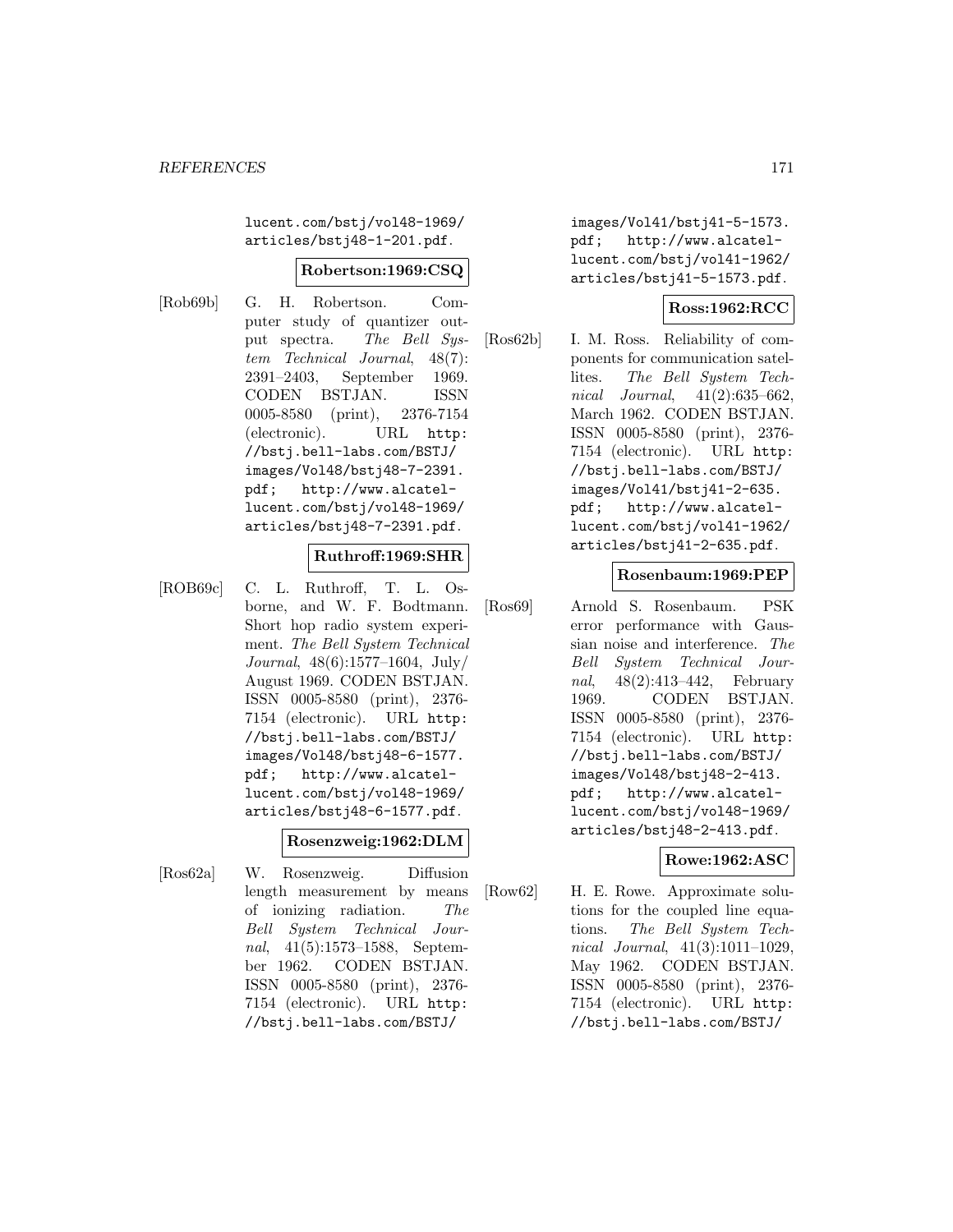images/Vol41/bstj41-3-1011. pdf; http://www.alcatellucent.com/bstj/vol41-1962/ articles/bstj41-3-1011.pdf.

## **Rowe:1964:IAT**

[Row64a] H. E. Rowe. Imperfections in active transmission lines. The Bell System Technical Journal, 43(1):261–292, January 1964. CODEN BSTJAN. ISSN 0005-8580 (print), 2376- 7154 (electronic). URL http: //bstj.bell-labs.com/BSTJ/ images/Vol43/bstj43-1-261. pdf; http://www.alcatellucent.com/bstj/vol43-1964/ articles/bstj43-1-261.pdf.

#### **Rowe:1964:SAT**

[Row64b] H. E. Rowe. Stability of active transmission lines with arbitrary imperfections. The Bell System Technical Journal, 43(1):293–328, January 1964. CODEN BSTJAN. ISSN 0005-8580 (print), 2376- 7154 (electronic). URL http: //bstj.bell-labs.com/BSTJ/ images/Vol43/bstj43-1-293. pdf; http://www.alcatellucent.com/bstj/vol43-1964/ articles/bstj43-1-293.pdf.

# **Rowe:1968:ESS**

[RP68] Harrison E. Rowe and Arno A. Penzias. Efficient spacing of synchronous communication satellites. The Bell System Technical Journal, 47(10):2379– 2433, December 1968. CO-DEN BSTJAN. ISSN 0005- 8580 (print), 2376-7154 (elec-

tronic). URL http://bstj. bell-labs.com/BSTJ/images/ Vol47/bstj47-10-2379.pdf; http://www.alcatel-lucent. com/bstj/vol47-1968/articles/ bstj47-10-2379.pdf.

#### **Rinehart:1962:CSP**

[RR62] J. D. Rinehart and M. F. Robbins. Characteristics of the service provided by communications satellites in uncontrolled orbits. The Bell System Technical Journal, 41(5):1621–1670, September 1962. CODEN BSTJAN. ISSN 0005-8580 (print), 2376- 7154 (electronic). URL http: //bstj.bell-labs.com/BSTJ/ images/Vol41/bstj41-5-1621. pdf; http://www.alcatellucent.com/bstj/vol41-1962/ articles/bstj41-5-1621.pdf.

## **Rabiner:1969:CTA**

[RSR69] Lawrence R. Rabiner, Ronald W. Schafer, and Charles M. Rader. The chirp z-transform algorithm and its application. The Bell System Technical Journal,  $48(5):1249-1292$ , May/ June 1969. CODEN BSTJAN. ISSN 0005-8580 (print), 2376- 7154 (electronic). URL http: //bstj.bell-labs.com/BSTJ/ images/Vol48/bstj48-5-1249. pdf; http://www.alcatellucent.com/bstj/vol48-1969/ articles/bstj48-5-1249.pdf.

## **Ruthroff:1969:IDR**

[RT69] Clyde L. Ruthroff and LeRoy C. Tillotson. Interference in a dense radio network. The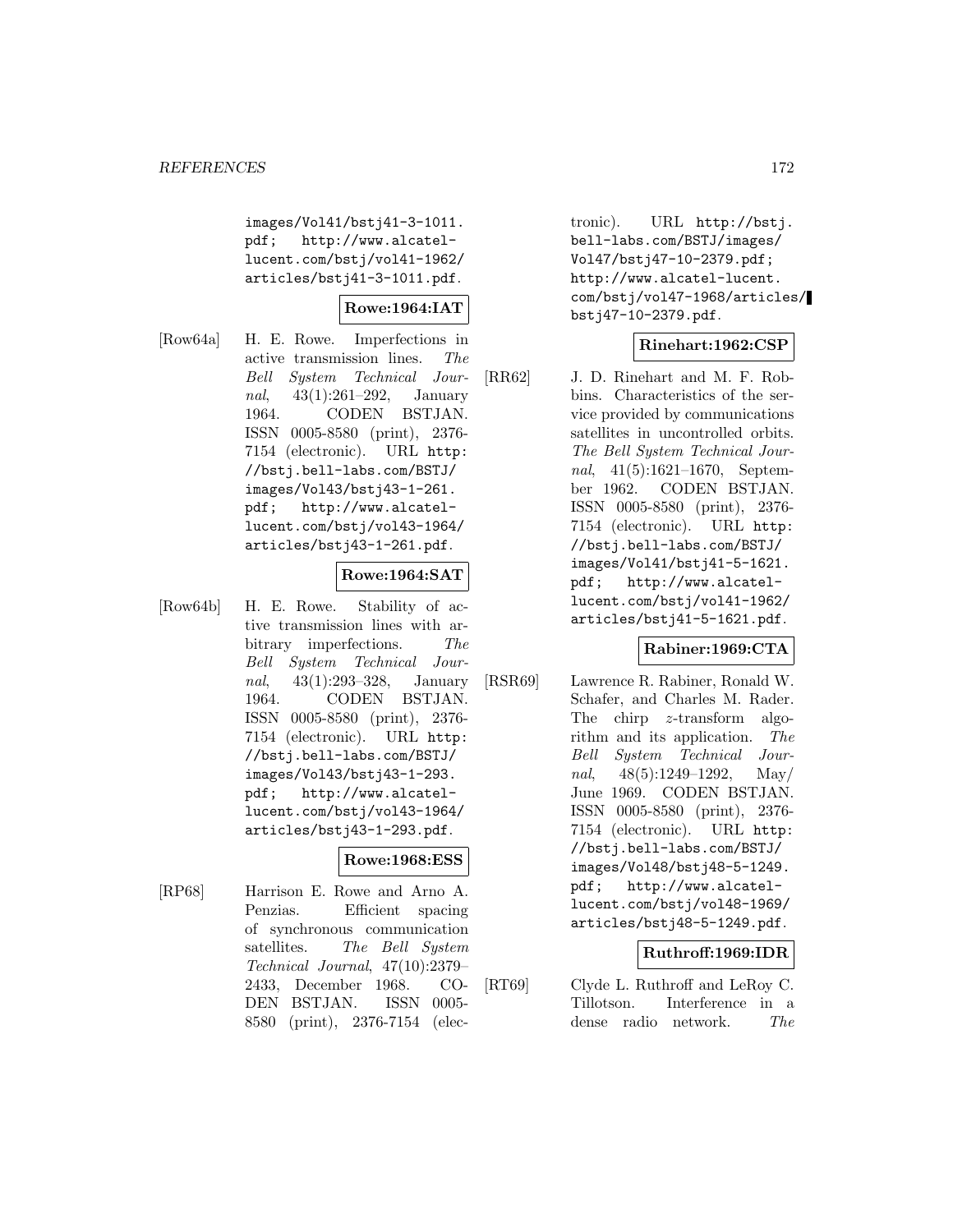Bell System Technical Journal,  $48(6):1727-1743$ , July/ August 1969. CODEN BSTJAN. ISSN 0005-8580 (print), 2376- 7154 (electronic). URL http: //bstj.bell-labs.com/BSTJ/ images/Vol48/bstj48-6-1727. pdf; http://www.alcatellucent.com/bstj/vol48-1969/ articles/bstj48-6-1727.pdf.

# **Rudin:1969:CAE**

[Rud69] H. R. Rudin, Jr. A continuously adaptive equalizer for generalpurpose communication channels. The Bell System Technical Journal, 48(6):1865–1884, July/ August 1969. CODEN BSTJAN. ISSN 0005-8580 (print), 2376- 7154 (electronic). URL http: //bstj.bell-labs.com/BSTJ/ images/Vol48/bstj48-6-1865. pdf; http://www.alcatellucent.com/bstj/vol48-1969/ articles/bstj48-6-1865.pdf.

## **Ruscio:1966:PAM**

[Rus66] Joseph T. Ruscio. Phase and amplitude measurements of coherent optical wavefronts. The Bell System Technical Journal, 45(9):1583-1597, November 1966. CODEN BSTJAN. ISSN 0005-8580 (print), 2376- 7154 (electronic). URL http: //bstj.bell-labs.com/BSTJ/ images/Vol45/bstj45-9-1583. pdf; http://www.alcatellucent.com/bstj/vol45-1966/ articles/bstj45-9-1583.pdf.

## **Ruthroff:1961:PEF**

[Rut61] Clyde L. Ruthroff. Project Echo:

FM demodulators with negative feedback. The Bell System Technical Journal, 40(4):1149–1156, July 1961. CODEN BSTJAN. ISSN 0005-8580 (print), 2376- 7154 (electronic). URL http: //bstj.bell-labs.com/BSTJ/ images/Vol40/bstj40-4-1149. pdf; http://www.alcatellucent.com/bstj/vol40-1961/ articles/bstj40-4-1149.pdf.

# **Ruthroff:1968:ILO**

[Rut68a] C. L. Ruthroff. Injection-lockedoscillator FM receiver analysis. The Bell System Technical Journal, 47(8):1653–1661, October 1968. CODEN BSTJAN. ISSN 0005-8580 (print), 2376- 7154 (electronic). URL http: //bstj.bell-labs.com/BSTJ/ images/Vol47/bstj47-8-1653. pdf; http://www.alcatellucent.com/bstj/vol47-1968/ articles/bstj47-8-1653.pdf.

## **Ruthroff:1968:CFD**

[Rut68b] Clyde L. Ruthroff. Computation of FM distortion in linear networks for bandlimited periodic signals. The Bell System Technical Journal,  $47(6):1043-1063$ , July/ August 1968. CODEN BSTJAN. ISSN 0005-8580 (print), 2376- 7154 (electronic). URL http: //bstj.bell-labs.com/BSTJ/ images/Vol47/bstj47-6-1043. pdf; http://www.alcatellucent.com/bstj/vol47-1968/ articles/bstj47-6-1043.pdf.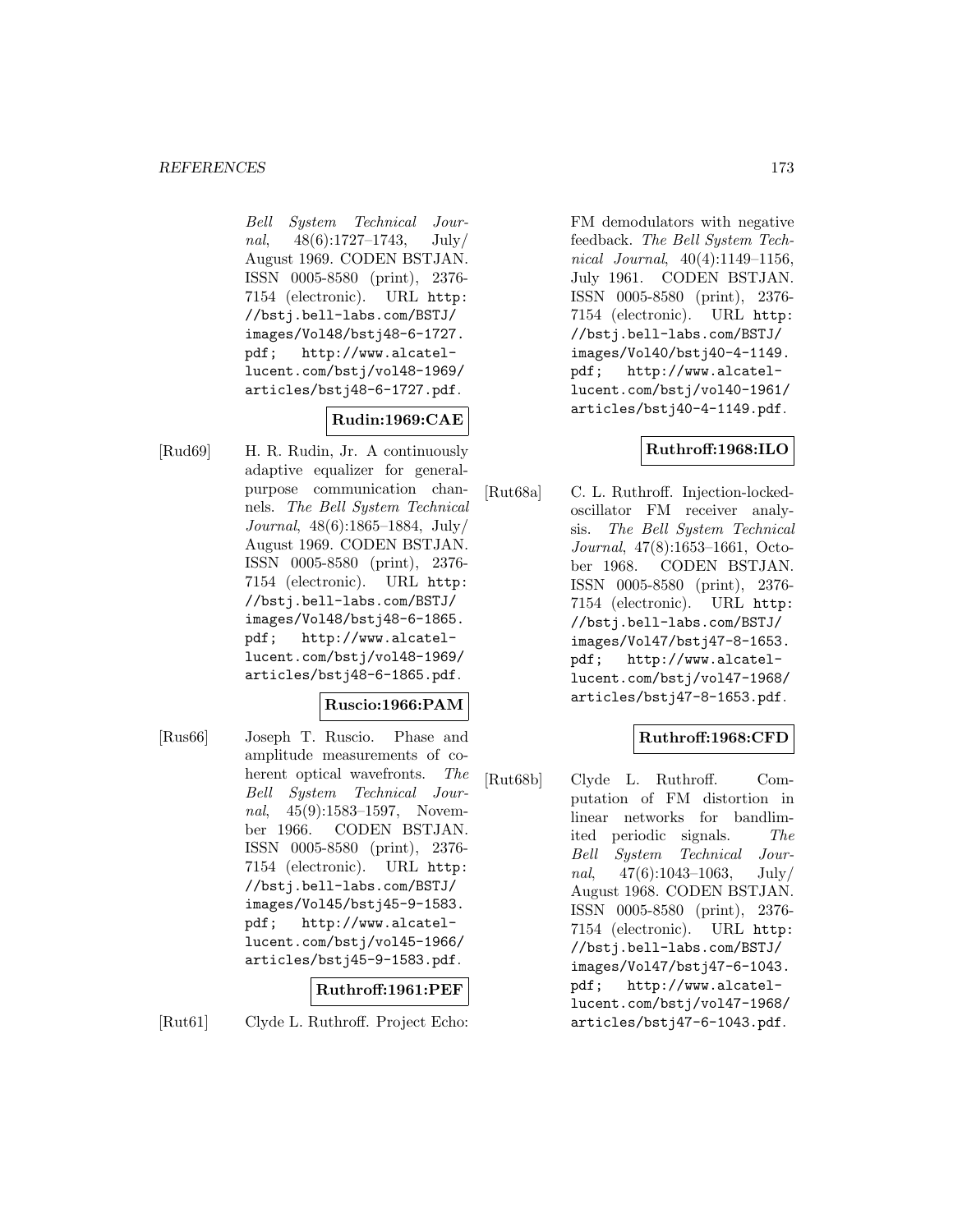## **Rowe:1962:TMW**

[RW62] H. E. Rowe and W. D. Warters. Transmission in multimode waveguide with random imperfections. The Bell System Technical Journal, 41(3):1031–1170, May 1962. CODEN BSTJAN. ISSN 0005-8580 (print), 2376- 7154 (electronic). URL http: //bstj.bell-labs.com/BSTJ/ images/Vol41/bstj41-3-1031. pdf; http://www.alcatellucent.com/bstj/vol41-1962/ articles/bstj41-3-1031.pdf.

## **Saltzberg:1967:TRS**

[Sal67] Burton R. Saltzberg. Timing recovery for synchronous binary data transmission. The Bell System Technical Journal, 46(3):593–622, March 1967. CODEN BSTJAN. ISSN 0005-8580 (print), 2376-7154 (electronic). URL http: //bstj.bell-labs.com/BSTJ/ images/Vol46/bstj46-3-593. pdf; http://www.alcatellucent.com/bstj/vol46-1967/ articles/bstj46-3-593.pdf.

#### **Sandberg:1960:SDP**

[San60] I. W. Sandberg. Synthesis of driving-point impedances with active RC networks. The Bell System Technical Journal, 39(4):947–962, July 1960. CODEN BSTJAN. ISSN 0005-8580 (print), 2376-7154 (electronic). URL http: //bstj.bell-labs.com/BSTJ/ images/Vol39/bstj39-4-947. pdf; http://www.alcatellucent.com/bstj/vol39-1960/ articles/bstj39-4-947.pdf.

#### **Sandberg:1961:STA**

[San61] I. W. Sandberg. Synthesis of transformerless active N-port networks. The Bell System Technical Journal, 40(3):761–783, May 1961. CODEN BSTJAN. ISSN 0005-8580 (print), 2376- 7154 (electronic). URL http: //bstj.bell-labs.com/BSTJ/ images/Vol40/bstj40-3-761. pdf; http://www.alcatellucent.com/bstj/vol40-1961/ articles/bstj40-3-761.pdf.

#### **Sandberg:1962:RMS**

[San62a] I. W. Sandberg. The realizability of multiport structures obtained by imbedding a tunnel diode in a lossless reciprocal network. The Bell System Technical Journal, 41(3):857–876, May 1962. CODEN BSTJAN. ISSN 0005-8580 (print), 2376- 7154 (electronic). URL http: //bstj.bell-labs.com/BSTJ/ images/Vol41/bstj41-3-857. pdf; http://www.alcatellucent.com/bstj/vol41-1962/ articles/bstj41-3-857.pdf.

## **Sandberg:1962:TDL**

[San62b] I. W. Sandberg. The tunnel diode as a linear network element. The Bell System Technical Journal, 41(5):1537–1556, September 1962. CODEN BSTJAN. ISSN 0005-8580 (print), 2376- 7154 (electronic). URL http: //bstj.bell-labs.com/BSTJ/ images/Vol41/bstj41-5-1537.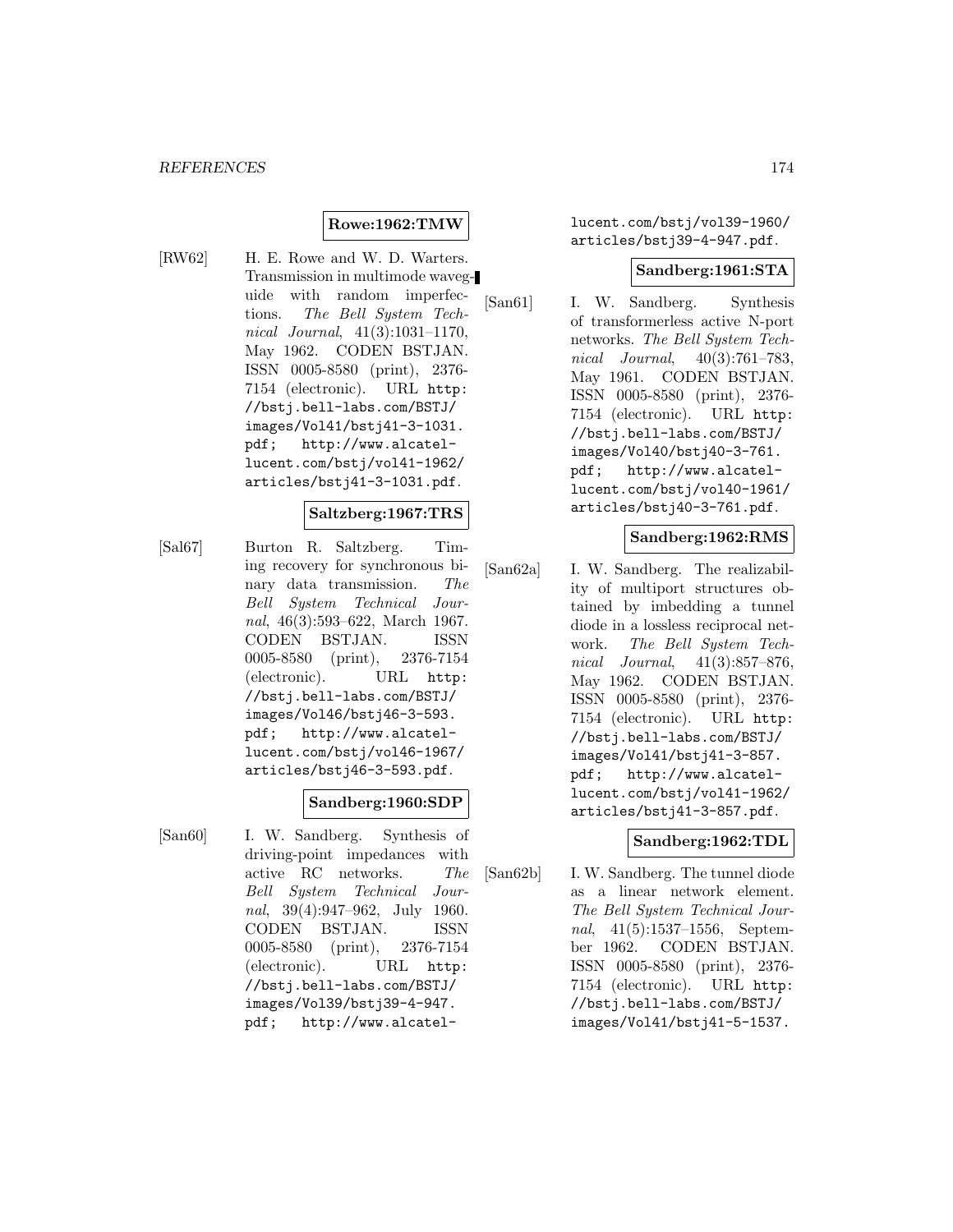pdf; http://www.alcatellucent.com/bstj/vol41-1962/ articles/bstj41-5-1537.pdf.

## **Sandberg:1963:PSS**

[San63a] I. W. Sandberg. On the properties of some systems that distort signals. I. The Bell System Technical Journal, 42(5):2033–2046, September 1963. CODEN BSTJAN. ISSN 0005-8580 (print), 2376- 7154 (electronic). URL http: //bstj.bell-labs.com/BSTJ/ images/Vol42/bstj42-5-2033. pdf; http://www.alcatellucent.com/bstj/vol42-1963/ articles/bstj42-5-2033.pdf.

## **Sandberg:1963:TLM**

[San63b] I. W. Sandberg. On the theory of linear multi-loop feedback systems. The Bell System Technical Journal, 42(2):355–382, March 1963. CODEN BSTJAN. ISSN 0005-8580 (print), 2376- 7154 (electronic). URL http: //bstj.bell-labs.com/BSTJ/ images/Vol42/bstj42-2-355. pdf; http://www.alcatellucent.com/bstj/vol42-1963/ articles/bstj42-2-355.pdf. See errata [Ano64j].

# **Sandberg:1963:SDN**

[San63c] I. W. Sandberg. Signal distortion in nonlinear feedback systems. The Bell System Technical Journal, 42(6):2533-2550, November 1963. CODEN BSTJAN. ISSN 0005-8580 (print), 2376- 7154 (electronic). URL http: //bstj.bell-labs.com/BSTJ/

images/Vol42/bstj42-6-2533. pdf; http://www.alcatellucent.com/bstj/vol42-1963/ articles/bstj42-6-2533.pdf.

## **Sandberg:1964:BJBa**

[San64a] I. W. Sandberg. B.S.T.J. briefs: A condition for the L8-stability of feedback systems containing a single time-varying nonlinear element. The Bell System Technical Journal, 43(4):1815–1817, July 1964. CODEN BSTJAN. ISSN 0005-8580 (print), 2376- 7154 (electronic). URL http: //bstj.bell-labs.com/BSTJ/ images/Vol43/bstj43-4-1815. pdf; http://www.alcatellucent.com/bstj/vol43-1964/ articles/bstj43-4-1815.pdf.

## **Sandberg:1964:BJBb**

[San64b] I. W. Sandberg. B.S.T.J. briefs: A note on a signal recovery problem. The Bell System Technical Journal, 43(6):3065-3067, November 1964. CODEN BSTJAN. ISSN 0005-8580 (print), 2376- 7154 (electronic). URL http: //bstj.bell-labs.com/BSTJ/ images/Vol43/bstj43-6-3065. pdf; http://www.alcatellucent.com/bstj/vol43-1964/ articles/bstj43-6-3065.pdf.

# **Sandberg:1964:FDC**

[San64c] I. W. Sandberg. A frequencydomain condition for the stability of feedback systems containing a single time-varying nonlinear element. The Bell System Technical Journal, 43(4):1601–1608,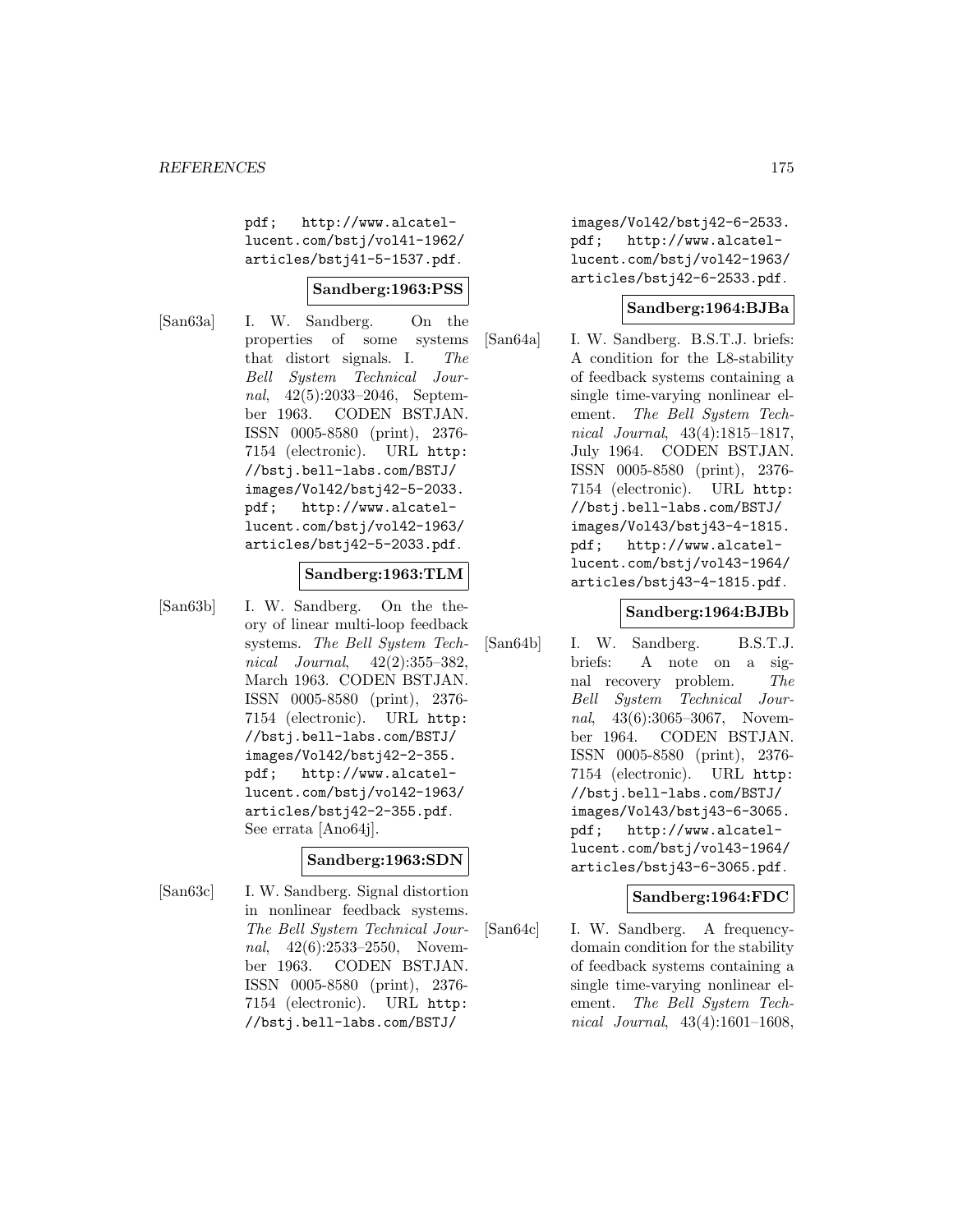July 1964. CODEN BSTJAN. ISSN 0005-8580 (print), 2376- 7154 (electronic). URL http: //bstj.bell-labs.com/BSTJ/ images/Vol43/bstj43-4-1601. pdf; http://www.alcatellucent.com/bstj/vol43-1964/ articles/bstj43-4-1601.pdf.

#### **Sandberg:1964:BSN**

[San64d] I. W. Sandberg. On the  $\mathcal{L}_2$ -boundedness of solutions of nonlinear functional equations. The Bell System Technical Journal, 43(4):1581–1599, July 1964. CODEN BSTJAN. ISSN 0005-8580 (print), 2376- 7154 (electronic). URL http: //bstj.bell-labs.com/BSTJ/ images/Vol43/bstj43-4-1581. pdf; http://www.alcatellucent.com/bstj/vol43-1964/ articles/bstj43-4-1581.pdf.

## **Sandberg:1964:PSS**

[San64e] I. W. Sandberg. On the properties of some systems that distort signals — II. The Bell System Technical Journal, 43(1):91–112, January 1964. CODEN BST-JAN. ISSN 0005-8580 (print), 2376-7154 (electronic). URL http://bstj.bell-labs.com/ BSTJ/images/Vol43/bstj43-1- 91.pdf; http://www.alcatellucent.com/bstj/vol43-1964/ articles/bstj43-1-91.pdf.

## **Sandberg:1964:RNC**

[San64f] I. W. Sandberg. On the response of nonlinear control systems to periodic input signals. The Bell System Tech-

nical Journal, 43(3):911–926, May 1964. CODEN BSTJAN. ISSN 0005-8580 (print), 2376- 7154 (electronic). URL http: //bstj.bell-labs.com/BSTJ/ images/Vol43/bstj43-3-911. pdf; http://www.alcatellucent.com/bstj/vol43-1964/ articles/bstj43-3-911.pdf.

## **Sandberg:1965:BJB**

[San65a] I. W. Sandberg. B.S.T.J. brief: An observation concerning the application of the contractionmapping fixed-point theorem, and a result concerning the norm-boundedness of solutions of nonlinear functional equations. The Bell System Technical Journal, 44(8):1809–1812, October 1965. CODEN BSTJAN. ISSN 0005-8580 (print), 2376- 7154 (electronic). URL http: //bstj.bell-labs.com/BSTJ/ images/Vol44/bstj44-8-1809. pdf; http://www.alcatellucent.com/bstj/vol44-1965/ articles/bstj44-8-1809.pdf.

## **Sandberg:1965:BSN**

[San65b] I. W. Sandberg. On the boundedness of solutions of nonlinear integral equations. The Bell System Technical Journal, 44(3):439–453, March 1965. CODEN BSTJAN. ISSN 0005-8580 (print), 2376-7154 (electronic). URL http: //bstj.bell-labs.com/BSTJ/ images/Vol44/bstj44-3-439. pdf; http://www.alcatellucent.com/bstj/vol44-1965/ articles/bstj44-3-439.pdf.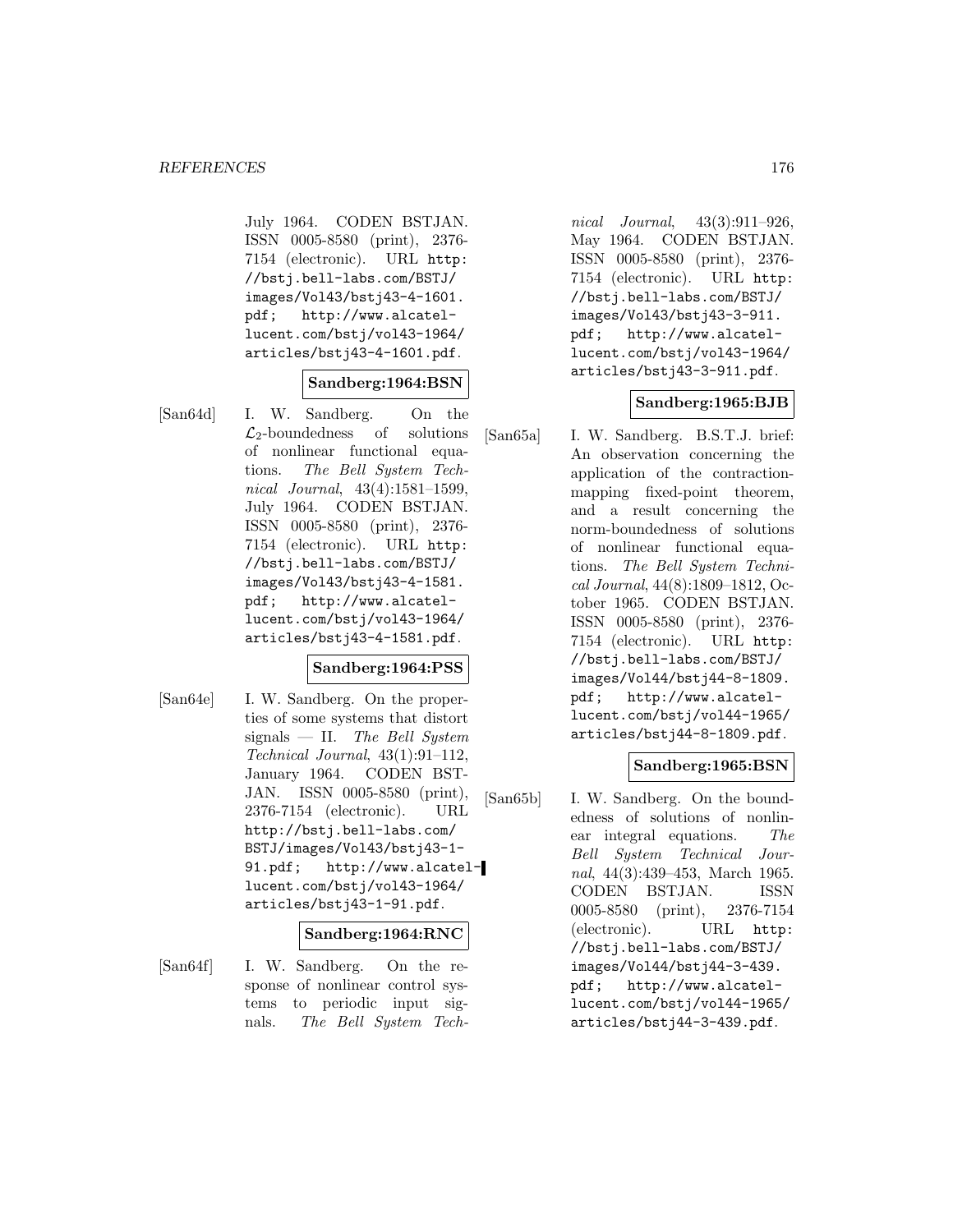## **Sandberg:1965:SRT**

[San65c] I. W. Sandberg. Some results on the theory of physical systems governed by nonlinear functional equations. The Bell System Technical Journal, 44(5):871–898, May/June 1965. CODEN BSTJAN. ISSN 0005-8580 (print), 2376- 7154 (electronic). URL http: //bstj.bell-labs.com/BSTJ/ images/Vol44/bstj44-5-871. pdf; http://www.alcatellucent.com/bstj/vol44-1965/ articles/bstj44-5-871.pdf.

#### **Sandberg:1965:SSR**

[San65d] I. W. Sandberg. Some stability results related to those of V. M. Popov. The Bell System Technical Journal, 44 (9):2133–2148, November 1965. CODEN BSTJAN. ISSN 0005-8580 (print), 2376-7154 (electronic). URL http: //bstj.bell-labs.com/BSTJ/ images/Vol44/bstj44-9-2133. pdf; http://www.alcatellucent.com/bstj/vol44-1965/ articles/bstj44-9-2133.pdf.

#### **Sandberg:1966:BJB**

- 
- [San66a] I. W. Sandberg. B.S.T.J. briefs: A note on a type of optimization problem that arises in communication theory. The Bell System Technical Journal, 45(5):761–764, May/ June 1966. CODEN BSTJAN. ISSN 0005-8580 (print), 2376- 7154 (electronic). URL http: //bstj.bell-labs.com/BSTJ/ images/Vol45/bstj45-5-761.

pdf; http://www.alcatellucent.com/bstj/vol45-1966/ articles/bstj45-5-761.pdf. See erratum [Ano66l].

## **Sandberg:1966:SCC**

[San66b] I. W. Sandberg. On the sensitivity of channel capacity for the Gaussian bandlimited channel. The Bell System Technical Journal, 45(9):1475–1492, November 1966. CODEN BSTJAN. ISSN 0005-8580 (print), 2376- 7154 (electronic). URL http: //bstj.bell-labs.com/BSTJ/ images/Vol45/bstj45-9-1475. pdf; http://www.alcatellucent.com/bstj/vol45-1966/ articles/bstj45-9-1475.pdf.

## **Sandberg:1967:FPR**

[San67a] I. W. Sandberg. Floatingpoint-roundoff accumulation in digital-filter realizations. The Bell System Technical Journal, 46(8):1775–1791, October 1967. CODEN BSTJAN. ISSN 0005-8580 (print), 2376- 7154 (electronic). URL http: //bstj.bell-labs.com/BSTJ/ images/Vol46/bstj46-8-1775. pdf; http://www.alcatellucent.com/bstj/vol46-1967/ articles/bstj46-8-1775.pdf.

#### **Sandberg:1967:SPC**

[San67b] I. W. Sandberg. Some properties of a classic numerical integration formula. The Bell System Technical Journal, 46(9):2061-2080, November 1967. CODEN BSTJAN. ISSN 0005-8580 (print), 2376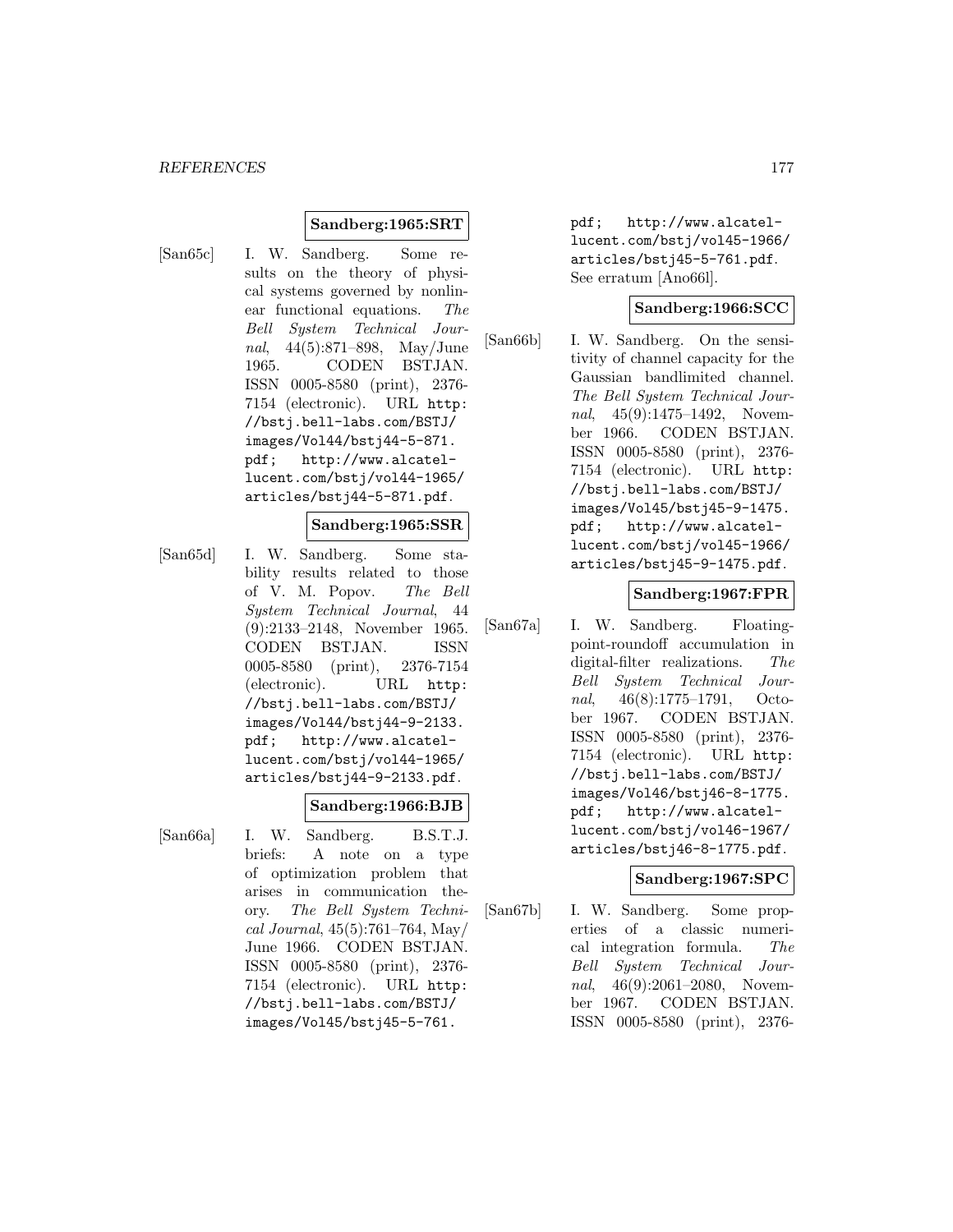7154 (electronic). URL http: //bstj.bell-labs.com/BSTJ/ images/Vol46/bstj46-9-2061. pdf; http://www.alcatellucent.com/bstj/vol46-1967/ articles/bstj46-9-2061.pdf.

## **Sandberg:1967:TTA**

- 
- [San67c] I. W. Sandberg. Two theorems on the accuracy of numerical solutions of systems of ordinary differential equations. The Bell System Technical Journal, 46(6):1243–1266, July/ August 1967. CODEN BSTJAN. ISSN 0005-8580 (print), 2376- 7154 (electronic). URL http: //bstj.bell-labs.com/BSTJ/ images/Vol46/bstj46-6-1243. pdf; http://www.alcatellucent.com/bstj/vol46-1967/ articles/bstj46-6-1243.pdf.

## **Sandberg:1969:CUW**

[San69a] I. W. Sandberg. On conditions under which it is possible to synchronize digital transmission systems. The Bell System Technical Journal, 48(6):1999–2022, July/ August 1969. CODEN BSTJAN. ISSN 0005-8580 (print), 2376- 7154 (electronic). URL http: //bstj.bell-labs.com/BSTJ/ images/Vol48/bstj48-6-1999. pdf; http://www.alcatellucent.com/bstj/vol48-1969/ articles/bstj48-6-1999.pdf.

#### **Sandberg:1969:STD**

[San69b] I. W. Sandberg. Some theorems on the dynamic response of nonlinear transistor networks. The Bell System

Technical Journal, 48(1):35–54, January 1969. CODEN BST-JAN. ISSN 0005-8580 (print), 2376-7154 (electronic). URL http://bstj.bell-labs.com/ BSTJ/images/Vol48/bstj48-1- 35.pdf; http://www.alcatellucent.com/bstj/vol48-1969/ articles/bstj48-1-35.pdf.

#### **Sandberg:1969:SPN**

[San69c] Irwin W. Sandberg. Some properties of a nonlinear model of a system for synchronizing digital transmission networks. The Bell System Technical Journal, 48(9):2975–2997, November 1969. CODEN BSTJAN. ISSN 0005-8580 (print), 2376- 7154 (electronic). URL http: //bstj.bell-labs.com/BSTJ/ images/Vol48/bstj48-9-2975. pdf; http://www.alcatellucent.com/bstj/vol48-1969/ articles/bstj48-9-2975.pdf.

#### **Savage:1966:SDC**

[Sav66a] E. J. Savage. Sequential decoding — the computation problem. The Bell System Technical Journal, 45(1):149–175, January 1966. CODEN BSTJAN. ISSN 0005-8580 (print), 2376- 7154 (electronic). URL http: //bstj.bell-labs.com/BSTJ/ images/Vol45/bstj45-1-149. pdf; http://www.alcatellucent.com/bstj/vol45-1966/ articles/bstj45-1-149.pdf.

## **Savage:1966:BRB**

[Sav66b] J. E. Savage. A bound on the reliability of block coding with feed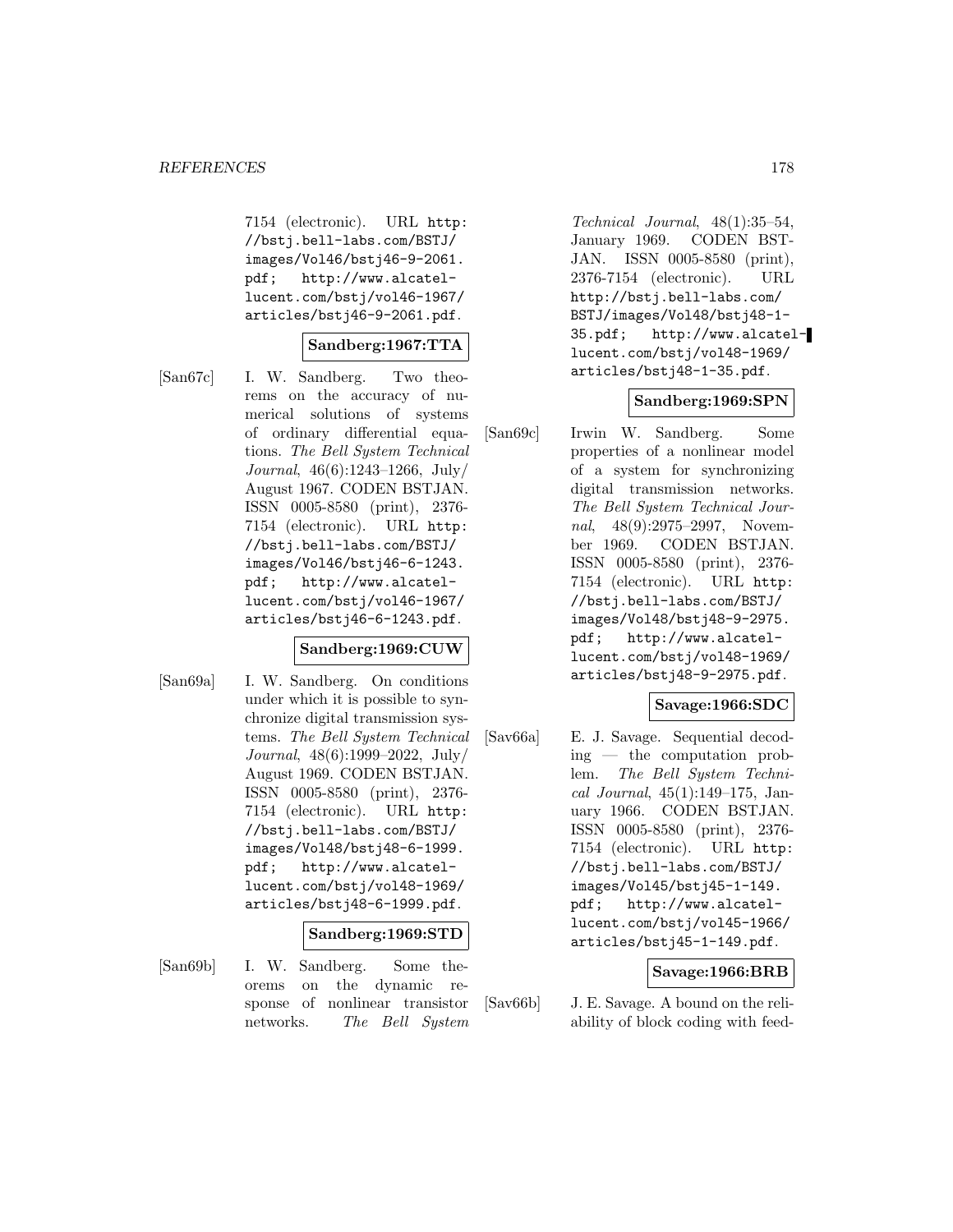back. The Bell System Technical Journal, 45(6):967–977, July/ August 1966. CODEN BSTJAN. ISSN 0005-8580 (print), 2376- 7154 (electronic). URL http: //bstj.bell-labs.com/BSTJ/ images/Vol45/bstj45-6-967. pdf; http://www.alcatellucent.com/bstj/vol45-1966/ articles/bstj45-6-967.pdf.

# **Savage:1967:SSS**

[Sav67] J. E. Savage. Some simple selfsynchronizing digital data scramblers. The Bell System Technical Journal, 46(2):449–487, February 1967. CODEN BSTJAN. ISSN 0005-8580 (print), 2376- 7154 (electronic). URL http: //bstj.bell-labs.com/BSTJ/ images/Vol46/bstj46-2-449. pdf; http://www.alcatellucent.com/bstj/vol46-1967/ articles/bstj46-2-449.pdf.

# **Schafer:1961:PEM**

[SB61] J. P. Schafer and R. H. Brandt. Project Echo: 960 mc, 10-kw transmitter. The Bell System Technical Journal, 40(4):1041–1064, July 1961. CODEN BSTJAN. ISSN 0005-8580 (print), 2376-7154 (electronic). URL http: //bstj.bell-labs.com/BSTJ/ images/Vol40/bstj40-4-1041. pdf; http://www.alcatellucent.com/bstj/vol40-1961/ articles/bstj40-4-1041.pdf.

## **Sandberg:1964:PNI**

[SB64] I. W. Sandberg and V. E. Beneš. On the properties of nonlinear

integral equations that arise in the theory of dynamical systems. The Bell System Technical Journal, 43(6):2839–2853, November 1964. CODEN BSTJAN. ISSN 0005-8580 (print), 2376- 7154 (electronic). URL http: //bstj.bell-labs.com/BSTJ/ images/Vol43/bstj43-6-2839. pdf; http://www.alcatellucent.com/bstj/vol43-1964/ articles/bstj43-6-2839.pdf.

# **Seidel:1968:ECH**

[SBF68] H. Seidel, H. R. Beurrier, and A. N. Friedman. Error-controlled high power linear amplifiers at VHF. The Bell System Technical Journal, 47(5):651–722, May/ June 1968. CODEN BSTJAN. ISSN 0005-8580 (print), 2376- 7154 (electronic). URL http: //bstj.bell-labs.com/BSTJ/ images/Vol47/bstj47-5-651. pdf; http://www.alcatellucent.com/bstj/vol47-1968/ articles/bstj47-5-651.pdf.

# **Subramanian:1965:BJB**

[SC65] M. Subramanian and J. A. Collinson. B.S.T.J. briefs: Modulation of laser beams by atmospheric turbulence. The Bell System Technical Journal, 44(3):543–546, March 1965. CODEN BSTJAN. ISSN 0005-8580 (print), 2376-7154 (electronic). URL http: //bstj.bell-labs.com/BSTJ/ images/Vol44/bstj44-3-543. pdf; http://www.alcatellucent.com/bstj/vol44-1965/ articles/bstj44-3-543.pdf.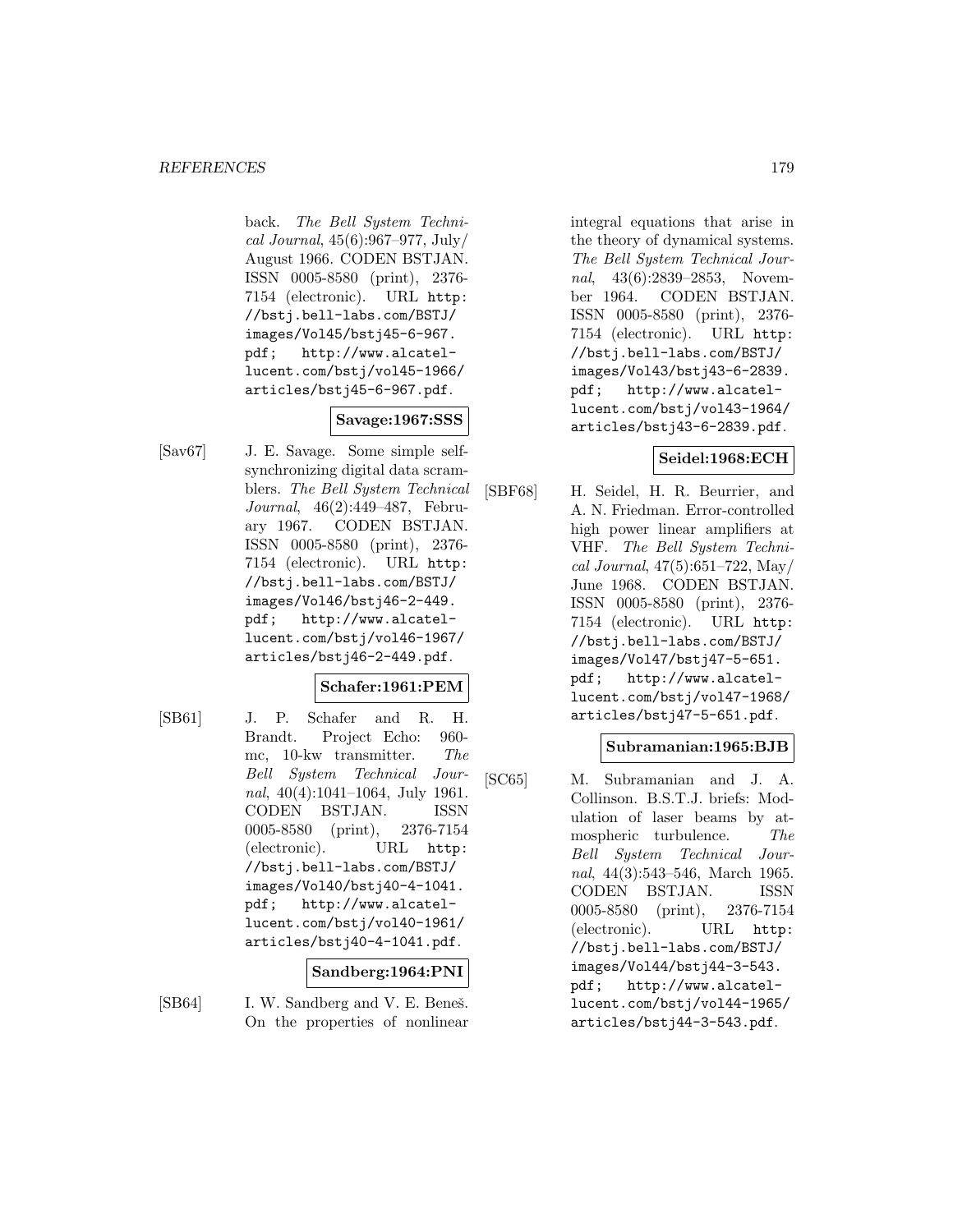## **Subramanian:1967:MLB**

[SC67] M. Subramanian and J. A. Collinson. Modulation of laser beams by atmospheric turbulence — depth of modulation. The Bell System Technical Journal, 46(3):623–648, March 1967. CODEN BSTJAN. ISSN 0005-8580 (print), 2376- 7154 (electronic). URL http: //bstj.bell-labs.com/BSTJ/ images/Vol46/bstj46-3-623. pdf; http://www.alcatellucent.com/bstj/vol46-1967/ articles/bstj46-3-623.pdf.

## **Scattaglia:1963:BJB**

[Sca63] J. V. Scattaglia. B.S.T.J. briefs: A self-reorganizing synchronization network. The Bell System Technical Journal, 42(5):2493–2496, September 1963. CODEN BSTJAN. ISSN 0005-8580 (print), 2376- 7154 (electronic). URL http: //bstj.bell-labs.com/BSTJ/ images/Vol42/bstj42-5-2493. pdf; http://www.alcatellucent.com/bstj/vol42-1963/ articles/bstj42-5-2493.pdf.

# **Schenker:1960:PCT**

[Sch60] L. Schenker. Pushbutton calling with a two-group voice-frequency code. The Bell System Technical Journal, 39(1):235–255, January 1960. CODEN BSTJAN. ISSN 0005-8580 (print), 2376- 7154 (electronic). URL http: //bstj.bell-labs.com/BSTJ/ images/Vol39/bstj39-1-235. pdf; http://www.alcatellucent.com/bstj/vol39-1960/ articles/bstj39-1-235.pdf.

#### **Scheinman:1962:MSB**

[Sch62a] A. H. Scheinman. A method for simplifying Boolean functions. The Bell System Technical Journal, 41(4):1337–1346, July 1962. CODEN BSTJAN. ISSN 0005-8580 (print), 2376- 7154 (electronic). URL http: //bstj.bell-labs.com/BSTJ/ images/Vol41/bstj41-4-1337. pdf; http://www.alcatellucent.com/bstj/vol41-1962/ articles/bstj41-4-1337.pdf.

# **Schepis:1962:TSF**

[Sch62b] A. J. Schepis. On the theory of shrink fits with application to waveguide pressure seals. The Bell System Technical Journal, 41(3):885–907, May 1962. CODEN BSTJAN. ISSN 0005-8580 (print), 2376- 7154 (electronic). URL http: //bstj.bell-labs.com/BSTJ/ images/Vol41/bstj41-3-885. pdf; http://www.alcatellucent.com/bstj/vol41-1962/ articles/bstj41-3-885.pdf.

## **Schneider:1963:BJB**

[Sch63] M. V. Schneider. B.S.T.J. briefs: A 5-gigacycle tunnel diode oscillator with 9-milliwatt output from a single diode. The Bell System Technical Journal, 42(6):2972–2974, November 1963. CODEN BSTJAN. ISSN 0005-8580 (print), 2376- 7154 (electronic). URL http: //bstj.bell-labs.com/BSTJ/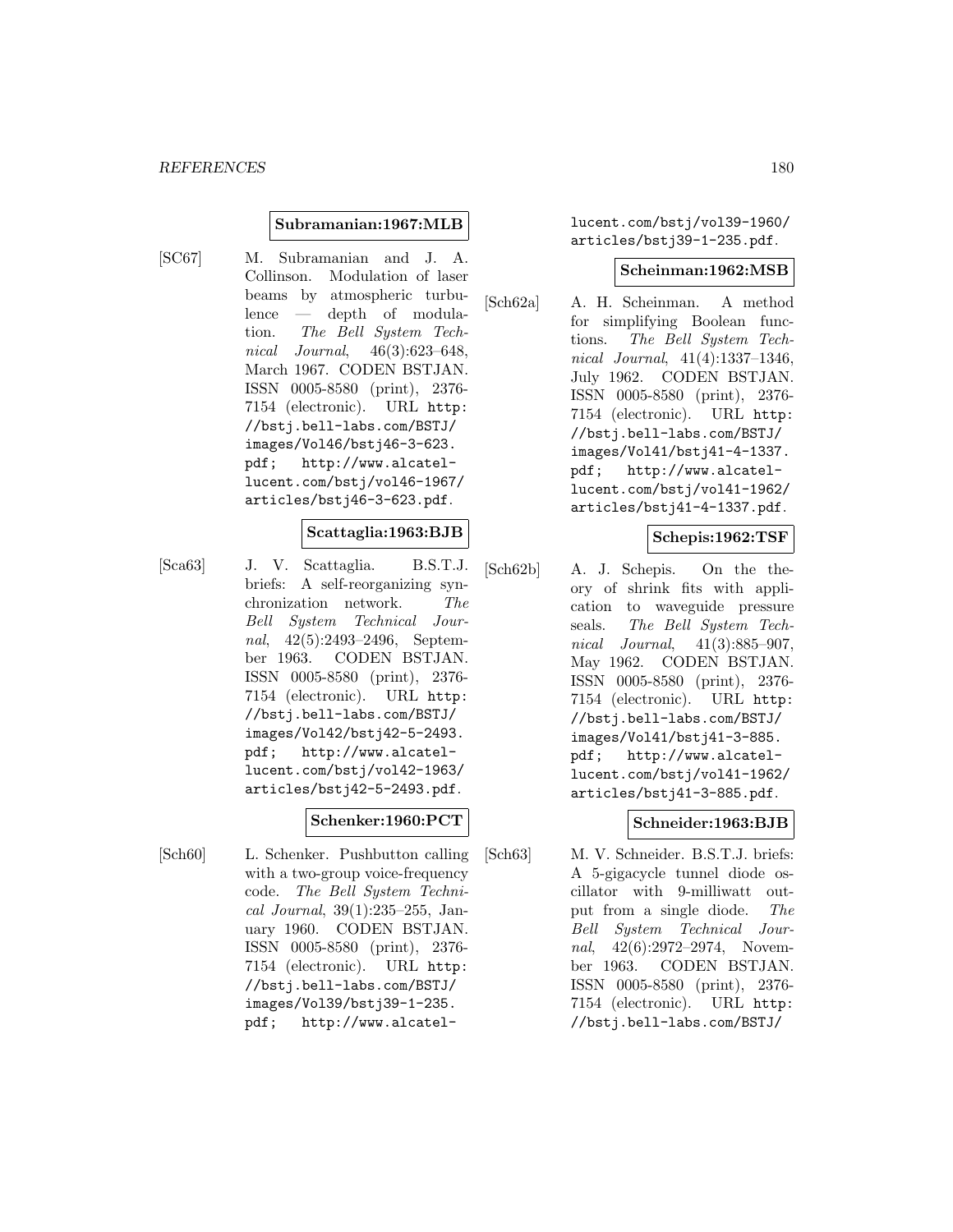images/Vol42/bstj42-6-2972. pdf; http://www.alcatellucent.com/bstj/vol42-1963/ articles/bstj42-6-2972.pdf.

#### **Schwartz:1965:RBS**

[Sch65] M. I. Schwartz. On the reception of binary signals in the presence of a small random delay. The Bell System Technical Journal, 44(6):1123–1138, July/ August 1965. CODEN BSTJAN. ISSN 0005-8580 (print), 2376- 7154 (electronic). URL http: //bstj.bell-labs.com/BSTJ/ images/Vol44/bstj44-6-1123. pdf; http://www.alcatellucent.com/bstj/vol44-1965/ articles/bstj44-6-1123.pdf.

#### **Schneider:1966:SBP**

[Sch66] M. V. Schneider. Schottky barrier photodiodes with antireflection coating. The Bell System Technical Journal, 45(9):1611-1638, November 1966. CODEN BSTJAN. ISSN 0005-8580 (print), 2376- 7154 (electronic). URL http: //bstj.bell-labs.com/BSTJ/ images/Vol45/bstj45-9-1611. pdf; http://www.alcatellucent.com/bstj/vol45-1966/ articles/bstj45-9-1611.pdf.

#### **Schneider:1968:CCD**

[Sch68a] H. L. Schneider. Click comparison of digital and matched filter receivers. The Bell System Technical Journal, 47(3):301–313, March 1968. CODEN BSTJAN. ISSN 0005-8580 (print), 2376- 7154 (electronic). URL http:

//bstj.bell-labs.com/BSTJ/ images/Vol47/bstj47-3-301. pdf; http://www.alcatellucent.com/bstj/vol47-1968/ articles/bstj47-3-301.pdf.

### **Schneider:1968:DTF**

[Sch68b] H. L. Schneider. Data transmission with FSK permutation modulation. The Bell System Technical Journal, 47(6): 1131–1138, July/August 1968. CODEN BSTJAN. ISSN 0005-8580 (print), 2376-7154 (electronic). URL http: //bstj.bell-labs.com/BSTJ/ images/Vol47/bstj47-6-1131. pdf; http://www.alcatellucent.com/bstj/vol47-1968/ articles/bstj47-6-1131.pdf.

#### **Schneider:1969:MLM**

[Sch69a] M. V. Schneider. Microstrip lines for microwave integrated circuits. The Bell System Technical Journal, 48(5):1421–1444, May/ June 1969. CODEN BSTJAN. ISSN 0005-8580 (print), 2376- 7154 (electronic). URL http: //bstj.bell-labs.com/BSTJ/ images/Vol48/bstj48-5-1421. pdf; http://www.alcatellucent.com/bstj/vol48-1969/ articles/bstj48-5-1421.pdf.

#### **Schneider:1969:RLI**

[Sch69b] M. V. Schneider. Resonances loss in integrated microwave circuits. The Bell System Technical Journal, 48(7):2325–2332, September 1969. CODEN BSTJAN. ISSN 0005-8580 (print), 2376- 7154 (electronic). URL http: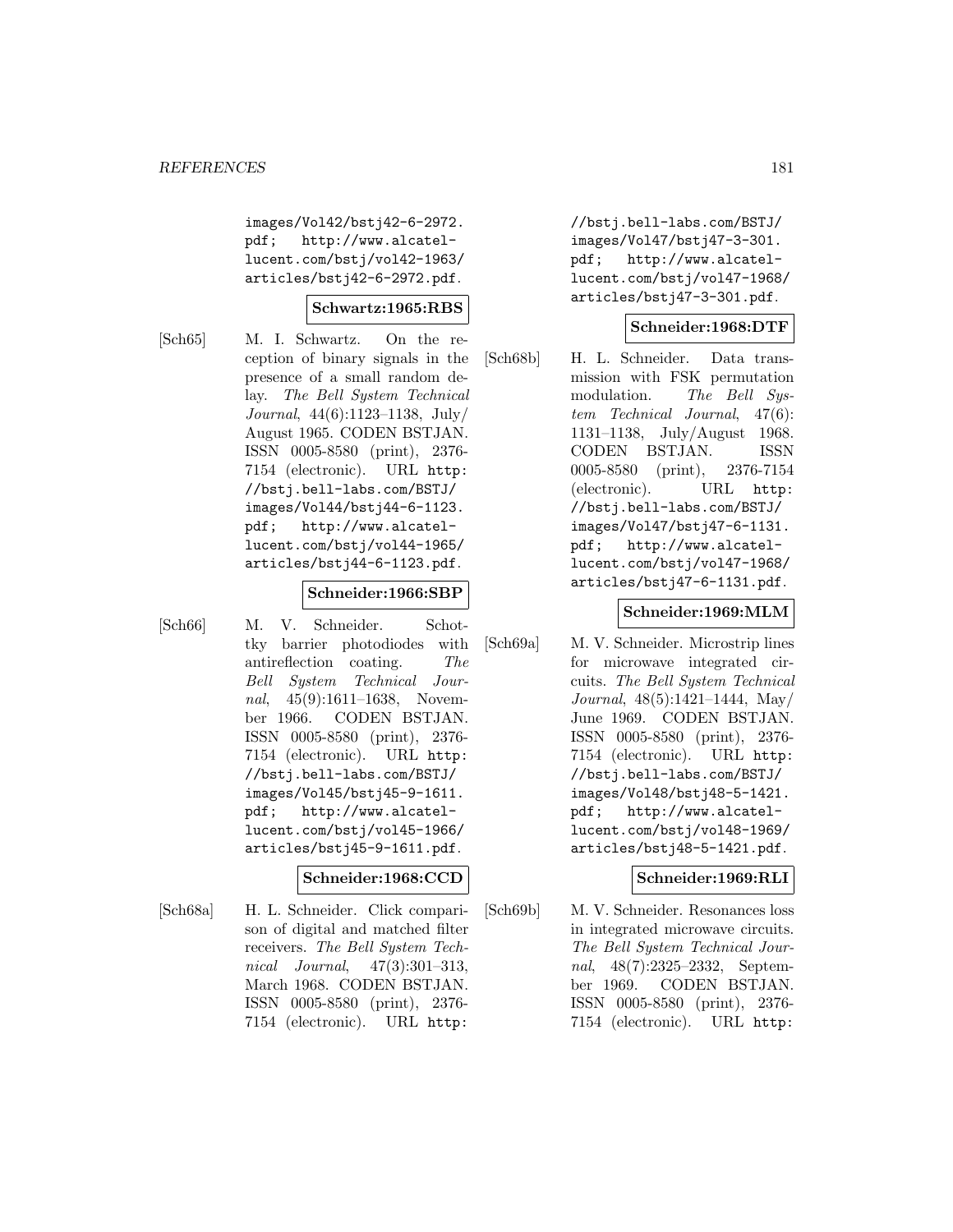//bstj.bell-labs.com/BSTJ/ images/Vol48/bstj48-7-2325. pdf; http://www.alcatellucent.com/bstj/vol48-1969/ articles/bstj48-7-2325.pdf.

## **Smith:1963:POE**

[SCM<sup>+</sup>63] D. H. Smith, C. P. Carlson, R. J. McCune, R. E. Elicker, and R. E. Sageman. Planning, operation and external communications of the Andover Earth Station. The Bell System Technical Journal, 42(4):1383–1420, July 1963. CODEN BSTJAN. ISSN 0005-8580 (print), 2376- 7154 (electronic). URL http: //bstj.bell-labs.com/BSTJ/ images/Vol42/bstj42-4-1383. pdf; http://www.alcatellucent.com/bstj/vol42-1963/ articles/bstj42-4-1383.pdf.

#### **Susen:1961:TRM**

- 
- [SD61] C. P. Susen and J. J. Degan. The TH radio microwave carrier supply system. The Bell System Technical Journal, 40(6):1569–1586, November 1961. CODEN BSTJAN. ISSN 0005-8580 (print), 2376- 7154 (electronic). URL http: //bstj.bell-labs.com/BSTJ/ images/Vol40/bstj40-6-1569. pdf; http://www.alcatellucent.com/bstj/vol40-1961/ articles/bstj40-6-1569.pdf.

#### **Schulz-Dubois:1964:PSG**

[SD64] E. O. Schulz-Dubois. Pulse sharpening and gain saturation in traveling-wave masers. The Bell System Technical

Journal, 43(2):625–658, March 1964. CODEN BSTJAN. ISSN 0005-8580 (print), 2376- 7154 (electronic). URL http: //bstj.bell-labs.com/BSTJ/ images/Vol43/bstj43-2-625. pdf; http://www.alcatellucent.com/bstj/vol43-1964/ articles/bstj43-2-625.pdf.

#### **Semplak:1965:SMT**

 $[\text{Sem65}]$  R. A. Semplak.  $0.63\mu$  scatter measurements from teflon and various metallic surfaces. The Bell System Technical Journal, 44(8):1659–1674, October 1965. CODEN BSTJAN. ISSN 0005-8580 (print), 2376- 7154 (electronic). URL http: //bstj.bell-labs.com/BSTJ/ images/Vol44/bstj44-8-1659. pdf; http://www.alcatellucent.com/bstj/vol44-1965/ articles/bstj44-8-1659.pdf.

### **Sproul:1961:TBR**

[SG61] P. T. Sproul and H. D. Griffiths. The TH broadband radio transmitter and receiver. The Bell System Technical Journal, 40(6):1521-1568, November 1961. CODEN BSTJAN. ISSN 0005-8580 (print), 2376- 7154 (electronic). URL http: //bstj.bell-labs.com/BSTJ/ images/Vol40/bstj40-6-1521. pdf; http://www.alcatellucent.com/bstj/vol40-1961/ articles/bstj40-6-1521.pdf.

### **Shennum:1962:PLP**

[SG62] R. H. Shennum and J. R. Gray. Performance limita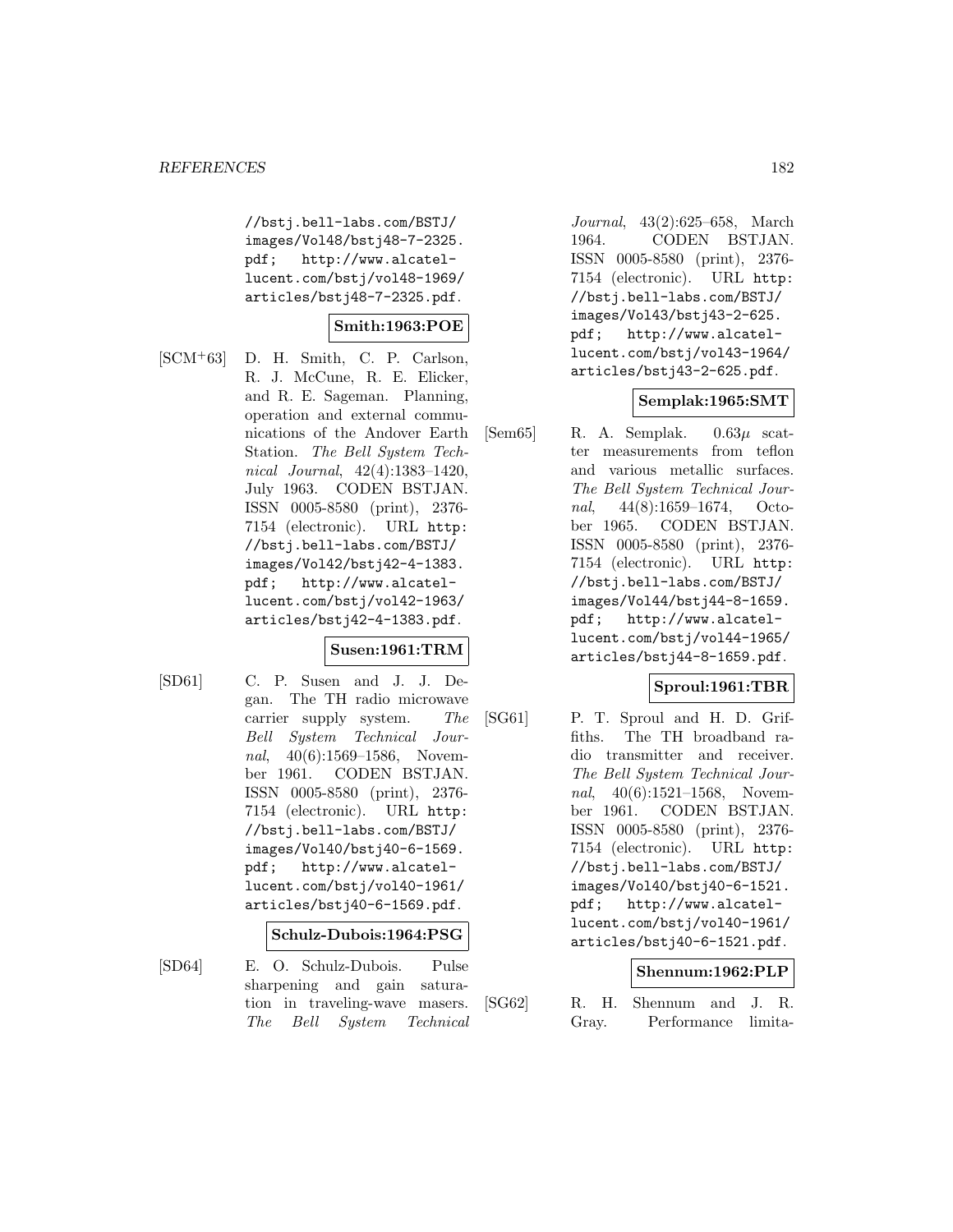tions of a practical PCM terminal. The Bell System Technical Journal, 41(1):143–171, January 1962. CODEN BSTJAN. ISSN 0005-8580 (print), 2376- 7154 (electronic). URL http: //bstj.bell-labs.com/BSTJ/ images/Vol41/bstj41-1-143.<br>pdf; http://www.alcatelhttp://www.alcatellucent.com/bstj/vol41-1962/ articles/bstj41-1-143.pdf.

### **Smits:1967:DCS**

[SG67] F. M. Smits and L. E. Gallaher. Design considerations for a semipermanent optical memory. The Bell System Technical Journal, 46(6):1267–1278, July/ August 1967. CODEN BSTJAN. ISSN 0005-8580 (print), 2376- 7154 (electronic). URL http: //bstj.bell-labs.com/BSTJ/ images/Vol46/bstj46-6-1267. pdf; http://www.alcatellucent.com/bstj/vol46-1967/ articles/bstj46-6-1267.pdf.

### **Smith:1963:SCT**

 $[SGB<sup>+</sup>63]$  K. D. Smith, H. K. Gummel, J. D. Bode, D. B. Cuttriss, R. J. Nielsen, and W. Rosenzweig. The solar cells and their mounting. The Bell System Technical Journal, 42(4):1765–1816, July 1963. CODEN BSTJAN. ISSN 0005-8580 (print), 2376- 7154 (electronic). URL http: //bstj.bell-labs.com/BSTJ/ images/Vol42/bstj42-4-1765. pdf; http://www.alcatellucent.com/bstj/vol42-1963/ articles/bstj42-4-1765.pdf.

### **Schneider:1969:MMW**

[SGB69] M. V. Schneider, Bernard Glance, and W. F. Bodtmann. Microwave and millimeter wave hybrid integrated circuits for radio systems. The Bell System Technical Journal,  $48(6):1703-1726$ , July/ August 1969. CODEN BSTJAN. ISSN 0005-8580 (print), 2376- 7154 (electronic). URL http: //bstj.bell-labs.com/BSTJ/ images/Vol48/bstj48-6-1703. pdf; http://www.alcatellucent.com/bstj/vol48-1969/ articles/bstj48-6-1703.pdf.

### **Shennum:1963:GDT**

[SH63] R. H. Shennum and P. T. Haury. A general description of the Telstar satellite. The Bell System Technical Journal, 42(4):801–830, July 1963. CODEN BSTJAN. ISSN 0005-8580 (print), 2376- 7154 (electronic). URL http: //bstj.bell-labs.com/BSTJ/ images/Vol42/bstj42-4-801. pdf; http://www.alcatellucent.com/bstj/vol42-1963/ articles/bstj42-4-801.pdf.

### **Schroeder:1967:BJB**

[SH67] M. R. Schroeder and S. L. Hanauer. B.S.T.J. briefs: Interpolation of data with continuous speech signals. The Bell System Technical Journal, 46(8):1931–1933, October 1967. CODEN BSTJAN. ISSN 0005-8580 (print), 2376- 7154 (electronic). URL http: //bstj.bell-labs.com/BSTJ/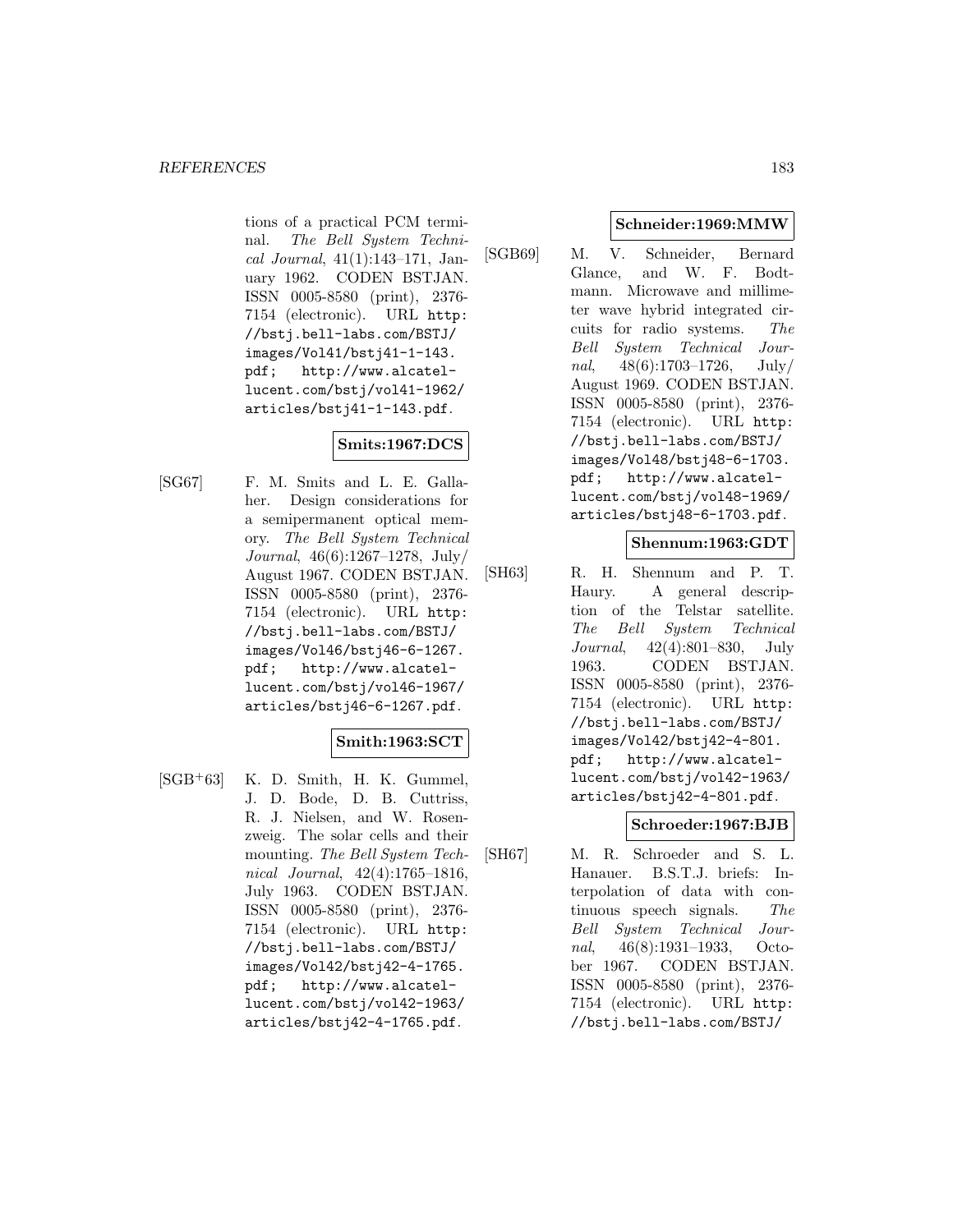images/Vol46/bstj46-8-1931. pdf; http://www.alcatellucent.com/bstj/vol46-1967/ articles/bstj46-8-1931.pdf.

### **Sharpless:1963:BJB**

[Sha63] W. M. Sharpless. B.S.T.J. briefs: Point-contact wafer diodes for use in the 90- to 140 kilomegacycle frequency range. The Bell System Technical Journal, 42(5):2496–2499, September 1963. CODEN BSTJAN. ISSN 0005-8580 (print), 2376- 7154 (electronic). URL http: //bstj.bell-labs.com/BSTJ/ images/Vol42/bstj42-5-2496. pdf; http://www.alcatellucent.com/bstj/vol42-1963/ articles/bstj42-5-2496.pdf.

## **Shnidman:1967:GNC**

[Shn67] D. A. Shnidman. A generalized Nyquist criterion and an optimum linear receiver for a pulse modulation system. The Bell System Technical Journal, 46(9):2163-2177, November 1967. CODEN BSTJAN. ISSN 0005-8580 (print), 2376- 7154 (electronic). URL http: //bstj.bell-labs.com/BSTJ/ images/Vol46/bstj46-9-2163. pdf; http://www.alcatellucent.com/bstj/vol46-1967/ articles/bstj46-9-2163.pdf.

### **Simon:1967:EAR**

[Sim67] M. K. Simon. Extensions to the analysis of regenerative repeaters with quantized feedback. The Bell System Technical Journal, 46(8):1831–1851, Oc-

tober 1967. CODEN BSTJAN. ISSN 0005-8580 (print), 2376- 7154 (electronic). URL http: //bstj.bell-labs.com/BSTJ/ images/Vol46/bstj46-8-1831. pdf; http://www.alcatellucent.com/bstj/vol46-1967/ articles/bstj46-8-1831.pdf.

### **Sinden:1966:TTF**

[Sin66] F. W. Sinden. Topology of thin film RC circuits. The Bell System Technical Journal, 45(9):1639-1662, November 1966. CODEN BSTJAN. ISSN 0005-8580 (print), 2376- 7154 (electronic). URL http: //bstj.bell-labs.com/BSTJ/ images/Vol45/bstj45-9-1639. pdf; http://www.alcatellucent.com/bstj/vol45-1966/ articles/bstj45-9-1639.pdf.

### **Salovey:1961:ICCa**

[SK61a] R. Salovey and A. Keller. The influence of crystallization conditions on radiation effects in polyethylene — I. crystallization from dilute solution and from the melt. The Bell System Technical Journal, 40(5):1397–1408, September 1961. CODEN BSTJAN. ISSN 0005-8580 (print), 2376- 7154 (electronic). URL http: //bstj.bell-labs.com/BSTJ/ images/Vol40/bstj40-5-1397. pdf; http://www.alcatellucent.com/bstj/vol40-1961/ articles/bstj40-5-1397.pdf.

#### **Salovey:1961:ICCb**

[SK61b] R. Salovey and A. Keller. The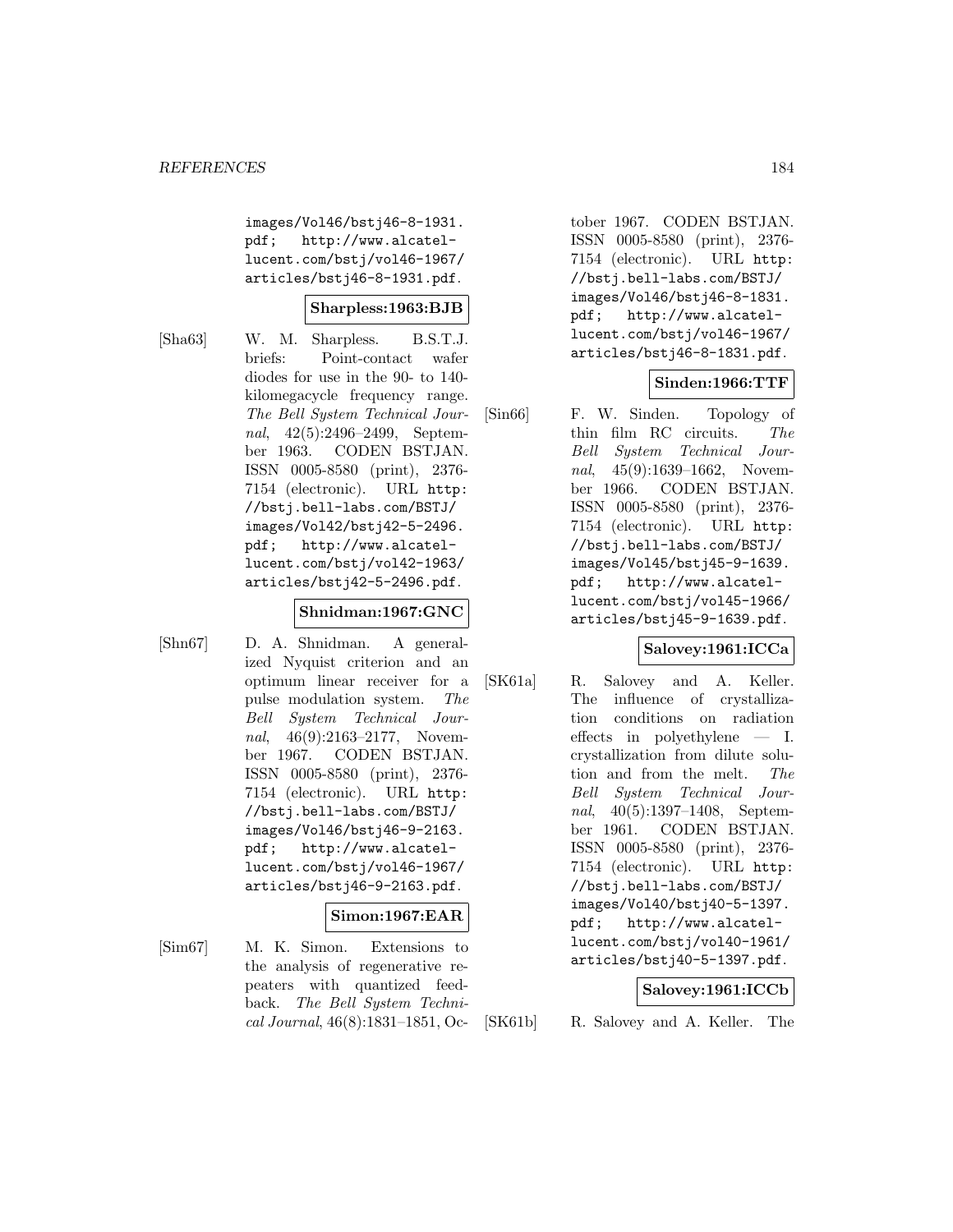influence of crystallization conditions on radiation effects in polyethylene — II. crystallization from concentrated solutions. The Bell System Technical Journal, 40(5):1409–1419, September 1961. CODEN BSTJAN. ISSN 0005-8580 (print), 2376- 7154 (electronic). URL http: //bstj.bell-labs.com/BSTJ/ images/Vol40/bstj40-5-1409. pdf; http://www.alcatellucent.com/bstj/vol40-1961/ articles/bstj40-5-1409.pdf.

#### **Saltzberg:1965:DBS**

[SK65] B. R. Saltzberg and L. Kurz. Design of bandlimited signals for binary communication using simple correlation detection. The Bell System Technical Journal, 44(2):235–252, February 1965. CODEN BSTJAN. ISSN 0005-8580 (print), 2376- 7154 (electronic). URL http: //bstj.bell-labs.com/BSTJ/ images/Vol44/bstj44-2-235. pdf; http://www.alcatellucent.com/bstj/vol44-1965/ articles/bstj44-2-235.pdf.

#### **Strakhov:1968:UBZ**

[SK68] Nicholas A. Strakhov and Ludwik Kurz. An upper bound on the zero-crossing distribution. The Bell System Technical Journal, 47(4):529–547, April 1968. CODEN BSTJAN. ISSN 0005-8580 (print), 2376- 7154 (electronic). URL http: //bstj.bell-labs.com/BSTJ/ images/Vol47/bstj47-4-529. pdf; http://www.alcatellucent.com/bstj/vol47-1968/ articles/bstj47-4-529.pdf.

#### **Semplak:1969:DNR**

[SK69] R. A. Semplak and H. E. Keller. A dense network for rapid measurement of rainfall rate. The Bell System Technical Journal, 48(6):1745–1756, July/ August 1969. CODEN BSTJAN. ISSN 0005-8580 (print), 2376- 7154 (electronic). URL http: //bstj.bell-labs.com/BSTJ/ images/Vol48/bstj48-6-1745. pdf; http://www.alcatellucent.com/bstj/vol48-1969/ articles/bstj48-6-1745.pdf.

### **Skinner:1966:IMC**

[Ski66] J. G. Skinner. Increasing the memory capacity of the digital light deflector by 'color coding'. The Bell System Technical Journal, 45(4):597–608, April 1966. CODEN BSTJAN. ISSN 0005-8580 (print), 2376- 7154 (electronic). URL http: //bstj.bell-labs.com/BSTJ/ images/Vol45/bstj45-4-597. pdf; http://www.alcatellucent.com/bstj/vol45-1966/ articles/bstj45-4-597.pdf.

### **Slauson:1964:SLL**

[Sla64] William C. Slauson. Substitution of laminated low-carbon steel for silicon steel in the cores for wire spring relays. The Bell System Technical Journal, 43(6):2905–2933, November 1964. CODEN BSTJAN. ISSN 0005-8580 (print), 2376- 7154 (electronic). URL http: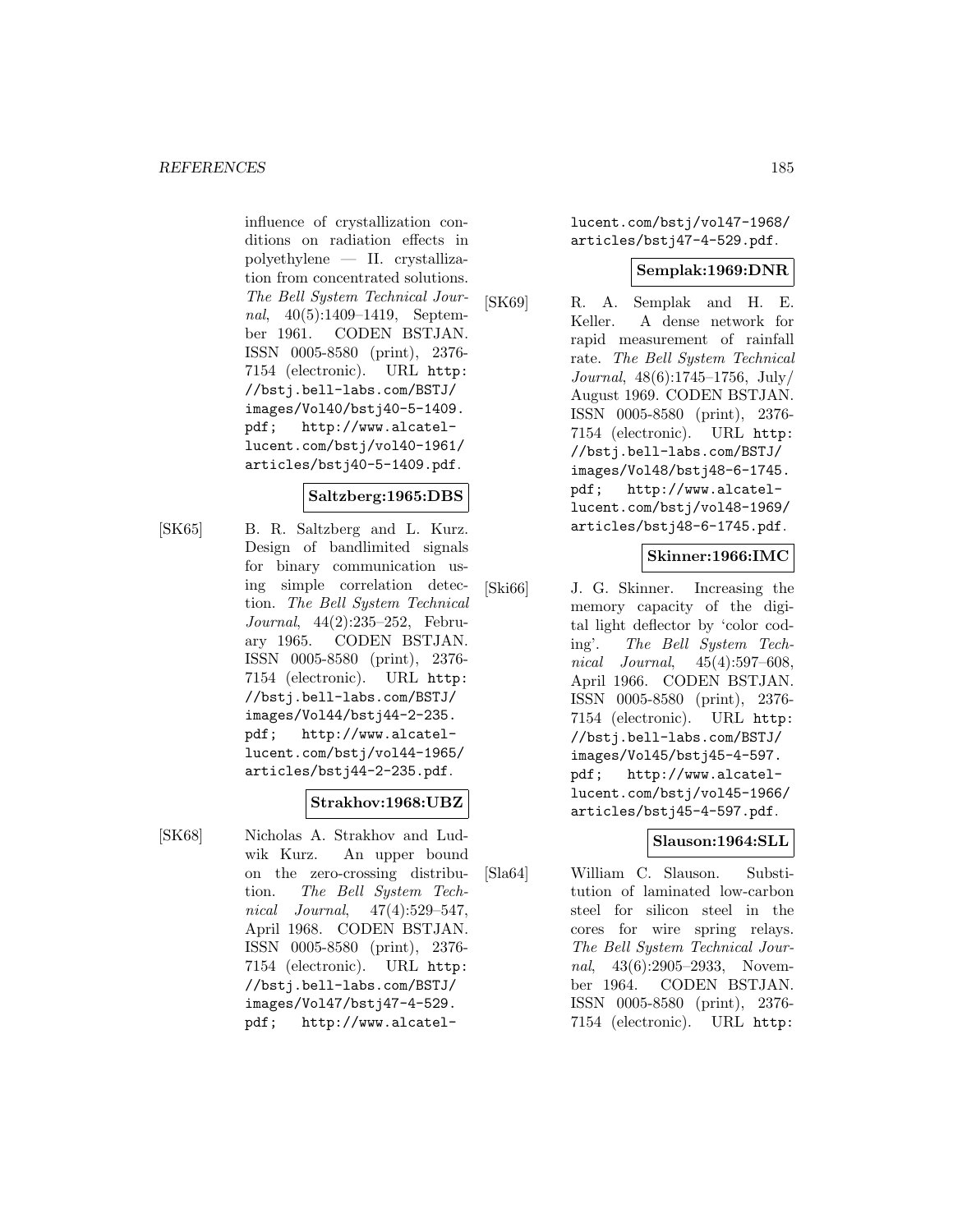//bstj.bell-labs.com/BSTJ/ images/Vol43/bstj43-6-2905. pdf; http://www.alcatellucent.com/bstj/vol43-1964/ articles/bstj43-6-2905.pdf.

### **Slepian:1960:SFT**

[Sle60] David Slepian. Some further theory of group codes. The Bell System Technical Journal, 39(5):1219–1252, September 1960. CODEN BSTJAN. ISSN 0005-8580 (print), 2376- 7154 (electronic). URL http: //bstj.bell-labs.com/BSTJ/ images/Vol39/bstj39-5-1219. pdf; http://www.alcatellucent.com/bstj/vol39-1960/ articles/bstj39-5-1219.pdf.

#### **Slepian:1962:OSB**

[Sle62] David Slepian. The one-sided barrier problem for Gaussian noise. The Bell System Technical Journal, 41(2):463–501, March 1962. CODEN BSTJAN. ISSN 0005-8580 (print), 2376- 7154 (electronic). URL http: //bstj.bell-labs.com/BSTJ/ images/Vol41/bstj41-2-463. pdf; http://www.alcatellucent.com/bstj/vol41-1962/ articles/bstj41-2-463.pdf.

# **Slepian:1963:BC**

[Sle63] David Slepian. Bounds of communication. The Bell System Technical Journal, 42(3):681– 707, May 1963. CODEN BST-JAN. ISSN 0005-8580 (print), 2376-7154 (electronic). URL http://bstj.bell-labs.com/ BSTJ/images/Vol42/bstj42-3-

681.pdf; http://www.alcatellucent.com/bstj/vol42-1963/ articles/bstj42-3-681.pdf.

#### **Slepian:1964:PSW**

[Sle64] David Slepian. Prolate spheroidal wave functions, Fourier analysis and uncertainty — IV: Extensions to many dimensions; generalized prolate spheroidal functions. The Bell System Technical Journal, 43(6): 3009–3057, November 1964. CODEN BSTJAN. ISSN 0005-8580 (print), 2376-7154 (electronic). URL http: //bstj.bell-labs.com/BSTJ/ images/Vol43/bstj43-6-3009. pdf; http://www.alcatellucent.com/bstj/vol43-1964/ articles/bstj43-6-3009.pdf.

### **Slepian:1967:RPB**

[Sle67] David Slepian. Restoration of photographs blurred by image motion. The Bell System Technical Journal, 46(10):2353– 2362, December 1967. CO-DEN BSTJAN. ISSN 0005- 8580 (print), 2376-7154 (electronic). URL http://bstj. bell-labs.com/BSTJ/images/ Vol46/bstj46-10-2353.pdf; http://www.alcatel-lucent. com/bstj/vol46-1967/articles/ bstj46-10-2353.pdf.

### **Slepian:1968:GCG**

[Sle68] David Slepian. Group codes for Gaussian channel. The Bell System Technical Journal, 47(4):575–602, April 1968. CODEN BSTJAN. ISSN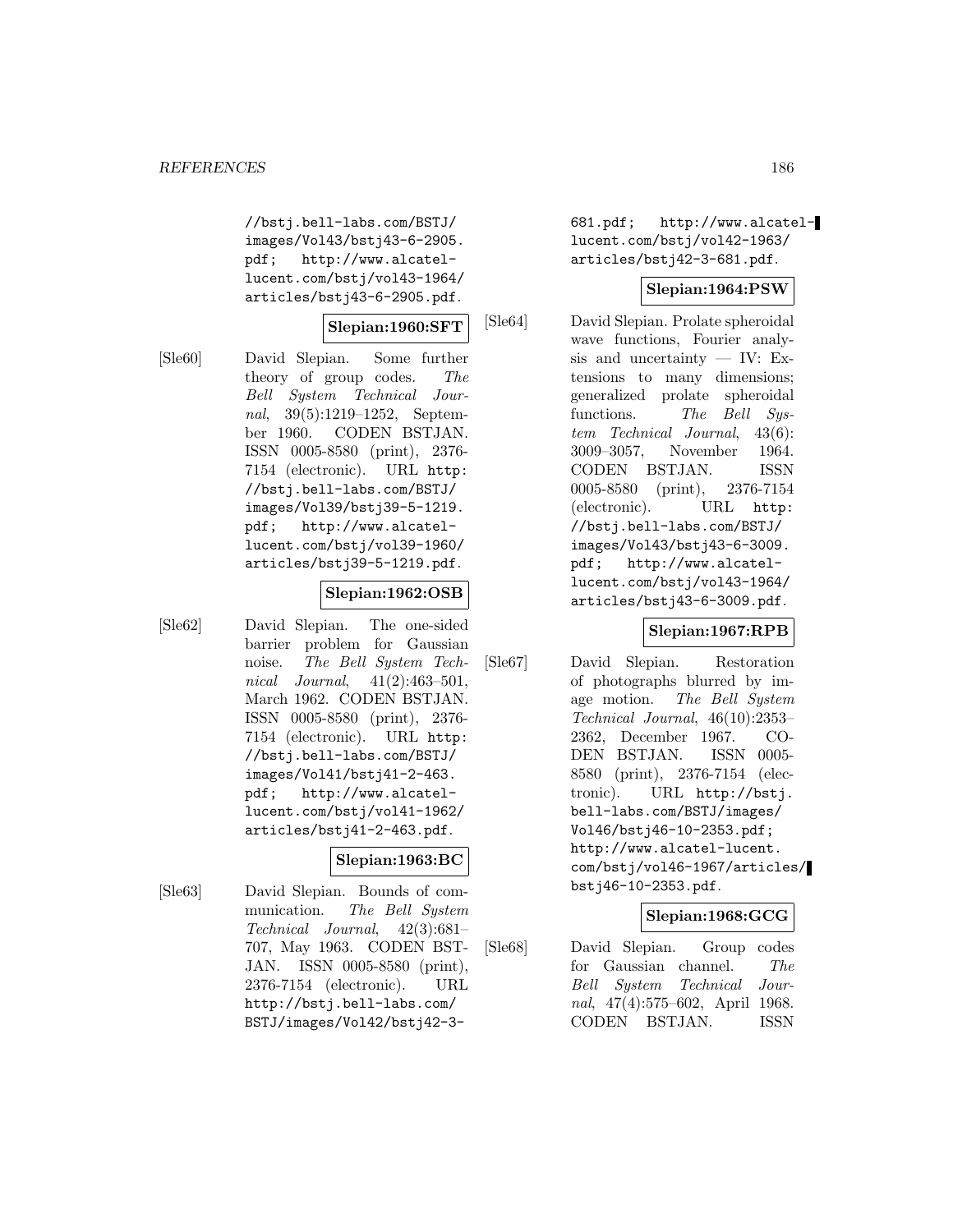0005-8580 (print), 2376-7154 (electronic). URL http: //bstj.bell-labs.com/BSTJ/ images/Vol47/bstj47-4-575. pdf; http://www.alcatellucent.com/bstj/vol47-1968/ articles/bstj47-4-575.pdf.

## **Smith:1965:JOT**

[Smi65] J. W. Smith. The joint optimization of transmitted signal and receiving filter for data transmission systems. The Bell System Technical Journal, 44(10): 2363–2392, December 1965. CO-DEN BSTJAN. ISSN 0005- 8580 (print), 2376-7154 (electronic). URL http://bstj. bell-labs.com/BSTJ/images/ Vol44/bstj44-10-2363.pdf; http://www.alcatel-lucent. com/bstj/vol44-1965/articles/ bstj44-10-2363.pdf.

#### **Smith:1968:UVS**

[Smi68] James W. Smith. A unified view of synchronous data transmission system design. The Bell System Technical Journal, 47(3):273–300, March 1968. CODEN BSTJAN. ISSN 0005-8580 (print), 2376-7154 (electronic). URL http: //bstj.bell-labs.com/BSTJ/ images/Vol47/bstj47-3-273. pdf; http://www.alcatellucent.com/bstj/vol47-1968/ articles/bstj47-3-273.pdf.

### **Sondhi:1967:AEC**

[Son67] M. M. Sondhi. An adaptive echo canceller. The Bell System Technical Journal, 46(3):497–511,

March 1967. CODEN BSTJAN. ISSN 0005-8580 (print), 2376- 7154 (electronic). URL http: //bstj.bell-labs.com/BSTJ/ images/Vol46/bstj46-3-497. pdf; http://www.alcatellucent.com/bstj/vol46-1967/ articles/bstj46-3-497.pdf.

### **Slepian:1961:PSW**

[SP61] D. Slepian and H. O. Pollak. Prolate spheroidal wave functions, Fourier analysis and uncertainty. I. The Bell System Technical Journal, 40(1):43–63, January 1961. CODEN BST-JAN. ISSN 0005-8580 (print), 2376-7154 (electronic). URL http://bstj.bell-labs.com/ BSTJ/images/Vol40/bstj40-1- 43.pdf; http://www.alcatellucent.com/bstj/vol40-1961/ articles/bstj40-1-43.pdf.

#### **Sondhi:1966:BJB**

[SP66] M. M. Sondhi and A. J. Presti. B.S.T.J. briefs: A self-adaptive echo canceller. The Bell System Technical Journal, 45(10): 1851–1854, December 1966. CO-DEN BSTJAN. ISSN 0005- 8580 (print), 2376-7154 (electronic). URL http://bstj. bell-labs.com/BSTJ/images/ Vol45/bstj45-10-1851.pdf; http://www.alcatel-lucent. com/bstj/vol45-1966/articles/ bstj45-10-1851.pdf.

### **Spaulding:1968:SRT**

[Spa68] David A. Spaulding. Synthesis of rational transfer function approximations using a tapped dis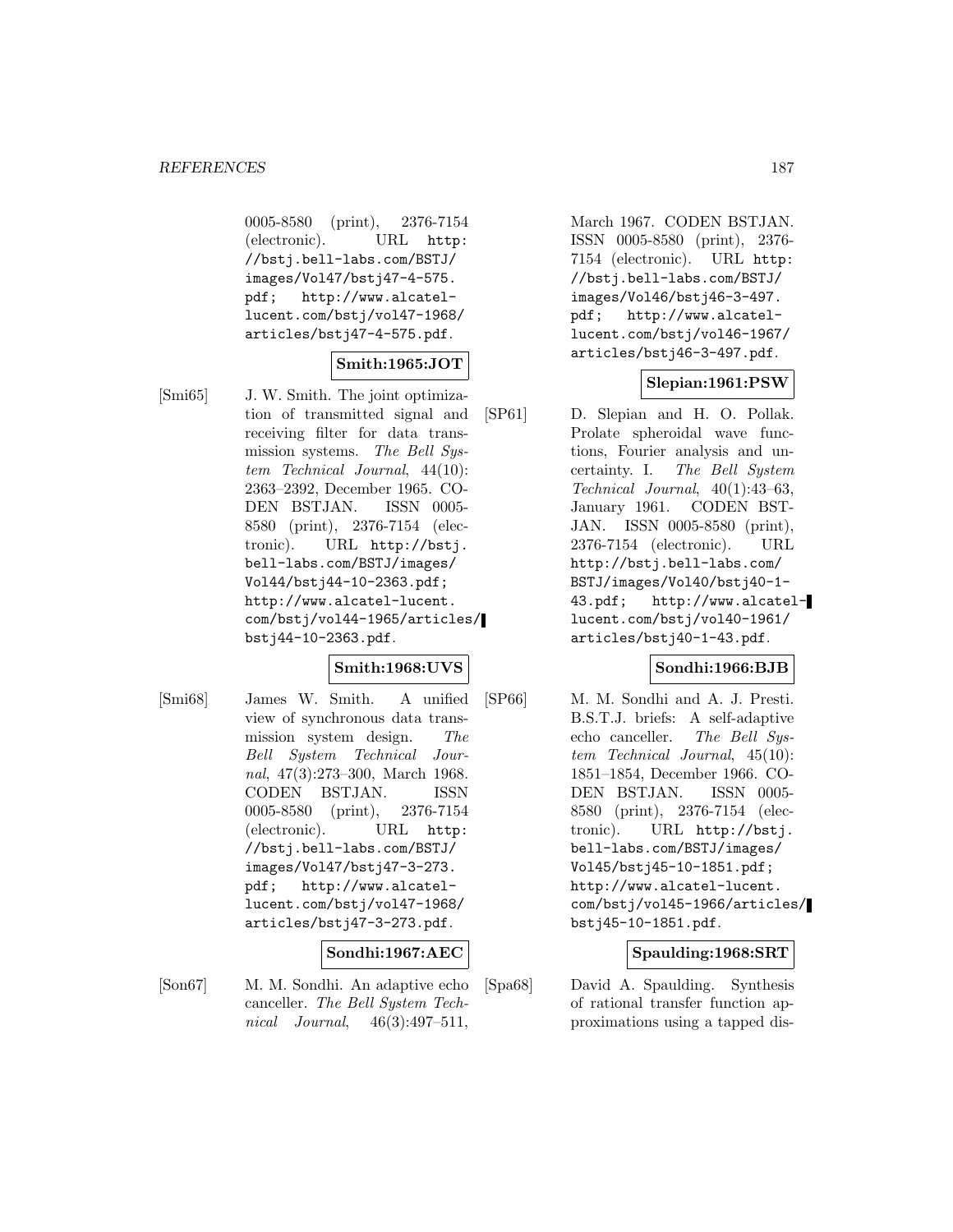tributed RC line with feedback. The Bell System Technical Journal, 47(9):2051-2070, November 1968. CODEN BSTJAN. ISSN 0005-8580 (print), 2376- 7154 (electronic). URL http: //bstj.bell-labs.com/BSTJ/ images/Vol47/bstj47-9-2051.<br>pdf; http://www.alcatelhttp://www.alcatellucent.com/bstj/vol47-1968/ articles/bstj47-9-2051.pdf.

## **Spaulding:1969:SPS**

[Spa69] David A. Spaulding. Synthesis of pulse-shaping networks in the time domain. The Bell System Technical Journal, 48(7):2425–2444, September 1969. CODEN BSTJAN. ISSN 0005-8580 (print), 2376- 7154 (electronic). URL http: //bstj.bell-labs.com/BSTJ/ images/Vol48/bstj48-7-2425. pdf; http://www.alcatellucent.com/bstj/vol48-1969/ articles/bstj48-7-2425.pdf.

#### **Shennum:1963:DCE**

[SR63] R. H. Shennum and E. J. Reid. The design and construction of the electronics package. The Bell System Technical Journal, 42(4):1749–1763, July 1963. CODEN BSTJAN. ISSN 0005-8580 (print), 2376- 7154 (electronic). URL http: //bstj.bell-labs.com/BSTJ/ images/Vol42/bstj42-4-1749. pdf; http://www.alcatellucent.com/bstj/vol42-1963/ articles/bstj42-4-1749.pdf.

# **Sze:1967:NRC**

[SR67] S. M. Sze and R. M. Ryder. The nonlinearity of the reverse current-voltage characteristics of a p–n junction near avalanche breakdown. The Bell System Technical Journal,  $46(6):1135-1139$ , July/ August 1967. CODEN BSTJAN. ISSN 0005-8580 (print), 2376- 7154 (electronic). URL http: //bstj.bell-labs.com/BSTJ/ images/Vol46/bstj46-6-1135. pdf; http://www.alcatellucent.com/bstj/vol46-1967/ articles/bstj46-6-1135.pdf.

## **Sperry:1960:TET**

[SS60] R. V. Sperry and D. Surenian. A transversal equalizer for television circuits. The Bell System Technical Journal, 39(2):405–422, March 1960. CODEN BSTJAN. ISSN 0005-8580 (print), 2376-7154 (electronic). URL http: //bstj.bell-labs.com/BSTJ/ images/Vol39/bstj39-2-405. pdf; http://www.alcatellucent.com/bstj/vol39-1960/ articles/bstj39-2-405.pdf.

# **Slepian:1965:EAP**

[SS65] David Slepian and Estelle Sonnenblick. Eigenvalues associated with prolate spheroidal wave functions of zero order. The Bell System Technical Journal, 44(8):1745–1759, October 1965. CODEN BSTJAN. ISSN 0005-8580 (print), 2376- 7154 (electronic). URL http: //bstj.bell-labs.com/BSTJ/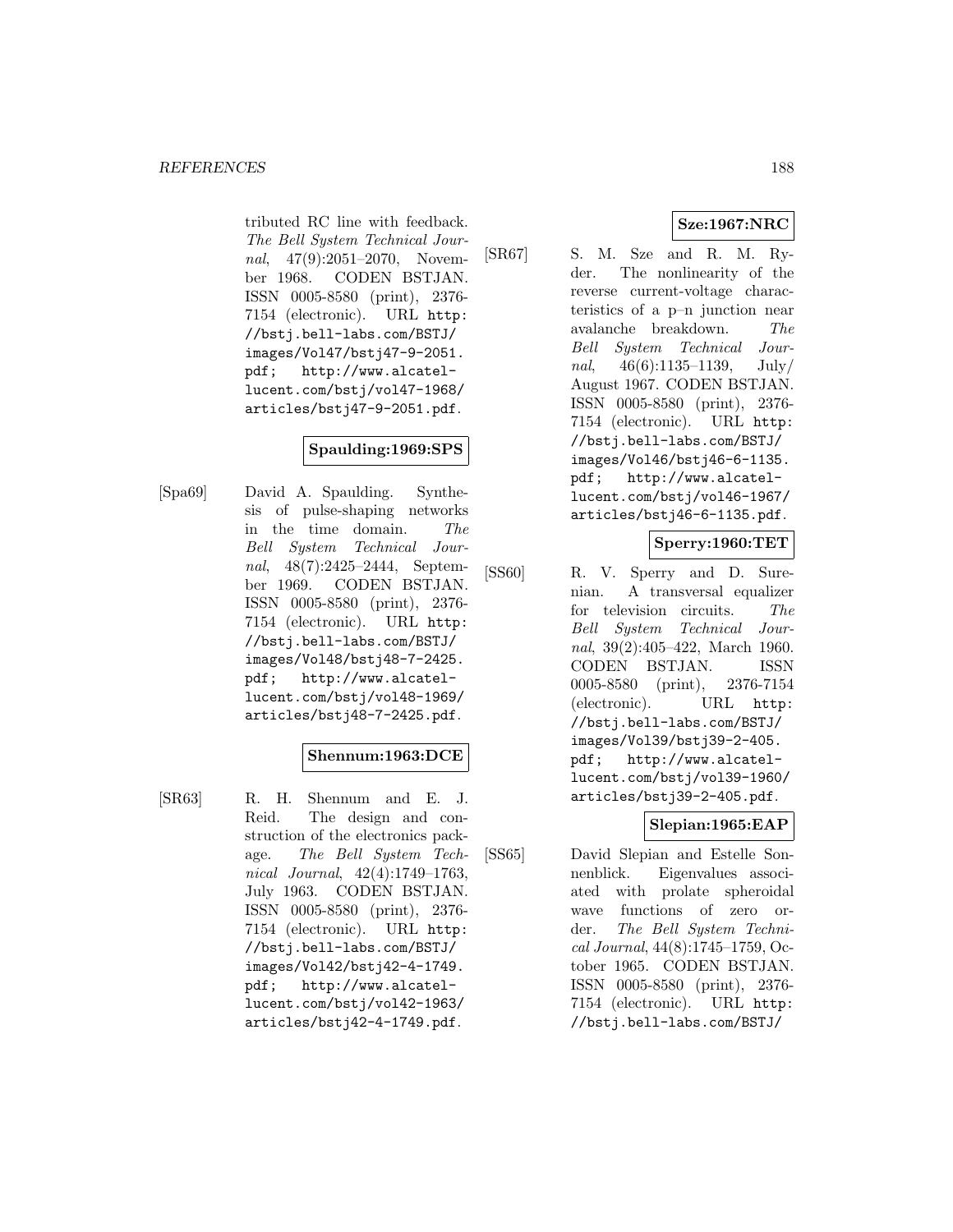images/Vol44/bstj44-8-1745. pdf; http://www.alcatellucent.com/bstj/vol44-1965/ articles/bstj44-8-1745.pdf.

## **Sze:1967:UCE**

[SS67] S. M. Sze and W. Shockley. Unit-cube expression for space-charge resistance. The Bell System Technical Journal, 46(5):837–842, May/June 1967. CODEN BSTJAN. ISSN 0005-8580 (print), 2376- 7154 (electronic). URL http: //bstj.bell-labs.com/BSTJ/ images/Vol46/bstj46-5-837. pdf; http://www.alcatellucent.com/bstj/vol46-1967/ articles/bstj46-5-837.pdf.

#### **Sandberg:1968:NIS**

[SS68] I. W. Sandberg and H. Shichman. Numerical integration of systems of stiff nonlinear differential equations. The Bell System Technical Journal, 47(4):511–527, April 1968. CODEN BSTJAN. ISSN 0005-8580 (print), 2376- 7154 (electronic). URL http: //bstj.bell-labs.com/BSTJ/ images/Vol47/bstj47-4-511. pdf; http://www.alcatellucent.com/bstj/vol47-1968/ articles/bstj47-4-511.pdf.

#### **Saltzberg:1969:DTE**

[SS69a] B. R. Saltzberg and M. K. Simon. Data transmission error probabilities in the presence of low-frequency removal and noise. The Bell System Technical Journal, 48(1):255–273, January 1969. CODEN BSTJAN.

ISSN 0005-8580 (print), 2376- 7154 (electronic). URL http: //bstj.bell-labs.com/BSTJ/ images/Vol48/bstj48-1-255. pdf; http://www.alcatellucent.com/bstj/vol48-1969/ articles/bstj48-1-255.pdf.

### **Sittig:1969:RUS**

[SS69b] E. K. Sittig and F. M. Smits. Recirculating ultrasonic stores: An economical approach to sequential storage with bit rates beyond 100 MHz. The Bell System Technical Journal, 48(3):659–674, March 1969. CODEN BSTJAN. ISSN 0005-8580 (print), 2376- 7154 (electronic). URL http: //bstj.bell-labs.com/BSTJ/ images/Vol48/bstj48-3-659. pdf; http://www.alcatellucent.com/bstj/vol48-1969/ articles/bstj48-3-659.pdf.

### **Smith:1969:HPS**

[SSD69] Peter W. Smith, M. V. Schneider, and Hans G. Danielmeyer. Highpower single-frequency lasers using thin metal film modeselection filters. The Bell System Technical Journal, 48 (5):1405–1419, May/June 1969. CODEN BSTJAN. ISSN 0005-8580 (print), 2376-7154 (electronic). URL http: //bstj.bell-labs.com/BSTJ/ images/Vol48/bstj48-5-1405. pdf; http://www.alcatellucent.com/bstj/vol48-1969/ articles/bstj48-5-1405.pdf.

#### **Semplak:1969:SMA**

[ST69] R. A. Semplak and R. H. Tur-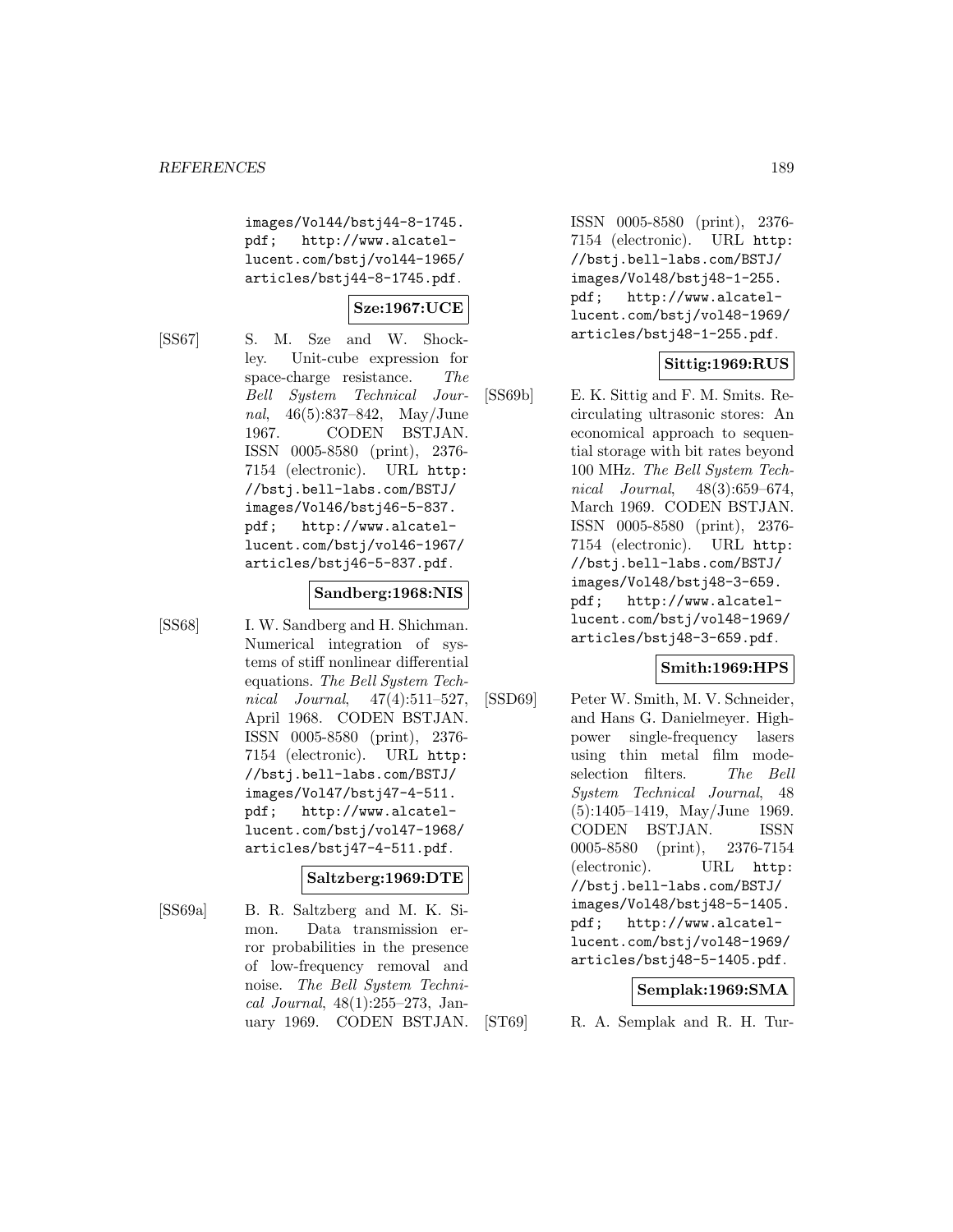rin. Some measurements of attenuation by rainfall at 18.5 GHz. The Bell System Technical Journal, 48(6):1767–1787, July/ August 1969. CODEN BSTJAN. ISSN 0005-8580 (print), 2376- 7154 (electronic). URL http: //bstj.bell-labs.com/BSTJ/ images/Vol48/bstj48-6-1767. pdf; http://www.alcatellucent.com/bstj/vol48-1969/ articles/bstj48-6-1767.pdf.

## **Stagg:1965:LC**

[Sta65] U. K. Stagg. The 2A line concentrator. The Bell System Technical Journal, 44(8):1535–1566, October 1965. CODEN BSTJAN. ISSN 0005-8580 (print), 2376- 7154 (electronic). URL http: //bstj.bell-labs.com/BSTJ/ images/Vol44/bstj44-8-1535. pdf; http://www.alcatellucent.com/bstj/vol44-1965/ articles/bstj44-8-1535.pdf.

#### **Standley:1967:MWT**

[Sta67] R. D. Standley. A millimeter wave, two-pole, circularelectric mode, channel-dropping filter structure. The Bell System Technical Journal, 46(10): 2261–2276, December 1967. CO-DEN BSTJAN. ISSN 0005- 8580 (print), 2376-7154 (electronic). URL http://bstj. bell-labs.com/BSTJ/images/ Vol46/bstj46-10-2261.pdf; http://www.alcatel-lucent. com/bstj/vol46-1967/articles/ bstj46-10-2261.pdf.

## **Steinberg:1961:ROM**

[Ste61] Priscilla L. Steinberg. The resistance of organic materials to attack by marine bacteria at low temperatures. The Bell System Technical Journal, 40(5):1369–1395, September 1961. CODEN BSTJAN. ISSN 0005-8580 (print), 2376- 7154 (electronic). URL http: //bstj.bell-labs.com/BSTJ/ images/Vol40/bstj40-5-1369. pdf; http://www.alcatellucent.com/bstj/vol40-1961/ articles/bstj40-5-1369.pdf.

#### **Steier:1965:AHH**

[Ste65] William H. Steier. The attenuation of the Holmdel helix waveguide in the 100–125-Kmc band. The Bell System Technical Journal, 44(5):899–906, May/ June 1965. CODEN BSTJAN. ISSN 0005-8580 (print), 2376- 7154 (electronic). URL http: //bstj.bell-labs.com/BSTJ/ images/Vol44/bstj44-5-899. pdf; http://www.alcatellucent.com/bstj/vol44-1965/ articles/bstj44-5-899.pdf.

#### **Steier:1966:SER**

[Ste66] William H. Steier. The statistical effects of random variations in the components of a beam waveguide. The Bell System Technical Journal, 45(3):451–471, March 1966. CODEN BSTJAN. ISSN 0005-8580 (print), 2376- 7154 (electronic). URL http: //bstj.bell-labs.com/BSTJ/ images/Vol45/bstj45-3-451. pdf; http://www.alcatel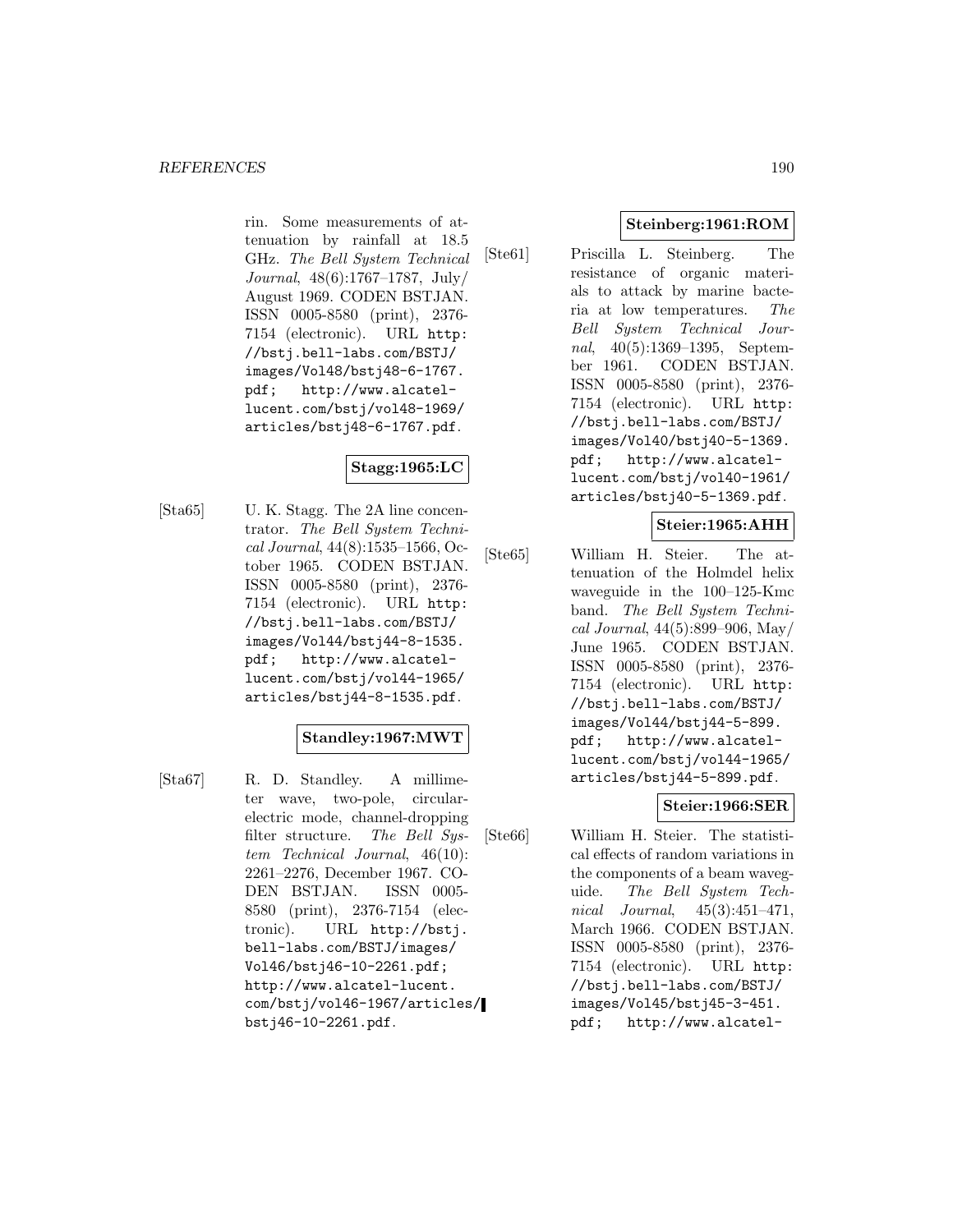lucent.com/bstj/vol45-1966/ articles/bstj45-3-451.pdf.

### **Sunde:1961:PTF**

[Sun61] E. D. Sunde. Pulse transmission by AM, FM, and PM in the presence of phase distortion. The Bell System Technical Journal, 40(2):353–422, March 1961. CODEN BSTJAN. ISSN 0005-8580 (print), 2376- 7154 (electronic). URL http: //bstj.bell-labs.com/BSTJ/ images/Vol40/bstj40-2-353. pdf; http://www.alcatellucent.com/bstj/vol40-1961/ articles/bstj40-2-353.pdf.

### **Sunde:1964:DTT**

[Sun64a] E. D. Sunde. Digital troposcatter transmission and modulation theory. The Bell System Technical Journal, 43(1):143–214, January 1964. CODEN BSTJAN. ISSN 0005-8580 (print), 2376- 7154 (electronic). URL http: //bstj.bell-labs.com/BSTJ/ images/Vol43/bstj43-1-143. pdf; http://www.alcatellucent.com/bstj/vol43-1964/ articles/bstj43-1-143.pdf.

#### **Sunde:1964:IDA**

[Sun64b] E. D. Sunde. Intermodulation distortion in analog FM troposcatter systems. The Bell System Technical Journal, 43(1):399–435, January 1964. CODEN BSTJAN. ISSN 0005-8580 (print), 2376- 7154 (electronic). URL http: //bstj.bell-labs.com/BSTJ/ images/Vol43/bstj43-1-399.

pdf; http://www.alcatellucent.com/bstj/vol43-1964/ articles/bstj43-1-399.pdf.

#### **Suyderhoud:1965:GSD**

[Suy65] H. G. Suyderhoud. A general statistical determination of transmission characteristics applied to L multiplex. The Bell System Technical Journal,  $44(6):1031-1059$ , July/ August 1965. CODEN BSTJAN. ISSN 0005-8580 (print), 2376- 7154 (electronic). URL http: //bstj.bell-labs.com/BSTJ/ images/Vol44/bstj44-6-1031. pdf; http://www.alcatellucent.com/bstj/vol44-1965/ articles/bstj44-6-1031.pdf.

#### **Spencer:1969:SOO**

[SV69] A. E. Spencer and F. S. Vigilante. System organization and objectives. The Bell System Technical Journal, 48(8):2607–2618, October 1969. CODEN BSTJAN. ISSN 0005-8580 (print), 2376- 7154 (electronic). URL http: //bstj.bell-labs.com/BSTJ/ images/Vol48/bstj48-8-2607. pdf; http://www.alcatellucent.com/bstj/vol48-1969/ articles/bstj48-8-2607.pdf.

#### **Skrabal:1968:MRE**

[SW68] R. J. Skrabal and J. A. Word. Microwave radio equipment and building considerations. The Bell System Technical Journal, 47(7):1511–1530, September 1968. CODEN BSTJAN. ISSN 0005-8580 (print), 2376- 7154 (electronic). URL http: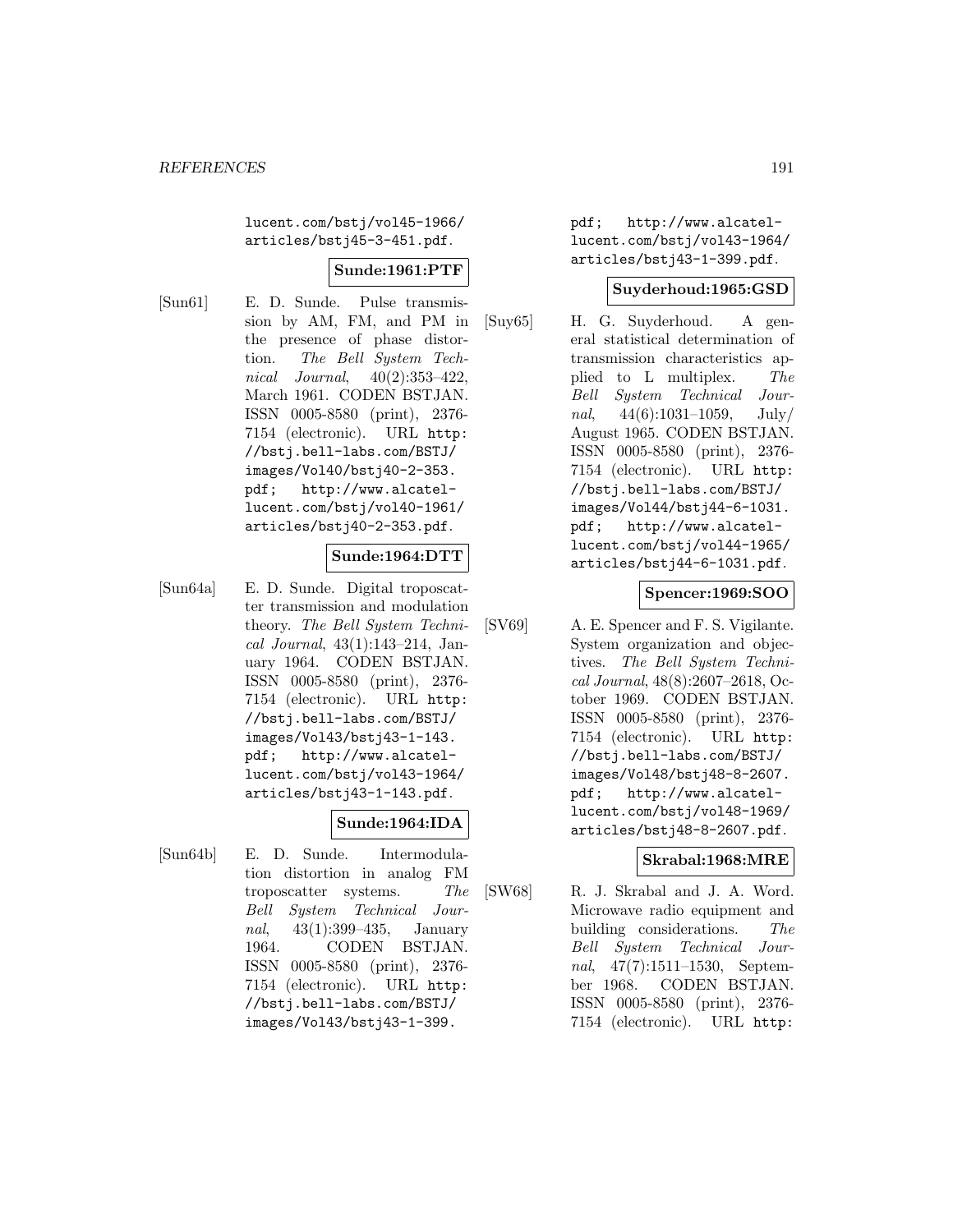//bstj.bell-labs.com/BSTJ/ images/Vol47/bstj47-7-1511. pdf; http://www.alcatellucent.com/bstj/vol47-1968/ articles/bstj47-7-1511.pdf.

#### **Sandberg:1969:SNT**

[SW69a] I. W. Sandberg and A. N. Willson, Jr. Some networktheoretic properties of nonlinear DC transistor networks. The Bell System Technical Journal,  $48(5):1293-1311$ , May June 1969. CODEN BSTJAN. ISSN 0005-8580 (print), 2376- 7154 (electronic). URL http: //bstj.bell-labs.com/BSTJ/ images/Vol48/bstj48-5-1293. pdf; http://www.alcatellucent.com/bstj/vol48-1969/ articles/bstj48-5-1293.pdf.

#### **Sandberg:1969:STP**

[SW69b] I. W. Sandberg and A. N. Willson, Jr. Some theorems on properties of DC equations of nonlinear networks. The Bell System Technical Journal, 48(1):1– 34, January 1969. CODEN BST-JAN. ISSN 0005-8580 (print), 2376-7154 (electronic). URL http://bstj.bell-labs.com/ BSTJ/images/Vol48/bstj48-1- 1.pdf; http://www.alcatellucent.com/bstj/vol48-1969/ articles/bstj48-1-1.pdf.

#### **Tabor:1967:HCD**

[Tab67] W. J. Tabor. A high-capacity digital light deflector using wollaston prisms. The Bell System Technical Journal, 46(5):957–990, May/ June 1967. CODEN BSTJAN.

ISSN 0005-8580 (print), 2376- 7154 (electronic). URL http: //bstj.bell-labs.com/BSTJ/ images/Vol46/bstj46-5-957. pdf; http://www.alcatellucent.com/bstj/vol46-1967/ articles/bstj46-5-957.pdf.

#### **Takacs:1961:SPB**

[Tak61] Lajos Tak´acs. Stochastic processes with balking in the theory of telephone traffic. The Bell System Technical Journal, 40(3):795–820, May 1961. CODEN BSTJAN. ISSN 0005-8580 (print), 2376-7154 (electronic). URL http: //bstj.bell-labs.com/BSTJ/ images/Vol40/bstj40-3-795. pdf; http://www.alcatellucent.com/bstj/vol40-1961/ articles/bstj40-3-795.pdf.

#### **Takacs:1962:DDS**

[Tak62] Lajos Takács. Delay distributions for simple trunk groups with recurrent input and exponential service times. The Bell System Technical Journal, 41(1):311–320, January 1962. CODEN BSTJAN. ISSN 0005-8580 (print), 2376- 7154 (electronic). URL http: //bstj.bell-labs.com/BSTJ/ images/Vol41/bstj41-1-311. pdf; http://www.alcatellucent.com/bstj/vol41-1962/ articles/bstj41-1-311.pdf.

#### **Takacs:1963:DDO**

[Tak63a] L. Takács. Delay distributions for one line with Poisson input, general holding times,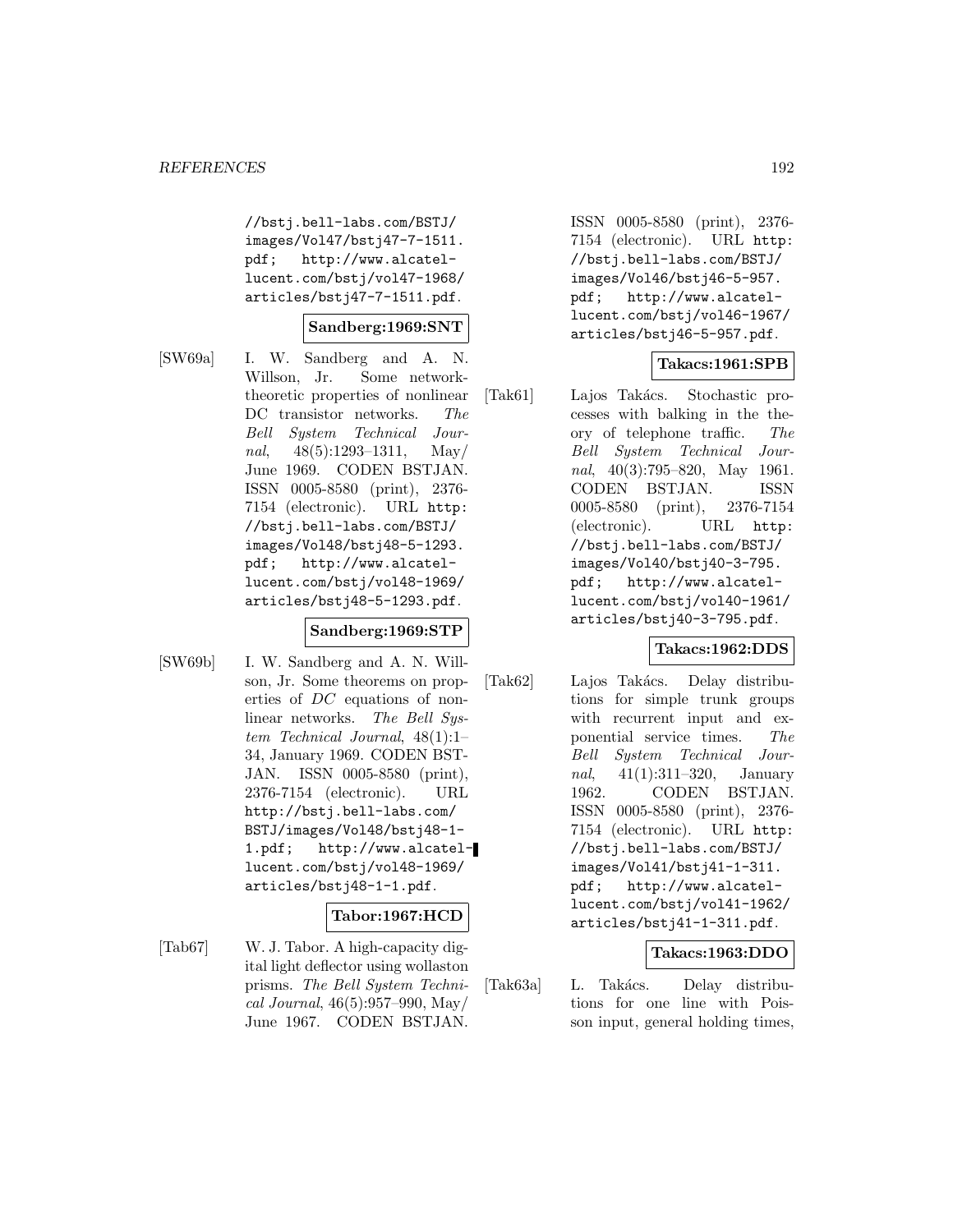and various orders of service. The Bell System Technical Journal, 42(2):487–503, March 1963. CODEN BSTJAN. ISSN 0005-8580 (print), 2376- 7154 (electronic). URL http: //bstj.bell-labs.com/BSTJ/ images/Vol42/bstj42-2-487.<br>pdf; http://www.alcatelhttp://www.alcatellucent.com/bstj/vol42-1963/ articles/bstj42-2-487.pdf.

# **Takacs:1963:SSQ**

[Tak63b] L. Takács. A single-server queue with feedback. The Bell System Technical Journal, 42(2):505–519, March 1963. CODEN BSTJAN. ISSN 0005-8580 (print), 2376-7154 (electronic). URL http: //bstj.bell-labs.com/BSTJ/ images/Vol42/bstj42-2-505. pdf; http://www.alcatellucent.com/bstj/vol42-1963/ articles/bstj42-2-505.pdf.

# **Taylor:1968:RCC**

[Tay68a] Michael G. Taylor. Reliable computation in computing systems designed from unreliable components. The Bell System Technical Journal, 47(10):2339– 2366, December 1968. CO-DEN BSTJAN. ISSN 0005- 8580 (print), 2376-7154 (electronic). URL http://bstj. bell-labs.com/BSTJ/images/ Vol47/bstj47-10-2339.pdf; http://www.alcatel-lucent. com/bstj/vol47-1968/articles/ bstj47-10-2339.pdf.

## **Taylor:1968:RIS**

[Tay68b] Michael G. Taylor. Reliable information storage in memories designed from unreliable components. The Bell System Technical Journal, 47(10):2299– 2337, December 1968. CO-DEN BSTJAN. ISSN 0005- 8580 (print), 2376-7154 (electronic). URL http://bstj. bell-labs.com/BSTJ/images/ Vol47/bstj47-10-2299.pdf; http://www.alcatel-lucent. com/bstj/vol47-1968/articles/ bstj47-10-2299.pdf.

### **Thomas:1964:ADP**

[TC64] L. C. Thomas and J. O. Cappellari. Attitude determination and prediction of spin-stabilized satellites. The Bell System Technical Journal, 43(4):1657–1726, July 1964. CODEN BSTJAN. ISSN 0005-8580 (print), 2376- 7154 (electronic). URL http: //bstj.bell-labs.com/BSTJ/ images/Vol43/bstj43-4-1657. pdf; http://www.alcatellucent.com/bstj/vol43-1964/ articles/bstj43-4-1657.pdf.

# **Thiele:1969:TCM**

[Thi69] A. A. Thiele. The theory of cylindrical magnetic domains. The Bell System Technical Journal, 48(10):3287–3335, December 1969. CODEN BSTJAN. ISSN 0005-8580 (print), 2376-7154 (electronic). URL http://bstj. bell-labs.com/BSTJ/images/ Vol48/bstj48-10-3287.pdf; http://www.alcatel-lucent.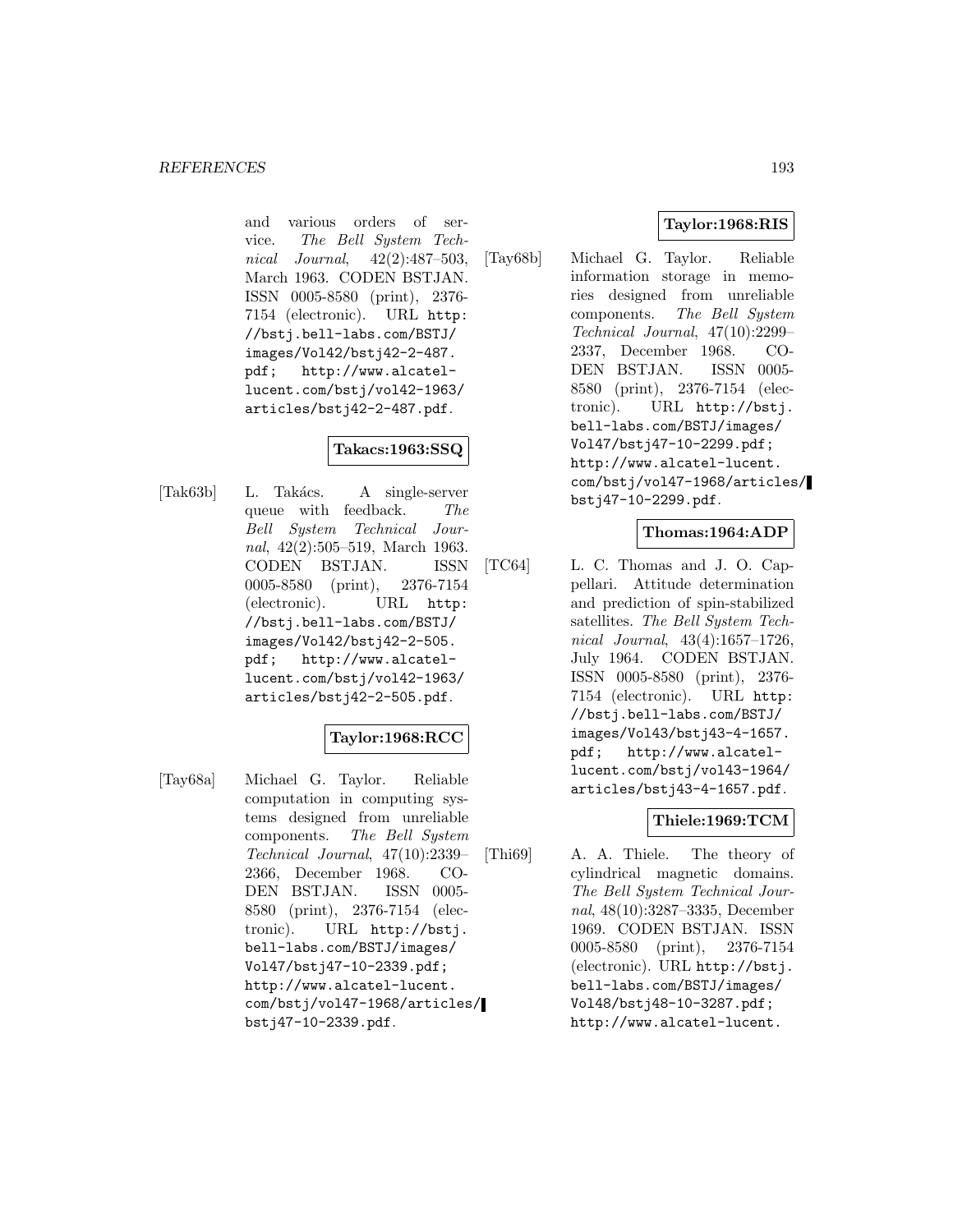com/bstj/vol48-1969/articles/ bstj48-10-3287.pdf.

#### **Thomas:1963:NCP**

[Tho63] D. E. Thomas. Numerical computation of phase from amplitude at optical frequencies. The Bell System Technical Journal, 42(3):637–679, May 1963. CODEN BSTJAN. ISSN 0005-8580 (print), 2376- 7154 (electronic). URL http: //bstj.bell-labs.com/BSTJ/ images/Vol42/bstj42-3-637. pdf; http://www.alcatellucent.com/bstj/vol42-1963/ articles/bstj42-3-637.pdf.

#### **Thomas:1965:GOE**

[Tho65] L. C. Thomas. Generation of orbital elements for the TEL-STAR communications satellites. The Bell System Technical Journal, 44(4):603–673, April 1965. CODEN BSTJAN. ISSN 0005-8580 (print), 2376- 7154 (electronic). URL http: //bstj.bell-labs.com/BSTJ/ images/Vol44/bstj44-4-603. pdf; http://www.alcatellucent.com/bstj/vol44-1965/ articles/bstj44-4-603.pdf.

#### **Thomas:1968:EBD**

[Tho68] Lee C. Thomas. Eliminating broadband distortion in transistor amplifiers. The Bell System Technical Journal, 47(3):315–342, March 1968. CODEN BSTJAN. ISSN 0005-8580 (print), 2376-7154 (electronic). URL http: //bstj.bell-labs.com/BSTJ/

images/Vol47/bstj47-3-315. pdf; http://www.alcatellucent.com/bstj/vol47-1968/ articles/bstj47-3-315.pdf.

### **Tillotson:1968:MDS**

[Til68] Leroy C. Tillotson. A model of a domestic satellite communication system. The Bell System Technical Journal, 47(10): 2111–2137, December 1968. CO-DEN BSTJAN. ISSN 0005- 8580 (print), 2376-7154 (electronic). URL http://bstj. bell-labs.com/BSTJ/images/ Vol47/bstj47-10-2111.pdf; http://www.alcatel-lucent. com/bstj/vol47-1968/articles/ bstj47-10-2111.pdf.

#### **Tillotson:1969:UFA**

[Til69] LeRoy C. Tillotson. Use of frequencies above 10 GHz for common carrier applications. The Bell System Technical Journal, 48(6):1563–1576, July/ August 1969. CODEN BSTJAN. ISSN 0005-8580 (print), 2376- 7154 (electronic). URL http: //bstj.bell-labs.com/BSTJ/ images/Vol48/bstj48-6-1563. pdf; http://www.alcatellucent.com/bstj/vol48-1969/ articles/bstj48-6-1563.pdf.

#### **Thurmond:1960:GSL**

[TK60] C. D. Thurmond and M. Kowalchik. Germanium and silicon liquidus curves. The Bell System Technical Journal, 39(1):169–204, January 1960. CODEN BSTJAN. ISSN 0005-8580 (print), 2376- 7154 (electronic). URL http: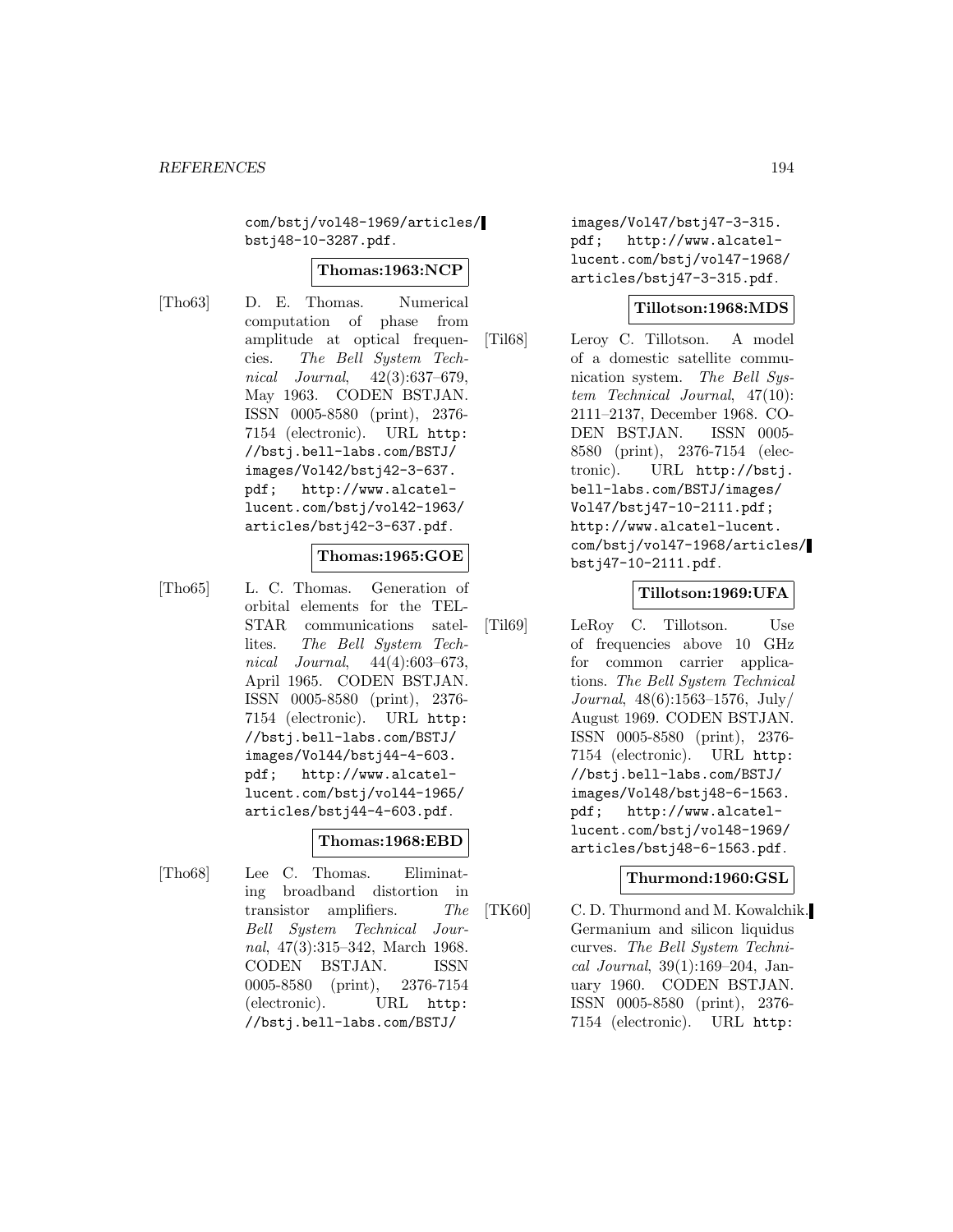//bstj.bell-labs.com/BSTJ/ images/Vol39/bstj39-1-169. pdf; http://www.alcatellucent.com/bstj/vol39-1960/ articles/bstj39-1-169.pdf.

### **Tong:1966:SRT**

[Ton66] S. Y. Tong. Synchronization recovery techniques for binary cyclic codes. The Bell System Technical Journal, 45(4):561–596, April 1966. CODEN BSTJAN. ISSN 0005-8580 (print), 2376-7154 (electronic). URL http: //bstj.bell-labs.com/BSTJ/ images/Vol45/bstj45-4-561. pdf; http://www.alcatellucent.com/bstj/vol45-1966/ articles/bstj45-4-561.pdf.

#### **Trumbore:1960:SSI**

[Tru60] F. A. Trumbore. Solid solubilities of impurity elements in germanium and silicon. The Bell System Technical Journal, 39(1):205–233, January 1960. CODEN BSTJAN. ISSN 0005-8580 (print), 2376- 7154 (electronic). URL http: //bstj.bell-labs.com/BSTJ/ images/Vol39/bstj39-1-205. pdf; http://www.alcatellucent.com/bstj/vol39-1960/ articles/bstj39-1-205.pdf.

### **Tabor:1963:MTS**

[TS63] W. J. Tabor and J. T. Sibilia. Masers for the Telstar satellite communications experiment. The Bell System Technical Journal, 42(4):1863–1886, July 1963. CODEN BSTJAN.

ISSN 0005-8580 (print), 2376- 7154 (electronic). URL http: //bstj.bell-labs.com/BSTJ/ images/Vol42/bstj42-4-1863. pdf; http://www.alcatellucent.com/bstj/vol42-1963/ articles/bstj42-4-1863.pdf.

### **Tsiang:1962:ATD**

[TU62] S. H. Tsiang and W. Ulrich. Automatic trouble diagnosis of complex logic circuits. The Bell System Technical Journal, 41(4):1177–1200, July 1962. CODEN BSTJAN. ISSN 0005-8580 (print), 2376- 7154 (electronic). URL http: //bstj.bell-labs.com/BSTJ/ images/Vol41/bstj41-4-1177. pdf; http://www.alcatellucent.com/bstj/vol41-1962/ articles/bstj41-4-1177.pdf.

#### **Townsend:1964:EEC**

[TW64] R. L. Townsend and R. N. Watts. Effectiveness of error control in data communication over the switched telephone network. The Bell System Technical Journal, 43(6):2611–2638, November 1964. CODEN BSTJAN. ISSN 0005-8580 (print), 2376- 7154 (electronic). URL http: //bstj.bell-labs.com/BSTJ/ images/Vol43/bstj43-6-2611. pdf; http://www.alcatellucent.com/bstj/vol43-1964/ articles/bstj43-6-2611.pdf.

#### **Travis:1965:WDT**

[TY65] L. F. Travis and R. E. Yaeger. Wideband data on T1 carrier. The Bell System Techni-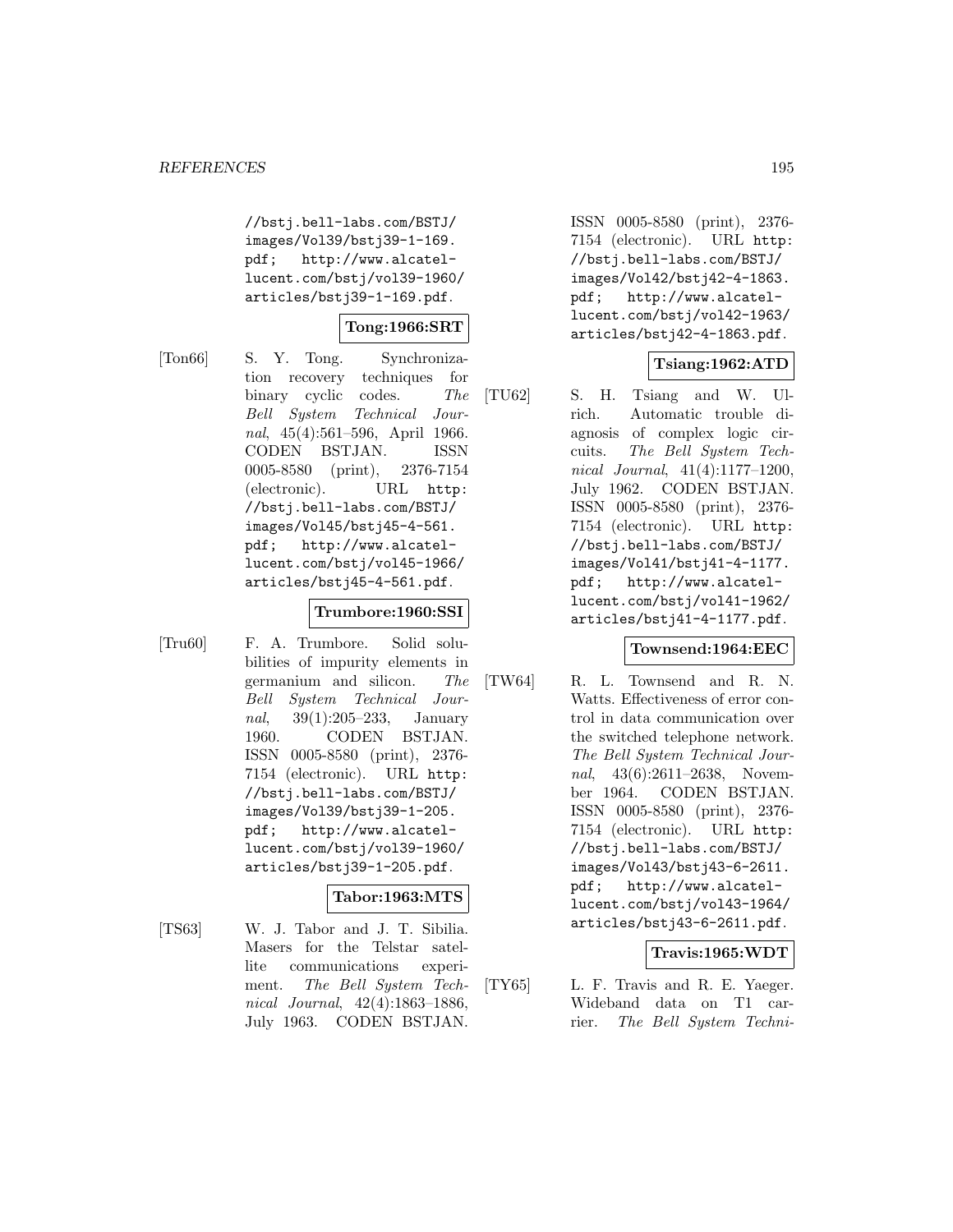cal Journal, 44(8):1567–1604, October 1965. CODEN BSTJAN. ISSN 0005-8580 (print), 2376- 7154 (electronic). URL http: //bstj.bell-labs.com/BSTJ/ images/Vol44/bstj44-8-1567. pdf; http://www.alcatellucent.com/bstj/vol44-1965/ articles/bstj44-8-1567.pdf.

### **Uenohara:1963:GPA**

[UCE<sup>+</sup>63] M. Uenohara, M. Chruney, K. M. Eisele, D. C. Hanson, and A. L. Stillwell. 4-gc parametric amplifier for satellite communication ground station receiver. The Bell System Technical Journal, 42(4):1887–1908, July 1963. CODEN BSTJAN. ISSN 0005-8580 (print), 2376- 7154 (electronic). URL http: //bstj.bell-labs.com/BSTJ/ images/Vol42/bstj42-4-1887. pdf; http://www.alcatellucent.com/bstj/vol42-1963/ articles/bstj42-4-1887.pdf.

### **Upthegrove:1963:LTS**

[UDKM63] H. N. Upthegrove, J. B. D'Albora, Jr., A. R. Kolding, and B. A. McLeod. Launching of the Telstar satellite. The Bell System Technical Journal, 42(4): 1449–1473, July 1963. CO-DEN BSTJAN. ISSN 0005- 8580 (print), 2376-7154 (electronic). URL http://bstj. bell-labs.com/BSTJ/images/ Vol42/bstj42-4-1449.pdf; http://www.alcatel-lucent. com/bstj/vol42-1963/articles/ bstj42-4-1449.pdf.

# **Unger:1960:RWD**

[Ung60] Hans-Georg Unger. Round waveguide with double lining. The Bell System Technical Journal, 39(1):161–167, January 1960. CODEN BSTJAN. ISSN 0005-8580 (print), 2376- 7154 (electronic). URL http: //bstj.bell-labs.com/BSTJ/ images/Vol39/bstj39-1-161. pdf; http://www.alcatellucent.com/bstj/vol39-1960/ articles/bstj39-1-161.pdf.

### **Unger:1961:MCM**

[Ung61a] H. G. Unger. Mode conversion in metallic and helix waveguide. The Bell System Technical Journal, 40(2):613–626, March 1961. CODEN BSTJAN. ISSN 0005-8580 (print), 2376- 7154 (electronic). URL http: //bstj.bell-labs.com/BSTJ/ images/Vol40/bstj40-2-613. pdf; http://www.alcatellucent.com/bstj/vol40-1961/ articles/bstj40-2-613.pdf.

### **Unger:1961:NHW**

[Ung61b] H. G. Unger. Noncylindrical helix waveguide. The Bell System Technical Journal, 40(1):233–254, January 1961. CODEN BSTJAN. ISSN 0005-8580 (print), 2376- 7154 (electronic). URL http: //bstj.bell-labs.com/BSTJ/ images/Vol40/bstj40-1-233. pdf; http://www.alcatellucent.com/bstj/vol40-1961/ articles/bstj40-1-233.pdf.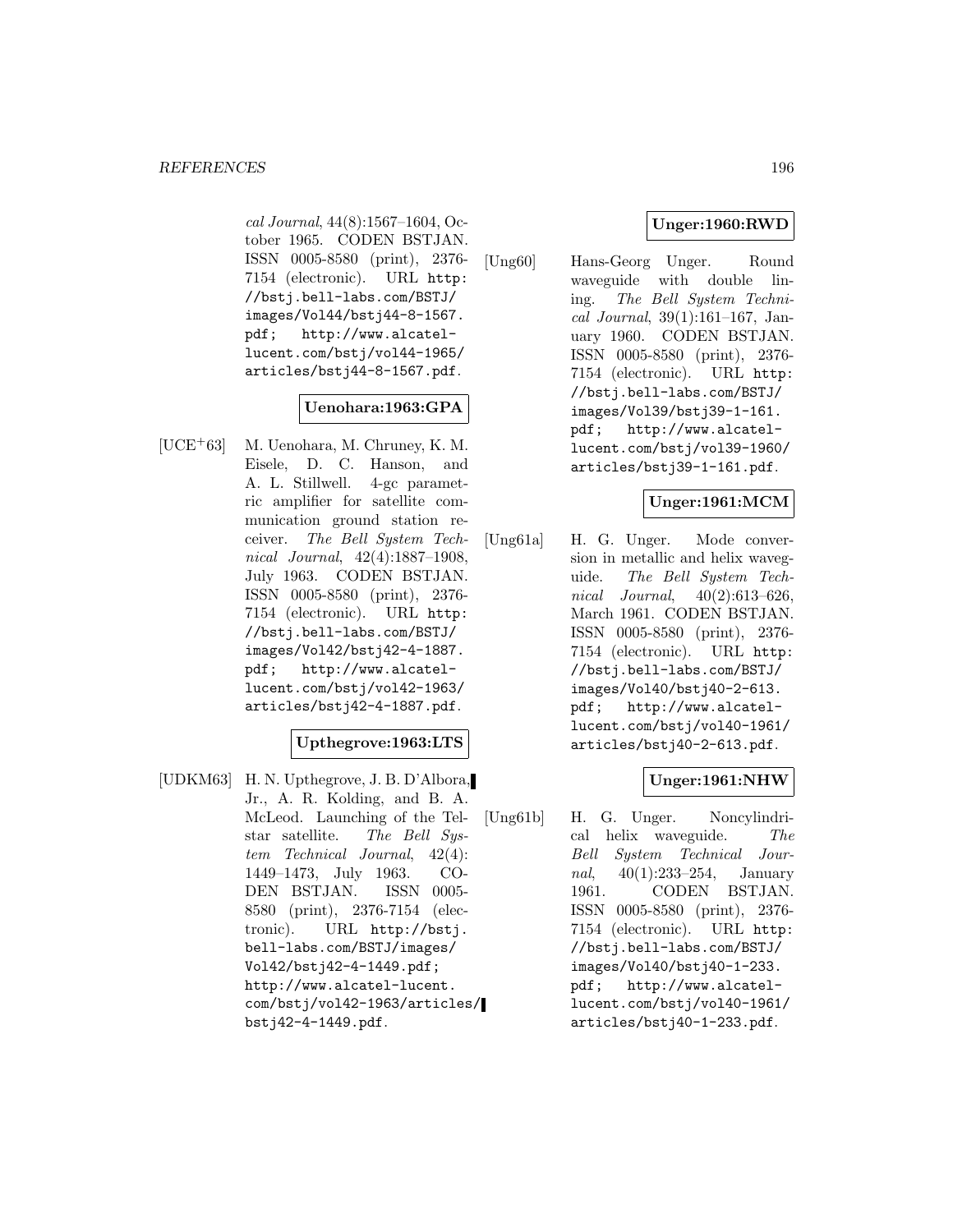#### **Unger:1961:NMM**

[Ung61c] H. G. Unger. Normal modes and mode conversion in helix waveguide. The Bell System Technical Journal,  $40(1):255-280$ , January 1961. CODEN BSTJAN. ISSN 0005-8580 (print), 2376- 7154 (electronic). URL http: //bstj.bell-labs.com/BSTJ/ images/Vol40/bstj40-1-255. pdf; http://www.alcatellucent.com/bstj/vol40-1961/ articles/bstj40-1-255.pdf.

#### **Unger:1961:WTH**

[Ung61d] H. G. Unger. Winding tolerances in helix waveguide. The Bell System Technical Journal, 40(2):627–643, March 1961. CODEN BSTJAN. ISSN 0005-8580 (print), 2376- 7154 (electronic). URL http: //bstj.bell-labs.com/BSTJ/ images/Vol40/bstj40-2-627. pdf; http://www.alcatellucent.com/bstj/vol40-1961/ articles/bstj40-2-627.pdf.

#### **Unger:1962:LW**

[Ung62] H. G. Unger. Lined waveguide. The Bell System Technical Journal, 41(2):745–768, March 1962. CODEN BSTJAN. ISSN 0005-8580 (print), 2376- 7154 (electronic). URL http: //bstj.bell-labs.com/BSTJ/ images/Vol41/bstj41-2-745. pdf; http://www.alcatellucent.com/bstj/vol41-1962/ articles/bstj41-2-745.pdf.

### **Unger:1966:RTA**

[Ung66] J. H. W. Unger. Random tropospheric angle errors in microwave observations of the early bird satellite. The Bell System Technical Journal, 45(9):1439–1474, November 1966. CODEN BSTJAN. ISSN 0005-8580 (print), 2376- 7154 (electronic). URL http: //bstj.bell-labs.com/BSTJ/ images/Vol45/bstj45-9-1439. pdf; http://www.alcatellucent.com/bstj/vol45-1966/ articles/bstj45-9-1439.pdf.

#### **Uenohara:1961:PEM**

[US61] M. Uenohara and H. Seidel. Project Echo: 961-mc lower-sideband up-converter for satellite-tracking radar. The Bell System Technical Journal, 40(4):1183–1205, July 1961. CODEN BSTJAN. ISSN 0005-8580 (print), 2376-7154 (electronic). URL http: //bstj.bell-labs.com/BSTJ/ images/Vol40/bstj40-4-1183. pdf; http://www.alcatellucent.com/bstj/vol40-1961/ articles/bstj40-4-1183.pdf.

#### **Urlich:1964:TNE**

[UV64] W. Urlich and Mrs. H. M. Vellenzer. Translations in the no. 1 Electronic Switching System. The Bell System Technical Journal, 43(5):2533–2573, September 1964. CODEN BSTJAN. ISSN 0005-8580 (print), 2376- 7154 (electronic). URL http: //bstj.bell-labs.com/BSTJ/ images/Vol43/bstj43-5-2533.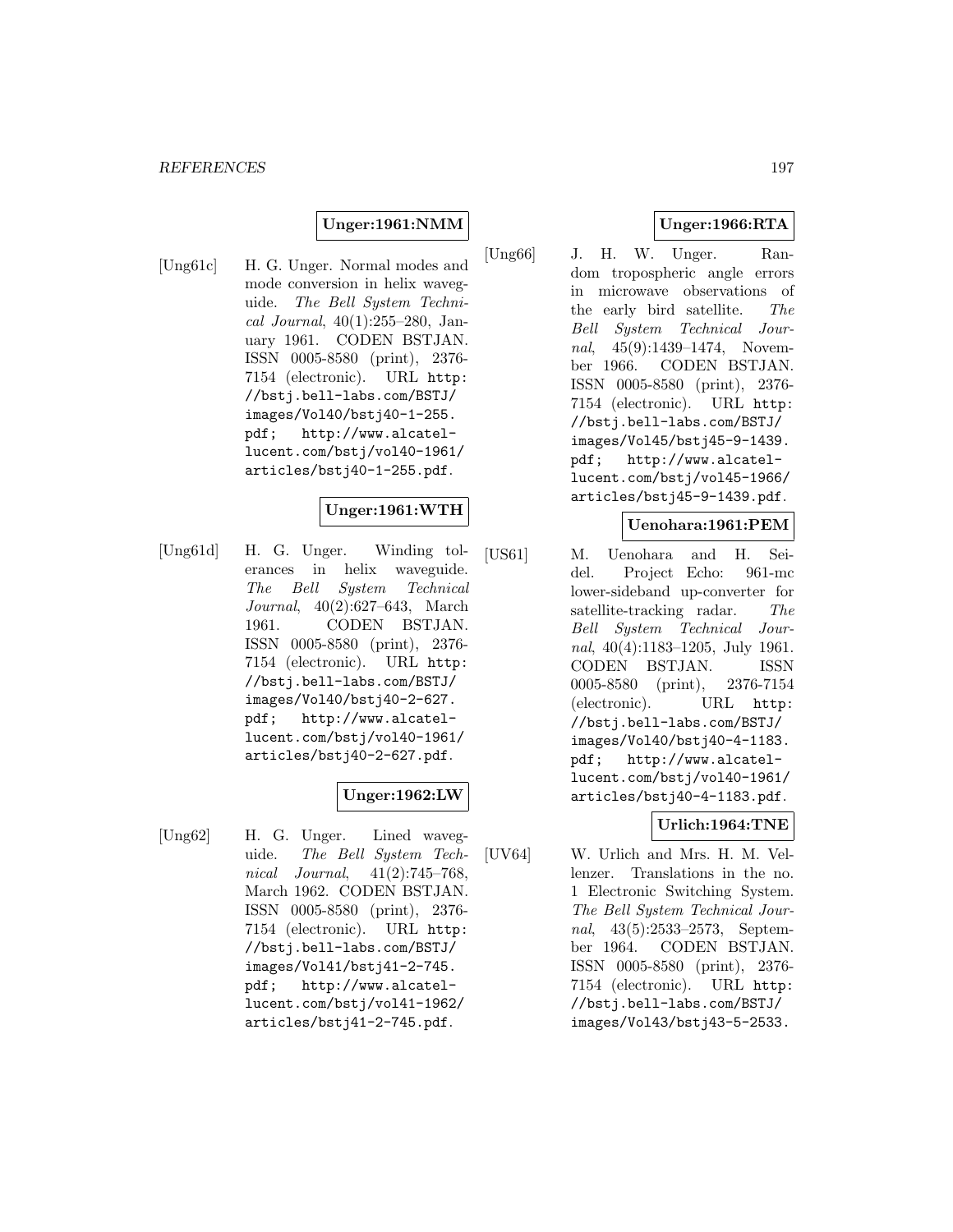pdf; http://www.alcatellucent.com/bstj/vol43-1964/ articles/bstj43-5-2533.pdf.

#### **Ullman:1969:USS**

[UW69] J. D. Ullman and Peter Weiner. Uniform synthesis of sequential circuits. The Bell System Technical Journal, 48(5): 1115–1127, May/June 1969. CODEN BSTJAN. ISSN 0005-8580 (print), 2376-7154 (electronic). URL http: //bstj.bell-labs.com/BSTJ/ images/Vol48/bstj48-5-1115. pdf; http://www.alcatellucent.com/bstj/vol48-1969/ articles/bstj48-5-1115.pdf.

#### **VanRoosbroeck:1960:TCC**

[Van60] W. Van Roosbroeck. Theory of current-carrier transport and photoconductivity in semiconductors with trapping. The Bell System Technical Journal, 39(3):515–613, May 1960. CODEN BSTJAN. ISSN 0005-8580 (print), 2376- 7154 (electronic). URL http: //bstj.bell-labs.com/BSTJ/ images/Vol39/bstj39-3-515. pdf; http://www.alcatellucent.com/bstj/vol39-1960/ articles/bstj39-3-515.pdf.

#### **Vartabedian:1966:ETD**

[Var66] A. G. Vartabedian. The effects of transmission delay in four-wire teleconferencing. The Bell System Technical Journal, 45(10): 1673–1688, December 1966. CO-DEN BSTJAN. ISSN 0005- 8580 (print), 2376-7154 (elec-

tronic). URL http://bstj. bell-labs.com/BSTJ/images/ Vol45/bstj45-10-1673.pdf; http://www.alcatel-lucent. com/bstj/vol45-1966/articles/ bstj45-10-1673.pdf.

#### **Varnerin:1963:SFP**

[VCDK63] L. J. Varnerin, R. L. Comstock, W. A. Dean, and R. W. Kordos. The satellite ferrimagnetic power limiter. The Bell System Technical Journal, 42(4):1817–1827, July 1963. CODEN BSTJAN. ISSN 0005-8580 (print), 2376- 7154 (electronic). URL http: //bstj.bell-labs.com/BSTJ/ images/Vol42/bstj42-4-1817. pdf; http://www.alcatellucent.com/bstj/vol42-1963/ articles/bstj42-4-1817.pdf.

#### **Varon:1967:SPL**

[VZ67] D. Varon and G. I. Zysman. Some properties and limitations of electronically steerable phased array antennas. The Bell System Technical Journal, 46(7):1561–1586, September 1967. CODEN BSTJAN. ISSN 0005-8580 (print), 2376- 7154 (electronic). URL http: //bstj.bell-labs.com/BSTJ/ images/Vol46/bstj46-7-1561. pdf; http://www.alcatellucent.com/bstj/vol46-1967/ articles/bstj46-7-1561.pdf.

#### **Wang:1961:PTP**

[Wan61] Hao Wang. Proving theorems by pattern recognition — II. The Bell System Technical Journal,  $40(1):1-41$ , Jan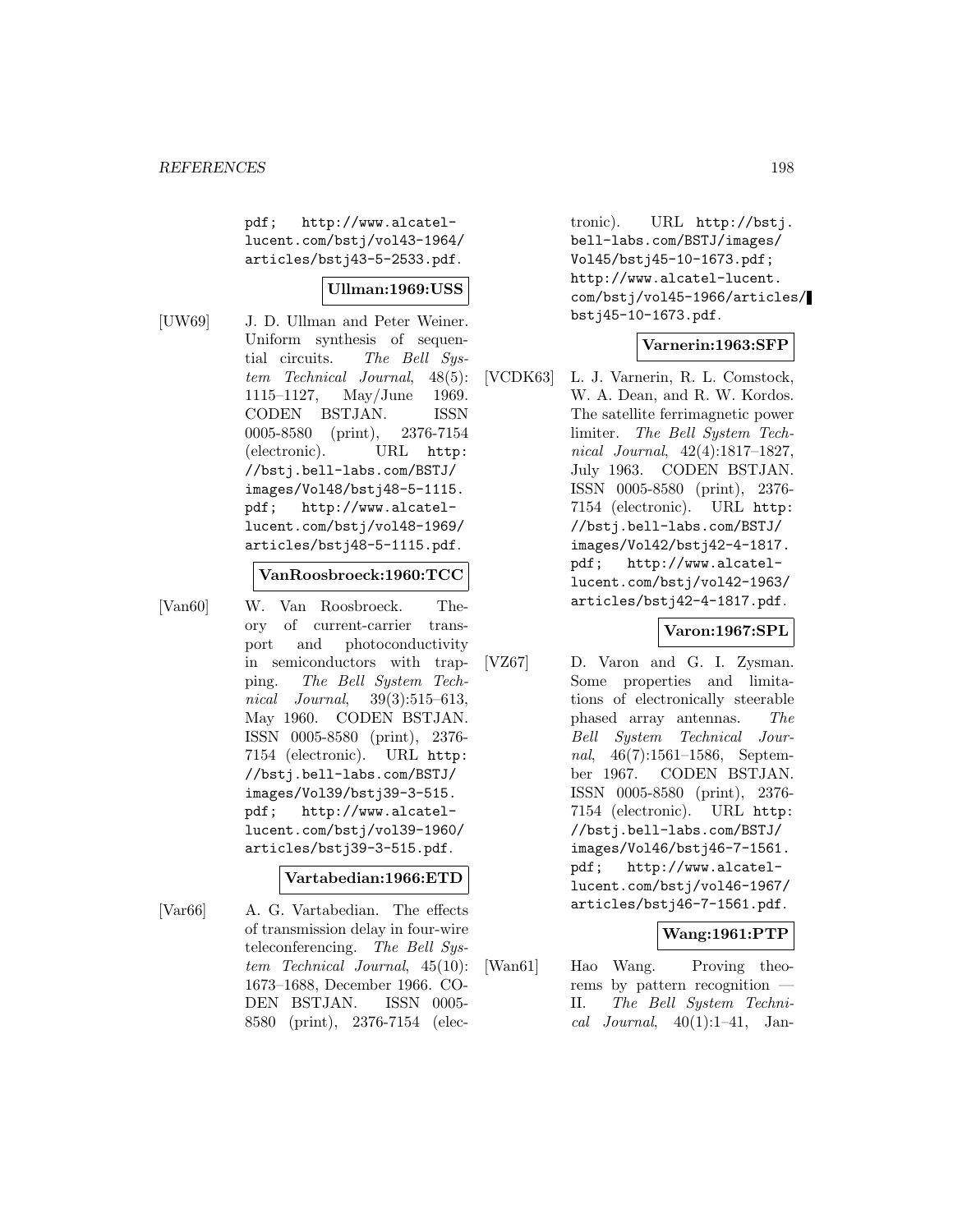uary 1961. CODEN BST-JAN. ISSN 0005-8580 (print), 2376-7154 (electronic). URL http://bstj.bell-labs.com/ BSTJ/images/Vol40/bstj40-1- 1.pdf; http://www.alcatellucent.com/bstj/vol40-1961/ articles/bstj40-1-1.pdf.

## **Wang:1968:IDW**

[Wan68] H. C. Wang. An improved design of waveguide band-rejection filters. The Bell System Technical Journal,  $47(1):1-15$ , January 1968. CODEN BST-JAN. ISSN 0005-8580 (print), 2376-7154 (electronic). URL http://bstj.bell-labs.com/ BSTJ/images/Vol47/bstj47-1- 1.pdf; http://www.alcatellucent.com/bstj/vol47-1968/ articles/bstj47-1-1.pdf.

#### **Warner:1960:DPU**

[War60] A. W. Warner. Design and performance of ultraprecise 2.5 mc quartz crystal units. The Bell System Technical Journal, 39(5):1193–1217, September 1960. CODEN BSTJAN. ISSN 0005-8580 (print), 2376- 7154 (electronic). URL http: //bstj.bell-labs.com/BSTJ/ images/Vol39/bstj39-5-1193. pdf; http://www.alcatellucent.com/bstj/vol39-1960/ articles/bstj39-5-1193.pdf.

#### **Warthman:1961:PEB**

[War61] K. L. Warthman. Project Echo: Boresight cameras. The Bell System Technical Journal, 40(4):1227–1233, July 1961.

CODEN BSTJAN. ISSN 0005-8580 (print), 2376-7154 (electronic). URL http: //bstj.bell-labs.com/BSTJ/ images/Vol40/bstj40-4-1227. pdf; http://www.alcatellucent.com/bstj/vol40-1961/ articles/bstj40-4-1227.pdf.

### **Williams:1969:ATU**

[WC69] W. H. Williams and H. Chen. An analysis of time usage in Bell System business offices. The Bell System Technical Journal, 48(7):2493–2506, September 1969. CODEN BSTJAN. ISSN 0005-8580 (print), 2376- 7154 (electronic). URL http: //bstj.bell-labs.com/BSTJ/ images/Vol48/bstj48-7-2493. pdf; http://www.alcatellucent.com/bstj/vol48-1969/ articles/bstj48-7-2493.pdf.

#### **Weber:1962:STC**

[Web62] J. H. Weber. Some traffic characteristics of communications networks with automatic alternate routing. The Bell System Technical Journal, 41(2):769–796, March 1962. CODEN BSTJAN. ISSN 0005-8580 (print), 2376- 7154 (electronic). URL http: //bstj.bell-labs.com/BSTJ/ images/Vol41/bstj41-2-769. pdf; http://www.alcatellucent.com/bstj/vol41-1962/ articles/bstj41-2-769.pdf.

#### **Weber:1964:SSR**

[Web64] J. H. Weber. A simulation study of routing and control in communications networks. The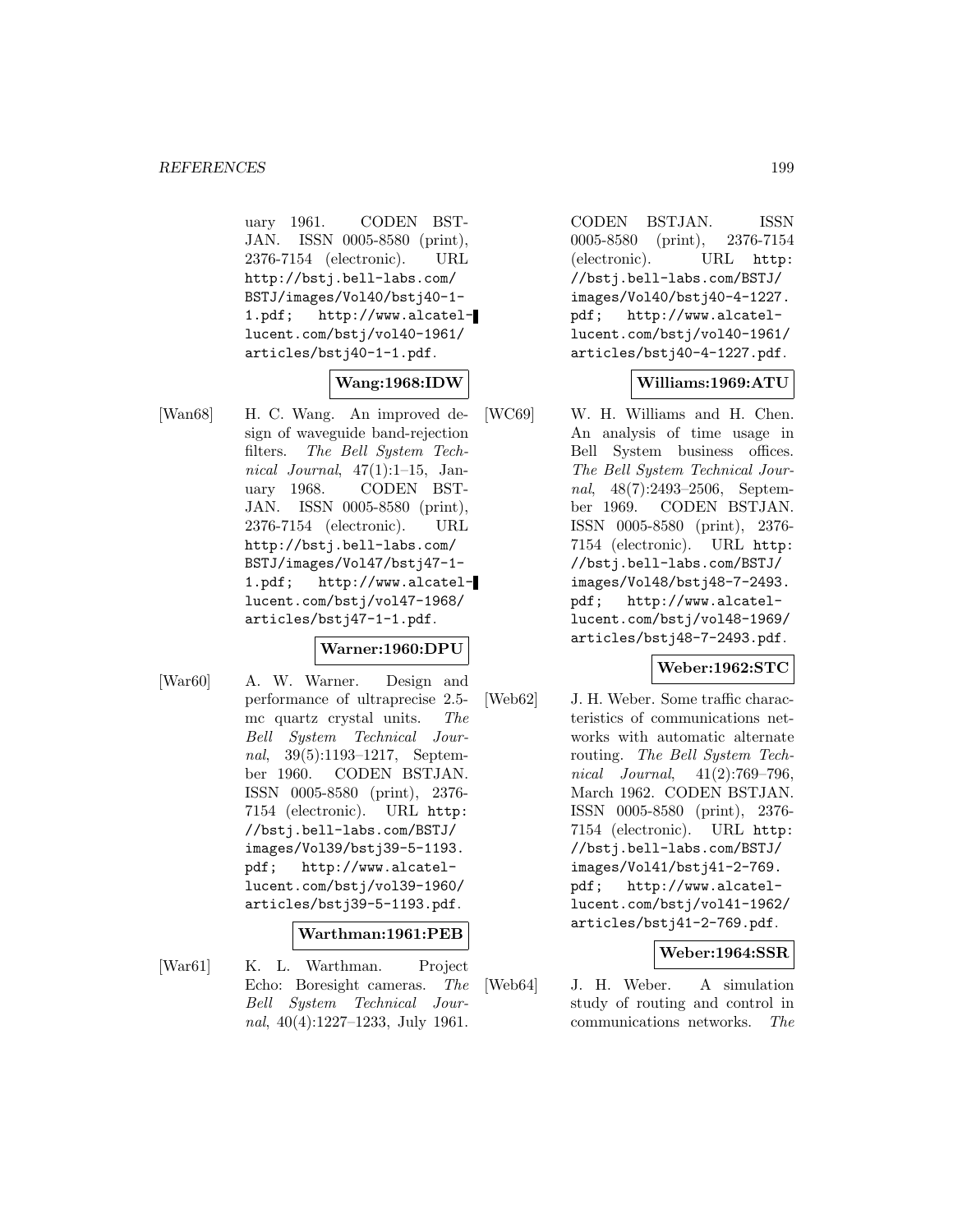Bell System Technical Journal, 43(6):2639–2676, November 1964. CODEN BSTJAN. ISSN 0005-8580 (print), 2376- 7154 (electronic). URL http: //bstj.bell-labs.com/BSTJ/ images/Vol43/bstj43-6-2639. pdf; http://www.alcatellucent.com/bstj/vol43-1964/ articles/bstj43-6-2639.pdf.

# **Weger:1960:PEP**

[Weg60] M. Weger. Passage effects in paramagnetic resonance experiments. The Bell System Technical Journal, 39(4):1013–1112, July 1960. CODEN BSTJAN. ISSN 0005-8580 (print), 2376- 7154 (electronic). URL http: //bstj.bell-labs.com/BSTJ/ images/Vol39/bstj39-4-1013. pdf; http://www.alcatellucent.com/bstj/vol39-1960/ articles/bstj39-4-1013.pdf.

### **Weiner:1965:TMC**

[Wei65] R. S. Weiner. Transient motion of circular elastic plates subjected to impulsive and moving loads. The Bell System Technical Journal, 44(10):2409– 2431, December 1965. CO-DEN BSTJAN. ISSN 0005- 8580 (print), 2376-7154 (electronic). URL http://bstj. bell-labs.com/BSTJ/images/ Vol44/bstj44-10-2409.pdf; http://www.alcatel-lucent. com/bstj/vol44-1965/articles/ bstj44-10-2409.pdf.

#### **Weissmann:1966:MMV**

[Wei66] G. F. Weissmann. A math-

ematical model of a vibrating soil-foundation system. The Bell System Technical Journal, 45(1):177–228, January 1966. CODEN BSTJAN. ISSN 0005-8580 (print), 2376- 7154 (electronic). URL http: //bstj.bell-labs.com/BSTJ/ images/Vol45/bstj45-1-177. pdf; http://www.alcatellucent.com/bstj/vol45-1966/ articles/bstj45-1-177.pdf.

### **Weldon:1966:BJB**

[Wel66a] E. J. Weldon, Jr. B.S.T.J. briefs: Performance of a forwardacting error-control system on the switched telephone network. The Bell System Technical Journal, 45(5):759–761, May/ June 1966. CODEN BSTJAN. ISSN 0005-8580 (print), 2376- 7154 (electronic). URL http: //bstj.bell-labs.com/BSTJ/ images/Vol45/bstj45-5-759. pdf; http://www.alcatellucent.com/bstj/vol45-1966/ articles/bstj45-5-759.pdf.

### **Weldon:1966:DSC**

[Wel66b] E. J. Weldon, Jr. Differenceset cyclic codes. The Bell System Technical Journal, 45 (7):1045–1055, September 1966. CODEN BSTJAN. ISSN 0005-8580 (print), 2376-7154 (electronic). URL http: //bstj.bell-labs.com/BSTJ/ images/Vol45/bstj45-7-1045. pdf; http://www.alcatellucent.com/bstj/vol45-1966/ articles/bstj45-7-1045.pdf.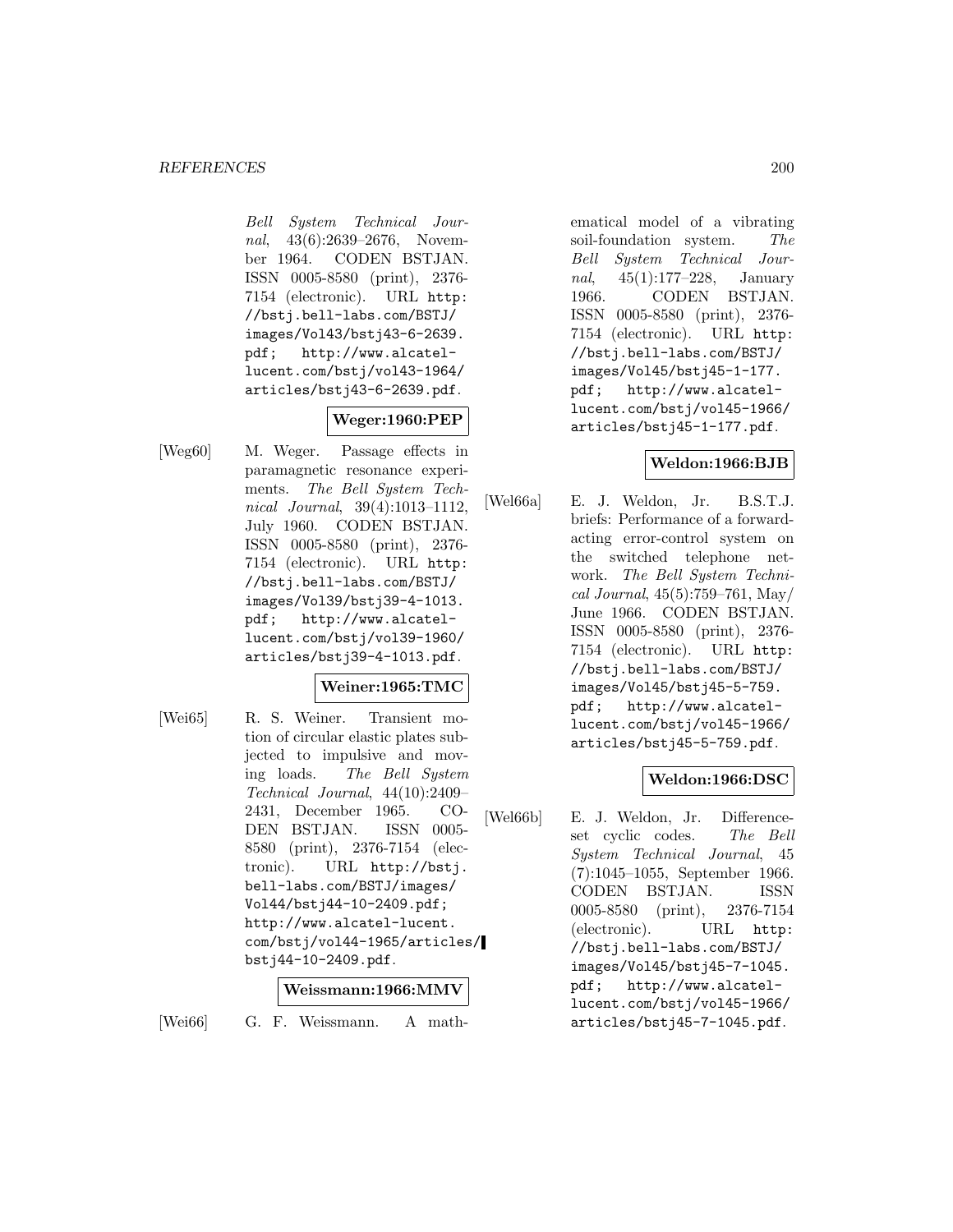## **Wu:1968:SWE**

[WG68] C. P. Wu and V. Galindo. Surface-wave effects on dielectric sheathed phased arrays of rectangular waveguides. The Bell System Technical Journal, 47(1):117–142, January 1968. CODEN BSTJAN. ISSN 0005-8580 (print), 2376- 7154 (electronic). URL http: //bstj.bell-labs.com/BSTJ/ images/Vol47/bstj47-1-117. pdf; http://www.alcatellucent.com/bstj/vol47-1968/ articles/bstj47-1-117.pdf.

#### **White:1966:BJB**

[Whi66] A. D. White. B.S.T.J. briefs: Laser cavities with increased axial mode separation. The Bell System Technical Journal, 45(2):339–343, February 1966. CODEN BSTJAN. ISSN 0005-8580 (print), 2376- 7154 (electronic). URL http: //bstj.bell-labs.com/BSTJ/ images/Vol45/bstj45-2-339. pdf; http://www.alcatellucent.com/bstj/vol45-1966/ articles/bstj45-2-339.pdf.

#### **Willson:1968:SEN**

images/Vol47/bstj47-8-1755. pdf; http://www.alcatel-

[Wil68] A. N. Willson, Jr. On the solutions of equations for nonlinear resistive networks. The Bell System Technical Journal, 47(8):1755–1773, October 1968. CODEN BSTJAN. ISSN 0005-8580 (print), 2376- 7154 (electronic). URL http: //bstj.bell-labs.com/BSTJ/

lucent.com/bstj/vol47-1968/ articles/bstj47-8-1755.pdf.

#### **Wilson:1969:STM**

[Wil69] Robert W. Wilson. Sun tracker measurements of attenuation by rain at 16 and 30 GHz. The Bell System Technical Journal,  $48(5):1383-1404$ , May/ June 1969. CODEN BSTJAN. ISSN 0005-8580 (print), 2376- 7154 (electronic). URL http: //bstj.bell-labs.com/BSTJ/ images/Vol48/bstj48-5-1383. pdf; http://www.alcatellucent.com/bstj/vol48-1969/ articles/bstj48-5-1383.pdf.

#### **Witt:1965:EMD**

[Wit65] F. J. Witt. An experimental 224 Mb/s digital multiplexerdemultiplexer using pulse stuffing synchronization. The Bell System Technical Journal, 44(9):1843–1885, November 1965. CODEN BSTJAN. ISSN 0005-8580 (print), 2376- 7154 (electronic). URL http: //bstj.bell-labs.com/BSTJ/ images/Vol44/bstj44-9-1843. pdf; http://www.alcatellucent.com/bstj/vol44-1965/ articles/bstj44-9-1843.pdf.

#### **Wojciechowski:1960:TFS**

[Woj60] B. M. Wojciechowski. Theory of a frequency-synthesizing network. The Bell System Technical Journal, 39(3):649–673, May 1960. CODEN BSTJAN. ISSN 0005-8580 (print), 2376- 7154 (electronic). URL http: //bstj.bell-labs.com/BSTJ/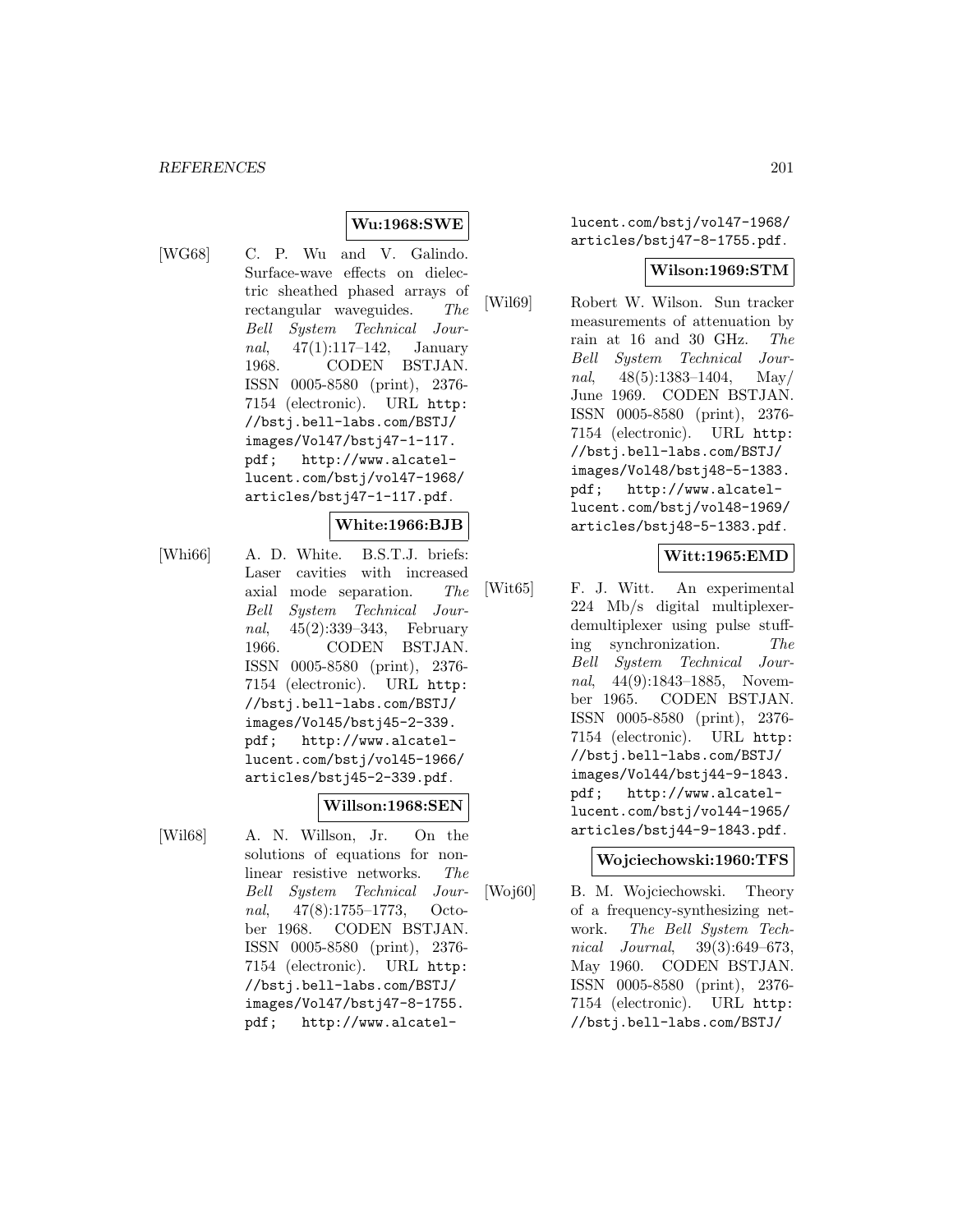images/Vol39/bstj39-3-649. pdf; http://www.alcatellucent.com/bstj/vol39-1960/ articles/bstj39-3-649.pdf.

#### **Wolman:1965:DCC**

[Wol65] Eric Wolman. On definitions of congestion in communication networks. The Bell System Technical Journal, 44(10): 2271–2294, December 1965. CO-DEN BSTJAN. ISSN 0005- 8580 (print), 2376-7154 (electronic). URL http://bstj. bell-labs.com/BSTJ/images/ Vol44/bstj44-10-2271.pdf; http://www.alcatel-lucent. com/bstj/vol44-1965/articles/ bstj44-10-2271.pdf.

#### **Wolf:1969:ATI**

[Wol69] Jack Keil Wolf. Adding two information symbols to certain nonbinary BCH codes and some applications. The Bell System Technical Journal, 48(7):2405–2424, September 1969. CODEN BSTJAN. ISSN 0005-8580 (print), 2376- 7154 (electronic). URL http: //bstj.bell-labs.com/BSTJ/ images/Vol48/bstj48-7-2405. pdf; http://www.alcatellucent.com/bstj/vol48-1969/ articles/bstj48-7-2405.pdf.

### **Wood:1964:DGT**

[Woo64] Elizabeth A. Wood. The 80 diperiodic groups in three dimensions. The Bell System Technical Journal, 43(1):541–559, January 1964. CODEN BSTJAN. ISSN 0005-8580 (print), 2376-

7154 (electronic). URL http: //bstj.bell-labs.com/BSTJ/ images/Vol43/bstj43-1-541. pdf; http://www.alcatellucent.com/bstj/vol43-1964/ articles/bstj43-1-541.pdf.

### **Wu:1969:RWA**

[Wu69] C. P. Wu. Resonances in waveguide antennas with dielectric plugs. The Bell System Technical Journal, 48(7): 2305–2324, September 1969. CODEN BSTJAN. ISSN 0005-8580 (print), 2376-7154 (electronic). URL http: //bstj.bell-labs.com/BSTJ/ images/Vol48/bstj48-7-2305. pdf; http://www.alcatellucent.com/bstj/vol48-1969/ articles/bstj48-7-2305.pdf.

#### **Warters:1968:PGM**

[WY68] W. D. Warters and D. T. Young. Precise 50 to 60 GHz measurements on a two-mile loop of helix waveguide. The Bell System Technical Journal, 47(6):933–955, July/August 1968. CODEN BSTJAN. ISSN 0005-8580 (print), 2376- 7154 (electronic). URL http: //bstj.bell-labs.com/BSTJ/ images/Vol47/bstj47-6-933. pdf; http://www.alcatellucent.com/bstj/vol47-1968/ articles/bstj47-6-933.pdf.

#### **Wyner:1964:BJB**

[Wyn64] A. D. Wyner. B.S.T.J. briefs: An improved error bound for Gaussian channels. The Bell System Technical Jour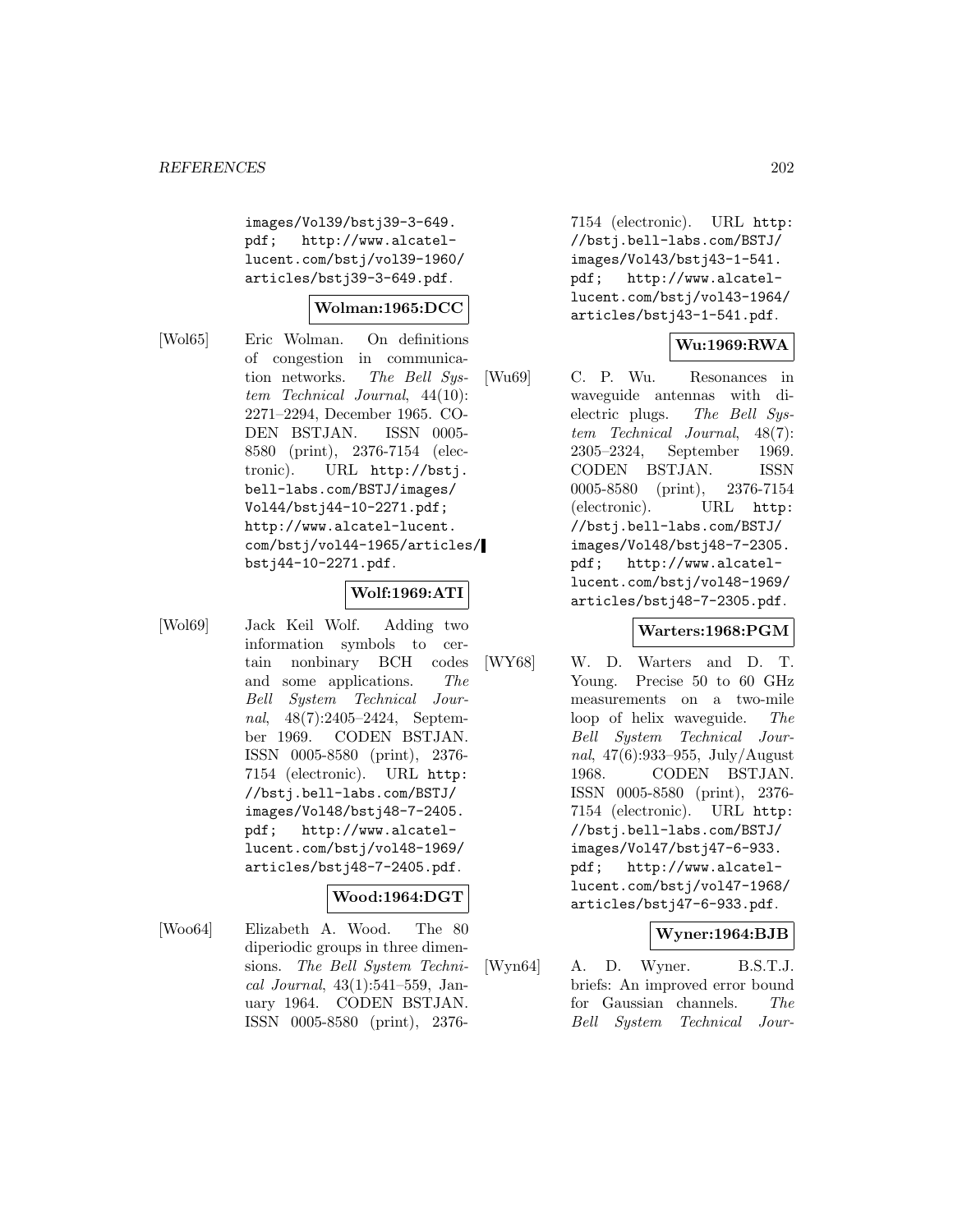nal, 43(6):3070–3075, November 1964. CODEN BSTJAN. ISSN 0005-8580 (print), 2376- 7154 (electronic). URL http: //bstj.bell-labs.com/BSTJ/ images/Vol43/bstj43-6-3070. pdf; http://www.alcatellucent.com/bstj/vol43-1964/ articles/bstj43-6-3070.pdf.

## **Wyner:1965:CBD**

[Wyn65] A. D. Wyner. Capabilities of bounded discrepancy decoding. The Bell System Technical Journal, 44(6):1061–1122, July/ August 1965. CODEN BSTJAN. ISSN 0005-8580 (print), 2376- 7154 (electronic). URL http: //bstj.bell-labs.com/BSTJ/ images/Vol44/bstj44-6-1061. pdf; http://www.alcatellucent.com/bstj/vol44-1965/ articles/bstj44-6-1061.pdf.

#### **Wyner:1966:BCP**

[Wyn66a] A. D. Wyner. Bounds on communication with polyphase coding. The Bell System Technical Journal, 45(4):523–559, April 1966. CODEN BSTJAN. ISSN 0005-8580 (print), 2376- 7154 (electronic). URL http: //bstj.bell-labs.com/BSTJ/ images/Vol45/bstj45-4-523. pdf; http://www.alcatellucent.com/bstj/vol45-1966/ articles/bstj45-4-523.pdf.

#### **Wyner:1966:CBL**

[Wyn66b] A. D. Wyner. The capacity of the band-limited Gaussian channel. The Bell System Technical Journal, 45(3):359–395,

March 1966. CODEN BSTJAN. ISSN 0005-8580 (print), 2376- 7154 (electronic). URL http: //bstj.bell-labs.com/BSTJ/ images/Vol45/bstj45-3-359. pdf; http://www.alcatellucent.com/bstj/vol45-1966/ articles/bstj45-3-359.pdf.

### **Wyner:1967:RPC**

[Wyn67] A. D. Wyner. Random packings and coverings of the unit n-sphere. The Bell System Technical Journal, 46(9): 2111–2118, November 1967. CODEN BSTJAN. ISSN 0005-8580 (print), 2376-7154 (electronic). URL http: //bstj.bell-labs.com/BSTJ/ images/Vol46/bstj46-9-2111. pdf; http://www.alcatellucent.com/bstj/vol46-1967/ articles/bstj46-9-2111.pdf.

### **Wyner:1968:CAD**

[Wyn68] A. D. Wyner. Communication of analog data from a Gaussian source over a noisy channel. The Bell System Technical Journal, 47(5):801–812, May/ June 1968. CODEN BSTJAN. ISSN 0005-8580 (print), 2376- 7154 (electronic). URL http: //bstj.bell-labs.com/BSTJ/ images/Vol47/bstj47-5-801. pdf; http://www.alcatellucent.com/bstj/vol47-1968/ articles/bstj47-5-801.pdf.

### **Wyner:1969:PEU**

[Wyn69a] A. D. Wyner. On the probability of error using a repeatrequest strategy on the addi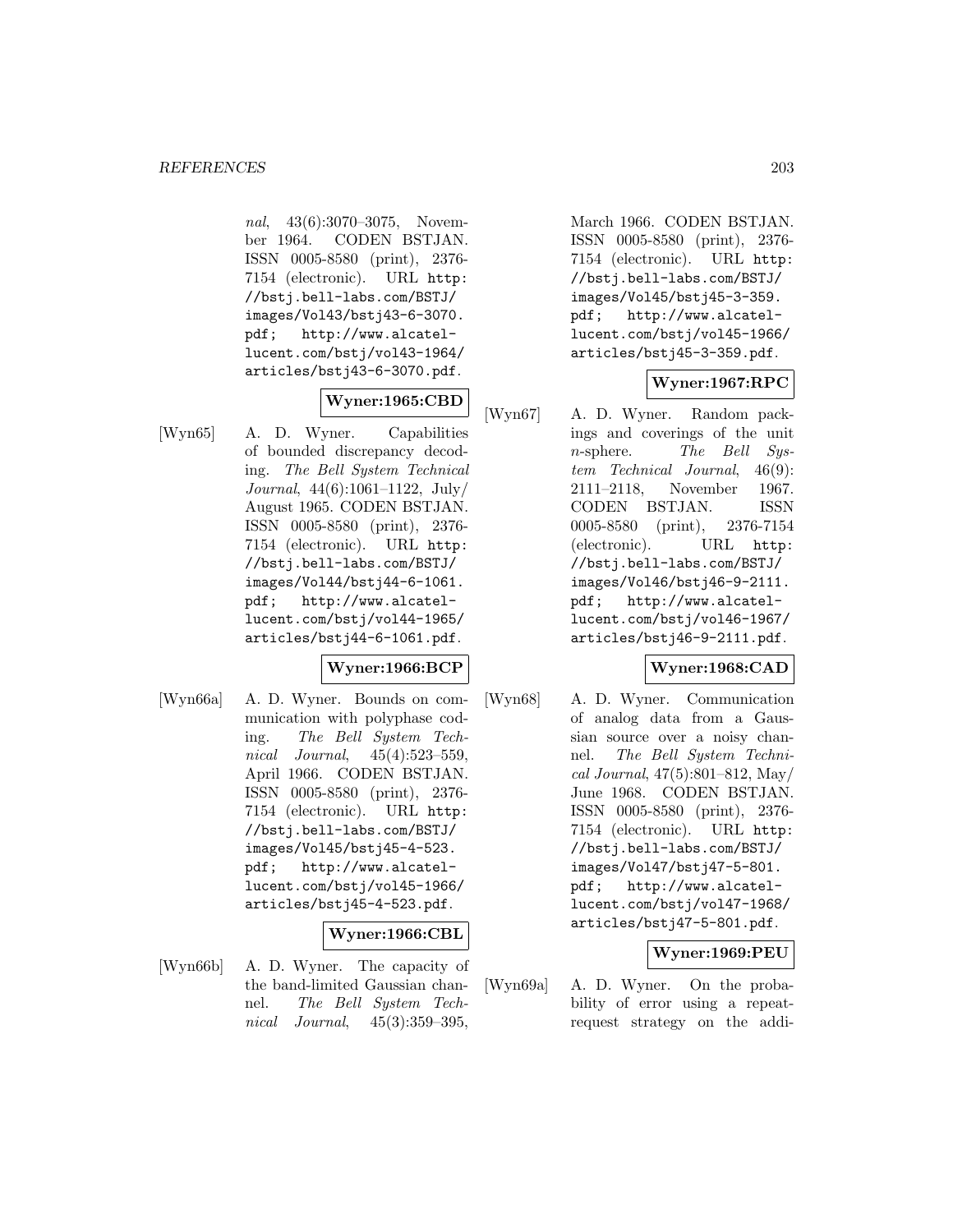tive white Gaussian noise channel. The Bell System Technical Journal, 48(1):71–86, January 1969. CODEN BST-JAN. ISSN 0005-8580 (print), 2376-7154 (electronic). URL http://bstj.bell-labs.com/ BSTJ/images/Vol48/bstj48-1- 71.pdf; http://www.alcatellucent.com/bstj/vol48-1969/ articles/bstj48-1-71.pdf.

## **Wyner:1969:DCD**

[Wyn69b] Aaron D. Wyner. On digital communication over a discretetime Gaussian channel with noisy feedback. The Bell System Technical Journal, 48(10):3173– 3186, December 1969. CO-DEN BSTJAN. ISSN 0005- 8580 (print), 2376-7154 (electronic). URL http://bstj. bell-labs.com/BSTJ/images/ Vol48/bstj48-10-3173.pdf; http://www.alcatel-lucent. com/bstj/vol48-1969/articles/ bstj48-10-3173.pdf.

### **Wynn:1969:SOS**

[Wyn69c] W. D. Wynn. A second order statistical analysis of the operation of a limiter-phase detector-filter cascade. The Bell System Technical Journal, 48(1):233–248, January 1969. CODEN BSTJAN. ISSN 0005-8580 (print), 2376- 7154 (electronic). URL http: //bstj.bell-labs.com/BSTJ/ images/Vol48/bstj48-1-233. pdf; http://www.alcatellucent.com/bstj/vol48-1969/ articles/bstj48-1-233.pdf.

# **Wyner:1969:CAD**

[WZ69] Aaron D. Wyner and Jacob Ziv. On communication of analog data from a bounded source space. The Bell System Technical Journal, 48(10): 3139–3172, December 1969. CO-DEN BSTJAN. ISSN 0005- 8580 (print), 2376-7154 (electronic). URL http://bstj. bell-labs.com/BSTJ/images/ Vol48/bstj48-10-3139.pdf; http://www.alcatel-lucent. com/bstj/vol48-1969/articles/ bstj48-10-3139.pdf.

#### **Young:1963:EDL**

[You63a] D. T. Young. Effect of differential loss on approximate solutions to the coupled line equations. The Bell System Technical Journal, 42(6):2787–2793, November 1963. CODEN BSTJAN. ISSN 0005-8580 (print), 2376- 7154 (electronic). URL http: //bstj.bell-labs.com/BSTJ/ images/Vol42/bstj42-6-2787. pdf; http://www.alcatellucent.com/bstj/vol42-1963/ articles/bstj42-6-2787.pdf.

### **Young:1963:MRC**

[You63b] D. T. Young. Model for relating coupled power equations to coupled amplitude equations. The Bell System Technical Journal, 42(6):2761–2764, November 1963. CODEN BSTJAN. ISSN 0005-8580 (print), 2376- 7154 (electronic). URL http: //bstj.bell-labs.com/BSTJ/ images/Vol42/bstj42-6-2761. pdf; http://www.alcatel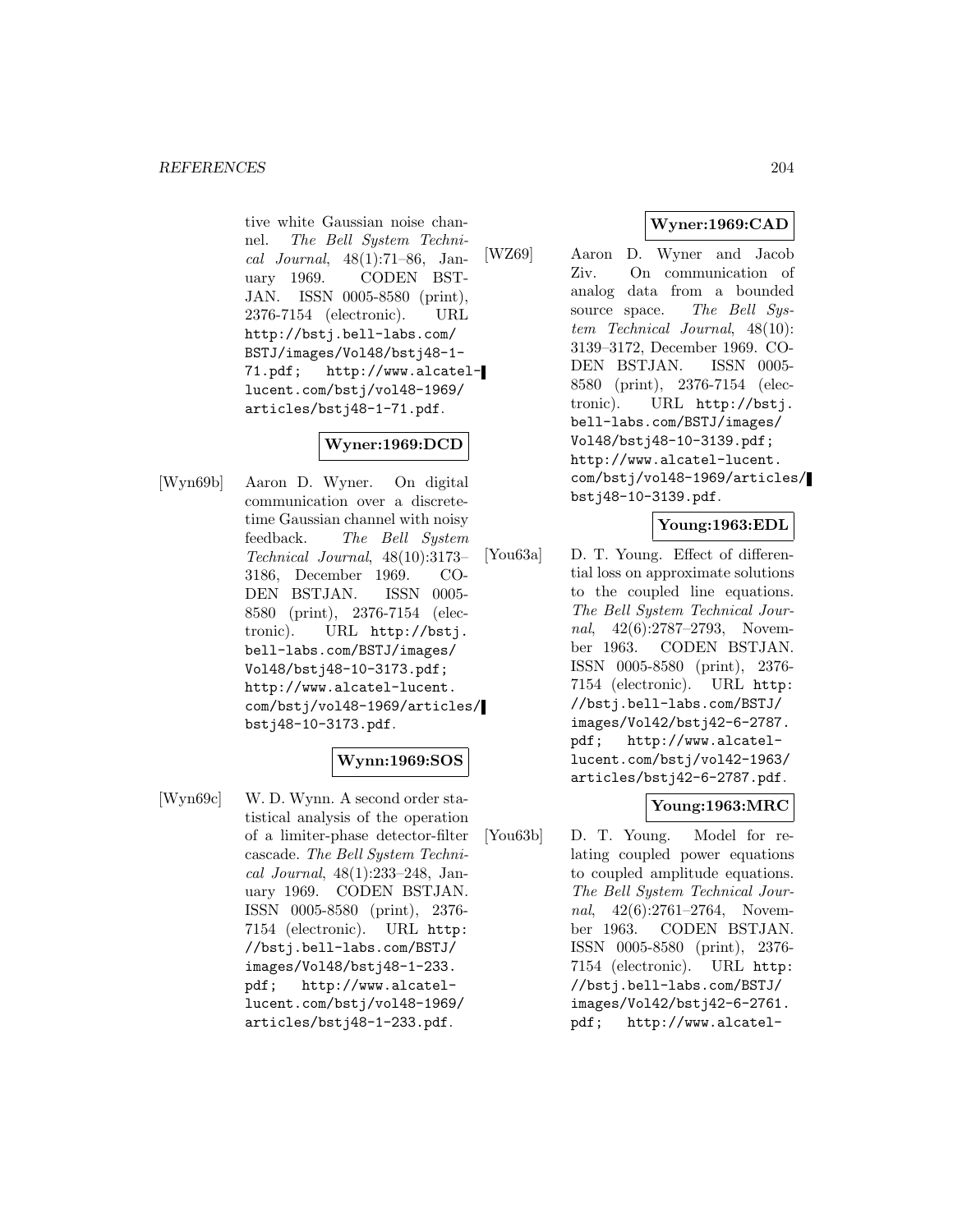lucent.com/bstj/vol42-1963/ articles/bstj42-6-2761.pdf.

### **Young:1965:MTA**

[You65a] D. T. Young. Measured TE01 attenuation in helix waveguide with controlled straightness deviations. The Bell System Technical Journal, 44(2):273–282, February 1965. CODEN BSTJAN. ISSN 0005-8580 (print), 2376- 7154 (electronic). URL http: //bstj.bell-labs.com/BSTJ/ images/Vol44/bstj44-2-273. pdf; http://www.alcatellucent.com/bstj/vol44-1965/ articles/bstj44-2-273.pdf.

### **Young:1965:EDM**

[You65b] Tzay Y. Young. Epoch detection. A method for resolving overlapping signals. The Bell System Technical Journal, 44(3):401–426, March 1965. CODEN BSTJAN. ISSN 0005-8580 (print), 2376-7154 (electronic). URL http: //bstj.bell-labs.com/BSTJ/ images/Vol44/bstj44-3-401. pdf; http://www.alcatellucent.com/bstj/vol44-1965/ articles/bstj44-3-401.pdf.

### **Yu:1963:SDS**

[Yu63] E. Y. Yu. Spin decay, spinprecession damping, and spinaxis drift of the Telstar satellite. The Bell System Technical Journal, 42(5):2169–2193, September 1963. CODEN BSTJAN. ISSN 0005-8580 (print), 2376- 7154 (electronic). URL http: //bstj.bell-labs.com/BSTJ/

images/Vol42/bstj42-5-2169. pdf; http://www.alcatellucent.com/bstj/vol42-1963/ articles/bstj42-5-2169.pdf.

# **Yu:1965:ODG**

[Yu65] E. Y. Yu. Optimum design of a gravitationally oriented twobody satellite. The Bell System Technical Journal, 44(1):49–76, January 1965. CODEN BST-JAN. ISSN 0005-8580 (print), 2376-7154 (electronic). URL http://bstj.bell-labs.com/ BSTJ/images/Vol44/bstj44-1- 49.pdf; http://www.alcatellucent.com/bstj/vol44-1965/ articles/bstj44-1-49.pdf.

#### **Zador:1966:BJB**

[Zad66a] P. L. Zador. B.S.T.J. briefs: Realizability conditions for the impedance function of the lossless tapered transmission line. The Bell System Technical Journal, 45(9):1667–1669, November 1966. CODEN BSTJAN. ISSN 0005-8580 (print), 2376- 7154 (electronic). URL http: //bstj.bell-labs.com/BSTJ/ images/Vol45/bstj45-9-1667. pdf; http://www.alcatellucent.com/bstj/vol45-1966/ articles/bstj45-9-1667.pdf.

#### **Zador:1966:EPD**

[Zad66b] P. L. Zador. Error probabilities in data system pulse regenerator with DC restoration. The Bell System Technical Journal, 45(6):979–984, July/ August 1966. CODEN BSTJAN. ISSN 0005-8580 (print), 2376